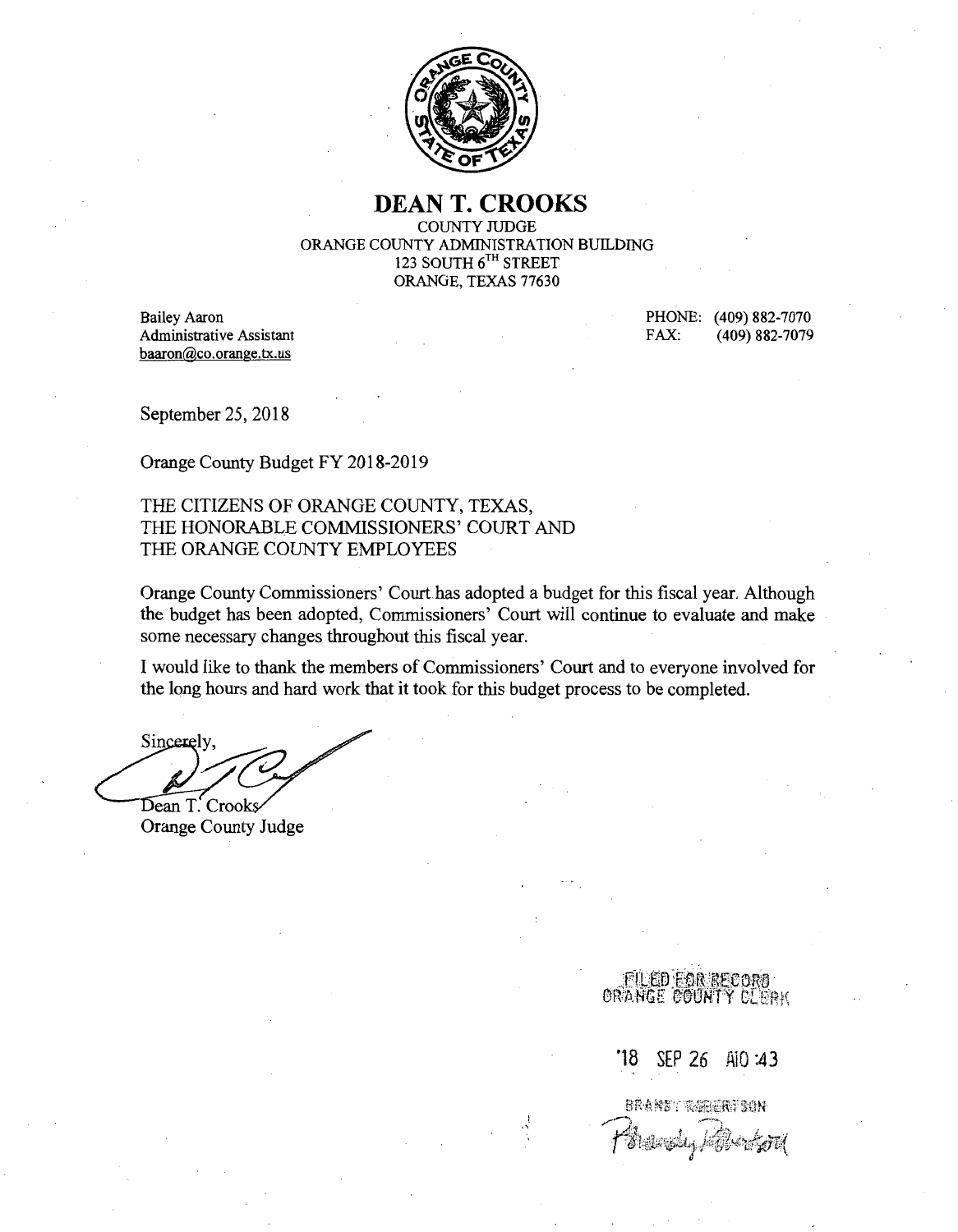### STATE OF TEXAS

### COUNTY OF ORANGE

### ORDER FOR THE ADOPTION OF ADVALOREM TAX RATES FOR LEVY YEAR 2018

At a meeting of the Commissioners Court of Orange County, Texas, held in the regular meeting place in the County Administration Building, City of Orange, Texas, on the 25<sup>th</sup> day of September, 2018, with County Judge Dean Crooks presiding, and Commissioners present as hereinafter noted, and the County Clerk or her designated deputy in attendance, there having come on for consideration and such action as the Court might undertake in the matter of ORDERing the setting of ad valorem tax rates and the levy and assessment of ad valorem taxes for levy year 2018,  $\mathcal{C}_{\mathbf{c}}\mathbf{w}_{\mathbf{c}}$ .  $\mathcal{C}_{\mathbf{c}}\mathbf{h}_{\mathbf{c}}\mathbf{e}_{\mathbf{c}}$  moved that the County's subject ad valorem taxes be levied and assessed in accordance with tax rates likewise included for adoption in said motion, levied and assessed in accordance with tax rates likewise included for adoption in said motion, all as presented by the following schedule:

|                                              |                           | <b>RATES PER</b> |                  |
|----------------------------------------------|---------------------------|------------------|------------------|
|                                              | <b>TAXABLE VALUES</b>     | \$100            | <b>LEVIES</b>    |
| <b>GENERAL OPERATIONS &amp; MAINTENANCE:</b> |                           |                  |                  |
| General Fund                                 | \$5,142,608,018           | \$0.5024         | \$25,836,462.68  |
| Mosquito Control Fund                        | \$5,142,608,018           | \$0.0092         | 473,119.94<br>\$ |
| Total general operations & maintenance       |                           | \$0.5116         | \$26,309,582.62  |
| <b>DEBT SERVICE (I&amp;S)</b>                | \$5,142,608,018           | \$0.0076         | \$<br>390.838.22 |
| <b>ROAD &amp; BRIDGE:</b>                    |                           |                  |                  |
| Special Road & Bridge Fund                   | \$5,142,608,018           | \$0.0200         | \$1,028,521.60   |
| Farm-to-Market Fund                          | \$5,776,224,675           | 0.0028<br>s.     | 135,609.56<br>\$ |
| <b>Total Road &amp; Bridge</b>               |                           | 0.0228<br>\$     | \$1,164,131,16   |
| <b>GRAND TOTALS</b>                          |                           | \$0.5420         | \$27,864,552.00  |
| — . <i>.</i>                                 | 不<br>$\sim$ $\sim$ $\sim$ | 116              | .                |

The aforesaid motion having been seconded by  $\frac{1}{\sqrt{4\pi}}\frac{d}{d}$ . The question having been called, and the vote duly having been recorded as follows:

|                                     | <b>ABSENT</b> | <b>ABSTAIN</b> | <b>AYE</b> | <b>NAY</b> |
|-------------------------------------|---------------|----------------|------------|------------|
| Dean Crooks                         |               |                |            |            |
| County Judge                        |               |                |            |            |
| Johnny Trahan                       |               |                |            |            |
| <b>Commissioner, Precinct One</b>   |               |                |            |            |
| <b>Barry Burton</b>                 |               |                |            |            |
| <b>Commissioner, Precinct Two</b>   |               |                |            |            |
| John Gothia                         |               |                |            |            |
| <b>Commissioner, Precinct Three</b> |               |                |            |            |
| Jody Crump                          |               |                |            |            |
| <b>Commissioner, Precinct Four</b>  |               |                |            |            |

The subject motion to adopt ad valorem tax rates and levy and to assess ad valorem taxes, all for levy ar 2018-2019, duly carries, and subject action accordingly is so ORDERED.<br>. المسلم

|                                                                                             | <b>County Judge</b> | 25-September-18 |
|---------------------------------------------------------------------------------------------|---------------------|-----------------|
| <b>Moks</b><br>Depretry<br>" hear.<br>Robertson<br>L<br>$\bullet$ $k_{0}$<br>$\sim 10^{-1}$ | <b>County Clerk</b> | 25-September-18 |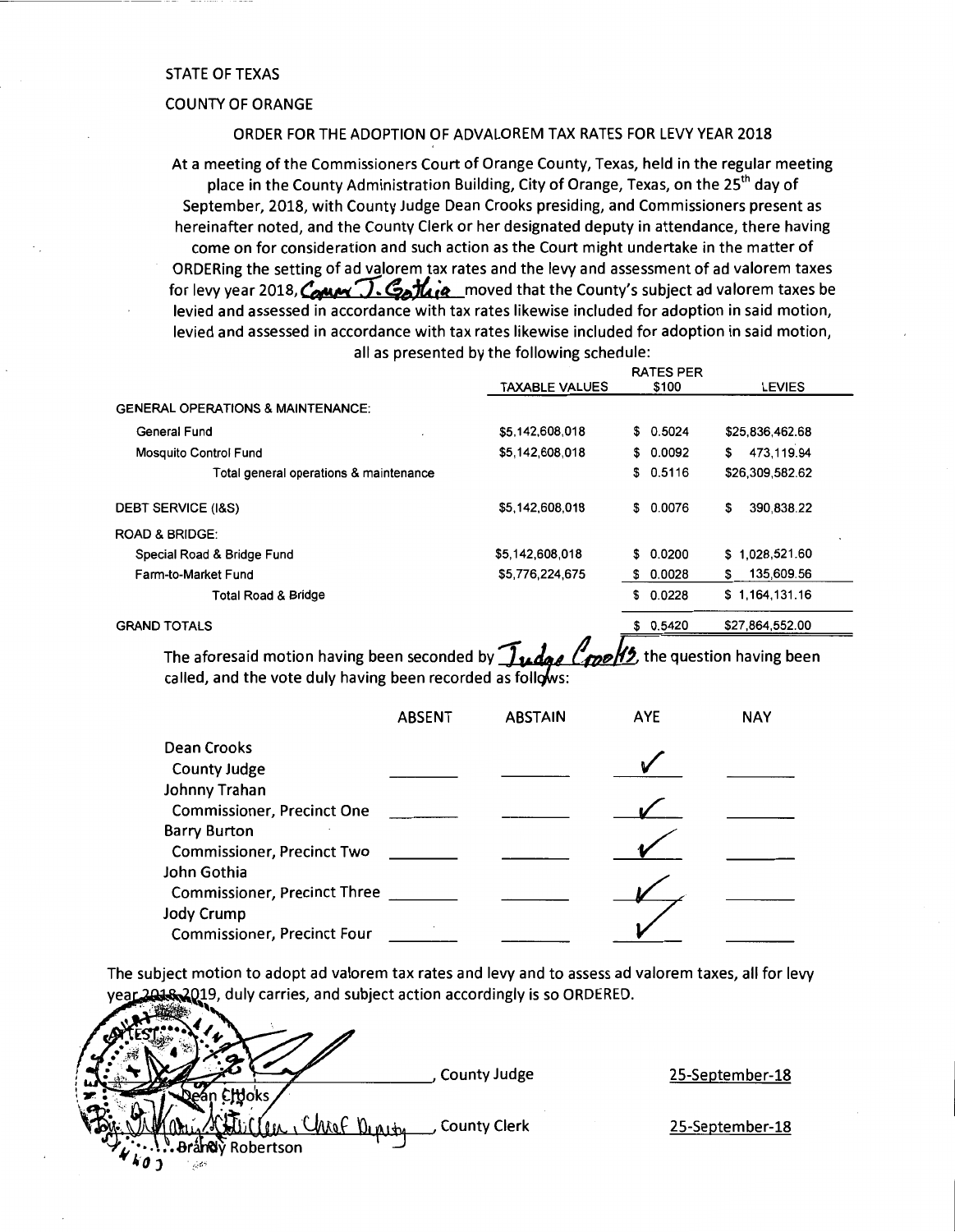$\epsilon$ 

### COUNTY OF ORANGE

### ORDER FOR THE ADOPTION OF THE COUNTY'S BUDGET FOR FISCAL YEAR 2018-19

Having earlier held a Public Hearing for the purpose of receiving and considering public comment on the County's proposed fiscal-year 2018-2019 budget, the Commissioners Court of Orange County, Texas convened on September 25,2018 at its scheduled meeting place in the administration building in Orange, Texas, for purposes including the consideration and possible adoption of the County's fiscalyear 2018-2019 budget, all pursuant to duly and timely posted public notice. With County Judge Dean Crooks presiding, and with Commissioners present as hereinafter noted, and the County Clerk or her designated deputy in attendance at subject meeting, there having come on for consideration and such action as the Court might undertake, the matter of ORDERing the adoption of the County's budget for its fiscal year to begin October 1, 2018, and to end September 30, 2019, according to the provisions of Local Government Code §111.008, and in reliance on the sufficiency of the aforesaid Public Hearing in accordance with Local Government Code §111.0075, Judge Dean Crooks moved the adoption of the accompanying budget for the aforesaid fiscal year, which budget also is

summarized as follows:

### **ORANGE COUNTY, TEXAS 2018-2019 BUDGET**

### **BUDGET SUMMARY BY FUNDS**

|                                      |                               | Overall Budget 2018-19 |                |                              |                                |
|--------------------------------------|-------------------------------|------------------------|----------------|------------------------------|--------------------------------|
| Fund                                 | Fund bal.<br>Est<br>10/1/2018 | Revenue                | Expense        | <b>Net</b><br><b>Balance</b> | Fund Bal.<br>Est.<br>9/30/2019 |
| GENERAL FUND (001)                   | 1,197,288                     | 40,829,239             | (38,049,894)   | 2,779,345                    | 3,976,633                      |
| <b>MAJOR GOV'T FUND</b>              | 2,289,199                     | 2,983,322              | (5, 102, 069)  | (2, 118, 747)                | 170,452                        |
| ROAD & BRIDGE (002)                  | 2,289,199                     | 2,983,322              | (5, 102, 069)  | (2, 118, 747)                | 170,452                        |
| <b>NON-MAJOR GOV'T FUNDS</b>         | 1,436,508                     | 1,304,893              | (2,689,326)    | (1, 384, 433)                | 52,075                         |
| CAPITAL PROJECTS (076)               | 323,759                       | 0                      | (142, 549)     | (142, 549)                   | 181,210                        |
| CONTRIBUTIONS - PARKS (016)          | 16,566                        | 3,750                  | (14,000)       | (10, 250)                    | 6,316                          |
| DEBT SERVICE (005)                   | (23, 363)                     | 390,838                | (363, 363)     | 27,475                       | 4,112                          |
| ECONOMIC DEVELOPMENT CORP. (063)     | 0                             | 129,263                | (129, 263)     | 0                            | 0                              |
| EXPO CENTER - ORANGE COUNTY (074)    | (203, 849)                    | 253,622                | (258, 647)     | (5,025)                      | (208, 874)                     |
| INDIGENT DEFENSE PROGRAM (046)       | 586,181                       | 52.500                 | (580,000)      | (527,500)                    | 58,681                         |
| MOSQUITO CONTROL (003)               | 736,350                       | 474,920                | (1,200,640)    | (725, 720)                   | 10,630                         |
| VETERANS CONTR. (062)                | 864                           |                        | (864)          | (864)                        | 0                              |
| <b>GENERAL+ OTHER GOV'T FUNDS</b>    | 4,922,995                     | 45,117,454             | (45, 841, 289) | (723, 835)                   | 4,199,160                      |
|                                      |                               |                        |                |                              |                                |
| <b>RESTRICTED GENERAL FUNDS</b>      | 3,661,437                     | 1,307,615              | (3,482,145)    | (2, 174, 530)                | 1,486,907                      |
| AIRPORT GRANT (034)                  |                               | 0                      | 0              | 0                            | n                              |
| BAIL BOND (030)                      | 73,600                        | 1,745                  | (10,000)       | (8, 255)                     | 65,345                         |
| CHILD WELFARE JURY FEES (032)        | 26,544                        | 21,500                 | (24, 225)      | (2, 725)                     | 23,819                         |
| COMMISSARY (038)                     | 0                             | 80,000                 | (80,000)       | 0                            | 0                              |
| COUNTY CLERK - RECORDS MGMT (040)    | 1,432,822                     | 311,100                | (1,355,049)    | (1,043,949)                  | 388,873                        |
| <b>COURTHOUSE SECURITY (047)</b>     | 252,419                       | 24.650                 | (244,000)      | (219, 350)                   | 33,069                         |
| D.A. PRETRIAL INTRVNTN PROGRAM (077) | 3,000                         | 1,500                  | (1,500)        | 0                            | 3,000                          |
| DISTRICT CLERK - RECORDS MGMT (017)  | 531,472                       | 48,300                 | (525,600)      | (477, 300)                   | 54,172                         |
| FAMILY PROTECT FEES (068)            | 113,111                       | 5,700                  | (41,800)       | (36, 100)                    | 77,011                         |
| FORFEIT PROCEEDS (071)               | 22,618                        |                        | (22, 500)      | (22,500)                     | 118                            |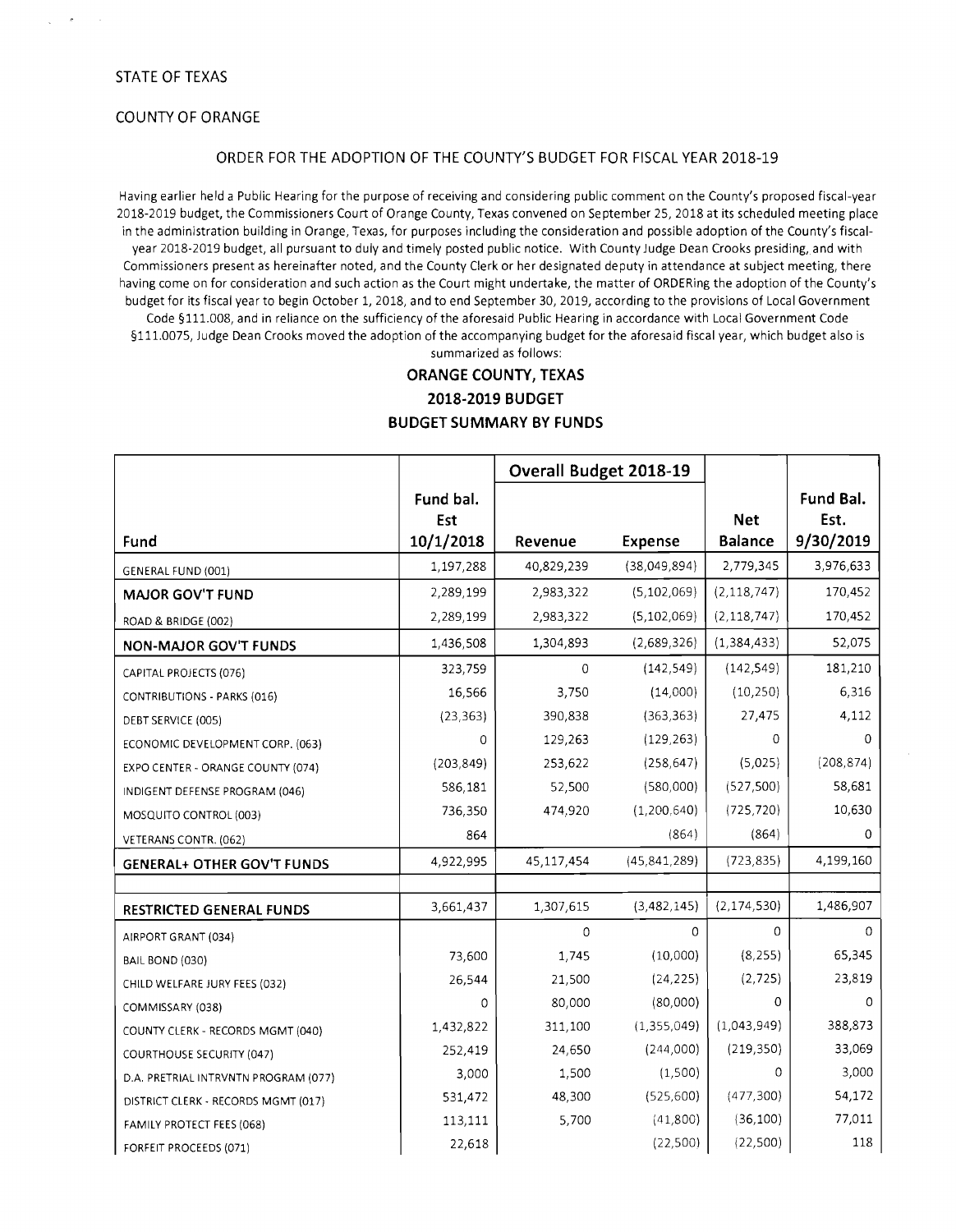| J.P. TECHNOLOGY FUND (064)                | 77,474    | 17,000    | (57, 919)   | (40, 919)   | 36,555    |
|-------------------------------------------|-----------|-----------|-------------|-------------|-----------|
| LAW LIBRARY (012)                         | 350,958   | 30,160    | (58,000)    | (27, 840)   | 323,118   |
| LAW ENFORCE TRAINING (027)                | 24,549    | 10,750    | (25, 350)   | (14,600)    | 9,949     |
| <b>NON RECURRING GRANTS (037)</b>         | 6,335     | 176,559   | (176, 559)  | 0           | 6,335     |
| PROBATE EDUCATION (051)                   | 11,810    | 1,445     | (12,000)    | (10, 555)   | 1,255     |
| RECORDS MGMT - RECORDS PRESERVATION (044) | 182,684   | 10,200    | (53, 597)   | (43, 397)   | 139,287   |
| RECOVERY GRANTS - IKE #2 (073)            | 0         | 45,266    | (45, 266)   | 0           | 0         |
| TAX A-C VIT INTEREST (029)                | 24,603    | 775       | (24, 300)   | (23, 525)   | 1,078     |
| <b>TCDP ORCA-1 (026)</b>                  | 0         | 2,275     | (2, 275)    | 0           | 0         |
| TEXAS JUVENILE PROB. (021)                | 190,242   | 517,500   | (549, 141)  | (31, 641)   | 158,601   |
| TITLE IV-D CHILD SUPPORT (018)            | 160,799   |           |             | 0           | 160,799   |
| TITLE IV-E FOSTER CARE (004)              | 170,388   | 580       | (167, 794)  | (167, 214)  | 3,174     |
| VOTER REGISTR. (007)                      | 6,009     | 610       | (5,270)     | (4,660)     | 1,349     |
| OTHER RESTRICTED FUNDS                    | 2,100,369 | 230,830   | (2,079,584) | (1,848,754) | 251,615   |
| CONST. PCT. 1 DRUG SEIZURE (043)          | 20,120    |           | (20,000)    | (20,000)    | 120       |
| CONST. PCT. 2 STATE FORFEIT (024)         | 5,560     |           | (5,550)     | (5,550)     | 10        |
| CONST. PCT. 2 DRUG FORFEIT (035)          | 6,450     |           | (6,400)     | (6,400)     | 50        |
| CONST. PCT. 2 TREAS. FORFEIT (072)        | 2,702     |           | (2,699)     | (2,699)     | 3         |
| D.A. DRUG FORFEITURE (013)                | 225,739   | 1,000     | (164, 383)  | (163, 383)  | 62,356    |
| D.A. HOT CHECK COLLECTION (014)           | 8,077     | 1,435     | (8,000)     | (6, 565)    | 1,512     |
| D.A. DWI AUDIO FUND (015)                 | 73,984    | 2,575     | (72,980)    | (70, 405)   | 3,579     |
| D.A. FEDERAL DRUG FORFEIT (020)           | 37,084    |           | (37,000)    | (37,000)    | 84        |
| D.A. GAMBLING & CHILD PORN FORFEIT (057)  | 83,952    | 320       | (84, 250)   | (83,930)    | 22        |
| ORANGE CNTY FED DRUG (019)                | 371,545   | 103,000   | (420,000)   | (317,000)   | 54,545    |
| CNTY STATE DRUG SEIZURE (031)             | 133,811   |           | (6,400)     | (6,400)     | 127,411   |
| HOTEL/ MOTEL TAX (070)                    | 705,484   | 120,000   | (825, 422)  | (705, 422)  | 62        |
|                                           |           |           |             |             |           |
| SO TREASURY FORFEITURE (058)              | 425,861   | 2,500     | (426,500)   | (424,000)   | 1,861     |
| TOTAL RESTRICTED FUNDS                    | 5,761,806 | 1,538,445 | (3,487,415) | (4,023,284) | 1,738,522 |

The aforesaid motion having been seconded by  $\overline{\mathcal{L}_{optm}}$ ,  $\overline{\mathcal{L}_{optm}}$ , the question having been called, and the vote duly having been recorded as follows:

|                                           | <b>ABSENT</b> | <b>ABSTAIN</b> | <b>AYE</b> | <b>NAY</b> |
|-------------------------------------------|---------------|----------------|------------|------------|
| Dean Crooks, County Judge                 |               |                |            |            |
| Johnny Trahan, Commissioner, Precinct One |               |                |            |            |
| Barry Burton, Commissioner, Precinct Two  |               |                |            |            |
| John Gothia, Commissioner, Precinct Three |               |                |            |            |
| Jody Crump, Commissioner, Precinct Four   |               |                |            |            |

The motion for the adoption of the County's budget for its fiscal year to begin October 1, 2018 and end September 30, 2019, duly carries, and accordingly is so ORDERED.

County Judge **County Clerk bb**ertson أترتد

....

**25-September-18** 

**25-September-18**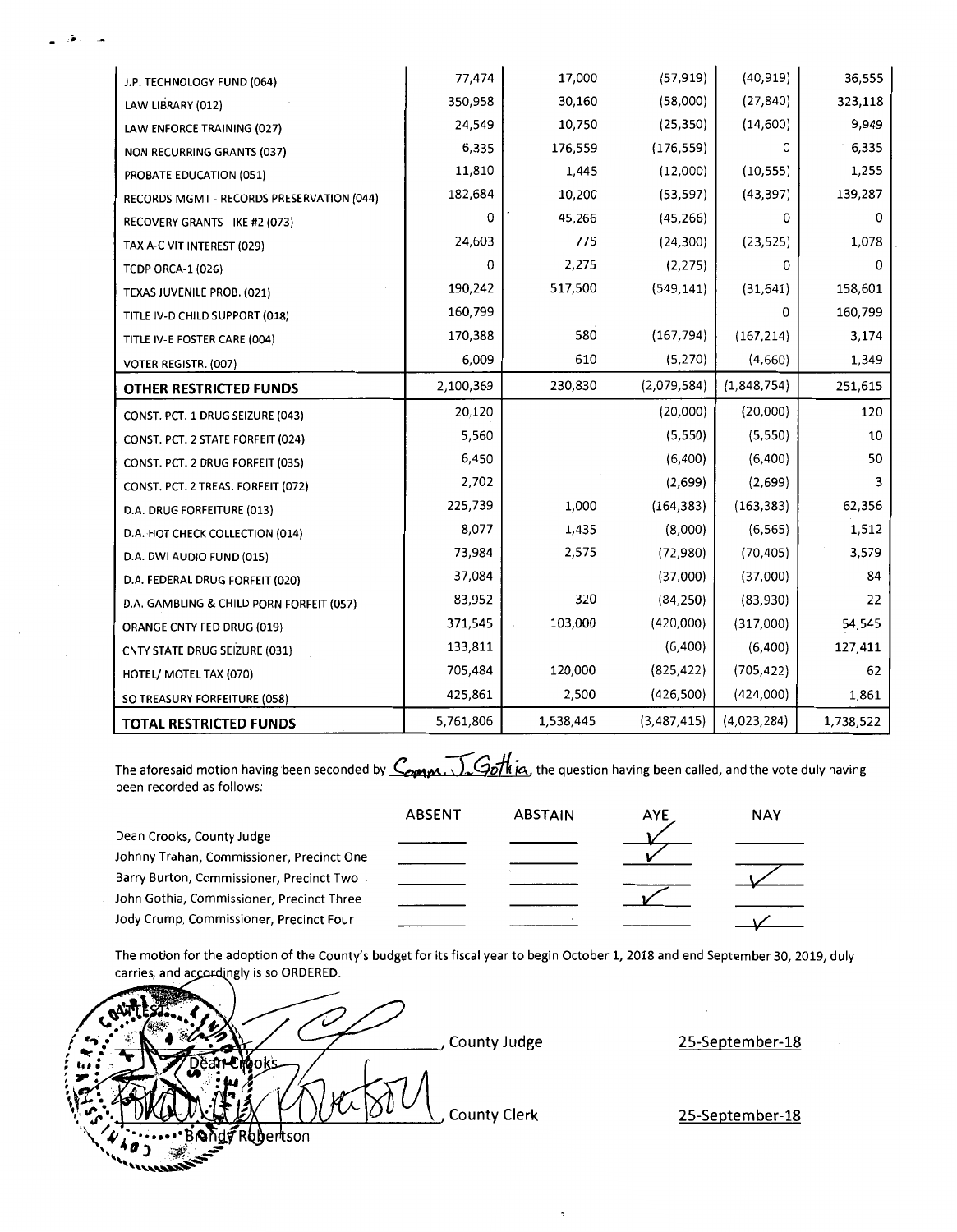### BUDGET CERTIFICATE

**FILED FOR RECORA** ORANGE COUNTY CLERK

'18 SEP 26 AIO :34

## ORANGE COUNTY, TEXAS

822大量多了 高身穿直接平台盘杆 Sustraction held

### STATE OF TEXAS

### COUNTY OF ORANGE

We, Dean Crooks, County Judge and Pennee Schmitt, County Auditor, do hereby certify that the attached budget is a true and correct copy of the budget of Orange County, Texas for the period October 1, 2018 through September 30, 2019 as lawfully adopted by the Commissioners' Court of Orange county, Texas and is the same as is officially filed with office of the County Clerk of Orange County, Texas.

**IF REENEE SCHMITT, COUNTY AUDITO** 

**DEAN CROOKS, COUNTY JUDGE** 

TATE OF TEXAS :  $\mathbf{z}$ 

 $\frac{1}{2}$ 

**COUNTY OF ORANGE**  $\ddot{\cdot}$ 

I, Brandy Robertson, County Clerk of Orange County, Texas and Ex-Officio Clerk of Commissioners' Court, do hereby certify that the above and foregoing is true and correct, as reflected by the records in my office.

Given under my hand and seal of office, in Orange, Texas, this  $25<sup>th</sup>$  day of September, 2018.

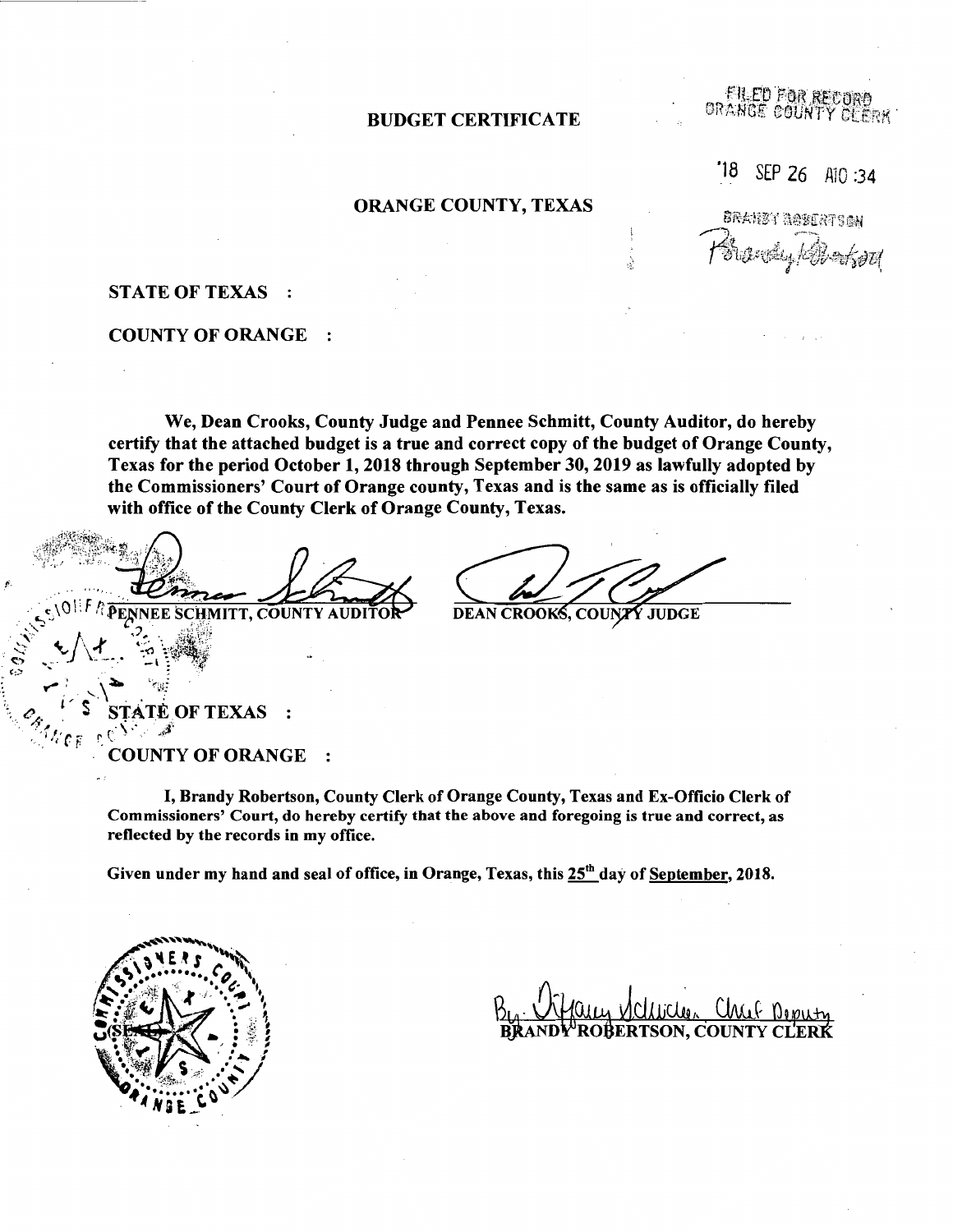

# **ORANGE COUNTY, TEXAS ANNUAL BUDGET FISCAL YEAR 2018-2019**

**Dean T. Crooks**  County Judge

**Johnny Trahan John Gothia**

Commissioner, Pct. 1 Commissioner, Pct. 3

**Barry Burton Jody Crump** Commissioner, Pct. 2 Commissioner, Pct. 4

**Pennee Schmitt**  County Auditor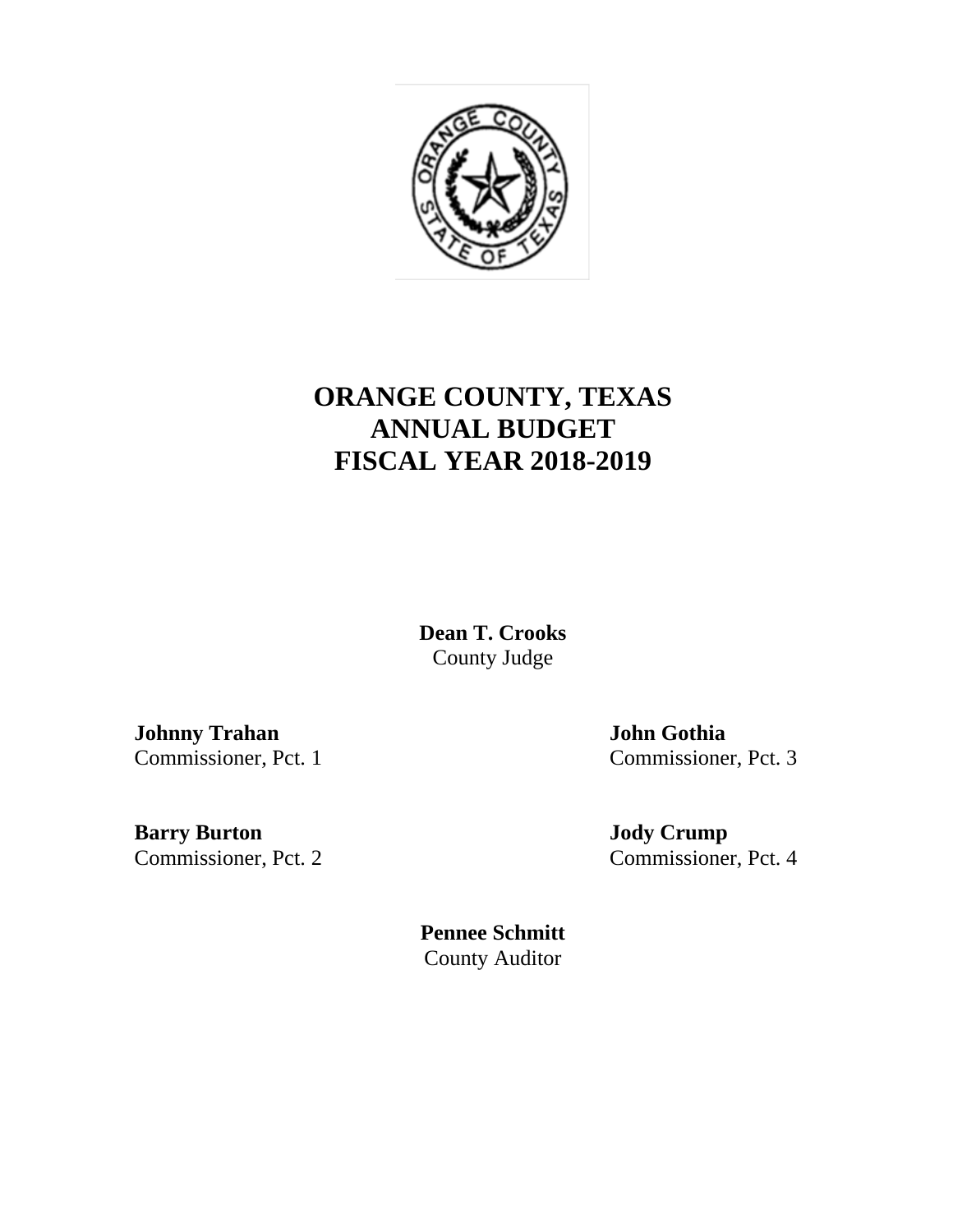# **ORANGE COUNTY, TEXAS Fiscal Year 2018-2019 Budget: Summary and Detail Schedules TABLE OF CONTENTS**

| <b>Schedule Descriptions</b>                                                                                                                                                                                                                                                                                                                                      |         | <b>Schedule</b><br><b>References</b>                                                                                 |  |  |  |
|-------------------------------------------------------------------------------------------------------------------------------------------------------------------------------------------------------------------------------------------------------------------------------------------------------------------------------------------------------------------|---------|----------------------------------------------------------------------------------------------------------------------|--|--|--|
| <b>SUMMARY EXHIBITS</b>                                                                                                                                                                                                                                                                                                                                           |         |                                                                                                                      |  |  |  |
| <b>Tax Rate Schedule</b><br><b>Budget Summary</b><br>Statement of Bonded Indebtedness<br>Statement of Cash on Hand<br>Revenue Summary - except Separately Restricted Funds<br>Revenue Detail - except Separately Restricted Funds<br><b>Expense Summary by Department</b><br>Expense Summary by Department by Account Type<br><b>Changes from Proposed Budget</b> |         | $S-1$<br>$S-2$<br>$S-3$<br>$S-4$<br>$S-5$<br>S-6-1 thru 6-3<br>S-7-1 thru S-7-4<br>S-8-1 thru 8-13<br>S-9-1 thru 9-3 |  |  |  |
| <b>DEPARTMENTAL BUDGETS</b>                                                                                                                                                                                                                                                                                                                                       |         |                                                                                                                      |  |  |  |
|                                                                                                                                                                                                                                                                                                                                                                   |         | Fund & Dept Schedule Page                                                                                            |  |  |  |
| <b>Number</b><br><b>Number</b><br><b>General Fund</b>                                                                                                                                                                                                                                                                                                             |         |                                                                                                                      |  |  |  |
| 128th District Court                                                                                                                                                                                                                                                                                                                                              | 001.210 | 1                                                                                                                    |  |  |  |
| 163rd District Court                                                                                                                                                                                                                                                                                                                                              | 001.211 | 2                                                                                                                    |  |  |  |
| 260th District Court                                                                                                                                                                                                                                                                                                                                              | 001.212 | 3                                                                                                                    |  |  |  |
| Airport                                                                                                                                                                                                                                                                                                                                                           | 001.610 | 4                                                                                                                    |  |  |  |
| Auditor                                                                                                                                                                                                                                                                                                                                                           | 001.303 | 5                                                                                                                    |  |  |  |
| <b>Child Protective Services</b>                                                                                                                                                                                                                                                                                                                                  | 001.445 | 6                                                                                                                    |  |  |  |
| <b>Citizen Collection Station</b>                                                                                                                                                                                                                                                                                                                                 | 001.470 | $\overline{7}$                                                                                                       |  |  |  |
| Collections                                                                                                                                                                                                                                                                                                                                                       | 001 235 | 8                                                                                                                    |  |  |  |

| <b>Auditor</b>                                                  | 001.303 | 5         |
|-----------------------------------------------------------------|---------|-----------|
| <b>Child Protective Services</b>                                | 001.445 | 6         |
| <b>Citizen Collection Station</b>                               | 001.470 | 7         |
| Collections                                                     | 001.235 | 8         |
| <b>Commissioners Court</b>                                      | 001.103 | 9         |
| Constable, Precinct One                                         | 001.775 | 10        |
| Constable, Precinct Two                                         | 001.776 | 11        |
| Constable, Precinct Three                                       | 001.777 | 12        |
| Constable, Precinct Four                                        | 001.778 | 13        |
| <b>County Clerk</b>                                             | 001.109 | 14        |
| County Court at Law                                             | 001.217 | 15        |
| County Court at Law (2)                                         | 001.218 | 16        |
| County Funded Adult Probation                                   | 001.298 | 17        |
| County Judge                                                    | 001.107 | 18        |
| <b>Court Administrator</b>                                      | 001.252 | 19        |
| Court Reporter Service Fee                                      | 066.806 | 20        |
| D.P.S. Clerk                                                    | 001.787 | 21        |
| Disaster Recovery - 2015 Flood                                  | 036.987 | 22        |
| <b>District/County Attorney</b>                                 | 001.260 | 23        |
| <b>District Clerk</b>                                           | 001.220 | 24        |
| <b>Election Administrator</b>                                   | 067.808 | 25        |
| <b>Emergency Management</b>                                     | 001.793 | 26        |
| Environmental Health & Code (formerly Community & Rural Health) | 025.906 | 27        |
| <b>Extension Office</b>                                         | 001.655 | 28        |
| <b>General Miscellaneous</b>                                    | 001.111 | $29 - 31$ |
| Human Resources                                                 | 001.119 | 32        |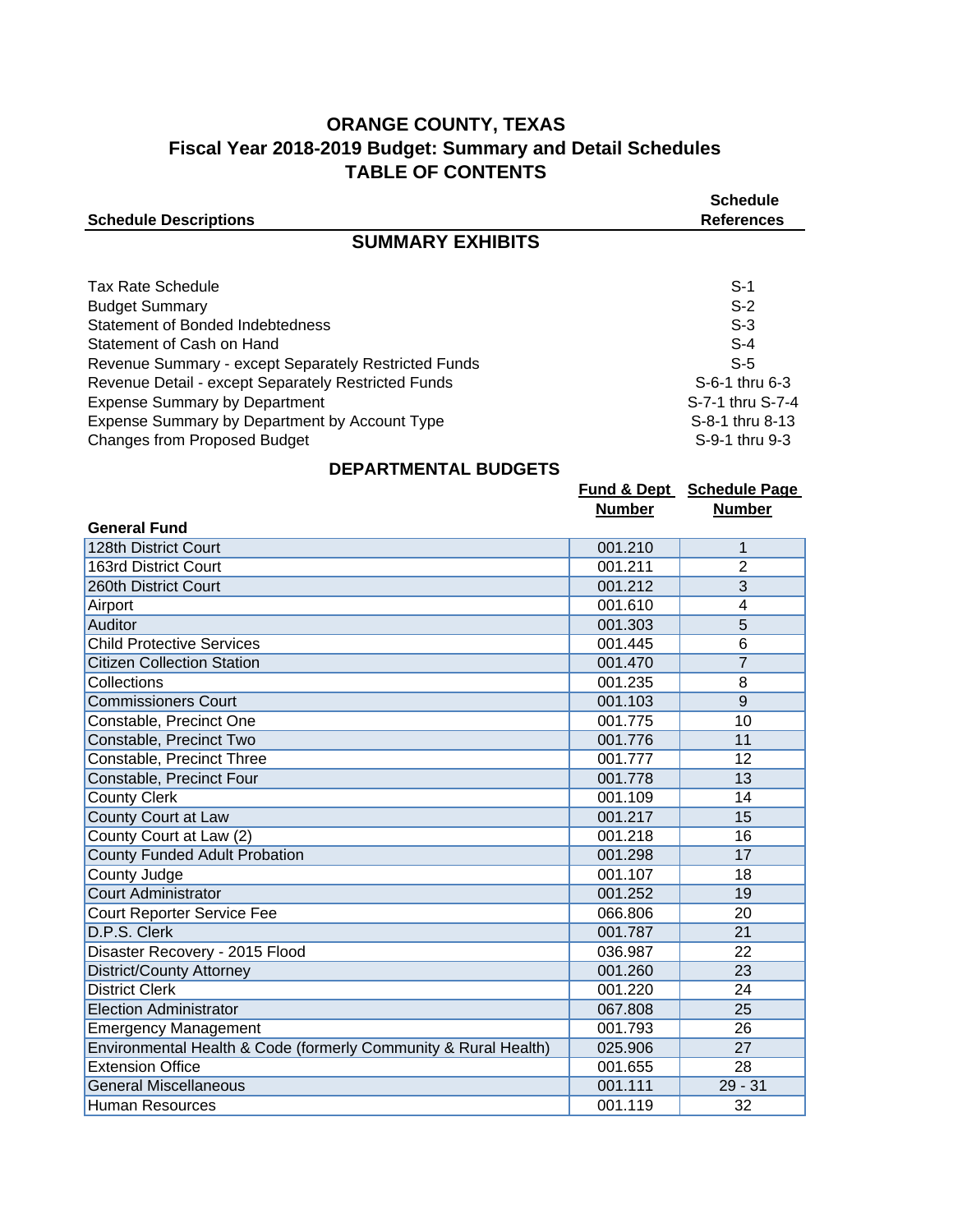| <b>DEPARTMENTAL BUDGETS</b> |
|-----------------------------|
|-----------------------------|

|                                                     |               | Fund & Dept Schedule Page |
|-----------------------------------------------------|---------------|---------------------------|
|                                                     | <b>Number</b> | <b>Number</b>             |
| Hurricane Harvey                                    | 036.952       | 33                        |
| Insurance Escrow - General Fund                     | 001.101       | 34                        |
| <b>Jury Miscellaneous</b>                           | 001.205       | 35                        |
| Justice Court, Precinct One                         | 001.225       | 36                        |
| Justice Court, Precinct Two                         | 001.226       | 37                        |
| Justice Court, Precinct Three                       | 001.227       | 38                        |
| Justice Court, Precinct Four                        | 001.228       | 39                        |
| Juvenile Probation                                  | 001.230       | 40                        |
| <b>Mail Room</b>                                    | 001.113       | 41                        |
| March Severe Weather 2016                           | 023.968       | 42                        |
| Management Information Systems (M.I.S.)             | 001.105       | 43                        |
| Operations & Maintenance                            | 001.115       | 44                        |
| Parks                                               | 001.681       | 45                        |
| Prisoner Work Program                               | 001.744       | 46                        |
| Purchasing                                          | 001.309       | 47                        |
| Records Management                                  | 001.117       | 48                        |
| <b>Risk Management</b>                              | 001.118       | 49                        |
| <b>RLSS Grant</b>                                   | 025.906       | 50                        |
| <b>Sheriff: General Law Enforcement</b>             | 001.740       | 51 & 52                   |
| Sheriff: Jail                                       | 001.743       | 53                        |
| <b>Social Services</b>                              | 001.450       | 54                        |
| <b>Tax Assessor-Collector</b>                       | 001.301       | 55                        |
| Transportation                                      | 001.601       | 56                        |
| Treasurer                                           | 001.305       | 57                        |
| <b>Veterans' Services</b>                           | 001.665       | 58                        |
|                                                     |               |                           |
| <b>Major Gov't Fund</b>                             |               |                           |
| Road & Bridge                                       | 002.573 & 575 | 59 & 60                   |
|                                                     |               |                           |
| <b>Non-Major Gov't Funds</b>                        |               |                           |
| <b>Debt Service Fund</b>                            | 005.915       | 61                        |
| Economic Development                                | 063.805       | 62                        |
| Expo Center - Facilities & Convention Orange County | 074.790       | 63                        |
| Expo Center - County Orange County                  | 074.791       | 64                        |
| Indigent Defense Program                            | 073.282       | 65                        |
| <b>Mosquito Control</b>                             | 003.490       | 66                        |
| Parks - Contributions                               | 016.799       | 67                        |
| <b>Veterans' Donations</b>                          | 062.804       | 68                        |
|                                                     |               |                           |
| <b>Restricted - General Funds</b>                   |               |                           |
| 2016 Onsite Sewer Grant                             | 026.989       | 69                        |
| <b>Bail Bond</b>                                    | 030.916       | 70                        |
| C.E.R.T.Z.                                          | 002.577       | 71                        |
| <b>Courthouse Security - Justice Courts</b>         | 047.946       | 72                        |
| Child Welfare Jury Fees                             | 032.801       | 73                        |
| <b>Commissary Operations</b>                        | 038.924       | 74                        |
| <b>Commitment Division</b>                          | 021.944       | 75                        |
| Constable Pct. 4 - Forfeiture Proceeds              | 071.941       | 76                        |
| County Clerk Digitized                              | 040.932       | 77                        |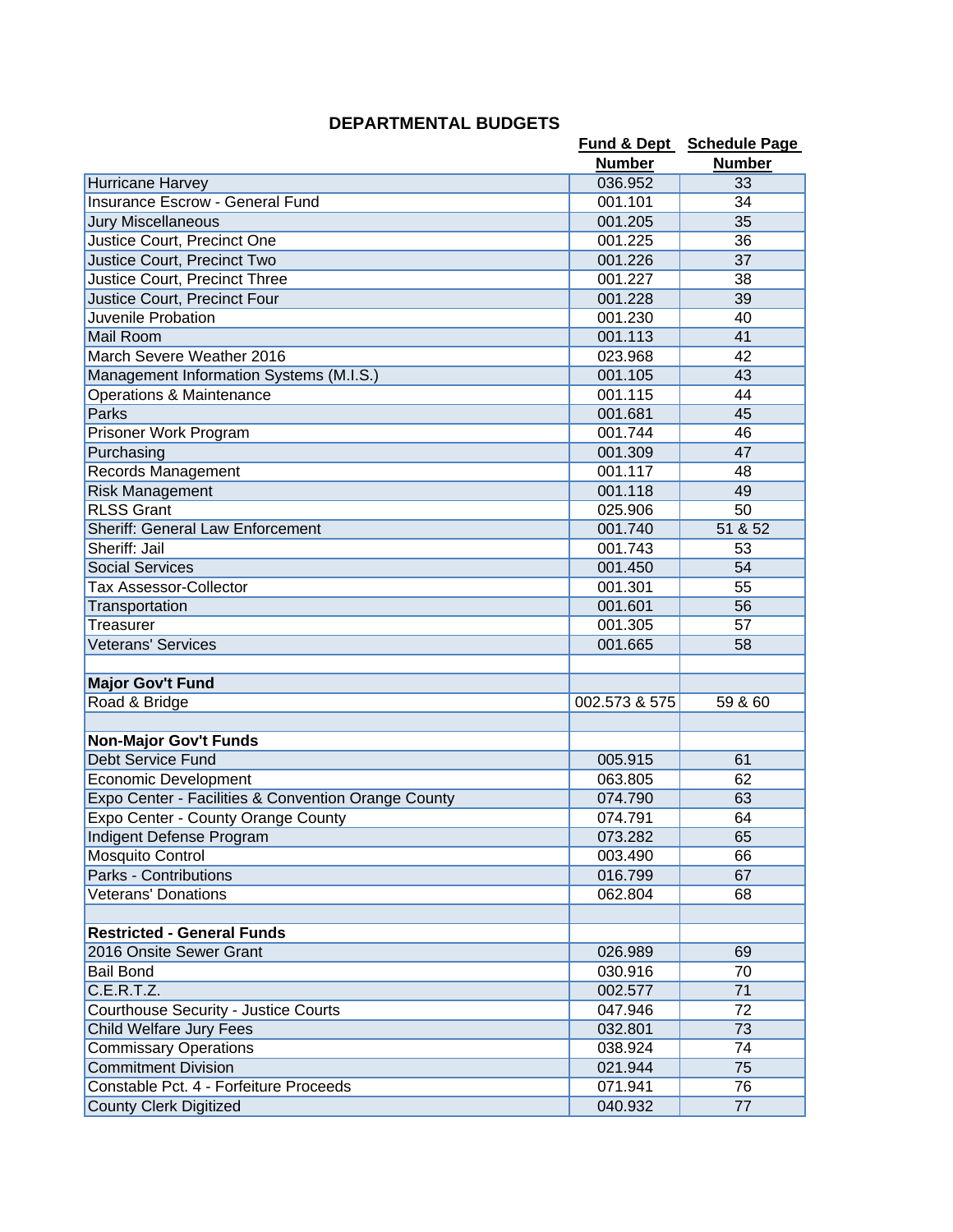|                                                                |               | Fund & Dept Schedule Page |
|----------------------------------------------------------------|---------------|---------------------------|
|                                                                | <b>Number</b> | <b>Number</b>             |
| <b>County Clerk Records Management</b>                         | 040.926       | 78                        |
| <b>County Clerk Special Imaging</b>                            | 040.922       | 79                        |
| <b>Courthouse Security Fund</b>                                | 047.945       | 80                        |
| <b>District Clerk Records Management</b>                       | 017.817       | 81                        |
| DA - Pretrial Intervention                                     | 077.991       | 82                        |
| District Clerk - Other Records Management                      | 017.818       | 83                        |
| <b>Family Protection Services</b>                              | 068.809       | 84                        |
| <b>Helping Heroes Grant</b>                                    | 037.822       | 85                        |
| <b>Homeland Security</b>                                       | 037.823       | 86                        |
| Hurricane Ike - Round 2                                        | 073.574       | 87                        |
| Juv. Prob. Comm.                                               | 021.914       | 88                        |
| Juv. Prob - Mental Health                                      | 021.954       | 89                        |
| Juv. Prov - Suppl. Aid                                         | 021.909       | 90                        |
| Juvenile Probation Grant                                       | 021.904       | 91                        |
| Law Enforcement Training - Constable 1                         | 027.972       | 92                        |
| Law Enforcement Training - Constable 2                         | 027.913       | 93                        |
| Law Enforcement Training - Constable 3                         | 027.964       | 94                        |
| Law Enforcement Training - Constable 4                         | 027.912       | 95                        |
| Law Enforcement Training - County Attorney                     | 027.996       | 96                        |
| Law Enforcement Training - Sheriff                             | 027.910       | 97                        |
| Law Library                                                    | 012.795       | 98                        |
| Mental Health Serv.                                            | 021.994       | 99                        |
| Mental Health Serv. - Grant N                                  | 056.957       | 100                       |
| Non-Departmental                                               | 039.000       | 101                       |
| Old Highway 90 TX Department of Transportation pass-thru grant | 002.578       | 102                       |
| Port Security Grant 2015                                       | 037.832       | 103                       |
| Pre & Post Adjudication                                        | 021.934       | 104                       |
| <b>Probate Education</b>                                       | 051.958       | 105                       |
| Progressive Sanctions C                                        | 056.981       | 106                       |
| Records Preservation - Records Management                      | 044.923       | 107                       |
| <b>RLSS Grant</b>                                              | 022.906       | 108                       |
| SHSP-LETPA                                                     | 037.824       | 109                       |
| Street Improv.                                                 | 073.985       | 110                       |
| Tax Account VIT - Interest                                     | 029.299       | 111                       |
| Technology Fund - County Clerk                                 | 064.246       | 112                       |
| Technology Fund - District Clerk                               | 064.245       | 113                       |
| Technology Fund - Justice Court 1                              | 064.241       | 114                       |
| Technology Fund - Justice Court 2                              | 064.242       | 115                       |
| Technology Fund - Justice Court 3                              | 064.243       | 116                       |
| Technology Fund - Justice Court 4                              | 064.244       | 117                       |
| <b>Texas Relief Grant</b>                                      | 037.833       | 118                       |
| <b>Title IV-E Foster Care</b>                                  | 004.970       | 119                       |
| TX CDBG - Onsite Sewer                                         | 026.986       | 120                       |
| <b>VINE Program - Contr. Services</b>                          | 037.821       | 121                       |
| Voter Registration                                             | 007.120       | 122                       |
| <b>Grand Total</b>                                             |               | 122                       |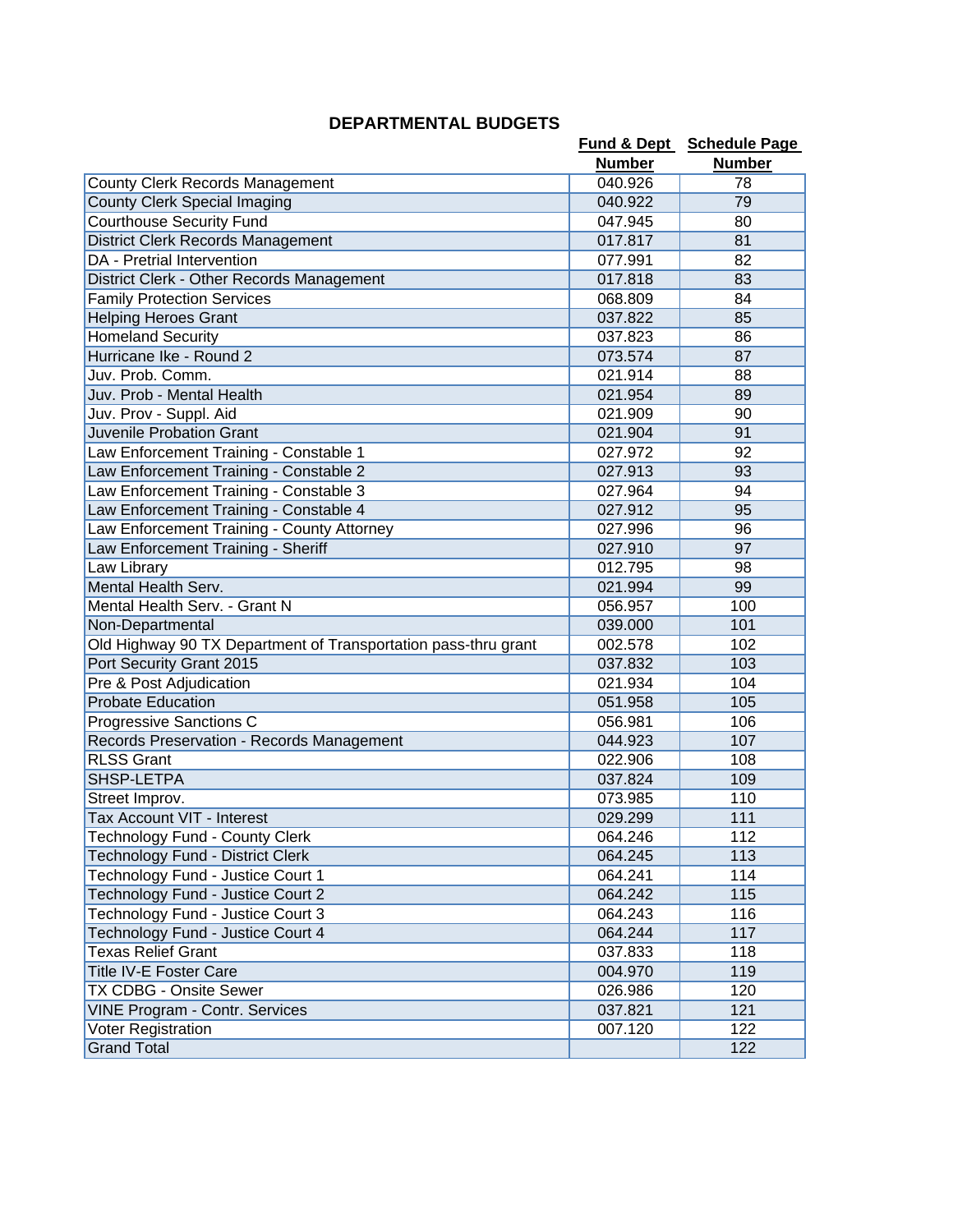# **Orange County, TX Budget Fiscal Year Ending Sept. 30, 2019**

This budget will raise less revenue from property taxes than last year's budget by and amount of \$3,294,085, which is a 10.57 percent decrease from last year's budget. The property tax revenue to be raised from new property added to the tax roll this year is \$167,196.

|                                | 2018-2019    | 2017-2018    |
|--------------------------------|--------------|--------------|
| <b>General Fund</b>            | .50240/\$100 | .46839/\$100 |
| <b>Mosquito Control Fund</b>   | .00920/\$100 | .02136/\$100 |
| <b>Effective M&amp;O Rate:</b> | .51160/\$100 | .53255/\$100 |
| Debt Rate:                     | .00760/\$100 | .00665/\$100 |
| Special Road & Bridge Fund     | .02000/\$100 | .04280/\$100 |
| Farm-to-Market Fund            | .00280/\$100 | .00280/\$100 |
| <b>Property Tax Rate:</b>      | .54200/\$100 | .54200/\$100 |
|                                |              |              |
| <b>Total Effective Rate:</b>   | .60383/\$100 | .52365/\$100 |
| <b>Rollback Tax Rate:</b>      | .65183/\$100 | .64146/\$100 |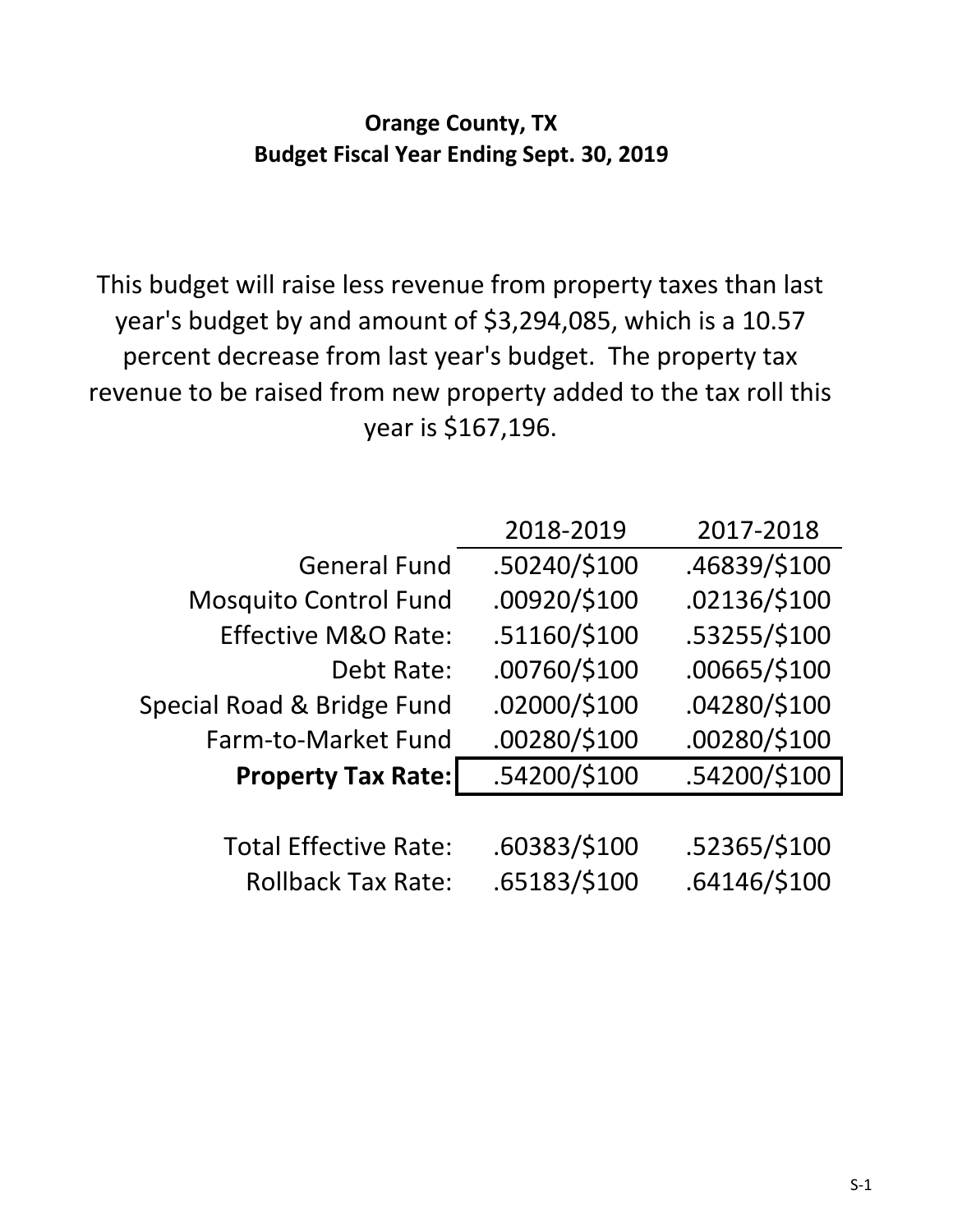# **ORANGE COUNTY, TEXAS 2018‐2019 BUDGET BUDGET SUMMARY BY FUNDS**

|                                          |               | <b>Overall Budget 2018-19</b> |                |                |                  |
|------------------------------------------|---------------|-------------------------------|----------------|----------------|------------------|
|                                          |               |                               |                |                | <b>Fund Bal.</b> |
|                                          | Fund bal. Est |                               |                | <b>Net</b>     | Est.             |
| <b>Fund</b>                              | 10/1/2018     | <b>Revenue</b>                | <b>Expense</b> | <b>Balance</b> | 9/30/2019        |
| <b>GENERAL FUND (001)</b>                | 1,197,288     | 40,829,239                    | (38,049,894)   | 2,779,345      | 3,976,633        |
| <b>MAJOR GOV'T FUND</b>                  | 2,289,199     | 2,983,322                     | (5, 102, 069)  | (2, 118, 747)  | 170,452          |
| ROAD & BRIDGE (002)                      | 2,289,199     | 2,983,322                     | (5, 102, 069)  | (2, 118, 747)  | 170,452          |
| <b>NON-MAJOR GOV'T FUNDS</b>             | 1,436,508     | 1,304,893                     | (2,689,326)    | (1, 384, 433)  | 52,075           |
| <b>CAPITAL PROJECTS (076)</b>            | 323,759       | 0                             | (142, 549)     | (142, 549)     | 181,210          |
| <b>CONTRIBUTIONS - PARKS (016)</b>       | 16,566        | 3,750                         | (14,000)       | (10, 250)      | 6,316            |
| <b>DEBT SERVICE (005)</b>                | (23, 363)     | 390,838                       | (363, 363)     | 27,475         | 4,112            |
| ECONOMIC DEVELOPMENT CORP. (063)         | 0             | 129,263                       | (129, 263)     | 0              | $\mathbf{0}$     |
| <b>EXPO CENTER - ORANGE COUNTY (074)</b> | (203, 849)    | 253,622                       | (258, 647)     | (5,025)        | (208, 874)       |
| <b>INDIGENT DEFENSE PROGRAM (046)</b>    | 586,181       | 52,500                        | (580,000)      | (527,500)      | 58,681           |
| <b>MOSQUITO CONTROL (003)</b>            | 736,350       | 474,920                       | (1,200,640)    | (725, 720)     | 10,630           |
| <b>VETERANS CONTR. (062)</b>             | 864           |                               | (864)          | (864)          | $\mathbf{0}$     |
| <b>GENERAL+ OTHER GOV'T FUNDS</b>        | 4,922,995     | 45,117,454                    | (45, 841, 289) | (723, 835)     | 4,199,160        |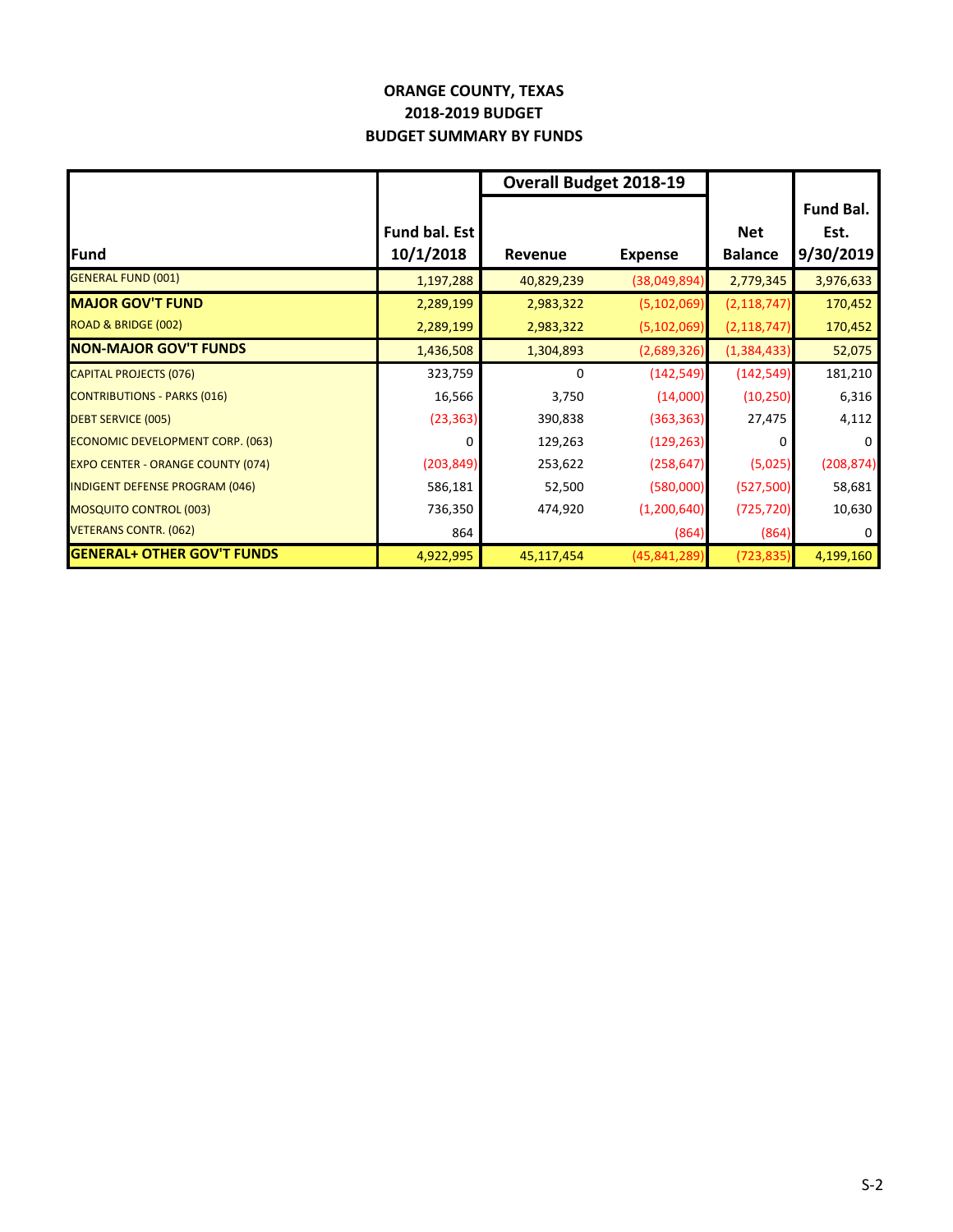|                                           |                                   | <b>Overall Budget 2018-19</b> |                |                              |                                       |
|-------------------------------------------|-----------------------------------|-------------------------------|----------------|------------------------------|---------------------------------------|
| <b>Fund</b>                               | <b>Fund bal. Est</b><br>10/1/2018 | Revenue                       | <b>Expense</b> | <b>Net</b><br><b>Balance</b> | <b>Fund Bal.</b><br>Est.<br>9/30/2019 |
| <b>RESTRICTED GENERAL FUNDS</b>           | 3,661,437                         | 1,307,615                     | (3,482,145)    | (2, 174, 530)                | 1,486,907                             |
| AIRPORT GRANT (034)                       |                                   | 0                             | $\Omega$       | 0                            | 0                                     |
| BAIL BOND (030)                           | 73,600                            | 1,745                         | (10,000)       | (8, 255)                     | 65,345                                |
| CHILD WELFARE JURY FEES (032)             | 26,544                            | 21,500                        | (24, 225)      | (2, 725)                     | 23,819                                |
| COMMISSARY (038)                          | 0                                 | 80,000                        | (80,000)       | 0                            | 0                                     |
| COUNTY CLERK - RECORDS MGMT (040)         | 1,432,822                         | 311,100                       | (1,355,049)    | (1,043,949)                  | 388,873                               |
| <b>COURTHOUSE SECURITY (047)</b>          | 252,419                           | 24,650                        | (244,000)      | (219, 350)                   | 33,069                                |
| D.A. PRETRIAL INTRVNTN PROGRAM (077)      | 3,000                             | 1,500                         | (1,500)        | 0                            | 3,000                                 |
| DISTRICT CLERK - RECORDS MGMT (017)       | 531,472                           | 48,300                        | (525,600)      | (477, 300)                   | 54,172                                |
| FAMILY PROTECT FEES (068)                 | 113,111                           | 5,700                         | (41,800)       | (36, 100)                    | 77,011                                |
| <b>FORFEIT PROCEEDS (071)</b>             | 22,618                            |                               | (22,500)       | (22,500)                     | 118                                   |
| J.P. TECHNOLOGY FUND (064)                | 77,474                            | 17,000                        | (57, 919)      | (40, 919)                    | 36,555                                |
| LAW LIBRARY (012)                         | 350,958                           | 30,160                        | (58,000)       | (27, 840)                    | 323,118                               |
| LAW ENFORCE TRAINING (027)                | 24,549                            | 10,750                        | (25, 350)      | (14,600)                     | 9,949                                 |
| NON RECURRING GRANTS (037)                | 6,335                             | 176,559                       | (176, 559)     | 0                            | 6,335                                 |
| PROBATE EDUCATION (051)                   | 11,810                            | 1,445                         | (12,000)       | (10, 555)                    | 1,255                                 |
| RECORDS MGMT - RECORDS PRESERVATION (044) | 182,684                           | 10,200                        | (53, 597)      | (43, 397)                    | 139,287                               |
| RECOVERY GRANTS - IKE #2 (073)            | 0                                 | 45,266                        | (45, 266)      | $\Omega$                     | 0                                     |
| TAX A-C VIT INTEREST (029)                | 24,603                            | 775                           | (24, 300)      | (23, 525)                    | 1,078                                 |
| TCDP ORCA-1 (026)                         | 0                                 | 2,275                         | (2, 275)       | 0                            |                                       |
| TEXAS JUVENILE PROB. (021)                | 190,242                           | 517,500                       | (549, 141)     | (31, 641)                    | 158,601                               |
| TITLE IV-D CHILD SUPPORT (018)            | 160,799                           |                               |                | 0                            | 160,799                               |
| TITLE IV-E FOSTER CARE (004)              | 170,388                           | 580                           | (167, 794)     | (167, 214)                   | 3,174                                 |
| VOTER REGISTR. (007)                      | 6,009                             | 610                           | (5, 270)       | (4,660)                      | 1,349                                 |
| <b>OTHER RESTRICTED FUNDS</b>             | 2,100,369                         | 230,830                       | (2,079,584)    | (1,848,754)                  | 251,615                               |
| CONST. PCT. 1 DRUG SEIZURE (043)          | 20,120                            |                               | (20,000)       | (20,000)                     | 120                                   |
| CONST. PCT. 2 STATE FORFEIT (024)         | 5,560                             |                               | (5,550)        | (5, 550)                     | 10                                    |
| CONST. PCT. 2 DRUG FORFEIT (035)          | 6,450                             |                               | (6,400)        | (6,400)                      | 50                                    |
| CONST. PCT. 2 TREAS. FORFEIT (072)        | 2,702                             |                               | (2,699)        | (2,699)                      | 3                                     |
| D.A. DRUG FORFEITURE (013)                | 225,739                           | 1,000                         | (164, 383)     | (163, 383)                   | 62,356                                |
| D.A. HOT CHECK COLLECTION (014)           | 8,077                             | 1,435                         | (8,000)        | (6, 565)                     | 1,512                                 |
| D.A. DWI AUDIO FUND (015)                 | 73,984                            | 2,575                         | (72,980)       | (70, 405)                    | 3,579                                 |
| D.A. FEDERAL DRUG FORFEIT (020)           | 37,084                            |                               | (37,000)       | (37,000)                     | 84                                    |
| D.A. GAMBLING & CHILD PORN FORFEIT (057)  | 83,952                            | 320                           | (84, 250)      | (83,930)                     | 22                                    |
| ORANGE CNTY FED DRUG (019)                | 371,545                           | 103,000                       | (420,000)      | (317,000)                    | 54,545                                |
| <b>CNTY STATE DRUG SEIZURE (031)</b>      | 133,811                           |                               | (6,400)        | (6,400)                      | 127,411                               |
| HOTEL/ MOTEL TAX (070)                    | 705,484                           | 120,000                       | (825, 422)     | (705, 422)                   | 62                                    |
| SO TREASURY FORFEITURE (058)              | 425,861                           | 2,500                         | (426,500)      | (424,000)                    | 1,861                                 |
| <b>TOTAL RESTRICTED FUNDS</b>             | 5,761,806                         | 1,538,445                     | (3,487,415)    | (4,023,284)                  | 1,738,522                             |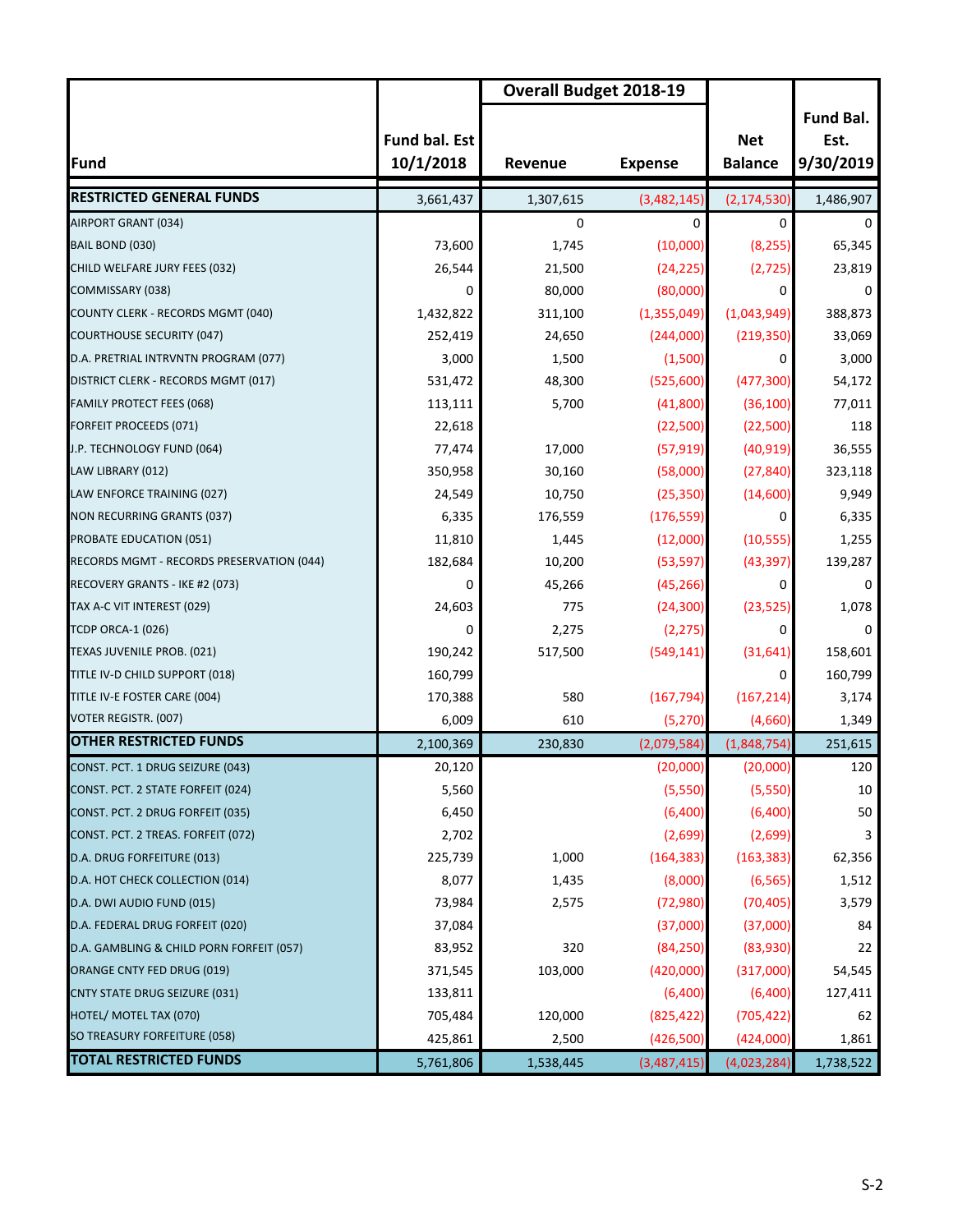# **ORANGE COUNTY, TX DEBT SERVICE REQUIREMENT BY FISCAL YEAR**

|               |          |                  |               |                 |                | <b>Annual</b>  |
|---------------|----------|------------------|---------------|-----------------|----------------|----------------|
| <b>Period</b> |          |                  |               |                 | <b>Debt</b>    | <b>Debt</b>    |
| <b>Ending</b> |          | <b>Principal</b> | <b>Coupon</b> | <b>Interest</b> | <b>Service</b> | <b>Service</b> |
|               | 3/1/2017 | 245,000          | 2.00%         | 45,018.75       | 290,018.75     |                |
| 9/1/2017      |          |                  |               | 55,431.25       | 55,431.25      |                |
| 9/30/2017     |          |                  |               |                 |                | 345,450.00     |
|               | 3/1/2018 | 245,000          | 2.00%         | 55,431.25       | 300,431.25     |                |
|               | 9/1/2018 |                  |               | 52,981.25       | 52,981.25      |                |
| 9/30/2018     |          |                  |               |                 |                | 353,412.50     |
|               | 3/1/2019 | 260,000          | 2.00%         | 52,981.25       | 312,981.25     |                |
|               | 9/1/2019 |                  |               | 50,381.25       | 50,381.25      |                |
| 9/30/2019     |          |                  |               |                 |                | 363,362.50     |
|               | 3/1/2020 | 275,000          | 2.00%         | 50,381.25       | 325,381.25     |                |
|               | 9/1/2020 |                  |               | 47,631.25       | 47,631.25      |                |
| 9/30/2020     |          |                  |               |                 |                | 373,012.50     |
| 3/1/2021      |          | 295,000          | 2.00%         | 47,631.25       | 342,631.25     |                |
| 9/1/2021      |          |                  |               | 44,681.25       | 44,681.25      |                |
| 9/30/2021     |          |                  |               |                 |                | 387,312.50     |
|               | 3/1/2022 | 310,000          | 2.00%         | 44,681.25       | 354,681.25     |                |
|               | 9/1/2022 |                  |               | 41,581.25       | 41,581.25      |                |
| 9/30/2022     |          |                  |               |                 |                | 396,262.50     |
|               | 3/1/2023 | 330,000          | 2.00%         | 41,581.25       | 371,581.25     |                |
|               | 9/1/2023 |                  |               | 38,281.25       | 38,281.25      |                |
| 9/30/2023     |          |                  |               |                 |                | 409,862.50     |
|               | 3/1/2024 | 350,000          | 2.00%         | 38,281.25       | 388,281.25     |                |
|               | 9/1/2024 |                  |               | 34,781.25       | 34,781.25      |                |
| 9/30/2024     |          |                  |               |                 |                | 423,062.50     |
|               | 3/1/2025 | 370,000          | 2.00%         | 34,781.25       | 404,781.25     |                |
|               | 9/1/2025 |                  |               | 31,081.25       | 31,081.25      |                |
| 9/30/2025     |          |                  |               |                 |                | 435,862.50     |
|               | 3/1/2026 | 390,000          | 2.00%         | 31,081.25       | 421,081.25     |                |
|               | 9/1/2026 |                  |               | 27,181.25       | 27,181.25      |                |
| 9/30/2026     |          |                  |               |                 |                | 448,262.50     |
|               | 3/1/2027 | 410,000          | 2.25%         | 27,181.25       | 437,181.25     |                |
|               | 9/1/2027 |                  |               | 22,568.75       | 22,568.75      |                |
| 9/30/2027     |          |                  |               |                 |                | 459,750.00     |
|               | 3/1/2028 | 435,000          | 2.25%         | 22,568.75       | 457,568.75     |                |
|               | 9/1/2028 |                  |               | 17,675.00       | 17,675.00      |                |
| 9/30/2028     |          |                  |               |                 |                | 475,243.75     |
|               | 3/1/2029 | 460,000          | 5.25%         | 17,675.00       | 477,675.00     |                |
|               | 9/1/2029 |                  |               | 12,500.00       | 12,500.00      |                |
| 9/30/2029     |          |                  |               |                 |                | 490,175.00     |
|               | 3/1/2030 | 485,000          | 2.50%         | 12,500.00       | 497,500.00     |                |
|               | 9/1/2030 |                  |               | 6,437.50        | 6,437.50       |                |
| 9/30/2030     |          |                  |               |                 |                | 503,937.50     |
| 3/1/2031      |          | 515,000          | 2.50%         | 6,437.50        | 521,437.50     |                |
| 9/30/2031     |          |                  |               |                 |                | 521,437.50     |
|               |          | 5,375,000        |               | 1,011,406.25    | 6,386,406.25   | 6,386,406.25   |

## **Public Property Finance Contractual Obligations, Series 2016**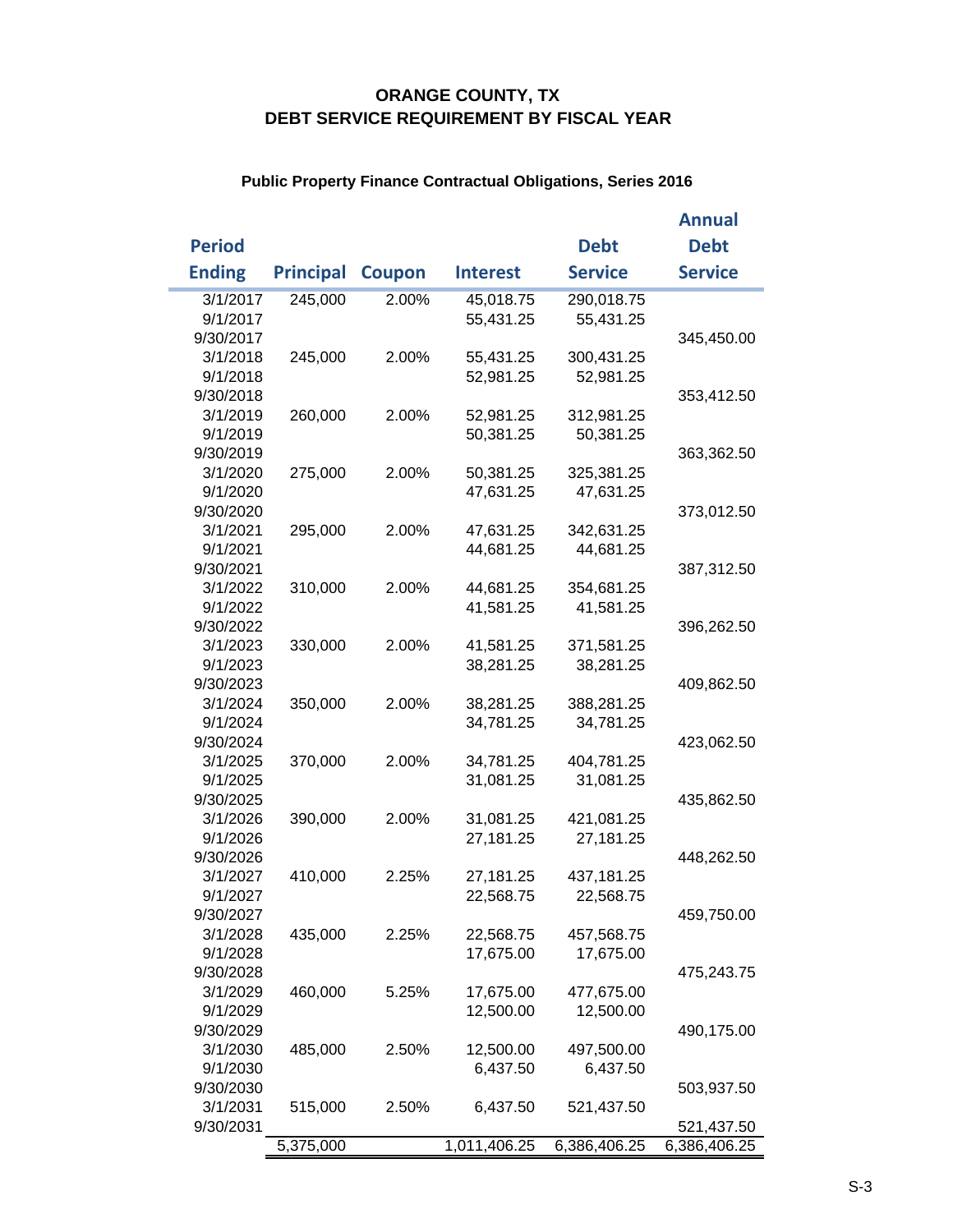# Treasurer's Report of All Funds<br>August 31, 2018

|                                | Cash Balance     | Investments      | Revenue        |                            |                |                | Disbursements  |                 |
|--------------------------------|------------------|------------------|----------------|----------------------------|----------------|----------------|----------------|-----------------|
|                                | End of           | End of           | Present Month  | <b>Interfund Transfers</b> |                | Present Month  | Balance        |                 |
|                                | <b>July 2018</b> | <b>July 2018</b> | August 2018    | In                         | Out            | August 2018    | Cash           | Investments     |
| <b>OPERATING FUNDS:</b>        |                  |                  |                |                            |                |                |                |                 |
| General Fund                   | \$1,410,593.55   | \$17,160,388.27  | \$1,304,453.82 | \$78,913.55                | \$3,020,998.16 | \$4,665,071.24 | \$687,739.56   | \$11,580,540.23 |
| Citizens Collection Station    | 7,639.19         | 0.00             | 214.22         | 0.00                       | 0.00           | 0.00           | 7,853.41       | 0.00            |
| Orange Co. Conv. & Expo        | 2,901.00         | 0.00             | 496.00         | 0.00                       |                | 0.00           | 3,397.00       | 0.00            |
| Series 2016 C of O             | 350,291.67       | 0.00             | 52,039.28      | 0.00                       | 0.00           | 52,981.25      | 349,349.70     | 0.00            |
| 1994 Jail C of O               | 10,521.13        | 0.00             | 2.69           | 0.00                       | 0.00           | 0.00           | 10,523.82      | 0.00            |
| SUBTOTAL:                      | \$1,781,946.54   | \$17,160,388.27  | \$1,357,206.01 | \$78,913.55                | \$3,020,998.16 | \$4,718,052.49 | \$1,058,863.49 | \$11,580,540.23 |
| <b>ESCROW FUNDS:</b>           |                  |                  |                |                            |                |                |                |                 |
| Payroll                        | 7,146.87         | 0.00             | 0.00           | 3,152,127.88               | 10,054.04      | 3,138,680.98   | 10,539.73      | 0.00            |
| Section #125                   | 26,829.32        | 0.00             | 0.00           | 10,054.04                  | 0.00           | 7,199.81       | 29,683.55      | 0.00            |
| T.C.D.P. - ORCA                | 36,602.55        | 0.00             | 0.00           | 0.00                       | 0.00           | 0.00           | 36,602.55      | 0.00            |
| T.C.D.P. - ORCA - IKE          | 69,871.27        | 0.00             | 7,763.48       | 0.00                       | 0.00           | 0.00           | 77,634.75      | 0.00            |
| C.E.R.T.Z.                     | 552,885.55       | 0.00             | 10,391.22      | 0.00                       | 78,913.55      | 0.00           | 484,363.22     | 0.00            |
| Airport Hanger Grant           | 9,164.14         | 0.00             | 0.00           | 0.00                       | 0.00           | 0.00           | 9,164.14       | 0.00            |
| TRUST & AGENCY FUNDS:          |                  |                  |                |                            |                |                |                |                 |
| Airport                        | 12,782.62        | 0.00             | 1,755.00       | 0.00                       | 0.00           | 0.00           | 14,537.62      | 0.00            |
| <b>Adult Probation</b>         | 60,391.95        | 300,840.33       | 54,186.38      | 0.00                       | 131,129.72     | 32,241.63      | 10,651.83      | 241,395.48      |
| Drug Seizure Constable#1       | 678.15           | 19,878.21        | 38.10          | 0.00                       | 0.00           | 0.00           | 678.32         | 19,916.14       |
| Fed. Drug Forf.-Constable#2    | 6,446.44         | 0.00             | 1.64           | 0.00                       | 0.00           | 0.00           | 6,448.08       | 0.00            |
| Constable#2 Fed Equit. Sharing | 2,700.62         | 0.00             | 0.69           | 0.00                       | 0.00           | 0.00           | 2,701.31       | 0.00            |
| Constable#2 State Forfeiture   | 5,576.08         | 0.00             | 1.42           | 0.00                       | 0.00           | 0.00           | 5,577.50       | 0.00            |
| Sheriff Federal Drug Forf.     | 10,465.07        | 385,461.54       | 737.58         | 0.00                       | 0.00           | 3,744.00       | 6.723.62       | 386,196.57      |
| <b>Sheriff State Drug</b>      | 6,493.24         | 0.00             | 1.65           | 0.00                       | 0.00           | 0.00           | 6,494.89       | 0.00            |
| <b>BJA</b> - Sheriff           | 92,160.04        | 0.00             | 23.49          | 0.00                       | 0.00           | 0.00           | 92,183.53      | 0.00            |
| Sheriff Drug Trust             | 47,987.89        | 101,018.36       | 9,417.78       | 0.00                       | 0.00           | 0.00           | 57,213.03      | 101,211.00      |
| Sheriff Equitable Sharing      | 32,303.17        | 821,603.79       | 1,574.04       | 0.00                       | 0.00           | 28,262.62      | 4,047.94       | 823,170.44      |
| D A Drug Trust                 | 78,548.77        | 0.00             | 20.01          | 0.00                       | 0.00           | 0.00           | 78,568.78      | 0.00            |
| D A Hot Check                  | 14,041.94        | 0.00             | 260.00         | 0.00                       | 0.00           | 0.00           | 14,301.94      | 0.00            |
| D A Federal Drug               | 26,699.19        | 0.00             | 6.80           | 0.00                       | 0.00           | 0.00           | 26,705.99      | 0.00            |
| D A Audio Fees                 | 58,937.28        | 0.00             | 314.46         | 0.00                       | 0.00           | 0.00           | 59,251.74      | 0.00            |
| D A Forfeiture Drug            | 53,694.22        | 0.00             | 1,455.80       | 0.00                       | 0.00           | 282.50         | 54,867.52      | 0.00            |
| D A Gambling/Child Porn        | 72,130.77        | 0.00             | 0.00           | 0.00                       | 0.00           | 339.41         | 71,791.36      | 0.00            |
| D A Gambling/Child Porn Trust  | 568.44           | 0.00             | 0.14           | 0.00                       | 0.00           | 0.00           | 568.58         | 0.00            |
| <b>GRAND TOTAL:</b>            | \$3,067,052.12   | \$18,789,190.50  | \$1,445,155.69 | \$3,241,095.47             | \$3,241,095.47 | \$7,928,803.44 | \$2,220,165.01 | \$13,152,429.86 |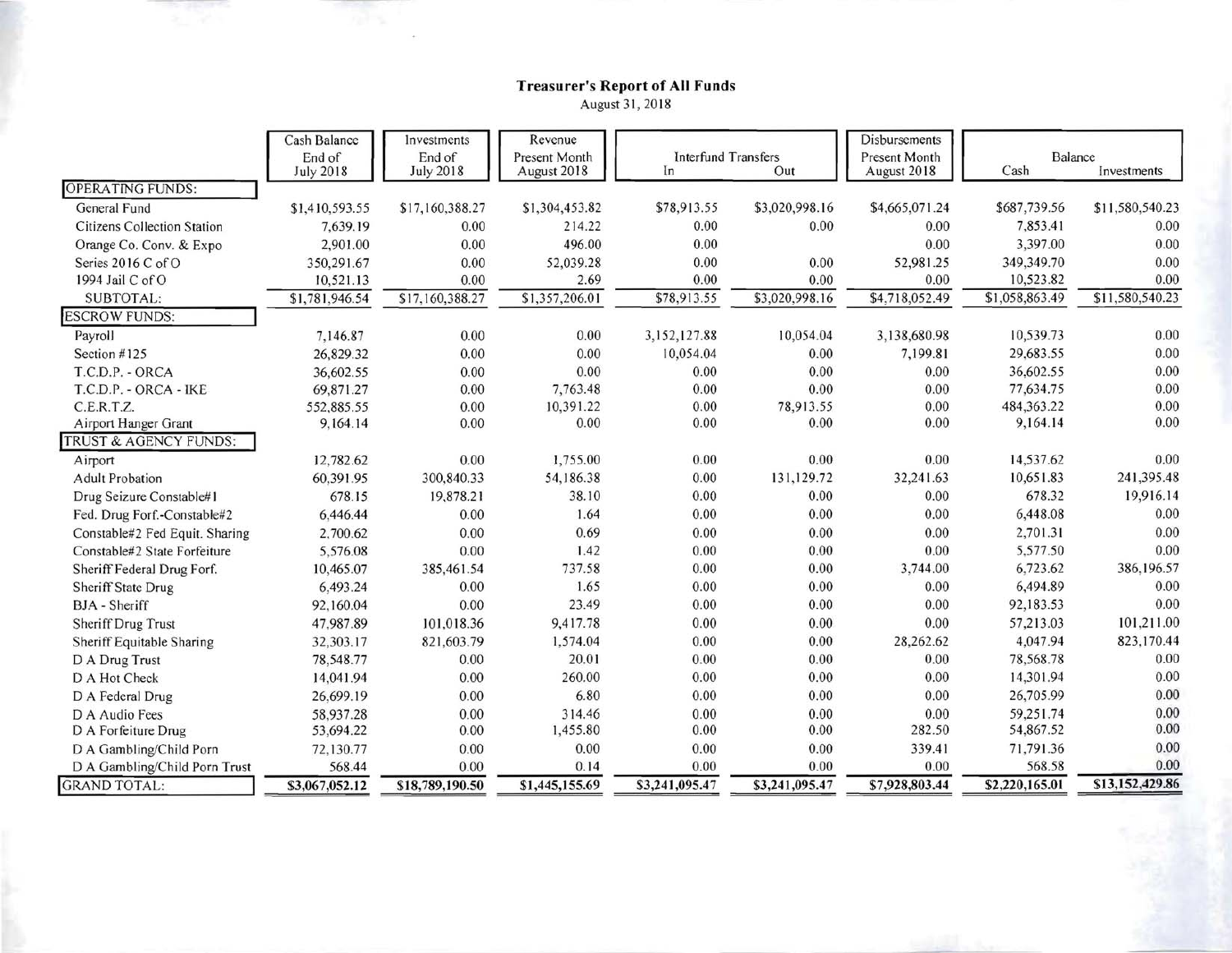#### **2018-2019 BUDGET - REVENUE SUMMARY ORANGE COUNTY, TEXAS**

|                                        |                                        |             | <b>Budget</b> | Actual 2016  | <b>Budget</b> | <b>Actual &amp; Est.</b> | 2018-19       |
|----------------------------------------|----------------------------------------|-------------|---------------|--------------|---------------|--------------------------|---------------|
| <b>Fund Type</b>                       | <b>FundName</b>                        | <b>Fund</b> | 2016-17       | 17           | 2017-18       | 2017-18                  | <b>Budget</b> |
| <b>General Fund</b>                    | <b>General Fund</b>                    | 001         | 34,273,243    | 33,704,343   | 35,258,532    | 36,532,366               | 33,992,080    |
|                                        | <b>Emergency/Disaster</b>              | 036         | 414,761       | 0            | 10,296,772    | 9,908,586                | 6,837,159     |
| <b>General Fund Total</b>              |                                        |             | 34,688,004    | 33,704,343   | 45,555,304    | 46,440,952               | 40,829,239    |
| <b>Major Gov't Fund</b>                | Road & Bridge                          | 002         | 4,132,934     | 4,325,231    | 4,764,732     | 4,650,336                | 2,983,322     |
| <b>Major Gov't Fund Total</b>          |                                        |             | 4,132,934     | 4,325,231    | 4,764,732     | 4,650,336                | 2,983,322     |
| Non-Major Gov't Fund                   | <b>Capital Projects</b>                | 076         | 5,563,911     | 5,431,627    |               | 1,690                    | $\Omega$      |
|                                        | <b>Contributions</b>                   | 016         | 3,387         | 4,655        | 7,200         | 4,831                    | 3,750         |
|                                        | <b>Debt Service</b>                    | 005         | 345,450       | 339,435      | 384,119       | 376,661                  | 390,838       |
|                                        | <b>Economic Dev. Corp.</b>             | 063         |               | $\Omega$     |               | $\Omega$                 | 129,263       |
|                                        | <b>Expo Center - Facilities Rental</b> | 074         | 59,500        | 190,652      | 170,000       | 154,230                  | 253,622       |
|                                        | <b>Indigent Defense Program</b>        | 046         | 50,595        | 55,245       | 50,000        | 55,398                   | 52,500        |
|                                        | <b>Mosquito Control</b>                | 003         | 1,102,539     | 1,303,969    | 1,235,402     | 1,231,637                | 474,920       |
| Non-Major Gov't Fund Total             |                                        |             | 7,125,382     | 7,325,584    | 1,846,721     | 1,824,447                | 1,304,893     |
| <b>Restricted - General Fund</b>       | Air Rescue Mechanics Hanger            | 034         | 3,515         | $\mathbf{0}$ |               | $\mathbf{0}$             | 0             |
|                                        | <b>Bail Bond</b>                       | 030         | 593           | 1,784        | 2,200         | 2,398                    | 1,745         |
|                                        | Child Welfare Jury Contr.              | 032         | 16,562        | 26,355       | 26,000        | 22,461                   | 21,500        |
|                                        | Commissary                             | 038         | 69,259        | 73,923       | 74,000        | $\Omega$                 | 80,000        |
|                                        | <b>County Clerk Records Mgmt</b>       | 040         | 296,637       | 301,741      | 315,000       | 377,727                  | 311,100       |
|                                        | <b>Courthouse Security</b>             | 047         | 27,650        | 23,209       | 23,000        | 26,795                   | 24,650        |
|                                        | D.A. Pretrial Intervntn Program 077    |             |               | 1,500        | 1,500         | 1,000                    | 1,500         |
|                                        | <b>District Clerk Records</b>          |             |               |              |               |                          |               |
|                                        | <b>Management</b>                      | 017         | 54,191        | 47,914       | 48,750        | 51,692                   | 48,300        |
|                                        | DOJ-U.S. Dept. of Justice              | 054         | 116,443       | 13           |               | 74,506                   | $\mathbf 0$   |
|                                        | <b>Family Protection Fees</b>          | 068         | 6,304         | 5,805        | 5,700         | 6,580                    | 5,700         |
|                                        | J.P. Technology Fund                   | 064         | 20,418        | 14,536       | 73,900        | 19,132                   | 17,000        |
|                                        | <b>Law Library</b>                     | 012         | 30,404        | 30,446       | 32,000        | 32,445                   | 30,160        |
|                                        | <b>LET-Law Enforcement</b>             | 027         | 7,861         | 11,212       | 18,981        | 11,233                   | 10,750        |
|                                        | <b>Non-Recurring Grants</b>            | 037         | 846,164       | 774,479      | 1,838,136     | 183,240                  | 176,559       |
|                                        | <b>Probate Education</b>               | 051         | 1,665         | 1,590        | 1,585         | 1,605                    | 1,445         |
|                                        | <b>Records Preservation</b>            | 044         | 11,835        | 10,422       | 10,400        | 9,816                    | 10,200        |
|                                        | <b>Recovery Grants/ Ike #2</b>         | 073         | 351,000       | 518,034      | 122,900       | $\mathbf{0}$             | 45,266        |
|                                        | <b>Tax A/C VIT Escrow</b>              | 029         | 403           | 1,240        | 1,150         | 2,001                    | 775           |
|                                        | <b>TCDP ORA-1</b>                      | 026         | 275,000       | 180,348      |               | 127,902                  | 2,275         |
|                                        | TCPD ORCA-IKE #220214                  | 069         |               | (38, 785)    |               | 69,872                   |               |
|                                        | Texas Juv. Prob. Grant                 | 021         | 565,999       | 466,551      | 550,271       | 517,455                  | 517,500       |
|                                        | <b>Title IV-D Child Support Fees</b>   | 018         | 71            | $\mathbf{0}$ |               | $\mathbf 0$              | $\Omega$      |
|                                        | Title IV-E Foster Care Reimb.          | 004         |               | 677          | 650           | 937                      | 580           |
|                                        | <b>Voters Registration</b>             | 007         | 120           | 799          | 750           | 759                      | 610           |
| <b>Restricted - General Fund Total</b> |                                        |             | 2,702,094     | 2,453,793    | 3,146,873     | 1,539,556                | 1,307,615     |
| <b>Grand Total</b>                     |                                        |             | 48,648,414    | 47,808,951   | 55,313,631    | 54,455,290               | 46,425,069    |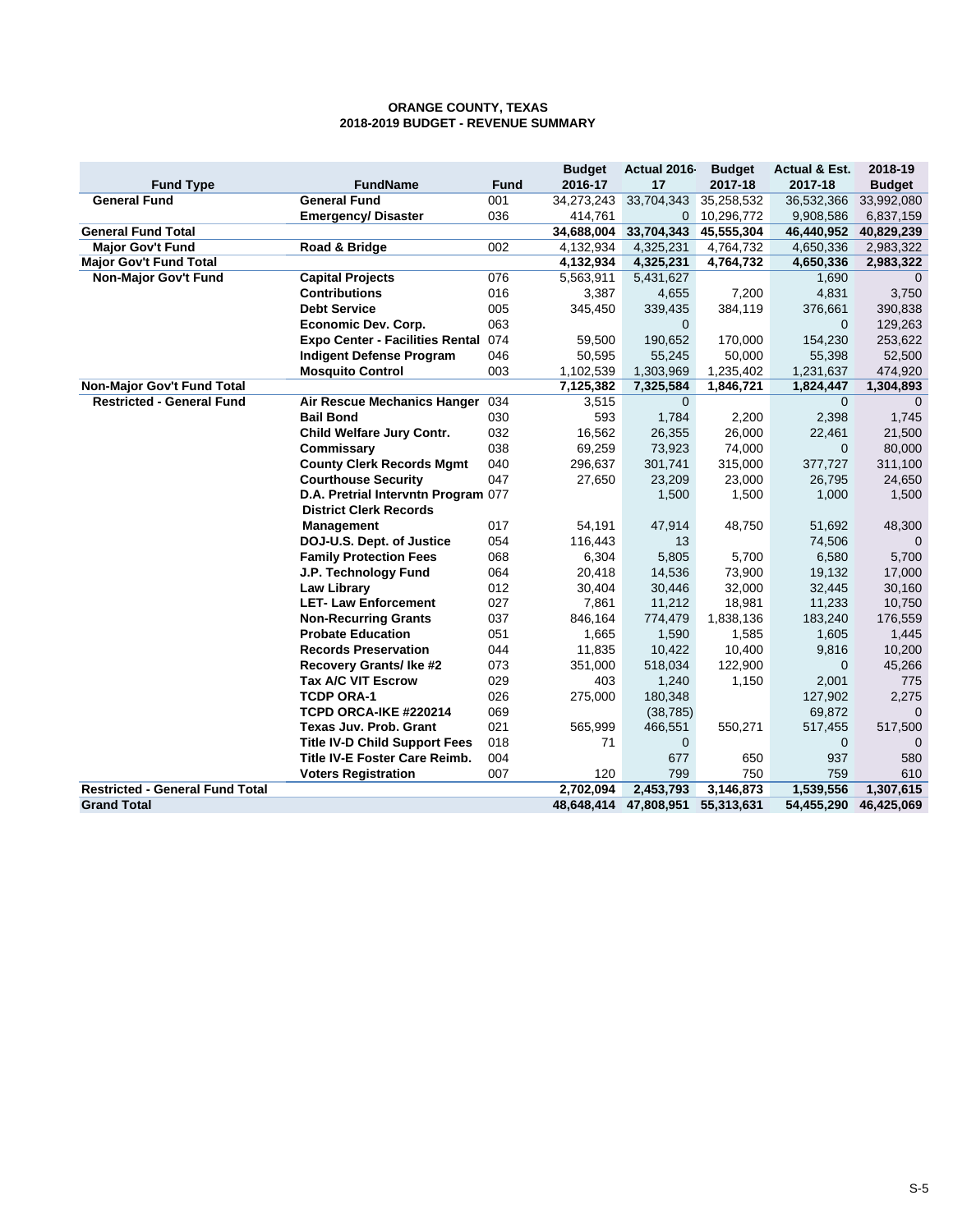# **ORANGE COUNTY, TEXAS 2018-2019 BUDGET - REVENUE All Revenues except Separately Restricted Funds**

|                     |                     |                                                                               |                                     |                   |                           |                                     | Actual &             |                   |
|---------------------|---------------------|-------------------------------------------------------------------------------|-------------------------------------|-------------------|---------------------------|-------------------------------------|----------------------|-------------------|
|                     |                     |                                                                               |                                     | <b>Budget</b>     |                           | Actual 2016 Budget 2017- Est. 2017- |                      | 2018-19           |
| <b>Fund Type</b>    | <b>FundName</b>     | Name                                                                          | <b>Account</b>                      | 2016-17           | 17                        | 18                                  | 18                   | <b>Budget</b>     |
| <b>General Fund</b> | <b>General Fund</b> | AIRPORT MAINTENANCE REIMBURSEMENT                                             | 001-000-40570                       | 50,000            | 5,859                     | 5,860                               | 65,498               | 50,000            |
|                     |                     | AJSF - APPELLATE JUDICIAL SYSTEM FUND<br><b>ARREST FEES/DPS</b>               | 001-000-41490<br>001-000-41730      | 4,692<br>99,969   | 4,599<br>80,232           | 4,404<br>76,161                     | 5,106<br>76,510      | 4,750<br>80,000   |
|                     |                     | ATTORNEY AD LITEM FEE                                                         | 001-000-41432                       | 18,500            | 26,000                    | 26,000                              | 22,500               | 22,500            |
|                     |                     | <b>ATTORNEY FEES REIMBURSEMENT</b>                                            | 001-000-41930                       | 28,709            | 29,865                    | 28,573                              | 29,156               | 29,000            |
|                     |                     | <b>AUTO REGISTRATION FEES</b>                                                 | 001-000-42950                       | 161,075           | 36,448                    | 36,342                              | 908                  | 1,000             |
|                     |                     | BAIL BOND FEE - D.A. LONGEVITY                                                | 001-000-45560                       | 22,607            | 22,425                    | 20,475                              | 22,560               | 22,500            |
|                     |                     | BEER AND LIQUOR FEES                                                          | 001-000-42550                       | 11,956            | 13,880                    | 13,760                              | 16,888               | 14,000            |
|                     |                     | <b>BUILDING PERMIT FEES</b>                                                   | 001-000-41020                       | 135,952           | 117,799                   | 114,242                             | 138,635              | 130,000           |
|                     |                     | <b>BVS ADOPTION FEE</b>                                                       | 001-000-43500                       | 2,661             | 2,476                     | 2,290                               | 1,726                | 1,735             |
|                     |                     | C.C.C. COMBINED COURT COST                                                    | 001-000-41940                       | 30,916            | 33,365                    | 29,567                              | 19,814               | 30,000            |
|                     |                     | C.L.S.I. CIVIL LEGAL SERVICE INDIGENT<br>CCC 2 (Consolidated Court Cost)      | 001-000-41700                       | 28,414<br>215.079 | 28,168                    | 26,462                              | 30,669               | 29,250            |
|                     |                     | <b>CHILD SAFETY/FEES</b>                                                      | 001-000-42110<br>001-000-41760      | 1,553             | 145,432<br>1,228          | 140,173<br>1,221                    | 191,707<br>453       | 216,000<br>500    |
|                     |                     | CHILD SUPPORT SERVICE CHARGE                                                  | 001-000-41570                       | 2,039             | 1,905                     | 1,804                               | 2,178                | 2,060             |
|                     |                     | CIGF - COURT INITIATED GUARDIANSHIP                                           | 001-000-41520                       | 6,344             | 6,700                     | 6,100                               | 5,220                | 5,200             |
|                     |                     | CITIZEN COLLECT STATION/LANDFILL FEES                                         | 001-000-44061                       | 54,653            | 55,638                    | 55,343                              | 16,732               | 50,000            |
|                     |                     | CJCPT - Civil Judicial Court Personnel Training Fee                           | 001-000-41433                       |                   | 110                       |                                     | 9,160                | 10,000            |
|                     |                     | COLLECTION/STENO FEES                                                         | 001-000-41610                       | 23,319            | 22,043                    | 23,500                              | 23,877               | 22,000            |
|                     |                     | <b>CONSTABLE FEES</b>                                                         | 001-000-41710                       | 90,439            | 92,412                    | 87,112                              | 103,154              | 92,500            |
|                     |                     | <b>COPYING CHARGES</b>                                                        | 001-000-44040                       |                   | 47,814                    | 40,066                              | 42,159               | 35,750            |
|                     |                     | <b>COUNTY ATTORNEY FEES</b>                                                   | 001-000-41410                       | 8,667             | 8,120                     | 7,001                               | 4,461                | 4,500             |
|                     |                     | <b>COUNTY CLERK</b><br><b>COUNTY SHERIFF</b>                                  | 001-000-41430<br>001-000-41330      | 407,771<br>41,292 | 361,600<br>42,449         | 300.122<br>39,517                   | 405,352<br>48,071    | 400,000<br>42,500 |
|                     |                     | COURT FINES & FEES - STATE OFFSET PORTION                                     | 001-000-41000                       |                   |                           |                                     | (518, 485)           | (700,000)         |
|                     |                     | CRPF - Conservation Reserve Program                                           | 001-000-42130                       | 31,303            | 23,681                    | 22,966                              | 30,966               | 31,000            |
|                     |                     | <b>CURRENT TAXES</b>                                                          | 001-000-40010 25,027,020 24,545,336 |                   |                           | 27,055,259                          | 25,863,646           | 25,836,463        |
|                     |                     | DCP - DRUG COURT PROGRAM                                                      | 001-000-41480                       | 3,882             | 3,015                     | 2,777                               | 4,229                | 4,000             |
|                     |                     | DEFENDENT DRUG TEST                                                           | 001-000-46250                       | 1,035             | 1,240                     | 1,240                               | 2,800                | 1,500             |
|                     |                     | <b>DISTRICT CLERK</b>                                                         | 001-000-41450                       | 160,226           | 184,103                   | 178,752                             | 165,998              | 166,000           |
|                     |                     | DNA CODE                                                                      | 001-000-41600                       | 5,638             | 4,373                     | 4,180                               | 4,960                | 5,000             |
|                     |                     | e-FILING FEES - STATE                                                         | 001-000-41440                       | 66,892            | 77,133                    | 73,887                              | 83,617               | 80,000            |
|                     |                     | <b>ELECTION EXPENSE REIMBURSEMENT</b>                                         | 001-000-44031                       |                   | $\mathbf 0$               | 43,500                              | $\mathbf 0$          | 10,000            |
|                     |                     | <b>EMPG SALARY REIMBURSEMENT</b>                                              | 001-000-40560                       |                   | 66,140                    |                                     | 36,093               | 36,000            |
|                     |                     | <b>EMS TRAUMA FUND</b><br>FDA Program Standards Training                      | 001-000-42190<br>001-000-45690      | 2,773             | 2,284<br>$\mathbf 0$      | 2,203<br>5,500                      | 2,440<br>$\mathbf 0$ | 2,400<br>3,000    |
|                     |                     | FEE COLLECTION SERVICE CHARGE                                                 | 001-000-42140                       | 86,196            | 73,269                    | 70,978                              | 74,623               | 74,620            |
|                     |                     | <b>FEES/COUNTY DDC</b>                                                        | 001-000-41640                       | 81,158            | 56,452                    | 54,535                              | 81,907               | 82,000            |
|                     |                     | FEES/FINESDISTRICT COURTS                                                     | 001-000-41460                       | 157,445           | 134,696                   | 127,291                             | 116,562              | 120,000           |
|                     |                     | GENERAL FUND COUNTY COURT AT LAW                                              | 001-000-41790                       | 135,593           | 135,375                   |                                     | 77,969               | 100,000           |
|                     |                     | <b>GUARDIAN INFORMATION FEE</b>                                               | 001-000-41431                       |                   | 110                       | 110                                 | 60                   | 50                |
|                     |                     | HANGAR RENTAL/GAS USAGE                                                       | 001-000-44150                       | 37,429            | 36,035                    | 33,890                              | 35,398               | 35,500            |
|                     |                     | <b>I TICKET SYSTEM</b>                                                        | 001-000-41960                       | 8,944             | 5,616                     | 5,423                               | 7,876                | 8,000             |
|                     |                     | IDF - INDIGENT DEFENSE REPRESENTATIVE FUND                                    | 001-000-41500                       | 9,842             | 6,593                     |                                     | 8,910                | 9,000             |
|                     |                     | IN LIEU OF TAXES                                                              | 001-000-41040                       | 157,000           | 152,274                   | 115,451                             | 178,307              | 115,451           |
|                     |                     | <b>INTEREST</b>                                                               | 001-000-43510                       | 44,865            | 78,134                    | 69,736                              | 96,499               | 50,000            |
|                     |                     | JUDICIAL COURT TRAINING FUND<br><b>JUDICIARY FEE</b>                          | 001-000-42010<br>001-000-42120      | 1,536<br>55,083   | 1,605<br>63,440           | 1,455<br>60,752                     | 1,275<br>69,457      | 1,275<br>59,840   |
|                     |                     | <b>JURY FEES</b>                                                              | 001-000-41910                       | 34,840            | 29,548                    | 26,567                              | 30,015               | 33,500            |
|                     |                     | <b>JURY SERVICE FEE</b>                                                       | 001-000-46650                       | 21,067            | 14,492                    | 14,010                              | 18,990               | 20,000            |
|                     |                     | JUVENILE PROBATION DIVERISON FUND                                             | 001-000-41815                       | 353               | 440                       | 420                                 | 470                  | 340               |
|                     |                     | JUVENILE TRUANCY PREVENTION & DIVERSION FEE                                   | 001-000-41820                       | 8,875             | 5,933                     | 5,715                               | 8,321                | 8,000             |
|                     |                     | <b>MARINE REGISTRATION FEES</b>                                               | 001-000-42960                       | 2,027             | 1,883                     | 1,828                               | 2,247                | 2,000             |
|                     |                     | <b>MARRIAGE LICENSES FEES</b>                                                 | 001-000-41010                       | 40,021            | 39,540                    | 35,580                              | 31,680               | 39,000            |
|                     |                     | MEDICADE IHC REIMBURSEMENT                                                    | 001-000-43780                       | 47,664            | 21,892                    | 21,892                              | 23,171               | 23,170            |
|                     |                     | MISC./OTHER REVENUES                                                          | 001-000-44070                       | 500,112           | 369,139                   | 250,535                             | 1,055,615            | 500,000           |
|                     |                     | MOVING VIOLATION                                                              | 001-000-46020                       | 332               | 220                       | 212                                 | 307                  | 265               |
|                     |                     | NONRECURRING REVENUE (Tobacco Stlmt)<br>OMNI FUND (Failure to Appear/Pay Fee) | 001-000-70010<br>001-000-41530      | 23,211<br>26,159  | 33,630<br>21,735          | 33,630<br>20,968                    | 32,297<br>21,958     | 31,000<br>22,000  |
|                     |                     | PRISONER SERVICE FEE                                                          | 001-000-41350                       | 135,957           | 130,485                   | 122,960                             | 106,665              | 85,000            |
|                     |                     | PSYCHOLOGICAL TESTING                                                         | 001-000-41750                       | 119               | 171                       | 151                                 | 103                  | 110               |
|                     |                     | R.L.S.S. GRANT REVENUE                                                        | 001-000-46300                       | 30,332            | 35,713                    |                                     | 35,713               | 35,713            |
|                     |                     | <b>RESTAURANT PERMITS</b>                                                     | 001-000-44081                       | 34,458            | 36,888                    | 36,888                              | 36,380               | 35,500            |
|                     |                     | <b>SALES TAX REVENUE</b>                                                      | 001-000-41030                       | 4,820,500         | 4,319,677                 | 4,500,000                           | 5, 151, 272          | 4,800,000         |
|                     |                     | SFF2 (State Fines & Fees?)                                                    | 001-000-42160                       | 20,215            | 21,538                    | 20,681                              | 25,463               | 21,750            |
|                     |                     | SFF3 (State Fines & Fees?)                                                    | 001-000-42150                       | 27,578            | 26,568                    | 25,263                              | 28,873               | 28,000            |
|                     |                     | SHERIFF CRIMINAL BONDS                                                        | 001-000-41370                       | 111,966           | 5,793                     | 104,965                             | 75,169               | 60,000            |
|                     |                     | STATE MIXED BEVERAGE TAX                                                      | 001-000-41050                       | 57,932            | 58,451                    | 58,451                              | 52,766               | 62,000            |
|                     |                     | STATE REIMBURSEMENT JURY FEE                                                  | 001-000-46651                       | 25,836            | 27,132                    | 27,132                              | 26,735               | 26,700            |
|                     |                     | STATE TRAFFIC FEE<br>STATE VITAL STATISTICS                                   | 001-000-42170<br>001-000-42205      | 95,622            | 60,076<br>502             | 57,813<br>447                       | 88,680<br>2,263      | 88,680<br>3,000   |
|                     |                     | T.P. TIME PAYMENT                                                             | 001-000-41970                       | 34,662            | 25,427                    | 24,524                              | 27,083               | 27,080            |
|                     |                     | TAX ASSESSOR/COLLECTOR                                                        | 001-000-41510                       | 84,281            | 72,631                    | 6,362                               | 80,532               | 80,000            |
|                     |                     | <b>TRAFFIC/FEES</b>                                                           | 001-000-41800                       | 9,731             | 6,048                     | 118,222                             | 8,871                | 8,500             |
|                     |                     | <b>TRANSPORTATION FARES</b>                                                   | 001-000-43800                       |                   | 54,631                    | 52,484                              | 44,771               | 57,900            |
|                     |                     | TRANSPORTATION GRANT REVENUE                                                  | 001-000-43770                       | 309,695           | 282,391                   | 351,004                             | 350,151              | 336,028           |
|                     |                     | TRIAL, CIVIL, & SMALL CLAIMS                                                  | 001-000-41830                       | 114,125           | 165,630                   | 163,945                             | 104,335              | 130,000           |
|                     | Emergency/          |                                                                               |                                     |                   |                           |                                     |                      |                   |
| General Fund        | <b>Disaster</b>     | HURRICANE HARVEY RECOVERY                                                     | 036-000-44443                       |                   | $\mathbf 0$               | 10,296,772                          | 9,779,001            | 6,837,159         |
| Total               |                     |                                                                               |                                     |                   | 34, 138, 137 32, 705, 671 | 45,395,401 44,957,495               |                      | 40,829,239        |
| <b>Major Gov't</b>  | Road & Bridge       | <b>CURRENT TAXES</b>                                                          | 002-000-40010 2,198,882 2,316,756   |                   |                           | 2,472,224                           | 2,229,648            | 1,028,522         |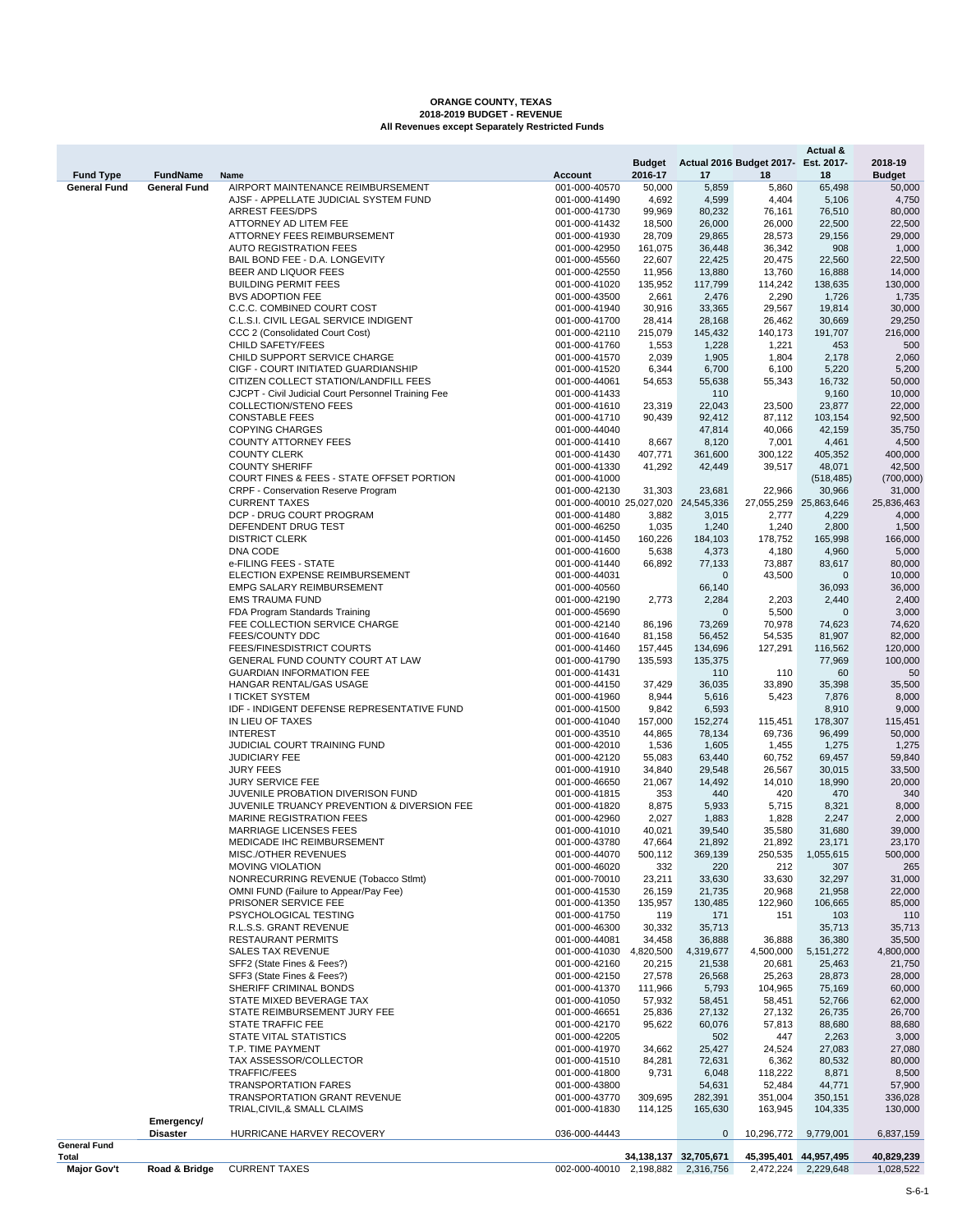# **ORANGE COUNTY, TEXAS 2018-2019 BUDGET - REVENUE All Revenues except Separately Restricted Funds**

|                                      |                                                              |                                                                                                    |                                | <b>Budget</b>    |                   | Actual 2016 Budget 2017- | Actual &<br>Est. 2017- | 2018-19           |
|--------------------------------------|--------------------------------------------------------------|----------------------------------------------------------------------------------------------------|--------------------------------|------------------|-------------------|--------------------------|------------------------|-------------------|
| <b>Fund Type</b>                     | <b>FundName</b>                                              | Name                                                                                               | <b>Account</b>                 | 2016-17          | 17                | 18                       | 18                     | <b>Budget</b>     |
| <b>Major Gov't</b>                   | Road & Bridge                                                | <b>INTEREST</b>                                                                                    | 002-000-43510                  | 510              | 7,082             |                          | 7,209                  | 6,500             |
|                                      |                                                              | MISC./OTHER REVENUES                                                                               | 002-000-44070                  | 92,574           | 83,275            | 126,000                  | 358,780                | 96,000            |
|                                      |                                                              | ROAD & BRIDGE - AUTOMOBILE REGISTRATION FEES                                                       | 002-000-41951                  | 259,046          | 582,375           | 336,000                  | 514,427                | 430,000           |
|                                      |                                                              | ROAD & BRIDGE - CURRENT TAXES/ FM                                                                  | 002-000-40020                  | 144,118          | 141,829           | 152,019                  | 146,654                | 135,610           |
|                                      |                                                              | ROAD & BRIDGE - J.P.'S PRECINCT 1,2,3,& 4                                                          | 002-000-41631                  | 443,512          | 316,223           | 567,000                  | 416,086                | 440,000           |
|                                      |                                                              | ROAD & BRIDGE - LATERAL ROAD FUNDS                                                                 | 002-000-40330                  | 31,057           | 31,691            | 82,489                   | 31,691                 | 31,690            |
|                                      |                                                              | ROAD & BRIDGE - SPECIAL FEE ON AUTO REGISTRATION                                                   | 002-000-41971                  | 751,126          | 608,020           | 945,000                  | 740,330                | 740,000           |
| <b>Major Gov't Fund</b>              |                                                              | ROAD & BRIDGE - TITLE APPLICATION FEES                                                             | 002-000-41981                  | 74,295           | 62,070            | 84,000                   | 94,725                 | 75,000            |
| Total<br><b>Non-Major</b>            |                                                              |                                                                                                    |                                | 3,995,120        | 4,149,320         | 4,764,732                | 4,539,550              | 2,983,322         |
| Gov't Fund                           | <b>Contributions</b><br><b>Debt Service</b><br>Economic Dev. | CONTRIBUTIONS - CLAIBORNE PARK<br><b>CURRENT TAXES</b>                                             | 016-000-46090<br>005-000-40010 | 3,387<br>345,450 | 4,655<br>327,370  | 7,200<br>384,119         | 4,831<br>363,798       | 3,750<br>390,838  |
|                                      | Corp.<br>Expo Center -                                       | <b>MISC./OTHER REVENUES</b>                                                                        | 063-000-44070                  |                  | 0                 |                          | 0                      | 129,263           |
|                                      | <b>Facilities</b><br>Indigent                                | <b>FACILITIES RENTAL</b><br>HOTEL OCCUPANCY TAX ALLOCATION                                         | 074-000-47030<br>074-000-40101 | 59,500           | 47,394<br>143,257 | 170,000                  | 59,567<br>94,663       | 53,200<br>200,422 |
|                                      | Defense                                                      | <b>GRANT REVENUE (Indigent Defense Revenue)</b>                                                    | 046-000-44445                  | 50,595           | 55,245            | 50,000                   | 55,398                 | 52,500            |
|                                      | <b>Mosquito</b>                                              | <b>CURRENT TAXES</b>                                                                               | 003-000-40010                  | 1,102,000        | 1,260,001         | 1,233,802                | 1,180,247              | 473,120           |
|                                      |                                                              | <b>INTEREST</b>                                                                                    | 003-000-43510                  | 247              | 1,953             | 1,600                    | 2,736                  | 1,800             |
| Non-Major Gov't<br><b>Fund Total</b> |                                                              |                                                                                                    |                                | 1,561,179        | 1,839,876         | 1,846,721                | 1,761,240              | 1,304,893         |
| Restricted -<br><b>General Fund</b>  | <b>Bail Bond</b>                                             | <b>BAIL BOND - REGISTRATION FEES</b>                                                               | 030-000-44022                  | 490              | 1,500             | 1,826                    | 2,000                  | 1,500             |
|                                      |                                                              | <b>INTEREST</b>                                                                                    | 030-000-43510                  | 103              | 284               | 374                      | 398                    | 245               |
|                                      | <b>Child Welfare</b>                                         | <b>CONTRIBUTIONS - DONATIONS</b>                                                                   | 032-000-44060                  |                  |                   |                          | 18,236                 |                   |
|                                      | Jury Contr.                                                  | TITLE IV-E FOSTER CARE REIMBURSEMENT                                                               | 032-000-45672                  | 15,193<br>1,369  | 19,894<br>6,461   | 23,920<br>2,080          | 4,225                  | 17,000<br>4,500   |
|                                      | Commissary                                                   | COMMISSARY OPERATIONS & INMATE EXP. - PAY PHONE RE                                                 | 038-000-46070                  | 69,259           | 73,923            | 74,000                   | $\Omega$               | 80,000            |
|                                      | <b>County Clerk</b>                                          |                                                                                                    |                                |                  |                   |                          |                        |                   |
|                                      | <b>Records Mgmt</b>                                          | CC SPECIAL PROJECT IMAGING FEE                                                                     | 040-000-46330                  | 132,699          | 134,224           | 140,913                  | 169,790                | 131,000           |
|                                      |                                                              | CO. CLERK DIGITIZED CT. RECORD<br><b>COUNTY CLERK</b>                                              | 040-000-46631<br>040-000-41430 | 6,109<br>157,829 | 5,510<br>162,007  | 6,487<br>167,600         | 5,820<br>202,117       | 5,100<br>175,000  |
|                                      | Courthouse                                                   |                                                                                                    |                                |                  |                   |                          |                        |                   |
|                                      | <b>Security</b>                                              | COURTHOUSE SECURITY - COURTHOUSE SECURITY REVENUES<br>COURTHOUSE SECURITY REVENUE - JUSTICE COURTS | 047-000-46260<br>047-000-46272 | 22,875<br>4,775  | 20,022<br>3,187   | 23,000                   | 22,459<br>4,336        | 20,750<br>3,900   |
|                                      | D.A. Pretrial                                                |                                                                                                    |                                |                  |                   |                          |                        |                   |
|                                      | Intervntn<br><b>District Clerk</b>                           | PRETRIAL INTERVENTION FEE                                                                          | 077-000-45591                  |                  | 1,500             | 1,500                    | 1,000                  | 1,500             |
|                                      | Records                                                      | DC ARCHIVE FUND                                                                                    |                                |                  |                   |                          |                        |                   |
|                                      | Management                                                   | DC RECORDS MGMT FEES                                                                               | 017-000-42201<br>017-000-45610 | 16,576<br>8,810  | 15,287<br>7,878   | 15,113<br>7,800          | 16,323<br>8,472        | 15,000<br>8,000   |
|                                      |                                                              | DIST. CLERK DIGITIZED CT. RECORD                                                                   | 017-000-46632                  | 16,476           | 15,095            | 14,625                   | 16,099                 | 15,300            |
|                                      |                                                              | <b>RECORDS MGMT FEES</b>                                                                           | 017-000-41880                  | 12,329           | 9,653             | 11,213                   | 10,799                 | 10,000            |
|                                      | Family                                                       |                                                                                                    |                                |                  |                   |                          |                        |                   |
|                                      | Protection                                                   | <b>FAMILY PROTECTION FEE - REVENUE</b>                                                             | 068-000-44021                  | 6,304            | 5,805             | 5,700                    | 6,580                  | 5,700             |
|                                      | J.P.                                                         |                                                                                                    |                                |                  |                   |                          |                        |                   |
|                                      | Technology                                                   |                                                                                                    |                                |                  |                   |                          |                        |                   |
|                                      | Fund                                                         | COUNTY CLERK TECHNOLOGY FUND                                                                       | 064-000-43916                  | 1,312            | 1,330             | 10,085                   | 1,202                  | 1,300             |
|                                      |                                                              | DISTRICT CLERK TECHNOLOGY FUND                                                                     | 064-000-43915                  | 577              | 445               | 3,930                    | 568                    | 550               |
|                                      |                                                              | J P TECHNOLOGY FUND JP#1                                                                           | 064-000-43911                  | 3,273            | 2,173             | 399                      | 2,345                  | 2,400             |
|                                      |                                                              | J P TECHNOLOGY FUND JP#2                                                                           | 064-000-43912                  | 4,269            | 3,315             | 10,828                   | 4,673                  | 3,850             |
|                                      |                                                              | J P TECHNOLOGY FUND JP#3                                                                           | 064-000-43913                  | 4,052            | 2,870             | 24,719                   | 4,002                  | 3,500             |
|                                      | <b>Law Library</b>                                           | J P TECHNOLOGY FUND JP#4<br><b>INTEREST</b>                                                        | 064-000-43914<br>012-000-43510 | 6,935<br>478     | 4,404<br>1,368    | 23,939<br>640            | 6,343<br>1,934         | 5,400<br>1,160    |
|                                      |                                                              | <b>LAW LIBRARY FEES</b>                                                                            | 012-000-41870                  | 29,926           | 29,078            | 31,360                   | 30,511                 | 29,000            |
|                                      | LET-Law                                                      |                                                                                                    |                                |                  |                   |                          |                        |                   |
|                                      | Enforcement                                                  |                                                                                                    |                                |                  |                   |                          |                        |                   |
|                                      | <b>Training</b>                                              | LAW ENFORCEMENT TRAINING - L.E.T. CONSTABLE #3                                                     | 027-000-45713                  |                  | 683               | 6,716                    | 678                    | 650               |
|                                      |                                                              | LAW ENFORCEMENT TRAINING - L.E.T. CONSTABLE #4                                                     | 027-000-45714                  |                  | 683               | 1,215                    | 678                    | 650               |
|                                      |                                                              | LAW ENFORCEMENT TRAINING - L.E.T. COUNTY ATTORNEY                                                  | 027-000-45710                  |                  | 681               | 2,884                    | 678                    | 650               |
|                                      |                                                              | LAW ENFORCEMENT TRAINING - L.E.T. SHERIFF                                                          | 027-000-45712                  | 7,861            | 7,861             | 3,485                    | 7,783                  | 7,500             |
|                                      |                                                              | LAW ENFORCEMENT TRAINING - L.E.T., CONSTABLE #1                                                    | 027-000-45716                  |                  | 622               | 2,078                    | 737                    | 650               |
|                                      | <b>Non-Recurring</b>                                         | LAW ENFORCEMENT TRAINING - L.E.T., CONSTABLE #2                                                    | 027-000-45715                  |                  | 683               | 2,603                    | 678                    | 650               |
|                                      | Grants                                                       | HOMELAND SECURITY - LETPA                                                                          | 037-000-46132                  |                  | 0                 | 67,249                   | 0                      | 55,414            |
|                                      |                                                              | NON RECURRING GRANTS - HOMELAND SECURITY                                                           | 037-000-46130                  | 21,538           | 26,531            | 13,158                   | 9,277                  | 14,705            |
|                                      |                                                              | NON RECUURING GRANTS - TEXAS DISASTER RELIEF GRANT                                                 | 037-000-46120                  |                  | 0                 | 82,140                   | 41,070                 | 82,140            |
|                                      |                                                              | SHSP-LETPA SPECIAL GRANT 1                                                                         | 037-000-46133                  |                  | 0                 | 25,313                   | 0                      | 24,300            |
|                                      | Probate                                                      |                                                                                                    |                                |                  |                   |                          |                        |                   |
|                                      | <b>Education</b>                                             | PROBATE EDUCATION - JUDICIAL PROBATION FEE                                                         | 051-000-46230                  | 1,665            | 1,590             | 1,585                    | 1,605                  | 1,445             |
|                                      | Records                                                      |                                                                                                    |                                |                  |                   |                          |                        |                   |
|                                      | Preservation                                                 | RECORDS MANAGEMENT - GENERAL RECORDS MANAGER FEES                                                  | 044-000-46271                  | 11,835           | 10,422            | 10,400                   | 9,816                  | 10,200            |
|                                      | Recovery<br>Grants/Ike #2                                    | IKE 2.2 STREET & BRIDGE REPAIR                                                                     | 073-000-41561                  | 351,000          | 518,034           | 122,900                  | 0                      | 45,266            |
|                                      | Tax A/C VIT<br><b>Escrow</b>                                 | <b>INTEREST</b>                                                                                    | 029-000-43510                  | 403              | 674               | 1,150                    | 1,703                  | 775               |
|                                      | <b>TCDP ORA-1</b>                                            | ONSITE SEWER GRANT #7215350                                                                        | 026-000-46316                  | 275,000          | $\mathbf{0}$      |                          | 0                      | 2,275             |
|                                      | Texas Juv.<br>Prob. Grant                                    | TEXAS JUVENILE PROBATION                                                                           | 021-000-45650                  | 565,999          | 466,551           | 550,271                  | 517,455                | 517,500           |
|                                      |                                                              |                                                                                                    |                                |                  |                   |                          |                        |                   |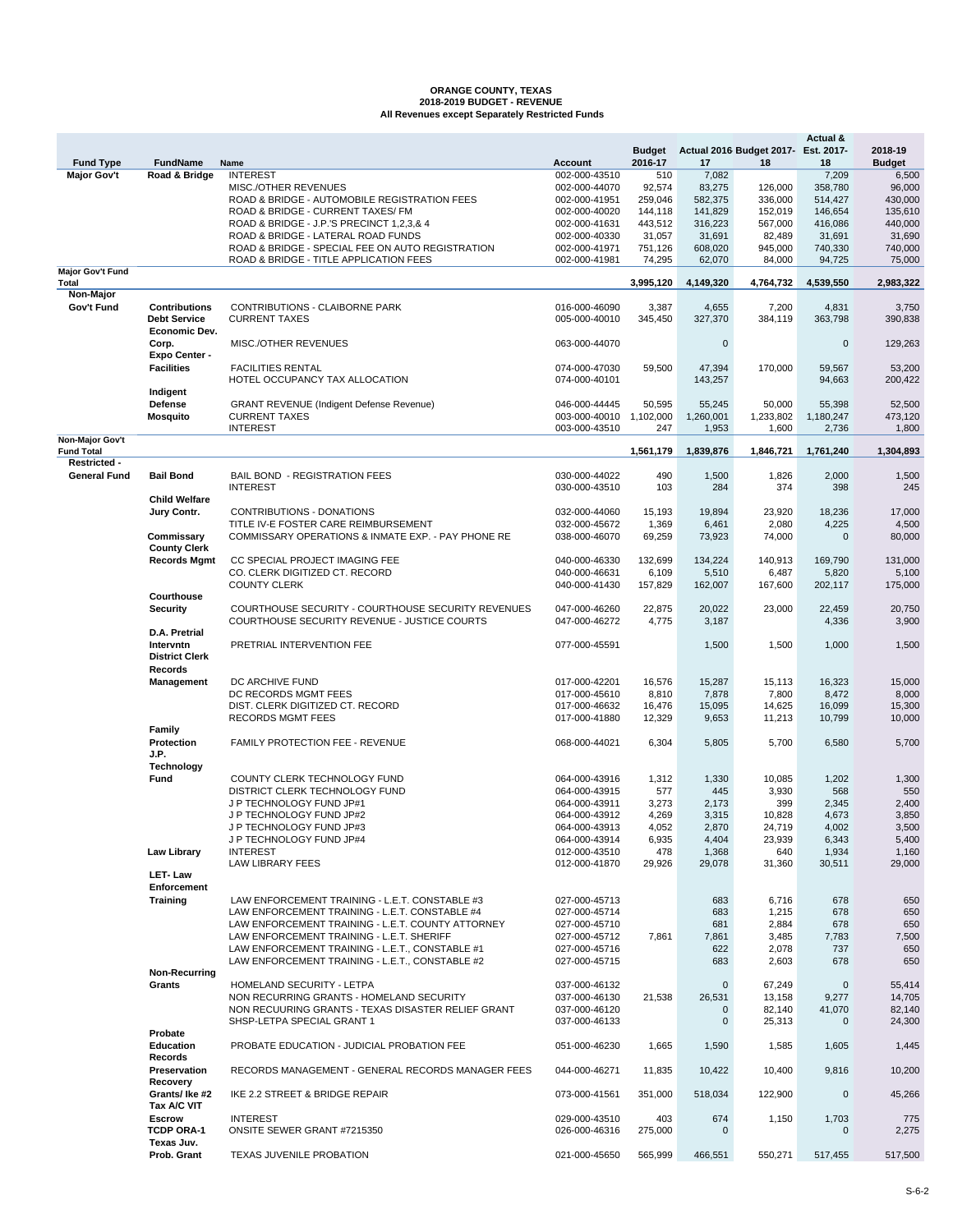# **ORANGE COUNTY, TEXAS 2018-2019 BUDGET - REVENUE All Revenues except Separately Restricted Funds**

|                     |                    |                      |                | <b>Budget</b> |                       | Actual 2016 Budget 2017- | Actual &<br>Est. 2017- | 2018-19       |
|---------------------|--------------------|----------------------|----------------|---------------|-----------------------|--------------------------|------------------------|---------------|
| <b>Fund Type</b>    | <b>FundName</b>    | Name                 | <b>Account</b> | 2016-17       | 17                    | 18                       | 18                     | <b>Budget</b> |
| Restricted -        | Title IV-E         |                      |                |               |                       |                          |                        |               |
| <b>General Fund</b> | <b>Foster Care</b> | <b>INTEREST</b>      | 004-000-43510  |               | 677                   |                          | 937                    | 580           |
|                     | <b>Voters</b>      |                      |                |               |                       |                          |                        |               |
|                     | Registration       | MISC./OTHER REVENUES | 007-000-44070  | 120           | 799                   | 750                      | 759                    | 610           |
| <b>Restricted -</b> |                    |                      |                |               |                       |                          |                        |               |
| <b>General Fund</b> |                    |                      |                |               |                       |                          |                        |               |
| Total               |                    |                      |                | 1.757.439     | 1,563,703             | 1.495.948                | 1,134,085              | 1,307,615     |
| <b>Grand Total</b>  |                    |                      |                |               | 41,451,875 40,258,569 |                          | 53,502,802 52,392,370  | 46,425,069    |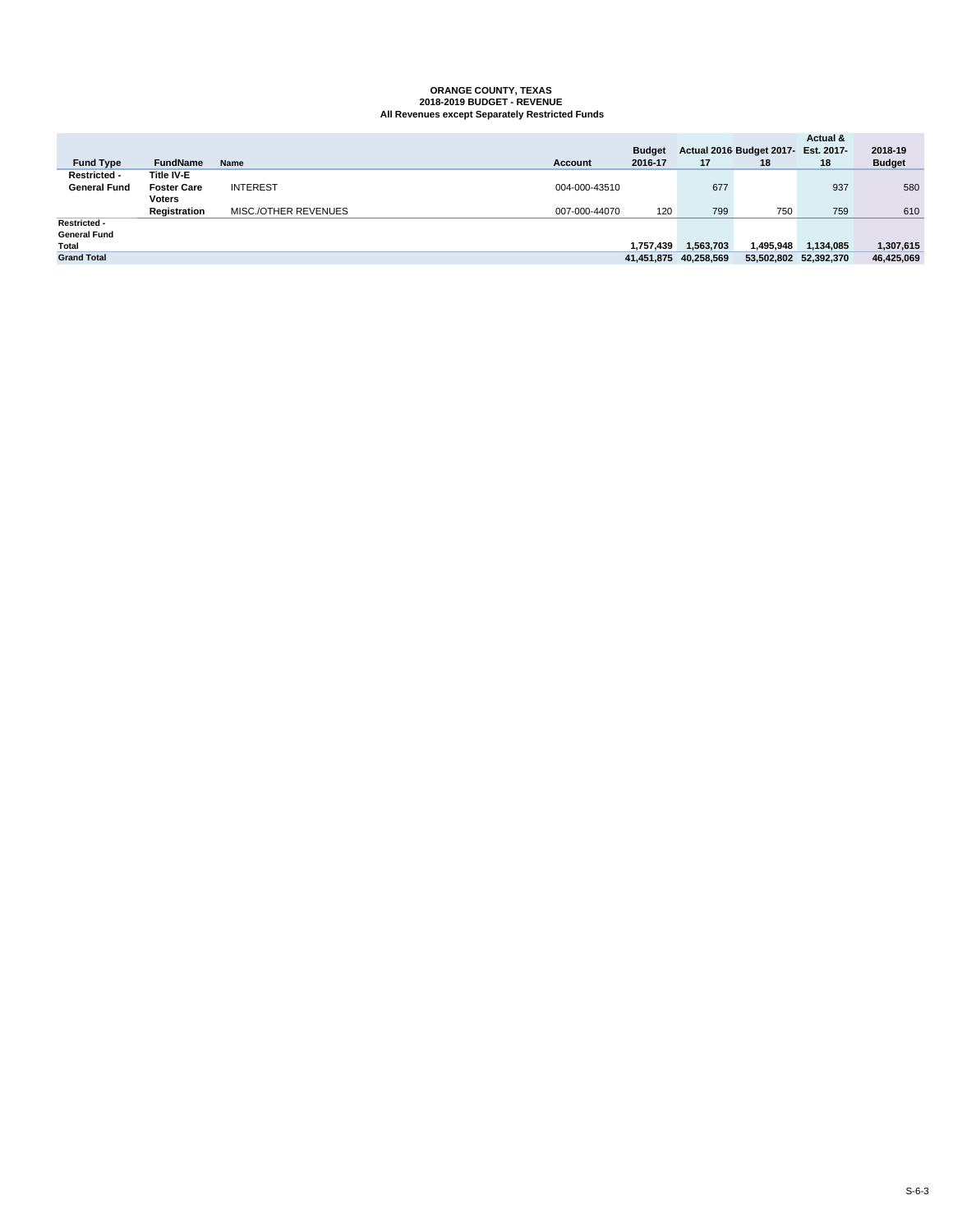|             |                     |     |                                   |     |                     |           |                           |              | 2018-19       |             |               |
|-------------|---------------------|-----|-----------------------------------|-----|---------------------|-----------|---------------------------|--------------|---------------|-------------|---------------|
|             |                     |     |                                   |     |                     |           | Actual 2016- Budget 2017- | Actual &     | Proposed      |             | 2nd 2018-19   |
| FundType    | <b>Fund Name</b>    |     | <b>Fund IndDept</b>               |     | Dept Budget 2016-17 | 17        | 18                        | Est. 2017-18 | <b>Budget</b> | Change 1    | <b>Budget</b> |
| General     |                     |     |                                   |     |                     |           |                           |              |               |             |               |
| <b>Fund</b> | <b>General Fund</b> | 001 | 128th District Court              | 210 | 201,995             | 198,501   | 210,794                   | 191,709      | 214,698       | 2,178       | 216,876       |
|             |                     |     | <b>163rd District Court</b>       | 211 | 189,975             | 186,791   | 204,515                   | 186,306      | 205,602       | 282         | 205,884       |
|             |                     |     | 260th District Court              | 212 | 209,613             | 209,581   | 225,264                   | 140,496      | 204,463       | (2,771)     | 201,692       |
|             |                     |     | Airport                           | 610 | 164,051             | 144,974   | 125,857                   | 65,206       | 347,261       | 51,609      | 398,870       |
|             |                     |     | <b>Auditor</b>                    | 303 | 544,155             | 396,940   | 585,343                   | 467,236      | 568,591       | 9,631       | 578,222       |
|             |                     |     | <b>Child Protective Services</b>  | 445 | 50,600              | 34,564    | 42,775                    | 30,478       | 42,775        |             | 42,775        |
|             |                     |     | <b>Citizen Collection Station</b> | 470 | 164,632             | 164,045   | 150,023                   | 281,091      | 323,443       | 25,835      | 349,278       |
|             |                     |     | <b>Collections</b>                | 235 | 124,968             | 122,894   | 134,063                   | 89,238       | 94,508        | (94, 508)   |               |
|             |                     |     | <b>Commissioners Court</b>        | 103 | 354,781             | 345,556   | 409,614                   | 349,847      | 418,212       | 22,948      | 441,160       |
|             |                     |     | <b>Constable, Precinct 1</b>      | 775 | 101,444             | 98,801    | 109,848                   | 97,470       | 111,594       | 887         | 112,481       |
|             |                     |     | <b>Constable, Precinct 2</b>      | 776 | 101,114             | 98,440    | 107,861                   | 95,392       | 109,871       | 463         | 110,334       |
|             |                     |     | <b>Constable, Precinct 3</b>      | 777 | 104,964             | 102,565   | 124,669                   | 110,354      | 116,267       | 1,856       | 118,123       |
|             |                     |     | <b>Constable, Precinct 4</b>      | 778 | 105,695             | 102,106   | 109,403                   | 97,098       | 112,017       | 1,751       | 113,768       |
|             |                     |     | <b>County Clerk</b>               | 109 | 489,915             | 477,113   | 544,694                   | 485,502      | 556,204       | 6,007       | 562,211       |
|             |                     |     | <b>County Court at Law</b>        | 217 | 298,225             | 283,671   | 323,205                   | 292,339      | 316,984       | 5,495       | 322,479       |
|             |                     |     | <b>County Court at Law (2)</b>    | 218 | 279,308             | 265,074   | 288,499                   | 268,337      | 294,739       | 1,470       | 296,209       |
|             |                     |     | <b>County Funded Adult</b>        |     |                     |           |                           |              |               |             |               |
|             |                     |     | Probation                         | 298 | 37,400              | 31,339    | 38,914                    | 33,219       | 35,000        | 22,019      | 57,019        |
|             |                     |     | <b>County Judge</b>               | 107 | 205,934             | 205,934   | 206,104                   | 173,312      | 203,466       | 3,709       | 207,175       |
|             |                     |     | <b>Court Administrator</b>        | 252 | 206,046             | 153,297   | 184,576                   | 139,474      | 191,860       | 3,866       | 195,726       |
|             |                     |     | <b>Court Reporter Service</b>     |     |                     |           |                           |              |               |             |               |
|             |                     |     | Fee                               | 806 | 60,000              | 19,566    | 50,000                    | 30,451       | 50,000        |             | 50,000        |
|             |                     |     | D.P.S. Clerk                      | 787 | 52,096              | 52,400    | 55,460                    | 50,078       | 56,323        | 154         | 56,477        |
|             |                     |     | <b>District /County Attorney</b>  | 260 | 1,495,380           | 1,417,944 | 1,557,808                 | 1,365,150    | 1,568,560     | 35,004      | 1,603,564     |
|             |                     |     | <b>District Clerk</b>             | 220 | 628,718             | 598,621   | 665,427                   | 537,908      | 676,555       | 2,496       | 679,051       |
|             |                     |     | <b>Election Administration</b>    | 808 | 290,237             | 262,699   | 546,170                   | 336,664      | 457,912       | 2,632       | 460,544       |
|             |                     |     | <b>Emergency Mgmt.</b>            | 793 | 213,065             | 215,083   | 325,836                   | 297,691      | 485,115       | 1,383       | 486,498       |
|             |                     |     | <b>Environmental Health &amp;</b> |     |                     |           |                           |              |               |             |               |
|             |                     |     | Code                              | 908 | 367,530             | 360,489   | 406,338                   | 320,830      | 305,797       | 21,851      | 327,648       |
|             |                     |     | <b>Extension Office</b>           | 655 | 273,076             | 237,368   | 305,601                   | 194,997      | 259,846       | 18,500      | 278,346       |
|             |                     |     | <b>General Misc</b>               | 111 | 7,204,843           | 5,794,030 | 13,512,657                | 3,251,585    | 5,326,409     | (1,211,929) | 4,114,480     |
|             |                     |     | <b>Human Resources</b>            | 119 | 199,959             | 192,399   | 229,815                   | 202,666      | 232,253       | 2,287       | 234,540       |
|             |                     |     | <b>Insurance Escrow</b>           | 101 | 2,526,083           | 2,578,896 | 2,496,950                 | 2,282,505    | 2,822,559     | (6,657)     | 2,815,902     |
|             |                     |     | Jury Misc.                        | 205 | 74,155              | 74,155    | 66,443                    | 37,919       | 74,692        |             | 74,692        |
|             |                     |     | <b>Justice Court, Precinct 1</b>  | 225 | 265,920             | 251,100   | 298,502                   | 255,234      | 307,871       | 10,829      | 318,700       |
|             |                     |     | <b>Justice Court, Precinct 2</b>  | 226 | 299,087             | 283,842   | 315,113                   | 251,331      | 315,942       | 1,389       | 317,331       |
|             |                     |     | <b>Justice Court, Precinct 3</b>  | 227 | 280,847             | 259,188   | 311,430                   | 267,435      | 313,797       | 2,095       | 315,892       |
|             |                     |     | <b>Justice Court, Precinct 4</b>  | 228 | 312,242             | 297,797   | 330,996                   | 299,002      | 352,378       | 2,949       | 355,327       |
|             |                     |     | <b>Juvenile Probation</b>         | 230 | 372,579             | 327,127   | 393,516                   | 294,011      | 386,194       | (10, 867)   | 375,327       |
|             |                     |     | <b>Mailroom</b>                   | 113 | 51,397              | 48,057    | 61,724                    | 47,236       | 62,023        | 4,971       | 66,994        |
|             |                     |     | <b>MIS</b>                        | 105 | 1,197,330           | 1,068,209 | 1,275,119                 | 1,034,172    | 1,414,819     | 67,935      | 1,482,754     |
|             |                     |     | <b>Operations &amp; Maint.</b>    | 115 | 1,659,270           | 1,464,855 | 1,875,805                 | 1,388,418    | 2,293,600     | (135, 493)  | 2,158,107     |
|             |                     |     | <b>Parks</b>                      | 681 | 268,721             | 198,878   | 371,573                   | 234,874      | 294,920       | (2,588)     | 292,332       |
|             |                     |     | <b>Prisoner Work Program</b>      | 744 |                     |           |                           | 5,596        |               |             |               |
|             |                     |     | Purchasing                        | 309 | 287,143             | 287,143   | 324.073                   | 272,708      | 317,263       | 2,600       | 319,863       |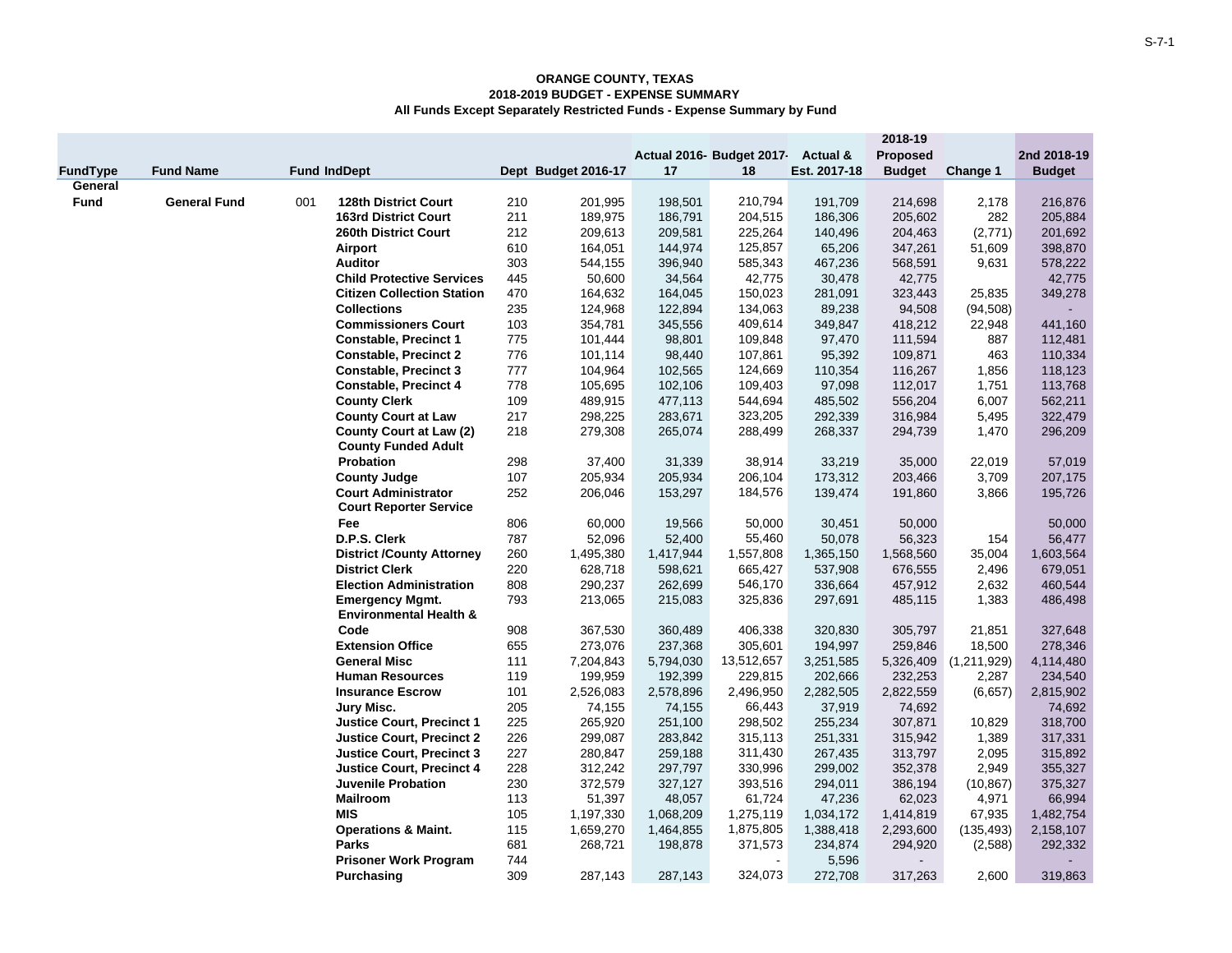|                                   |                           |     |                                 |             |                     |            |                                   |                | 2018-19           |                        |               |
|-----------------------------------|---------------------------|-----|---------------------------------|-------------|---------------------|------------|-----------------------------------|----------------|-------------------|------------------------|---------------|
|                                   |                           |     |                                 |             |                     |            | Actual 2016- Budget 2017 Actual & |                | Proposed          |                        | 2nd 2018-19   |
| FundType                          | <b>Fund Name</b>          |     | <b>Fund IndDept</b>             |             | Dept Budget 2016-17 | 17         | 18                                | Est. 2017-18   | <b>Budget</b>     | Change 1               | <b>Budget</b> |
| General                           | General Fund              | 001 | Records Mgmt.                   | 117         | 191,243             | 181,750    | 211,845                           | 170,336        | 202,470           | 59,964                 | 262,434       |
|                                   |                           |     | Risk Mgmt.                      | 118         | 66,139              | 9,043      | 13,796                            | 68,286         | 26,920            |                        | 26,920        |
|                                   |                           |     | <b>RLSS Grant</b>               | 906         | 35,713              | 35,713     | 38,689                            | 26,785         | 35,713            |                        | 35,713        |
|                                   |                           |     | <b>Sheriff: General Law</b>     |             |                     |            |                                   |                |                   |                        |               |
|                                   |                           |     | Enforcement                     | 740         | 7,167,124           | 7,180,765  | 8,342,792                         | 7,264,340      | 7,777,704         | 53,396                 | 7,831,100     |
|                                   |                           |     | Sheriff: Jail                   | 743         | 4,677,295           | 4,472,055  | 4,972,342                         | 4,141,904      | 4,866,173         | (26, 506)              | 4,839,667     |
|                                   |                           |     | <b>Social Services</b>          | 450         | 751,768             | 548,312    | 691,386                           | 541.050        | 763,802           | 403                    | 764,205       |
|                                   |                           |     | <b>Tax Assessor-Collector</b>   | 301         | 1,040,549           | 992,716    | 1,116,846                         | 989,059        | 1,136,359         | (16, 389)              | 1,119,970     |
|                                   |                           |     | <b>Transportation</b>           | 601         | 708,342             | 590,466    | 1,069,109                         | 532,332        | 989,002           | (130, 269)             | 858,733       |
|                                   |                           |     | <b>Treasurer</b>                | 305         | 261,675             | 245,815    | 295,302                           | 263,864        | 295,557           | 5,667                  | 301,224       |
|                                   |                           |     | <b>Veterans' Services</b>       | 665         | 133,506             | 120,318    | 136,903                           | 114,544        | 137,555           | 7,723                  | 145,278       |
|                                   | Emergency/                |     | Disaster Recovery - 2015        |             |                     |            |                                   |                |                   |                        |               |
|                                   | <b>Disaster</b>           | 036 | <b>Flood</b>                    | 987         | 285,175             | 132,140    | 131,690                           | 2.972          | 50,000            |                        | 50,000        |
|                                   |                           |     | <b>Hurricane Harvey</b>         | 952         | 1,282,360           | 1,282,359  | 10,296,772                        | 15,169,939     | 115,920           | (15,920)               | 100,000       |
|                                   |                           |     | <b>March Severe Weather</b>     |             |                     |            |                                   |                |                   |                        |               |
|                                   |                           |     | 2016                            | 988         | 197,605             | 94,959     | 26,940                            |                |                   |                        |               |
| <b>General Fund Total</b>         |                           |     |                                 |             | 39,112,988          | 35,798,442 | 57,246,791                        | 46,137,975     |                   | 39,239,556 (1,189,663) | 38,049,894    |
| <b>Major Gov't</b>                |                           |     |                                 |             |                     |            |                                   |                |                   |                        |               |
| <b>Fund</b>                       | Road & Bridge             | 002 |                                 |             | 3,973,404           | 3,903,541  | 5,464,533                         | 4,164,528      | 4,924,835         | 177,234                | 5,102,069     |
| <b>Major Gov't Fund Total</b>     |                           |     |                                 |             | 3,973,404           | 3,903,541  | 5,464,533                         | 4,164,528      | 4,924,835 177,234 |                        | 5,102,069     |
| Non-Major                         |                           |     | Debt Service - 2016             |             |                     |            |                                   |                |                   |                        |               |
| Gov't Fund                        | <b>Capital Projects</b>   | 076 | <b>Contractual Obligation</b>   | 915         | 5,563,911           | 4,893,782  | 545,129                           | 452,340        |                   | 142,549                | 142,549       |
|                                   | <b>Contributions</b>      | 016 | <b>Parks - Contributions</b>    | 799         | 13,869              | 7,188      | 20,918                            | 1,400          | 14,000            |                        | 14,000        |
|                                   |                           |     | Debt Service - 2016             |             |                     |            |                                   |                |                   |                        |               |
|                                   | <b>Debt Service</b>       | 005 | <b>Contractual Obligation</b>   | 915         | 345,450             | 345,450    | 353,413                           | 300,431        | 363,363           |                        | 363,363       |
|                                   | <b>Economic Dev.</b>      |     |                                 |             |                     |            |                                   |                |                   |                        |               |
|                                   | Corp.                     | 063 | <b>Economic Development</b>     | 805         | 0                   | (4,062)    | 391,000                           | 2,726          | 128,868           | 395                    | 129,263       |
|                                   | <b>Expo Center -</b>      |     |                                 |             |                     |            |                                   |                |                   |                        |               |
|                                   | <b>Facilities Rental</b>  | 074 | <b>Expo Center - Convention</b> | 791         | 269.874             | 243,310    | 214,917                           | 216,245        | 138,230           | 62,192                 | 200,422       |
|                                   |                           |     | <b>Expo Center - County</b>     | 790         | 111,300             | 100,764    | 94,000                            | 105,983        | 86,000            | (27, 775)              | 58,225        |
|                                   | <b>Indigent Defense</b>   |     |                                 |             |                     |            |                                   |                |                   |                        |               |
|                                   | Program                   | 046 | <b>Indigent Defense Program</b> | 282         | 487,554             | 16,702     | 557,703                           | 22,290         | 580,000           |                        | 580,000       |
|                                   | <b>Mosquito Control</b>   | 003 | <b>Mosquito Control</b>         | 490         | 1,043,534           | 877,702    | 1,143,908                         | 851,003        | 1,144,610         | 56,030                 | 1,200,640     |
|                                   | <b>Veterans</b>           | 062 | <b>Veterans' Donations</b>      | 804         |                     |            | 864                               | $\mathbf{0}$   | 864               |                        | 864           |
| <b>Non-Major Gov't Fund Total</b> |                           |     |                                 |             | 7,835,492           | 6,480,837  | 3,321,852                         | 1,952,417      | 2,455,935 233,391 |                        | 2,689,326     |
| <b>Restricted -</b>               |                           |     |                                 |             |                     |            |                                   |                |                   |                        |               |
| General                           |                           |     |                                 |             |                     |            |                                   |                |                   |                        |               |
| <b>Fund</b>                       | <b>Bail Bond</b>          | 030 | <b>Bail Bond</b>                | 916         | 69,304              |            | 72,101                            | $\mathbf 0$    | 72,000            | (62,000)               | 10,000        |
|                                   | <b>C.E.R.T.Z.</b>         | 002 |                                 |             | 137,814             | 136,105    |                                   |                |                   |                        |               |
|                                   | <b>Child Welfare Jury</b> |     |                                 |             |                     |            |                                   |                |                   |                        |               |
|                                   | Contr.                    | 032 | <b>Child Welfare Jury Fees</b>  | 801         | 33,000              | 19,543     | 24,046                            | 19,021         | 24,225            |                        | 24,225        |
|                                   | <b>CIAP Grant</b>         | 039 | <b>Non-Departmental</b>         | $\mathbf 0$ |                     | (6, 832)   |                                   |                |                   |                        |               |
|                                   | Commissary                | 038 | <b>Commissary Operations</b>    | 924         | 73,936              | 73,936     | 74,000                            | $\blacksquare$ | 74,000            | 6,000                  | 80,000        |
|                                   | <b>County Clerk</b>       |     |                                 |             |                     |            |                                   |                |                   |                        |               |
|                                   | <b>Records Mgmt</b>       | 040 | <b>County Clerk Digitized</b>   | 932         | 42,112              |            | 47,582                            | $\mathbf 0$    | 1,300,000         | (104, 524)             | 1,195,476     |
|                                   |                           |     |                                 |             |                     |            |                                   |                |                   |                        |               |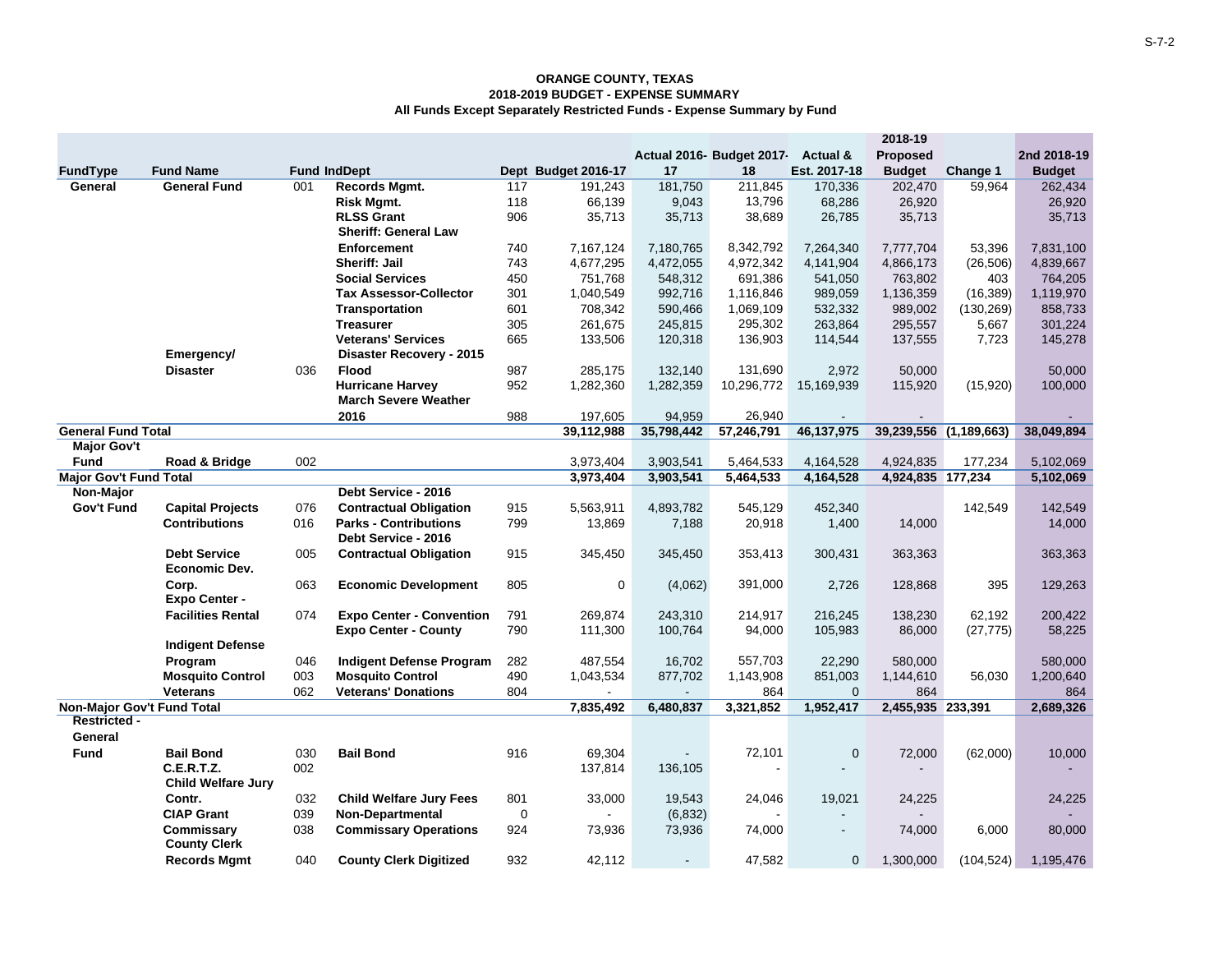|                     |                                          | 2018-19 |                                                               |     |                     |                |                                    |                |                          |           |               |
|---------------------|------------------------------------------|---------|---------------------------------------------------------------|-----|---------------------|----------------|------------------------------------|----------------|--------------------------|-----------|---------------|
|                     |                                          |         |                                                               |     |                     |                | Actual 2016- Budget 2017- Actual & |                | <b>Proposed</b>          |           | 2nd 2018-19   |
| FundType            | <b>Fund Name</b>                         |         | <b>Fund IndDept</b>                                           |     | Dept Budget 2016-17 | 17             | 18                                 | Est. 2017-18   | <b>Budget</b>            | Change 1  | <b>Budget</b> |
| <b>Restricted -</b> | <b>County Clerk</b>                      |         | <b>County Clerk Records</b>                                   |     |                     |                |                                    |                |                          |           |               |
| General             | <b>Records Mgmt</b>                      | 040     | <b>Management</b>                                             | 926 | 395,078             | 165,137        | 111,111                            | 79,407         | 84,062                   | 16,500    | 100,562       |
|                     |                                          |         | <b>County Clerk Special</b>                                   |     |                     |                |                                    |                |                          |           |               |
|                     |                                          |         | Imaging                                                       | 922 | 500,965             | 1,520          | 564,647                            |                | 15,000                   | 44,011    | 59,011        |
|                     | <b>Courthouse</b>                        |         | <b>CH Security-Justice</b>                                    |     |                     |                |                                    |                |                          |           |               |
|                     | <b>Security</b>                          | 047     | <b>Courts</b>                                                 | 946 | 205,990             | $\sim$         | 47,027                             | 419            | 44,000                   |           | 44,000        |
|                     |                                          |         | <b>Courthouse Security Fund</b>                               | 945 | 50,000              | 12,025         | 230,600                            | 41,819         | 200,000                  |           | 200,000       |
|                     | <b>District Clerk</b>                    |         |                                                               |     |                     |                |                                    |                |                          |           |               |
|                     | <b>Records</b>                           |         | D.C. Records                                                  |     |                     |                |                                    |                |                          |           |               |
|                     | <b>Management</b>                        | 017     | <b>Management</b>                                             | 817 | 421,811             | 30,487         | 510,916                            | 26,205         | 357,405                  | (37, 405) | 320,000       |
|                     |                                          |         | <b>District Clerk</b>                                         | 818 | $\blacksquare$      |                | $\sim$                             |                | 60,000                   | 145,600   | 205,600       |
|                     | <b>Family Protection</b>                 |         | <b>Family Protection</b>                                      |     |                     |                |                                    |                |                          |           |               |
|                     | Fees                                     | 068     | <b>Services</b>                                               | 809 | $\blacksquare$      | $\blacksquare$ | $\blacksquare$                     |                | $\overline{\phantom{a}}$ | 41,800    | 41,800        |
|                     | <b>Forfeiture</b>                        |         | Const. Pct. 4 - Forfeiture                                    |     |                     |                |                                    |                |                          |           |               |
|                     | <b>Proceeds</b>                          | 071     | <b>Proceeds</b>                                               | 941 |                     | $\blacksquare$ | 18,340                             | 3,222          | 22,500                   |           | 22,500        |
|                     | J.P. Technology                          |         |                                                               |     |                     |                |                                    |                |                          |           |               |
|                     | <b>Fund</b>                              | 064     | <b>Tech. Fund - County Clerk</b>                              | 246 | 8,473               | $\blacksquare$ | 10,089                             | $\mathbf{0}$   | 4,200                    |           | 4,200         |
|                     |                                          |         | <b>Tech. Fund - District Clerk</b>                            | 245 | 3,334               | $\blacksquare$ | 3,930                              | $\mathbf{0}$   | 4,200                    | 269       | 4,469         |
|                     |                                          |         | Tech. Fund - J.P. 1                                           | 241 | 8,924               | 8,886          | 1,177                              | 341            | 750                      |           | 750           |
|                     |                                          |         | Tech. Fund - J.P. 2                                           | 242 | 14,862              | 7,015          | 10,828                             | 7,982          | 9,500                    |           | 9,500         |
|                     |                                          |         | Tech. Fund - J.P. 3                                           | 243 | 22,229              | 4,230          | 24,691                             | 2,606          | 22,500                   |           | 22,500        |
|                     |                                          |         | Tech. Fund - J.P. 4                                           | 244 | 20,436              | 5,581          | 18,631                             | 4,522          | 16,500                   |           | 16,500        |
|                     | <b>Law Library</b>                       | 012     | <b>Law Library</b>                                            | 795 | 286,739             | 2,373          | 91,806                             | 37,806         | 58,000                   |           | 58,000        |
|                     | <b>LET-Law</b>                           |         |                                                               |     |                     |                |                                    |                |                          |           |               |
|                     | <b>Enforcement</b>                       |         |                                                               |     |                     |                |                                    |                |                          |           |               |
|                     | <b>Training</b>                          | 027     | L.E.T.-Constable 1                                            | 972 | 1,456               | $\blacksquare$ | 2,078                              | 1,231          | 1,500                    |           | 1,500         |
|                     |                                          |         | L.E.T.-Constable 2                                            | 913 | 2,605               | 685            | 3,603                              | $\mathbf 0$    | 3,200                    |           | 3,200         |
|                     |                                          |         | L.E.T.-Constable 3                                            | 964 | 6,033               | $\blacksquare$ | 6,716                              | 909            | 6,400                    |           | 6,400         |
|                     |                                          |         | L.E.T.-Constable 4                                            | 912 | 2,239               | 899            | 1,215                              | 1,110          | 750                      |           | 750           |
|                     |                                          |         | L.E.T.-County Attorney                                        | 996 | 2,202               |                | 2,884                              | $\mathbf{0}$   | 3,500                    |           | 3,500         |
|                     |                                          |         | L.E.T.-Sheriff                                                | 910 | 9,692               | 4,359          | 7,846                              | 2,426          | 10,000                   |           | 10,000        |
|                     | Old HWY 90 Grant<br><b>Non-Recurring</b> | 002     |                                                               |     |                     |                |                                    | 283,681        | $\blacksquare$           |           | ÷             |
|                     | <b>Grants</b>                            | 037     | <b>Helping Heroes Grant</b>                                   | 822 | 1,200               | 1,200          | 2,588                              |                | $\blacksquare$           |           | ٠             |
|                     |                                          |         | <b>Homeland Security</b>                                      | 823 | 32,828              | 32,828         | (62, 017)                          | 73,579         | $\blacksquare$           |           |               |
|                     |                                          |         | <b>Port Security Grant 2015</b>                               | 832 | 852,813             | 852,813        |                                    |                |                          |           |               |
|                     |                                          |         | <b>SHSP-LETPA</b>                                             | 824 | $\blacksquare$      | $\blacksquare$ | 187,907                            | $\mathbf 0$    | 94,419                   |           | 94,419        |
|                     |                                          |         | <b>Texas Relief Grant</b>                                     | 833 | $\blacksquare$      | $\blacksquare$ | 82,140                             | $\blacksquare$ | 82,140                   |           | 82,140        |
|                     |                                          |         | <b>VINE Program - Contr.</b>                                  |     |                     |                |                                    |                |                          |           |               |
|                     |                                          |         | <b>Services</b>                                               | 821 | $\overline{a}$      | $\omega$       | 23,627                             | $\blacksquare$ |                          |           |               |
|                     | <b>Probate Education</b>                 | 051     | <b>Probate Education</b>                                      | 958 | 13,886              | 3,765          | 11,972                             | 1,851          | 12,000                   |           | 12,000        |
|                     | Progressive                              |         | <b>Mental Health Serv. -</b>                                  |     |                     |                |                                    |                |                          |           |               |
|                     | <b>Sanctions</b>                         | 056     | <b>Grant N</b>                                                | 957 |                     | $\blacksquare$ |                                    | $\mathbf 0$    |                          |           |               |
|                     | <b>Records</b>                           |         | <b>Progressive Sanctions C</b><br><b>Records Preservation</b> | 981 | $\blacksquare$      | $\sim$         | $\sim$                             | $\mathbf{0}$   |                          |           |               |
|                     | <b>Preservation</b>                      | 044     | <b>Records Mgmt</b>                                           | 923 | 600                 | 300            | 173,318                            | 400            | 13,843                   | 39,754    | 53,597        |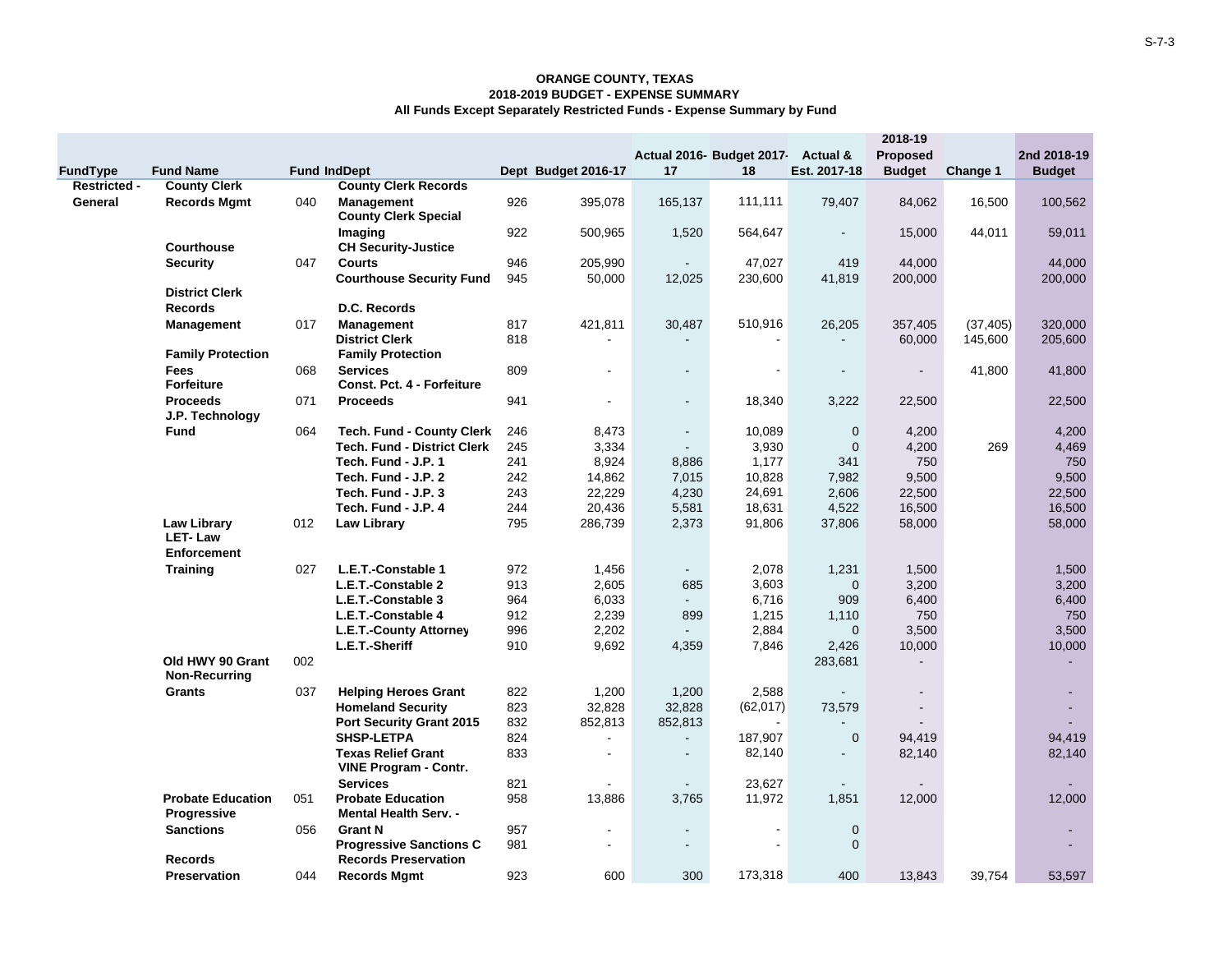|                     |                                        |     |                                    |     |                          |                          |                           |              | 2018-19                  |             |               |
|---------------------|----------------------------------------|-----|------------------------------------|-----|--------------------------|--------------------------|---------------------------|--------------|--------------------------|-------------|---------------|
|                     |                                        |     |                                    |     |                          |                          | Actual 2016- Budget 2017- | Actual &     | <b>Proposed</b>          |             | 2nd 2018-19   |
| <b>FundType</b>     | <b>Fund Name</b>                       |     | <b>Fund IndDept</b>                |     | Dept Budget 2016-17      | 17                       | 18                        | Est. 2017-18 | <b>Budget</b>            | Change 1    | <b>Budget</b> |
| <b>Restricted -</b> | Recovery Grants/                       |     |                                    |     |                          |                          |                           |              |                          |             |               |
| General             | lke #2                                 | 073 | Hurricane Ike - Round 2            | 574 | 441,926                  | 447,647                  | 122,900                   | 77,635       | $\overline{\phantom{a}}$ |             |               |
|                     |                                        |     | Street Improv.                     | 985 |                          |                          |                           |              | $\blacksquare$           | 45,266      | 45,266        |
|                     | Tax A/C VIT                            |     |                                    |     |                          |                          |                           |              |                          |             |               |
|                     | <b>Escrow</b>                          | 029 | <b>Tax Account VIT Interest</b>    | 299 | 27,973                   | $\overline{\phantom{a}}$ | 24,232                    | 2,168        | 24,300                   | $\mathbf 0$ | 24,300        |
|                     | <b>TCDP ORA-1</b>                      | 026 | 2016 Onsite Sewer Grant            | 989 |                          | 147,096                  | 482,647                   | 87,447       | $\overline{\phantom{a}}$ | 2,275       | 2,275         |
|                     |                                        |     | <b>TX CDBG - Onsite Sewer</b>      |     |                          |                          |                           |              |                          |             |               |
|                     |                                        |     | <b>Grant 2015</b>                  | 986 | $\overline{\phantom{a}}$ | 45,342                   |                           |              |                          |             |               |
|                     | Texas Juv. Prob.                       |     |                                    |     |                          |                          |                           |              |                          |             |               |
|                     | Grant                                  | 021 | <b>Commitment Diversion</b>        | 944 | 87,496                   | 87,496                   | 81,511                    | 70,186       | 110,530                  | (2,000)     | 108,530       |
|                     |                                        |     | Juv. Prob - Comm.                  |     |                          |                          |                           |              |                          |             |               |
|                     |                                        |     | <b>Programs</b>                    | 914 | 164,219                  | 163,060                  | 184,894                   | 86,394       | 45,196                   | 117,448     | 162,644       |
|                     |                                        |     | Juv. Prob - Mental Health          |     |                          |                          |                           |              |                          |             |               |
|                     |                                        |     | <b>Services</b>                    | 954 | 31,560                   | 30,760                   | 25,878                    | 12,682       | 28,773                   |             | 28,773        |
|                     |                                        |     | Juv. Prob - Suppl. Aid             | 909 | 4.333                    |                          |                           | $\Omega$     |                          |             |               |
|                     |                                        |     | <b>Juvenile Probation Grant</b>    | 904 | 145,870                  | 144,857                  | 143,807                   | 108,630      | 161,223                  | (54, 811)   | 106,412       |
|                     |                                        |     | <b>Mental Health Serv.</b>         | 994 | 4.840                    | 4,840                    | $\overline{\phantom{a}}$  | $\Omega$     |                          |             |               |
|                     |                                        |     | <b>Pre &amp; Post Adjudication</b> | 934 | 127,681                  | 127,681                  | 114,181                   | 104,549      | 147,431                  | (4,649)     | 142,782       |
|                     | <b>Title IV-E Foster</b>               |     |                                    |     |                          |                          |                           |              |                          |             |               |
|                     | <b>Care Reimb.</b>                     | 004 | <b>Title IV-E Foster Care</b>      | 970 | 167,794                  |                          | 167,794                   | $\mathbf{0}$ | 167,794                  |             | 167,794       |
|                     | <b>Voters Registration</b>             | 007 | <b>Voter Registration</b>          | 120 | 5,000                    | 838                      | 5,270                     | $\Omega$     | 5,270                    |             | 5,270         |
|                     | <b>W.I.C.</b>                          | 022 | <b>RLSS Grant</b>                  | 906 | 29,645                   |                          |                           |              |                          |             |               |
|                     | <b>D.A. Pretrial</b>                   |     |                                    |     |                          |                          |                           |              |                          |             |               |
|                     | <b>Intervntn Program</b>               | 077 | <b>DA</b> - Pretrial Intervention  | 991 |                          |                          |                           |              |                          | 1,500       | 1,500         |
|                     | <b>Restricted - General Fund Total</b> |     |                                    |     | 4,458,897                | 2,556,471                | 3.658.514                 | 1,138,228    | 3,287,111                | 195,034     | 3,482,145     |
| <b>Grand Total</b>  |                                        |     |                                    |     | 55,380,780               | 48,739,291               | 69,691,691                | 53,393,148   | 49,907,436               | (584,003)   | 49,323,433    |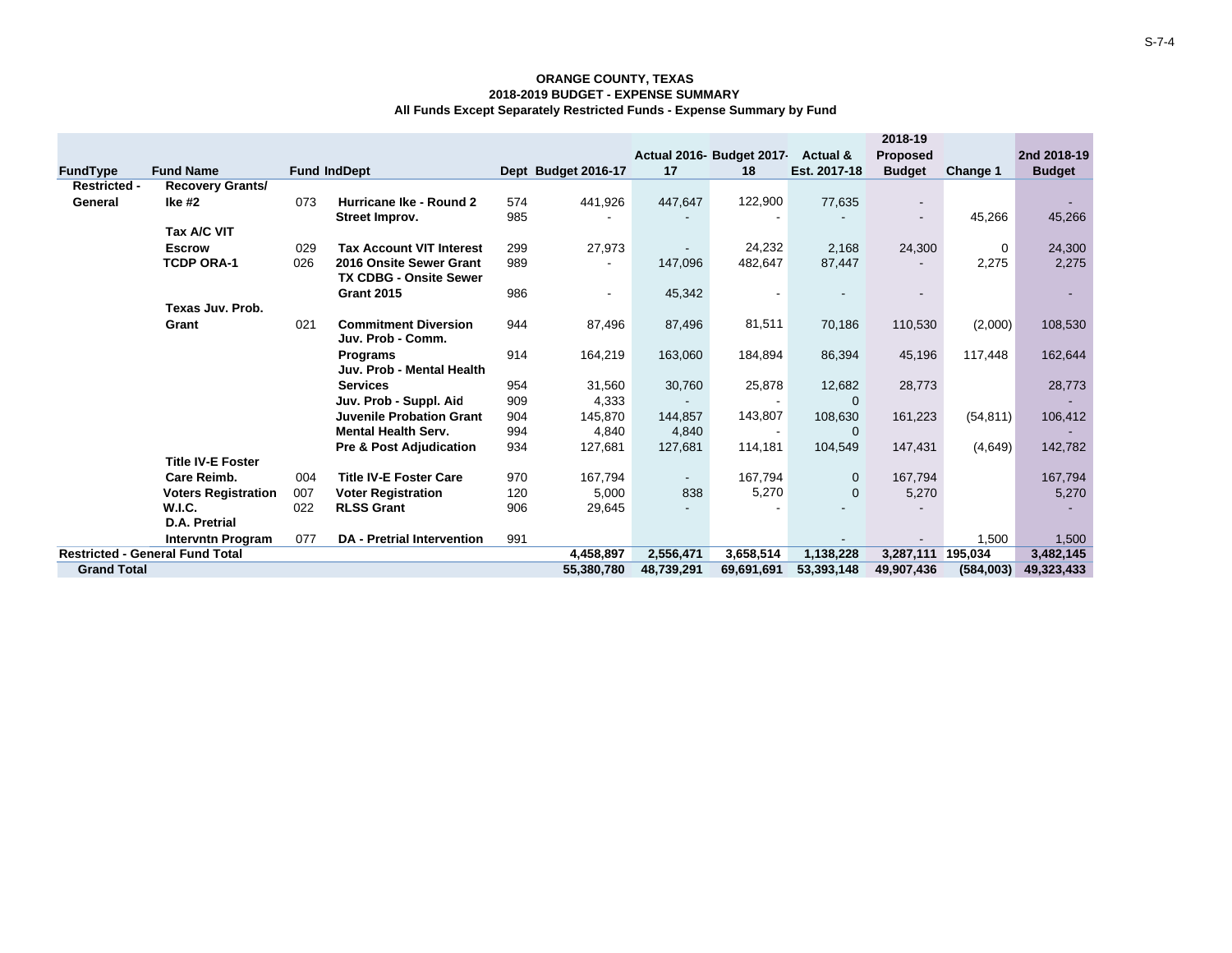|          |                     |             |                           |                           |                |              |               |                | 2018-19       |           |               |
|----------|---------------------|-------------|---------------------------|---------------------------|----------------|--------------|---------------|----------------|---------------|-----------|---------------|
|          |                     |             |                           |                           | <b>Budget</b>  | Actual 2016- | <b>Budget</b> | Actual &       | Proposed      |           | 2nd 2018-19   |
| FundType | <b>Fund Name</b>    | <b>Fund</b> | <b>IndDept</b>            | AcctType<br>Dept          | 2016-17        | 17           | 2017-18       | Est. 2017-18   | <b>Budget</b> | Change 1  | <b>Budget</b> |
| General  | <b>General Fund</b> | 001         | 128th District            | 210 Salary and Related    | 163,609        | 163,390      | 172,504       | 157,038        | 172,780       | 553       | 173,333       |
|          |                     |             |                           | Group Health              | 27,868         | 27,868       | 29,837        | 27,646         | 33,518        | 1,040     | 34,558        |
|          |                     |             |                           | <b>Operating Expenses</b> | 10,519         | 7,244        | 8,453         | 7,025          | 8,400         | 585       | 8,985         |
|          |                     |             |                           | 210 Total                 | 201,995        | 198,501      | 210,794       | 191,709        | 214,698       | 2,178     | 216,876       |
|          |                     |             | <b>163rd District</b>     | 211 Salary and Related    | 157,042        | 156,881      | 168,478       | 151,156        | 170,212       | 324       | 170,536       |
|          |                     |             |                           | Group Health              | 25,286         | 25,286       | 27,063        | 24,244         | 29,190        | (42)      | 29,148        |
|          |                     |             |                           | <b>Operating Expenses</b> | 7,647          | 4,624        | 8,974         | 10,906         | 6,200         |           | 6,200         |
|          |                     |             |                           | 211 Total                 | 189,975        | 186,791      | 204,515       | 186,306        | 205,602       | 282       | 205,884       |
|          |                     |             | 260th District            | 212 Salary and Related    | 174,192        | 174,192      | 186,515       | 119,427        | 168,273       | (2,729)   | 165,544       |
|          |                     |             |                           | Group Health              | 30,696         | 30,696       | 31,874        | 18,025         | 29,190        | (42)      | 29,148        |
|          |                     |             |                           | <b>Operating Expenses</b> | 4,724          | 4,692        | 6,875         | 3,044          | 7,000         |           | 7,000         |
|          |                     |             |                           | 212 Total                 | 209,613        | 209,581      | 225,264       | 140,496        | 204,463       | (2,771)   | 201,692       |
|          |                     |             | Airport                   | 610 Salary and Related    | $\blacksquare$ |              | 8,527         | 5,671          | 101,964       | 12,556    | 114,520       |
|          |                     |             |                           | Group Health              | $\blacksquare$ | $\sim$       | 1,564         | $\blacksquare$ | 20,784        | 303       | 21,087        |
|          |                     |             |                           | <b>Operating Expenses</b> | 164,051        | 144,974      | 115,766       | 59,534         | 224,513       | 38,750    | 263,263       |
|          |                     |             |                           | 610 Total                 | 164,051        | 144,974      | 125,857       | 65,206         | 347,261       | 51,609    | 398,870       |
|          |                     |             | <b>Auditor</b>            | 303 Salary and Related    | 452,409        | 337,752      | 487,468       | 402,304        | 469,917       | 1,499     | 471,416       |
|          |                     |             |                           | Group Health              | 72,506         | 54,777       | 78,557        | 57,805         | 84,759        | 8,132     | 92,891        |
|          |                     |             |                           | <b>Operating Expenses</b> | 19,240         | 4,411        | 19,318        | 7,127          | 13,915        |           | 13,915        |
|          |                     |             |                           | 303 Total                 | 544,155        | 396,940      | 585,343       | 467,236        | 568,591       | 9,631     | 578,222       |
|          |                     |             | <b>Child Protective</b>   |                           |                |              |               |                |               |           |               |
|          |                     |             | <b>Services</b>           | 445 Operating Expenses    | 50,600         | 34,564       | 42,775        | 30,478         | 42,775        |           | 42,775        |
|          |                     |             |                           | 445 Total                 | 50,600         | 34,564       | 42,775        | 30,478         | 42,775        |           | 42,775        |
|          |                     |             | <b>Citizen Collection</b> |                           |                |              |               |                |               |           |               |
|          |                     |             | <b>Station</b>            | 470 Salary and Related    | 49,618         | 49,031       | 50,652        | 47,485         | 52,063        | 25,849    | 77,912        |
|          |                     |             |                           | Group Health              | 10,096         | 10,096       | 9,021         | 8,082          | 9,730         | (14)      | 9,716         |
|          |                     |             |                           | <b>Operating Expenses</b> | 104,918        | 104,918      | 90,350        | 225,524        | 261,650       |           | 261,650       |
|          |                     |             |                           | 470 Total                 | 164,632        | 164,045      | 150,023       | 281,091        | 323,443       | 25,835    | 349,278       |
|          |                     |             | <b>Collections</b>        | 235 Salary and Related    | 100,330        | 99,880       | 109,346       | 74,218         | 79,920        | (79, 920) |               |
|          |                     |             |                           | Group Health              | 19,439         | 19,439       | 20,816        | 13,034         | 9,730         | (9,730)   |               |
|          |                     |             |                           | <b>Operating Expenses</b> | 5,199          | 3,576        | 3,901         | 1,987          | 4,858         | (4, 858)  |               |
|          |                     |             |                           | 235 Total                 | 124,968        | 122,894      | 134,063       | 89,238         | 94,508        | (94, 508) |               |
|          |                     |             | <b>Commissioners</b>      |                           |                |              |               |                |               |           |               |
|          |                     |             | Court                     | 103 Salary and Related    | 309,252        | 309,252      | 358,941       | 301,436        | 353,289       | 5,622     | 358,911       |
|          |                     |             |                           | Group Health              | 38,110         | 27,746       | 29,870        | 29,321         | 36,115        | 17,326    | 53,441        |
|          |                     |             |                           | <b>Operating Expenses</b> | 7,419          | 8,558        | 20,803        | 19,090         | 28,808        |           | 28,808        |
|          |                     |             |                           | 103 Total                 | 354,781        | 345,556      | 409,614       | 349,847        | 418,212       | 22,948    | 441,160       |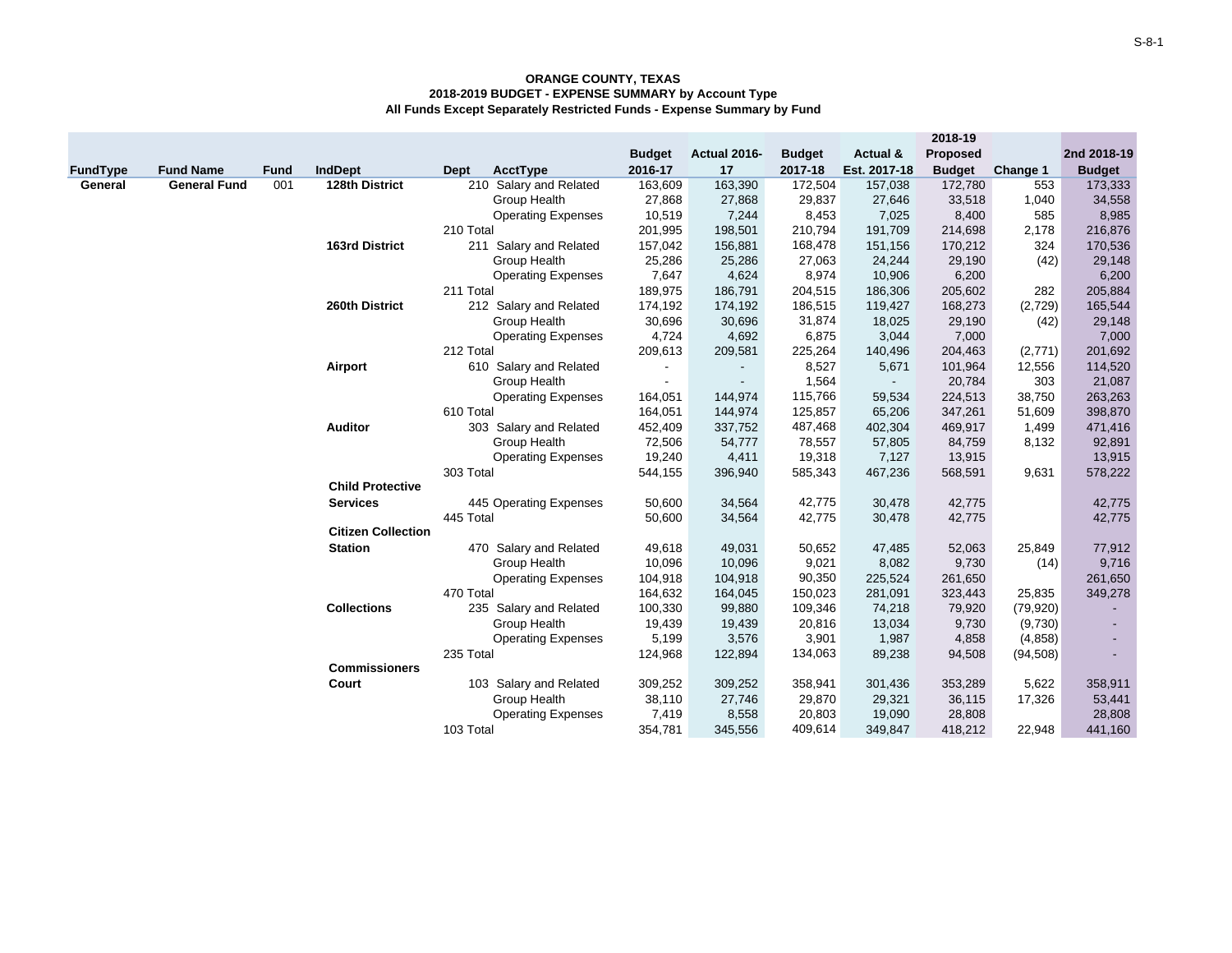|             |                     |             |                        |           |                           | <b>Budget</b> | Actual 2016- | <b>Budget</b> | Actual &                 | 2018-19<br><b>Proposed</b> |          | 2nd 2018-19   |
|-------------|---------------------|-------------|------------------------|-----------|---------------------------|---------------|--------------|---------------|--------------------------|----------------------------|----------|---------------|
| FundType    | <b>Fund Name</b>    | <b>Fund</b> | <b>IndDept</b>         | Dept      | <b>AcctType</b>           | 2016-17       | 17           | 2017-18       | Est. 2017-18             | <b>Budget</b>              | Change 1 | <b>Budget</b> |
| General     |                     |             | Constable,             |           |                           |               |              |               |                          |                            |          |               |
| <b>Fund</b> | <b>General Fund</b> | 001         | <b>Precinct 1</b>      |           | 775 Salary and Related    | 86,467        | 86,381       | 95,343        | 86,152                   | 95,635                     | 150      | 95,785        |
|             |                     |             |                        |           | Group Health              | 11,010        | 11,010       | 11,795        | 10,566                   | 12,734                     | 737      | 13,471        |
|             |                     |             |                        |           | <b>Operating Expenses</b> | 3,967         | 1,409        | 2,710         | 751                      | 3,225                      |          | 3,225         |
|             |                     |             |                        | 775 Total |                           | 101,444       | 98,801       | 109,848       | 97,470                   | 111,594                    | 887      | 112,481       |
|             |                     |             | Constable,             |           |                           |               |              |               |                          |                            |          |               |
|             |                     |             | <b>Precinct 2</b>      |           | 776 Salary and Related    | 85,318        | 85,234       | 93,933        | 84,781                   | 94,192                     | 146      | 94,338        |
|             |                     |             |                        |           | Group Health              | 9,566         | 9,566        | 10,243        | 9,177                    | 11,054                     | 317      | 11,371        |
|             |                     |             |                        |           | <b>Operating Expenses</b> | 6,230         | 3,640        | 3,685         | 1,434                    | 4,625                      |          | 4,625         |
|             |                     |             |                        | 776 Total |                           | 101,114       | 98,440       | 107,861       | 95,392                   | 109,871                    | 463      | 110,334       |
|             |                     |             | Constable,             |           |                           |               |              |               |                          |                            |          |               |
|             |                     |             | <b>Precinct 3</b>      |           | 777 Salary and Related    | 86,638        | 86,493       | 96,035        | 86,330                   | 96,343                     | 141      | 96,484        |
|             |                     |             |                        |           | <b>Group Health</b>       | 14,374        | 14,374       | 15,409        | 13,804                   | 16,649                     | 1,715    | 18,364        |
|             |                     |             |                        |           | <b>Operating Expenses</b> | 3,952         | 1,698        | 13,225        | 10,220                   | 3,275                      |          | 3,275         |
|             |                     |             |                        | 777 Total |                           | 104,964       | 102,565      | 124,669       | 110,354                  | 116,267                    | 1,856    | 118,123       |
|             |                     |             | Constable,             |           |                           |               |              |               |                          |                            |          |               |
|             |                     |             | <b>Precinct 4</b>      |           | 778 Salary and Related    | 90,207        | 89,058       | 93,938        | 84,228                   | 94,010                     | 338      | 94,348        |
|             |                     |             |                        |           | Group Health              | 10,141        | 10,141       | 12,610        | 11,297                   | 13,617                     | 958      | 14,575        |
|             |                     |             |                        |           | <b>Operating Expenses</b> | 5,347         | 2,907        | 2,855         | 1,573                    | 4,390                      | 455      | 4,845         |
|             |                     |             |                        | 778 Total |                           | 105,695       | 102,106      | 109,403       | 97,098                   | 112,017                    | 1,751    | 113,768       |
|             |                     |             | <b>County Clerk</b>    |           | 109 Salary and Related    | 383,947       | 377,075      | 434,530       | 390,904                  | 439,393                    | 1,215    | 440,608       |
|             |                     |             |                        |           | <b>Group Health</b>       | 74,983        | 71,056       | 79,754        | 68,990                   | 83,051                     | 1,192    | 84,243        |
|             |                     |             |                        |           | <b>Operating Expenses</b> | 30,985        | 28,982       | 30,410        | 25,607                   | 33,760                     | 3,600    | 37,360        |
|             |                     |             |                        | 109 Total |                           | 489,915       | 477,113      | 544,694       | 485,502                  | 556,204                    | 6,007    | 562,211       |
|             |                     |             | <b>County Court at</b> |           | 217 Salary and Related    | 263,125       | 249,798      | 284,060       | 259,611                  | 274,371                    | 1,488    | 275,859       |
|             |                     |             |                        |           | Group Health              | 29,320        | 28,999       | 32,281        | 29,010                   | 36,082                     | 3,335    | 39,417        |
|             |                     |             |                        |           | <b>Operating Expenses</b> | 5,780         | 4,874        | 6,864         | 3,718                    | 6,531                      | 672      | 7,203         |
|             |                     |             | <b>County Court at</b> | 217 Total |                           | 298,225       | 283,671      | 323,205       | 292,339                  | 316,984                    | 5,495    | 322,479       |
|             |                     |             |                        |           |                           |               |              | 254,373       | 239,569                  |                            | 540      |               |
|             |                     |             | Law $(2)$              |           | 218 Salary and Related    | 248,051       | 237,827      |               |                          | 255,112                    |          | 255,652       |
|             |                     |             |                        |           | Group Health              | 23,925        | 23,925       | 27,063        | 26,038                   | 33,077                     | 930      | 34,007        |
|             |                     |             |                        |           | <b>Operating Expenses</b> | 7,333         | 3,323        | 7,063         | 2,730<br>268,337         | 6,550                      |          | 6,550         |
|             |                     |             | <b>County Funded</b>   | 218 Total |                           | 279,308       | 265,074      | 288,499       |                          | 294,739                    | 1,470    | 296,209       |
|             |                     |             | <b>Adult Probation</b> |           | 298 Salary and Related    |               |              |               |                          |                            | 17,161   | 17,161        |
|             |                     |             |                        |           | Group Health              |               |              |               | $\overline{\phantom{a}}$ |                            | 4,858    | 4,858         |
|             |                     |             |                        |           | <b>Operating Expenses</b> | 37,400        | 31,339       | 38,914        | 33,219                   | 35,000                     |          | 35,000        |
|             |                     |             |                        | 298 Total |                           | 37,400        | 31,339       | 38,914        | 33,219                   | 35,000                     | 22,019   | 57,019        |
|             |                     |             | <b>County Judge</b>    |           | 107 Salary and Related    | 179,515       | 178,858      | 170,265       | 153,781                  | 174,656                    | 3,737    | 178,393       |
|             |                     |             |                        |           | <b>Group Health</b>       | 22,170        | 22,802       | 24,431        | 11,426                   | 19,460                     | (28)     | 19,432        |
|             |                     |             |                        |           | <b>Operating Expenses</b> | 4,249         | 4,275        | 11,408        | 8,105                    | 9,350                      |          | 9,350         |
|             |                     |             |                        | 107 Total |                           | 205,934       | 205,934      | 206,104       | 173,312                  | 203,466                    | 3,709    | 207,175       |
|             |                     |             |                        |           |                           |               |              |               |                          |                            |          |               |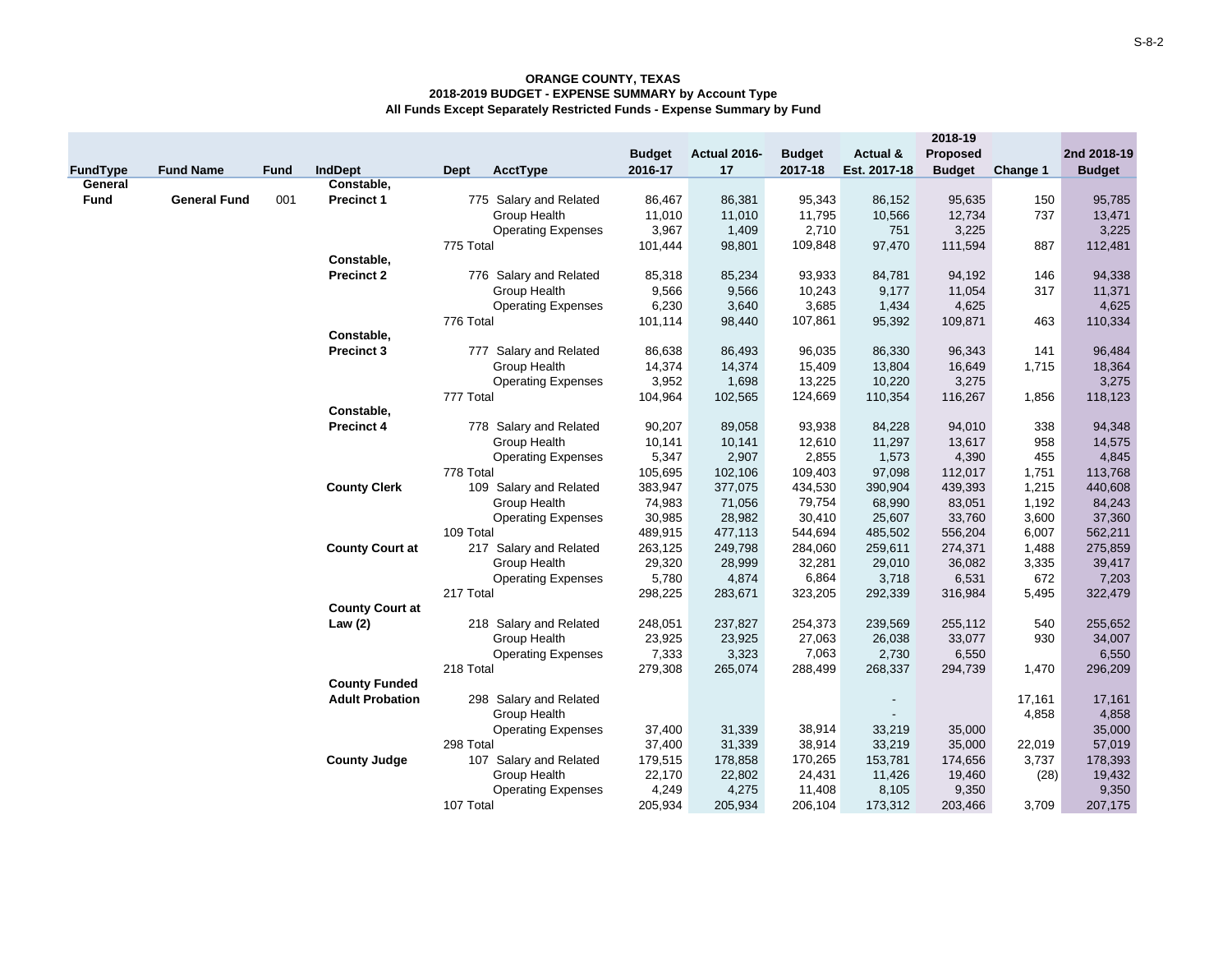|                 |                     |             |                          |                         |                           |                |              |               |              | 2018-19         |             |               |
|-----------------|---------------------|-------------|--------------------------|-------------------------|---------------------------|----------------|--------------|---------------|--------------|-----------------|-------------|---------------|
|                 |                     |             |                          |                         |                           | <b>Budget</b>  | Actual 2016- | <b>Budget</b> | Actual &     | <b>Proposed</b> |             | 2nd 2018-19   |
| <b>FundType</b> | <b>Fund Name</b>    | <b>Fund</b> | <b>IndDept</b>           | AcctType<br><b>Dept</b> |                           | 2016-17        | 17           | 2017-18       | Est. 2017-18 | <b>Budget</b>   | Change 1    | <b>Budget</b> |
| General         | <b>General Fund</b> | 001         | Court                    |                         | 252 Salary and Related    | 165,514        | 114,880      | 147,908       | 107,975      | 153,285         | 547         | 153,832       |
|                 |                     |             |                          |                         | Group Health              | 31,966         | 31,966       | 34,242        | 30,674       | 36,965          | 1,901       | 38,866        |
|                 |                     |             |                          |                         | <b>Operating Expenses</b> | 8,566          | 6,450        | 2,426         | 824          | 1,610           | 1,418       | 3,028         |
|                 |                     |             |                          | 252 Total               |                           | 206,046        | 153,297      | 184,576       | 139,474      | 191,860         | 3,866       | 195,726       |
|                 |                     |             | <b>Court Reporter</b>    |                         |                           |                |              |               |              |                 |             |               |
|                 |                     |             | <b>Service Fee</b>       |                         | 806 Operating Expenses    | 60,000         | 19,566       | 50,000        | 30,451       | 50,000          |             | 50,000        |
|                 |                     |             |                          | 806 Total               |                           | 60,000         | 19,566       | 50,000        | 30,451       | 50,000          |             | 50,000        |
|                 |                     |             | D.P.S. Clerk             |                         | 787 Salary and Related    | 44,127         | 43,971       | 46,439        | 41,997       | 46,593          | 168         | 46,761        |
|                 |                     |             |                          |                         | Group Health              | 7,969          | 8,429        | 9,021         | 8,082        | 9,730           | (14)        | 9,716         |
|                 |                     |             |                          | 787 Total               |                           | 52,096         | 52,400       | 55,460        | 50,078       | 56,323          | 154         | 56,477        |
|                 |                     |             | <b>District /County</b>  |                         |                           |                |              |               |              |                 |             |               |
|                 |                     |             | <b>Attorney</b>          |                         | 260 Salary and Related    | 1,258,056      | 1,211,693    | 1,335,365     | 1,181,864    | 1,345,946       | 4,858       | 1,350,804     |
|                 |                     |             |                          |                         | Group Health              | 188,605        | 168,139      | 181,132       | 151,057      | 180,553         | 30,043      | 210,596       |
|                 |                     |             |                          |                         | <b>Operating Expenses</b> | 48,719         | 38,113       | 41,311        | 32,229       | 42,061          | 103         | 42,164        |
|                 |                     |             |                          | 260 Total               |                           | 1,495,380      | 1,417,944    | 1,557,808     | 1,365,150    | 1,568,560       | 35,004      | 1,603,564     |
|                 |                     |             | <b>District Clerk</b>    |                         | 220 Salary and Related    | 486,534        | 462,123      | 508,908       | 430,569      | 509,524         | 1,499       | 511,023       |
|                 |                     |             |                          |                         | Group Health              | 96,457         | 93,342       | 108,039       | 76,498       | 118,250         | 997         | 119,247       |
|                 |                     |             |                          |                         | <b>Operating Expenses</b> | 45,727         | 43,156       | 48,480        | 30,841       | 48,781          |             | 48,781        |
|                 |                     |             |                          | 220 Total               |                           | 628,718        | 598,621      | 665,427       | 537,908      | 676,555         | 2,496       | 679,051       |
|                 |                     |             | Election                 |                         |                           |                |              |               |              |                 |             |               |
|                 |                     |             | Administration           |                         | 808 Salary and Related    | 158,943        | 150,101      | 200,947       | 171,335      | 181,994         | 620         | 182,614       |
|                 |                     |             |                          |                         | Group Health              |                |              |               | 5,775        | 37,405          | 2,012       | 39,417        |
|                 |                     |             |                          |                         | <b>Operating Expenses</b> | 131,294        | 112,599      | 345,223       | 159,554      | 238,513         |             | 238,513       |
|                 |                     |             |                          | 808 Total               |                           | 290,237        | 262,699      | 546,170       | 336,664      | 457,912         | 2,632       | 460,544       |
|                 |                     |             | <b>Emergency Mgmt.</b>   |                         | 793 Salary and Related    | 159,297        | 158,980      | 191,567       | 235,091      | 302,631         | 1,108       | 303,739       |
|                 |                     |             |                          |                         | Group Health              | 19,733         | 19,733       | 29,837        | 30,095       | 40,244          | 275         | 40,519        |
|                 |                     |             |                          |                         | <b>Operating Expenses</b> | 34,036         | 36,371       | 104,432       | 32,504       | 142,240         |             | 142,240       |
|                 |                     |             |                          | 793 Total               |                           | 213,065        | 215,083      | 325,836       | 297,691      | 485,115         | 1,383       | 486,498       |
|                 |                     |             | <b>Environmental</b>     |                         |                           |                |              |               |              |                 |             |               |
|                 |                     |             | <b>Health &amp; Code</b> |                         | 908 Salary and Related    | 303,980        | 303,778      | 332,184       | 265,952      | 237,027         | 21,906      | 258,933       |
|                 |                     |             |                          |                         | Group Health              | 42,144         | 42,144       | 45,106        | 37,235       | 38,920          | (55)        | 38,865        |
|                 |                     |             |                          |                         | <b>Operating Expenses</b> | 21,407         | 14,567       | 29,048        | 17,643       | 29,850          |             | 29,850        |
|                 |                     |             |                          | 908 Total               |                           | 367,530        | 360,489      | 406,338       | 320,830      | 305,797         | 21,851      | 327,648       |
|                 |                     |             | <b>Extension Office</b>  |                         | 655 Salary and Related    | 219,050        | 188,921      | 231,672       | 149,363      | 189,709         | 17,084      | 206,793       |
|                 |                     |             |                          |                         | Group Health              | 19,439         | 19,439       | 38,892        | 18,648       | 32,227          | 696         | 32,923        |
|                 |                     |             |                          |                         | <b>Operating Expenses</b> | 34,587         | 29,009       | 35,037        | 26,985       | 37,910          | 720         | 38,630        |
|                 |                     |             |                          | 655 Total               |                           | 273,076        | 237,368      | 305,601       | 194,997      | 259,846         | 18,500      | 278,346       |
|                 |                     |             | <b>General Misc</b>      |                         | 111 Salary and Related    | 431,099        | 367,662      | 376,330       | 351,712      | 573,562         | (204, 515)  | 369,047       |
|                 |                     |             |                          |                         | <b>Group Health</b>       | $\blacksquare$ | (10, 315)    |               | (7,602)      | 23,347          | (4,983)     | 18,364        |
|                 |                     |             |                          |                         | <b>Operating Expenses</b> | 6,773,744      | 5,436,683    | 13,136,327    | 2,907,475    | 4,729,500       | (1,002,431) | 3,727,069     |
|                 |                     |             |                          | 111 Total               |                           | 7,204,843      | 5,794,030    | 13,512,657    | 3,251,585    | 5,326,409       | (1,211,929) | 4,114,480     |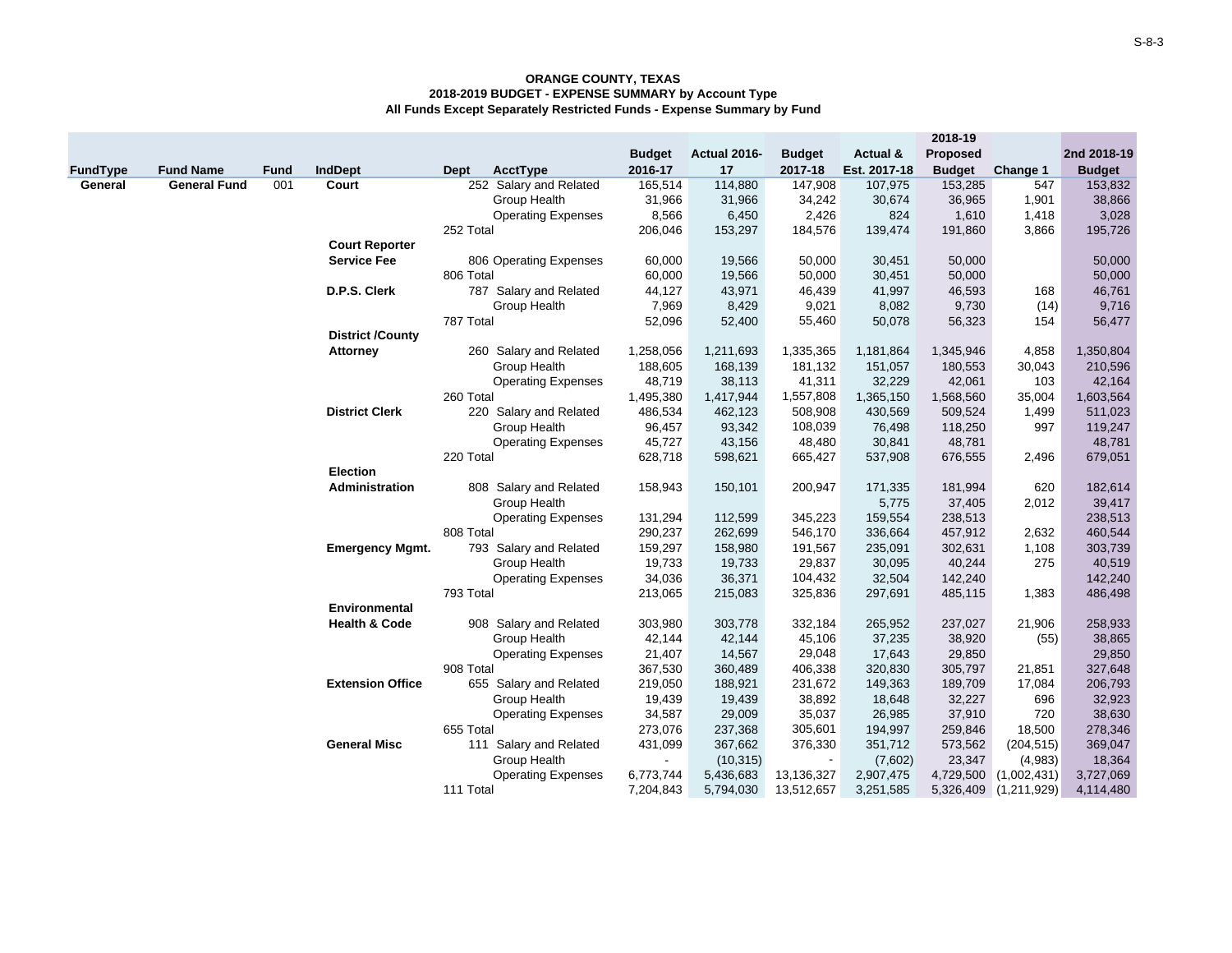|                 |                     |             |                           |           |                           |               |              |               |              | 2018-19         |             |               |
|-----------------|---------------------|-------------|---------------------------|-----------|---------------------------|---------------|--------------|---------------|--------------|-----------------|-------------|---------------|
|                 |                     |             |                           |           |                           | <b>Budget</b> | Actual 2016- | <b>Budget</b> | Actual &     | <b>Proposed</b> |             | 2nd 2018-19   |
| <b>FundType</b> | <b>Fund Name</b>    | <b>Fund</b> | <b>IndDept</b>            | Dept      | AcctType                  | 2016-17       | 17           | 2017-18       | Est. 2017-18 | <b>Budget</b>   | Change 1    | <b>Budget</b> |
| General         | <b>General Fund</b> | 001         | <b>Human Resources</b>    |           | 119 Salary and Related    | 162,423       | 161,140      | 183,384       | 165,354      | 184,345         | 674         | 185,019       |
|                 |                     |             |                           |           | Group Health              | 25,286        | 25,286       | 27,063        | 24,244       | 29,190          | 1,613       | 30,803        |
|                 |                     |             |                           |           | <b>Operating Expenses</b> | 12,250        | 5,973        | 19,368        | 13,068       | 18,718          |             | 18,718        |
|                 |                     |             |                           | 119 Total |                           | 199,959       | 192,399      | 229,815       | 202,666      | 232,253         | 2,287       | 234,540       |
|                 |                     |             | <b>Insurance Escrow</b>   |           | 101 Group Health          | 1,785,198     | 1,838,010    | 1,660,000     | 1,509,654    | 1,798,000       |             | 1,798,000     |
|                 |                     |             |                           |           | <b>Operating Expenses</b> | 564,525       | 564,525      | 626,950       | 594,355      | 639,950         |             | 639,950       |
|                 |                     |             |                           |           | Salary and Related        | 176,361       | 176,361      | 210,000       | 178,496      | 384,609         | (6,657)     | 377,952       |
|                 |                     |             |                           | 101 Total |                           | 2,526,083     | 2,578,896    | 2,496,950     | 2,282,505    | 2,822,559       | (6,657)     | 2,815,902     |
|                 |                     |             | Jury Misc.                |           | 205 Salary and Related    | 1,521         | 1,520        | 1,618         | 1,293        | 1,617           |             | 1,617         |
|                 |                     |             |                           |           | <b>Operating Expenses</b> | 72,634        | 72,634       | 64,825        | 36,626       | 73,075          |             | 73,075        |
|                 |                     |             |                           | 205 Total |                           | 74,155        | 74,155       | 66,443        | 37,919       | 74,692          |             | 74,692        |
|                 |                     |             | <b>Justice Court,</b>     |           |                           |               |              |               |              |                 |             |               |
|                 |                     |             | <b>Precinct 1</b>         |           | 225 Salary and Related    | 198,617       | 198,216      | 219,022       | 198,279      | 222,606         | 488         | 223,094       |
|                 |                     |             |                           |           | Group Health              | 27,852        | 27,298       | 30,685        | 27,489       | 33,110          | 917         | 34,027        |
|                 |                     |             |                           |           | <b>Operating Expenses</b> | 39,451        | 25,585       | 48,795        | 29,466       | 52,155          | 9,424       | 61,579        |
|                 |                     |             |                           | 225 Total |                           | 265,920       | 251,100      | 298,502       | 255,234      | 307,871         | 10,829      | 318,700       |
|                 |                     |             | <b>Justice Court,</b>     |           |                           |               |              |               |              |                 |             |               |
|                 |                     |             | <b>Precinct 2</b>         |           | 226 Salary and Related    | 214,255       | 213,508      | 227,978       | 193,159      | 221,485         | 472         | 221,957       |
|                 |                     |             |                           |           | Group Health              | 39,045        | 39,045       | 39,673        | 32,816       | 42,807          | 917         | 43,724        |
|                 |                     |             |                           |           | <b>Operating Expenses</b> | 45,787        | 31,289       | 47,462        | 25,356       | 51,650          |             | 51,650        |
|                 |                     |             |                           | 226 Total |                           | 299,087       | 283,842      | 315,113       | 251,331      | 315,942         | 1,389       | 317,331       |
|                 |                     |             | <b>Justice Court,</b>     |           |                           |               |              |               |              |                 |             |               |
|                 |                     |             | <b>Precinct 3</b>         |           | 227 Salary and Related    | 206,690       | 192,821      | 223,228       | 197,759      | 223,702         | 496         | 224,198       |
|                 |                     |             |                           |           | Group Health              | 32,822        | 29,926       | 36,084        | 32,326       | 38,920          | 1,599       | 40,519        |
|                 |                     |             |                           |           | <b>Operating Expenses</b> | 41,335        | 36,442       | 52,118        | 37,351       | 51,175          |             | 51,175        |
|                 |                     |             |                           | 227 Total |                           | 280,847       | 259,188      | 311,430       | 267,435      | 313,797         | 2,095       | 315,892       |
|                 |                     |             | <b>Justice Court,</b>     |           |                           |               |              |               |              |                 |             |               |
|                 |                     |             | <b>Precinct 4</b>         |           | 228 Salary and Related    | 211,160       | 211,083      | 236,374       | 212,173      | 237,360         | 524         | 237,884       |
|                 |                     |             |                           |           | Group Health              | 42,241        | 42,241       | 45,246        | 40,534       | 48,843          | 2,425       | 51,268        |
|                 |                     |             |                           |           | <b>Operating Expenses</b> | 58,841        | 44,473       | 49,376        | 46,295       | 66,175          |             | 66,175        |
|                 |                     |             |                           | 228 Total |                           | 312,242       | 297,797      | 330,996       | 299,002      | 352,378         | 2,949       | 355,327       |
|                 |                     |             | <b>Juvenile Probation</b> |           | 230 Salary and Related    | 196,621       | 195,106      | 214,246       | 177,532      | 206,389         | (12, 328)   | 194,061       |
|                 |                     |             |                           |           | Group Health              | 31,694        | 31,694       | 34,713        | 27,563       | 35,198          | 1,461       | 36,659        |
|                 |                     |             |                           |           | <b>Operating Expenses</b> | 144,264       | 100,326      | 144,557       | 88,916       | 144,607         | $\mathbf 0$ | 144,607       |
|                 |                     |             |                           | 230 Total |                           | 372,579       | 327,127      | 393,516       | 294,011      | 386,194         | (10, 867)   | 375,327       |
|                 |                     |             | <b>Mailroom</b>           |           | 113 Salary and Related    | 38,374        | 38,374       | 47,153        | 35,116       | 46,968          | 4,985       | 51,953        |
|                 |                     |             |                           |           | Group Health              | 8,429         | 8,429        | 9,021         | 8,082        | 9,730           | (14)        | 9,716         |
|                 |                     |             |                           |           | <b>Operating Expenses</b> | 4,595         | 1,255        | 5,550         | 4,039        | 5,325           |             | 5,325         |
|                 |                     |             |                           | 113 Total |                           | 51,397        | 48,057       | 61,724        | 47,236       | 62,023          | 4,971       | 66,994        |
|                 |                     |             | <b>MIS</b>                |           | 105 Salary and Related    | 499,408       | 480,490      | 567,044       | 480,969      | 561,599         | 1,804       | 563,403       |
|                 |                     |             |                           |           | Group Health              | 73,881        | 70,082       | 81,331        | 70,041       | 90,410          | 3,031       | 93,441        |
|                 |                     |             |                           |           | <b>Operating Expenses</b> | 624,041       | 517,637      | 626,744       | 483,162      | 762,810         | 63,100      | 825,910       |
|                 |                     |             |                           | 105 Total |                           | 1,197,330     | 1,068,209    | 1,275,119     | 1,034,172    | 1,414,819       | 67,935      | 1,482,754     |
|                 |                     |             | <b>Operations &amp;</b>   |           |                           |               |              |               |              |                 |             |               |
|                 |                     |             | Maint.                    |           | 115 Salary and Related    | 496,559       | 447,721      | 513,840       | 450,491      | 692,539         | (243)       | 692,296       |
|                 |                     |             |                           |           | Group Health              | 102,524       | 89,606       | 97,506        | 84,260       | 150,004         | 3,250       | 153,254       |
|                 |                     |             |                           |           | <b>Operating Expenses</b> | 1,060,187     | 927,528      | 1,264,459     | 853,667      | 1,451,057       | (138,500)   | 1,312,557     |
|                 |                     |             |                           |           |                           |               |              |               |              |                 |             |               |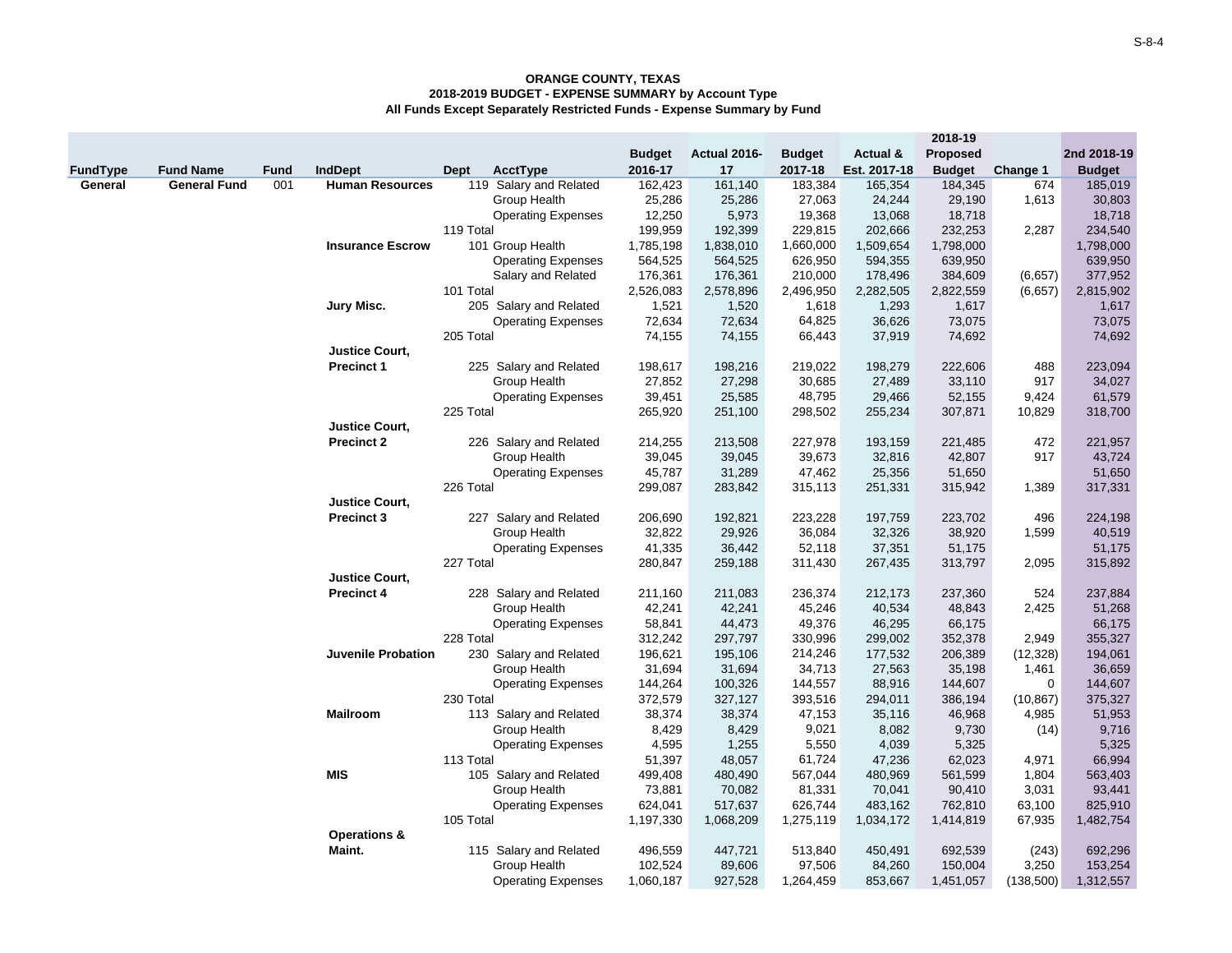|                 |                                  |             |                                |             |                           |               |              |                          |              | 2018-19                  |            |               |
|-----------------|----------------------------------|-------------|--------------------------------|-------------|---------------------------|---------------|--------------|--------------------------|--------------|--------------------------|------------|---------------|
|                 |                                  |             |                                |             |                           | <b>Budget</b> | Actual 2016- | <b>Budget</b>            | Actual &     | Proposed                 |            | 2nd 2018-19   |
| <b>FundType</b> | <b>Fund Name</b>                 | <b>Fund</b> | <b>IndDept</b>                 | <b>Dept</b> | AcctType                  | 2016-17       | 17           | 2017-18                  | Est. 2017-18 | <b>Budget</b>            | Change 1   | <b>Budget</b> |
|                 | <b>General Fund General Fund</b> | 001         | <b>Operations &amp; Maint.</b> | 115 Total   |                           | 1,659,270     | 1,464,855    | 1,875,805                | 1,388,418    | 2,293,600                | (135, 493) | 2,158,107     |
|                 |                                  |             | Parks                          |             | 681 Salary and Related    | 195,250       | 144,192      | 250,023                  | 134,286      | 199,300                  | (2,546)    | 196,754       |
|                 |                                  |             |                                |             | Group Health              | 24,616        | 16,202       | 27,063                   | 17,855       | 29,190                   | (42)       | 29,148        |
|                 |                                  |             |                                |             | <b>Operating Expenses</b> | 48,855        | 38,483       | 94,487                   | 82,733       | 66,430                   |            | 66,430        |
|                 |                                  |             |                                | 681 Total   |                           | 268,721       | 198,878      | 371,573                  | 234,874      | 294,920                  | (2,588)    | 292,332       |
|                 |                                  |             | <b>Prisoner Work</b>           |             |                           |               |              |                          |              |                          |            |               |
|                 |                                  |             | Program                        |             | 744 Operating Expenses    |               |              | $\overline{\phantom{a}}$ | 5,596        | $\overline{\phantom{a}}$ |            |               |
|                 |                                  |             |                                | 744 Total   |                           |               |              |                          | 5,596        |                          |            |               |
|                 |                                  |             | Purchasing                     |             | 309 Salary and Related    | 231,498       | 231,498      | 256,066                  | 219,186      | 251,949                  | 940        | 252,889       |
|                 |                                  |             |                                |             | Group Health              | 49,107        | 49,107       | 55,083                   | 41,997       | 55,569                   | 1,660      | 57,229        |
|                 |                                  |             |                                |             | <b>Operating Expenses</b> | 6,537         | 6,537        | 12,924                   | 11,525       | 9,745                    |            | 9,745         |
|                 |                                  |             |                                | 309 Total   |                           | 287,143       | 287,143      | 324,073                  | 272,708      | 317,263                  | 2,600      | 319,863       |
|                 |                                  |             | <b>Records Mgmt.</b>           |             | 117 Salary and Related    | 151,047       | 149,842      | 164,037                  | 144,172      | 163,600                  | 50,289     | 213,889       |
|                 |                                  |             |                                |             | Group Health              | 25,286        | 25,286       | 27,063                   | 24,244       | 29,190                   | 9,675      | 38,865        |
|                 |                                  |             |                                |             | <b>Operating Expenses</b> | 14,910        | 6,622        | 20,745                   | 1,920        | 9,680                    |            | 9,680         |
|                 |                                  |             |                                | 117 Total   |                           | 191,243       | 181,750      | 211,845                  | 170,336      | 202,470                  | 59,964     | 262,434       |
|                 |                                  |             | <b>Risk Mgmt.</b>              |             | 118 Salary and Related    | 42,917        | (10)         | $\overline{\phantom{a}}$ | 50,178       |                          |            |               |
|                 |                                  |             |                                |             | Group Health              | 8,205         | 222          | $\blacksquare$           | 8,110        | $\sim$                   |            |               |
|                 |                                  |             |                                | 118 Total   | <b>Operating Expenses</b> | 15,017        | 8,830        | 13,796                   | 9,999        | 26,920                   |            | 26,920        |
|                 |                                  |             | <b>RLSS Grant</b>              |             |                           | 66,139        | 9,043        | 13,796                   | 68,286       | 26,920                   |            | 26,920        |
|                 |                                  |             |                                | 906 Total   | 906 Operating Expenses    | 35,713        | 35,713       | 38,689<br>38,689         | 26,785       | 35,713                   |            | 35,713        |
|                 |                                  |             | <b>Sheriff: General</b>        |             |                           | 35,713        | 35,713       |                          | 26,785       | 35,713                   |            | 35,713        |
|                 |                                  |             | <b>Law Enforcement</b>         |             | 740 Salary and Related    | 6,094,752     | 5,903,602    | 6,335,615                | 5,762,340    | 6,298,547                | 12,982     | 6,311,529     |
|                 |                                  |             |                                |             | Group Health              | 957,800       | 846,444      | 929,862                  | 806,982      | 994,772                  | 5,954      | 1,000,726     |
|                 |                                  |             |                                |             | <b>Operating Expenses</b> | 114,572       | 430,718      | 1,077,315                | 695,018      | 484,385                  | 34,460     | 518,845       |
|                 |                                  |             |                                | 740 Total   |                           | 7,167,124     | 7,180,765    | 8,342,792                | 7,264,340    | 7,777,704                | 53,396     | 7,831,100     |
|                 |                                  |             | Sheriff: Jail                  |             | 743 Salary and Related    | 3,628,912     | 3,427,588    | 3,745,800                | 3,196,392    | 3,673,703                | (12, 823)  | 3,660,880     |
|                 |                                  |             |                                |             | Group Health              | 542,952       | 542,952      | 614,872                  | 480,706      | 653,131                  | (13,683)   | 639,448       |
|                 |                                  |             |                                |             | <b>Operating Expenses</b> | 505,432       | 501,516      | 611,670                  | 464,805      | 539,339                  |            | 539,339       |
|                 |                                  |             |                                | 743 Total   |                           | 4,677,295     | 4,472,055    | 4,972,342                | 4,141,904    | 4,866,173                | (26, 506)  | 4,839,667     |
|                 |                                  |             | <b>Social Services</b>         |             | 450 Salary and Related    | 102,289       | 102,273      | 117,349                  | 105,950      | 117,677                  | 431        | 118,108       |
|                 |                                  |             |                                |             | Group Health              | 16,857        | 16,857       | 18,042                   | 16,163       | 19,460                   | (28)       | 19,432        |
|                 |                                  |             |                                |             | <b>Operating Expenses</b> | 632,621       | 429,182      | 555,995                  | 418,936      | 626,665                  |            | 626,665       |
|                 |                                  |             |                                | 450 Total   |                           | 751,768       | 548,312      | 691,386                  | 541,050      | 763,802                  | 403        | 764,205       |
|                 |                                  |             | <b>Tax Assessor-</b>           |             |                           |               |              |                          |              |                          |            |               |
|                 |                                  |             | Collector                      |             | 301 Salary and Related    | 812,207       | 772,439      | 871,371                  | 771,285      | 867,584                  | (13, 217)  | 854,367       |
|                 |                                  |             |                                |             | Group Health              | 163,480       | 157,582      | 176,212                  | 154,294      | 186,195                  | (3, 172)   | 183,023       |
|                 |                                  |             |                                |             | <b>Operating Expenses</b> | 64,862        | 62,695       | 69,263                   | 63,480       | 82,580                   |            | 82,580        |
|                 |                                  |             |                                | 301 Total   |                           | 1,040,549     | 992,716      | 1,116,846                | 989,059      | 1,136,359                | (16, 389)  | 1,119,970     |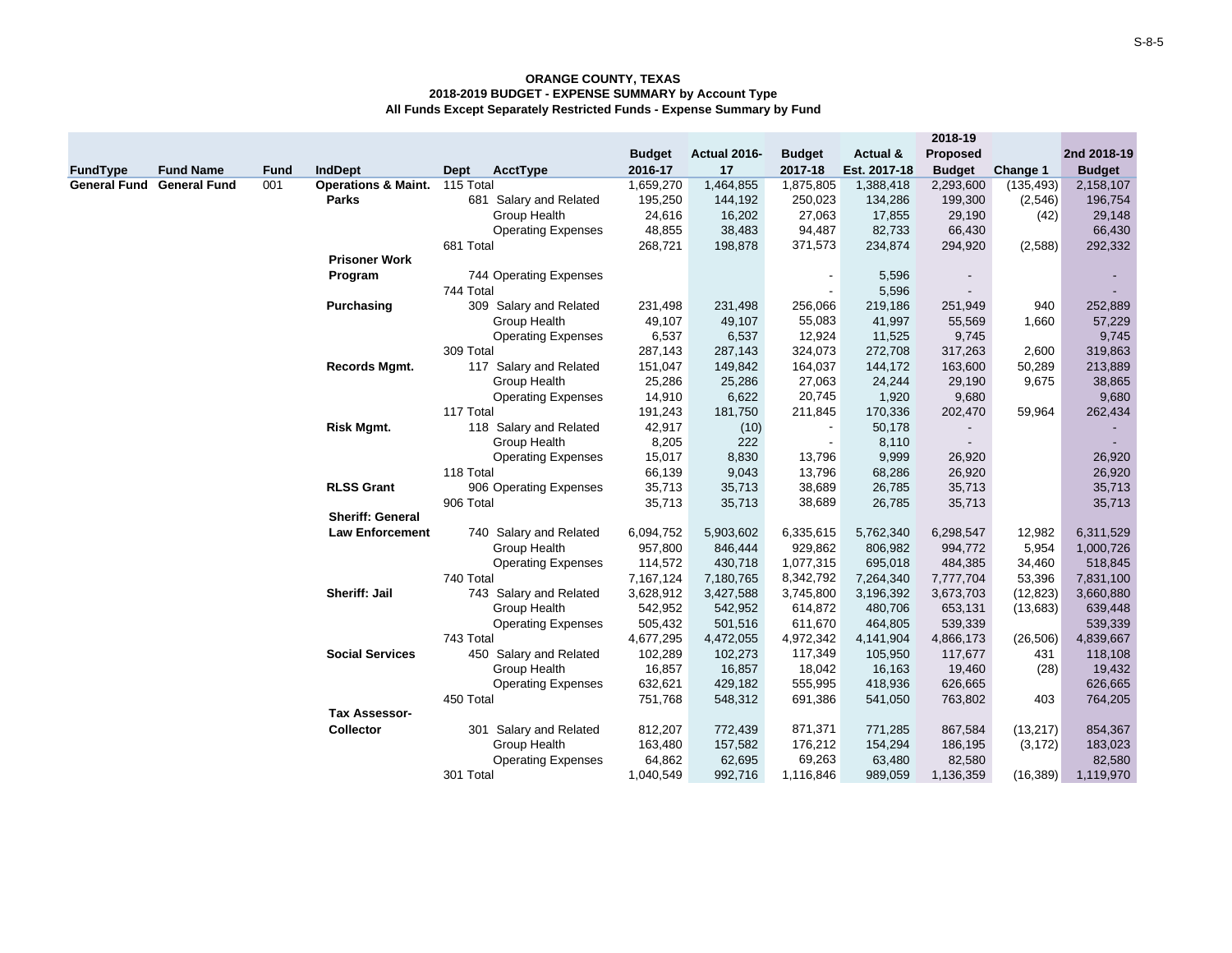|                           |                     |             |                           |                           |               |              |                |              | 2018-19                  |                 |               |
|---------------------------|---------------------|-------------|---------------------------|---------------------------|---------------|--------------|----------------|--------------|--------------------------|-----------------|---------------|
|                           |                     |             |                           |                           | <b>Budget</b> | Actual 2016- | <b>Budget</b>  | Actual &     | <b>Proposed</b>          |                 | 2nd 2018-19   |
| FundType                  | <b>Fund Name</b>    | <b>Fund</b> | <b>IndDept</b>            | AcctType<br>Dept          | 2016-17       | 17           | 2017-18        | Est. 2017-18 | <b>Budget</b>            | <b>Change 1</b> | <b>Budget</b> |
| General                   | <b>General Fund</b> | 001         | Transportation            | 601<br>Salary and Related | 511,797       | 417,722      | 725,065        | 395,254      | 707,706                  | (91, 279)       | 616,427       |
|                           |                     |             |                           | Group Health              | 41,028        | 35,984       | 36,118         | 31,157       | 77,874                   | (38,990)        | 38,884        |
|                           |                     |             |                           | <b>Operating Expenses</b> | 155,517       | 136,760      | 307,926        | 105,921      | 203,422                  |                 | 203,422       |
|                           |                     |             |                           | 601 Total                 | 708,342       | 590,466      | 1,069,109      | 532,332      | 989,002                  | (130,269)       | 858,733       |
|                           |                     |             | Treasurer                 | 305 Salary and Related    | 218,630       | 207,184      | 244,259        | 218,900      | 243,838                  | 533             | 244,371       |
|                           |                     |             |                           | Group Health              | 33,923        | 33,079       | 37,306         | 33,421       | 40,244                   | 5,134           | 45,378        |
|                           |                     |             |                           | <b>Operating Expenses</b> | 9,122         | 5,552        | 13,737         | 11,543       | 11,475                   |                 | 11,475        |
|                           |                     |             |                           | 305 Total                 | 261,675       | 245,815      | 295,302        | 263,864      | 295,557                  | 5,667           | 301,224       |
|                           |                     |             | <b>Veterans' Services</b> | 665<br>Salary and Related | 105,927       | 94,024       | 103,942        | 89,499       | 106,086                  | 6,022           | 112,108       |
|                           |                     |             |                           | Group Health              | 22,802        | 22,802       | 24,431         | 21,886       | 26,379                   | 1,701           | 28,080        |
|                           |                     |             |                           | <b>Operating Expenses</b> | 4,777         | 3,492        | 8,531          | 3,159        | 5,090                    |                 | 5,090         |
|                           |                     |             |                           | 665 Total                 | 133,506       | 120,318      | 136,903        | 114,544      | 137,555                  | 7,723           | 145,278       |
|                           | Emergency/          |             | Disaster Recovery -       |                           |               |              |                |              |                          |                 |               |
|                           | <b>Disaster</b>     | 036         | 2015 Flood                | 987 Operating Expenses    | 285,175       | 132,140      | 131,690        | 2,972        | 50,000                   |                 | 50,000        |
|                           |                     |             |                           | 987 Total                 | 285,175       | 132,140      | 131,690        | 2,972        | 50,000                   |                 | 50,000        |
|                           |                     |             | <b>Hurricane Harvey</b>   | 952 Salary and Related    | 1,050,431     | 1,050,431    | $\blacksquare$ | $\mathbf 0$  | $\overline{\phantom{a}}$ |                 |               |
|                           |                     |             |                           | <b>Operating Expenses</b> | 231,928       | 231,928      | 10,296,772     | 15,169,939   | 115,920                  | (15,920)        | 100,000       |
|                           |                     |             |                           | 952 Total                 | 1,282,360     | 1,282,359    | 10,296,772     | 15,169,939   | 115,920                  | (15,920)        | 100,000       |
|                           |                     |             | <b>March Severe</b>       |                           |               |              |                |              |                          |                 |               |
|                           |                     |             | Weather 2016              | 988 Operating Expenses    | 197,605       | 94,959       | 26,940         |              | $\overline{\phantom{a}}$ |                 |               |
|                           |                     |             |                           | 988 Total                 | 197,605       | 94,959       | 26,940         |              | $\overline{\phantom{a}}$ |                 |               |
| <b>General Fund Total</b> |                     |             |                           |                           | 39,112,988    | 35,798,442   | 57,246,791     | 46,137,975   | 39,239,556               | (1, 189, 663)   | 38,049,894    |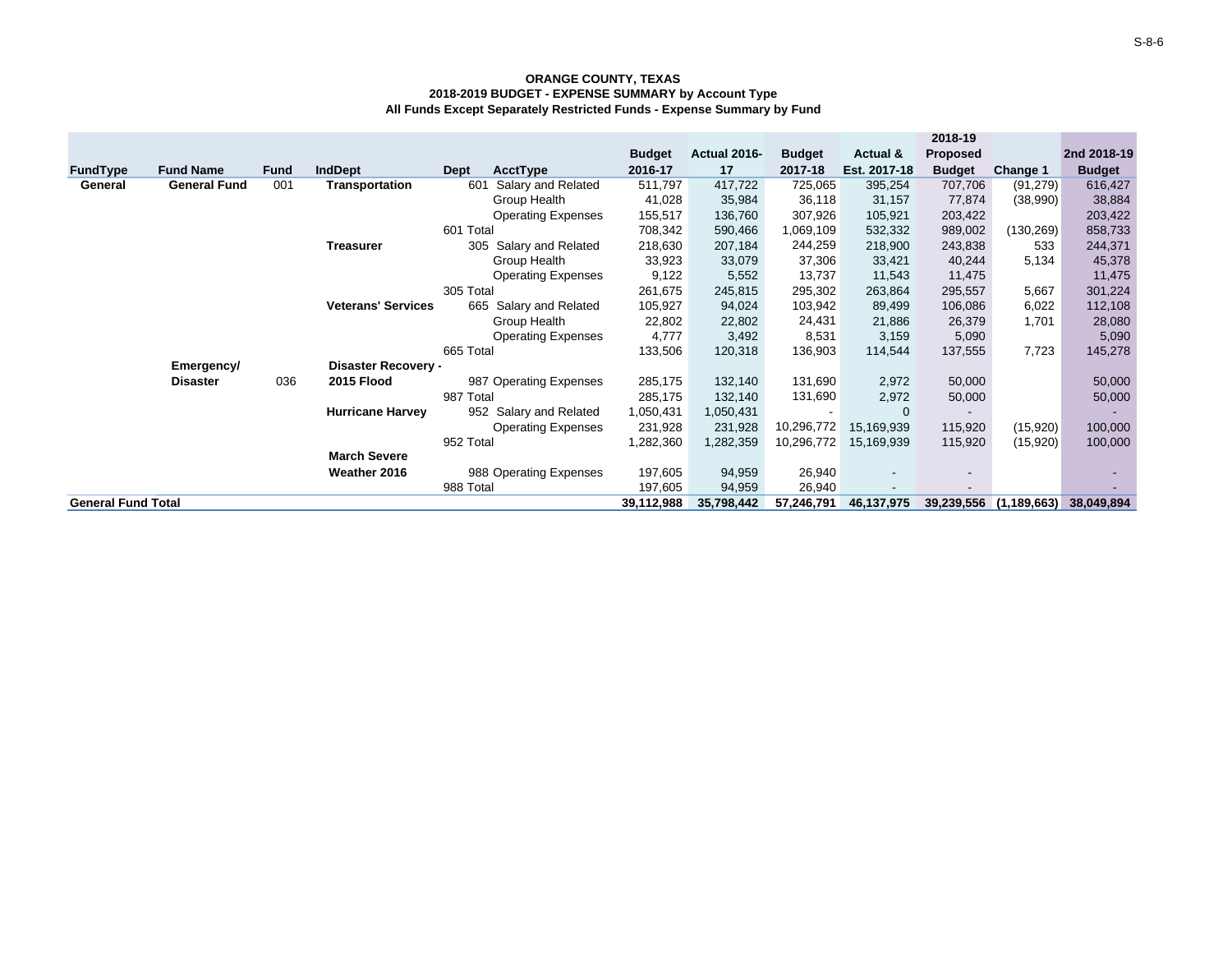|                               |                  |             |                |                           |               |              |               |              | 2018-19         |          |               |
|-------------------------------|------------------|-------------|----------------|---------------------------|---------------|--------------|---------------|--------------|-----------------|----------|---------------|
|                               |                  |             |                |                           | <b>Budget</b> | Actual 2016- | <b>Budget</b> | Actual &     | <b>Proposed</b> |          | 2nd 2018-19   |
| <b>FundType</b>               | <b>Fund Name</b> | <b>Fund</b> | <b>IndDept</b> | AcctType<br><b>Dept</b>   | 2016-17       | 17           | 2017-18       | Est. 2017-18 | <b>Budget</b>   | Change 1 | <b>Budget</b> |
| <b>Major Gov't</b>            |                  |             | Road & Bridge: |                           |               |              |               |              |                 |          |               |
| <b>Fund</b>                   | Road & Bridge    | 002         | General        | 573 Salary and Related    | 2,428,618     | 2,285,806    | 2,562,035     | 2,226,923    | 2,637,998       | 27,656   | 2,665,654     |
|                               |                  |             |                | Group Health              | 419,531       | 416.724      | 461.916       | 392.787      | 529,324         | 27,283   | 556,607       |
|                               |                  |             |                | <b>Operating Expenses</b> | 875,255       | 952,451      | 2,190,582     | ,298,391     | 1,507,513       | 122.295  | 1,629,808     |
|                               |                  |             |                | 573 Total                 | 3,723,404     | 3,654,982    | 5,214,533     | 3,918,100    | 4,674,835       | 177.234  | 4,852,069     |
|                               |                  |             | Road & Bridge: |                           |               |              |               |              |                 |          |               |
|                               |                  |             | Major          | 575 Operating Expenses    | 250,000       | 248,559      | 250,000       | 246,428      | 250,000         |          | 250,000       |
|                               |                  |             |                | 575 Total                 | 250,000       | 248,559      | 250,000       | 246.428      | 250,000         |          | 250,000       |
| <b>Maior Gov't Fund Total</b> |                  |             |                |                           | 3,973,404     | 3,903,541    | 5,464,533     | 4,164,528    | 4,924,835       | 177.234  | 5,102,069     |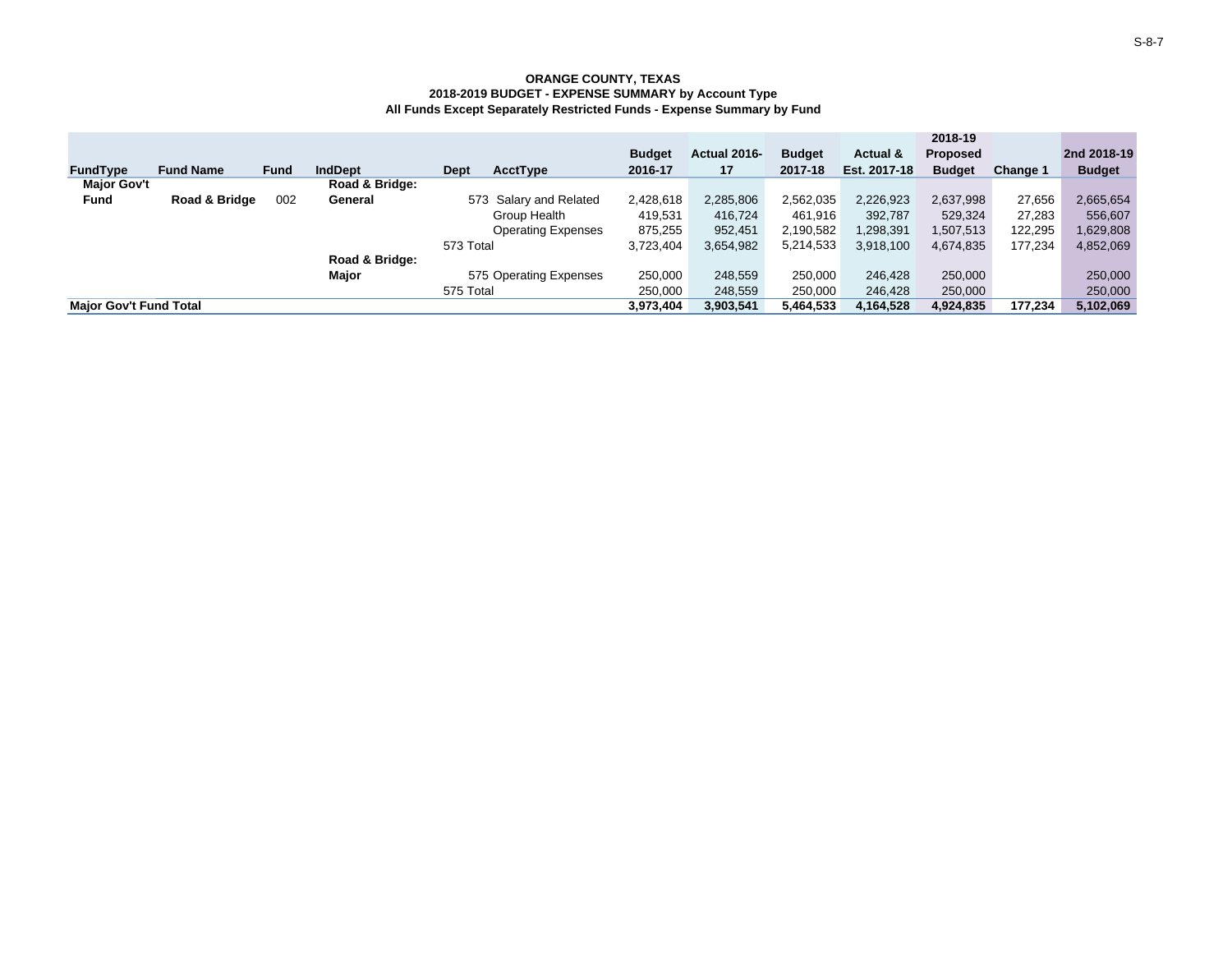|            |                      |             |                         |                                  |               |              |               |              | 2018-19         |           |               |
|------------|----------------------|-------------|-------------------------|----------------------------------|---------------|--------------|---------------|--------------|-----------------|-----------|---------------|
|            |                      |             |                         |                                  | <b>Budget</b> | Actual 2016- | <b>Budget</b> | Actual &     | <b>Proposed</b> |           | 2nd 2018-19   |
| FundType   | <b>Fund Name</b>     | <b>Fund</b> | <b>IndDept</b>          | Dept<br>AcctType                 | 2016-17       | 17           | 2017-18       | Est. 2017-18 | <b>Budget</b>   | Change 1  | <b>Budget</b> |
|            |                      |             | <b>Debt Service -</b>   |                                  |               |              |               |              |                 |           |               |
| Non-Major  | Capital              |             | 2016 Contractual        |                                  |               |              |               |              |                 |           |               |
| Gov't Fund | <b>Projects</b>      | 076         | Obligation              | 915 Operating Expenses           | 5,563,911     | 4,893,782    | 545,129       | 452,340      |                 | 142,549   | 142,549       |
|            |                      |             |                         | 915 Total                        | 5,563,911     | 4,893,782    | 545,129       | 452,340      |                 | 142,549   | 142,549       |
|            |                      |             | Parks -                 |                                  |               |              |               |              |                 |           |               |
|            | <b>Contributions</b> | 016         | <b>Contributions</b>    | 799 Operating Expenses           | 13,869        | 7,188        | 20,918        | 1,400        | 14,000          |           | 14,000        |
|            |                      |             |                         | 799 Total                        | 13,869        | 7,188        | 20,918        | 1,400        | 14,000          |           | 14,000        |
|            |                      |             | Debt Service -          |                                  |               |              |               |              |                 |           |               |
|            |                      |             | 2016 Contractual        |                                  |               |              |               |              |                 |           |               |
|            | <b>Debt Service</b>  | 005         | Obligation              | 915 Operating Expenses           | 345,450       | 345,450      | 353,413       | 300,431      | 363,363         |           | 363,363       |
|            |                      |             |                         | 915 Total                        | 345,450       | 345,450      | 353,413       | 300,431      | 363,363         |           | 363,363       |
|            | <b>Economic Dev.</b> |             | <b>Economic</b>         |                                  |               |              |               |              |                 |           |               |
|            | Corp.                | 063         | <b>Development</b>      | 805 Salary and Related           | (2, 434)      | (6, 495)     | 9,567         | 496          | 126,435         | 428       | 126,863       |
|            |                      |             |                         | Group Health                     | 34            | 34           | 33            | 30           | 33              | (33)      |               |
|            |                      |             |                         | <b>Operating Expenses</b>        | 2,400         | 2,400        | 381,400       | 2,200        | 2,400           |           | 2,400         |
|            |                      |             |                         | 805 Total                        | 0             | (4,062)      | 391,000       | 2,726        | 128,868         | 395       | 129,263       |
|            | Expo Center -        |             |                         |                                  |               |              |               |              |                 |           |               |
|            | <b>Facilities</b>    |             | <b>Expo Center -</b>    |                                  |               |              |               |              |                 |           |               |
|            | Rental               | 074         | <b>Convention</b>       | 791<br><b>Salary and Related</b> | 92,118        | 80,940       | 90,763        | 83,482       | 99,035          | 4,445     | 103,480       |
|            |                      |             |                         | Group Health                     | 16,857        | 16,857       | 18,042        | 16,163       | 19,460          | (28)      | 19,432        |
|            |                      |             |                         | <b>Operating Expenses</b>        | 160,898       | 145,512      | 106,112       | 116,599      | 19,735          | 57,775    | 77,510        |
|            |                      |             |                         | 791 Total                        | 269,874       | 243,310      | 214,917       | 216,245      | 138,230         | 62,192    | 200,422       |
|            |                      |             | <b>Expo Center -</b>    |                                  |               |              |               |              |                 |           |               |
|            |                      |             | County                  | 790 Operating Expenses           | 111,300       | 100,764      | 94,000        | 105,983      | 86,000          | (27, 775) | 58,225        |
|            |                      |             |                         | 790 Total                        | 111,300       | 100,764      | 94,000        | 105,983      | 86,000          | (27, 775) | 58,225        |
|            | Indigent             |             |                         |                                  |               |              |               |              |                 |           |               |
|            | <b>Defense</b>       |             | <b>Indigent Defense</b> |                                  |               |              |               |              |                 |           |               |
|            | Program              | 046         | Program                 | 282 Salary and Related           | 16,702        | 16,702       |               | 22,290       |                 |           |               |
|            |                      |             |                         | <b>Operating Expenses</b>        | 470,852       |              | 557,703       | $\mathbf 0$  | 580,000         |           | 580,000       |
|            |                      |             |                         | 282 Total                        | 487,554       | 16,702       | 557.703       | 22,290       | 580,000         |           | 580,000       |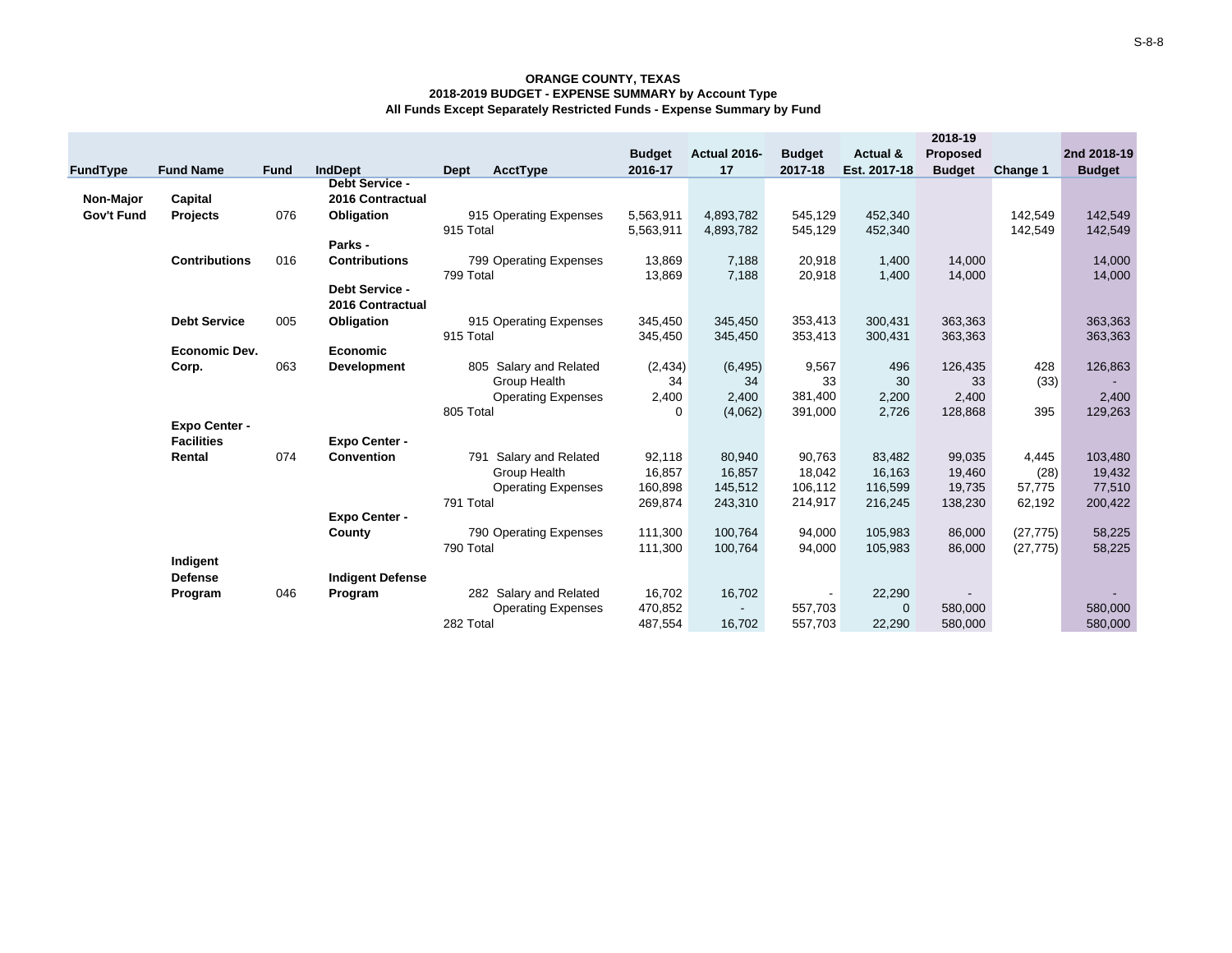|                                   |                      |             |                           |                                |                             |                     |                |                           | 2018-19                  |            |               |
|-----------------------------------|----------------------|-------------|---------------------------|--------------------------------|-----------------------------|---------------------|----------------|---------------------------|--------------------------|------------|---------------|
|                                   |                      |             |                           |                                | <b>Budget</b>               | Actual 2016-        | <b>Budget</b>  | Actual &                  | <b>Proposed</b>          |            | 2nd 2018-19   |
| <b>FundType</b>                   | <b>Fund Name</b>     | <b>Fund</b> | <b>IndDept</b>            | <b>AcctType</b><br><b>Dept</b> | 2016-17                     | 17                  | 2017-18        | Est. 2017-18              | <b>Budget</b>            | Change 1   | <b>Budget</b> |
| Non-Major                         | <b>Mosquito</b>      |             |                           |                                |                             |                     |                |                           |                          |            |               |
| Gov't Fund                        | Control              | 003         | <b>Mosquito Control</b>   | 490 Salary and Related         | 525,665                     | 497,543             | 616,988        | 508,955                   | 601,513                  | 4,737      | 606,250       |
|                                   |                      |             |                           | Group Health                   | 80,312                      | 78,867              | 88,180         | 78,485                    | 93,857                   | 3,893      | 97,750        |
|                                   |                      |             |                           | <b>Operating Expenses</b>      | 437,557                     | 301,292             | 438.740        | 263,563                   | 449,240                  | 47,400     | 496,640       |
|                                   |                      |             | Veterans'                 | 490 Total                      | 1,043,534                   | 877,702             | 1,143,908      | 851,003                   | 1,144,610                | 56,030     | 1,200,640     |
|                                   | <b>Veterans</b>      |             |                           |                                |                             |                     |                |                           |                          |            |               |
|                                   | <b>Donations</b>     | 062         | <b>Donations</b>          | 804 Operating Expenses         |                             | $\blacksquare$      | 864<br>864     | $\mathbf 0$               | 864<br>864               |            | 864<br>864    |
| <b>Non-Major Gov't Fund Total</b> |                      |             |                           | 804 Total                      | $\blacksquare$<br>7,835,492 | $\sim$<br>6,480,837 | 3,321,852      | $\mathbf{0}$<br>1,952,417 | 2,455,935                | 233,391    | 2,689,326     |
| <b>Restricted -</b>               |                      |             |                           |                                |                             |                     |                |                           |                          |            |               |
| General                           |                      |             |                           |                                |                             |                     |                |                           |                          |            |               |
| Fund                              | <b>Bail Bond</b>     | 030         | <b>Bail Bond</b>          | 916 Operating Expenses         | 69,304                      | $\blacksquare$      | 72,101         | $\mathbf 0$               | 72,000                   | (62,000)   | 10,000        |
|                                   |                      |             |                           | 916 Total                      | 69,304                      | $\sim$              | 72,101         | $\overline{0}$            | 72,000                   | (62,000)   | 10,000        |
|                                   | <b>C.E.R.T.Z.</b>    | 002         | <b>C.E.R.T.Z.</b>         | 577 Operating Expenses         | 137,814                     | 136,105             |                |                           |                          |            |               |
|                                   |                      |             |                           | 577 Total                      | 137,814                     | 136,105             |                |                           | $\overline{\phantom{a}}$ |            |               |
|                                   | <b>Child Welfare</b> |             | <b>Child Welfare Jury</b> |                                |                             |                     |                |                           |                          |            |               |
|                                   | Jury Contr.          | 032         | Fees                      | 801 Operating Expenses         | 33,000                      | 19,543              | 24,046         | 19,021                    | 24,225                   |            | 24,225        |
|                                   |                      |             |                           | 801 Total                      | 33,000                      | 19,543              | 24,046         | 19,021                    | 24,225                   |            | 24,225        |
|                                   | <b>CIAP Grant</b>    | 039         | <b>Non-Departmental</b>   | 0 Operating Expenses           | $\overline{\phantom{a}}$    | (6, 832)            |                |                           |                          |            | $\sim$        |
|                                   |                      |             |                           | 0 Total                        | $\blacksquare$              | (6, 832)            | $\blacksquare$ |                           |                          |            |               |
|                                   |                      |             | Commissary                |                                |                             |                     |                |                           |                          |            |               |
|                                   | Commissary           | 038         | <b>Operations</b>         | 924 Operating Expenses         | 73,936                      | 73,936              | 74,000         |                           | 74,000                   | 6,000      | 80,000        |
|                                   |                      |             |                           | 924 Total                      | 73,936                      | 73,936              | 74,000         |                           | 74,000                   | 6,000      | 80,000        |
|                                   | <b>County Clerk</b>  |             | <b>County Clerk</b>       |                                |                             |                     |                |                           |                          |            |               |
|                                   | <b>Records Mgmt</b>  | 040         | <b>Digitized</b>          | 932 Operating Expenses         | 42,112                      | $\blacksquare$      | 47,582         | $\mathbf{0}$              | 1,300,000                | (104, 524) | 1,195,476     |
|                                   |                      |             |                           | 932 Total                      | 42,112                      | $\blacksquare$      | 47,582         | $\Omega$                  | 1,300,000                | (104, 524) | 1,195,476     |
|                                   |                      |             | <b>County Clerk</b>       |                                |                             |                     |                |                           |                          |            |               |
|                                   |                      |             | <b>Records</b>            |                                |                             |                     |                |                           |                          |            |               |
|                                   |                      |             | <b>Management</b>         | 926 Salary and Related         | 64,160                      | 64,160              | 71,969         | 65,185                    | 72,332                   | 16,514     | 88,846        |
|                                   |                      |             |                           | Group Health                   | 8,429                       | 8,429               | 9,021          | 8,082                     | 9,730                    | (14)       | 9,716         |
|                                   |                      |             |                           | <b>Operating Expenses</b>      | 322,489                     | 92,549              | 30,121         | 6,140                     | 2,000                    |            | 2,000         |
|                                   |                      |             |                           | 926 Total                      | 395,078                     | 165,137             | 111,111        | 79,407                    | 84,062                   | 16,500     | 100,562       |
|                                   |                      |             | <b>County Clerk</b>       |                                |                             |                     |                |                           |                          |            |               |
|                                   |                      |             | <b>Special Imaging</b>    | 922 Salary and Related         | $\overline{\phantom{a}}$    | $\blacksquare$      | $\blacksquare$ |                           | $\blacksquare$           | 34,295     | 34,295        |
|                                   |                      |             |                           | Group Health                   | $\overline{\phantom{0}}$    | $\sim$              |                |                           | $\overline{\phantom{a}}$ | 9,716      | 9,716         |
|                                   |                      |             |                           | <b>Operating Expenses</b>      | 500,965                     | 1,520               | 564,647        |                           | 15,000                   |            | 15,000        |
|                                   |                      |             |                           | 922 Total                      | 500,965                     | 1,520               | 564,647        |                           | 15,000                   | 44,011     | 59,011        |
|                                   | Courthouse           |             | <b>CH Security-</b>       |                                |                             |                     |                |                           |                          |            |               |
|                                   | <b>Security</b>      | 047         | <b>Justice Courts</b>     | 946 Operating Expenses         | 205,990                     | $\sim$              | 47,027         | 419                       | 44,000                   |            | 44,000        |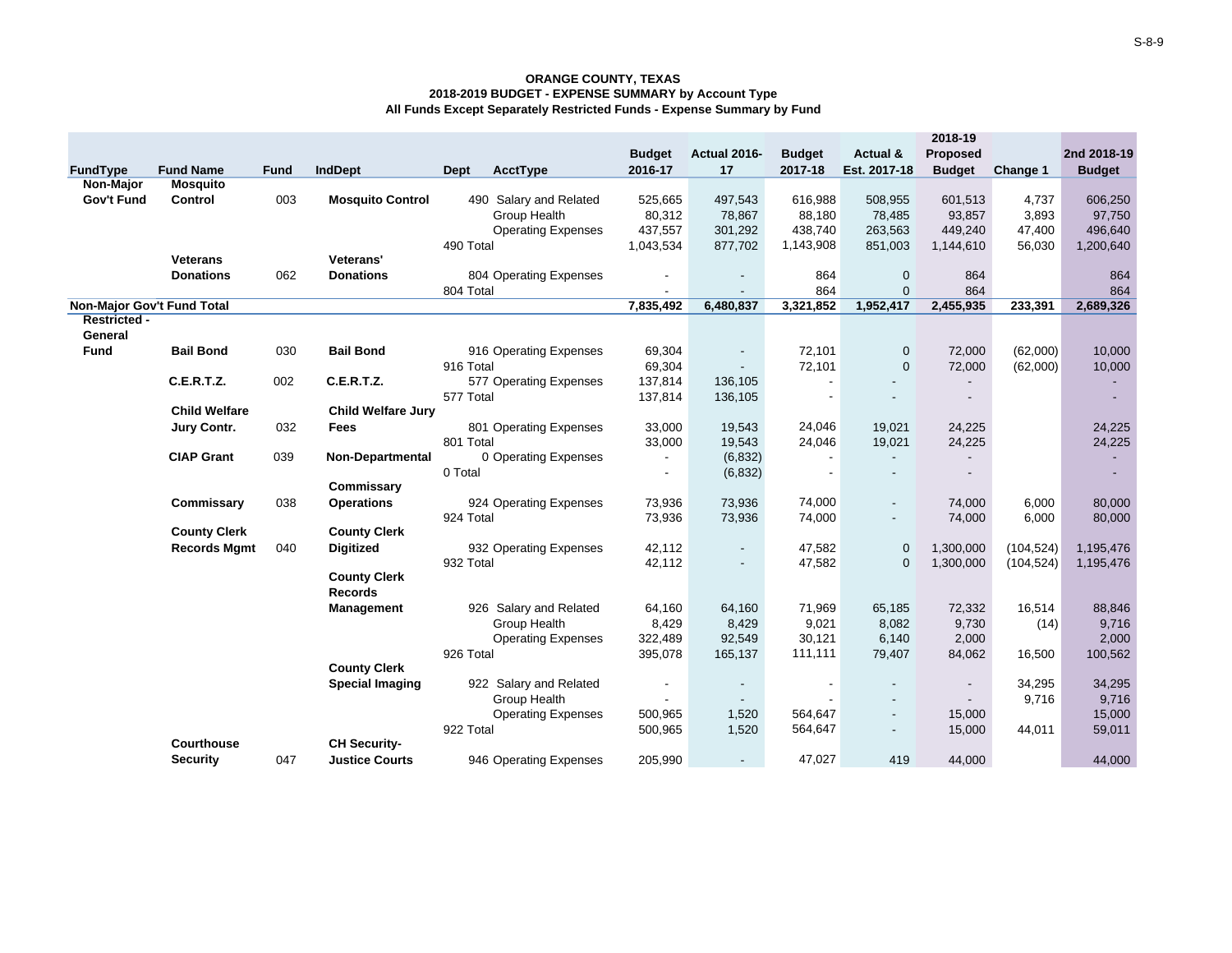|                     |                       |             |                                                 |                                     |                          |                |               |                | 2018-19                                    |                |                |
|---------------------|-----------------------|-------------|-------------------------------------------------|-------------------------------------|--------------------------|----------------|---------------|----------------|--------------------------------------------|----------------|----------------|
|                     |                       |             |                                                 |                                     | <b>Budget</b>            | Actual 2016-   | <b>Budget</b> | Actual &       | Proposed                                   |                | 2nd 2018-19    |
| FundType            | <b>Fund Name</b>      | <b>Fund</b> | <b>IndDept</b>                                  | <b>AcctType</b><br>Dept             | 2016-17                  | 17             | 2017-18       | Est. 2017-18   | <b>Budget</b>                              | Change 1       | <b>Budget</b>  |
| <b>Restricted -</b> | Courthouse            | 047         | <b>CH Security-Justice</b><br><b>Courthouse</b> | 946 Total                           | 205,990                  | $\blacksquare$ | 47,027        | 419            | 44,000                                     |                | 44,000         |
|                     |                       |             | <b>Security Fund</b>                            | 945 Operating Expenses              | 50,000                   | 12,025         | 230,600       | 41,819         | 200,000                                    |                | 200,000        |
|                     |                       |             |                                                 | 945 Total                           | 50,000                   | 12,025         | 230,600       | 41,819         | 200,000                                    |                | 200,000        |
|                     | D.A. Pretrial         |             |                                                 |                                     |                          |                |               |                |                                            |                |                |
|                     | Intervntn             |             | <b>DA</b> - Pretrial                            |                                     |                          |                |               |                |                                            |                |                |
|                     | Program               | 077         | Intervention                                    | 991 Operating Expenses<br>991 Total |                          |                |               |                | $\blacksquare$<br>$\overline{\phantom{0}}$ | 1,500<br>1,500 | 1,500<br>1,500 |
|                     | <b>District Clerk</b> |             |                                                 |                                     |                          |                |               |                |                                            |                |                |
|                     | <b>Records</b>        |             | D.C. Records                                    |                                     |                          |                |               |                |                                            |                |                |
|                     | <b>Management</b>     | 017         | Management                                      | 817 Salary and Related              |                          |                |               |                |                                            | 18,610         | 18,610         |
|                     |                       |             |                                                 | Group Health                        | 32,853                   | 30,487         | 32,611        | 26,205         | 37,405                                     | (37, 405)      | $\sim$         |
|                     |                       |             |                                                 | <b>Operating Expenses</b>           | 388,958                  | $\sim$         | 478,305       | $\mathbf{0}$   | 320,000                                    | (18,610)       | 301,390        |
|                     |                       |             |                                                 | 817 Total                           | 421,811                  | 30,487         | 510,916       | 26,205         | 357,405                                    | (37, 405)      | 320,000        |
|                     |                       |             | <b>District Clerk</b>                           | 818 Operating Expenses              | $\overline{\phantom{a}}$ |                |               |                | 60,000                                     | 145,600        | 205,600        |
|                     |                       |             |                                                 | 818 Total                           |                          |                |               | $\blacksquare$ | 60,000                                     | 145,600        | 205,600        |
|                     | Family                |             | <b>Family Protection</b>                        |                                     |                          |                |               |                |                                            |                |                |
|                     | <b>Protection</b>     | 068         | <b>Services</b>                                 | 809 Operating Expenses              | $\overline{\phantom{a}}$ |                |               |                | $\overline{\phantom{a}}$                   | 41,800         | 41,800         |
|                     |                       |             |                                                 | 809 Total                           |                          |                |               |                |                                            | 41,800         | 41,800         |
|                     |                       |             | Const. Pct. 4 -                                 |                                     |                          |                |               |                |                                            |                |                |
|                     | <b>Forfeiture</b>     |             | <b>Forfeiture</b>                               |                                     |                          |                |               |                |                                            |                |                |
|                     | <b>Proceeds</b>       | 071         | <b>Proceeds</b>                                 | 941 Operating Expenses              |                          |                | 18,340        | 3,222          | 22,500                                     |                | 22,500         |
|                     |                       |             |                                                 | 941 Total                           |                          | $\blacksquare$ | 18,340        | 3,222          | 22,500                                     |                | 22,500         |
|                     | J.P.                  |             |                                                 |                                     |                          |                |               |                |                                            |                |                |
|                     | <b>Technology</b>     |             | Tech. Fund -                                    |                                     |                          |                |               |                |                                            |                |                |
|                     | <b>Fund</b>           | 064         | <b>County Clerk</b>                             | 246 Operating Expenses              | 8,473                    | $\blacksquare$ | 10,089        | $\mathbf 0$    | 4,200                                      |                | 4,200          |
|                     |                       |             |                                                 | 246 Total                           | 8,473                    | $\blacksquare$ | 10,089        | $\mathbf 0$    | 4,200                                      |                | 4,200          |
|                     |                       |             | Tech. Fund -                                    |                                     |                          |                |               |                |                                            |                |                |
|                     |                       |             | <b>District Clerk</b>                           | 245 Operating Expenses              | 3,334                    | $\blacksquare$ | 3,930         | $\mathbf 0$    | 4,200                                      | 269            | 4,469          |
|                     |                       |             |                                                 | 245 Total                           | 3,334                    | $\blacksquare$ | 3,930         | $\mathbf{0}$   | 4,200                                      | 269            | 4,469          |
|                     |                       |             | Tech. Fund - J.P. 1                             | 241 Operating Expenses              | 8,924                    | 8,886          | 1,177         | 341            | 750                                        |                | 750            |
|                     |                       |             |                                                 | 241 Total                           | 8,924                    | 8,886          | 1,177         | 341            | 750                                        |                | 750            |
|                     |                       |             | Tech. Fund - J.P. 2                             | 242 Operating Expenses              | 14,862                   | 7,015          | 10,828        | 7,982          | 9,500                                      |                | 9,500          |
|                     |                       |             |                                                 | 242 Total                           | 14,862                   | 7,015          | 10,828        | 7,982          | 9,500                                      |                | 9,500          |
|                     |                       |             | Tech. Fund - J.P. 3                             | 243 Operating Expenses              | 22,229                   | 4,230          | 24,691        | 2,606          | 22,500                                     |                | 22,500         |
|                     |                       |             |                                                 | 243 Total                           | 22,229                   | 4,230          | 24,691        | 2,606          | 22,500                                     |                | 22,500         |
|                     |                       |             | Tech. Fund - J.P. 4                             | 244 Operating Expenses              | 20,436                   | 5,581          | 18,631        | 4,522          | 16,500                                     |                | 16,500         |
|                     |                       |             |                                                 | 244 Total                           | 20,436                   | 5,581          | 18,631        | 4,522          | 16,500                                     |                | 16,500         |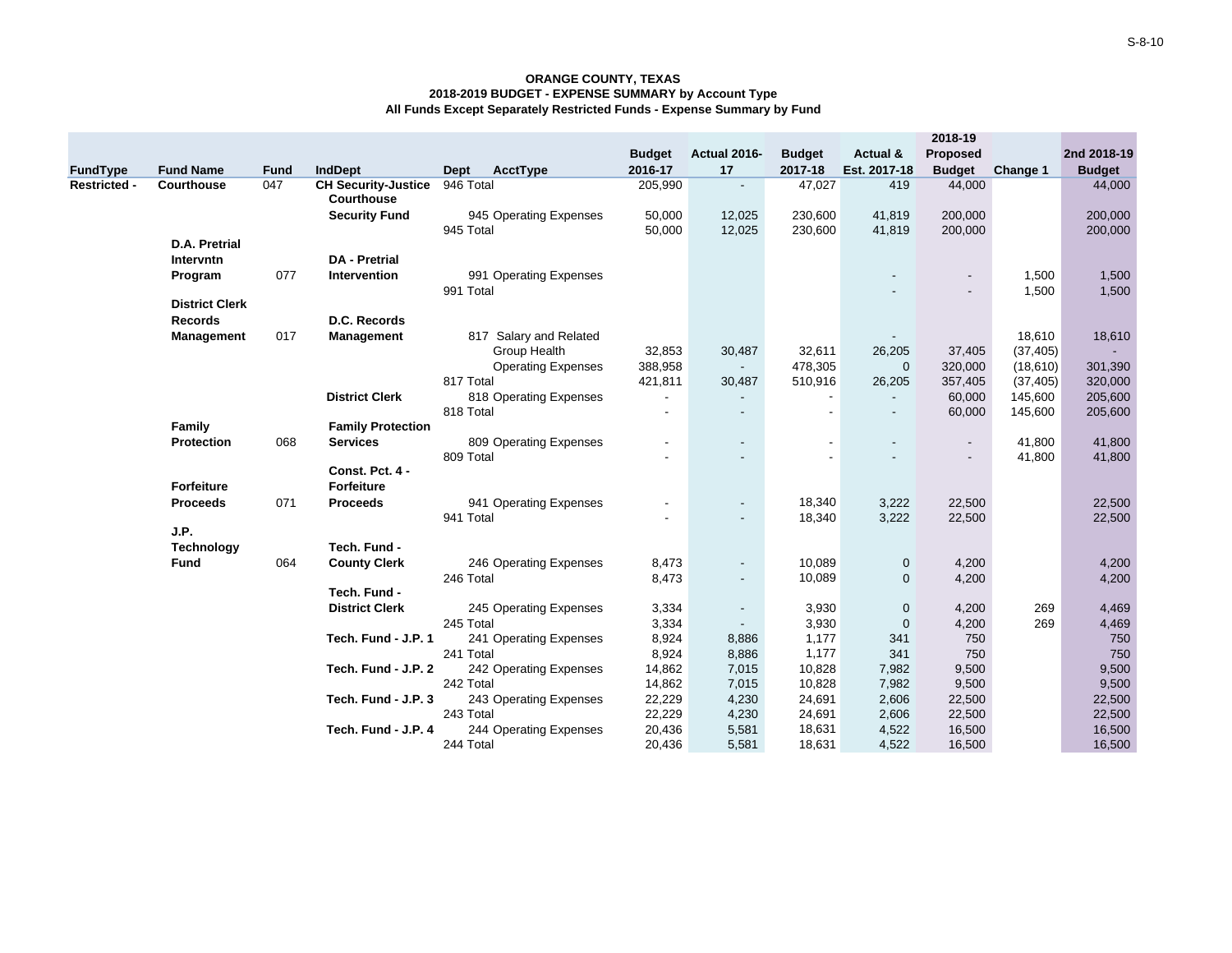|                     |                      |             |                           |           |                           |               |                          |               |              | 2018-19                  |          |                          |
|---------------------|----------------------|-------------|---------------------------|-----------|---------------------------|---------------|--------------------------|---------------|--------------|--------------------------|----------|--------------------------|
|                     |                      |             |                           |           |                           | <b>Budget</b> | Actual 2016-             | <b>Budget</b> | Actual &     | <b>Proposed</b>          |          | 2nd 2018-19              |
| <b>FundType</b>     | <b>Fund Name</b>     | <b>Fund</b> | <b>IndDept</b>            | Dept      | AcctType                  | 2016-17       | 17                       | 2017-18       | Est. 2017-18 | <b>Budget</b>            | Change 1 | <b>Budget</b>            |
| <b>Restricted -</b> | <b>Law Library</b>   | 012         | <b>Law Library</b>        |           | 795 Operating Expenses    | 286,739       | 2,373                    | 91,806        | 37,806       | 58,000                   |          | 58,000                   |
|                     |                      |             |                           | 795 Total |                           | 286,739       | 2,373                    | 91,806        | 37,806       | 58,000                   |          | 58,000                   |
|                     | <b>LET-Law</b>       |             |                           |           |                           |               |                          |               |              |                          |          |                          |
|                     | <b>Enforcement</b>   |             |                           |           |                           |               |                          |               |              |                          |          |                          |
|                     | <b>Training</b>      | 027         | L.E.T.-Constable 1        |           | 972 Operating Expenses    | 1,456         | $\blacksquare$           | 2,078         | 1,231        | 1,500                    |          | 1,500                    |
|                     |                      |             |                           | 972 Total |                           | 1,456         | $\overline{\phantom{a}}$ | 2,078         | 1,231        | 1,500                    |          | 1,500                    |
|                     |                      |             | L.E.T.-Constable 2        |           | 913 Operating Expenses    | 2,605         | 685                      | 3,603         | $\mathbf 0$  | 3,200                    |          | 3,200                    |
|                     |                      |             |                           | 913 Total |                           | 2,605         | 685                      | 3,603         | $\mathbf 0$  | 3,200                    |          | 3,200                    |
|                     |                      |             | L.E.T.-Constable 3        |           | 964 Operating Expenses    | 6,033         | $\overline{\phantom{a}}$ | 6,716         | 909          | 6,400                    |          | 6,400                    |
|                     |                      |             |                           | 964 Total |                           | 6,033         | $\sim$                   | 6,716         | 909          | 6,400                    |          | 6,400                    |
|                     |                      |             | L.E.T.-Constable 4        |           | 912 Operating Expenses    | 2,239         | 899                      | 1,215         | 1,110        | 750                      |          | 750                      |
|                     |                      |             |                           | 912 Total |                           | 2,239         | 899                      | 1,215         | 1,110        | 750                      |          | 750                      |
|                     |                      |             | L.E.T.-County             |           |                           |               |                          |               |              |                          |          |                          |
|                     |                      |             | <b>Attorney</b>           |           | 996 Operating Expenses    | 2,202         | $\overline{\phantom{a}}$ | 2,884         | $\mathbf 0$  | 3,500                    |          | 3,500                    |
|                     |                      |             |                           | 996 Total |                           | 2,202         | $\blacksquare$           | 2,884         | $\mathbf 0$  | 3,500                    |          | 3,500                    |
|                     |                      |             | L.E.T.-Sheriff            |           | 910 Operating Expenses    | 9,692         | 4,359                    | 7,846         | 2,426        | 10,000                   |          | 10,000                   |
|                     |                      |             |                           | 910 Total |                           | 9,692         | 4,359                    | 7,846         | 2,426        | 10,000                   |          | 10,000                   |
|                     | <b>Non-Recurring</b> |             | <b>Helping Heroes</b>     |           |                           |               |                          |               |              |                          |          |                          |
|                     | Grants               | 037         | Grant                     |           | 822 Operating Expenses    | 1,200         | 1,200                    | 2,588         |              |                          |          | ٠                        |
|                     |                      |             |                           | 822 Total |                           | 1,200         | 1,200                    | 2,588         |              |                          |          |                          |
|                     |                      |             | <b>Homeland Security</b>  |           | 823 Salary and Related    | $\sim$        | $\blacksquare$           | (100,000)     |              |                          |          |                          |
|                     |                      |             |                           |           | <b>Operating Expenses</b> | 32,828        | 32,828                   | 37,983        | 73,579       | $\overline{\phantom{a}}$ |          |                          |
|                     |                      |             |                           | 823 Total |                           | 32,828        | 32,828                   | (62, 017)     | 73,579       | $\overline{\phantom{a}}$ |          | $\blacksquare$           |
|                     |                      |             | <b>Port Security</b>      |           |                           |               |                          |               |              |                          |          |                          |
|                     |                      |             | <b>Grant 2015</b>         |           | 832 Operating Expenses    | 852,813       | 852,813                  |               |              |                          |          |                          |
|                     |                      |             |                           | 832 Total |                           | 852,813       | 852,813                  |               |              |                          |          |                          |
|                     |                      |             | SHSP-LETPA                |           | 824 Operating Expenses    |               | $\overline{\phantom{a}}$ | 187,907       | $\pmb{0}$    | 94,419                   |          | 94,419                   |
|                     |                      |             |                           | 824 Total |                           |               | $\sim$                   | 187,907       | $\mathbf 0$  | 94,419                   |          | 94,419                   |
|                     |                      |             | <b>Texas Relief Grant</b> |           | 833 Operating Expenses    |               | $\blacksquare$           | 82,140        |              | 82,140                   |          | 82,140                   |
|                     |                      |             |                           | 833 Total |                           |               | $\blacksquare$           | 82,140        |              | 82,140                   |          | 82,140                   |
|                     |                      |             | <b>VINE Program -</b>     |           |                           |               |                          |               |              |                          |          |                          |
|                     |                      |             | <b>Contr. Services</b>    |           | 821 Operating Expenses    |               | $\blacksquare$<br>÷,     | 23,627        |              |                          |          |                          |
|                     | Old HWY 90           |             |                           | 821 Total |                           |               |                          | 23,627        |              | $\blacksquare$           |          |                          |
|                     | Grant                | 002         | OLD HWY 90                |           |                           |               |                          |               | 283,681      | $\blacksquare$           |          | $\overline{\phantom{a}}$ |
|                     |                      |             |                           | 578 Total | 578 Operating Expenses    |               |                          |               | 283,681      |                          |          |                          |
|                     | Probate              |             |                           |           |                           |               |                          |               |              |                          |          |                          |
|                     | <b>Education</b>     | 051         | <b>Probate Education</b>  |           | 958 Operating Expenses    | 13,886        | 3,765                    | 11,972        | 1,851        | 12,000                   |          | 12,000                   |
|                     |                      |             |                           | 958 Total |                           | 13,886        | 3,765                    | 11,972        | 1,851        | 12,000                   |          | 12,000                   |
|                     | <b>Progressive</b>   |             | <b>Mental Health</b>      |           |                           |               |                          |               |              |                          |          |                          |
|                     | <b>Sanctions</b>     | 056         | Serv. - Grant N           |           | 957 Operating Expenses    |               | $\blacksquare$           |               | $\mathbf 0$  |                          |          |                          |
|                     |                      |             |                           | 957 Total |                           |               | $\overline{\phantom{a}}$ | $\sim$        | $\mathbf 0$  |                          |          | $\blacksquare$           |
|                     |                      |             | Progressive               |           |                           |               |                          |               |              |                          |          |                          |
|                     |                      |             | <b>Sanctions C</b>        |           | 981 Operating Expenses    |               | $\blacksquare$           | $\sim$        | 0            |                          |          |                          |
|                     |                      |             |                           | 981 Total |                           |               |                          | $\sim$        | $\Omega$     |                          |          |                          |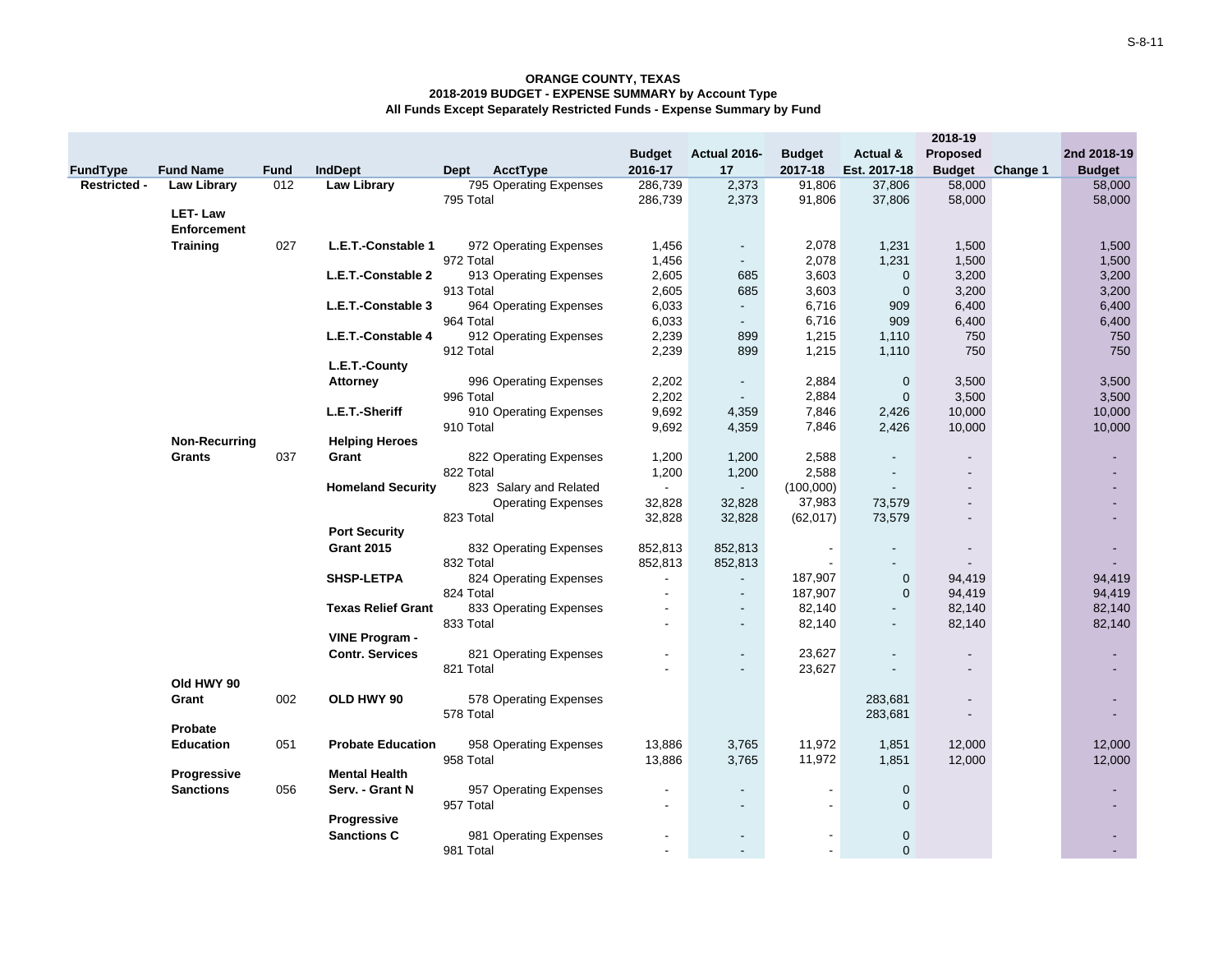|                     |                   |             |                           |                  |                           |                          |                                            |                   |                   | 2018-19                  |                       |                          |
|---------------------|-------------------|-------------|---------------------------|------------------|---------------------------|--------------------------|--------------------------------------------|-------------------|-------------------|--------------------------|-----------------------|--------------------------|
|                     |                   |             |                           |                  |                           | <b>Budget</b>            | Actual 2016-                               | <b>Budget</b>     | Actual &          | Proposed                 |                       | 2nd 2018-19              |
| <b>FundType</b>     | <b>Fund Name</b>  | <b>Fund</b> | IndDept                   | AcctType<br>Dept |                           | 2016-17                  | 17                                         | 2017-18           | Est. 2017-18      | <b>Budget</b>            | Change 1              | <b>Budget</b>            |
| <b>Restricted -</b> |                   |             | <b>Records</b>            |                  |                           |                          |                                            |                   |                   |                          |                       |                          |
| General             | <b>Records</b>    |             | Preservation              |                  |                           |                          |                                            |                   |                   |                          |                       |                          |
| <b>Fund</b>         | Preservation      | 044         | <b>Records Mgmt</b>       |                  | 923 Operating Expenses    | 600                      | 300                                        | 173,318           | 400               | 13,843                   | 39,754                | 53,597                   |
|                     |                   |             |                           | 923 Total        |                           | 600                      | 300                                        | 173,318           | 400               | 13,843                   | 39,754                | 53,597                   |
|                     | <b>Recovery</b>   |             | Hurricane Ike -           |                  |                           |                          |                                            |                   |                   |                          |                       |                          |
|                     | Grants/Ike #2     | 073         | Round 2                   |                  | 574 Operating Expenses    | 441,926                  | 447,647                                    | 122,900           | 77,635            | $\overline{\phantom{a}}$ |                       | $\overline{\phantom{a}}$ |
|                     |                   |             |                           | 574 Total        |                           | 441,926                  | 447,647                                    | 122,900           | 77,635            |                          |                       |                          |
|                     |                   |             | Street Improv.            |                  | 985 Operating Expenses    | $\overline{\phantom{a}}$ |                                            |                   |                   | $\overline{\phantom{a}}$ | 45,266                | 45,266                   |
|                     |                   |             |                           | 985 Total        |                           |                          | $\overline{\phantom{a}}$                   |                   |                   | $\overline{\phantom{a}}$ | 45,266                | 45,266                   |
|                     | Tax A/C VIT       |             | <b>Tax Account VIT</b>    |                  |                           |                          |                                            |                   |                   |                          |                       |                          |
|                     | <b>Escrow</b>     | 029         | Interest                  |                  | 299 Salary and Related    |                          |                                            |                   |                   |                          | 19,964                | 19,964                   |
|                     |                   |             |                           | Group Health     |                           |                          |                                            |                   |                   |                          | 3,239                 | 3,239                    |
|                     |                   |             |                           | 299 Total        | <b>Operating Expenses</b> | 27,973<br>27,973         | $\blacksquare$<br>$\overline{\phantom{a}}$ | 24,232<br>24,232  | 2,168<br>2,168    | 24,300<br>24,300         | (23, 203)<br>$\Omega$ | 1,097                    |
|                     |                   |             | 2016 Onsite Sewer         |                  |                           |                          |                                            |                   |                   |                          |                       | 24,300                   |
|                     | <b>TCDP ORA-1</b> | 026         | Grant                     |                  | 989 Operating Expenses    |                          | 147,096                                    | 482,647           | 87,447            | $\blacksquare$           | 2,275                 | 2,275                    |
|                     |                   |             |                           | 989 Total        |                           |                          | 147,096                                    | 482,647           | 87,447            | $\blacksquare$           | 2,275                 | 2,275                    |
|                     |                   |             | <b>TX CDBG - Onsite</b>   |                  |                           |                          |                                            |                   |                   |                          |                       |                          |
|                     |                   |             | Sewer Grant 2015          |                  | 986 Operating Expenses    | $\overline{\phantom{a}}$ | 45,342                                     | $\blacksquare$    |                   |                          |                       | $\overline{\phantom{a}}$ |
|                     |                   |             |                           | 986 Total        |                           |                          | 45,342                                     |                   |                   |                          |                       |                          |
|                     | Texas Juv.        |             | <b>Commitment</b>         |                  |                           |                          |                                            |                   |                   |                          |                       |                          |
|                     | Prob. Grant       | 021         | <b>Diversion</b>          |                  | 944 Operating Expenses    | 87,496                   | 87,496                                     | 81,511            | 70,186            | 110,530                  | (2,000)               | 108,530                  |
|                     |                   |             |                           | 944 Total        |                           | 87,496                   | 87,496                                     | 81,511            | 70,186            | 110,530                  | (2,000)               | 108,530                  |
|                     |                   |             | Juv. Prob - Comm.         |                  |                           |                          |                                            |                   |                   |                          |                       |                          |
|                     |                   |             | <b>Programs</b>           |                  | 914 Salary and Related    | 101,714                  | 100,366                                    | 121,837           | 72,372            | $\sim$                   | 106,917               | 106,917                  |
|                     |                   |             |                           | Group Health     |                           | 14,933                   | 15,497                                     | 19,361            | 11,411            | $\sim$                   | 12,283                | 12,283                   |
|                     |                   |             |                           |                  | <b>Operating Expenses</b> | 47,572                   | 47,197                                     | 43,696            | 2,611             | 45,196                   | (1,752)               | 43,444                   |
|                     |                   |             |                           | 914 Total        |                           | 164,219                  | 163,060                                    | 184,894           | 86,394            | 45,196                   | 117,448               | 162,644                  |
|                     |                   |             | Juv. Prob - Mental        |                  |                           |                          |                                            |                   |                   |                          |                       |                          |
|                     |                   |             | <b>Health Services</b>    |                  | 954 Operating Expenses    | 31,560                   | 30,760                                     | 25,878            | 12,682            | 28,773                   |                       | 28,773                   |
|                     |                   |             |                           | 954 Total        |                           | 31,560                   | 30,760                                     | 25,878            | 12,682            | 28,773                   |                       | 28,773                   |
|                     |                   |             | Juv. Prob - Suppl.        |                  |                           |                          |                                            |                   |                   |                          |                       |                          |
|                     |                   |             | Aid                       |                  | 909 Operating Expenses    | 4,333                    | $\blacksquare$                             | $\blacksquare$    | $\mathbf 0$       |                          |                       |                          |
|                     |                   |             |                           | 909 Total        |                           | 4,333                    |                                            |                   | $\mathbf 0$       |                          |                       |                          |
|                     |                   |             | <b>Juvenile Probation</b> |                  |                           |                          |                                            |                   |                   |                          |                       |                          |
|                     |                   |             | Grant                     |                  | 904 Salary and Related    | 97,715                   | 93,228                                     | 93,042            | 68,816            | 104,219                  | (45, 635)             | 58,584                   |
|                     |                   |             |                           | Group Health     |                           | 14,348                   | 14,790                                     | 14,621            | 9,178             | 19,460                   | (9,377)               | 10,083                   |
|                     |                   |             |                           | 904 Total        | <b>Operating Expenses</b> | 33,806<br>145,870        | 36,840                                     | 36,144<br>143,807 | 30,636<br>108,630 | 37,544                   | 200                   | 37,744<br>106,412        |
|                     |                   |             |                           |                  |                           |                          | 144,857                                    |                   |                   | 161,223                  | (54, 811)             |                          |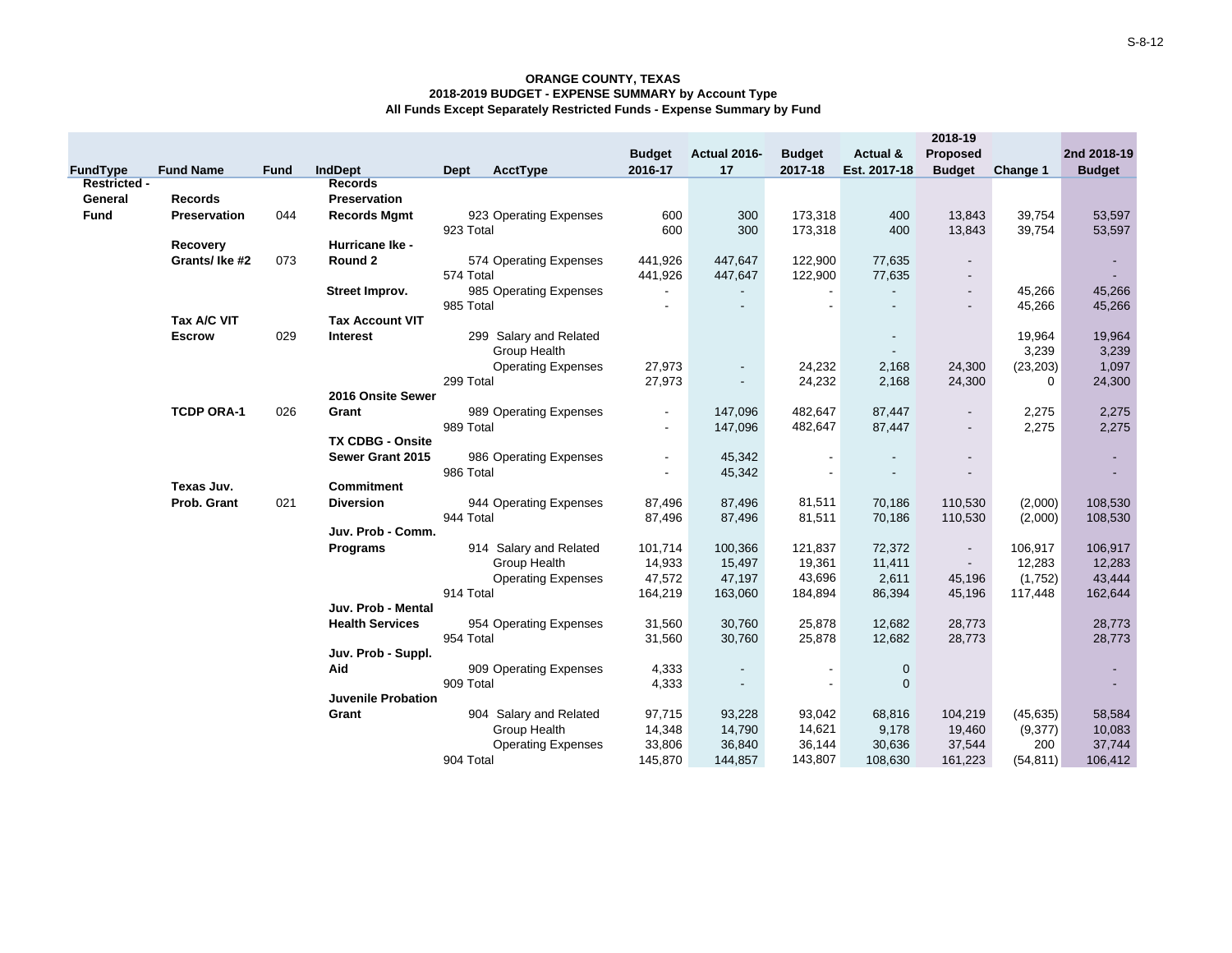|                                        |                    |             |                           |                        |               |                          |                          |                          | 2018-19                  |           |               |
|----------------------------------------|--------------------|-------------|---------------------------|------------------------|---------------|--------------------------|--------------------------|--------------------------|--------------------------|-----------|---------------|
|                                        |                    |             |                           |                        | <b>Budget</b> | Actual 2016-             | <b>Budget</b>            | Actual &                 | <b>Proposed</b>          |           | 2nd 2018-19   |
| <b>FundType</b>                        | <b>Fund Name</b>   | <b>Fund</b> | <b>IndDept</b>            | AcctType<br>Dept       | 2016-17       | 17                       | 2017-18                  | Est. 2017-18             | <b>Budget</b>            | Change 1  | <b>Budget</b> |
| <b>Restricted -</b>                    | Texas Juv.         |             | <b>Mental Health</b>      |                        |               |                          |                          |                          |                          |           |               |
| General                                | Prob. Grant        | 021         | Serv.                     | 994 Operating Expenses | 4,840         | 4,840                    | $\overline{\phantom{a}}$ | $\mathbf 0$              |                          |           |               |
|                                        |                    |             |                           | 994 Total              | 4,840         | 4,840                    | $\overline{\phantom{a}}$ | $\mathbf 0$              |                          |           | <b>.</b>      |
|                                        |                    |             | Pre & Post                |                        |               |                          |                          |                          |                          |           |               |
|                                        |                    |             | Adjudication              | 934 Operating Expenses | 127,681       | 127,681                  | 114,181                  | 104,549                  | 147,431                  | (4,649)   | 142,782       |
|                                        |                    |             |                           | 934 Total              | 127,681       | 127,681                  | 114,181                  | 104,549                  | 147,431                  | (4,649)   | 142,782       |
|                                        | <b>Title IV-E</b>  |             | <b>Title IV-E Foster</b>  |                        |               |                          |                          |                          |                          |           |               |
|                                        | <b>Foster Care</b> | 004         | Care                      | 970 Operating Expenses | 167,794       | $\sim$                   | 167,794                  | $\mathbf 0$              | 167,794                  |           | 167,794       |
|                                        |                    |             |                           | 970 Total              | 167,794       | $\sim$                   | 167,794                  | 0                        | 167,794                  |           | 167,794       |
|                                        | Voters             |             |                           |                        |               |                          |                          |                          |                          |           |               |
|                                        | Registration       | 007         | <b>Voter Registration</b> | 120 Operating Expenses | 5,000         | 838                      | 5,270                    | $\mathbf 0$              | 5,270                    |           | 5,270         |
|                                        |                    |             |                           | 120 Total              | 5,000         | 838                      | 5,270                    | $\mathbf 0$              | 5,270                    |           | 5,270         |
|                                        | <b>W.I.C.</b>      | 022         | <b>RLSS Grant</b>         | 906 Operating Expenses | 29,645        | $\sim$                   | $\sim$                   | $\overline{\phantom{a}}$ | $\overline{\phantom{a}}$ |           |               |
|                                        |                    |             |                           | 906 Total              | 29,645        | $\overline{\phantom{a}}$ | $\overline{\phantom{a}}$ |                          | $\overline{\phantom{a}}$ |           |               |
| <b>Restricted - General Fund Total</b> |                    |             |                           | 4,458,897              | 2,556,471     | 3,658,514                | 1,138,228                | 3,287,111                | 195,034                  | 3,482,145 |               |
| <b>Grand Total</b>                     |                    |             |                           |                        | 55,380,780    | 48,739,291               | 69,691,691               | 53,393,148               | 49,907,436               | (584,003) | 49,323,433    |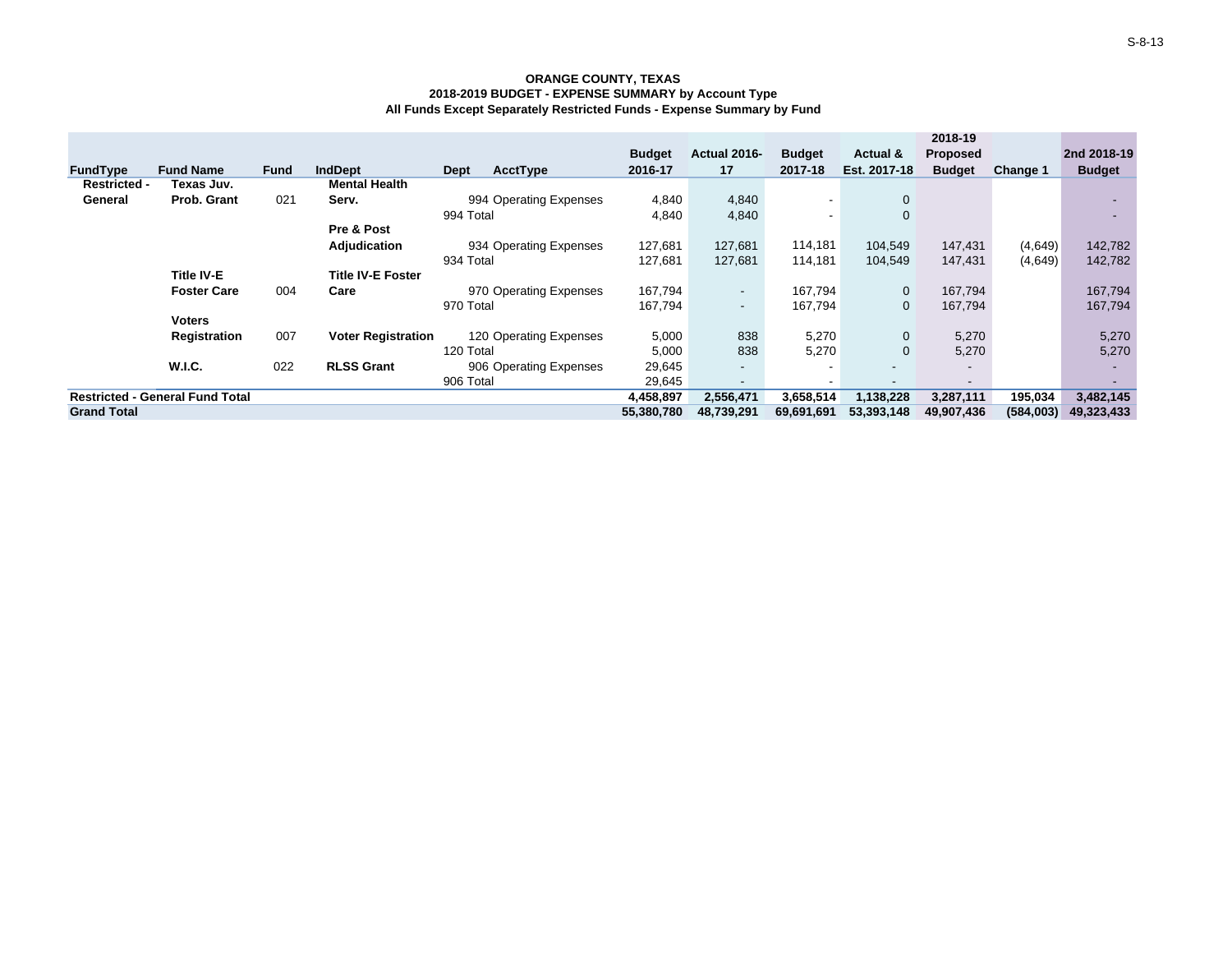## **Orange County, TX 2018‐19 Budget Changes from Proposed Budget**

| <b>Salaries &amp; Fringe</b> |                                    |                                |               |                                                     |
|------------------------------|------------------------------------|--------------------------------|---------------|-----------------------------------------------------|
| <b>Fund</b>                  | <b>Dept</b>                        | <b>Dept Name</b>               | <b>Amount</b> | <b>Description</b>                                  |
| 001                          |                                    | 298 Adult Probation            |               | 22,019 salary of AP employee - 1/2 reimb.           |
| 001                          |                                    | 655 Ag Ext                     |               | 16,258 Extra help - favorable in budget hearing     |
| 001                          |                                    | 610 Airport                    |               | 12,859 PT help 52 wks/\$10 hr @ 29 hrs/wk           |
|                              |                                    |                                |               |                                                     |
| 001                          |                                    | 470 Citizen Collection Station |               | 25,835 extra help 2 pt @ 20hrs/wk *52 wks @ \$10/hr |
| 001                          |                                    | 235 Collections                |               | (89,650) Dept. Absolved                             |
| 001                          |                                    | 778 Const. Pct. 4              |               | (3,163) Pine Forest Auto Allow/Dept/Other           |
| 040                          |                                    | 926 County Clerk Rec. Mgmt.    |               | 16,287 extra help                                   |
| 040                          |                                    | 922 County Clerk Separate fund | 44,011 1 NE2  |                                                     |
| 017                          |                                    | 817 District Clerk             |               | 20,622 Extra help                                   |
| 025                          |                                    | 908 Env. Health & Code         |               | 21,401 Reclasses w/ 1 anniversary                   |
| 074                          |                                    | 791 Expo Center                |               | 4,417 Reclass                                       |
| 001                          |                                    | 111 General                    |               | (6,657) Revised worker's comp calculation           |
| 001                          |                                    | 107 Judge                      |               | 2,900 move extra help from $113 + $500$             |
| 021                          |                                    | Juv. Probation                 |               | 119,200 Board approved budget                       |
| 001                          |                                    | 113 Mail Room                  |               | (2,400) move extra help to 107                      |
| 001                          |                                    | 115 Op. & Maint.               |               | 1,000 overtime - put back to last year's budget     |
| 002                          |                                    | 573 Reclass tire changer       |               | 23,032 reclass tire changer to                      |
| 001                          |                                    | 117 Records Mgmt               |               | 59,964 Addition of NE2 - move from Collections      |
| 001                          |                                    | 301 Tax                        |               | (23,203) move 1/3 VIT Escrow salary from Tax        |
| 001                          |                                    | 301 Tax                        |               | 3,600 Extra help 12/1 thru 2/28                     |
|                              |                                    |                                |               | change to 12 PT drivers @ \$14/hr & 1 \$10/hr       |
| 001                          |                                    | 601 Transportation             |               | (125,178) driver from 4 NE2 Drivers                 |
| 001                          |                                    | 299 VIT Escrow                 |               | 23,203 move 1/3 VIT Escrow salary from Tax          |
| 001                          |                                    | 230 Juvenile Probation         |               | (9,978) 15 year empl. Terminated                    |
| 067                          |                                    | 808 Elections                  |               | (124,561) Error correction in social security tax   |
|                              |                                    |                                |               | Salary changes 1 extra day; reduction in            |
| <b>All</b>                   |                                    |                                |               | 57,245 unempl. Rate; worker's comp. revised         |
|                              | <b>Salary &amp; Fringe Changes</b> |                                | 89,063        |                                                     |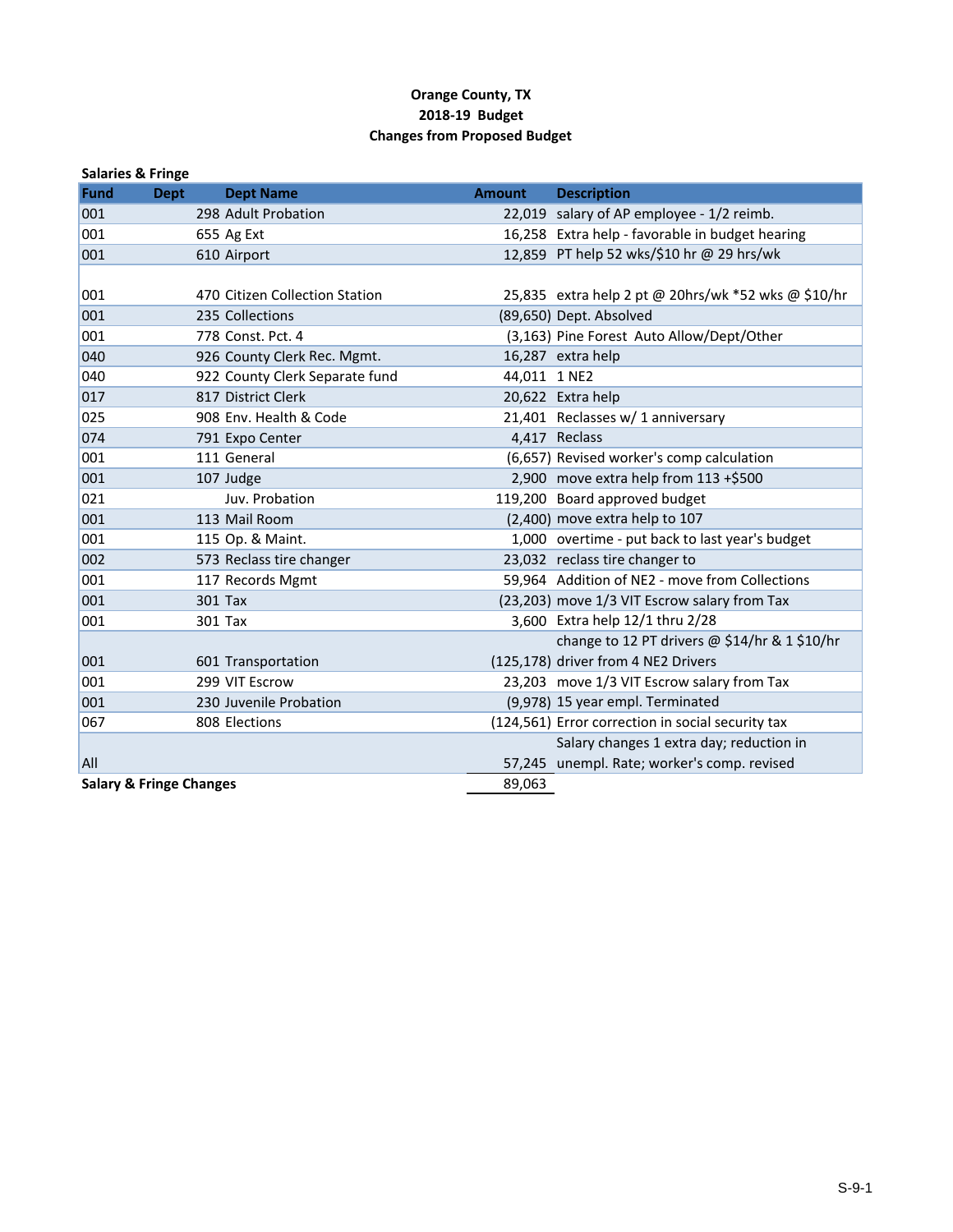# **Orange County, TX 2018‐19 Budget Changes from Proposed Budget**

|             | <b>Operating &amp; Capital Changes</b> |                                            |               |                                                       |
|-------------|----------------------------------------|--------------------------------------------|---------------|-------------------------------------------------------|
| <b>Fund</b> | <b>Dept</b>                            | <b>Dept Name</b>                           | <b>Amount</b> | <b>Description</b>                                    |
| 001         |                                        | 210 128th District Court                   |               | 585 cell phone exp. Moved from general                |
| 026         |                                        | 989 2016 Onsite Sewer Grant                |               | 2,275 Project Costs                                   |
| 001         |                                        | 655 Ag Ext                                 |               | 720 should have cell allow for 2 ext. agents          |
| 001         |                                        | 610 Airport                                |               | 38,750 To provide equip. necessary to run airport     |
| 030         |                                        | 916 Bail Bond                              |               | (62,000) budgeting 10,000                             |
|             |                                        |                                            |               |                                                       |
| 076         |                                        | 915 Capital Project - Energy Savings Prog. |               | 142,549 Remaining payments                            |
| 001         |                                        | 235 Collections                            |               | (4,858) Dept. Absolved                                |
| 038         |                                        | 924 Commissary                             |               | 6,000 increase requested                              |
| 043         |                                        | 929 Const. 1 Drug Forfeit                  |               | (3,000) reduce to current balance                     |
| 024         |                                        | 907 Const. Pct. 2                          |               | (20) reduce due to CY use                             |
| 001         |                                        | 778 Constable Pct 4                        | 455 mifi      |                                                       |
| 001         |                                        | 109 County Clerk                           | 3,600 chairs  |                                                       |
| 040         |                                        | 932 County Clerk Digitization              |               | (104,524) reduce to current balance                   |
| 001         |                                        | 217 County Ct. at Law                      |               | 672 court seal - new quote for 36"                    |
| 001         |                                        | 252 Court Admin                            |               | 1,418 Added by Board of Judges for Travel/Ed          |
| 013         |                                        | 796 DA Drug Forfeit                        |               | (1,250) misc. fees & services                         |
| 013         |                                        | 796 DA Drug Forfeit                        |               | 1,250 county attny printer                            |
|             |                                        |                                            |               |                                                       |
| 057         |                                        | 963 DA Gambling & Child Porn. Forfeit      |               | (750) To increase for budget                          |
| 001         |                                        | 260 District Attorney                      |               | 103 added to cover incr. expenses                     |
| 064         |                                        | 245 District Clerk - Tech. Fund            |               | 269 incr. to buy equipment                            |
| 017         |                                        | 817 District Clerk Rec. Mgmt               |               | (18,610) misc.fees & services-allocate to specifics   |
| 017         |                                        | 818 District Clerk Rec. Mgmt               |               | 145,600 req all funds budgeted                        |
| 036         |                                        | 950 Em. & Disasters-Hurricane Harvey       |               | (1,368) adjust to best know figures                   |
| 036         |                                        | 952 Em. & Disasters-Hurricane Harvey       |               | (14,551) adjust to best know figures                  |
|             |                                        |                                            |               |                                                       |
| 074         |                                        | 791 Expo - Convention                      |               | 10,000 Buildings & ground repairs & equip. repairs    |
| 074         |                                        | 791 Expo - Convention                      |               | 47,775 convention center utilities                    |
| 074         |                                        | 790 Expo - County Side                     |               | (38,675) Start charging to Expo - Convention Side     |
|             |                                        |                                            |               | Missed budgeting water, sewer & gas for               |
| 074         |                                        | 790 Expo - County Side                     |               | 10,900 convention center                              |
| 068         |                                        | 809 Family Prot. Serv.                     |               | 41,800 Spindletop donation & garth house              |
|             |                                        |                                            |               |                                                       |
| 001         |                                        | 111 General                                |               | (700) moved to Const. 4 & 128th district judge's bdgt |
| 001         |                                        | 111 General-Advertising                    |               | 6,000 Slice of Orange App                             |
| 001         |                                        | 111 General-Appraisal Contract             |               | 60,000 to cover increase in expenses                  |
| 001         |                                        | 111 General-CCAL (2) Adult                 |               | 6,000 to cover increase in expenses                   |
| 001         |                                        | 111 General-CCAL (2) Juvenile              |               | 1,950 to cover increase in expenses                   |
|             |                                        |                                            |               |                                                       |
| 001         |                                        | 111 General-Contingency                    |               | 275,000 added R&B issues and other possible expenses  |
|             |                                        |                                            |               | move Spindletop to Family Protection Services         |
| 001         |                                        | 111 General-Contributions                  | (31,800) Fund |                                                       |
|             |                                        | General-Court Appt'ed Attny                |               |                                                       |
| 001         |                                        | 111 CPS/Other                              |               | 17,000 to cover increase in expenses                  |
|             |                                        |                                            |               |                                                       |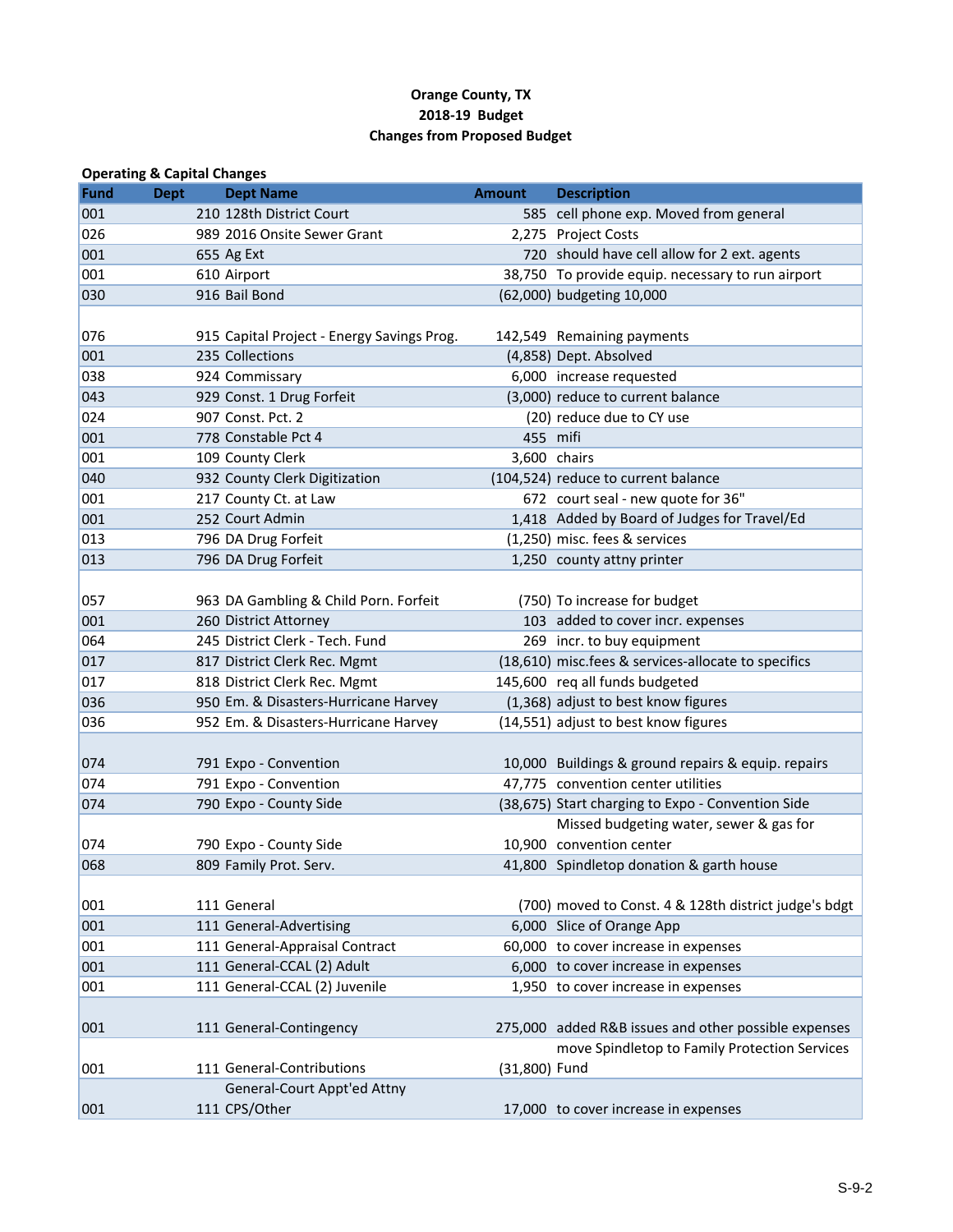# **Orange County, TX 2018‐19 Budget Changes from Proposed Budget**

| 001                                    | 111 General-Court Initiated Guardianship                 |            |                                                                         |
|----------------------------------------|----------------------------------------------------------|------------|-------------------------------------------------------------------------|
|                                        |                                                          |            | 5,500 to cover increase in expenses                                     |
| 001                                    | 111 General-Insurance claims - refund                    |            | (789,881) carry-over                                                    |
| 001                                    | 111 General-Lawsuits, etc.                               |            | (100,000) reduce due to insurance                                       |
| 001                                    | 111 General-Misc State Fees                              |            | 2,500 LJA Prof. Serv. Agreement increase                                |
|                                        |                                                          |            |                                                                         |
| 001                                    | 111 General-Special Community Projects                   |            | 246,000 EDC - Dues total 375,000                                        |
| 070                                    | 812 Hotel/Motel Tax - for running expo                   |            | 200,422 Budget Expo Center Expenses                                     |
| 070                                    | 813 Hotel/Motel Tax - Travel/Tourism                     |            | (25,000) reduce to funds available                                      |
| 001                                    | 225 JP1                                                  |            | 500 incr. gen. collections to be same as JP2&3                          |
| 001                                    | 225 JP1                                                  |            | 8,924 incr. to buy technology                                           |
| 021                                    | 9xx Juvenile Prob. - Med & Dental                        |            | (8,201) Board approved budget                                           |
| 001                                    | 105 MIS                                                  |            | 1,200 1 spare printer                                                   |
| 001                                    | 105 MIS                                                  |            | 1,200 printer for county attorney                                       |
| 001                                    | 105 MIS                                                  |            | 2,200 Dell rugged laptop R&B                                            |
| 001                                    | 105 MIS                                                  |            | 5,200 Ricoh SP 8400DN High Speed Printer                                |
| 001                                    | 105 MIS                                                  |            | 5,400 4 spare breadbox scanners                                         |
| 001                                    | 105 MIS                                                  |            | 6,500 Addtl. Incr. in op. budget                                        |
| 001                                    | 105 MIS                                                  |            | 11,400 large flatbed scanner for SO & DC                                |
|                                        |                                                          |            |                                                                         |
|                                        |                                                          |            | Breadbox scanners-\$5,400; 2 laptops-\$4000;                            |
| 001                                    | 105 MIS                                                  |            | 12,000 dispatch workstation \$2,600 - for SO                            |
| 001                                    | 105 MIS                                                  |            | 18,000 Envelope printer                                                 |
| 003                                    | 490 Mos. Ctrl.                                           |            | 4,900 hot water pressure washer                                         |
| 003                                    | 490 Mos. Ctrl.                                           |            | 12,000 2 ULV spray units                                                |
| 003                                    | 490 Mos. Ctrl.                                           |            | 30,500 2 above ground fuel tanks                                        |
|                                        |                                                          |            | buildings & ground repairs; ttl of \$450,000                            |
| 001                                    | 115 Op. & Maint.                                         |            | (150,000) settled on                                                    |
|                                        |                                                          |            | various rentals - moved into ttl of buildings &                         |
| 001                                    | 115 Op. & Maint.                                         |            | (8,500) grounds repairs                                                 |
| 001<br>044                             | 115 Op. & Maint.                                         |            | 20,000 water bill increase<br>39,754 microfilm reader & other equipment |
| 002                                    | 923 Records Mgmt- Rec. Preservation<br>573 Road & Bridge |            | 5,500 skid accessories-tracks                                           |
|                                        | 573 Road & Bridge                                        |            | 9,295 skid accessories-other (less than \$5,000)                        |
| 002<br>002                             | 573 Road & Bridge                                        |            | 37,500 1 pick-up                                                        |
| 002                                    | 573 Road & Bridge                                        |            | 70,000 trailer mounted culvert cleaner                                  |
| 001                                    | 740 Sheriff's Office                                     |            | 34,460 1 vehicle                                                        |
| 058                                    | 965 SO-Treas. Forfeit                                    |            | 1,000 incr. to current balance                                          |
| 073                                    | 985 Street Improvements - Grant                          |            | 45,266 Board approved budget                                            |
| 001                                    | 111 General-State Fees                                   |            | (700,000) Belonging to state-not our expense                            |
| 077                                    | 991 Pretrial Intervention                                |            | 1,500 Revenue and exp anticipated added                                 |
| 029                                    | 299 Tax A-C VIT Interest                                 |            | (23,203) one chair                                                      |
| <b>Operating &amp; Capital Changes</b> |                                                          | (427,599)  |                                                                         |
|                                        |                                                          |            |                                                                         |
| <b>Total Changes</b>                   |                                                          | (338, 536) |                                                                         |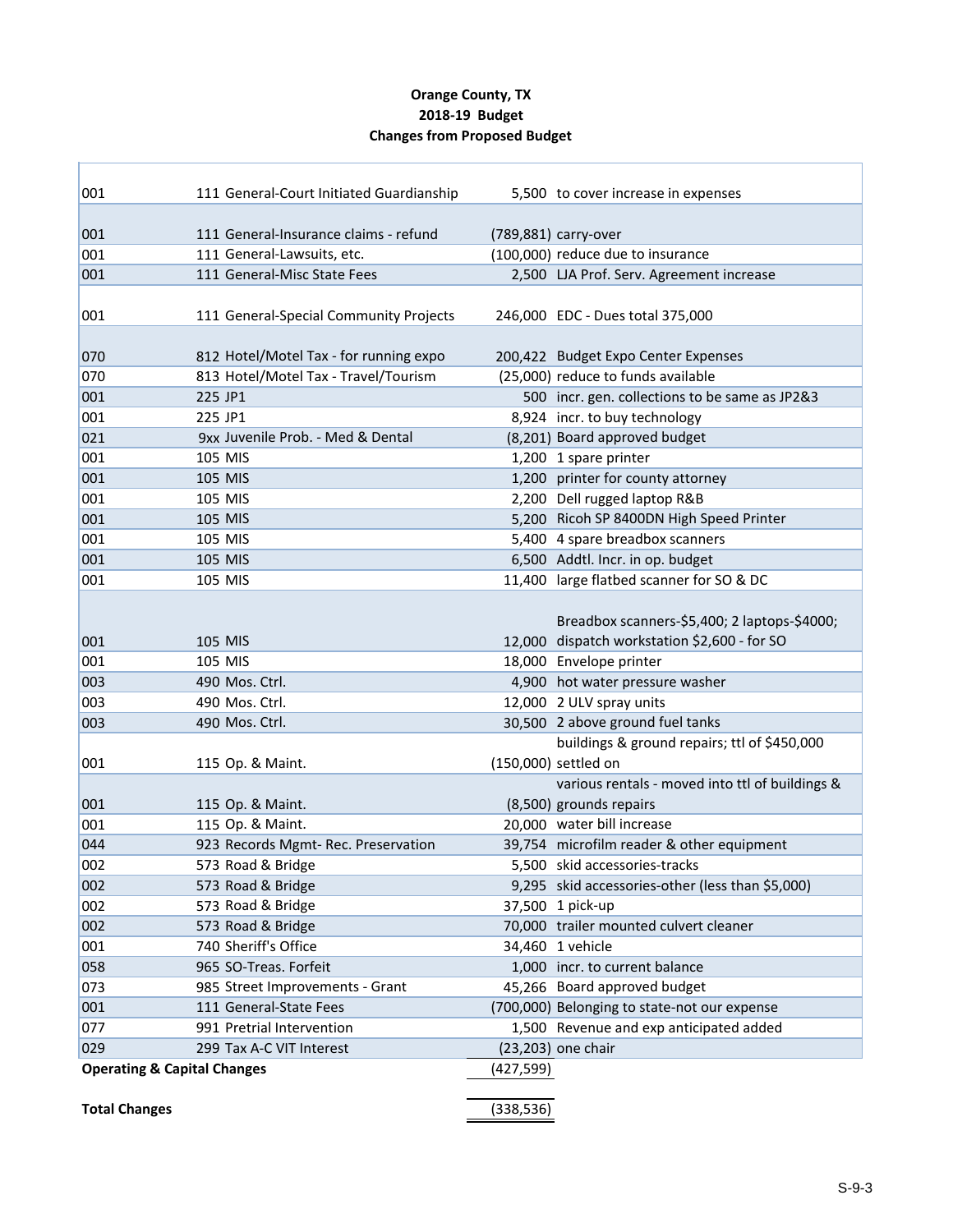|                     |                                   |             |                                 |             |                       |              |                          |                     | 2018-19         |          |               |
|---------------------|-----------------------------------|-------------|---------------------------------|-------------|-----------------------|--------------|--------------------------|---------------------|-----------------|----------|---------------|
|                     |                                   |             |                                 |             |                       |              | Actual 2016- Budget 2017 | <b>Actual &amp;</b> | <b>Proposed</b> |          | 2018-19 2nd   |
| <b>FundType</b>     | <b>IndDept</b>                    | <b>Dept</b> | <b>Group Acct Name</b>          | <b>Acct</b> | <b>Budget 2016-17</b> | 17           | 18                       | Est. 2017-18        | <b>Budget</b>   | Change 1 | <b>Budget</b> |
|                     | 128th District                    |             |                                 |             |                       |              |                          |                     |                 |          |               |
| <b>General Fund</b> | Court                             | 210         | <b>EXTRA HELP</b>               | 51140       | 1,400                 | 1,314        | 1,600                    | 3,120               | 1,600           |          | 1,600         |
|                     |                                   |             | <b>REGULAR SALARIES</b>         | 51110       | 132,554               | 132,554      | 138,468                  | 125,294             | 138,624         | 457      | 139,081       |
|                     |                                   |             | <b>RETIREMENT</b>               | 51230       | 19,487                | 19,487       | 21,472                   | 19,208              | 21,629          | 71       | 21,700        |
|                     |                                   |             | <b>SOCIAL SECURITY</b>          | 51210       | 9,960                 | 9,827        | 10,715                   | 9,227               | 10,727          | 35       | 10,762        |
|                     |                                   |             | UNEMPLOYMENT                    | 51250       | 208                   | 208          | 249                      | 189                 | 200             | (10)     | 190           |
|                     |                                   |             | <b>Salary and Related Total</b> |             | 163,609               | 163,390      | 172,504                  | 157,038             | 172,780         | 553      | 173,333       |
|                     |                                   |             | <b>GROUP HEALTH, LIFE &amp;</b> |             |                       |              |                          |                     |                 |          |               |
|                     |                                   |             | <b>DENTAL</b>                   | 51270       | 27,868                | 27,868       | 29,837                   | 27,646              | 33,518          | 1,040    | 34,558        |
|                     |                                   |             | <b>Group Health Total</b>       |             | 27,868                | 27,868       | 29,837                   | 27,646              | 33,518          | 1,040    | 34,558        |
|                     |                                   |             | <b>CONTR. SERVICE &amp;</b>     |             |                       |              |                          |                     |                 |          |               |
|                     |                                   |             | MAINT.                          | 54130       | 2,729                 | 2,729        | 988                      | 998                 | 2,500           |          | 2,500         |
|                     |                                   |             | EQUIP. >\$5000                  | 57590       | 0                     | 0            | 1,750                    | 1,747               | $\Omega$        |          | 0             |
|                     |                                   |             | <b>OFFICE SUPPLIES</b>          | 52100       | 420                   | 451          | 730                      | 559                 | 750             |          | 750           |
|                     |                                   |             | <b>OTHER</b>                    | 59999       | 1,268                 | 1,174        | (80)                     | 57                  | 350             |          | 350           |
|                     |                                   |             | TRAVEL/REG/DUES/                |             |                       |              |                          |                     |                 |          |               |
|                     |                                   |             | ETC.                            | 54550       | 3,446                 | 2,891        | 5,065                    | 3,663               | 4,800           |          | 4,800         |
|                     |                                   |             | <b>UTILITIES</b>                | 52700       | 0                     | $\mathbf{0}$ | 0                        | $\mathbf 0$         | $\mathbf 0$     | 585      | 585           |
|                     |                                   |             | EQUIP. between \$2000           |             |                       |              |                          |                     |                 |          |               |
|                     |                                   |             | and \$4999                      | 57595       | 2,655                 | $\mathbf 0$  | 0                        | $\mathbf 0$         | $\overline{0}$  |          | 0             |
|                     |                                   |             | <b>Operating Expenses Total</b> |             | 10,519                | 7,244        | 8,453                    | 7,025               | 8,400           | 585      | 8,985         |
|                     | <b>128th District Court Total</b> |             |                                 |             | 201,995               | 198,501      | 210,794                  | 191,709             | 214,698         | 2,178    | 216,876       |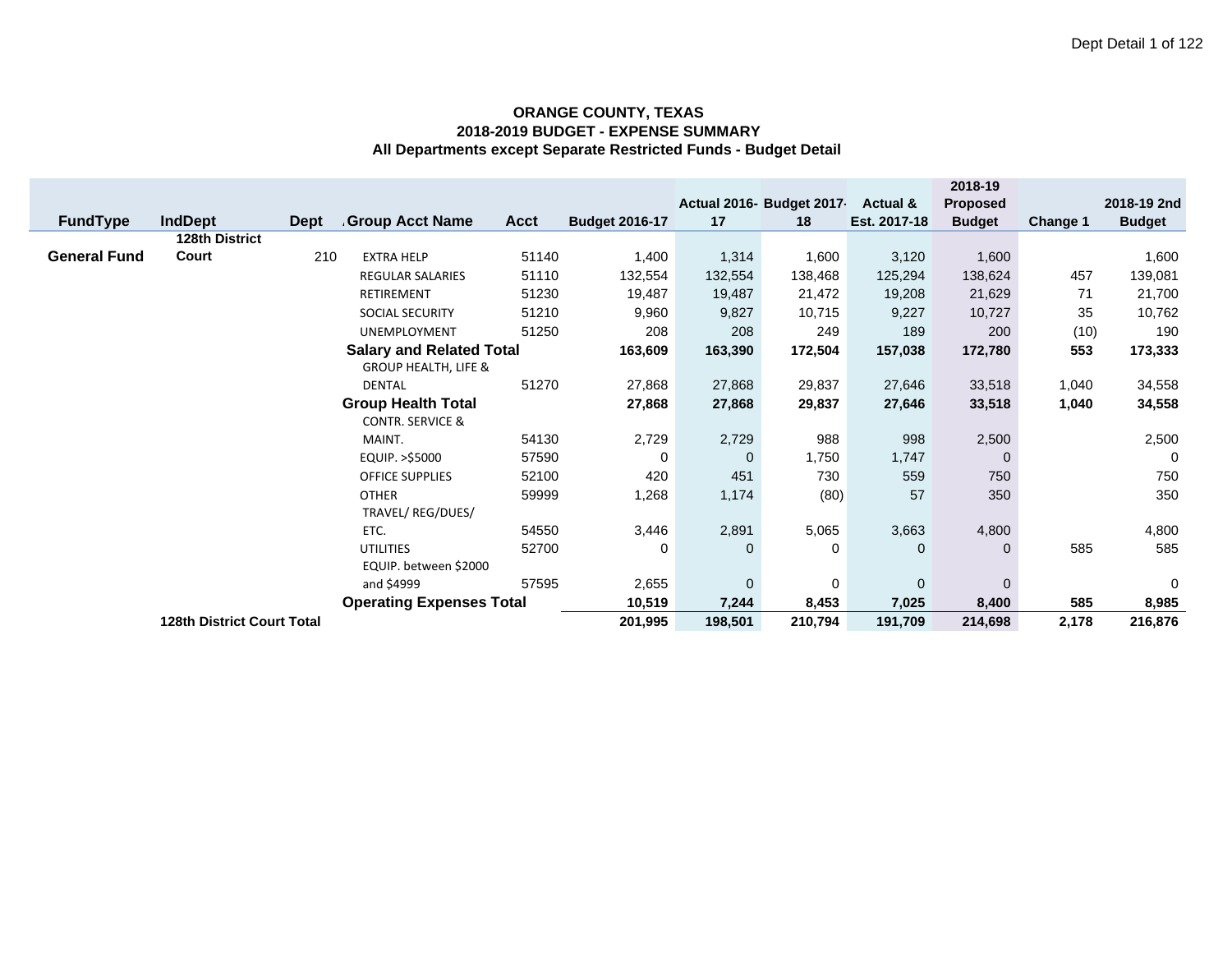|                     |                                   |             |                                 |             |                       |             |                          |                | 2018-19       |          |               |
|---------------------|-----------------------------------|-------------|---------------------------------|-------------|-----------------------|-------------|--------------------------|----------------|---------------|----------|---------------|
|                     |                                   |             |                                 |             |                       |             | Actual 2016- Budget 2017 | Actual &       | Proposed      |          | 2018-19 2nd   |
| <b>FundType</b>     | <b>IndDept</b>                    | <b>Dept</b> | <b>Group Acct Name</b>          | <b>Acct</b> | <b>Budget 2016-17</b> | 17          | 18                       | Est. 2017-18   | <b>Budget</b> | Change 1 | <b>Budget</b> |
|                     | <b>163rd District</b>             |             |                                 |             |                       |             |                          |                |               |          |               |
| <b>General Fund</b> | Court                             | 211         | <b>EXTRA HELP</b>               | 51140       | 0                     | $\mathbf 0$ | 800                      | $\overline{0}$ | 800           |          | 800           |
|                     |                                   |             | <b>REGULAR SALARIES</b>         | 51110       | 128,146               | 128,146     | 135,997                  | 122,826        | 137,244       | 270      | 137,514       |
|                     |                                   |             | <b>RETIREMENT</b>               | 51230       | 18,842                | 18,842      | 20,971                   | 18,842         | 21,413        | 43       | 21,456        |
|                     |                                   |             | <b>SOCIAL SECURITY</b>          | 51210       | 9,857                 | 9,696       | 10,465                   | 9,309          | 10,560        | 21       | 10,581        |
|                     |                                   |             | <b>UNEMPLOYMENT</b>             | 51250       | 197                   | 197         | 245                      | 178            | 195           | (10)     | 185           |
|                     |                                   |             | <b>Salary and Related Total</b> |             | 157,042               | 156,881     | 168,478                  | 151,156        | 170,212       | 324      | 170,536       |
|                     |                                   |             | <b>GROUP HEALTH, LIFE &amp;</b> |             |                       |             |                          |                |               |          |               |
|                     |                                   |             | <b>DENTAL</b>                   | 51270       | 25,286                | 25,286      | 27,063                   | 24,244         | 29,190        | (42)     | 29,148        |
|                     |                                   |             | <b>Group Health Total</b>       |             | 25,286                | 25,286      | 27,063                   | 24,244         | 29,190        | (42)     | 29,148        |
|                     |                                   |             | <b>CONTR. SERVICE &amp;</b>     |             |                       |             |                          |                |               |          |               |
|                     |                                   |             | MAINT.                          | 54130       | 1,668                 | 1,668       | 0                        | 0              | 300           |          | 300           |
|                     |                                   |             | EQUIP. >\$5000                  | 57590       | 2,781                 | 0           | 0                        | $\overline{0}$ | $\mathbf 0$   |          | 0             |
|                     |                                   |             | OFFICE SUPPLIES                 | 52100       | 312                   | 289         | 800                      | 270            | 750           |          | 750           |
|                     |                                   |             | <b>OTHER</b>                    | 59999       | 1,549                 | 1,437       | 620                      | 197            | 350           |          | 350           |
|                     |                                   |             | TRAVEL/ REG/DUES/               |             |                       |             |                          |                |               |          |               |
|                     |                                   |             | ETC.                            | 54550       | 1,337                 | 1,230       | 2,959                    | 1,702          | 4,800         |          | 4,800         |
|                     |                                   |             | EQUIP. between \$2000           |             |                       |             |                          |                |               |          |               |
|                     |                                   |             | and \$4999                      | 57595       | 0                     | $\mathbf 0$ | 4,595                    | 8,737          |               |          | $\mathbf 0$   |
|                     |                                   |             | <b>Operating Expenses Total</b> |             | 7,647                 | 4,624       | 8,974                    | 10,906         | 6,200         |          | 6,200         |
|                     | <b>163rd District Court Total</b> |             |                                 |             | 189,975               | 186,791     | 204,515                  | 186,306        | 205,602       | 282      | 205,884       |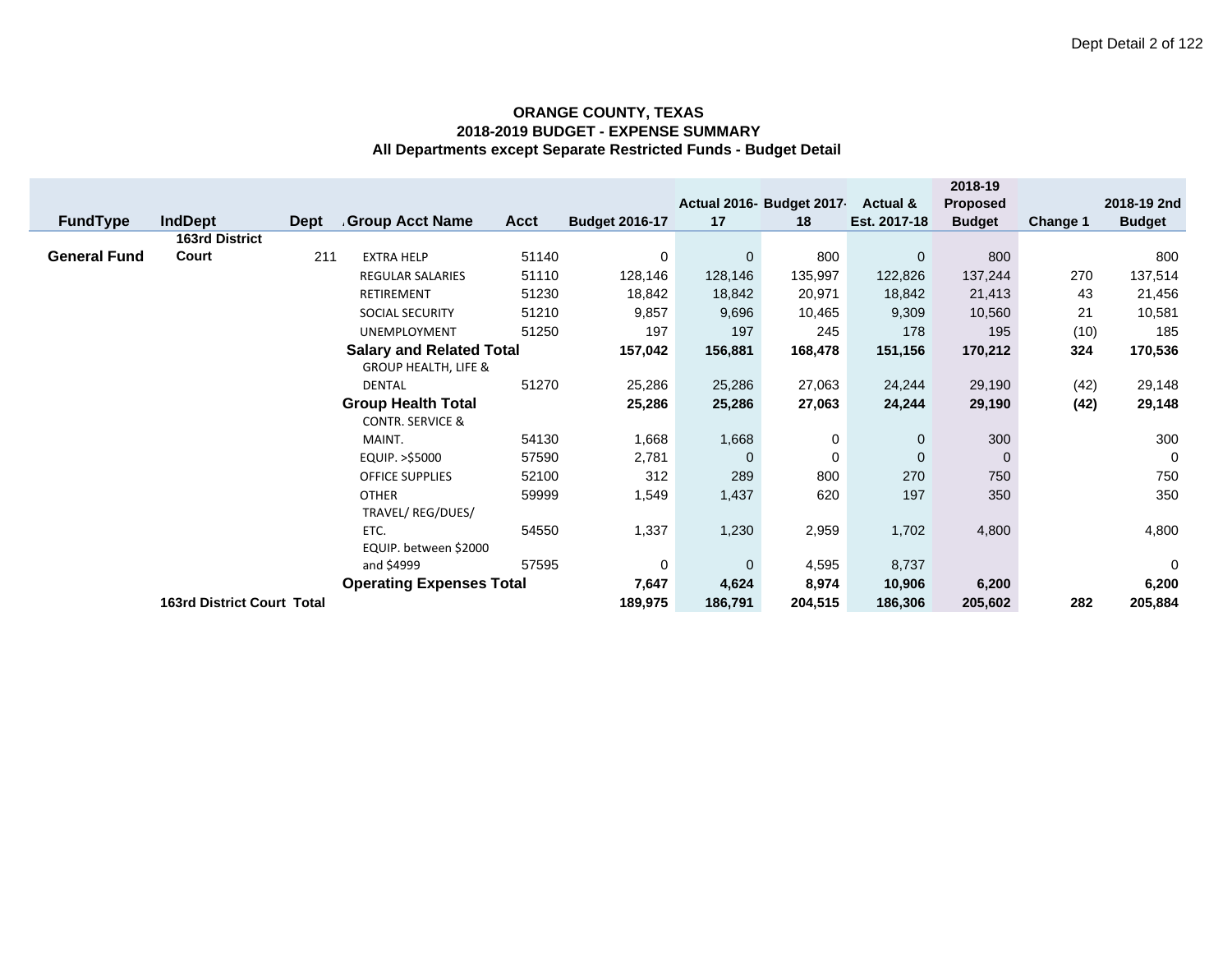|                     |                                   |             |                                 |             |                       |         |                           |                     | 2018-19         |                 |               |
|---------------------|-----------------------------------|-------------|---------------------------------|-------------|-----------------------|---------|---------------------------|---------------------|-----------------|-----------------|---------------|
|                     |                                   |             |                                 |             |                       |         | Actual 2016- Budget 2017- | <b>Actual &amp;</b> | <b>Proposed</b> |                 | 2018-19 2nd   |
| <b>FundType</b>     | <b>IndDept</b>                    | <b>Dept</b> | Group Acct Name                 | <b>Acct</b> | <b>Budget 2016-17</b> | 17      | 18                        | Est. 2017-18        | <b>Budget</b>   | <b>Change 1</b> | <b>Budget</b> |
|                     | 260th District                    |             |                                 |             |                       |         |                           |                     |                 |                 |               |
| <b>General Fund</b> | Court                             | 212         | <b>EXTRA HELP</b>               | 51140       | 1,787                 | 1,787   | 800                       | 3,280               | 800             |                 | 800           |
|                     |                                   |             | <b>REGULAR SALARIES</b>         | 51110       | 141,290               | 141,290 | 150,643                   | 94,421              | 135,674         | (2,206)         | 133,468       |
|                     |                                   |             | RETIREMENT                      | 51230       | 20,763                | 20,763  | 23,216                    | 14,553              | 21,169          | (345)           | 20,824        |
|                     |                                   |             | <b>SOCIAL SECURITY</b>          | 51210       | 10,133                | 10,133  | 11,585                    | 7,033               | 10,440          | (168)           | 10,272        |
|                     |                                   |             | <b>UNEMPLOYMENT</b>             | 51250       | 220                   | 220     | 271                       | 140                 | 190             | (10)            | 180           |
|                     |                                   |             | <b>Salary and Related Total</b> |             | 174,192               | 174,192 | 186,515                   | 119,427             | 168,273         | (2,729)         | 165,544       |
|                     |                                   |             | <b>GROUP HEALTH, LIFE &amp;</b> |             |                       |         |                           |                     |                 |                 |               |
|                     |                                   |             | <b>DENTAL</b>                   | 51270       | 30,696                | 30,696  | 31,874                    | 18,025              | 29,190          | (42)            | 29,148        |
|                     |                                   |             | <b>Group Health Total</b>       |             | 30,696                | 30,696  | 31,874                    | 18,025              | 29,190          | (42)            | 29,148        |
|                     |                                   |             | <b>CONTR. SERVICE &amp;</b>     |             |                       |         |                           |                     |                 |                 |               |
|                     |                                   |             | MAINT.                          | 54130       | 938                   | 938     | 1,100                     | 938                 | 1,100           |                 | 1,100         |
|                     |                                   |             | <b>OFFICE SUPPLIES</b>          | 52100       | 551                   | 551     | 800                       | 39                  | 750             |                 | 750           |
|                     |                                   |             | <b>OTHER</b>                    | 59999       | 102                   | 102     | 150                       | 68                  | 350             |                 | 350           |
|                     |                                   |             | TRAVEL/ REG/DUES/               |             |                       |         |                           |                     |                 |                 |               |
|                     |                                   |             | ETC.                            | 54550       | 1,367                 | 1,335   | 4,825                     | 2,000               | 4,800           |                 | 4,800         |
|                     |                                   |             | EQUIP. between \$2000           |             |                       |         |                           |                     |                 |                 |               |
|                     |                                   |             | and \$4999                      | 57595       | 1,768                 | 1,768   | 0                         | $\Omega$            | $\Omega$        |                 | 0             |
|                     |                                   |             | <b>Operating Expenses Total</b> |             | 4,724                 | 4,692   | 6,875                     | 3,044               | 7,000           |                 | 7,000         |
|                     | <b>260th District Court Total</b> |             |                                 |             | 209,613               | 209,581 | 225,264                   | 140,496             | 204,463         | (2,771)         | 201,692       |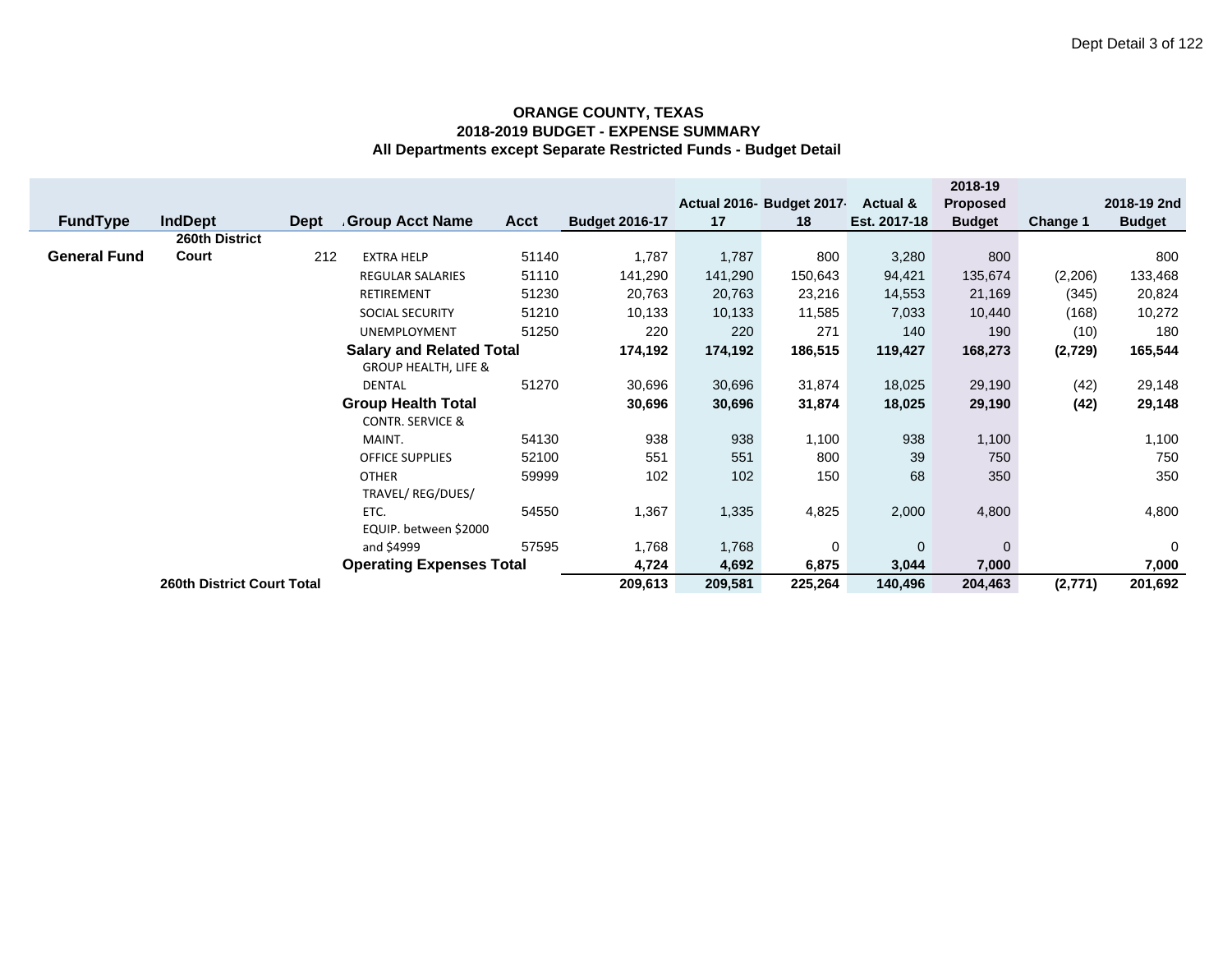|                     |                      |                                       |             |                       |              |                          |                | 2018-19       |          |               |
|---------------------|----------------------|---------------------------------------|-------------|-----------------------|--------------|--------------------------|----------------|---------------|----------|---------------|
|                     |                      |                                       |             |                       |              | Actual 2016- Budget 2017 | Actual &       | Proposed      |          | 2018-19 2nd   |
| <b>FundType</b>     | <b>IndDept</b>       | <b>Dept</b><br><b>Group Acct Name</b> | <b>Acct</b> | <b>Budget 2016-17</b> | 17           | 18                       | Est. 2017-18   | <b>Budget</b> | Change 1 | <b>Budget</b> |
| <b>General Fund</b> | Airport              | 610<br><b>EXTRA HELP</b>              | 51140       |                       |              |                          | $\mathbf 0$    | 3,770         | 11,310   | 15,080        |
|                     |                      | <b>REGULAR SALARIES</b>               | 51110       | 0                     | $\mathbf 0$  | 6,922                    | 4,579          | 79,327        | 301      | 79,628        |
|                     |                      | RETIREMENT                            | 51230       | 0                     | $\mathbf 0$  | 1,062                    | 711            | 12,377        | 47       | 12,424        |
|                     |                      | <b>SOCIAL SECURITY</b>                | 51210       | 0                     | $\mathbf{0}$ | 530                      | 375            | 6,357         | 888      | 7,245         |
|                     |                      | <b>UNEMPLOYMENT</b>                   | 51250       | 0                     | 0            | 13                       | $\overline{7}$ | 133           | 10       | 143           |
|                     |                      | <b>Salary and Related Total</b>       |             | 0                     | $\mathbf{0}$ | 8,527                    | 5,671          | 101,964       | 12,556   | 114,520       |
|                     |                      | <b>GROUP HEALTH, LIFE &amp;</b>       |             |                       |              |                          |                |               |          |               |
|                     |                      | <b>DENTAL</b>                         | 51270       | 0                     | $\mathbf 0$  | 1,564                    | $\mathbf 0$    | 20,784        | 303      | 21,087        |
|                     |                      | <b>Group Health Total</b>             |             | 0                     | $\bf{0}$     | 1,564                    | $\bf{0}$       | 20,784        | 303      | 21,087        |
|                     |                      | <b>CONTR. SERVICE &amp;</b>           |             |                       |              |                          |                |               |          |               |
|                     |                      | MAINT.                                | 54130       | 17,000                | 17,000       | 12,750                   | 12,750         | 95,448        |          | 95,448        |
|                     |                      | EQUIP. >\$5000                        | 57590       | 100,000               | 89,717       | 25,000                   | 14,285         | 61,250        | 38,750   | 100,000       |
|                     |                      |                                       |             |                       |              |                          |                |               |          |               |
|                     |                      | FUEL, OIL, GAS & GREASE               | 52300       | 0                     | $\mathbf 0$  | 0                        | 40             | 3,563         |          | 3,563         |
|                     |                      | <b>OFFICE SUPPLIES</b>                | 52100       | 200                   | 137          | 200                      | 196            | 200           |          | 200           |
|                     |                      | <b>OTHER</b>                          | 59999       | 1,439                 | 1,398        | 1,777                    | 1,507          | 2,202         |          | 2,202         |
|                     |                      | REPAIRS/ RENTAL/                      |             |                       |              |                          |                |               |          |               |
|                     |                      | CONSTR/ ETC.                          | 57550       | 28,733                | 20,593       | 34,339                   | 16,233         | 34,600        |          | 34,600        |
|                     |                      | TRAVEL/ REG/DUES/                     |             |                       |              |                          |                |               |          |               |
|                     |                      | ETC.                                  | 54550       | 550                   | $\mathbf 0$  | 700                      | 200            | 3,550         |          | 3,550         |
|                     |                      | <b>UTILITIES</b>                      | 52700       | 16,129                | 16,129       | 16,000                   | 12,886         | 21,200        |          | 21,200        |
|                     |                      | EQUIP. between \$2000                 |             |                       |              |                          |                |               |          |               |
|                     |                      | and \$4999                            | 57595       | 0                     | $\mathbf 0$  | 22,100                   | 1,089          | 2,000         |          | 2,000         |
|                     |                      | EQUIP. NON-INV.                       |             |                       |              |                          |                |               |          |               |
|                     |                      | $<$ \$2000                            | 57500       | 0                     | $\mathbf 0$  | 2,900                    | 348            | 500           |          | 500           |
|                     |                      | <b>Operating Expenses Total</b>       |             | 164,051               | 144,974      | 115,766                  | 59,534         | 224,513       | 38,750   | 263,263       |
|                     | <b>Airport Total</b> |                                       |             | 164,051               | 144,974      | 125,857                  | 65,206         | 347,261       | 51,609   | 398,870       |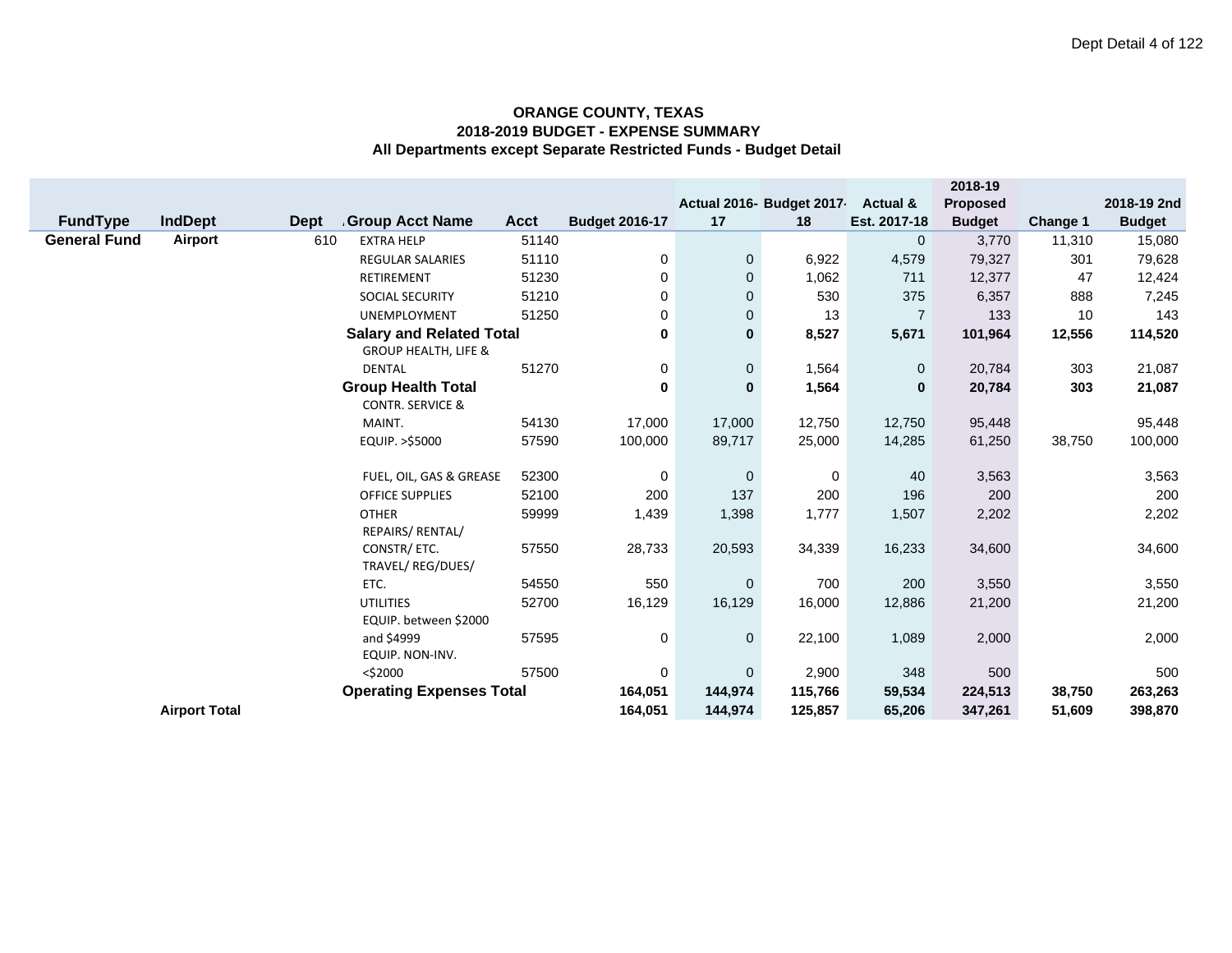|                     |                      |             |                                 |             |                       |                |                           |                | 2018-19       |          |               |
|---------------------|----------------------|-------------|---------------------------------|-------------|-----------------------|----------------|---------------------------|----------------|---------------|----------|---------------|
|                     |                      |             |                                 |             |                       |                | Actual 2016- Budget 2017- | Actual &       | Proposed      |          | 2018-19 2nd   |
| <b>FundType</b>     | <b>IndDept</b>       | <b>Dept</b> | Group Acct Name                 | <b>Acct</b> | <b>Budget 2016-17</b> | 17             | 18                        | Est. 2017-18   | <b>Budget</b> | Change 1 | <b>Budget</b> |
| <b>General Fund</b> | <b>Auditor</b>       | 303         | <b>EXTRA HELP</b>               | 51140       | 3,000                 | $\overline{0}$ | 3,000                     | $\mathbf{0}$   | 3,000         |          | 3,000         |
|                     |                      |             | <b>OVERTIME SALARIES</b>        | 51120       | 1,500                 | $\Omega$       | 1,500                     | $\mathbf{0}$   | 1,500         |          | 1,500         |
|                     |                      |             | <b>REGULAR SALARIES</b>         | 51110       | 365,570               | 276,236        | 391,308                   | 327,568        | 380,329       | 1,449    | 381,778       |
|                     |                      |             | RETIREMENT                      | 51230       | 53,923                | 40,618         | 60,677                    | 50,245         | 55,033        | (29)     | 55,004        |
|                     |                      |             | SOCIAL SECURITY                 | 51210       | 27,931                | 20,413         | 30,279                    | 23,951         | 29,439        | 111      | 29,550        |
|                     |                      |             | <b>UNEMPLOYMENT</b>             | 51250       | 485                   | 485            | 704                       | 540            | 616           | (32)     | 584           |
|                     |                      |             | <b>Salary and Related Total</b> |             | 452,409               | 337,752        | 487,468                   | 402,304        | 469,917       | 1,499    | 471,416       |
|                     |                      |             | <b>GROUP HEALTH, LIFE &amp;</b> |             |                       |                |                           |                |               |          |               |
|                     |                      |             | DENTAL                          | 51270       | 72,506                | 54,777         | 78,557                    | 57,805         | 84,759        | 8,132    | 92,891        |
|                     |                      |             | <b>Group Health Total</b>       |             | 72,506                | 54,777         | 78,557                    | 57,805         | 84,759        | 8,132    | 92,891        |
|                     |                      |             | <b>CONTR. SERVICE &amp;</b>     |             |                       |                |                           |                |               |          |               |
|                     |                      |             | MAINT.                          | 54130       | 1,035                 | 454            | 1,035                     | 895            | 1,050         |          | 1,050         |
|                     |                      |             | <b>EQUIP. LEASE</b>             | 57630       | 4,436                 | 670            | $\mathbf 0$               | $\overline{0}$ | $\mathbf{0}$  |          | $\Omega$      |
|                     |                      |             | <b>OFFICE SUPPLIES</b>          | 52100       | 3,453                 | 807            | 3,530                     | 957            | 2,265         |          | 2,265         |
|                     |                      |             | <b>OTHER</b>                    | 59999       | 99                    | 98             | 279                       | 279            | 750           |          | 750           |
|                     |                      |             | TRAVEL/ REG/DUES/               |             |                       |                |                           |                |               |          |               |
|                     |                      |             | ETC.                            | 54550       | 9,257                 | 1,927          | 6,968                     | 3,504          | 8,350         |          | 8,350         |
|                     |                      |             | <b>UTILITIES</b>                | 52700       | 460                   | 456            | 460                       | 380            | 500           |          | 500           |
|                     |                      |             | EQUIP. between \$2000           |             |                       |                |                           |                |               |          |               |
|                     |                      |             | and \$4999                      | 57595       | 0                     | $\mathbf 0$    | 6,486                     | 556            | 500           |          | 500           |
|                     |                      |             | EQUIP. NON-INV.                 |             |                       |                |                           |                |               |          |               |
|                     |                      |             | $<$ \$2000                      | 57500       | 500                   | $\mathbf{0}$   | 560                       | 556            | 500           |          | 500           |
|                     |                      |             | <b>Operating Expenses Total</b> |             | 19,240                | 4,411          | 19,318                    | 7,127          | 13,915        |          | 13,915        |
|                     | <b>Auditor Total</b> |             |                                 |             | 544,155               | 396,940        | 585,343                   | 467,236        | 568,591       | 9,631    | 578,222       |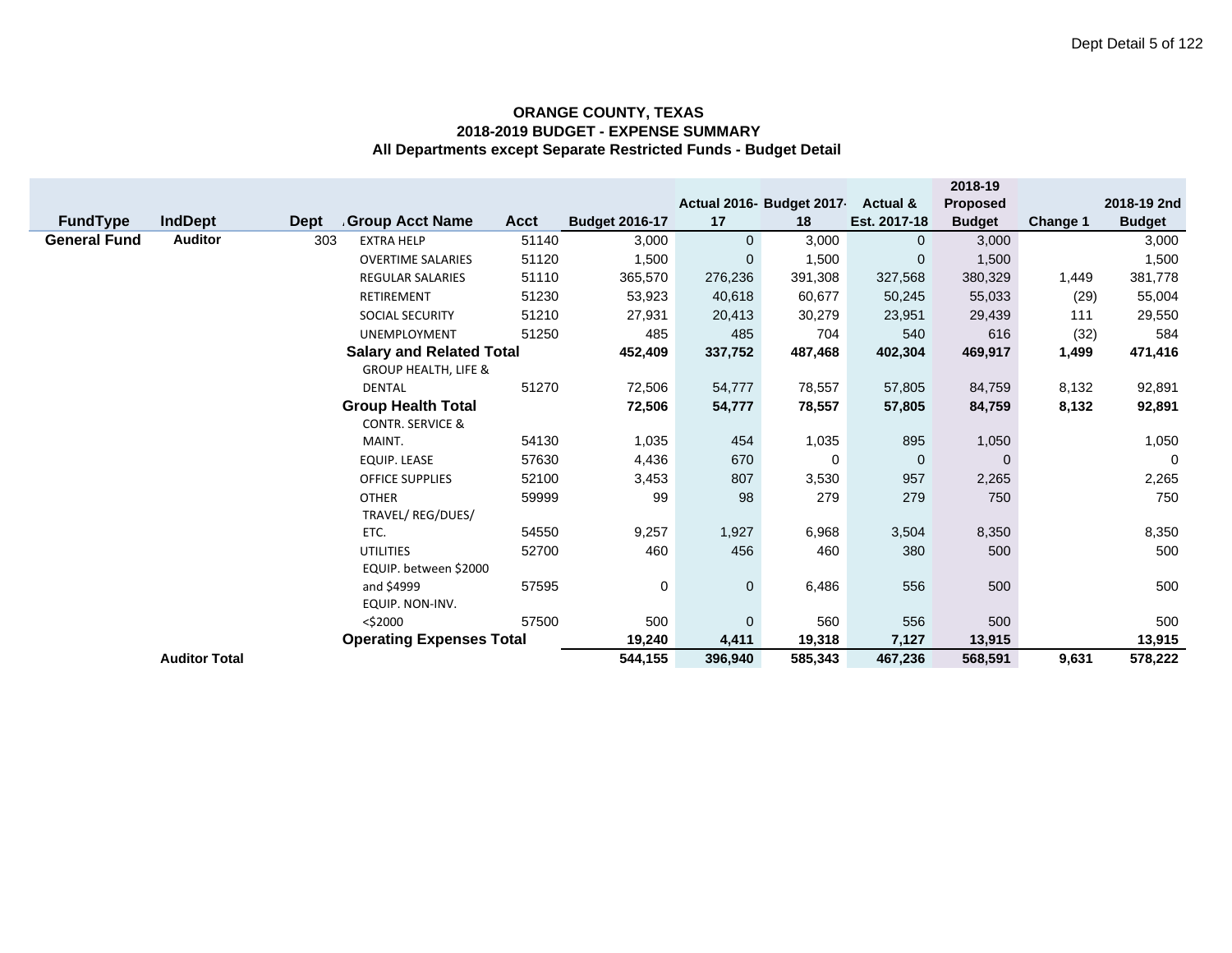|                     |                                        |             |                                 |       |                       |        |                          |                     | 2018-19         |          |               |
|---------------------|----------------------------------------|-------------|---------------------------------|-------|-----------------------|--------|--------------------------|---------------------|-----------------|----------|---------------|
|                     |                                        |             |                                 |       |                       |        | Actual 2016- Budget 2017 | <b>Actual &amp;</b> | <b>Proposed</b> |          | 2018-19 2nd   |
| <b>FundType</b>     | <b>IndDept</b>                         | <b>Dept</b> | <b>Group Acct Name</b>          | Acct  | <b>Budget 2016-17</b> | 17     | 18                       | Est. 2017-18        | <b>Budget</b>   | Change 1 | <b>Budget</b> |
|                     | <b>Child Protective</b>                |             |                                 |       |                       |        |                          |                     |                 |          |               |
| <b>General Fund</b> | <b>Services</b>                        | 445         | <b>OTHER</b>                    | 59999 | 50,600                | 34.564 | 42.775                   | 30.478              | 42.775          |          | 42.775        |
|                     |                                        |             | <b>Operating Expenses Total</b> |       | 50,600                | 34,564 | 42.775                   | 30.478              | 42.775          |          | 42,775        |
|                     | <b>Child Protective Services Total</b> |             |                                 |       | 50,600                | 34,564 | 42.775                   | 30,478              | 42,775          |          | 42,775        |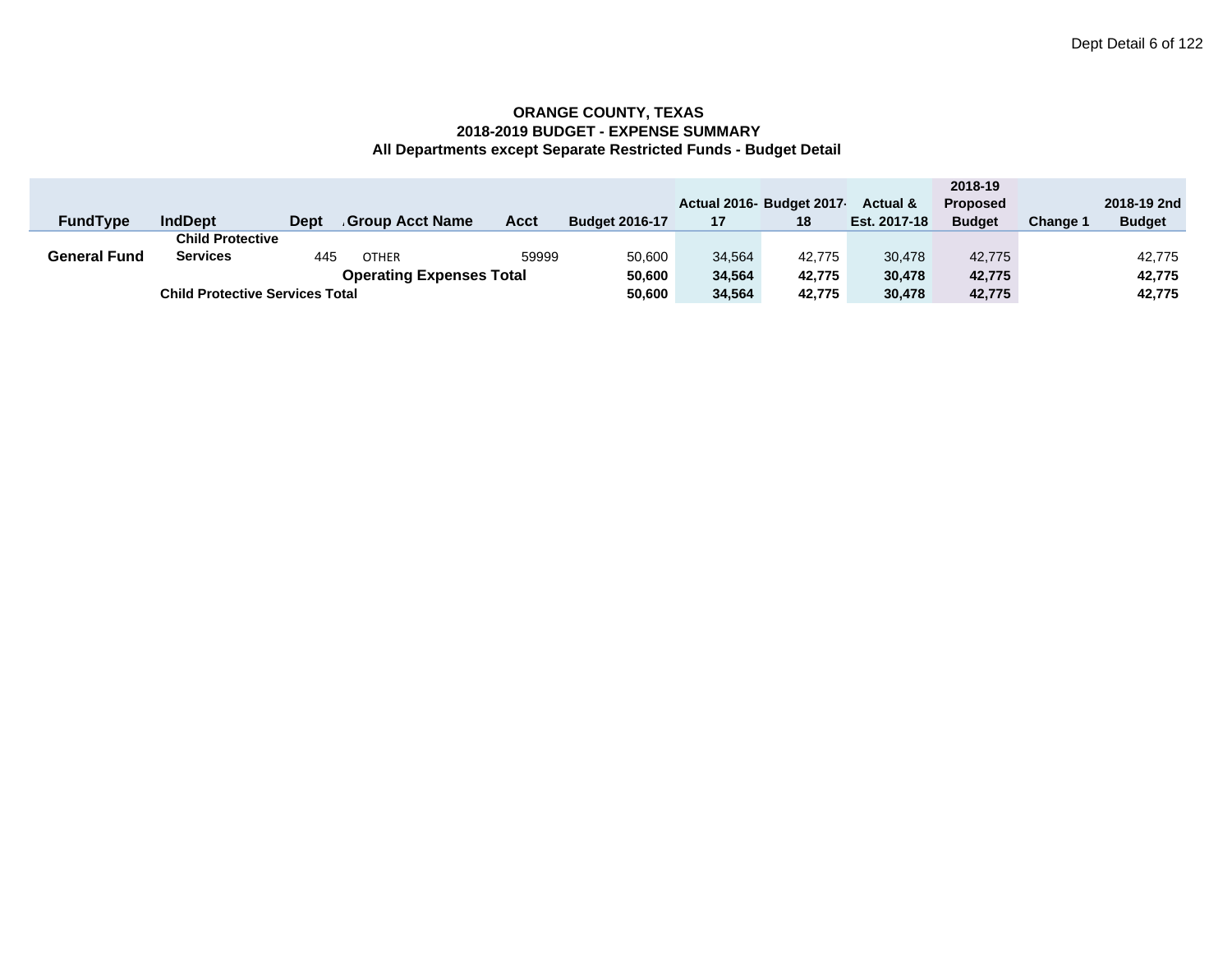|                                         |                           |             |                                 |             |                       |              |                          |              | 2018-19         |                 |               |
|-----------------------------------------|---------------------------|-------------|---------------------------------|-------------|-----------------------|--------------|--------------------------|--------------|-----------------|-----------------|---------------|
|                                         |                           |             |                                 |             |                       |              | Actual 2016- Budget 2017 | Actual &     | <b>Proposed</b> |                 | 2018-19 2nd   |
| <b>FundType</b>                         | <b>IndDept</b>            | <b>Dept</b> | Group Acct Name                 | <b>Acct</b> | <b>Budget 2016-17</b> | 17           | 18                       | Est. 2017-18 | <b>Budget</b>   | <b>Change 1</b> | <b>Budget</b> |
|                                         | Citizen                   |             |                                 |             |                       |              |                          |              |                 |                 |               |
| <b>General Fund</b>                     | <b>Collection</b>         | 470         | <b>EXTRA HELP</b>               | 51140       | 0                     | $\mathbf{0}$ | 0                        | $\mathbf 0$  | $\mathbf 0$     | 20,800          | 20,800        |
|                                         |                           |             | <b>OVERTIME SALARIES</b>        | 51120       | 748                   | 748          | 0                        | 1,254        | 1,000           |                 | 1,000         |
|                                         |                           |             | <b>REGULAR SALARIES</b>         | 51110       | 39,690                | 39,442       | 41,127                   | 37,307       | 41,187          | 149             | 41,336        |
|                                         |                           |             | RETIREMENT                      | 51230       | 6,065                 | 5,908        | 6,305                    | 5,910        | 6,582           | 3,269           | 9,851         |
|                                         |                           |             | <b>SOCIAL SECURITY</b>          | 3,018       | 2,863                 | 3,146        | 2,950                    | 3,227        | 1,603           | 4,830           |               |
|                                         |                           |             | <b>UNEMPLOYMENT</b>             | 51250       | 98                    | 70           | 74                       | 63           | 67              | 28              | 95            |
|                                         |                           |             | <b>Salary and Related Total</b> |             | 49,618                | 49,031       | 50,652                   | 47,485       | 52,063          | 25,849          | 77,912        |
|                                         |                           |             | <b>GROUP HEALTH, LIFE &amp;</b> |             |                       |              |                          |              |                 |                 |               |
|                                         |                           |             | <b>DENTAL</b>                   | 51270       | 10,096                | 10,096       | 9,021                    | 8,082        | 9,730           | (14)            | 9,716         |
|                                         |                           |             | <b>Group Health Total</b>       |             | 10,096                | 10,096       | 9,021                    | 8,082        | 9,730           | (14)            | 9,716         |
|                                         |                           |             | <b>OFFICE SUPPLIES</b>          | 52100       | 141                   | 141          | 150                      | 49           | 150             |                 | 150           |
|                                         |                           |             | <b>OTHER</b>                    | 59999       | 1,394                 | 1,394        | 1,500                    | $\mathbf 0$  | 1,500           |                 | 1,500         |
|                                         |                           |             | REPAIRS/ RENTAL/                |             |                       |              |                          |              |                 |                 |               |
|                                         | 57550<br>CONSTR/ ETC.     |             |                                 |             |                       |              | 17,200                   | 16,521       | 18,500          |                 | 18,500        |
|                                         | 52700<br><b>UTILITIES</b> |             |                                 |             |                       | 471          | 500                      | 490          | 1,500           |                 | 1,500         |
| 54250<br><b>WASTE DISPOSAL FEES</b>     |                           |             |                                 |             | 85,812                | 85,812       | 71,000                   | 208,465      | 240,000         |                 | 240,000       |
| <b>Operating Expenses Total</b>         |                           |             |                                 |             | 104,918               | 104,918      | 90,350                   | 225,524      | 261,650         |                 | 261,650       |
| <b>Citizen Collection Station Total</b> |                           |             |                                 |             | 164,632               | 164,045      | 150,023                  | 281,091      | 323,443         | 25,835          | 349,278       |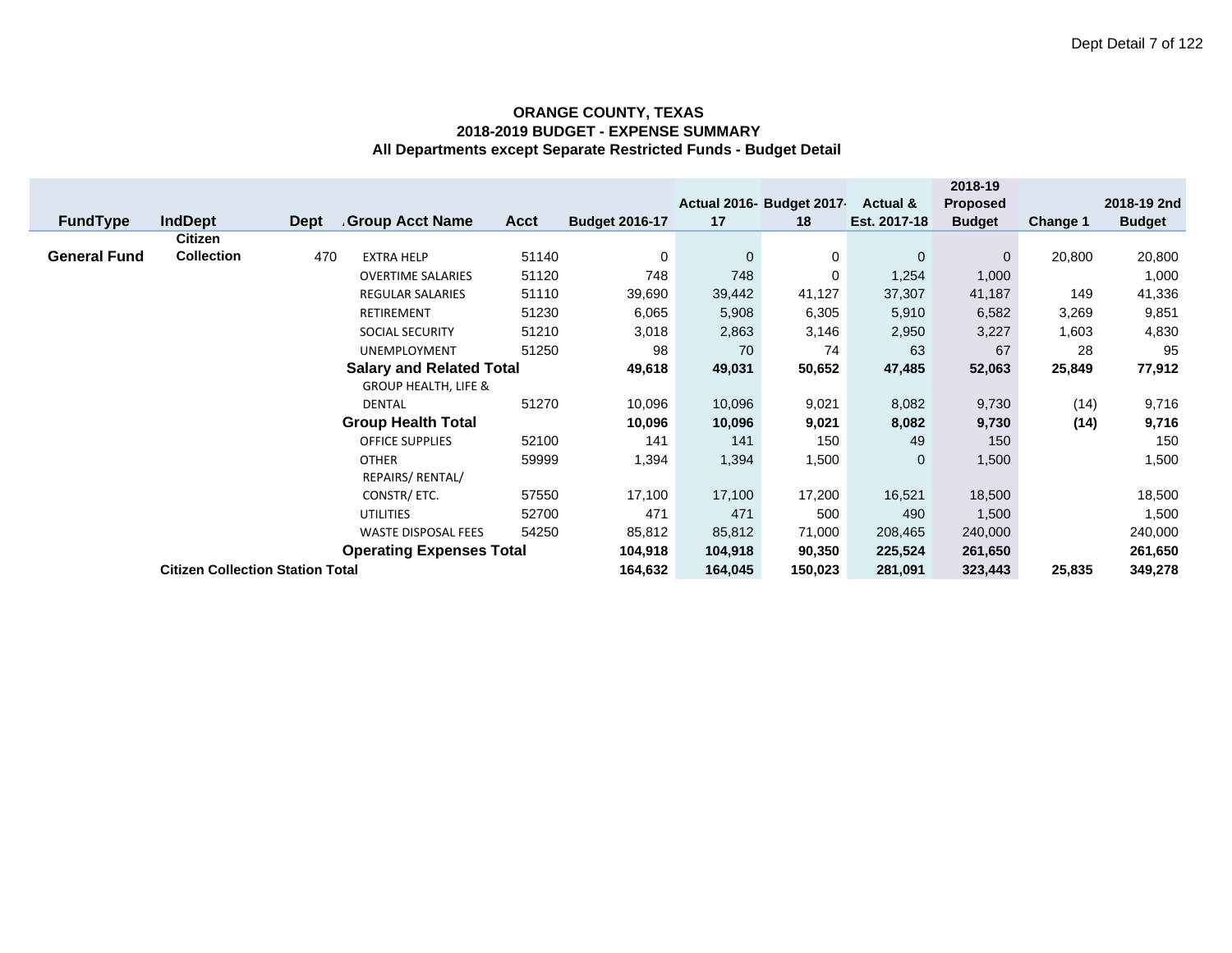|                     |                          |      |                                 |             |                       |              |                          |                     | 2018-19         |                 |               |
|---------------------|--------------------------|------|---------------------------------|-------------|-----------------------|--------------|--------------------------|---------------------|-----------------|-----------------|---------------|
|                     |                          |      |                                 |             |                       |              | Actual 2016- Budget 2017 | <b>Actual &amp;</b> | <b>Proposed</b> |                 | 2018-19 2nd   |
| <b>FundType</b>     | <b>IndDept</b>           | Dept | Group Acct Name                 | <b>Acct</b> | <b>Budget 2016-17</b> | 17           | 18                       | Est. 2017-18        | <b>Budget</b>   | <b>Change 1</b> | <b>Budget</b> |
| <b>General Fund</b> | <b>Collections</b>       | 235  | <b>EXTRA HELP</b>               | 51140       | 355                   | 35           | 3,760                    | 1,590               | $\mathbf 0$     | 0               | 0             |
|                     |                          |      | <b>REGULAR SALARIES</b>         | 51110       | 81,807                | 81,798       | 85,024                   | 64,920              | 64,758          | (64, 758)       | 0             |
|                     |                          |      | <b>RETIREMENT</b>               | 51230       | 12,026                | 12,026       | 13,611                   | 2,693               | 10,104          | (10, 104)       | 0             |
|                     |                          |      | <b>SOCIAL SECURITY</b>          | 51210       | 5,998                 | 5,877        | 6,792                    | 4,904               | 4,954           | (4,954)         | 0             |
|                     |                          |      | <b>UNEMPLOYMENT</b>             | 51250       | 144                   | 144          | 159                      | 111                 | 104             | (104)           | 0             |
|                     |                          |      | <b>Salary and Related Total</b> |             | 100,330               | 99,880       | 109,346                  | 74,218              | 79,920          | (79, 920)       | 0             |
|                     |                          |      | <b>GROUP HEALTH, LIFE &amp;</b> |             |                       |              |                          |                     |                 |                 |               |
|                     |                          |      | DENTAL                          | 51270       | 19,439                | 19,439       | 20,816                   | 13,034              | 9,730           | (9,730)         | 0             |
|                     |                          |      | <b>Group Health Total</b>       |             | 19,439                | 19,439       | 20,816                   | 13,034              | 9,730           | (9,730)         | 0             |
|                     |                          |      | <b>CONTR. SERVICE &amp;</b>     |             |                       |              |                          |                     |                 |                 |               |
|                     |                          |      | MAINT.                          | 54130       | 2,800                 | 2,783        | 3,100                    | 1,967               | 1,658           | (1,658)         | 0             |
|                     |                          |      | <b>OFFICE SUPPLIES</b>          | 52100       | 300                   | 163          | 300                      | 20                  | 300             | (300)           | 0             |
|                     |                          |      | <b>OTHER</b>                    | 59999       | 630                   | 630          | 400                      | $\mathbf 0$         | 400             | (400)           | 0             |
|                     |                          |      | TRAVEL/ REG/DUES/               |             |                       |              |                          |                     |                 |                 |               |
|                     |                          |      | ETC.                            | 54550       | 1,469                 | $\mathbf 0$  | 101                      | $\mathbf 0$         | $\mathbf{0}$    |                 | 0             |
|                     |                          |      | EQUIP. between \$2000           |             |                       |              |                          |                     |                 |                 |               |
|                     |                          |      | and \$4999                      | 57595       | 0                     | $\mathbf{0}$ | 0                        | $\mathbf{0}$        | 2,500           | (2,500)         | 0             |
|                     |                          |      | <b>Operating Expenses Total</b> |             | 5,199                 | 3,576        | 3,901                    | 1,987               | 4,858           | (4,858)         | 0             |
|                     | <b>Collections Total</b> |      |                                 |             | 124,968               | 122,894      | 134,063                  | 89,238              | 94,508          | (94, 508)       | 0             |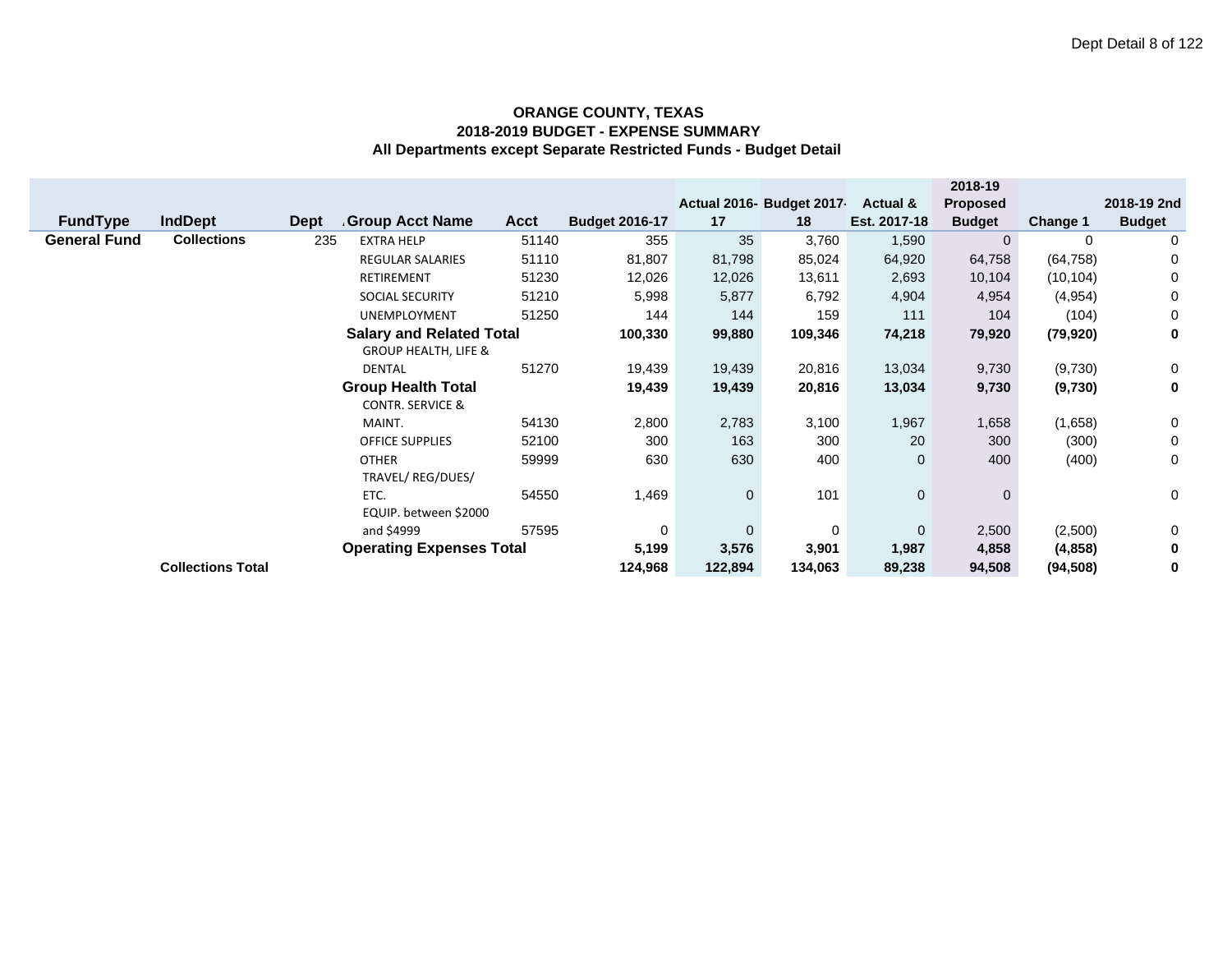|                                 |                     |                                  |             |                                 |             |                       |             |                          |              | 2018-19         |          |               |
|---------------------------------|---------------------|----------------------------------|-------------|---------------------------------|-------------|-----------------------|-------------|--------------------------|--------------|-----------------|----------|---------------|
|                                 |                     |                                  |             |                                 |             |                       |             | Actual 2016- Budget 2017 | Actual &     | <b>Proposed</b> |          | 2018-19 2nd   |
|                                 | <b>FundType</b>     | <b>IndDept</b>                   | <b>Dept</b> | <b>Group Acct Name</b>          | <b>Acct</b> | <b>Budget 2016-17</b> | 17          | 18                       | Est. 2017-18 | <b>Budget</b>   | Change 1 | <b>Budget</b> |
|                                 |                     | <b>Commissioners</b>             |             |                                 |             |                       |             |                          |              |                 |          |               |
|                                 | <b>General Fund</b> | Court                            | 103         | <b>REGULAR SALARIES</b>         | 51110       | 253,232               | 253,232     | 291,443                  | 245,658      | 286,638         | 4,562    | 291,200       |
|                                 |                     |                                  |             | <b>RETIREMENT</b>               | 51230       | 37,237                | 37,237      | 44,678                   | 37,689       | 44,723          | 711      | 45,434        |
|                                 |                     |                                  |             | <b>SOCIAL SECURITY</b>          | 51210       | 18,783                | 18,783      | 22,295                   | 18,089       | 21,928          | 349      | 22,277        |
|                                 |                     |                                  |             | <b>UNEMPLOYMENT</b>             | 51250       | 0                     | $\mathbf 0$ | 525                      | $\mathbf{0}$ |                 |          | 0             |
|                                 |                     |                                  |             | <b>Salary and Related Total</b> |             | 309,252               | 309,252     | 358,941                  | 301,436      | 353,289         | 5,622    | 358,911       |
|                                 |                     |                                  |             | <b>GROUP HEALTH, LIFE &amp;</b> |             |                       |             |                          |              |                 |          |               |
|                                 |                     |                                  |             | <b>DENTAL</b>                   | 51270       | 38,110                | 27,746      | 29,870                   | 29,321       | 36,115          | 17,326   | 53,441        |
|                                 |                     |                                  |             | <b>Group Health Total</b>       |             | 38,110                | 27,746      | 29,870                   | 29,321       | 36,115          | 17,326   | 53,441        |
|                                 |                     |                                  |             | <b>OFFICE SUPPLIES</b>          | 52100       | 227                   | 66          | 495                      | 323          | 1,500           |          | 1,500         |
|                                 |                     |                                  |             | TRAVEL/REG/DUES/                |             |                       |             |                          |              |                 |          |               |
|                                 |                     |                                  |             | ETC.                            | 54550       | 7,192                 | 6,217       | 7,655                    | 6,414        | 14,655          |          | 14,655        |
|                                 |                     |                                  |             | EQUIP. between \$2000           |             |                       |             |                          |              |                 |          |               |
|                                 |                     |                                  |             | and \$4999                      | 57595       | 0                     | 2,275       | 12,653                   | 12,353       | 12,653          |          | 12,653        |
| <b>Operating Expenses Total</b> |                     |                                  |             |                                 | 7,419       | 8,558                 | 20,803      | 19,090                   | 28,808       |                 | 28,808   |               |
|                                 |                     | <b>Commissioners Court Total</b> |             |                                 |             | 354,781               | 345,556     | 409,614                  | 349,847      | 418,212         | 22,948   | 441,160       |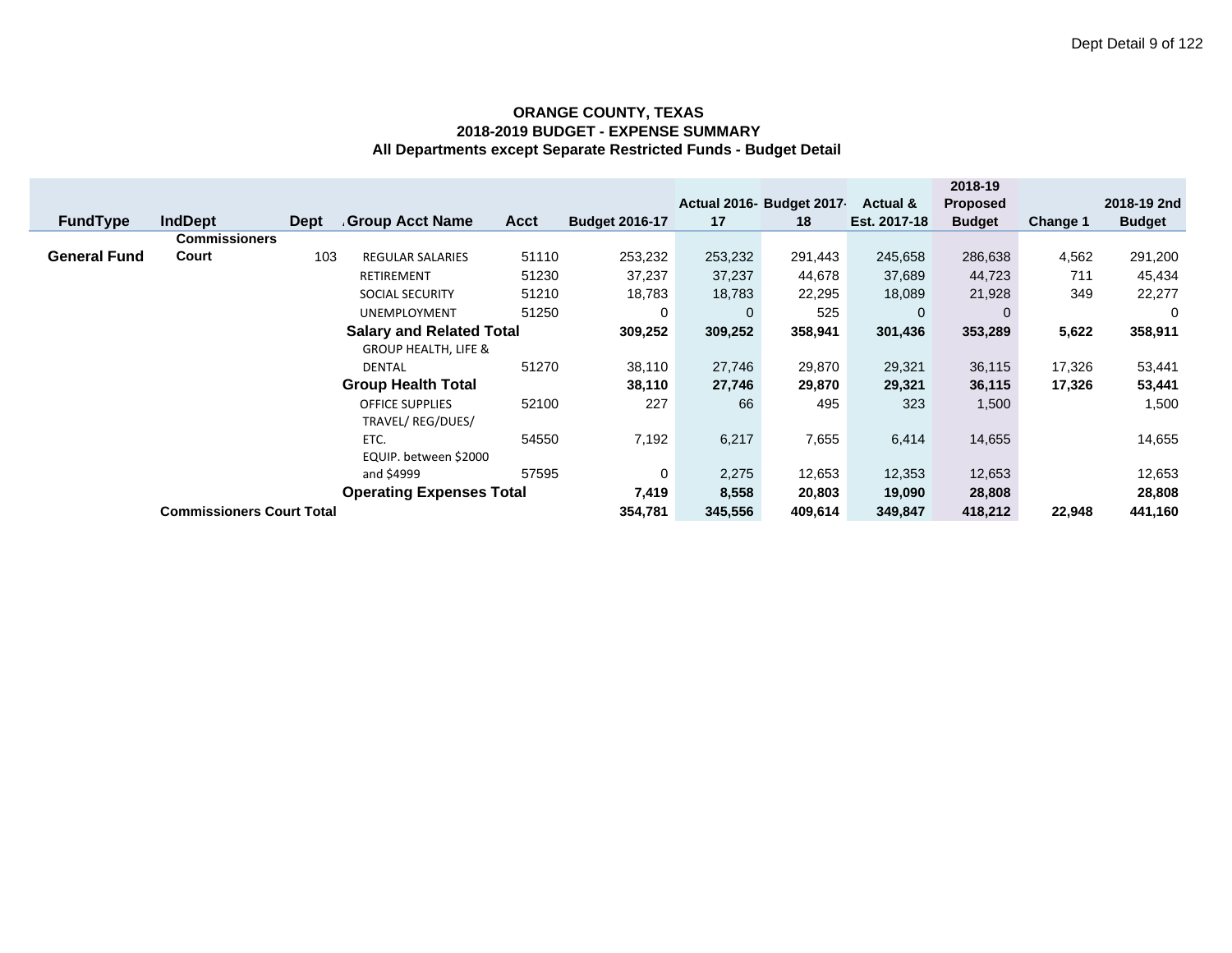| <b>FundType</b>     | <b>IndDept</b>                     | Dept | <b>Group Acct Name</b>                                             | <b>Acct</b> | <b>Budget 2016-17</b> | 17           | Actual 2016- Budget 2017-<br>18 | Actual &<br>Est. 2017-18 | 2018-19<br>Proposed<br><b>Budget</b> | Change 1 | 2018-19 2nd<br><b>Budget</b> |
|---------------------|------------------------------------|------|--------------------------------------------------------------------|-------------|-----------------------|--------------|---------------------------------|--------------------------|--------------------------------------|----------|------------------------------|
|                     | Constable,                         |      |                                                                    |             |                       |              |                                 |                          |                                      |          |                              |
| <b>General Fund</b> | <b>Precinct 1</b>                  | 775  | AUTO                                                               | 51520       | 3,708                 | 3,708        | 3,725                           | 3,399                    | 3,725                                | (125)    | 3,600                        |
|                     |                                    |      | <b>REGULAR SALARIES</b>                                            | 51110       | 67,537                | 67,537       | 74,498                          | 67,405                   | 74,570                               |          | 74,570                       |
|                     |                                    |      | <b>RETIREMENT</b>                                                  | 51230       | 10,119                | 10,034       | 11,421                          | 10,332                   | 11,635                               |          | 11,635                       |
|                     |                                    |      | SOCIAL SECURITY                                                    | 51210       | 5,102                 | 5,102        | 5,699                           | 5,016                    | 5,705                                | 275      | 5,980                        |
|                     |                                    |      | <b>Salary and Related Total</b><br><b>GROUP HEALTH, LIFE &amp;</b> |             | 86,467                | 86,381       | 95,343                          | 86,152                   | 95,635                               | 150      | 95,785                       |
|                     |                                    |      | <b>DENTAL</b>                                                      | 51270       | 11,010                | 11,010       | 11,795                          | 10,566                   | 12,734                               | 737      | 13,471                       |
|                     |                                    |      | <b>Group Health Total</b>                                          |             | 11,010                | 11,010       | 11,795                          | 10,566                   | 12,734                               | 737      | 13,471                       |
|                     |                                    |      | <b>CONTR. SERVICE &amp;</b>                                        |             |                       |              |                                 |                          |                                      |          |                              |
|                     |                                    |      | MAINT.                                                             | 54130       | 75                    | $\mathbf{0}$ | 75                              | $\mathbf 0$              | $\mathbf{0}$                         |          | $\mathbf 0$                  |
|                     |                                    |      | FUEL, OIL, GAS & GREASE                                            | 52300       | 1,500                 | 382          | 0                               | $\mathbf{0}$             | $\mathbf{0}$                         |          | $\pmb{0}$                    |
|                     |                                    |      | <b>OFFICE SUPPLIES</b>                                             | 52100       | 250                   | 250          | 325                             | 42                       | 200                                  |          | 200                          |
|                     |                                    |      | <b>OTHER</b><br>TRAVEL/ REG/DUES/                                  | 59999       |                       |              | 0                               | $\mathbf{0}$             | 775                                  |          | 775                          |
|                     |                                    |      | ETC.                                                               | 54550       | $\mathbf 0$           | $\mathbf 0$  | 460                             | $\mathbf 0$              | $\mathbf{0}$                         |          | $\mathsf{O}\xspace$          |
|                     |                                    |      | <b>UTILITIES</b><br>PUBLIC SAFETY SUPPLIES                         | 52700       | 720                   | 720          | 0                               | $\mathbf{0}$             | $\Omega$                             |          | $\mathbf 0$                  |
|                     |                                    |      | & UNIFORMS                                                         | 52110       | (105)                 | 57           | 1,850                           | 709                      | 2,250                                |          | 2,250                        |
|                     |                                    |      | EQUIP. between \$2000<br>and \$4999                                | 57595       | 1,527                 | $\mathbf 0$  | 0                               | $\mathbf 0$              | $\mathbf{0}$                         |          | $\mathbf 0$                  |
|                     |                                    |      | <b>Operating Expenses Total</b>                                    |             | 3,967                 | 1,409        | 2,710                           | 751                      | 3,225                                |          | 3,225                        |
|                     | <b>Constable, Precinct 1 Total</b> |      |                                                                    |             | 101,444               | 98,801       | 109,848                         | 97,470                   | 111,594                              | 887      | 112,481                      |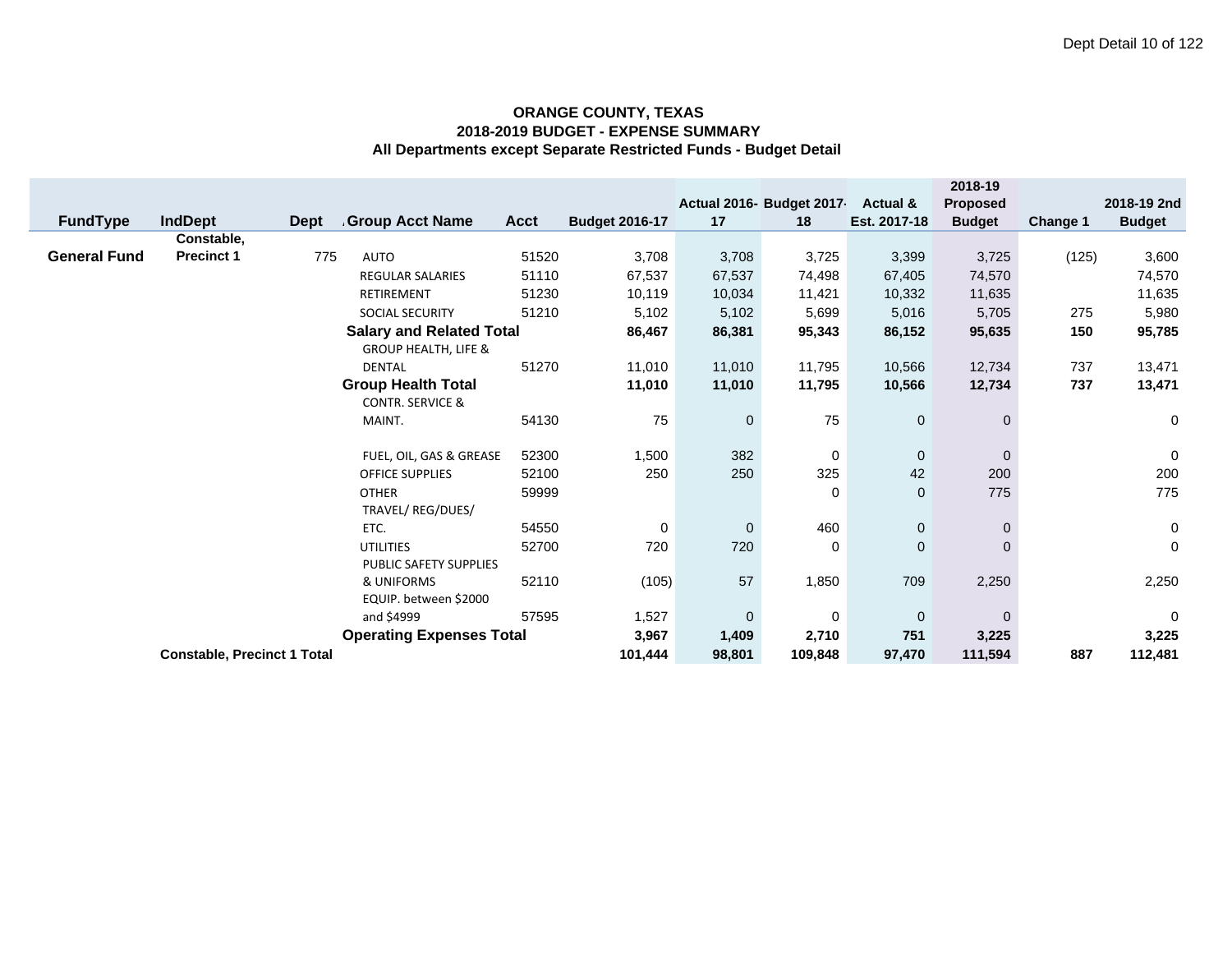|                           |                                    |             |                                 |        |                       |                |                          |                     | 2018-19         |             |               |
|---------------------------|------------------------------------|-------------|---------------------------------|--------|-----------------------|----------------|--------------------------|---------------------|-----------------|-------------|---------------|
|                           |                                    |             |                                 |        |                       |                | Actual 2016- Budget 2017 | <b>Actual &amp;</b> | <b>Proposed</b> |             | 2018-19 2nd   |
| <b>FundType</b>           | <b>IndDept</b>                     | <b>Dept</b> | <b>Group Acct Name</b>          | Acct   | <b>Budget 2016-17</b> | 17             | 18                       | Est. 2017-18        | <b>Budget</b>   | Change 1    | <b>Budget</b> |
|                           | Constable,                         |             |                                 |        |                       |                |                          |                     |                 |             |               |
| <b>General Fund</b>       | <b>Precinct 2</b>                  | 776         | <b>AUTO</b>                     | 51520  | 3,708                 | 3,708          | 3,725                    | 3,225               | 3,725           | (125)       | 3,600         |
|                           |                                    |             | REGULAR SALARIES                | 51110  | 66,411                | 66,411         | 73,352                   | 66,255              | 73,400          | (4)         | 73,396        |
|                           |                                    |             | <b>RETIREMENT</b>               | 51230  | 9,954                 | 9,870          | 11,245                   | 10,162              | 11,452          |             | 11,452        |
|                           |                                    |             | <b>SOCIAL SECURITY</b>          | 51210  | 5,245                 | 5,245          | 5,611                    | 5,140               | 5,615           | 275         | 5,890         |
|                           |                                    |             | <b>Salary and Related Total</b> |        | 85,318                | 85,234         | 93,933                   | 84,781              | 94,192          | 146         | 94,338        |
|                           |                                    |             | <b>GROUP HEALTH, LIFE &amp;</b> |        |                       |                |                          |                     |                 |             |               |
|                           |                                    |             | <b>DENTAL</b>                   | 51270  | 9,566                 | 9,566          | 10,243                   | 9,177               | 11,054          | 317         | 11,371        |
|                           | <b>Group Health Total</b>          |             |                                 |        |                       | 9,566          | 10,243                   | 9,177               | 11,054          | 317         | 11,371        |
|                           |                                    |             |                                 |        |                       |                |                          |                     |                 |             |               |
|                           |                                    |             | FUEL, OIL, GAS & GREASE         | 52300  | 1,500                 | 610            | 0                        | $\mathbf 0$         | $\Omega$        |             | $\mathbf 0$   |
|                           |                                    |             | <b>OFFICE SUPPLIES</b>          | 52100  | 67                    | 67             | 50                       | $\mathbf 0$         | 500             |             | 500           |
|                           |                                    |             | <b>OTHER</b>                    | 59999  | 517                   | 317            | 750                      | 330                 | 1,125           |             | 1,125         |
|                           |                                    |             | REPAIRS/ RENTAL/                |        |                       |                |                          |                     |                 |             |               |
|                           |                                    |             | CONSTR/ ETC.                    | 57550  | 0                     | 0              | 300                      | $\mathbf 0$         | $\Omega$        |             | 0             |
| TRAVEL/ REG/DUES/         |                                    |             |                                 |        |                       |                |                          |                     |                 |             |               |
|                           |                                    |             | ETC.                            | 54550  | 1,327                 | 0              | 1,335                    | $\mathbf 0$         | $\mathbf{0}$    |             | $\mathbf 0$   |
| 52700<br><b>UTILITIES</b> |                                    |             |                                 | 720    | 720                   | 0              | $\mathbf 0$              | $\Omega$            |                 | $\mathbf 0$ |               |
| PUBLIC SAFETY SUPPLIES    |                                    |             |                                 |        |                       |                |                          |                     |                 |             |               |
|                           |                                    |             | & UNIFORMS                      | 52110  | 2,100<br>6,230        | 1,927<br>3,640 | 1,250                    | 1,104               | 3,000           |             | 3,000         |
|                           | <b>Operating Expenses Total</b>    |             |                                 |        |                       |                | 3,685                    | 1,434               | 4,625           |             | 4,625         |
|                           | <b>Constable, Precinct 2 Total</b> |             | 101,114                         | 98,440 | 107,861               | 95,392         | 109,871                  | 463                 | 110,334         |             |               |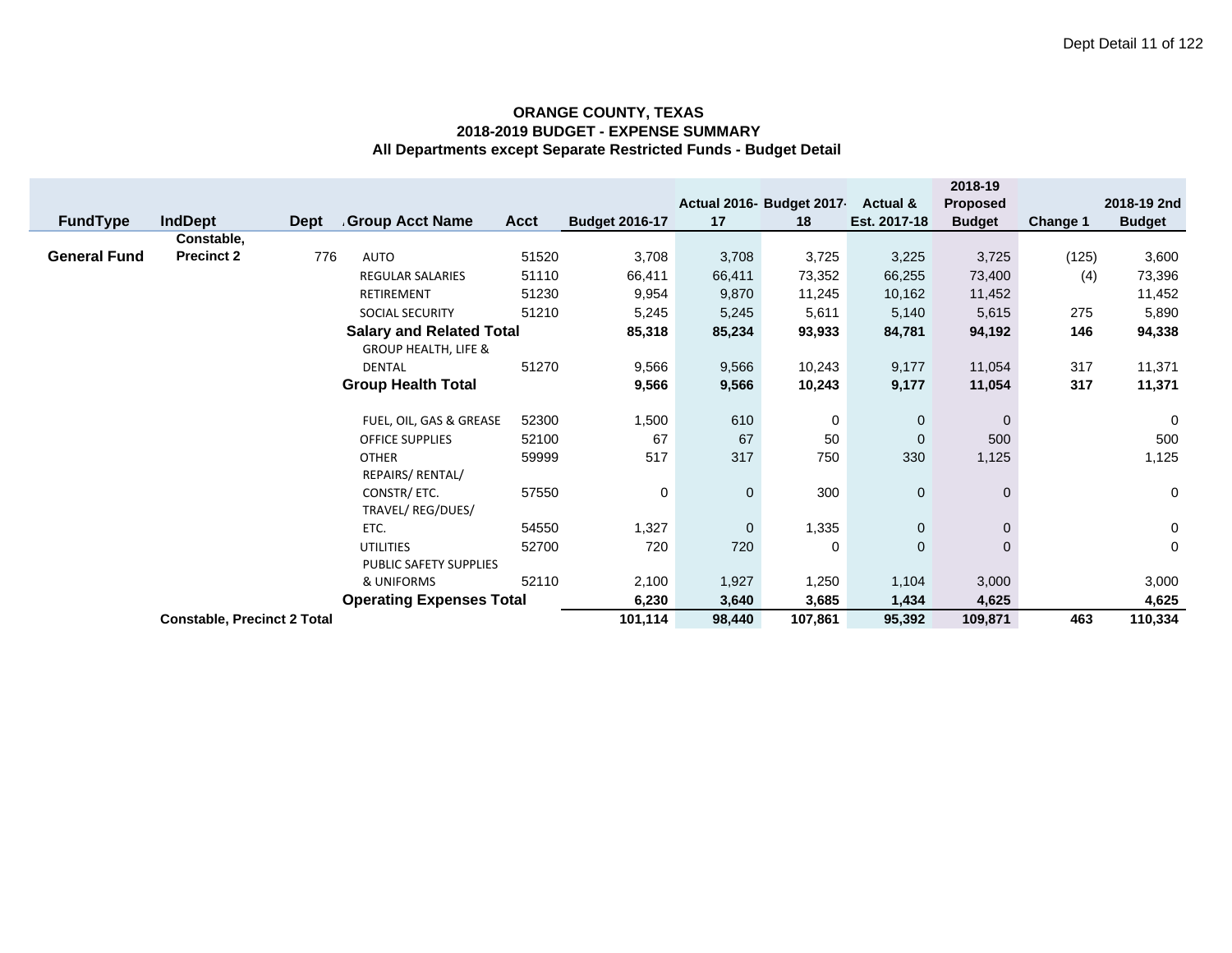|                        |                                    |      |                                                                    |       |                       |              |                           |                     | 2018-19         |          |               |
|------------------------|------------------------------------|------|--------------------------------------------------------------------|-------|-----------------------|--------------|---------------------------|---------------------|-----------------|----------|---------------|
|                        |                                    |      |                                                                    |       |                       |              | Actual 2016- Budget 2017- | <b>Actual &amp;</b> | <b>Proposed</b> |          | 2018-19 2nd   |
| <b>FundType</b>        | <b>IndDept</b>                     | Dept | <b>Group Acct Name</b>                                             | Acct  | <b>Budget 2016-17</b> | 17           | 18                        | Est. 2017-18        | <b>Budget</b>   | Change 1 | <b>Budget</b> |
|                        | Constable,                         |      |                                                                    |       |                       |              |                           |                     |                 |          |               |
| <b>General Fund</b>    | <b>Precinct 3</b>                  | 777  | AUTO                                                               | 51520 | 3,708                 | 3,708        | 3,725                     | 3,399               | 3,725           | (125)    | 3,600         |
|                        |                                    |      | <b>REGULAR SALARIES</b>                                            | 51110 | 68,081                | 68,081       | 75,061                    | 67,961              | 75,145          | (7)      | 75,138        |
|                        |                                    |      | <b>RETIREMENT</b>                                                  | 51230 | 10,199                | 10,113       | 11,507                    | 10,414              | 11,724          | (1)      | 11,723        |
|                        |                                    |      | SOCIAL SECURITY                                                    | 51210 | 4,650                 | 4,591        | 5,742                     | 4,556               | 5,749           | 274      | 6,023         |
|                        |                                    |      | <b>Salary and Related Total</b><br><b>GROUP HEALTH, LIFE &amp;</b> |       | 86,638                | 86,493       | 96,035                    | 86,330              | 96,343          | 141      | 96,484        |
|                        |                                    |      | <b>DENTAL</b>                                                      | 51270 | 14,374                | 14,374       | 15,409                    | 13,804              | 16,649          | 1,715    | 18,364        |
|                        |                                    |      | <b>Group Health Total</b>                                          |       | 14,374                | 14,374       | 15,409                    | 13,804              | 16,649          | 1,715    | 18,364        |
|                        |                                    |      | <b>CONTR. SERVICE &amp;</b>                                        |       |                       |              |                           |                     |                 |          |               |
|                        |                                    |      | MAINT.                                                             | 54130 | 209                   | $\mathbf{0}$ | 0                         | $\mathbf 0$         | $\mathbf{0}$    |          | 0             |
|                        |                                    |      | FUEL, OIL, GAS & GREASE                                            | 52300 | 998                   | 147          | 0                         | $\mathbf{0}$        | $\mathbf{0}$    |          | $\pmb{0}$     |
|                        |                                    |      | <b>OFFICE SUPPLIES</b>                                             | 52100 | 52                    | 3            | 50                        | $\Omega$            | 200             |          | 200           |
|                        |                                    |      | <b>OTHER</b><br>TRAVEL/ REG/DUES/                                  | 59999 | 750                   | 366          | 750                       | 67                  | 825             |          | 825           |
|                        |                                    |      | ETC.                                                               | 54550 | 150                   | $\mathbf 0$  | 1,255                     | $\mathbf 0$         | $\mathbf 0$     |          | 0             |
|                        |                                    |      | <b>UTILITIES</b>                                                   | 52700 | 720                   | 720          | 0                         | $\mathbf{0}$        | $\Omega$        |          | $\mathbf 0$   |
| PUBLIC SAFETY SUPPLIES |                                    |      |                                                                    |       |                       |              |                           |                     |                 |          |               |
|                        |                                    |      | & UNIFORMS                                                         | 52110 | 1,073                 | 462          | 1,250                     | 232                 | 2,250           |          | 2,250         |
|                        | EQUIP. between \$2000              |      |                                                                    |       |                       |              |                           |                     |                 |          |               |
|                        |                                    |      | and \$4999                                                         | 57595 | $\mathbf 0$           | $\mathbf 0$  | 9,920                     | 9,920               | $\mathbf{0}$    |          | $\mathbf 0$   |
|                        |                                    |      | <b>Operating Expenses Total</b>                                    |       | 3,952                 | 1,698        | 13,225                    | 10,220              | 3,275           |          | 3,275         |
|                        | <b>Constable, Precinct 3 Total</b> |      |                                                                    |       | 104,964               | 102,565      | 124,669                   | 110,354             | 116,267         | 1,856    | 118,123       |
|                        |                                    |      |                                                                    |       |                       |              |                           |                     |                 |          |               |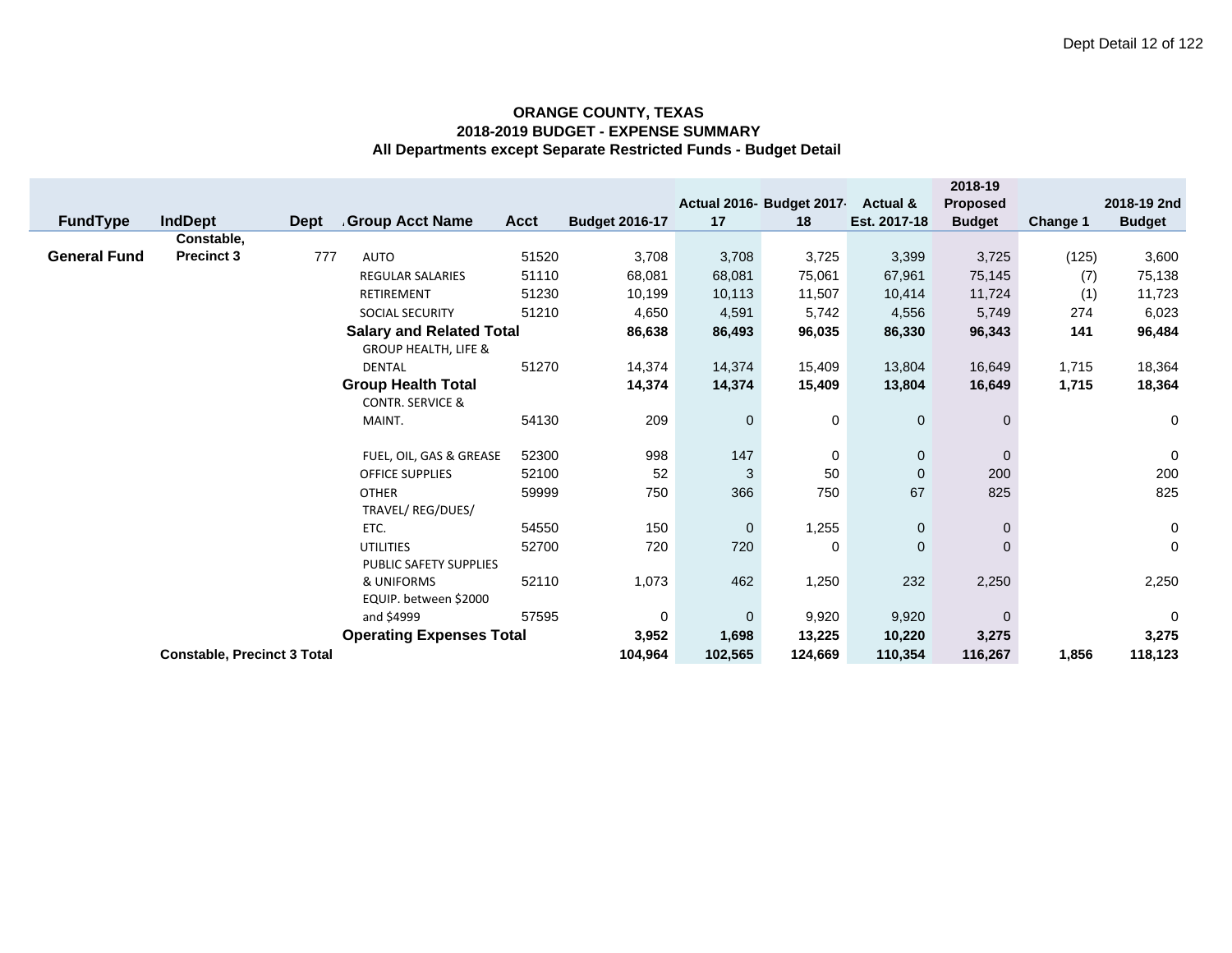|                     |                                    |             |                                      |       |                       |             |                           |                     | 2018-19        |                 |               |
|---------------------|------------------------------------|-------------|--------------------------------------|-------|-----------------------|-------------|---------------------------|---------------------|----------------|-----------------|---------------|
|                     |                                    |             |                                      |       |                       |             | Actual 2016- Budget 2017- | <b>Actual &amp;</b> | Proposed       |                 | 2018-19 2nd   |
| <b>FundType</b>     | <b>IndDept</b>                     | <b>Dept</b> | <b>Group Acct Name</b>               | Acct  | <b>Budget 2016-17</b> | 17          | 18                        | Est. 2017-18        | <b>Budget</b>  | <b>Change 1</b> | <b>Budget</b> |
|                     | Constable,                         |             |                                      |       |                       |             |                           |                     |                |                 |               |
| <b>General Fund</b> | <b>Precinct 4</b>                  | 778         | <b>AUTO</b>                          | 51520 | 5,021                 | 4,008       | 3,725                     | 2,875               | 3,538          | 62              | 3,600         |
|                     |                                    |             | <b>REGULAR SALARIES</b>              | 51110 | 69,434                | 69,408      | 73,356                    | 66,263              | 73,404         |                 | 73,404        |
|                     |                                    |             | <b>RETIREMENT</b>                    | 51230 | 10,411                | 10,301      | 11,245                    | 10,163              | 11,453         |                 | 11,453        |
|                     |                                    |             | SOCIAL SECURITY                      | 51210 | 5,341                 | 5,341       | 5,612                     | 4,927               | 5,615          | 276             | 5,891         |
|                     |                                    |             | <b>Salary and Related Total</b>      |       | 90,207                | 89,058      | 93,938                    | 84,228              | 94,010         | 338             | 94,348        |
|                     |                                    |             | <b>GROUP HEALTH, LIFE &amp;</b>      |       |                       |             |                           |                     |                |                 |               |
|                     |                                    |             | <b>DENTAL</b>                        | 51270 | 10,141                | 10,141      | 12,610                    | 11,297              | 13,617         | 958             | 14,575        |
|                     |                                    |             | <b>Group Health Total</b>            |       | 10,141                | 10,141      | 12,610                    | 11,297              | 13,617         | 958             | 14,575        |
|                     |                                    |             | <b>CONTR. SERVICE &amp;</b>          |       |                       |             |                           |                     |                |                 |               |
|                     |                                    |             | MAINT.                               | 54130 | 317                   | 317         | 695                       | 330                 | 1,115          |                 | 1,115         |
|                     |                                    |             |                                      |       |                       |             |                           |                     |                |                 |               |
|                     |                                    |             | FUEL, OIL, GAS & GREASE              | 52300 | 1,500                 | 256         | 0                         | $\overline{0}$      | $\mathbf{0}$   |                 | $\mathbf 0$   |
|                     |                                    |             | <b>OFFICE SUPPLIES</b>               | 52100 | 502                   | 5           | 50                        | 15                  | 200            |                 | 200           |
|                     |                                    |             | <b>OTHER</b>                         | 59999 | 1,155                 | 858         | 1,100                     | 443                 | 825            |                 | 825           |
|                     |                                    |             | REPAIRS/ RENTAL/                     |       |                       |             |                           |                     |                |                 |               |
|                     |                                    |             | CONSTR/ETC.                          | 57550 | 252                   | $\mathbf 0$ | 0                         | $\mathbf 0$         | $\mathbf 0$    |                 | 0             |
|                     |                                    |             | TRAVEL/REG/DUES/                     | 54550 | 60                    | 60          | 447                       | 447                 | $\overline{0}$ |                 | $\mathbf 0$   |
|                     |                                    |             | ETC.                                 |       |                       |             |                           |                     |                |                 |               |
|                     |                                    |             | <b>UTILITIES</b>                     | 52700 | 720                   | 690         | 0                         | $\mathbf 0$         | $\overline{0}$ | 455             | 455           |
|                     |                                    |             | PUBLIC SAFETY SUPPLIES<br>& UNIFORMS | 52110 | 842                   | 721         | 563                       | 338                 | 2,250          |                 | 2,250         |
|                     |                                    |             | <b>Operating Expenses Total</b>      |       | 5,347                 | 2,907       | 2,855                     | 1,573               | 4,390          | 455             | 4,845         |
|                     |                                    |             |                                      |       |                       |             |                           |                     |                |                 |               |
|                     | <b>Constable, Precinct 4 Total</b> |             |                                      |       |                       | 102,106     | 109,403                   | 97,098              | 112,017        | 1,751           | 113,768       |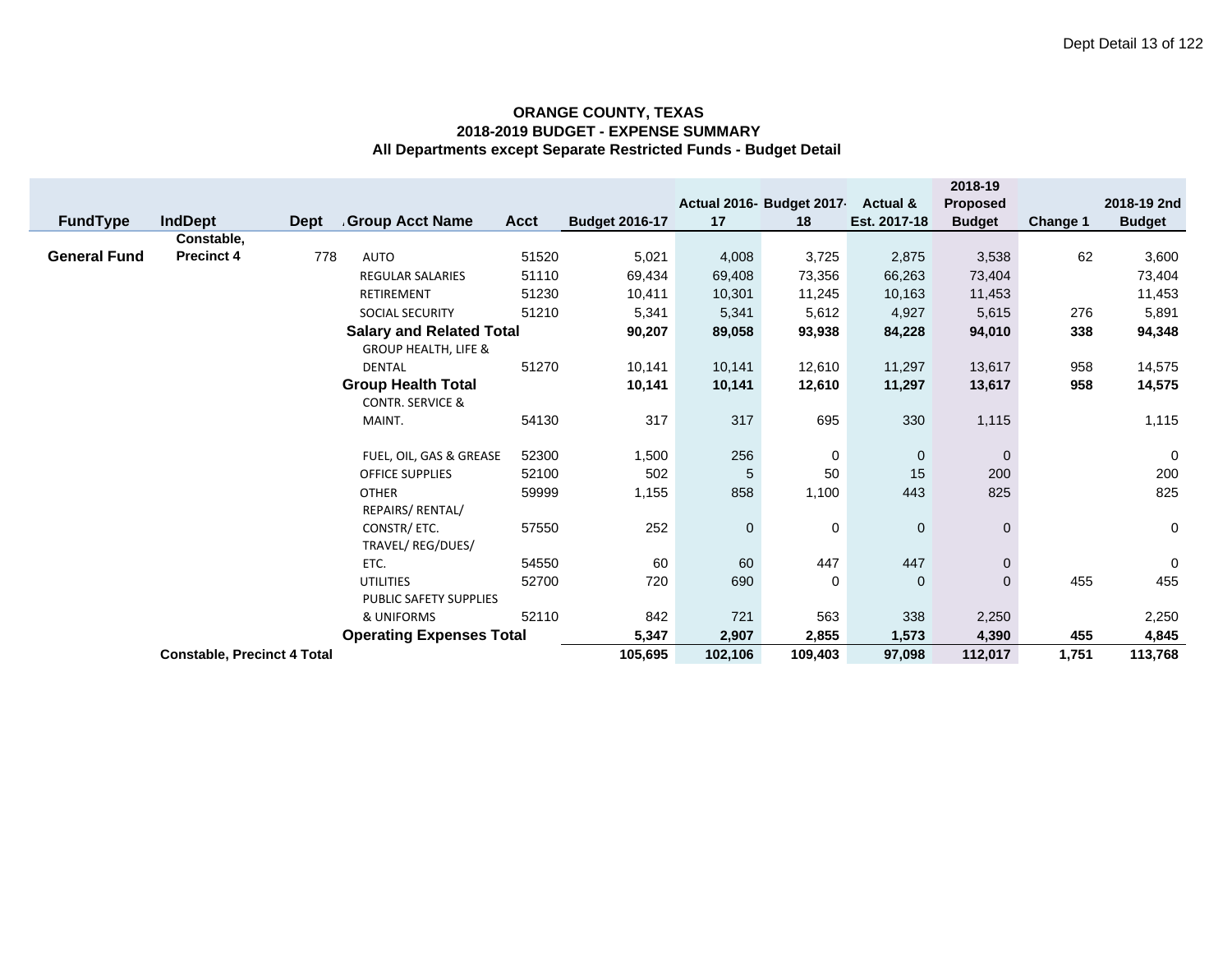|                     |                                 |             |                                 |             |                       |         |                           |                     | 2018-19         |          |               |
|---------------------|---------------------------------|-------------|---------------------------------|-------------|-----------------------|---------|---------------------------|---------------------|-----------------|----------|---------------|
|                     |                                 |             |                                 |             |                       |         | Actual 2016- Budget 2017- | <b>Actual &amp;</b> | <b>Proposed</b> |          | 2018-19 2nd   |
| <b>FundType</b>     | <b>IndDept</b>                  | <b>Dept</b> | <b>Group Acct Name</b>          | <b>Acct</b> | <b>Budget 2016-17</b> | 17      | 18                        | Est. 2017-18        | <b>Budget</b>   | Change 1 | <b>Budget</b> |
| <b>General Fund</b> | <b>County Clerk</b>             | 109         | <b>EXTRA HELP</b>               | 51140       |                       |         | 500                       | $\Omega$            | 500             |          | 500           |
|                     |                                 |             | <b>OVERTIME SALARIES</b>        | 51120       | 1,104                 | 1,104   | 1,000                     | $\mathbf{0}$        | 1,000           |          | 1,000         |
|                     |                                 |             | <b>REGULAR SALARIES</b>         | 51110       | 313,486               | 307,911 | 351,320                   | 319,853             | 354,702         | 1,004    | 355,706       |
|                     |                                 |             | RETIREMENT                      | 51230       | 46,198                | 45,429  | 54,087                    | 49,042              | 55,498          | 157      | 55,655        |
|                     |                                 |             | SOCIAL SECURITY                 | 51210       | 22,729                | 22,201  | 26,991                    | 21,599              | 27,249          | 77       | 27,326        |
|                     |                                 |             | <b>UNEMPLOYMENT</b>             | 51250       | 430                   | 430     | 632                       | 410                 | 444             | (23)     | 421           |
|                     |                                 |             | <b>Salary and Related Total</b> |             | 383,947               | 377,075 | 434,530                   | 390,904             | 439,393         | 1,215    | 440,608       |
|                     |                                 |             | <b>GROUP HEALTH, LIFE &amp;</b> |             |                       |         |                           |                     |                 |          |               |
|                     |                                 |             | DENTAL                          | 51270       | 74,983                | 71,056  | 79,754                    | 68,990              | 83,051          | 1,192    | 84,243        |
|                     |                                 |             | <b>Group Health Total</b>       |             | 74,983                | 71,056  | 79,754                    | 68,990              | 83,051          | 1,192    | 84,243        |
|                     |                                 |             | <b>CONTR. SERVICE &amp;</b>     |             |                       |         |                           |                     |                 |          |               |
|                     |                                 |             | MAINT.                          | 54130       | 18,297                | 18,297  | 18,000                    | 17,733              | 19,125          |          | 19,125        |
|                     |                                 |             | <b>OFFICE SUPPLIES</b>          | 52100       | 4,555                 | 3,798   | 4,600                     | 2,852               | 5,000           |          | 5,000         |
|                     |                                 |             | <b>OTHER</b>                    | 59999       | 4,200                 | 3,853   | 4,080                     | 2,359               | 4,405           |          | 4,405         |
|                     | TRAVEL/REG/DUES/                |             |                                 |             |                       |         |                           |                     |                 |          |               |
|                     |                                 |             | ETC.                            | 54550       | 3,734                 | 2,874   | 3,730                     | 2,663               | 5,230           |          | 5,230         |
|                     |                                 |             | EQUIP. NON-INV.                 |             |                       |         |                           |                     |                 |          |               |
|                     |                                 |             | $<$ \$2000                      | 57500       | 200                   | 161     | 0                         | $\mathbf{0}$        | $\Omega$        | 3,600    | 3,600         |
|                     | <b>Operating Expenses Total</b> |             |                                 |             |                       | 28,982  | 30,410                    | 25,607              | 33,760          | 3,600    | 37,360        |
|                     | <b>County Clerk Total</b>       |             | 489,915                         | 477,113     | 544,694               | 485,502 | 556,204                   | 6,007               | 562,211         |          |               |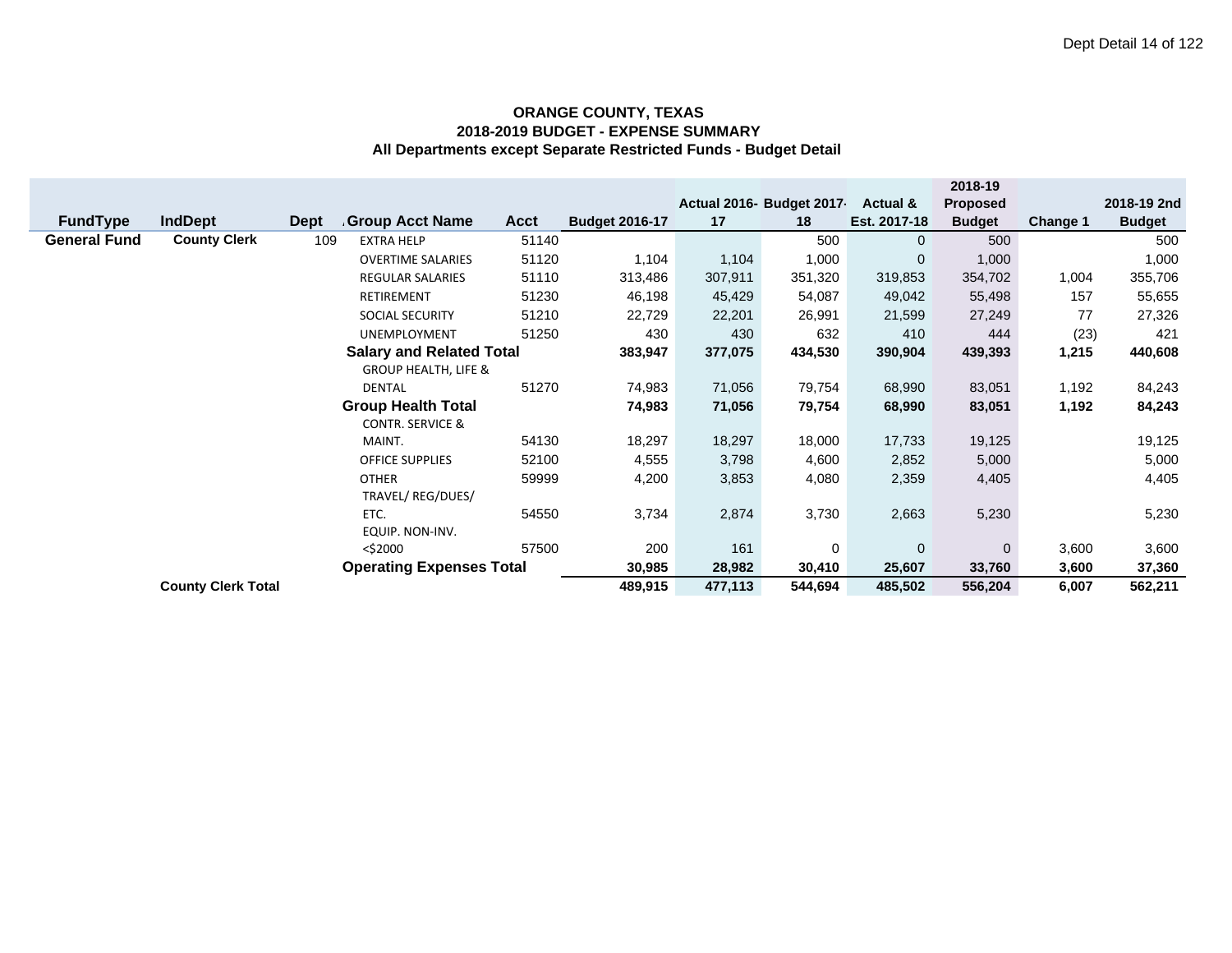|                       |                                  |             |                                 |             |                       |              |                           |              | 2018-19         |          |               |
|-----------------------|----------------------------------|-------------|---------------------------------|-------------|-----------------------|--------------|---------------------------|--------------|-----------------|----------|---------------|
|                       |                                  |             |                                 |             |                       |              | Actual 2016- Budget 2017- | Actual &     | <b>Proposed</b> |          | 2018-19 2nd   |
| <b>FundType</b>       | <b>IndDept</b>                   | <b>Dept</b> | <b>Group Acct Name</b>          | <b>Acct</b> | <b>Budget 2016-17</b> | 17           | 18                        | Est. 2017-18 | <b>Budget</b>   | Change 1 | <b>Budget</b> |
|                       | <b>County Court at</b>           |             |                                 |             |                       |              |                           |              |                 |          |               |
| <b>General Fund</b>   | Law                              | 217         | <b>EXTRA HELP</b>               | 51140       | 2,190                 | 2,190        | 13,220                    | 7,536        | 13,220          | 860      | 14,080        |
|                       |                                  |             | <b>REGULAR SALARIES</b>         | 51110       | 274,754               | 272,974      | 285,647                   | 256,513      | 279,037         | 465      | 279,502       |
|                       |                                  |             | <b>RETIREMENT</b>               | 51230       | 40,361                | 40,134       | 45,816                    | 40,409       | 43,537          | 72       | 43,609        |
|                       |                                  |             | SALARY REIMB.                   | 51290       | (75,000)              | (84,000)     | (84,000)                  | (63,000)     | (84,000)        |          | (84,000)      |
|                       |                                  |             | <b>SOCIAL SECURITY</b>          | 51210       | 20,609                | 18,289       | 22,863                    | 17,949       | 22,358          | 101      | 22,459        |
|                       |                                  |             | UNEMPLOYMENT                    | 51250       | 211                   | 211          | 514                       | 205          | 219             | (10)     | 209           |
|                       |                                  |             | <b>Salary and Related Total</b> |             | 263,125               | 249,798      | 284,060                   | 259,611      | 274,371         | 1,488    | 275,859       |
|                       |                                  |             | <b>GROUP HEALTH, LIFE &amp;</b> |             |                       |              |                           |              |                 |          |               |
|                       |                                  |             | <b>DENTAL</b>                   | 51270       | 29,320                | 28,999       | 32,281                    | 29,010       | 36,082          | 3,335    | 39,417        |
|                       |                                  |             | <b>Group Health Total</b>       |             | 29,320                | 28,999       | 32,281                    | 29,010       | 36,082          | 3,335    | 39,417        |
|                       |                                  |             | <b>CONTR. SERVICE &amp;</b>     |             |                       |              |                           |              |                 |          |               |
|                       |                                  |             | MAINT.                          | 54130       | 2,757                 | 2,757        | 1,089                     | 418          | 425             |          | 425           |
|                       |                                  |             | <b>OFFICE SUPPLIES</b>          | 52100       | 214                   | 214          | 800                       | 432          | 750             |          | 750           |
|                       |                                  |             | <b>OTHER</b>                    | 59999       | 650                   | 514          | 150                       | 8            | 300             |          | 300           |
|                       |                                  |             | TRAVEL/REG/DUES/                |             |                       |              |                           |              |                 |          |               |
|                       |                                  |             | ETC.                            | 54550       | 2,160                 | 1,390        | 4,825                     | 2,860        | 4,500           |          | 4,500         |
| EQUIP. between \$2000 |                                  |             |                                 |             |                       |              |                           |              |                 |          |               |
|                       |                                  |             | and \$4999                      | 57595       | 0                     | $\mathbf 0$  | 0                         | $\mathbf 0$  | $\mathbf{0}$    | 672      | 672           |
|                       | EQUIP. NON-INV.                  |             |                                 |             |                       |              |                           |              |                 |          |               |
| 57500<br>$<$ \$2000   |                                  |             |                                 |             | 0<br>5,780            | $\mathbf{0}$ | $\mathbf 0$               | $\mathbf 0$  | 556             |          | 556           |
|                       | <b>Operating Expenses Total</b>  |             |                                 |             |                       | 4,874        | 6,864                     | 3,718        | 6,531           | 672      | 7,203         |
|                       | <b>County Court at Law Total</b> | 298,225     | 283,671                         | 323,205     | 292,339               | 316,984      | 5,495                     | 322,479      |                 |          |               |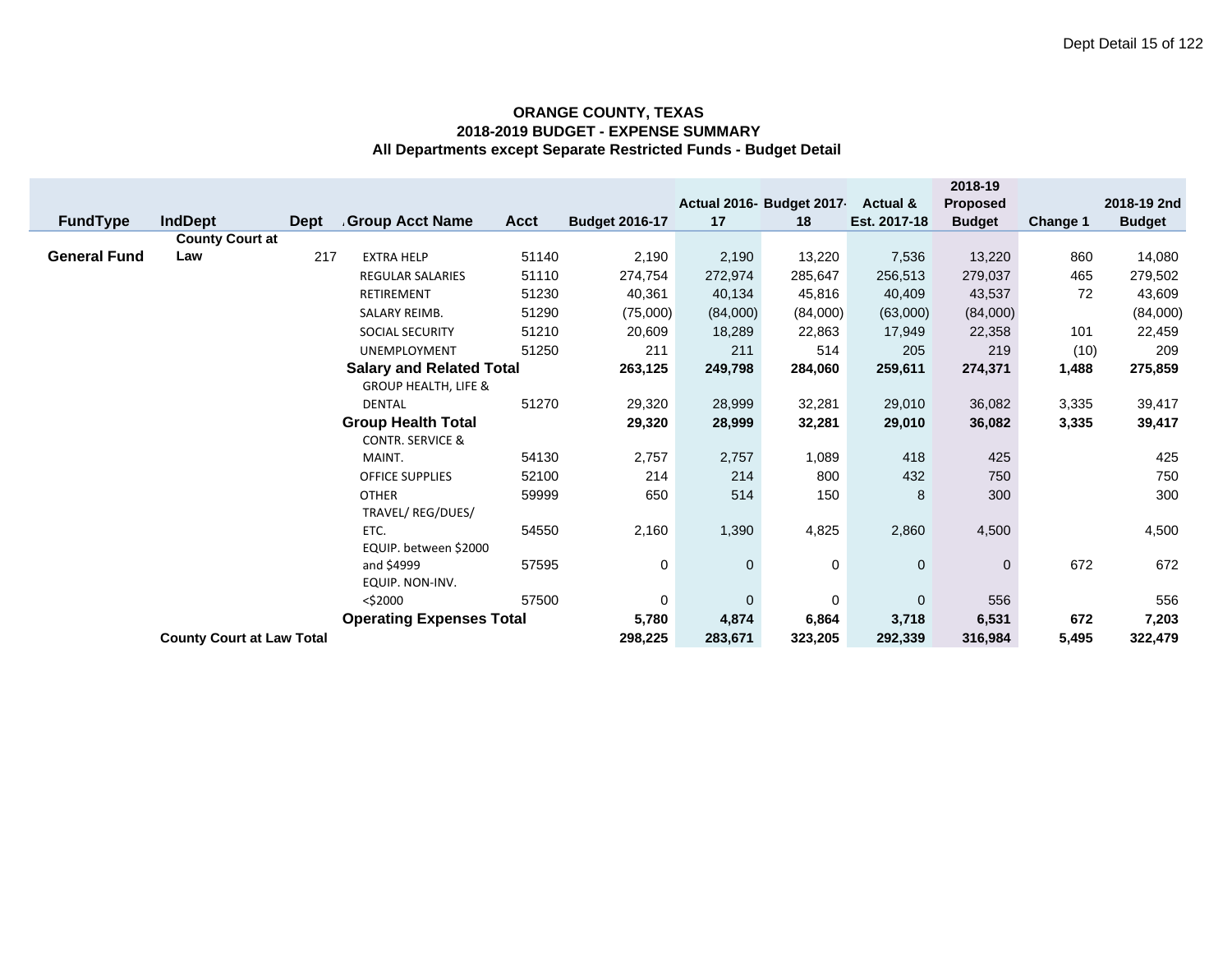|                                 |                                      |                                 |                             |             |                       |             |                           |                     | 2018-19         |          |               |
|---------------------------------|--------------------------------------|---------------------------------|-----------------------------|-------------|-----------------------|-------------|---------------------------|---------------------|-----------------|----------|---------------|
|                                 |                                      |                                 |                             |             |                       |             | Actual 2016- Budget 2017- | <b>Actual &amp;</b> | <b>Proposed</b> |          | 2018-19 2nd   |
| <b>FundType</b>                 | <b>IndDept</b>                       | Dept                            | <b>Group Acct Name</b>      | <b>Acct</b> | <b>Budget 2016-17</b> | 17          | 18                        | Est. 2017-18        | <b>Budget</b>   | Change 1 | <b>Budget</b> |
|                                 | <b>County Court at</b>               |                                 |                             |             |                       |             |                           |                     |                 |          |               |
| <b>General Fund</b>             | Law (2)                              | 218                             | <b>EXTRA HELP</b>           | 51140       | 1,000                 | (105)       | 1,130                     | 160                 | 1,130           |          | 1,130         |
|                                 |                                      |                                 | <b>REGULAR SALARIES</b>     | 51110       | 264,989               | 264,870     | 273,614                   | 247,362             | 273,995         | 446      | 274,441       |
|                                 |                                      |                                 | <b>RETIREMENT</b>           | 51230       | 38,949                | 38,949      | 42,118                    | 37,941              | 42,750          | 70       | 42,820        |
|                                 |                                      |                                 | SALARY REIMB.               | 51290       | (75,000)              | (84,000)    | (84,000)                  | (63,000)            | (84,000)        |          | (84,000)      |
|                                 |                                      |                                 | <b>SOCIAL SECURITY</b>      | 51210       | 17,921                | 17,921      | 21,018                    | 16,931              | 21,047          | 34       | 21,081        |
|                                 |                                      |                                 | UNEMPLOYMENT                | 51250       | 192                   | 192         | 493                       | 176                 | 190             | (10)     | 180           |
|                                 |                                      | <b>Salary and Related Total</b> |                             | 248,051     | 237,827               | 254,373     | 239,569                   | 255,112             | 540             | 255,652  |               |
|                                 | <b>GROUP HEALTH, LIFE &amp;</b>      |                                 |                             |             |                       |             |                           |                     |                 |          |               |
|                                 |                                      |                                 | <b>DENTAL</b>               | 51270       | 23,925                | 23,925      | 27,063                    | 26,038              | 33,077          | 930      | 34,007        |
|                                 |                                      |                                 | <b>Group Health Total</b>   |             | 23,925                | 23,925      | 27,063                    | 26,038              | 33,077          | 930      | 34,007        |
|                                 |                                      |                                 | <b>CONTR. SERVICE &amp;</b> |             |                       |             |                           |                     |                 |          |               |
|                                 |                                      |                                 | MAINT.                      | 54130       | 2,031                 | 2,031       | 1,288                     | 417                 | 1,300           |          | 1,300         |
|                                 |                                      |                                 | <b>EQUIP. LEASE</b>         | 57630       | 1,401                 | $\mathbf 0$ | 0                         | $\overline{0}$      | $\mathbf 0$     |          | 0             |
|                                 | <b>OFFICE SUPPLIES</b>               |                                 |                             | 52100       | 680                   | 329         | 800                       | 305                 | 750             |          | 750           |
| 59999<br><b>OTHER</b>           |                                      |                                 | 1,358                       | 622         | 335                   | 227         | 500                       |                     | 500             |          |               |
|                                 | TRAVEL/ REG/DUES/                    |                                 |                             |             |                       |             |                           |                     |                 |          |               |
| 54550<br>ETC.                   |                                      |                                 |                             | 1,863       | 340                   | 4,640       | 1,780                     | 4,000               |                 | 4,000    |               |
| <b>Operating Expenses Total</b> |                                      |                                 |                             |             | 7,333                 | 3,323       | 7,063                     | 2,730               | 6,550           |          | 6,550         |
|                                 | <b>County Court at Law (2) Total</b> |                                 |                             |             |                       | 265,074     | 288,499                   | 268,337             | 294,739         | 1,470    | 296,209       |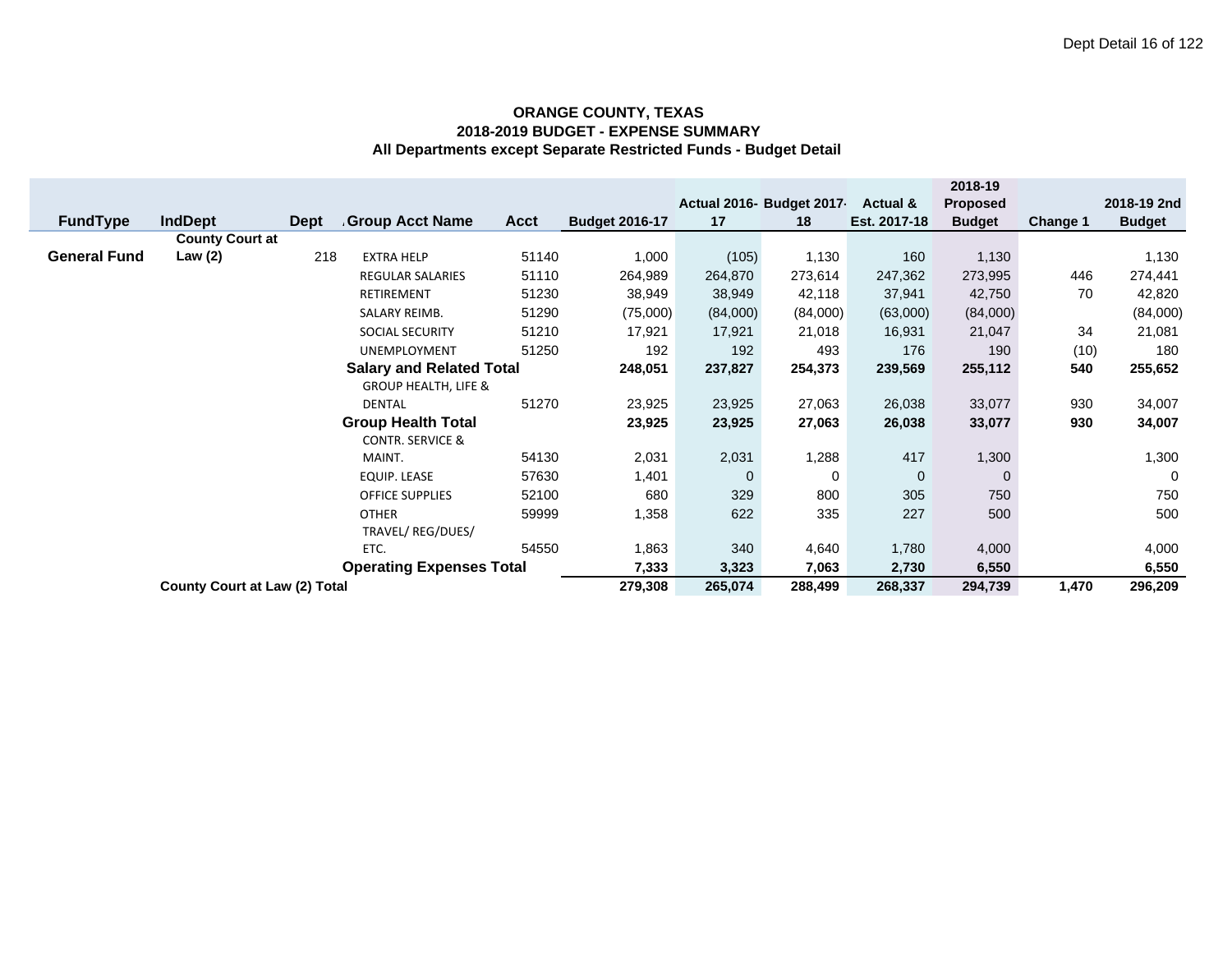|                                 |                                            |      |                                 |             |                       |        |                           |              | 2018-19       |          |               |
|---------------------------------|--------------------------------------------|------|---------------------------------|-------------|-----------------------|--------|---------------------------|--------------|---------------|----------|---------------|
|                                 |                                            |      |                                 |             |                       |        | Actual 2016- Budget 2017- | Actual &     | Proposed      |          | 2018-19 2nd   |
| <b>FundType</b>                 | <b>IndDept</b>                             | Dept | <b>Group Acct Name</b>          | <b>Acct</b> | <b>Budget 2016-17</b> | 17     | 18                        | Est. 2017-18 | <b>Budget</b> | Change 1 | <b>Budget</b> |
|                                 | <b>County Funded</b>                       |      |                                 |             |                       |        |                           |              |               |          |               |
| <b>General Fund</b>             | <b>Adult Probation</b>                     | 298  | <b>REGULAR SALARIES</b>         | 51110       |                       |        |                           | $\mathbf 0$  |               | 13,906   | 13,906        |
|                                 |                                            |      | <b>RETIREMENT</b>               | 51230       |                       |        |                           | $\mathbf 0$  |               | 2,170    | 2,170         |
|                                 |                                            |      | <b>SOCIAL SECURITY</b>          | 51210       |                       |        |                           | $\mathbf 0$  |               | 1,064    | 1,064         |
|                                 |                                            |      | <b>UNEMPLOYMENT</b>             | 51250       |                       |        |                           | $\mathbf 0$  |               | 21       | 21            |
|                                 |                                            |      | <b>Salary and Related Total</b> |             |                       |        |                           | $\mathbf{0}$ |               | 17,161   | 17,161        |
|                                 |                                            |      | <b>GROUP HEALTH, LIFE &amp;</b> |             |                       |        |                           |              |               |          |               |
|                                 |                                            |      | <b>DENTAL</b>                   | 51270       |                       |        |                           | $\mathbf 0$  |               | 4,858    | 4,858         |
|                                 |                                            |      | <b>Group Health Total</b>       |             |                       |        |                           | $\mathbf{0}$ |               | 4,858    | 4,858         |
|                                 |                                            |      | <b>CONTR. SERVICE &amp;</b>     |             |                       |        |                           |              |               |          |               |
|                                 |                                            |      | MAINT.                          | 54130       | 37,400                | 31,339 | 34,475                    | 28,780       | 35,000        |          | 35,000        |
|                                 |                                            |      | EQUIP. between \$2000           |             |                       |        |                           |              |               |          |               |
|                                 |                                            |      | and \$4999                      | 0           | $\mathbf{0}$          | 4,439  | 4,439                     | $\Omega$     |               | 0        |               |
| <b>Operating Expenses Total</b> |                                            |      |                                 |             |                       | 31,339 | 38,914                    | 33,219       | 35,000        |          | 35,000        |
|                                 | <b>County Funded Adult Probation Total</b> |      |                                 |             |                       |        | 38,914                    | 33,219       | 35,000        | 22,019   | 57,019        |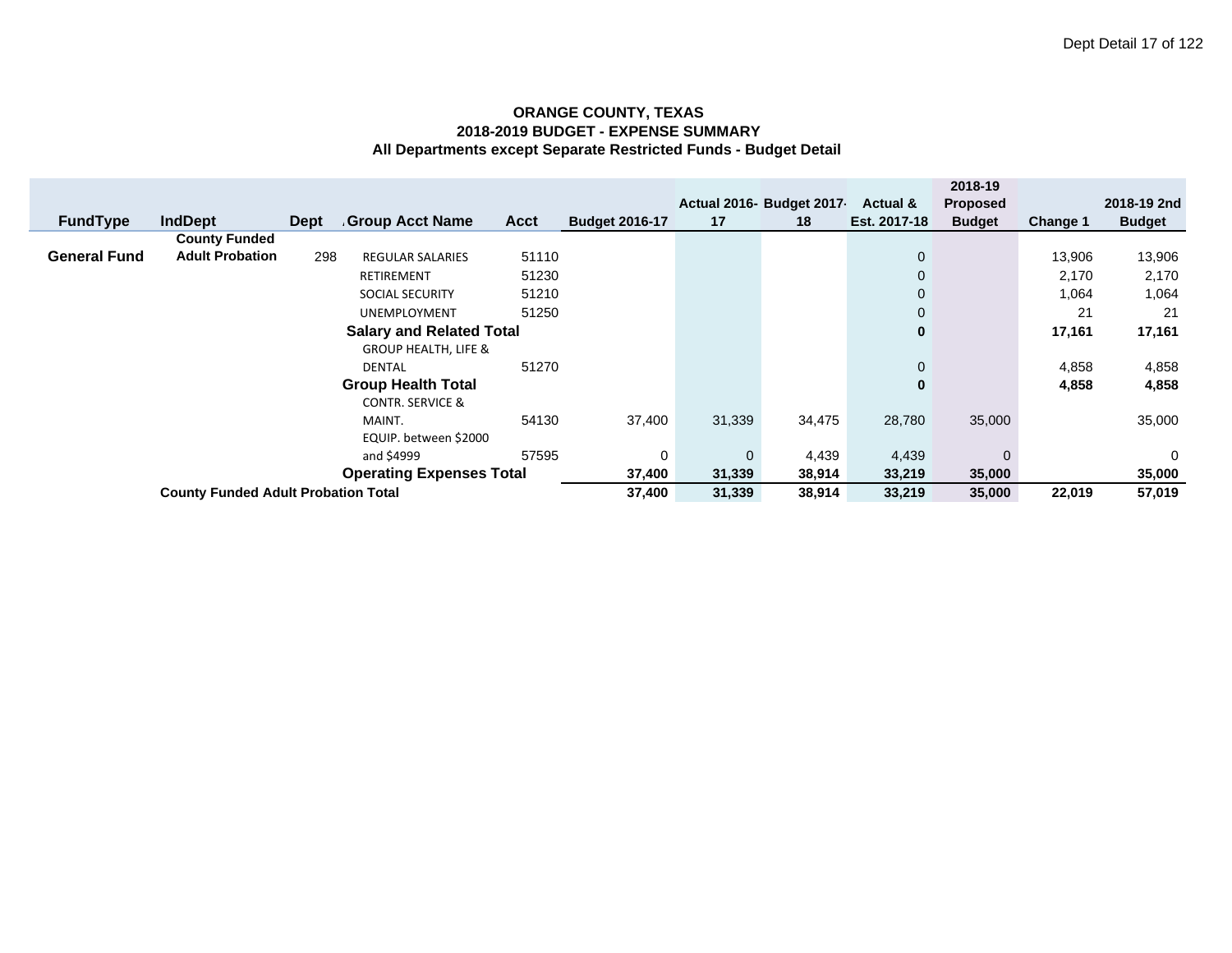|                     |                           |             |                                               |             |                       |           |                          |                     | 2018-19         |                 |               |
|---------------------|---------------------------|-------------|-----------------------------------------------|-------------|-----------------------|-----------|--------------------------|---------------------|-----------------|-----------------|---------------|
|                     |                           |             |                                               |             |                       |           | Actual 2016- Budget 2017 | <b>Actual &amp;</b> | <b>Proposed</b> |                 | 2018-19 2nd   |
| <b>FundType</b>     | <b>IndDept</b>            | <b>Dept</b> | Group Acct Name                               | <b>Acct</b> | <b>Budget 2016-17</b> | 17        | 18                       | Est. 2017-18        | <b>Budget</b>   | <b>Change 1</b> | <b>Budget</b> |
| <b>General Fund</b> | <b>County Judge</b>       | 107         | <b>EXTRA HELP</b>                             | 51140       | 2,300                 | 4,888     | 2,400                    | 10,529              | 2,400           | 2,900           | 5,300         |
|                     |                           |             | REGULAR SALARIES                              | 51110       | 148,298               | 158,998   | 156,312                  | 128,193             | 139,258         | 131             | 139,389       |
|                     |                           |             | <b>RETIREMENT</b>                             | 51230       | 19,299                | 23,373    | 24,331                   | 19,626              | 22,102          | 473             | 22,575        |
|                     |                           |             | SALARY REIMB.                                 | 51290       | 0                     | (20, 200) | (25, 200)                | (15, 100)           | 0               |                 | 0             |
|                     |                           |             | <b>SOCIAL SECURITY</b>                        | 51210       | 9,565                 | 11,710    | 12,141                   | 10,456              | 10,837          | 232             | 11,069        |
|                     |                           |             | <b>UNEMPLOYMENT</b>                           | 51250       | 53                    | 89        | 281                      | 77                  | 59              |                 | 60            |
|                     |                           |             | <b>Salary and Related Total</b>               |             | 179,515               | 178,858   | 170,265                  | 153,781             | 174,656         | 3,737           | 178,393       |
|                     |                           |             | <b>GROUP HEALTH, LIFE &amp;</b>               |             |                       |           |                          |                     |                 |                 |               |
|                     |                           |             | <b>DENTAL</b>                                 | 51270       | 22,170                | 22,802    | 24,431                   | 11,426              | 19,460          | (28)            | 19,432        |
|                     |                           |             | <b>Group Health Total</b>                     |             | 22,170                | 22,802    | 24,431                   | 11,426              | 19,460          | (28)            | 19,432        |
|                     |                           |             | <b>CONTR. SERVICE &amp;</b>                   |             |                       |           |                          |                     |                 |                 |               |
|                     |                           |             | MAINT.                                        | 54130       | 0                     | 0         | 0                        | $\mathbf 0$         | 2,000           |                 | 2,000         |
|                     |                           |             | EQUIP. LEASE                                  | 57630       | 1,924                 | 1,924     | 2,000                    | 1,829               | 0               |                 | 0             |
|                     |                           |             | <b>OFFICE SUPPLIES</b>                        | 52100       | 299                   | 299       | 325                      | 318                 | 400             |                 | 400           |
|                     |                           |             | <b>OTHER</b>                                  | 59999       | 0                     | 0         | 100                      | $\mathbf 0$         | 350             |                 | 350           |
|                     |                           |             |                                               |             |                       |           |                          |                     |                 |                 |               |
|                     |                           |             | ETC.                                          | 54550       | 2,027                 | 2,052     | 5,820                    | 2,794               | 6,600           |                 | 6,600         |
|                     |                           |             | EQUIP. between \$2000                         |             |                       |           |                          |                     |                 |                 |               |
|                     |                           |             | and \$4999<br><b>Operating Expenses Total</b> | 57595       | 0                     | 0         | 3,163                    | 3,163               | $\Omega$        |                 | $\mathbf 0$   |
|                     | 4,249                     | 4,275       | 11,408                                        | 8,105       | 9,350                 |           | 9,350                    |                     |                 |                 |               |
|                     | <b>County Judge Total</b> |             |                                               |             | 205,934               | 205,934   | 206,104                  | 173,312             | 203,466         | 3,709           | 207,175       |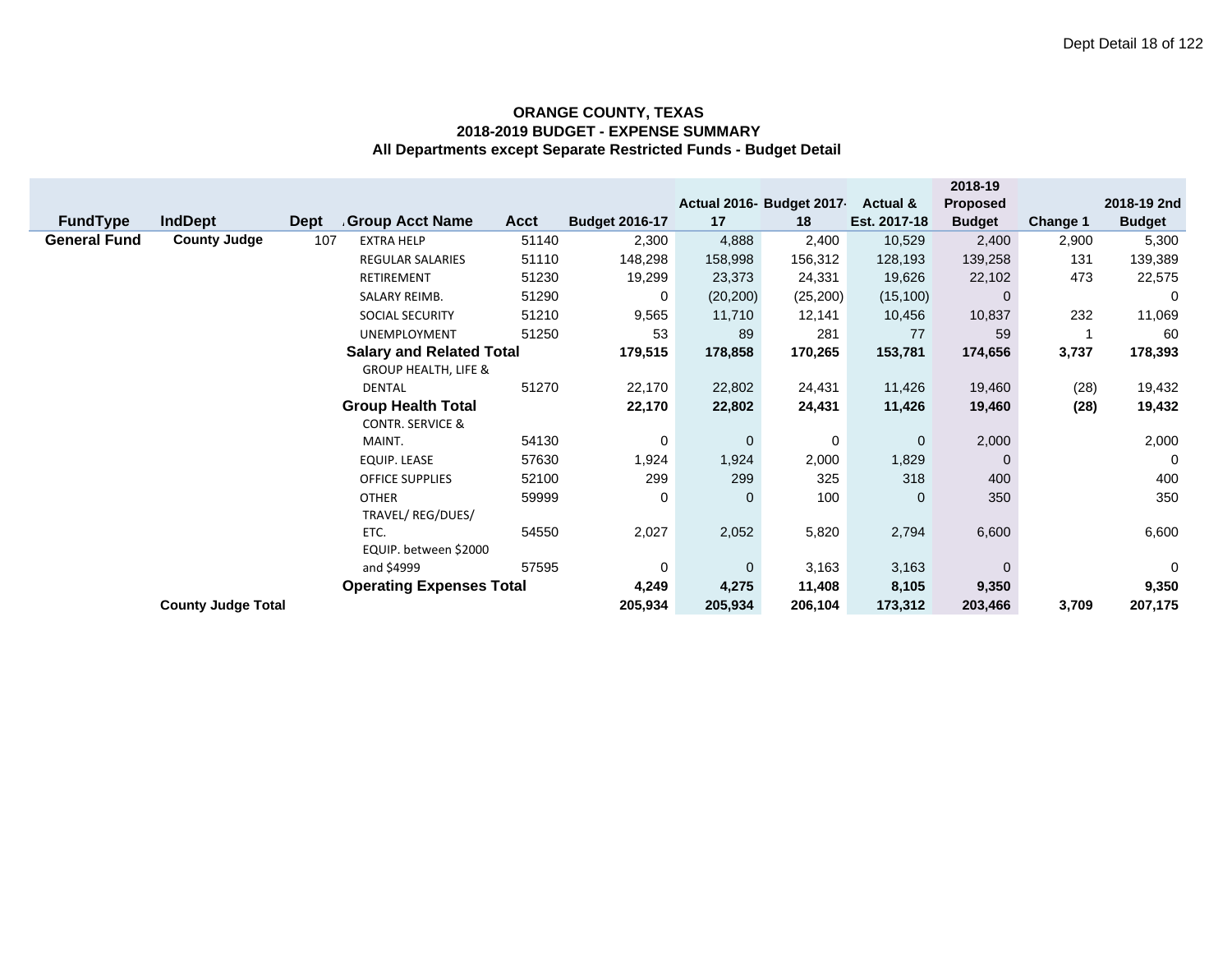|                                  |                                 |             |                                 |             |                       |             |                           |              | 2018-19         |          |               |
|----------------------------------|---------------------------------|-------------|---------------------------------|-------------|-----------------------|-------------|---------------------------|--------------|-----------------|----------|---------------|
|                                  |                                 |             |                                 |             |                       |             | Actual 2016- Budget 2017- | Actual &     | <b>Proposed</b> |          | 2018-19 2nd   |
| <b>FundType</b>                  | <b>IndDept</b>                  | <b>Dept</b> | <b>Group Acct Name</b>          | <b>Acct</b> | <b>Budget 2016-17</b> | 17          | 18                        | Est. 2017-18 | <b>Budget</b>   | Change 1 | <b>Budget</b> |
|                                  | Court                           |             |                                 |             |                       |             |                           |              |                 |          |               |
| <b>General Fund</b>              | Administrator                   | 252         | <b>EXTRA HELP</b>               | 51140       | 882                   | $\mathbf 0$ | 2,040                     | 120          | 2,040           |          | 2,040         |
|                                  |                                 |             | <b>REGULAR SALARIES</b>         | 51110       | 134,908               | 94,439      | 118,057                   | 88,190       | 122,424         | 451      | 122,875       |
|                                  |                                 |             | <b>RETIREMENT</b>               | 51230       | 19,818                | 13,885      | 18,411                    | 13,552       | 19,101          | 71       | 19,172        |
|                                  |                                 |             | <b>SOCIAL SECURITY</b>          | 51210       | 9,716                 | 6,367       | 9,187                     | 5,938        | 9,521           | 35       | 9,556         |
|                                  |                                 |             | <b>UNEMPLOYMENT</b>             | 51250       | 190                   | 190         | 213                       | 175          | 199             | (10)     | 189           |
|                                  | <b>Salary and Related Total</b> | 165,514     | 114,880                         | 147,908     | 107,975               | 153,285     | 547                       | 153,832      |                 |          |               |
|                                  |                                 |             | <b>GROUP HEALTH, LIFE &amp;</b> |             |                       |             |                           |              |                 |          |               |
|                                  | 51270<br><b>DENTAL</b>          |             |                                 |             |                       | 31,966      | 34,242                    | 30,674       | 36,965          | 1,901    | 38,866        |
|                                  |                                 |             | <b>Group Health Total</b>       |             | 31,966                | 31,966      | 34,242                    | 30,674       | 36,965          | 1,901    | 38,866        |
|                                  |                                 |             | <b>CONTR. SERVICE &amp;</b>     |             |                       |             |                           |              |                 |          |               |
|                                  |                                 |             | MAINT.                          | 54130       | 8,244                 | 6,128       | 510                       | 508          | 560             |          | 560           |
|                                  |                                 |             | <b>OFFICE SUPPLIES</b>          | 52100       | 238                   | 238         | 275                       | 282          | 300             |          | 300           |
|                                  |                                 |             | <b>OTHER</b>                    | 59999       | 85                    | 85          | 223                       | 34           | 750             |          | 750           |
|                                  | TRAVEL/ REG/DUES/               |             |                                 |             |                       |             |                           |              |                 |          |               |
| 54550<br>ETC.                    |                                 |             | 0                               | $\mathbf 0$ | 1,418                 | $\mathbf 0$ | $\mathbf{0}$              | 1,418        | 1,418           |          |               |
| <b>Operating Expenses Total</b>  |                                 |             |                                 |             | 8,566                 | 6,450       | 2,426                     | 824          | 1,610           | 1,418    | 3,028         |
| <b>Court Administrator Total</b> |                                 |             |                                 |             | 206,046               | 153,297     | 184,576                   | 139,474      | 191,860         | 3,866    | 195,726       |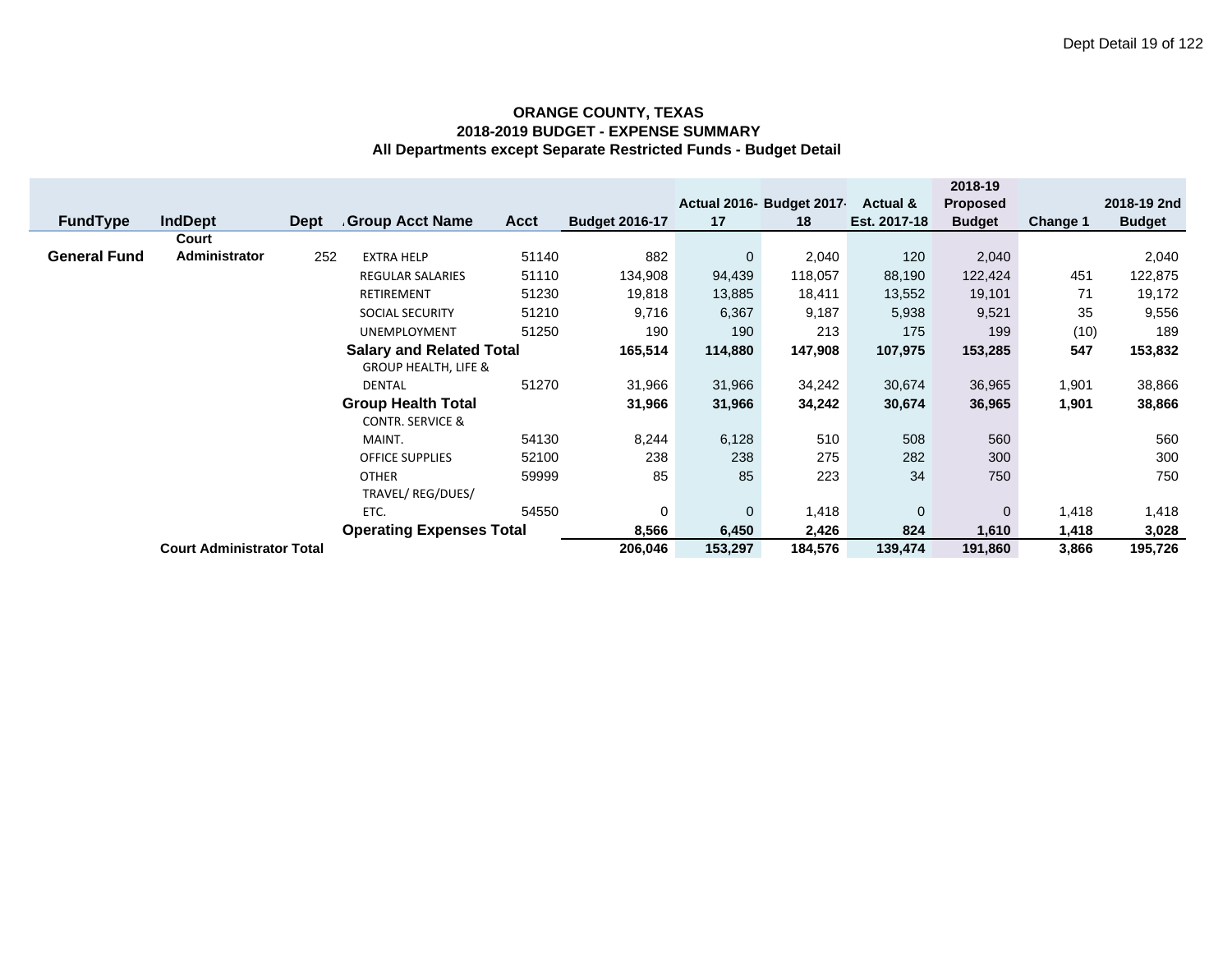|                     |                                         |             |                        |        |                       |        |                          |                     | 2018-19         |          |               |
|---------------------|-----------------------------------------|-------------|------------------------|--------|-----------------------|--------|--------------------------|---------------------|-----------------|----------|---------------|
|                     |                                         |             |                        |        |                       |        | Actual 2016- Budget 2017 | <b>Actual &amp;</b> | <b>Proposed</b> |          | 2018-19 2nd   |
| <b>FundType</b>     | <b>IndDept</b>                          | <b>Dept</b> | <b>Group Acct Name</b> | Acct   | <b>Budget 2016-17</b> | 17     | 18                       | Est. 2017-18        | <b>Budget</b>   | Change 1 | <b>Budget</b> |
|                     | <b>Court Reporter</b>                   |             | <b>COURT REPORTER</b>  |        |                       |        |                          |                     |                 |          |               |
| <b>General Fund</b> | <b>Service Fee</b>                      | 806         | <b>SERVICES</b>        | 54400  | 60.000                | 19.566 | 50,000                   | 30.451              | 50,000          |          | 50,000        |
|                     | 60,000                                  | 19,566      | 50,000                 | 30,451 | 50,000                |        | 50,000                   |                     |                 |          |               |
|                     | <b>Court Reporter Service Fee Total</b> |             |                        |        |                       |        | 50,000                   | 30,451              | 50,000          |          | 50,000        |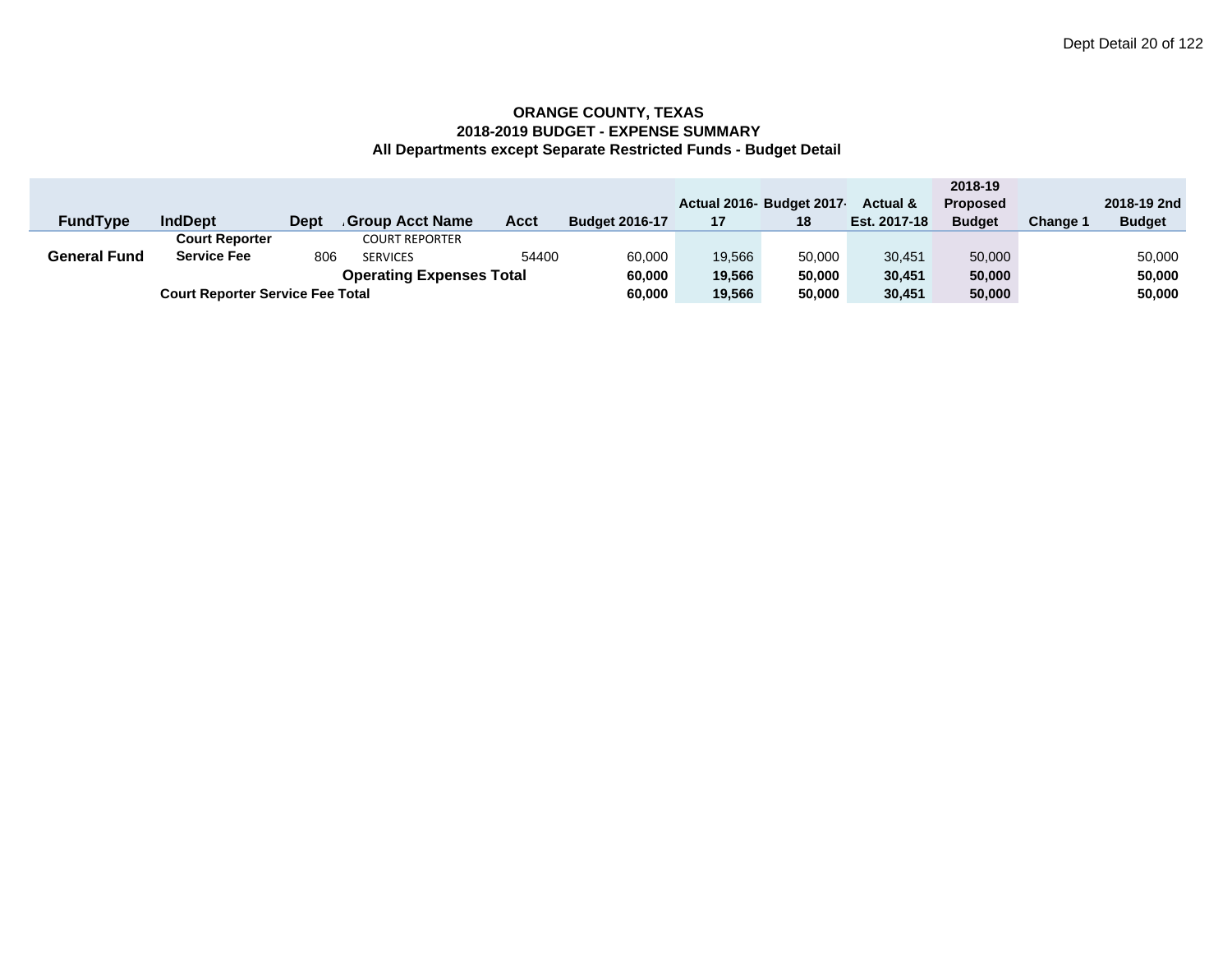|                     |                    |             |                                 |             |                       |        |                          |              | 2018-19         |          |               |
|---------------------|--------------------|-------------|---------------------------------|-------------|-----------------------|--------|--------------------------|--------------|-----------------|----------|---------------|
|                     |                    |             |                                 |             |                       |        | Actual 2016- Budget 2017 | Actual &     | <b>Proposed</b> |          | 2018-19 2nd   |
| <b>FundType</b>     | <b>IndDept</b>     | <b>Dept</b> | <b>Group Acct Name</b>          | <b>Acct</b> | <b>Budget 2016-17</b> | 17     | 18                       | Est. 2017-18 | <b>Budget</b>   | Change 1 | <b>Budget</b> |
| <b>General Fund</b> | D.P.S. Clerk       | 787         | <b>REGULAR SALARIES</b>         | 51110       | 36,110                | 35,886 | 37,706                   | 34,103       | 37,754          | 139      | 37,893        |
|                     |                    |             | <b>RETIREMENT</b>               | 51230       | 5,214                 | 5,276  | 5,780                    | 5,229        | 5,891           | 21       | 5,912         |
|                     |                    |             | <b>SOCIAL SECURITY</b>          | 51210       | 2,762                 | 2,745  | 2,885                    | 2,609        | 2,888           | 11       | 2,899         |
|                     |                    |             | <b>UNEMPLOYMENT</b>             | 51250       | 41                    | 63     | 68                       | 57           | 60              | (3)      | 57            |
|                     |                    |             | <b>Salary and Related Total</b> |             | 44,127                | 43,971 | 46,439                   | 41,997       | 46,593          | 168      | 46,761        |
|                     |                    |             | <b>GROUP HEALTH, LIFE &amp;</b> |             |                       |        |                          |              |                 |          |               |
|                     |                    |             | <b>DENTAL</b>                   | 51270       | 7,969                 | 8,429  | 9,021                    | 8,082        | 9,730           | (14)     | 9,716         |
|                     |                    |             | <b>Group Health Total</b>       |             | 7,969                 | 8,429  | 9,021                    | 8,082        | 9,730           | (14)     | 9,716         |
|                     | D.P.S. Clerk Total |             |                                 |             | 52.096                | 52,400 | 55.460                   | 50,078       | 56.323          | 154      | 56,477        |
|                     |                    |             |                                 |             |                       |        |                          |              |                 |          |               |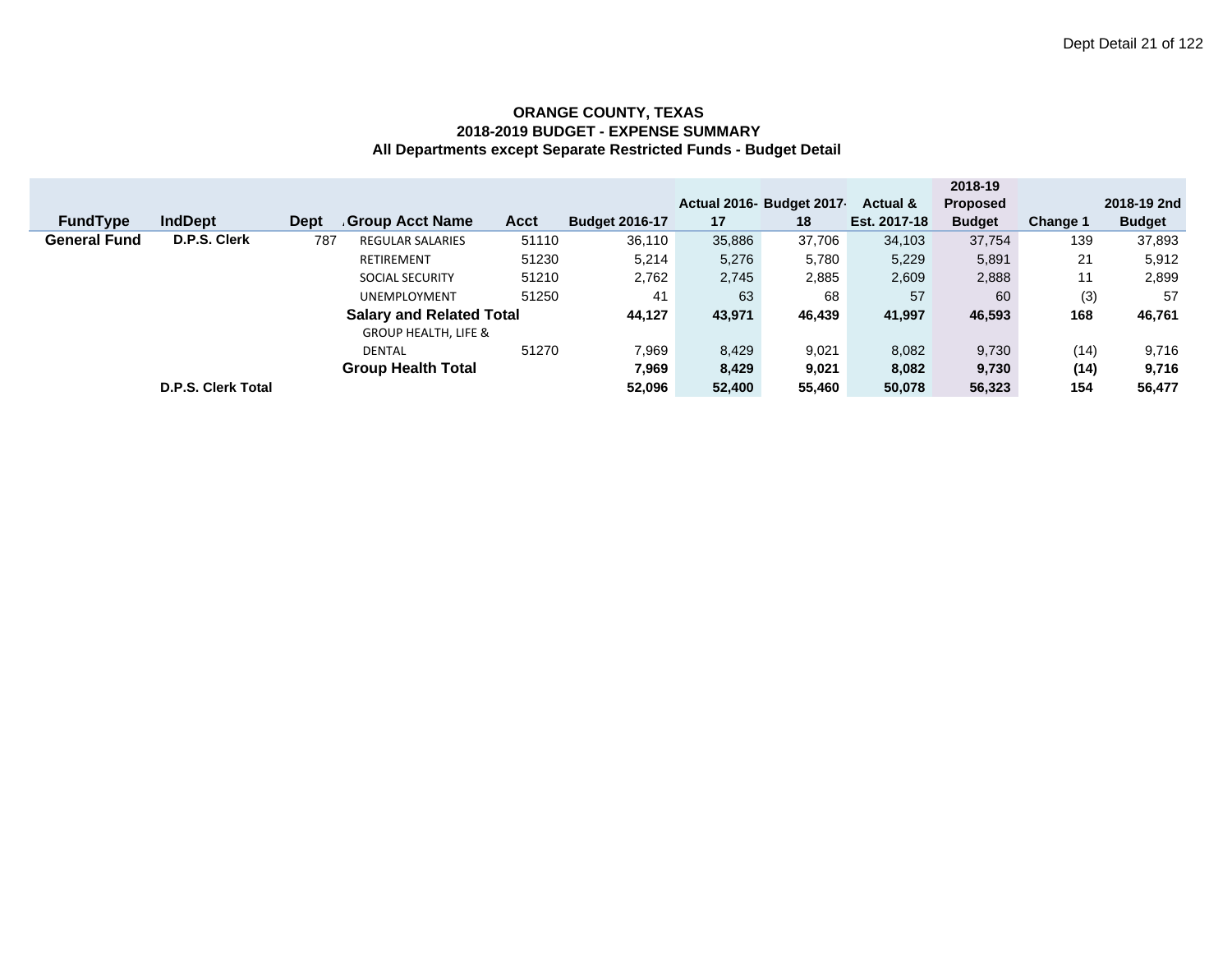|                     |                                      |             |                                 |       |                       |         |                         |                     | 2018-19         |                 |               |
|---------------------|--------------------------------------|-------------|---------------------------------|-------|-----------------------|---------|-------------------------|---------------------|-----------------|-----------------|---------------|
|                     |                                      |             |                                 |       |                       |         | Actual 2016 Budget 2017 | <b>Actual &amp;</b> | <b>Proposed</b> |                 | 2018-19 2nd   |
| <b>FundType</b>     | <b>IndDept</b>                       | <b>Dept</b> | Group Acct Name                 | Acct  | <b>Budget 2016-17</b> | 17      | 18                      | Est. 2017-18        | <b>Budget</b>   | <b>Change 1</b> | <b>Budget</b> |
|                     | <b>Disaster</b>                      |             |                                 |       |                       |         |                         |                     |                 |                 |               |
|                     | Recovery - 2015                      |             |                                 |       |                       |         |                         |                     |                 |                 |               |
| <b>General Fund</b> | <b>Flood</b>                         | 987         | <b>STREET IMPROVEMENTS</b>      | 57530 | 285.175               | 132,140 | 131.690                 | 2,972               | 50,000          |                 | 50,000        |
|                     |                                      |             | <b>Operating Expenses Total</b> |       | 285,175               | 132,140 | 131,690                 | 2,972               | 50,000          |                 | 50,000        |
|                     | Disaster Recovery - 2015 Flood Total |             |                                 |       |                       | 132,140 | 131.690                 | 2,972               | 50,000          |                 | 50,000        |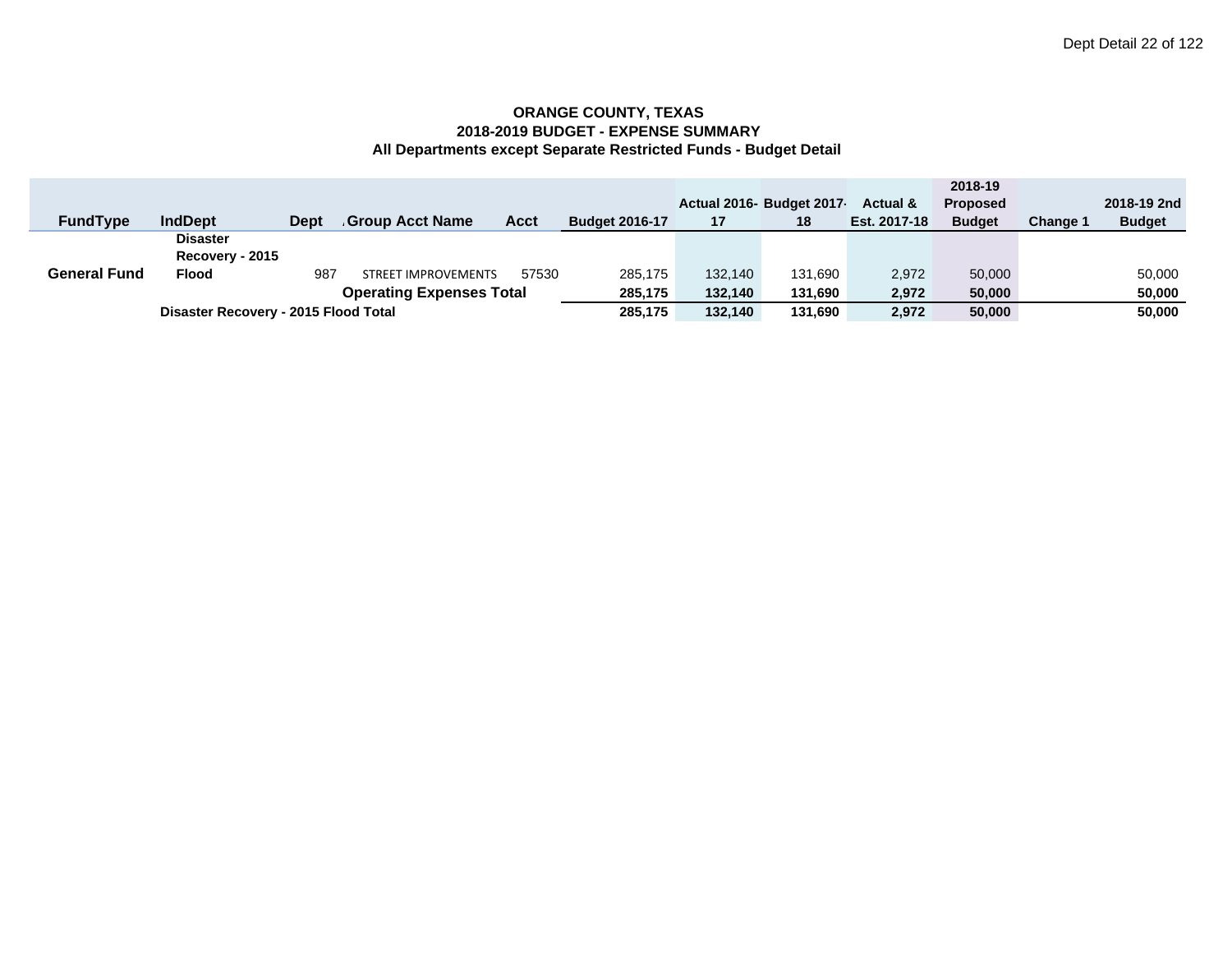|                     |                                                                           |                                 |                                 |             |                       |           |                          |              | 2018-19         |          |               |
|---------------------|---------------------------------------------------------------------------|---------------------------------|---------------------------------|-------------|-----------------------|-----------|--------------------------|--------------|-----------------|----------|---------------|
|                     |                                                                           |                                 |                                 |             |                       |           | Actual 2016- Budget 2017 | Actual &     | <b>Proposed</b> |          | 2018-19 2nd   |
| <b>FundType</b>     | <b>IndDept</b>                                                            | <b>Dept</b>                     | <b>Group Acct Name</b>          | <b>Acct</b> | <b>Budget 2016-17</b> | 17        | 18                       | Est. 2017-18 | <b>Budget</b>   | Change 1 | <b>Budget</b> |
|                     | <b>District /County</b>                                                   |                                 |                                 |             |                       |           |                          |              |                 |          |               |
| <b>General Fund</b> | <b>Attorney</b>                                                           | 260                             | <b>AUTO</b>                     | 51520       | 9,270                 | 9,270     | 9,270                    | 8,498        | 9,270           |          | 9,270         |
|                     |                                                                           |                                 | <b>REGULAR SALARIES</b>         | 51110       | 1,021,877             | 996,826   | 1,093,264                | 961,751      | 1,081,360       | 4,014    | 1,085,374     |
|                     |                                                                           |                                 | <b>RETIREMENT</b>               | 51230       | 152,837               | 147,968   | 169,019                  | 148,744      | 170,166         | 626      | 170,792       |
|                     |                                                                           |                                 | SALARY REIMB.                   | 51290       | (3,500)               | (17,703)  | (22,500)                 | (10, 643)    | $\mathbf{0}$    |          | 0             |
|                     |                                                                           |                                 | SOCIAL SECURITY                 | 51210       | 75,840                | 73,600    | 84,344                   | 71,946       | 83,433          | 307      | 83,740        |
|                     |                                                                           |                                 | UNEMPLOYMENT                    | 51250       | 1,732                 | 1,732     | 1,968                    | 1,567        | 1,717           | (89)     | 1,628         |
|                     |                                                                           |                                 | <b>Salary and Related Total</b> |             | 1,258,056             | 1,211,693 | 1,335,365                | 1,181,864    | 1,345,946       | 4,858    | 1,350,804     |
|                     |                                                                           | <b>GROUP HEALTH, LIFE &amp;</b> |                                 |             |                       |           |                          |              |                 |          |               |
|                     |                                                                           |                                 | <b>DENTAL</b>                   | 51270       | 188,605               | 168,139   | 181,132                  | 151,057      | 180,553         | 30,043   | 210,596       |
|                     |                                                                           |                                 | <b>Group Health Total</b>       |             | 188,605               | 168,139   | 181,132                  | 151,057      | 180,553         | 30,043   | 210,596       |
|                     |                                                                           |                                 | <b>CONTR. SERVICE &amp;</b>     |             |                       |           |                          |              |                 |          |               |
|                     |                                                                           |                                 | MAINT.                          | 54130       | 11,000                | 6,457     | 10,000                   | 5,758        | 8,500           |          | 8,500         |
|                     |                                                                           |                                 | <b>OFFICE SUPPLIES</b>          | 52100       | 5,300                 | 3,398     | 3,750                    | 3,656        | 3,750           |          | 3,750         |
|                     | <b>OTHER</b><br>59999                                                     |                                 |                                 |             |                       | 16,439    | 12,811                   | 12,093       | 15,061          | 103      | 15,164        |
|                     | TRAVEL/REG/DUES/                                                          |                                 |                                 |             |                       |           |                          |              |                 |          |               |
|                     |                                                                           |                                 | ETC.                            | 54550       | 11,465                | 9,661     | 12,250                   | 9,052        | 12,250          |          | 12,250        |
|                     |                                                                           |                                 | <b>UTILITIES</b>                | 52700       | 3,500                 | 2,159     | 2,500                    | 1,669        | 2,500           |          | 2,500         |
|                     | 48,719                                                                    | 38,113                          | 41,311                          | 32,229      | 42,061                | 103       | 42,164                   |              |                 |          |               |
|                     | <b>Operating Expenses Total</b><br><b>District /County Attorney Total</b> |                                 |                                 |             |                       | 1,417,944 | 1,557,808                | 1,365,150    | 1,568,560       | 35,004   | 1,603,564     |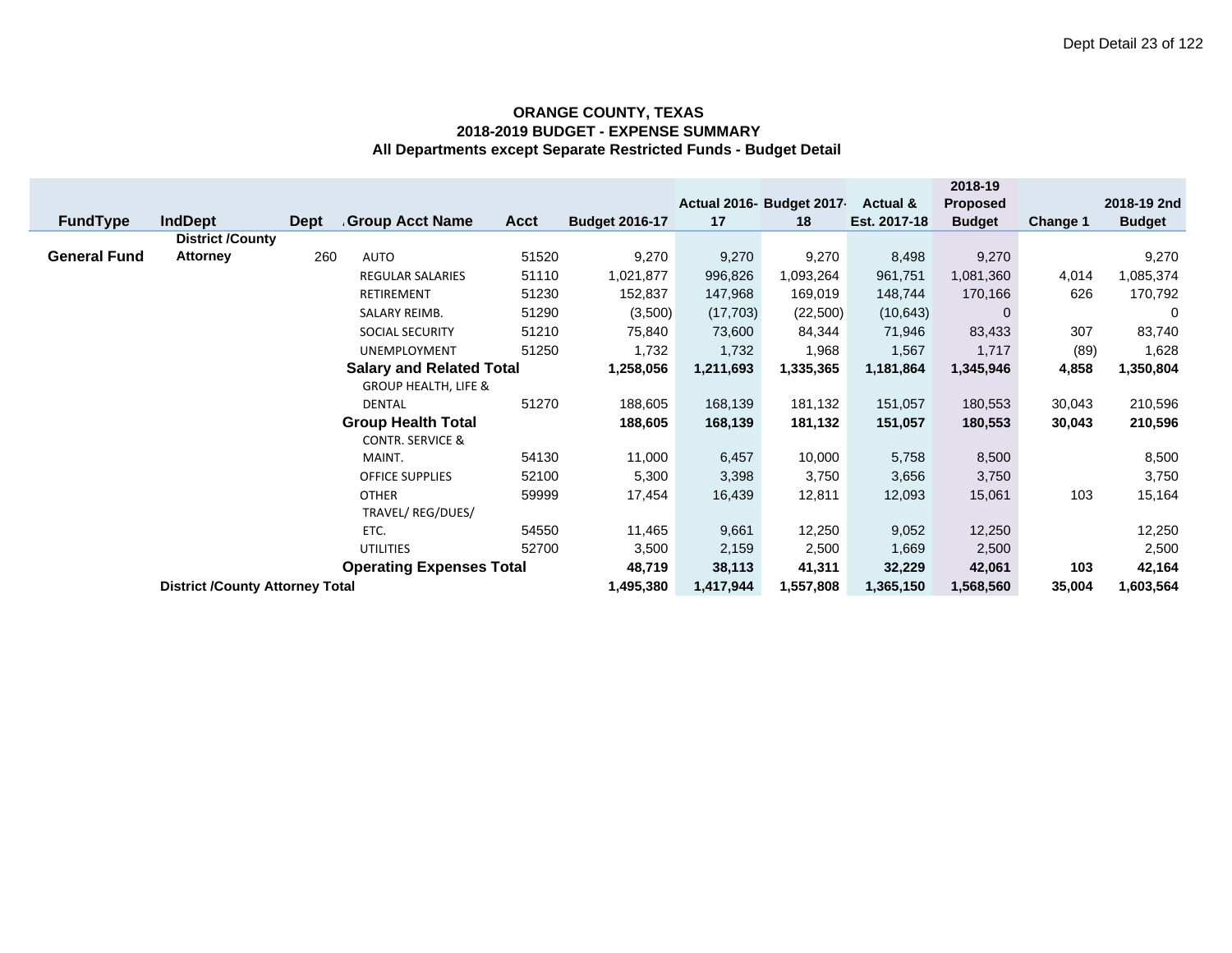|                     |                             |             |                                 |             |                       |             |                          |                     | 2018-19         |          |               |
|---------------------|-----------------------------|-------------|---------------------------------|-------------|-----------------------|-------------|--------------------------|---------------------|-----------------|----------|---------------|
|                     |                             |             |                                 |             |                       |             | Actual 2016- Budget 2017 | <b>Actual &amp;</b> | <b>Proposed</b> |          | 2018-19 2nd   |
| <b>FundType</b>     | <b>IndDept</b>              | <b>Dept</b> | Group Acct Name                 | <b>Acct</b> | <b>Budget 2016-17</b> | 17          | 18                       | Est. 2017-18        | <b>Budget</b>   | Change 1 | <b>Budget</b> |
| <b>General Fund</b> | <b>District Clerk</b>       | 220         | <b>EXTRA HELP</b>               | 51140       | 7,888                 | 7,888       | 17,000                   | 11,000              | 4,000           |          | 4,000         |
|                     |                             |             | <b>OVERTIME SALARIES</b>        | 51120       | 174                   | 174         | 0                        | $\mathbf 0$         | $\Omega$        |          | 0             |
|                     |                             |             | <b>REGULAR SALARIES</b>         | 51110       | 391,391               | 370,968     | 396,214                  | 339,990             | 409,472         | 1,240    | 410,712       |
|                     |                             |             | <b>RETIREMENT</b>               | 51230       | 57,495                | 55,178      | 63,346                   | 53,722              | 63,888          | 193      | 64,081        |
|                     |                             |             | <b>SOCIAL SECURITY</b>          | 51210       | 29,049                | 27,379      | 31,611                   | 25,400              | 31,631          | 94       | 31,725        |
|                     |                             |             | UNEMPLOYMENT                    | 51250       | 537                   | 537         | 737                      | 458                 | 533             | (28)     | 505           |
|                     |                             |             | <b>Salary and Related Total</b> |             | 486,534               | 462,123     | 508,908                  | 430,569             | 509,524         | 1,499    | 511,023       |
|                     |                             |             | <b>GROUP HEALTH, LIFE &amp;</b> |             |                       |             |                          |                     |                 |          |               |
|                     |                             |             | <b>DENTAL</b>                   | 51270       | 96,457                | 93,342      | 108,039                  | 76,498              | 118,250         | 997      | 119,247       |
|                     |                             |             | <b>Group Health Total</b>       |             | 96,457                | 93,342      | 108,039                  | 76,498              | 118,250         | 997      | 119,247       |
|                     |                             |             | <b>CONTR. SERVICE &amp;</b>     |             |                       |             |                          |                     |                 |          |               |
|                     |                             |             | MAINT.                          | 54130       | 30,358                | 30,357      | 34,000                   | 28,314              | 30,672          |          | 30,672        |
|                     |                             |             | <b>OFFICE SUPPLIES</b>          | 52100       | 5,547                 | 3,965       | 6,115                    | 1,817               | 6,500           |          | 6,500         |
|                     |                             |             |                                 |             |                       |             |                          |                     |                 |          |               |
|                     |                             |             | <b>OTHER</b>                    | 59999       | 6,771                 | 6,754       | 1,350                    | 293                 | 6,254           |          | 6,254         |
|                     |                             |             | TRAVEL/REG/DUES/                |             |                       |             |                          |                     |                 |          |               |
|                     |                             |             | ETC.                            | 54550       | 2,591                 | 1,704       | 3,855                    | $\overline{0}$      | 3,855           |          | 3,855         |
|                     |                             |             | <b>UTILITIES</b>                | 52700       | 460                   | 376         | 460                      | 418                 | 500             |          | 500           |
|                     |                             |             | EQUIP. NON-INV.                 |             |                       |             |                          |                     |                 |          |               |
|                     |                             |             | $<$ \$2000                      | 57500       | 0                     | $\mathbf 0$ | 2,700                    | $\mathbf 0$         | 1,000           |          | 1,000         |
|                     |                             |             | <b>Operating Expenses Total</b> |             | 45,727                | 43,156      | 48,480                   | 30,841              | 48,781          |          | 48,781        |
|                     | <b>District Clerk Total</b> |             |                                 |             | 628,718               | 598,621     | 665,427                  | 537,908             | 676,555         | 2,496    | 679,051       |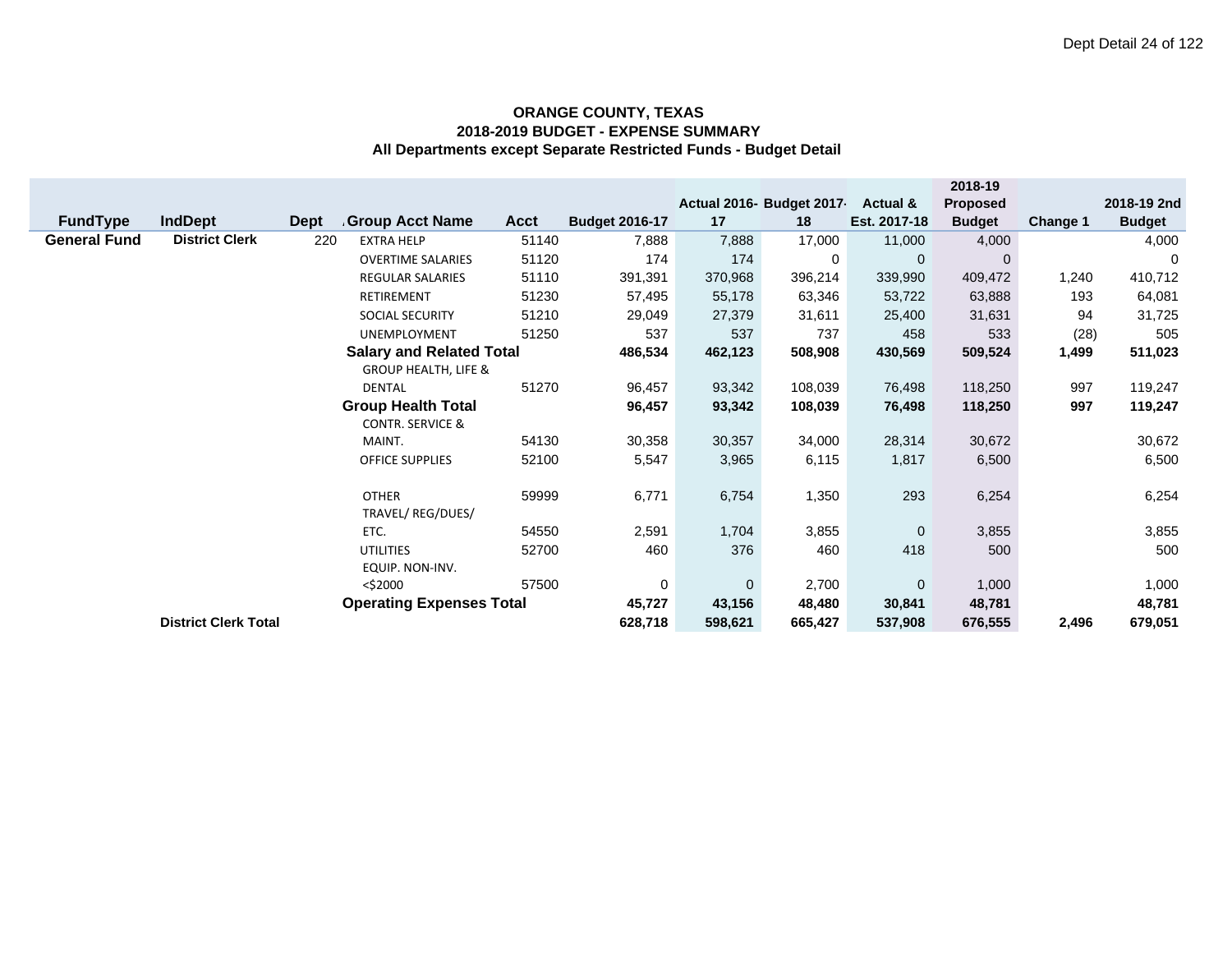|                     |                                      |                           |                                 |             |                       |              |                          |              | 2018-19       |          |               |
|---------------------|--------------------------------------|---------------------------|---------------------------------|-------------|-----------------------|--------------|--------------------------|--------------|---------------|----------|---------------|
|                     |                                      |                           |                                 |             |                       |              | Actual 2016- Budget 2017 | Actual &     | Proposed      |          | 2018-19 2nd   |
| <b>FundType</b>     | IndDept                              | <b>Dept</b>               | <b>Group Acct Name</b>          | <b>Acct</b> | <b>Budget 2016-17</b> | 17           | 18                       | Est. 2017-18 | <b>Budget</b> | Change 1 | <b>Budget</b> |
|                     | <b>Election</b>                      |                           |                                 |             |                       |              |                          |              |               |          |               |
| <b>General Fund</b> | Administration                       | 808                       | <b>EXTRA HELP</b>               | 51140       | 5,944                 | 5,944        | 12,760                   | 10,299       | $\mathbf{0}$  |          | 0             |
|                     |                                      |                           | <b>OVERTIME SALARIES</b>        | 51120       | 0                     | $\Omega$     | 0                        | 85           | $\Omega$      |          | 0             |
|                     |                                      |                           | <b>REGULAR SALARIES</b>         | 51110       | 122,127               | 114,465      | 136,955                  | 124,032      | 141,772       | 520      | 142,292       |
|                     |                                      |                           | RETIREMENT                      | 51230       | 19,181                | 18,001       | 34,679                   | 21,436       | 22,120        | 81       | 22,201        |
|                     |                                      |                           | SOCIAL SECURITY                 | 51210       | 11,410                | 11,410       | 16,329                   | 15,127       | 17,731        | 39       | 17,770        |
|                     |                                      |                           | <b>UNEMPLOYMENT</b>             | 51250       | 281                   | 281          | 224                      | 356          | 371           | (20)     | 351           |
|                     |                                      |                           | <b>Salary and Related Total</b> |             | 158,943               | 150,101      | 200,947                  | 171,335      | 181,994       | 620      | 182,614       |
|                     |                                      |                           | <b>GROUP HEALTH, LIFE &amp;</b> |             |                       |              |                          |              |               |          |               |
|                     |                                      |                           | <b>DENTAL</b>                   | 51270       |                       |              |                          | 5,775        | 37,405        | 2,012    | 39,417        |
|                     |                                      | <b>Group Health Total</b> |                                 |             |                       | 5,775        | 37,405                   | 2,012        | 39,417        |          |               |
|                     |                                      |                           | <b>CONTR. SERVICE &amp;</b>     |             |                       |              |                          |              |               |          |               |
|                     |                                      |                           | MAINT.                          | 54130       | 30,770                | 30,435       | 30,770                   | 28,180       | 54,319        |          | 54,319        |
|                     |                                      |                           | <b>ELECTION EXPENSE</b>         | 52220       | 82,626                | 76,752       | 132,499                  | 119,688      | 174,554       |          | 174,554       |
|                     |                                      |                           | EQUIP. >\$5000                  | 57590       | 0                     | $\mathbf{0}$ | 173,964                  | 6,486        | $\mathbf{0}$  |          | 0             |
|                     |                                      |                           | <b>OFFICE SUPPLIES</b>          | 52100       | 648                   | 250          | 450                      | 352          | 500           |          | 500           |
|                     |                                      |                           | <b>OTHER</b>                    | 59999       | 100                   | 48           | 0                        | $\mathbf{0}$ | 0             |          | $\mathbf 0$   |
|                     |                                      |                           | TRAVEL/ REG/DUES/               |             |                       |              |                          |              |               |          |               |
|                     | ETC.<br>54550                        |                           |                                 |             |                       | 2,174        | 3,740                    | $\mathbf{0}$ | 4,240         |          | 4,240         |
|                     |                                      | <b>UTILITIES</b>          | 8,400                           | 543         | 3,800                 | 4,848        | 4,900                    |              | 4,900         |          |               |
|                     | EQUIP. between \$2000<br>57595       |                           |                                 |             |                       |              |                          |              |               |          |               |
|                     |                                      | and \$4999                | 4,400                           | 2,397       | 0                     | $\mathbf 0$  | $\mathbf{0}$             |              | $\mathbf 0$   |          |               |
|                     |                                      |                           |                                 |             |                       |              |                          |              |               |          |               |
|                     | <b>Operating Expenses Total</b>      |                           |                                 |             |                       | 112,599      | 345,223                  | 159,554      | 238,513       |          | 238,513       |
|                     | <b>Election Administration Total</b> |                           |                                 |             | 290,237               | 262,699      | 546,170                  | 336,664      | 457,912       | 2,632    | 460,544       |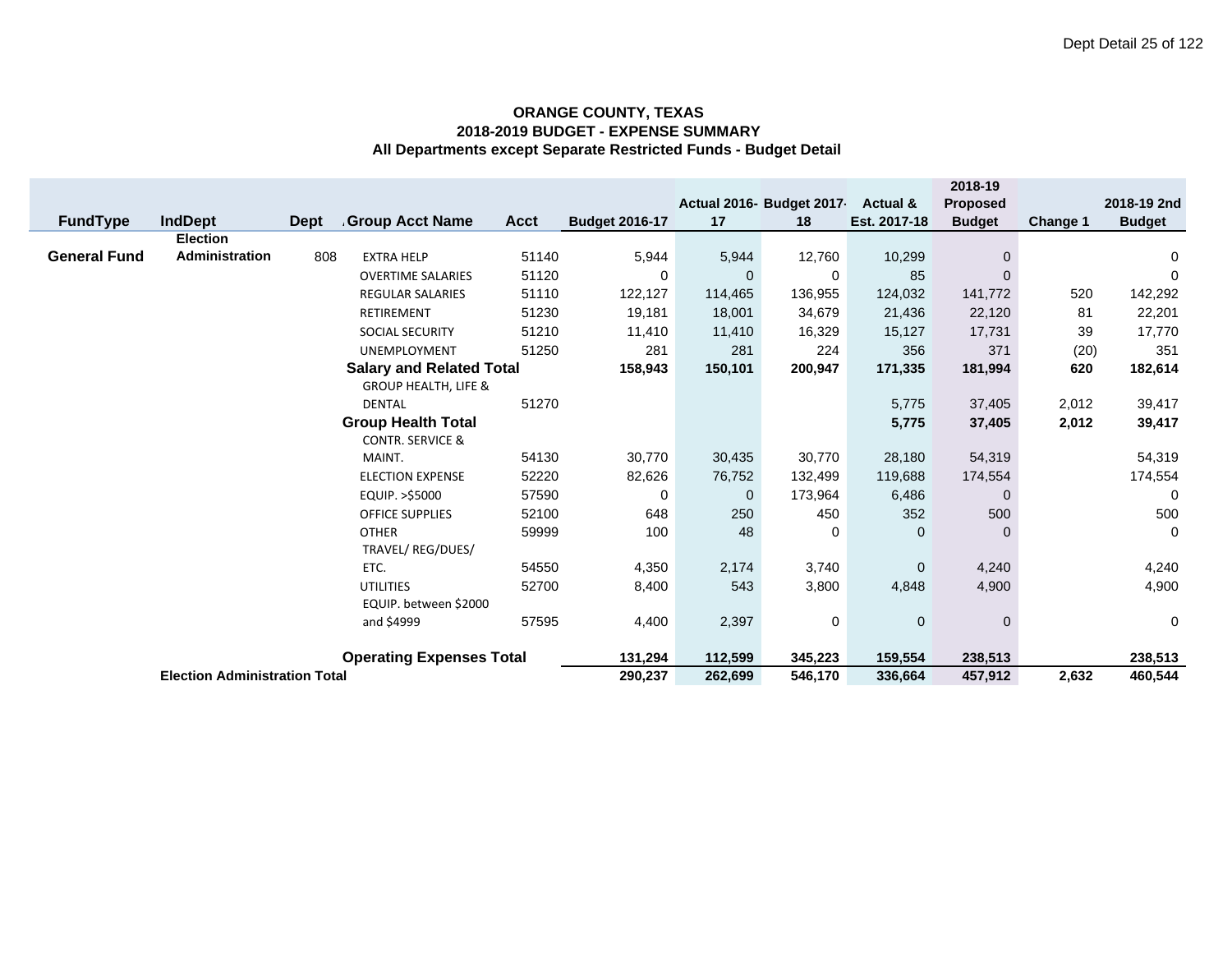|                     |                              |             |                                                  |             |                       |              |                           |                     | 2018-19         |                 |               |
|---------------------|------------------------------|-------------|--------------------------------------------------|-------------|-----------------------|--------------|---------------------------|---------------------|-----------------|-----------------|---------------|
|                     |                              |             |                                                  |             |                       |              | Actual 2016- Budget 2017- | <b>Actual &amp;</b> | <b>Proposed</b> |                 | 2018-19 2nd   |
| FundType            | <b>IndDept</b>               | <b>Dept</b> | <b>Group Acct Name</b>                           | <b>Acct</b> | <b>Budget 2016-17</b> | 17           | 18                        | Est. 2017-18        | <b>Budget</b>   | <b>Change 1</b> | <b>Budget</b> |
|                     | <b>Emergency</b>             |             |                                                  |             |                       |              |                           |                     |                 |                 |               |
| <b>General Fund</b> | Mgmt.                        | 793         | <b>OVERTIME SALARIES</b>                         | 51120       | 317                   | $\mathbf 0$  | 250                       | 3,485               | 2,000           |                 | 2,000         |
|                     |                              |             | <b>REGULAR SALARIES</b>                          | 51110       | 130,095               | 130,095      | 155,293                   | 191,146             | 243,220         | 915             | 244,135       |
|                     |                              |             | RETIREMENT                                       | 51230       | 19,117                | 19,117       | 23,845                    | 29,356              | 38,260          | 143             | 38,403        |
|                     |                              |             | SOCIAL SECURITY                                  | 51210       | 9,540                 | 9,540        | 11,899                    | 10,791              | 18,759          | 70              | 18,829        |
|                     |                              |             | <b>UNEMPLOYMENT</b>                              | 51250       | 228                   | 228          | 280                       | 315                 | 392             | (20)            | 372           |
|                     |                              |             | <b>Salary and Related Total</b>                  |             | 159,297               | 158,980      | 191,567                   | 235,091             | 302,631         | 1,108           | 303,739       |
|                     |                              |             | <b>GROUP HEALTH, LIFE &amp;</b><br><b>DENTAL</b> | 51270       | 19,733                | 19,733       | 29,837                    | 30,095              | 40,244          | 275             | 40,519        |
|                     |                              |             | <b>Group Health Total</b>                        |             | 19,733                | 19,733       | 29,837                    | 30,095              | 40,244          | 275             | 40,519        |
|                     |                              |             | <b>CONTR. SERVICE &amp;</b>                      |             |                       |              |                           |                     |                 |                 |               |
|                     |                              |             | MAINT.                                           | 54130       | 24,349                | 24,349       | 63,473                    | 1,239               | 40,000          |                 | 40,000        |
|                     |                              |             | EQUIP. >\$5000                                   | 57590       | 0                     | $\Omega$     | 0                         | $\mathbf 0$         | 50,740          |                 | 50,740        |
|                     |                              |             |                                                  |             |                       |              |                           |                     |                 |                 |               |
|                     |                              |             | FUEL, OIL, GAS & GREASE                          | 52300       | 3,500                 | 2,971        | 4,500                     | 3,292               | 5,000           |                 | 5,000         |
|                     |                              |             | <b>OFFICE SUPPLIES</b>                           | 52100       | 3,100                 | 3,008        | 2,500                     | 511                 | 2,500           |                 | 2,500         |
|                     |                              |             | <b>OTHER</b>                                     | 59999       | 243                   | 243          | 1,000                     | 932                 | 1,500           |                 | 1,500         |
|                     |                              |             | REPAIRS/ RENTAL/                                 |             |                       |              |                           |                     |                 |                 |               |
|                     |                              |             | CONSTR/ ETC.                                     | 57550       | 1,792                 | 1,792        | 3,495                     | 1,657               | 3,500           |                 | 3,500         |
|                     |                              |             | TRAVEL/REG/DUES/                                 |             |                       |              |                           |                     |                 |                 |               |
|                     |                              |             | ETC.                                             | 54550       | 3,586                 | 3,013        | 18,200                    | 14,706              | 31,000          |                 | 31,000        |
|                     |                              |             | <b>UTILITIES</b>                                 | 52700       | 0                     | 0            | 750                       | 0                   | 1,500           |                 | 1,500         |
|                     |                              |             | PUBLIC SAFETY SUPPLIES                           |             |                       |              |                           |                     |                 |                 |               |
|                     |                              |             | & UNIFORMS                                       | 52110       | (2, 555)              | 993          | 1,000                     | 679                 | 5,000           |                 | 5,000         |
|                     |                              |             | EQUIP. between \$2000                            |             |                       |              |                           |                     |                 |                 |               |
|                     |                              |             | and \$4999                                       | 57595       | 0                     | $\mathbf{0}$ | 9,490                     | 9,490               | $\mathbf 0$     |                 | $\mathbf 0$   |
|                     |                              |             | EQUIP. NON-INV.<br>$<$ \$2000                    | 57500       | 18                    | $\mathbf 0$  | 25                        | $\mathbf 0$         | 1,500           |                 | 1,500         |
|                     |                              |             | <b>Operating Expenses Total</b>                  |             | 34,036                | 36,371       | 104,432                   | 32,504              | 142,240         |                 | 142,240       |
|                     | <b>Emergency Mgmt. Total</b> |             |                                                  |             | 213,065               | 215,083      | 325,836                   | 297,691             | 485,115         | 1,383           | 486,498       |
|                     |                              |             |                                                  |             |                       |              |                           |                     |                 |                 |               |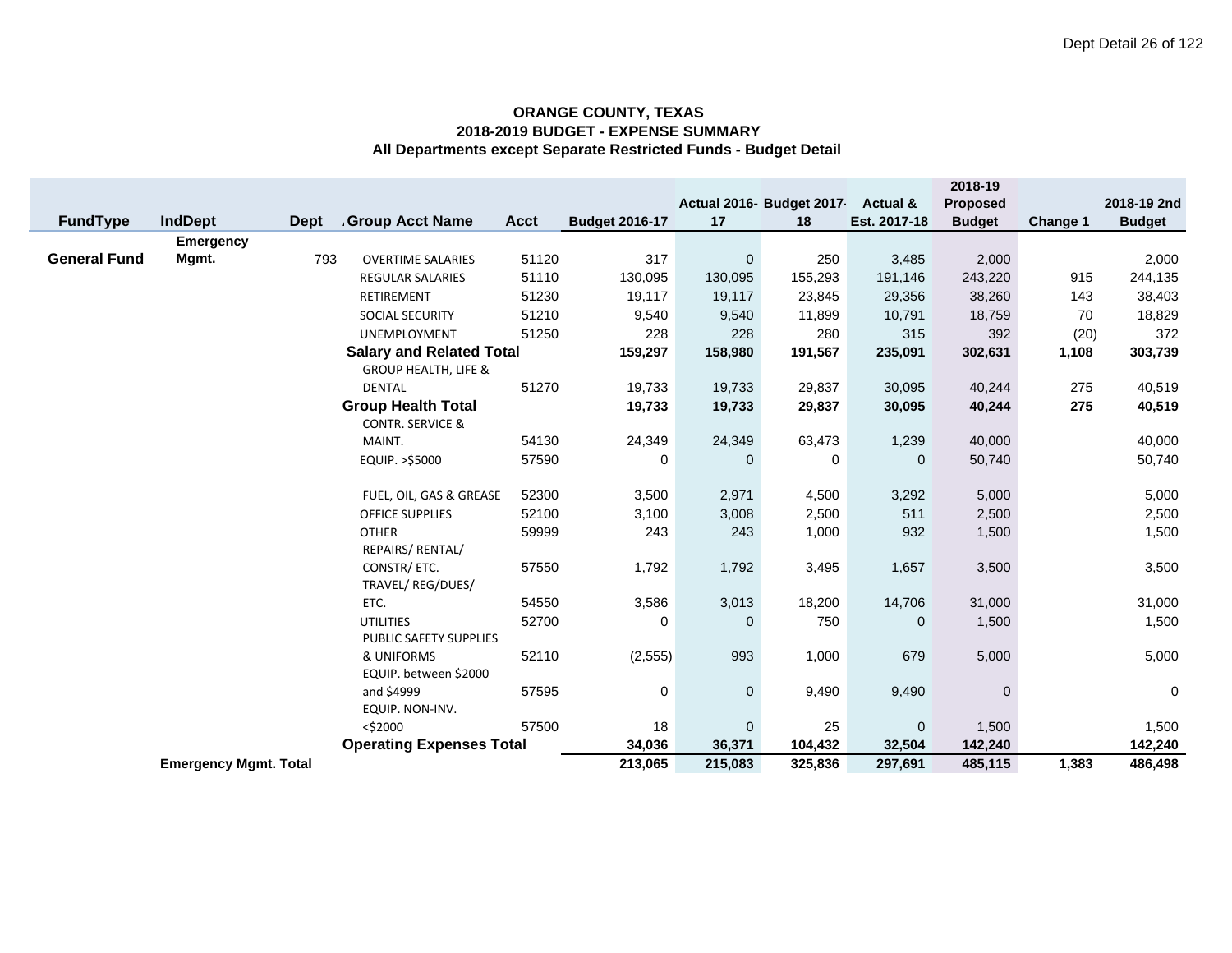|                     |                                                      |             |                                 |             |                       |             |                          |                     | 2018-19       |          |               |
|---------------------|------------------------------------------------------|-------------|---------------------------------|-------------|-----------------------|-------------|--------------------------|---------------------|---------------|----------|---------------|
|                     |                                                      |             |                                 |             |                       |             | Actual 2016- Budget 2017 | <b>Actual &amp;</b> | Proposed      |          | 2018-19 2nd   |
| <b>FundType</b>     | <b>IndDept</b>                                       | <b>Dept</b> | <b>Group Acct Name</b>          | <b>Acct</b> | <b>Budget 2016-17</b> | 17          | 18                       | Est. 2017-18        | <b>Budget</b> | Change 1 | <b>Budget</b> |
|                     | <b>Environmental</b>                                 |             |                                 |             |                       |             |                          |                     |               |          |               |
| <b>General Fund</b> | <b>Health &amp; Code</b>                             | 908         | <b>OVERTIME SALARIES</b>        | 51120       | 1,026                 | 1,026       | 250                      | 846                 | 400           | 450      | 850           |
|                     |                                                      |             | REGULAR SALARIES                | 51110       | 247,119               | 246,936     | 269,468                  | 215,186             | 191,661       | 17,400   | 209,061       |
|                     |                                                      |             | RETIREMENT                      | 51230       | 36,456                | 36,456      | 41,348                   | 33,067              | 29,966        | 2,715    | 32,681        |
|                     |                                                      |             | SOCIAL SECURITY                 | 51210       | 18,943                | 18,924      | 20,633                   | 16,494              | 14,693        | 1,331    | 16,024        |
|                     |                                                      |             | <b>UNEMPLOYMENT</b>             | 51250       | 435                   | 435         | 485                      | 358                 | 307           | 10       | 317           |
|                     |                                                      |             | <b>Salary and Related Total</b> |             | 303,980               | 303,778     | 332,184                  | 265,952             | 237,027       | 21,906   | 258,933       |
|                     |                                                      |             | <b>GROUP HEALTH, LIFE &amp;</b> |             |                       |             |                          |                     |               |          |               |
|                     |                                                      |             | <b>DENTAL</b>                   | 51270       | 42,144                | 42,144      | 45,106                   | 37,235              | 38,920        | (55)     | 38,865        |
|                     |                                                      |             | <b>Group Health Total</b>       |             | 42,144                | 42,144      | 45,106                   | 37,235              | 38,920        | (55)     | 38,865        |
|                     |                                                      |             | <b>CONTR. SERVICE &amp;</b>     |             |                       |             |                          |                     |               |          |               |
|                     |                                                      |             | MAINT.                          | 54130       | 456                   | $\mathbf 0$ | 500                      | $\mathbf 0$         | 500           |          | 500           |
|                     | 52300<br>FUEL, OIL, GAS & GREASE                     |             |                                 |             |                       |             |                          |                     |               |          |               |
|                     |                                                      |             |                                 |             | 5,014                 | 4,042       | 6,900                    | 3,405               | 7,500         |          | 7,500         |
|                     |                                                      |             | OFFICE SUPPLIES                 | 52100       | 800                   | 732         | 800                      | 809                 | 1,000         |          | 1,000         |
|                     |                                                      |             | <b>OTHER</b>                    | 59999       | 637                   | 357         | 825                      | 561                 | 850           |          | 850           |
|                     |                                                      |             | REPAIRS/ RENTAL/                |             |                       |             |                          |                     |               |          |               |
|                     |                                                      |             | CONSTR/ ETC.                    | 57550       | 4,000                 | 3,259       | 4,000                    | 3,454               | 4,000         |          | 4,000         |
|                     |                                                      |             | TRAVEL/REG/DUES/                |             |                       |             |                          |                     |               |          |               |
|                     |                                                      |             | ETC.                            | 54550       | 6,870<br>2,880        | 4,546       | 6,973                    | 5,273               | 6,650         |          | 6,650         |
|                     | <b>UTILITIES</b><br>52700                            |             |                                 |             |                       | 1,515       | 3,100                    | 2,510               | 3,100         |          | 3,100         |
|                     | <b>ENGINEERING &amp; LAB</b><br>54120<br><b>FEES</b> |             |                                 |             | 400                   |             | 100                      |                     | 400           |          | 400           |
|                     | 53000                                                |             |                                 |             | 0                     | 0           |                          | $\mathbf 0$         |               |          |               |
|                     | <b>GRANT EXPENDITURES</b>                            |             |                                 |             |                       | $\mathbf 0$ | 5,500                    | 1,511               | 5,500         |          | 5,500         |
|                     | EQUIP. NON-INV.                                      |             |                                 |             |                       |             |                          |                     |               |          |               |
|                     | 57500<br>$<$ \$2000                                  |             |                                 |             |                       | 118         | 350                      | 120                 | 350           |          | 350           |
|                     | <b>Operating Expenses Total</b>                      |             |                                 |             |                       | 14,567      | 29,048                   | 17,643              | 29,850        |          | 29,850        |
|                     | <b>Environmental Health &amp; Code Total</b>         |             |                                 |             |                       | 360,489     | 406,338                  | 320,830             | 305,797       | 21,851   | 327,648       |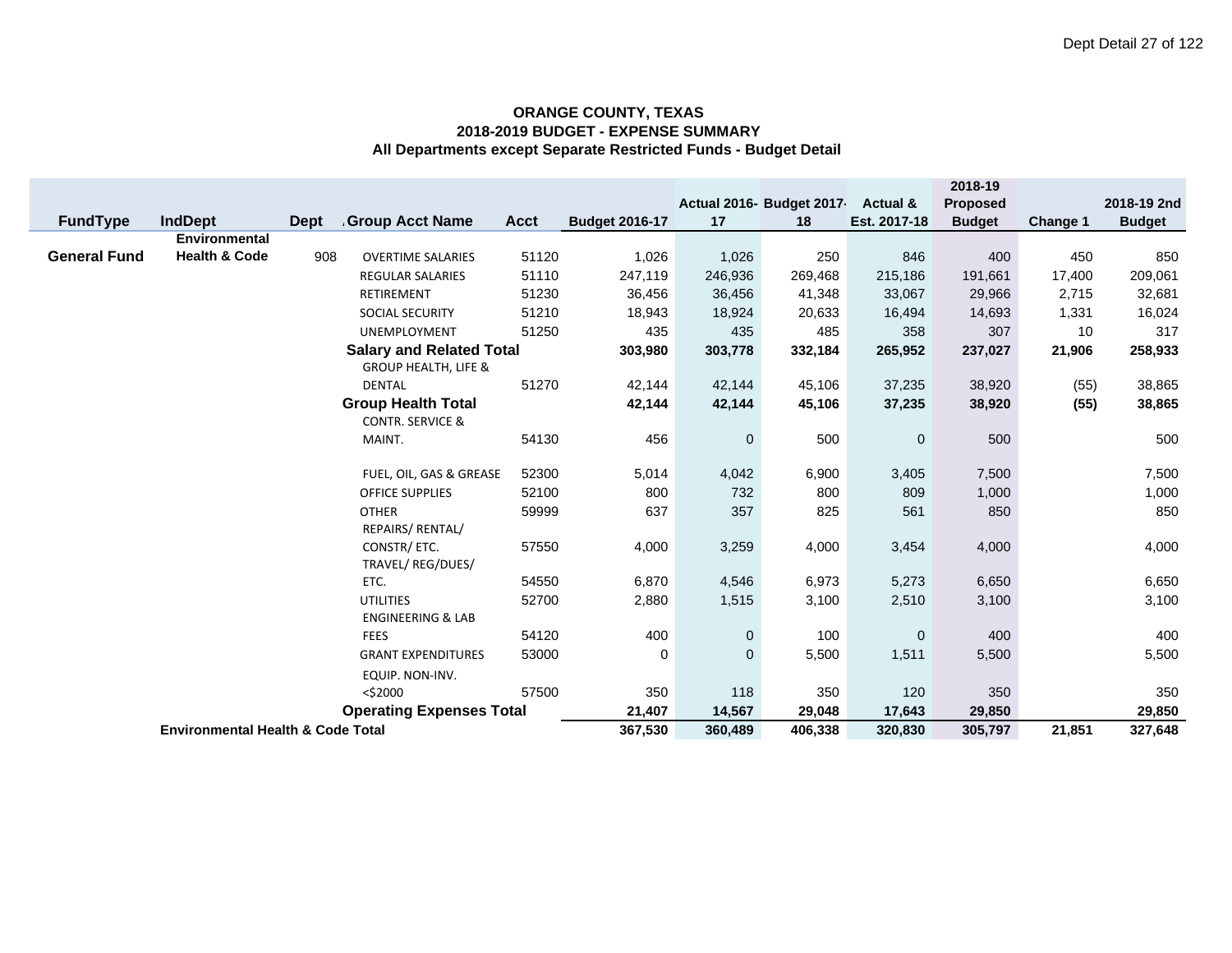|                     |                               |             |                                 |             |                       |              |                           |              | 2018-19         |          |               |
|---------------------|-------------------------------|-------------|---------------------------------|-------------|-----------------------|--------------|---------------------------|--------------|-----------------|----------|---------------|
|                     |                               |             |                                 |             |                       |              | Actual 2016- Budget 2017- | Actual &     | <b>Proposed</b> |          | 2018-19 2nd   |
| <b>FundType</b>     | <b>IndDept</b>                | <b>Dept</b> | Group Acct Name                 | <b>Acct</b> | <b>Budget 2016-17</b> | 17           | 18                        | Est. 2017-18 | <b>Budget</b>   | Change 1 | <b>Budget</b> |
|                     |                               |             |                                 |             |                       |              |                           |              |                 |          |               |
| <b>General Fund</b> | <b>Extension Office</b>       | 655         | <b>AUTO</b>                     | 51520       | 11,643                | 10,511       | 11,643                    | 5,822        | 7,762           |          | 7,762         |
|                     |                               |             | <b>EXTRA HELP</b>               | 51140       | 0                     | $\mathbf{0}$ | 5,000                     | 0            | $\mathbf{0}$    | 15,080   | 15,080        |
|                     |                               |             | <b>OVERTIME SALARIES</b>        | 51120       | 151                   | 151          | 0                         | 0            | $\Omega$        |          | 0             |
|                     |                               |             | <b>REGULAR SALARIES</b>         | 51110       | 164,363               | 154,580      | 171,077                   | 122,499      | 145,821         | 545      | 146,366       |
|                     |                               |             | RETIREMENT                      | 51230       | 28,200                | 10,998       | 29,109                    | 11,356       | 24,075          | 197      | 24,272        |
|                     |                               |             | SOCIAL SECURITY                 | 51210       | 14,399                | 12,387       | 14,526                    | 9,474        | 11,804          | 1,251    | 13,055        |
|                     |                               |             | UNEMPLOYMENT                    | 51250       | 293                   | 293          | 317                       | 212          | 247             | 11       | 258           |
|                     |                               |             | <b>Salary and Related Total</b> |             | 219,050               | 188,921      | 231,672                   | 149,363      | 189,709         | 17,084   | 206,793       |
|                     |                               |             | <b>GROUP HEALTH, LIFE &amp;</b> |             |                       |              |                           |              |                 |          |               |
|                     |                               |             | <b>DENTAL</b>                   | 51270       | 19,439                | 19,439       | 38,892                    | 18,648       | 32,227          | 696      | 32,923        |
|                     |                               |             | <b>Group Health Total</b>       |             | 19,439                | 19,439       | 38,892                    | 18,648       | 32,227          | 696      | 32,923        |
|                     |                               |             | <b>CONTR. SERVICE &amp;</b>     |             |                       |              |                           |              |                 |          |               |
|                     |                               |             | MAINT.                          | 54130       | 1,560                 | 1,560        | 1,560                     | 1,560        | 1,750           |          | 1,750         |
|                     |                               |             |                                 |             |                       |              |                           |              |                 |          |               |
|                     |                               |             | FUEL, OIL, GAS & GREASE         | 52300       | 1,150                 | 670          | 1,150                     | 650          | 1,150           |          | 1,150         |
|                     |                               |             | <b>OFFICE SUPPLIES</b>          | 52100       | 3,722                 | 3,351        | 3,750                     | 2,850        | 5,350           |          | 5,350         |
|                     |                               |             | <b>OTHER</b>                    | 59999       | 1,525                 | 1,272        | 900                       | 339          | 1,500           |          | 1,500         |
|                     |                               |             | REPAIRS/ RENTAL/                |             |                       |              |                           |              |                 |          |               |
|                     |                               |             | CONSTR/ETC.                     | 57550       | 675                   | 52           | 2,155                     | 2,102        | 2,200           |          | 2,200         |
|                     |                               |             | TRAVEL/REG/DUES/                |             |                       |              |                           |              |                 |          |               |
|                     |                               |             | ETC.                            | 54550       | 10,537                | 8,091        | 12,850                    | 11,046       | 11,765          |          | 11,765        |
|                     |                               |             | <b>UTILITIES</b>                | 52700       | 3,112                 | 2,902        | 3,072                     | 1,420        | 1,695           | 720      | 2,415         |
|                     |                               |             | PROGRAM SUPPLIES                | 52275       | 12,006                | 10,913       | 9,300                     | 7,017        | 12,000          |          | 12,000        |
|                     |                               |             | EQUIP. NON-INV.                 |             |                       |              |                           |              |                 |          |               |
|                     |                               |             | $<$ \$2000                      | 57500       | 300                   | 198          | 300                       | $\mathbf 0$  | 500             |          | 500           |
|                     |                               |             | <b>Operating Expenses Total</b> |             | 34,587                | 29,009       | 35,037                    | 26,985       | 37,910          | 720      | 38,630        |
|                     | <b>Extension Office Total</b> |             |                                 |             | 273,076               | 237,368      | 305,601                   | 194,997      | 259,846         | 18,500   | 278,346       |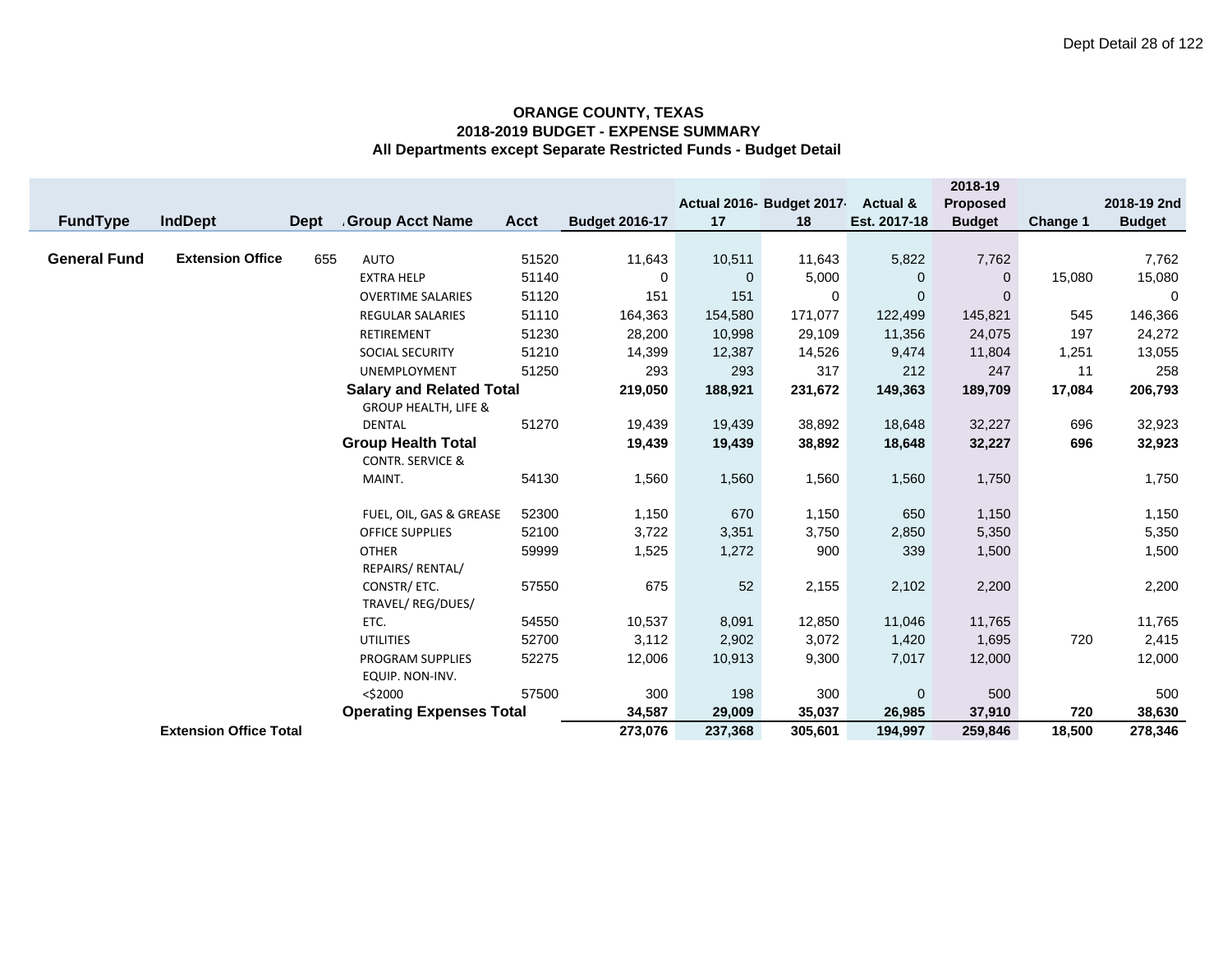|                     |                     |             |                                           |             |                       |                |                                |                                     | 2018-19                          |            |                              |
|---------------------|---------------------|-------------|-------------------------------------------|-------------|-----------------------|----------------|--------------------------------|-------------------------------------|----------------------------------|------------|------------------------------|
| <b>FundType</b>     | <b>IndDept</b>      | <b>Dept</b> | <b>Group Acct Name</b>                    | <b>Acct</b> | <b>Budget 2016-17</b> | 17             | Actual 2016- Budget 2017<br>18 | <b>Actual &amp;</b><br>Est. 2017-18 | <b>Proposed</b><br><b>Budget</b> | Change 1   | 2018-19 2nd<br><b>Budget</b> |
| <b>General Fund</b> | <b>General Misc</b> | 111         | <b>AUTO</b>                               | 51520       | 2,200                 | 80             | 700                            | 637                                 | 2,619                            |            | 2,619                        |
|                     |                     |             | <b>REGULAR SALARIES</b>                   | 51110       | $\mathbf 0$           | $\overline{0}$ | $\mathbf 0$                    | 3,000                               | 113,875                          | (113, 123) | 752                          |
|                     |                     |             | RETIREMENT                                | 51230       | 51,415                | 44,295         | 50,000                         | 46,370                              | 61,377                           | (61, 260)  | 117                          |
|                     |                     |             | <b>SOCIAL SECURITY</b>                    | 51210       | 26,775                | 23,078         | 25,000                         | 22,977                              | 30,098                           | (30,040)   | 58                           |
|                     |                     |             | UNEMPLOYMENT                              | 51250       | 385                   | (1,709)        | 630                            | (19, 244)                           | 93                               | (92)       | -1                           |
|                     |                     |             | MISC. PAYROLL                             | 51300       | 324                   | 324            | $\mathbf 0$                    | 72                                  | 500                              |            | 500                          |
|                     |                     |             | <b>TERMINATION PAY</b>                    | 51150       | 350,000               | 301,594        | 300,000                        | 297,900                             | 365,000                          |            | 365,000                      |
|                     |                     |             | <b>Salary and Related Total</b>           |             | 431,099               | 367,662        | 376,330                        | 351,712                             | 573,562                          | (204, 515) | 369,047                      |
|                     |                     |             | <b>GROUP HEALTH, LIFE &amp;</b>           |             |                       |                |                                |                                     |                                  |            |                              |
|                     |                     |             | <b>DENTAL</b>                             | 51270       | 0                     | (10, 315)      | 0                              | (7,602)                             | 23,347                           | (4,983)    | 18,364                       |
|                     |                     |             | <b>Group Health Total</b>                 |             | 0                     | (10, 315)      | $\bf{0}$                       | (7,602)                             | 23,347                           | (4,983)    | 18,364                       |
|                     |                     |             | CONTINGENCY                               | 53830       | 0                     | $\mathbf 0$    | 8,357,417                      | 150,000                             | 500,000                          | 275,000    | 775,000                      |
|                     |                     |             | <b>CONTR. SERVICE &amp;</b>               |             |                       |                |                                |                                     |                                  |            |                              |
|                     |                     |             | MAINT.                                    | 54130       | 3,696                 | 3,696          | 4,000                          | $\overline{0}$                      | 4,000                            |            | 4,000                        |
|                     |                     |             | <b>OFFICE SUPPLIES</b>                    | 52100       | 110,200               | 66,002         | 110,100                        | 68,619                              | 110,000                          |            | 110,000                      |
|                     |                     |             | <b>OTHER</b>                              | 59999       | 133,306               | 131,898        | 42,100                         | 39,816                              | 91,500                           |            | 91,500                       |
|                     |                     |             | TRAVEL/ REG/DUES/                         |             |                       |                |                                |                                     |                                  |            |                              |
|                     |                     |             | ETC.                                      | 54550       | 35,000                | 34,312         | 34,400                         | 34,312                              | 35,000                           |            | 35,000                       |
|                     |                     |             | <b>UTILITIES</b>                          | 52700       | 4,000                 | 940            | 600                            | 923                                 | 700                              | (700)      | $\Omega$                     |
|                     |                     |             | <b>INSURANCE CLAIMS</b>                   | 53190       | 36,492                | 29,518         | 596,102                        | (789, 881)                          | 275,000                          | (789, 881) | (514, 881)                   |
|                     |                     |             | <b>CONTRIBUTIONS</b><br>SPECIAL COMMUNITY | 53010       | 87,000                | 41,300         | 87,000                         | 70,800                              | 77,600                           | (31, 800)  | 45,800                       |
|                     |                     |             | <b>PROJECTS</b>                           | 53020       | 109,661               | 109,661        | 391,000                        | 380,999                             | 129,000                          | 246,000    | 375,000                      |
|                     |                     |             | <b>RETURNED CHECKS</b>                    | 53090       | 1,000                 | (7, 564)       | 1,000                          | (12, 292)                           | 1,000                            |            | 1,000                        |
|                     |                     |             | <b>CENTRAL SUPPLY COST</b>                | 53180       | 500                   | (4, 367)       | 1,000                          | (506)                               | 2,000                            |            | 2,000                        |
|                     |                     |             | COPY COST CLEARING                        | 53200       | 17,000                | 6,553          | 12,000                         | 161                                 | 12,000                           |            | 12,000                       |
|                     |                     |             | SHERIFF CRIMINAL                          |             |                       |                |                                |                                     |                                  |            |                              |
|                     |                     |             | <b>BONDS RETURNED</b>                     | 53203       | 101,507               | $\mathbf 0$    | 100,000                        | 88,511                              | 100,000                          |            | 100,000                      |
|                     |                     |             | TAX COLLECTION COST                       | 53490       | 60,000                | $\overline{0}$ | 60,000                         | $\mathbf 0$                         | $\mathbf{0}$                     |            | $\mathbf 0$                  |
|                     |                     |             | MISC. STATE FEES                          | 53870       | 378,403               | (121, 590)     | 850,000                        | 764,473                             | 850,000                          | (697, 500) | 152,500                      |
|                     |                     |             | <b>COURT APPT. ATTNY -</b>                |             |                       |                |                                |                                     |                                  |            |                              |
|                     |                     |             | CCAL JUV.                                 | 54083       | 5,000                 | 350            | 5,000                          | 150                                 | 5,000                            |            | 5,000                        |
|                     |                     |             | <b>COURT APPT. ATTNY -</b>                | 54086       | 25,000                |                | 25,000                         |                                     |                                  | 1,950      | 28,000                       |
|                     |                     |             | CCAL(2) JUV.<br>COURT APPT. ATTNY -       |             |                       | 20,700         |                                | 26,833                              | 26,050                           |            |                              |
|                     |                     |             | 128TH ADULT                               | 54090       | 60,643                | 54,480         | 100,643                        | 96,444                              | 100,000                          |            | 100,000                      |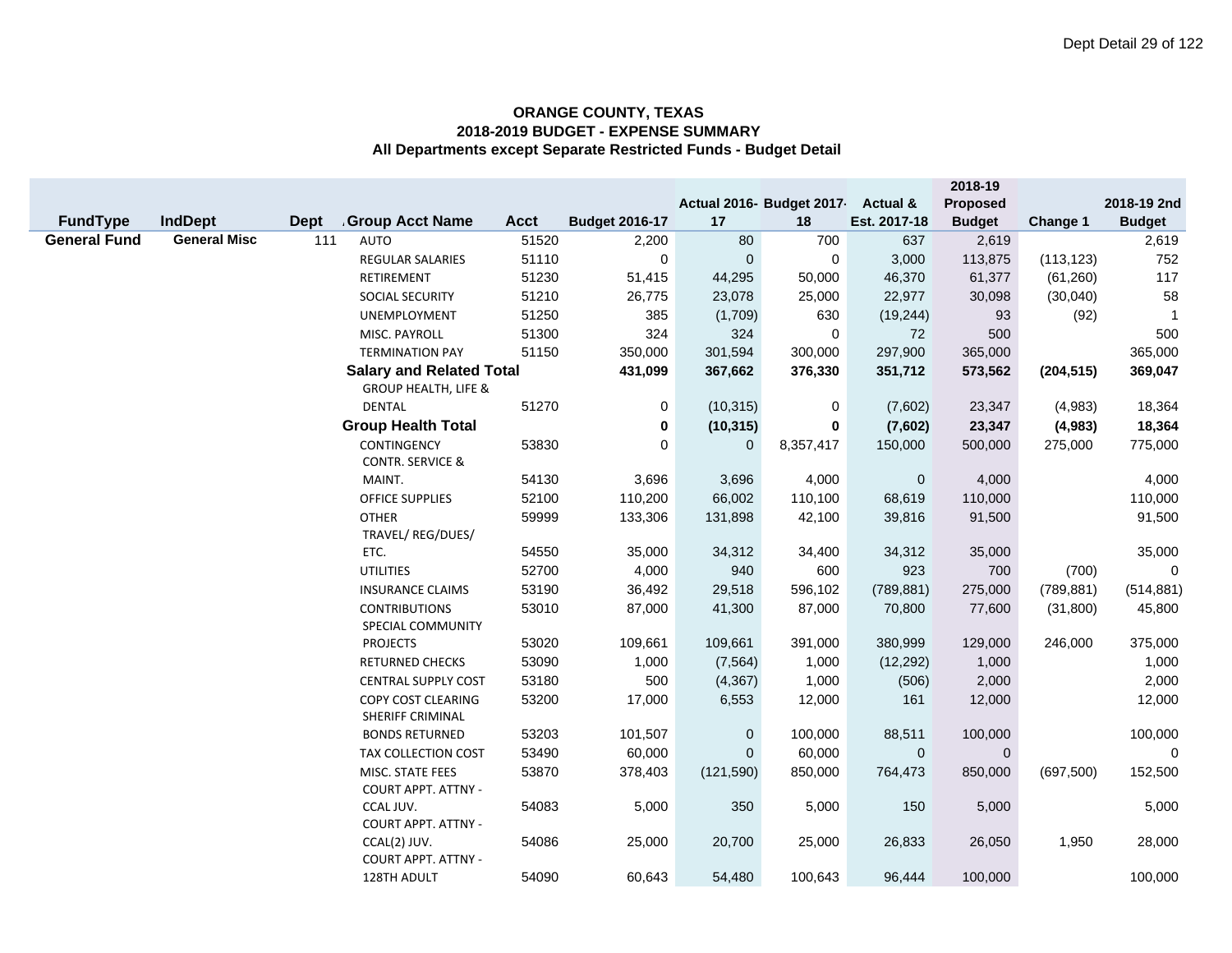|                     |                     |             |                                                 |             |                       |             | Actual 2016- Budget 2017- | <b>Actual &amp;</b> | 2018-19<br>Proposed |           | 2018-19 2nd   |
|---------------------|---------------------|-------------|-------------------------------------------------|-------------|-----------------------|-------------|---------------------------|---------------------|---------------------|-----------|---------------|
| <b>FundType</b>     | <b>IndDept</b>      | <b>Dept</b> | <b>Group Acct Name</b>                          | <b>Acct</b> | <b>Budget 2016-17</b> | 17          | 18                        | Est. 2017-18        | <b>Budget</b>       | Change 1  | <b>Budget</b> |
|                     |                     |             | <b>COURT APPT. ATTNY -</b>                      |             |                       |             |                           |                     |                     |           |               |
| <b>General Fund</b> | <b>General Misc</b> | 111         | 163RD ADULT<br><b>COURT APPT. ATTNY -</b>       | 54091       | 116,018               | 78,408      | 156,018                   | 68,832              | 100,000             |           | 100,000       |
|                     |                     |             | 260TH ADULT<br>COURT APPT. ATTNY -              | 54092       | 90,263                | 52,258      | 130,263                   | 59,618              | 100,000             |           | 100,000       |
|                     |                     |             | <b>CCAL ADULT</b><br><b>COURT APPT. ATTNY -</b> | 54093       | 52,194                | 41,993      | 92,194                    | 47,523              | 60,000              |           | 60,000        |
|                     |                     |             | CPS/OTHER<br><b>COURT APPT. ATTNY -</b>         | 54094       | 164,003               | 164,003     | 140,000                   | 234,624             | 225,000             | 17,000    | 242,000       |
|                     |                     |             | JP#1<br><b>COURT APPT. ATTNY -</b>              | 54095       | 500                   | $\mathbf 0$ | 500                       | $\mathbf 0$         | 500                 |           | 500           |
|                     |                     |             | CCAL(2) ADULT<br><b>COURT INITIATED</b>         | 54096       | 60,000                | 25,807      | 60,000                    | 64,307              | 60,000              | 6,000     | 66,000        |
|                     |                     |             | <b>GUARDIAN EXP.</b>                            | 54097       | 1,000                 | 1,000       | 0                         | 11,750              | 7,500               | 5,500     | 13,000        |
|                     |                     |             | AD LITEM EXPENSE                                | 54098       | 3,000                 | $\mathbf 0$ | 5,000                     | 500                 | $\mathbf 0$         |           | $\mathbf 0$   |
|                     |                     |             | ADVERTISING EXPENSE                             | 54100       | 8,000                 | 5,770       | 8,000                     | 7,298               | 8,000               | 6,000     | 14,000        |
|                     |                     |             | <b>AUDIT FEES</b>                               | 54105       | 57,000                | 30,400      | 47,500                    | 35,750              | 50,000              |           | 50,000        |
|                     |                     |             | <b>AUTOPSY FEES</b>                             | 54106       | 225,975               | 225,975     | 225,000                   | 151,825             | 230,000             |           | 230,000       |
|                     |                     |             | <b>VITAL STATISTICS</b>                         |             |                       |             |                           |                     |                     |           |               |
|                     |                     |             | <b>EXPENSE</b>                                  | 54107       | 417                   | 417         | 0                         | 2,291               | 4,500               |           | 4,500         |
|                     |                     |             | APPRAISAL CONTRACT<br>LAWSUITS, CLAIMS &        | 54110       | 450,000               | 434,794     | 478,500                   | 445,982             | 500,000             | 60,000    | 560,000       |
|                     |                     |             | SETTLEMENTS                                     | 54122       | 3,569,207             | 3,279,658   | 140,000                   | 149,027             | 200,000             | (100,000) | 100,000       |
|                     |                     |             | PETIT JURY COSTS                                | 54410       | 37,000                | 21,430      | 34,000                    | 13,168              | 34,000              |           | 34,000        |
|                     |                     |             | U T M B CONTRACT<br><b>JAIL PHYSICIAN &amp;</b> | 54235       | 259,834               | 259,834     | 259,834                   | 259,834             | 275,000             |           | 275,000       |
|                     |                     |             | <b>HEALTH FEES</b>                              | 54253       | 69,000                | 69,000      | 70,000                    | 64,000              | 70,000              |           | 70,000        |
|                     |                     |             | <b>BURIAL FEES</b>                              | 54290       | 42,451                | 42,451      | 41,400                    | 41,400              | 45,050              |           | 45,050        |
|                     |                     |             | <b>COMMITMENTS</b>                              | 54302       | 150,000               | 111,186     | 150,000                   | 95,058              | 155,000             |           | 155,000       |
|                     |                     |             | <b>BOND PREMIUM</b>                             | 54670       | 19,000                | 15,385      | 16,000                    | 10,085              | 16,000              |           | 16,000        |
|                     |                     |             | REGIONAL CRIME LAB<br><b>COURT HOUSE</b>        | 57040       | 207,241               | 206,633     | 250,000                   | 207,602             | 250,000             |           | 250,000       |
|                     |                     |             | <b>RENOVATION</b>                               | 57292       | 0                     | $\mathbf 0$ | 47,000                    | 17,244              | 0                   |           | 0             |
|                     |                     |             | <b>JASPER LAND</b>                              | 57400       | 2,539                 | 2,539       | 2,600                     | 2,527               | 2,600               |           | 2,600         |
|                     |                     |             | <b>INTEREST EXPENSE</b>                         | 57990       | 10,000                | $\mathbf 0$ | 500                       | 0                   | $\mathbf{0}$        |           | $\mathbf 0$   |
|                     |                     |             | <b>BANK SERVICES &amp; FEES</b>                 | 58060       | 8,000                 | $\mathbf 0$ | 3,000                     | $\overline{0}$      | 10,000              |           | 10,000        |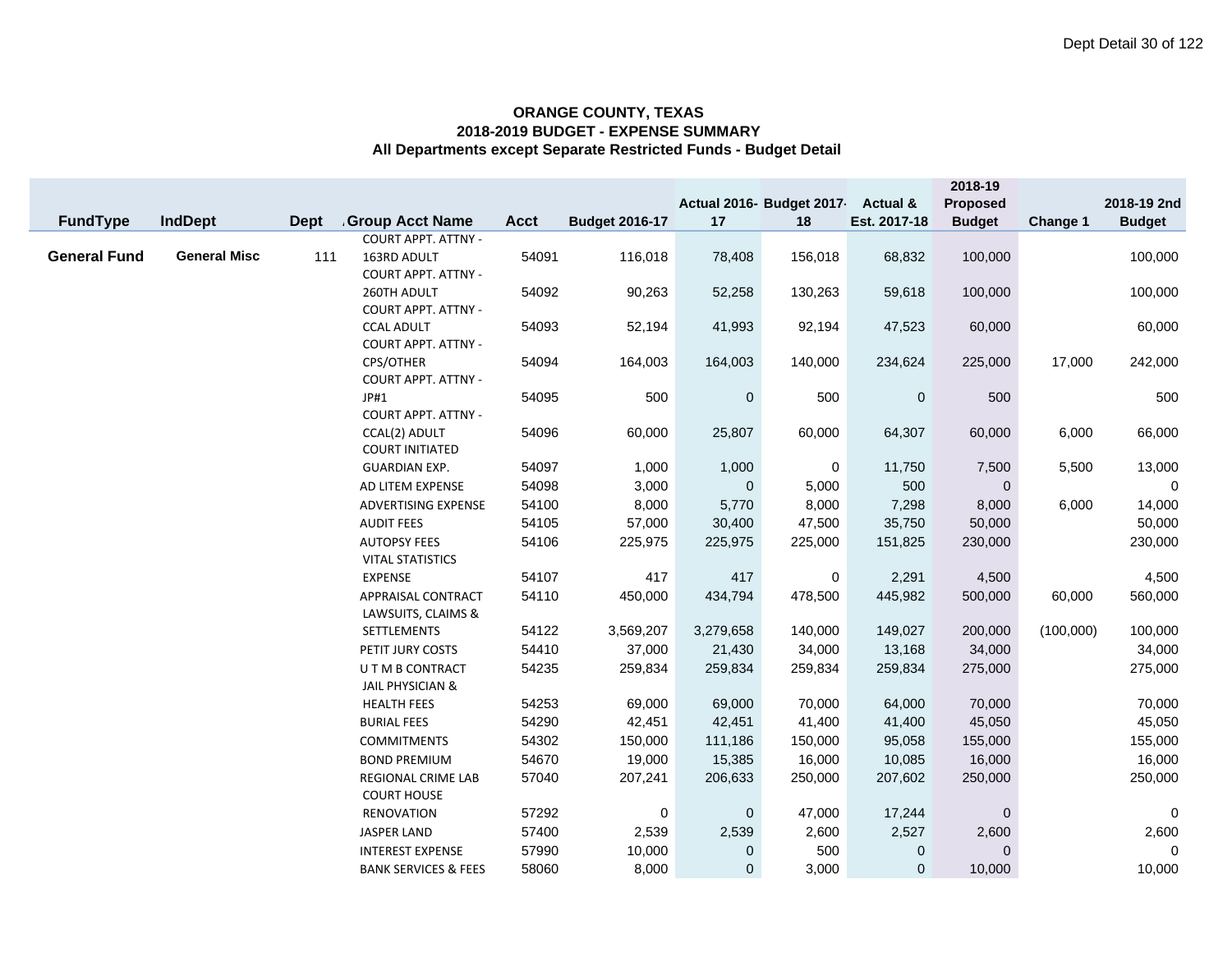|                     |                           |      |                                 |       |                       |           |                          |                     | 2018-19         |                 |               |
|---------------------|---------------------------|------|---------------------------------|-------|-----------------------|-----------|--------------------------|---------------------|-----------------|-----------------|---------------|
|                     |                           |      |                                 |       |                       |           | Actual 2016- Budget 2017 | <b>Actual &amp;</b> | <b>Proposed</b> |                 | 2018-19 2nd   |
| <b>FundType</b>     | <b>IndDept</b>            | Dept | Group Acct Name                 | Acct  | <b>Budget 2016-17</b> | 17        | 18                       | Est. 2017-18        | <b>Budget</b>   | <b>Change 1</b> | <b>Budget</b> |
| <b>General Fund</b> | <b>General Misc</b>       | 111  | <b>JAIL LAW LIBRARY</b>         | 60060 | 7.000                 | 6.157     | 7,500                    | 622                 | 7,500           |                 | 7,500         |
|                     |                           |      | <b>GENERAL FUND -</b>           |       |                       |           |                          |                     |                 |                 |               |
|                     |                           |      | <b>DISCOUNT ON FUEL</b>         | 52031 | (4.305)               | (4,305)   | (5.844)                  | (2,754)             |                 |                 |               |
|                     |                           |      | <b>Operating Expenses Total</b> |       | 6,773,744             | 5,436,683 | 13.136.327               | 2,907,475           | 4,729,500       | (1,002,431)     | 3,727,069     |
|                     | <b>General Misc Total</b> |      |                                 |       | 7,204,843             | 5,794,030 | 13,512,657               | 3,251,585           | 5,326,409       | (1,211,929)     | 4,114,480     |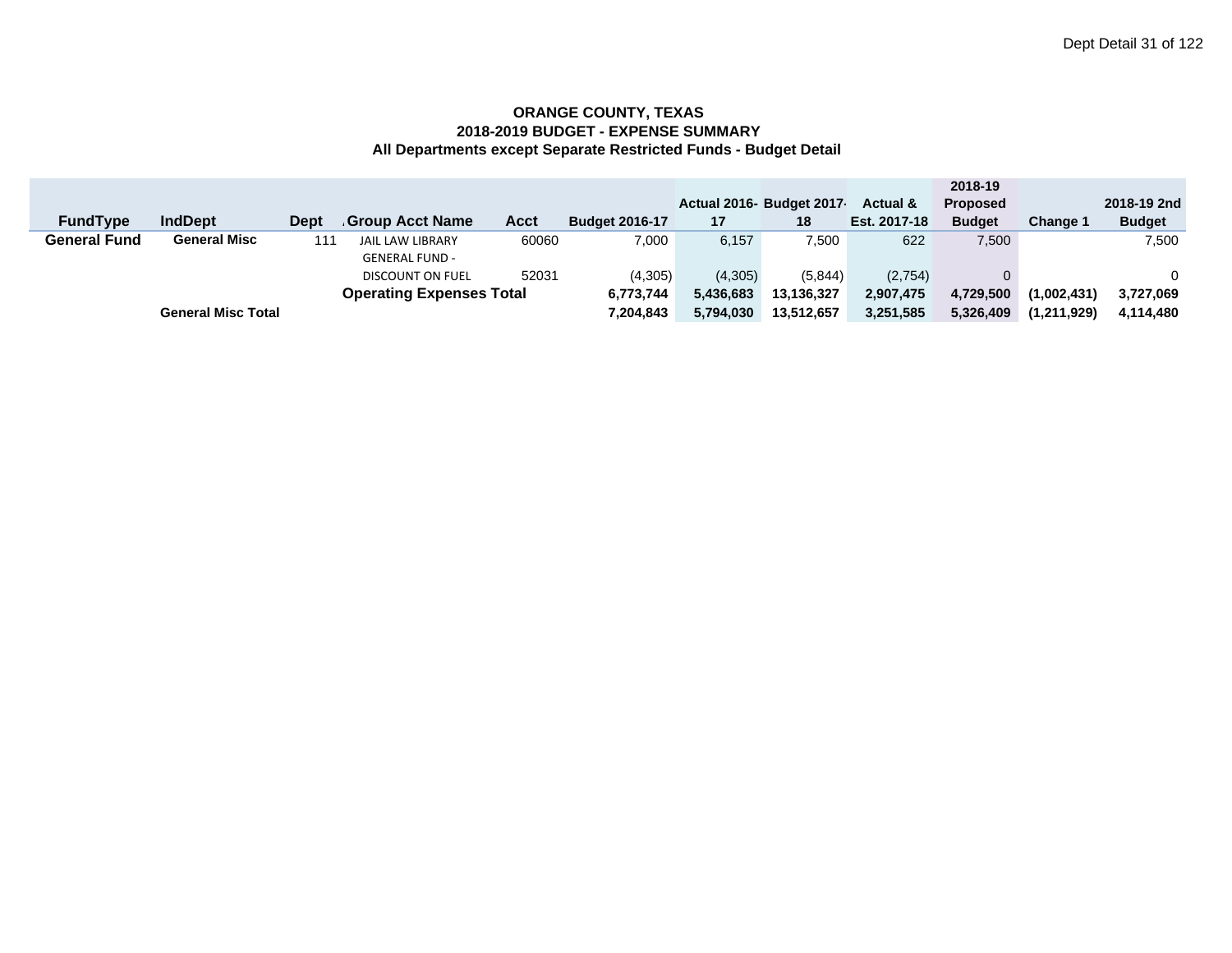|                                 |                              |                             |                                 |       |                       |              |                           |                     | 2018-19         |          |               |
|---------------------------------|------------------------------|-----------------------------|---------------------------------|-------|-----------------------|--------------|---------------------------|---------------------|-----------------|----------|---------------|
|                                 |                              |                             |                                 |       |                       |              | Actual 2016- Budget 2017- | <b>Actual &amp;</b> | <b>Proposed</b> |          | 2018-19 2nd   |
| <b>FundType</b>                 | <b>IndDept</b>               | <b>Dept</b>                 | Group Acct Name                 | Acct  | <b>Budget 2016-17</b> | 17           | 18                        | Est. 2017-18        | <b>Budget</b>   | Change 1 | <b>Budget</b> |
|                                 | <b>Human</b>                 |                             |                                 |       |                       |              |                           |                     |                 |          |               |
| <b>General Fund</b>             | <b>Resources</b>             | 119                         | <b>OVERTIME SALARIES</b>        | 51120 | 745                   | 87           | 0                         | 45                  | $\mathbf{0}$    |          | 0             |
|                                 |                              |                             | <b>REGULAR SALARIES</b>         | 51110 | 131,691               | 131,691      | 148,899                   | 134,444             | 149,373         | 556      | 149,929       |
|                                 |                              |                             | RETIREMENT                      | 51230 | 19,566                | 19,374       | 22,826                    | 20,625              | 23,306          | 87       | 23,393        |
|                                 |                              |                             | <b>SOCIAL SECURITY</b>          | 51210 | 10,189                | 9,756        | 11,391                    | 10,018              | 11,427          | 43       | 11,470        |
|                                 |                              |                             | <b>UNEMPLOYMENT</b>             | 51250 | 231                   | 231          | 268                       | 221                 | 239             | (12)     | 227           |
|                                 |                              |                             | <b>Salary and Related Total</b> |       | 162,423               | 161,140      | 183,384                   | 165,354             | 184,345         | 674      | 185,019       |
|                                 |                              |                             | <b>GROUP HEALTH, LIFE &amp;</b> |       |                       |              |                           |                     |                 |          |               |
|                                 |                              |                             | <b>DENTAL</b>                   | 51270 | 25,286                | 25,286       | 27,063                    | 24,244              | 29,190          | 1,613    | 30,803        |
|                                 | <b>Group Health Total</b>    |                             |                                 |       |                       |              | 27,063                    | 24,244              | 29,190          | 1,613    | 30,803        |
|                                 |                              | <b>CONTR. SERVICE &amp;</b> |                                 |       |                       |              |                           |                     |                 |          |               |
|                                 |                              |                             | MAINT.                          | 54130 | 1,500                 | $\mathbf{0}$ | 1,500                     | 396                 | 450             |          | 450           |
|                                 |                              |                             | <b>OFFICE SUPPLIES</b>          | 52100 | 600                   | 493          | 500                       | 459                 | 500             |          | 500           |
|                                 |                              |                             | <b>OTHER</b>                    | 59999 | 38                    | 38           | 50                        | $\overline{0}$      | 150             |          | 150           |
|                                 |                              |                             | TRAVEL/ REG/DUES/               |       |                       |              |                           |                     |                 |          |               |
|                                 |                              |                             | ETC.                            | 54550 | 3,250                 | 936          | 3,700                     | 1,017               | 4,000           |          | 4,000         |
|                                 |                              |                             | <b>UTILITIES</b>                | 52700 | 900                   | 553          | 700                       | 555                 | 700             |          | 700           |
|                                 |                              | <b>DRUG SCREENS &amp;</b>   |                                 |       |                       |              |                           |                     |                 |          |               |
|                                 |                              |                             | <b>PHYSICALS</b>                | 54192 | 5,962                 | 3,953        | 6,000                     | 4,253               | 6,000           |          | 6,000         |
|                                 | EQUIP. between \$2000        |                             |                                 |       |                       |              |                           |                     |                 |          |               |
|                                 |                              |                             | and \$4999                      | 57595 | 0<br>12,250           | $\mathbf{0}$ | 6,918                     | 6,388               | 6,918           |          | 6,918         |
| <b>Operating Expenses Total</b> |                              |                             |                                 |       |                       | 5,973        | 19,368                    | 13,068              | 18,718          |          | 18,718        |
|                                 | <b>Human Resources Total</b> |                             |                                 |       | 199,959               | 192,399      | 229,815                   | 202,666             | 232,253         | 2,287    | 234,540       |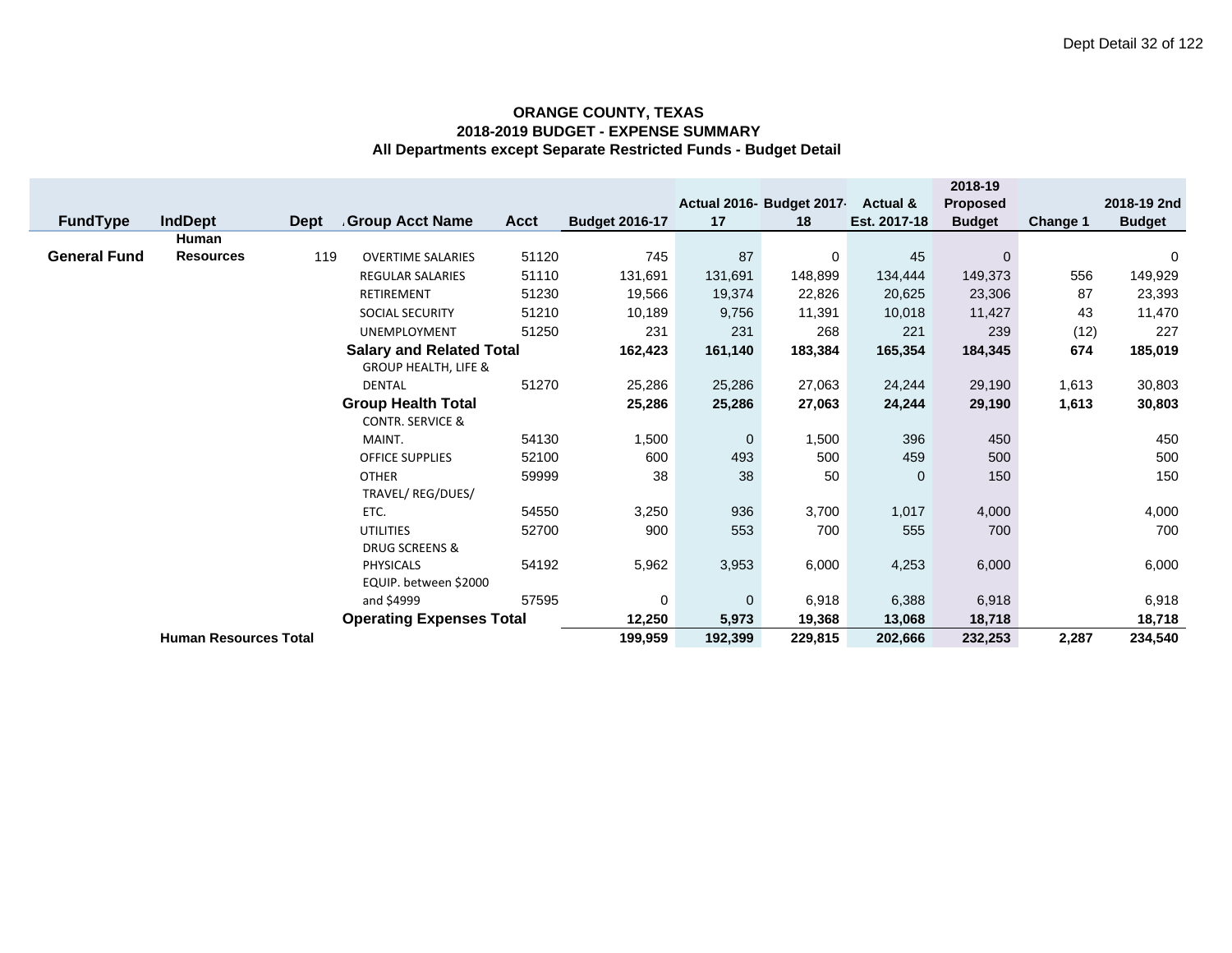|                     |                               |             |                                 |             |                       |             |                           |                     | 2018-19         |           |               |
|---------------------|-------------------------------|-------------|---------------------------------|-------------|-----------------------|-------------|---------------------------|---------------------|-----------------|-----------|---------------|
|                     |                               |             |                                 |             |                       |             | Actual 2016- Budget 2017- | <b>Actual &amp;</b> | <b>Proposed</b> |           | 2018-19 2nd   |
| <b>FundType</b>     | <b>IndDept</b>                | <b>Dept</b> | <b>Group Acct Name</b>          | <b>Acct</b> | <b>Budget 2016-17</b> | 17          | 18                        | Est. 2017-18        | <b>Budget</b>   | Change 1  | <b>Budget</b> |
|                     | <b>Hurricane</b>              |             |                                 |             |                       |             |                           |                     |                 |           |               |
| <b>General Fund</b> | <b>Harvey</b>                 | 952         | <b>OVERTIME SALARIES</b>        | 51120       | 856,866               | 922,415     | 0                         | $\mathbf 0$         | 0               |           | 0             |
|                     |                               |             | <b>RETIREMENT</b>               | 51230       | 126,473               | 126,473     | 0                         | $\mathbf 0$         | $\Omega$        |           | 0             |
|                     |                               |             | <b>SOCIAL SECURITY</b>          | 51210       | 65,550                | $\mathbf 0$ | 0                         | $\mathbf 0$         | 0               |           | 0             |
|                     |                               |             | <b>UNEMPLOYMENT</b>             | 51250       | 1,542                 | 1,542       | 0                         | $\mathbf 0$         | 0               |           | 0             |
|                     |                               |             | <b>Salary and Related Total</b> |             | 1,050,431             | 1,050,431   | 0                         | $\bf{0}$            | 0               |           | 0             |
|                     |                               |             |                                 |             |                       |             |                           |                     |                 |           |               |
|                     |                               |             | FUEL, OIL, GAS & GREASE         | 52300       | 29,466                | 29,466      | 0                         | (13, 529)           | $\Omega$        |           | 0             |
|                     |                               |             | <b>OTHER</b>                    | 59999       | 186,542               | 186,542     | 0                         | 699,206             | 100,000         |           | 100,000       |
|                     |                               |             | REPAIRS/ RENTAL/                |             |                       |             |                           |                     |                 |           |               |
|                     |                               |             | CONSTR/ ETC.                    | 57550       | 1,368                 | 1,368       | 0                         | 49,707              | 1,368           | (1,368)   | 0             |
|                     |                               |             | <b>ROAD MATERIALS</b>           | 52500       | 14,551                | 14,551      |                           | 221,287             | 14,551          | (14, 551) | 0             |
|                     |                               |             | F.E.M.A. - DEBRIS               |             |                       |             |                           |                     |                 |           |               |
|                     |                               |             | REMOVAL - HURRICANE             |             |                       |             |                           |                     |                 |           |               |
|                     |                               |             | <b>HARVEY</b>                   | 53591       | 0                     | $\mathbf 0$ | 10,296,772                | 14,213,268          | $\Omega$        |           | 0             |
|                     |                               |             | <b>Operating Expenses Total</b> |             | 231,928               | 231,928     | 10,296,772                | 15,169,939          | 115,920         | (15, 920) | 100,000       |
|                     | <b>Hurricane Harvey Total</b> |             |                                 |             | 1,282,360             | 1,282,359   | 10,296,772                | 15,169,939          | 115,920         | (15, 920) | 100,000       |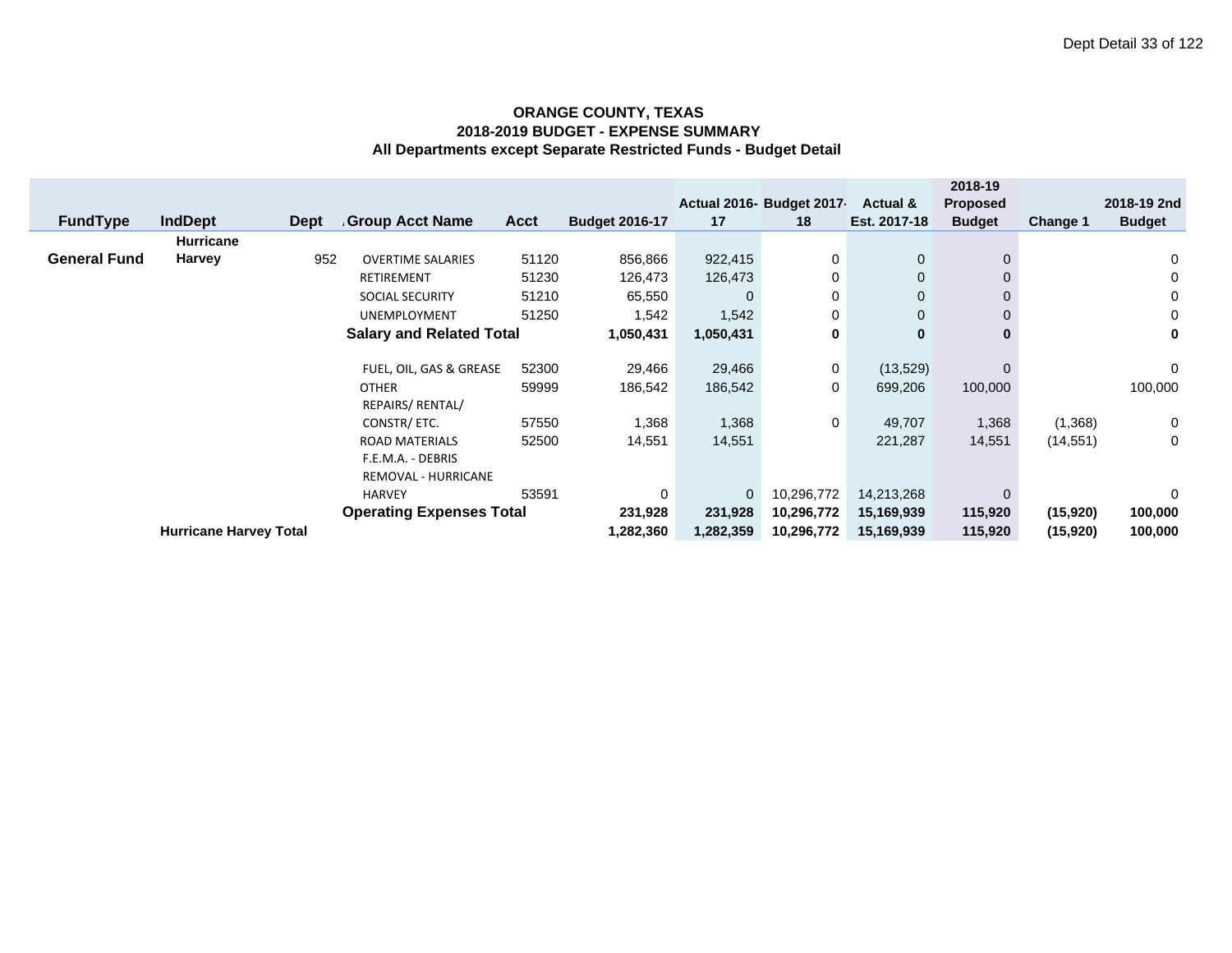|                     |                               |             |                                 |             |                       |           |                          |              | 2018-19         |          |               |
|---------------------|-------------------------------|-------------|---------------------------------|-------------|-----------------------|-----------|--------------------------|--------------|-----------------|----------|---------------|
|                     |                               |             |                                 |             |                       |           | Actual 2016- Budget 2017 | Actual &     | <b>Proposed</b> |          | 2018-19 2nd   |
| <b>FundType</b>     | <b>IndDept</b>                | <b>Dept</b> | <b>Group Acct Name</b>          | <b>Acct</b> | <b>Budget 2016-17</b> | 17        | 18                       | Est. 2017-18 | <b>Budget</b>   | Change 1 | <b>Budget</b> |
|                     | <b>Insurance</b>              |             | <b>GROUP HEALTH, LIFE &amp;</b> |             |                       |           |                          |              |                 |          |               |
| <b>General Fund</b> | <b>Escrow</b>                 | 101         | <b>DENTAL</b>                   | 51270       | 1,785,198             | 1,838,010 | 1,660,000                | 1,509,654    | 1,798,000       |          | 1,798,000     |
|                     |                               |             | <b>Group Health Total</b>       |             | 1,785,198             | 1,838,010 | 1,660,000                | 1,509,654    | 1,798,000       |          | 1,798,000     |
|                     |                               |             | <b>FLOOD INSURANCE</b>          | 52344       | 100,350               | 100,350   | 115,400                  | 113,427      | 115,400         |          | 115,400       |
|                     |                               |             | LIABILITY AUTO                  | 52340       | 119,906               | 119,906   | 134,550                  | 120,016      | 134,550         |          | 134,550       |
|                     |                               |             | <b>OFFICIALS' LIABILITY</b>     |             |                       |           |                          |              |                 |          |               |
|                     |                               |             | <b>INSURANCE</b>                | 52346       | 137,260               | 137,260   | 150,000                  | 133,987      | 140,000         |          | 140,000       |
|                     |                               |             | <b>LIABILITY GENERAL</b>        | 52342       | 207,009               | 207,009   | 227,000                  | 226,925      | 250,000         |          | 250,000       |
|                     |                               |             | <b>Operating Expenses Total</b> |             | 564,525               | 564,525   | 626,950                  | 594,355      | 639,950         |          | 639,950       |
|                     |                               |             | <b>WORKER'S</b>                 |             |                       |           |                          |              |                 |          |               |
|                     |                               |             | <b>COMPENSATION</b>             | 52345       | 176,361               | 176,361   | 210,000                  | 178,496      | 384,609         | (6,657)  | 377,952       |
|                     |                               |             | <b>Salary and Related Total</b> |             | 176,361               | 176,361   | 210,000                  | 178,496      | 384,609         | (6, 657) | 377,952       |
|                     | <b>Insurance Escrow Total</b> |             |                                 |             | 2,526,083             | 2,578,896 | 2,496,950                | 2,282,505    | 2,822,559       | (6, 657) | 2,815,902     |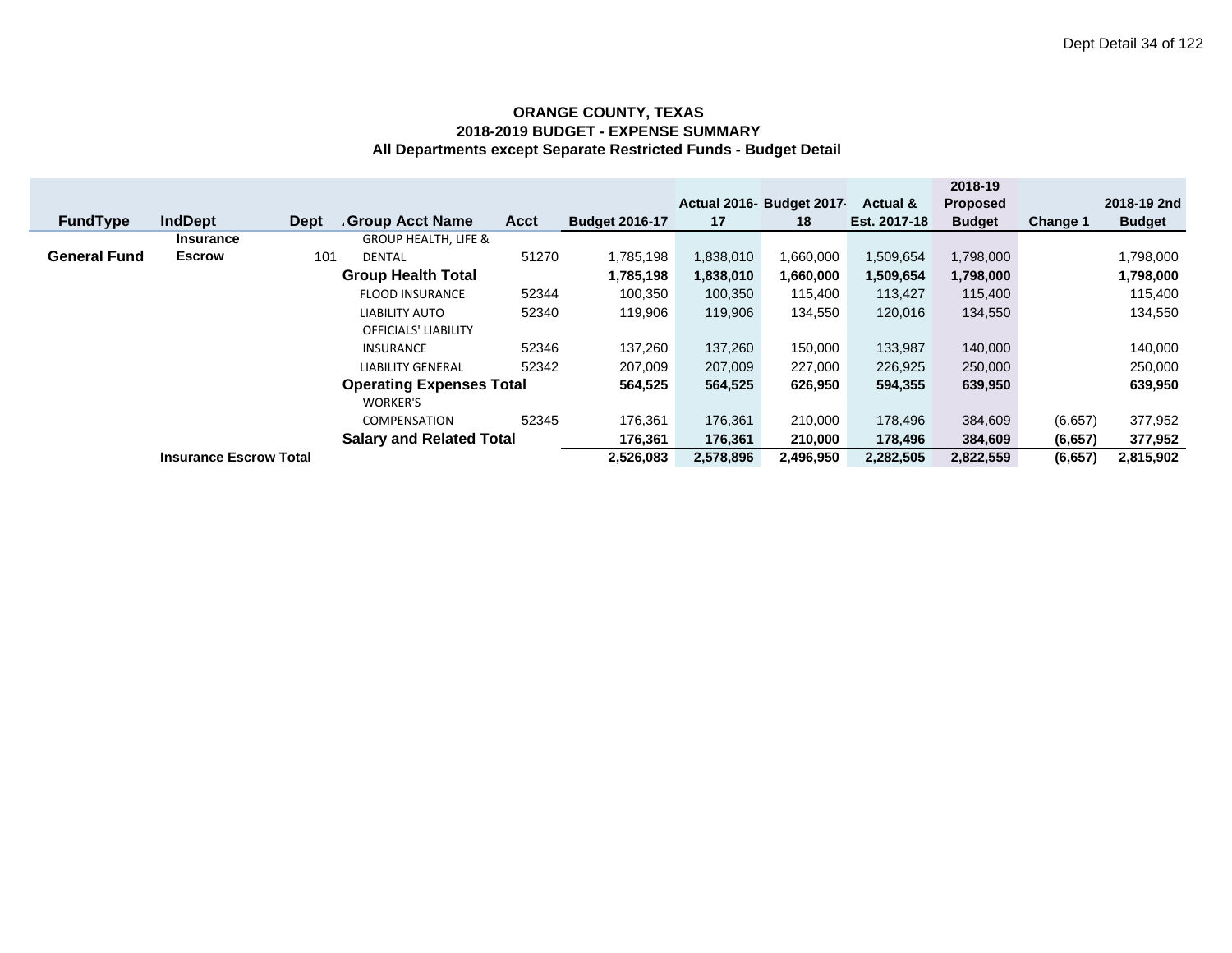|                                 |                         |             |                                 |             |                       |        |                          |                     | 2018-19         |          |               |
|---------------------------------|-------------------------|-------------|---------------------------------|-------------|-----------------------|--------|--------------------------|---------------------|-----------------|----------|---------------|
|                                 |                         |             |                                 |             |                       |        | Actual 2016- Budget 2017 | <b>Actual &amp;</b> | <b>Proposed</b> |          | 2018-19 2nd   |
| <b>FundType</b>                 | <b>IndDept</b>          | <b>Dept</b> | <b>Group Acct Name</b>          | <b>Acct</b> | <b>Budget 2016-17</b> | 17     | 18                       | Est. 2017-18        | <b>Budget</b>   | Change 1 | <b>Budget</b> |
| <b>General Fund</b>             | Jury Misc.              | 205         | <b>EXTRA HELP</b>               | 51140       | 1,410                 | 1,410  | 1,500                    | 1,200               | 1,500           |          | 1,500         |
|                                 |                         |             | <b>SOCIAL SECURITY</b>          | 51210       | 108                   | 108    | 115                      | 92                  | 115             |          | 115           |
|                                 |                         |             | UNEMPLOYMENT                    | 51250       | 3                     | 3      | 3                        | 2                   |                 |          | 2             |
|                                 |                         |             | <b>Salary and Related Total</b> |             | 1,521                 | 1,520  | 1,618                    | 1,293               | 1,617           |          | 1,617         |
|                                 |                         |             | <b>OFFICE SUPPLIES</b>          | 52100       | 1,111                 | 1,111  | 1,125                    | $\mathbf{0}$        | 750             |          | 750           |
|                                 |                         |             | <b>OTHER</b>                    | 59999       | 531                   | 531    | 700                      | 112                 | 725             |          | 725           |
|                                 |                         |             | <b>GRAND JURY COST</b>          | 54411       | 11,840                | 11.840 | 12,000                   | 9,960               | 12,000          |          | 12,000        |
|                                 |                         |             | IND. JUDICIAL SERVICES          | 54401       | 37,598                | 37,598 | 30,000                   | 11,318              | 38,000          |          | 38,000        |
|                                 |                         |             | PETIT JURY COSTS                | 54410       | 21,554                | 21,554 | 21,000                   | 15,236              | 21,600          |          | 21,600        |
| <b>Operating Expenses Total</b> |                         |             |                                 |             | 72,634                | 72,634 | 64,825                   | 36,626              | 73,075          |          | 73,075        |
|                                 | <b>Jury Misc. Total</b> |             |                                 |             | 74,155                | 74,155 | 66,443                   | 37,919              | 74,692          |          | 74,692        |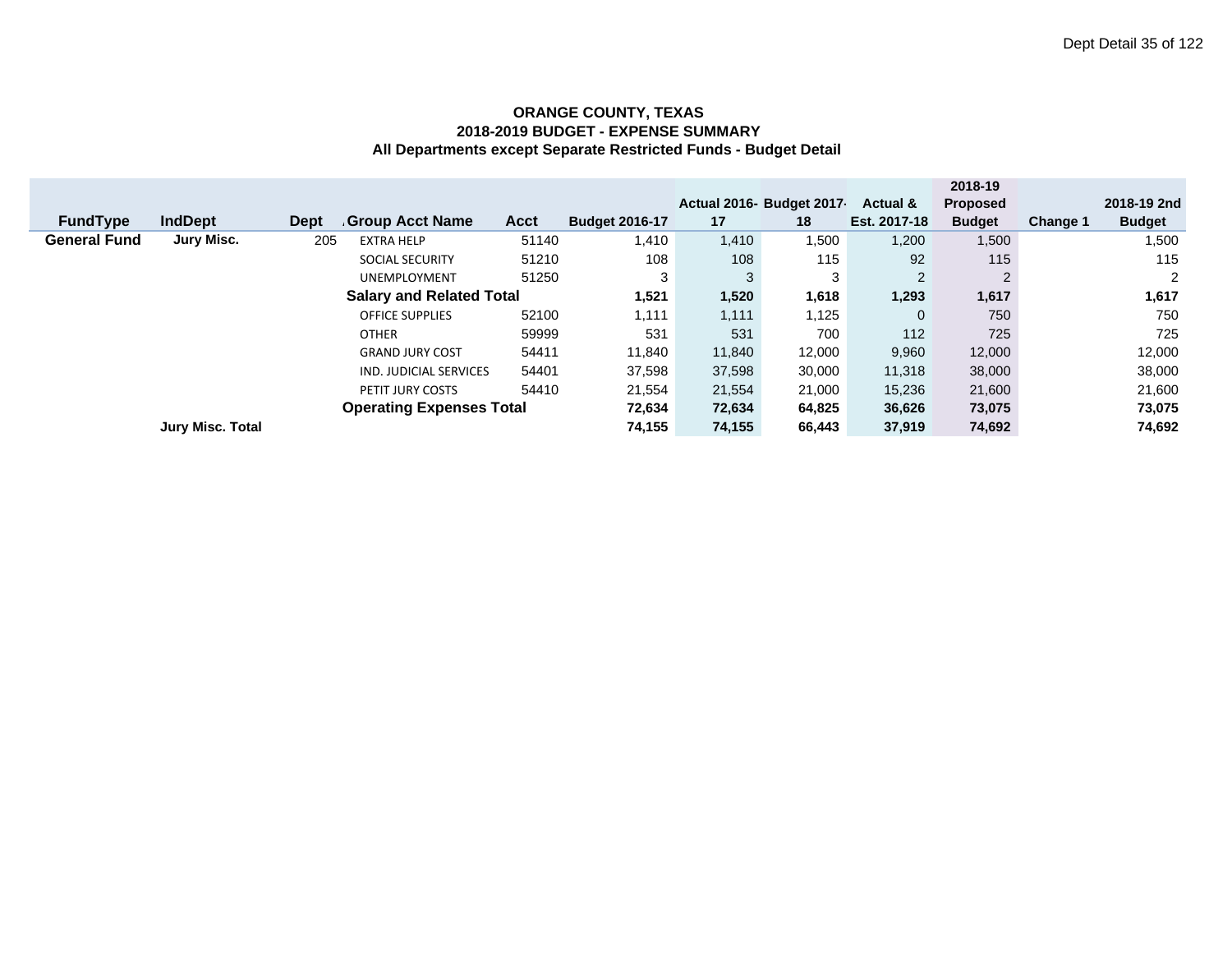|                     |                                        |             |                                 |             |                       |             |                           |                     | 2018-19       |          |               |
|---------------------|----------------------------------------|-------------|---------------------------------|-------------|-----------------------|-------------|---------------------------|---------------------|---------------|----------|---------------|
|                     |                                        |             |                                 |             |                       |             | Actual 2016- Budget 2017- | <b>Actual &amp;</b> | Proposed      |          | 2018-19 2nd   |
| <b>FundType</b>     | <b>IndDept</b>                         | <b>Dept</b> | <b>Group Acct Name</b>          | <b>Acct</b> | <b>Budget 2016-17</b> | 17          | 18                        | Est. 2017-18        | <b>Budget</b> | Change 1 | <b>Budget</b> |
|                     | <b>Justice Court,</b>                  |             |                                 |             |                       |             |                           |                     |               |          |               |
| <b>General Fund</b> | <b>Precinct 1</b>                      | 225         | <b>REGULAR SALARIES</b>         | 51110       | 162,265               | 162,265     | 177,836                   | 161,452             | 180,470       | 403      | 180,873       |
|                     |                                        |             | <b>RETIREMENT</b>               | 51230       | 24,035                | 23,962      | 27,262                    | 24,765              | 28,158        | 63       | 28,221        |
|                     |                                        |             | <b>SOCIAL SECURITY</b>          | 51210       | 12,145                | 11,817      | 13,604                    | 11,904              | 13,806        | 31       | 13,837        |
|                     |                                        |             | <b>UNEMPLOYMENT</b>             | 51250       | 171                   | 171         | 320                       | 158                 | 172           | (9)      | 163           |
|                     |                                        |             | <b>Salary and Related Total</b> |             | 198,617               | 198,216     | 219,022                   | 198,279             | 222,606       | 488      | 223,094       |
|                     |                                        |             | <b>GROUP HEALTH, LIFE &amp;</b> |             |                       |             |                           |                     |               |          |               |
|                     |                                        |             | <b>DENTAL</b>                   | 51270       | 27,852                | 27,298      | 30,685                    | 27,489              | 33,110        | 917      | 34,027        |
|                     |                                        |             | <b>Group Health Total</b>       |             | 27,852                | 27,298      | 30,685                    | 27,489              | 33,110        | 917      | 34,027        |
|                     |                                        |             | <b>CONTR. SERVICE &amp;</b>     |             |                       |             |                           |                     |               |          |               |
|                     |                                        |             | MAINT.                          | 54130       | 1,100                 | 1,063       | 11,548                    | 11,452              | 12,480        |          | 12,480        |
|                     |                                        |             | <b>OFFICE SUPPLIES</b>          | 52100       | 746                   | 718         | 1,369                     | 1,195               | 1,250         |          | 1,250         |
|                     |                                        |             | <b>OTHER</b>                    | 59999       | 8,096                 | 2,780       | 4,700                     | 1,894               | 5,500         | 8,924    | 14,424        |
|                     |                                        |             | TRAVEL/ REG/DUES/               |             |                       |             |                           |                     |               |          |               |
|                     |                                        |             | ETC.                            | 54550       | 6,070                 | 5,675       | 6,425                     | 5,280               | 7,425         |          | 7,425         |
|                     |                                        |             | <b>UTILITIES</b>                | 52700       | 1,440                 | 720         | 0                         | $\mathbf 0$         | 0             |          | 0             |
|                     |                                        |             | <b>GENERAL MISC</b>             |             |                       |             |                           |                     |               |          |               |
|                     |                                        |             | <b>COLLECTIONS</b>              | 54851       | 22,000                | 14,630      | 24,500                    | 9,644               | 24,500        | 500      | 25,000        |
|                     |                                        |             | EQUIP. NON-INV.                 |             |                       |             |                           |                     |               |          |               |
|                     |                                        |             | $<$ \$2000                      | 57500       | 0<br>39,451           | $\mathbf 0$ | 253                       | $\mathbf 0$         | 1,000         |          | 1,000         |
|                     | <b>Operating Expenses Total</b>        |             |                                 |             |                       | 25,585      | 48,795                    | 29,466              | 52,155        | 9,424    | 61,579        |
|                     | <b>Justice Court, Precinct 1 Total</b> |             |                                 |             | 265,920               | 251,100     | 298,502                   | 255,234             | 307,871       | 10,829   | 318,700       |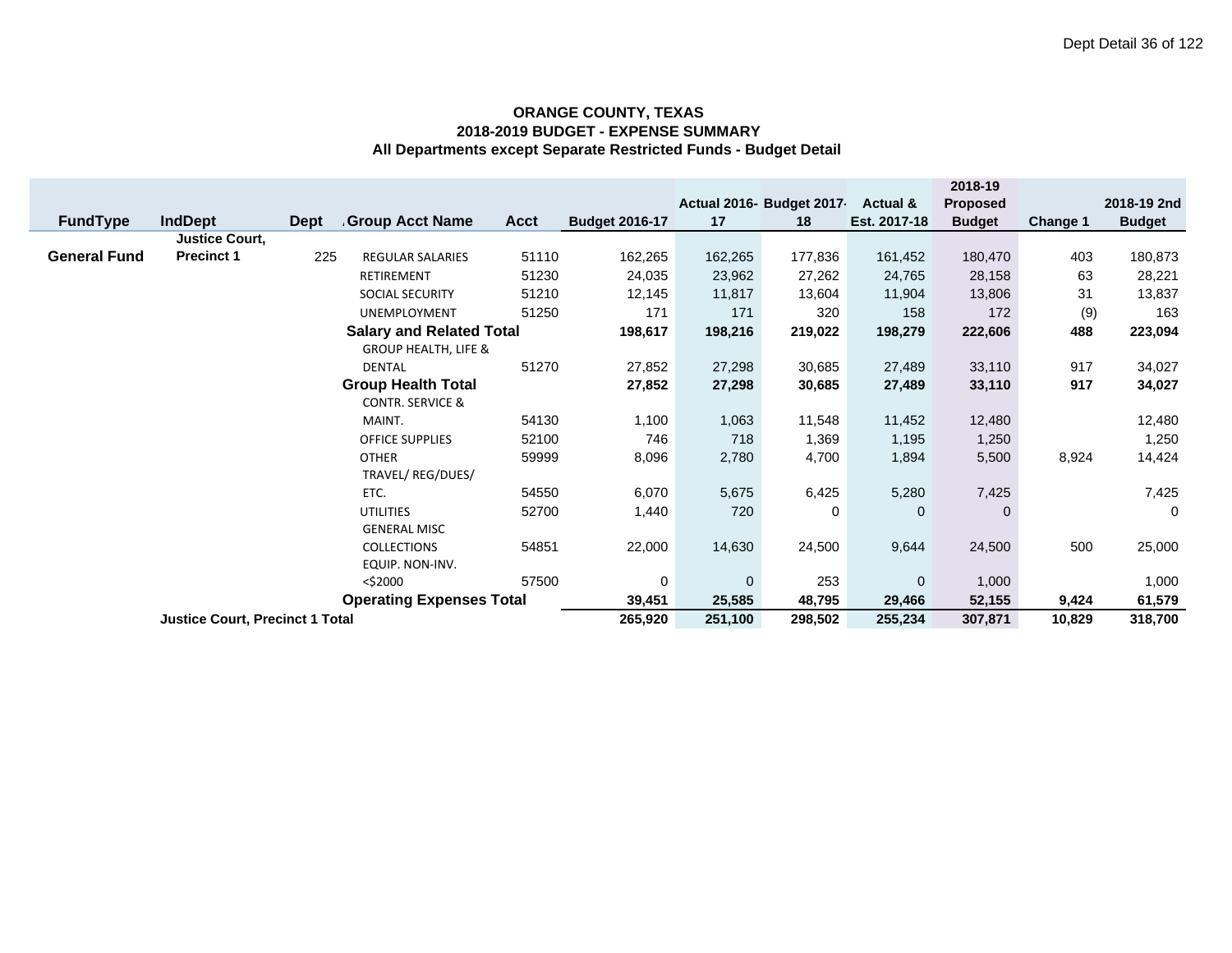|                             |                                        |      |                                 |             |                       |             |                           |                     | 2018-19         |          |               |
|-----------------------------|----------------------------------------|------|---------------------------------|-------------|-----------------------|-------------|---------------------------|---------------------|-----------------|----------|---------------|
|                             |                                        |      |                                 |             |                       |             | Actual 2016- Budget 2017- | <b>Actual &amp;</b> | <b>Proposed</b> |          | 2018-19 2nd   |
| <b>FundType</b>             | <b>IndDept</b>                         | Dept | <b>Group Acct Name</b>          | <b>Acct</b> | <b>Budget 2016-17</b> | 17          | 18                        | Est. 2017-18        | <b>Budget</b>   | Change 1 | <b>Budget</b> |
|                             | <b>Justice Court.</b>                  |      |                                 |             |                       |             |                           |                     |                 |          |               |
| <b>General Fund</b>         | <b>Precinct 2</b>                      | 226  | <b>OVERTIME SALARIES</b>        | 51120       | 1,500                 | 1,053       | 0                         | $\mathbf 0$         | $\mathbf 0$     |          | 0             |
|                             |                                        |      | <b>REGULAR SALARIES</b>         | 51110       | 173,997               | 173,997     | 185,107                   | 157,463             | 179,563         | 390      | 179,953       |
|                             |                                        |      | <b>RETIREMENT</b>               | 51230       | 25,841                | 25,841      | 28,377                    | 24,173              | 28,016          | 61       | 28,077        |
|                             |                                        |      | SOCIAL SECURITY                 | 51210       | 12,735                | 12,435      | 14,161                    | 11,373              | 13,737          | 29       | 13,766        |
|                             |                                        |      | <b>UNEMPLOYMENT</b>             | 51250       | 182                   | 182         | 333                       | 149                 | 169             | (8)      | 161           |
|                             |                                        |      | <b>Salary and Related Total</b> |             | 214,255               | 213,508     | 227,978                   | 193,159             | 221,485         | 472      | 221,957       |
|                             |                                        |      | <b>GROUP HEALTH, LIFE &amp;</b> |             |                       |             |                           |                     |                 |          |               |
|                             |                                        |      | <b>DENTAL</b>                   | 51270       | 39,045                | 39,045      | 39,673                    | 32,816              | 42,807          | 917      | 43,724        |
|                             |                                        |      | <b>Group Health Total</b>       |             | 39,045                | 39,045      | 39,673                    | 32,816              | 42,807          | 917      | 43,724        |
|                             |                                        |      | <b>CONTR. SERVICE &amp;</b>     |             |                       |             |                           |                     |                 |          |               |
|                             |                                        |      | MAINT.                          | 54130       | 9,870                 | 9,592       | 10,612                    | 9,548               | 11,750          |          | 11,750        |
|                             |                                        |      | <b>OFFICE SUPPLIES</b>          | 52100       | 2,025                 | 1,875       | 2,000                     | 1,004               | 1,250           |          | 1,250         |
|                             |                                        |      | <b>OTHER</b>                    | 59999       | 8,393                 | 4,762       | 5,300                     | 3,485               | 5,500           |          | 5,500         |
|                             |                                        |      | REPAIRS/ RENTAL/                |             |                       |             |                           |                     |                 |          |               |
|                             |                                        |      | CONSTR/ ETC.                    | 57550       | 125                   | 116         | 125                       | 116                 | 125             |          | 125           |
|                             |                                        |      | TRAVEL/REG/DUES/                |             |                       |             |                           |                     |                 |          |               |
|                             |                                        |      | ETC.                            | 54550       | 2,654                 | 1,697       | 2,200                     | 690                 | 7,025           |          | 7,025         |
|                             |                                        |      | <b>UTILITIES</b>                | 52700       | 720                   | 720         | 0                         | $\mathbf{0}$        | $\mathbf 0$     |          | $\mathbf 0$   |
| <b>GENERAL MISC</b>         |                                        |      |                                 |             |                       |             |                           |                     |                 |          |               |
| 54851<br><b>COLLECTIONS</b> |                                        |      |                                 |             | 22,000                | 12,527      | 25,000                    | 9,400               | 25,000          |          | 25,000        |
| EQUIP. NON-INV.             |                                        |      |                                 |             |                       |             |                           |                     |                 |          |               |
| 57500<br>$<$ \$2000         |                                        |      |                                 |             | 0                     | $\mathbf 0$ | 2,225                     | 1,113               | 1,000           |          | 1,000         |
|                             |                                        |      | <b>Operating Expenses Total</b> |             | 45,787                | 31,289      | 47,462                    | 25,356              | 51,650          |          | 51,650        |
|                             | <b>Justice Court, Precinct 2 Total</b> |      |                                 | 299,087     | 283,842               | 315,113     | 251,331                   | 315,942             | 1,389           | 317,331  |               |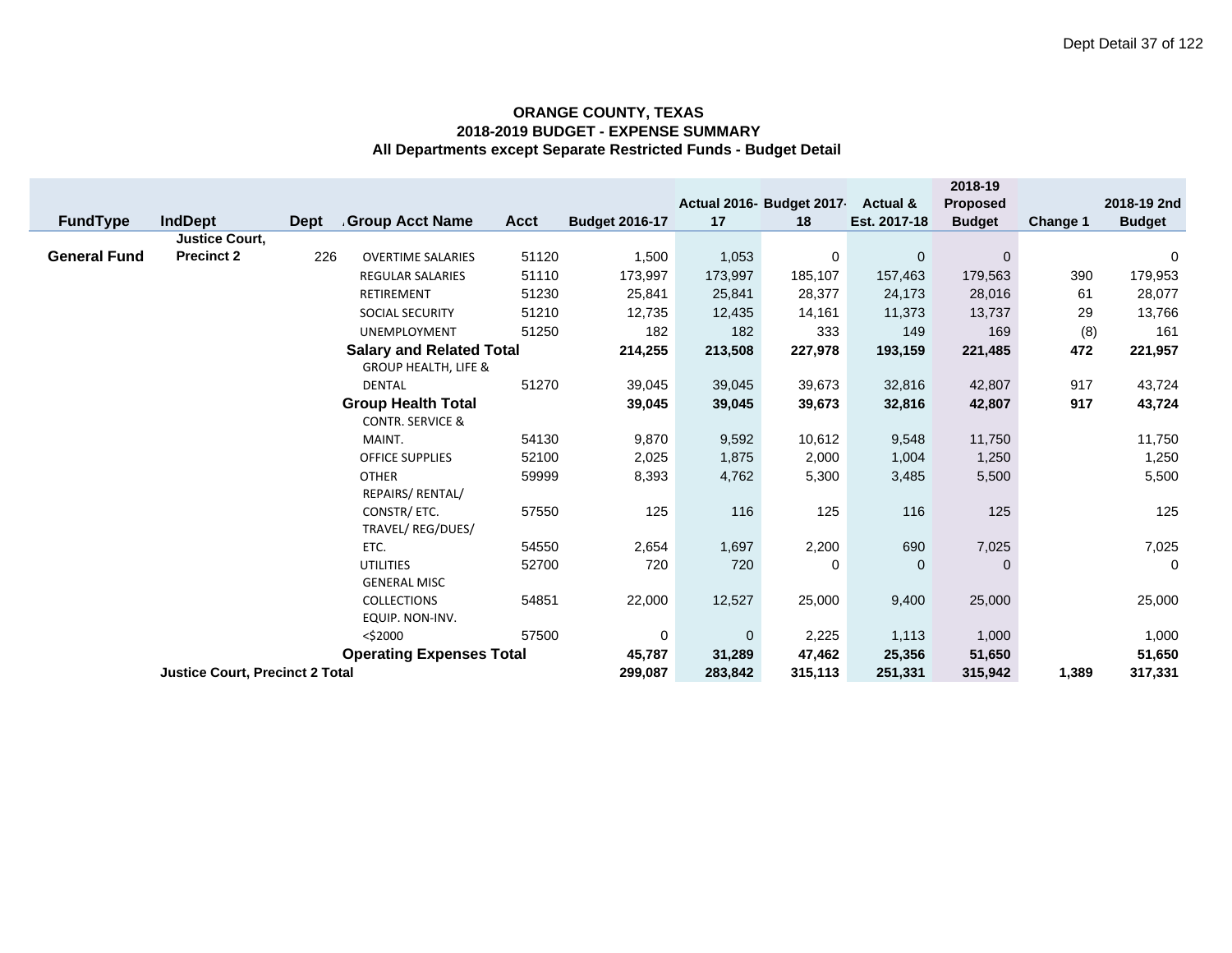|                                        |                                        |             |                                 |         |                       |              |                           |                     | 2018-19       |          |               |
|----------------------------------------|----------------------------------------|-------------|---------------------------------|---------|-----------------------|--------------|---------------------------|---------------------|---------------|----------|---------------|
|                                        |                                        |             |                                 |         |                       |              | Actual 2016- Budget 2017- | <b>Actual &amp;</b> | Proposed      |          | 2018-19 2nd   |
| <b>FundType</b>                        | <b>IndDept</b>                         | <b>Dept</b> | <b>Group Acct Name</b>          | Acct    | <b>Budget 2016-17</b> | 17           | 18                        | Est. 2017-18        | <b>Budget</b> | Change 1 | <b>Budget</b> |
|                                        | <b>Justice Court.</b>                  |             |                                 |         |                       |              |                           |                     |               |          |               |
| <b>General Fund</b>                    | <b>Precinct 3</b>                      | 227         | <b>REGULAR SALARIES</b>         | 51110   | 168,550               | 157,550      | 181,250                   | 160,762             | 181,358       | 410      | 181,768       |
|                                        |                                        |             | <b>RETIREMENT</b>               | 51230   | 24,971                | 23,263       | 27,786                    | 24,651              | 28,296        | 64       | 28,360        |
|                                        |                                        |             | SOCIAL SECURITY                 | 51210   | 13,004                | 11,842       | 13,866                    | 12,189              | 13,874        | 31       | 13,905        |
|                                        |                                        |             | <b>UNEMPLOYMENT</b>             | 51250   | 165                   | 165          | 326                       | 157                 | 174           | (9)      | 165           |
|                                        |                                        |             | <b>Salary and Related Total</b> |         | 206,690               | 192,821      | 223,228                   | 197,759             | 223,702       | 496      | 224,198       |
|                                        |                                        |             | <b>GROUP HEALTH, LIFE &amp;</b> |         |                       |              |                           |                     |               |          |               |
|                                        |                                        |             | <b>DENTAL</b>                   | 51270   | 32,822                | 29,926       | 36,084                    | 32,326              | 38,920        | 1,599    | 40,519        |
|                                        |                                        |             | <b>Group Health Total</b>       |         | 32,822                | 29,926       | 36,084                    | 32,326              | 38,920        | 1,599    | 40,519        |
|                                        |                                        |             | <b>CONTR. SERVICE &amp;</b>     |         |                       |              |                           |                     |               |          |               |
|                                        |                                        |             | MAINT.                          | 54130   | 9,796                 | 9,795        | 10,904                    | 10,596              | 11,000        |          | 11,000        |
|                                        |                                        |             | <b>OFFICE SUPPLIES</b>          | 52100   | 581                   | 383          | 1,850                     | 1,626               | 1,250         |          | 1,250         |
|                                        |                                        |             | <b>OTHER</b>                    | 59999   | 4,913                 | 2,942        | 5,300                     | 3,191               | 5,500         |          | 5,500         |
|                                        |                                        |             | TRAVEL/REG/DUES/                |         |                       |              |                           |                     |               |          |               |
|                                        |                                        |             | ETC.                            | 54550   | 3,325                 | 3,020        | 4,075                     | 3,203               | 7,425         |          | 7,425         |
|                                        |                                        |             | <b>UTILITIES</b>                | 52700   | 720                   | 720          | 0                         | $\mathbf{0}$        | $\mathbf 0$   |          | 0             |
|                                        |                                        |             | <b>GENERAL MISC</b>             |         |                       |              |                           |                     |               |          |               |
|                                        |                                        |             | <b>COLLECTIONS</b>              | 54851   | 22,000                | 18,798       | 25,000                    | 13,791              | 25,000        |          | 25,000        |
|                                        |                                        |             | EQUIP. between \$2000           |         |                       |              |                           |                     |               |          |               |
|                                        |                                        |             | and \$4999                      | 57595   | 0                     | $\mathbf{0}$ | 4,689                     | 4,689               | $\mathbf{0}$  |          | $\mathbf 0$   |
| EQUIP. NON-INV.<br>57500<br>$<$ \$2000 |                                        |             |                                 |         |                       |              |                           |                     |               |          |               |
|                                        |                                        |             |                                 |         | 0                     | 783          | 300                       | 254                 | 1,000         |          | 1,000         |
|                                        |                                        |             | <b>Operating Expenses Total</b> |         | 41,335                | 36,442       | 52,118                    | 37,351              | 51,175        |          | 51,175        |
|                                        | <b>Justice Court, Precinct 3 Total</b> |             | 280,847                         | 259,188 | 311,430               | 267,435      | 313,797                   | 2,095               | 315,892       |          |               |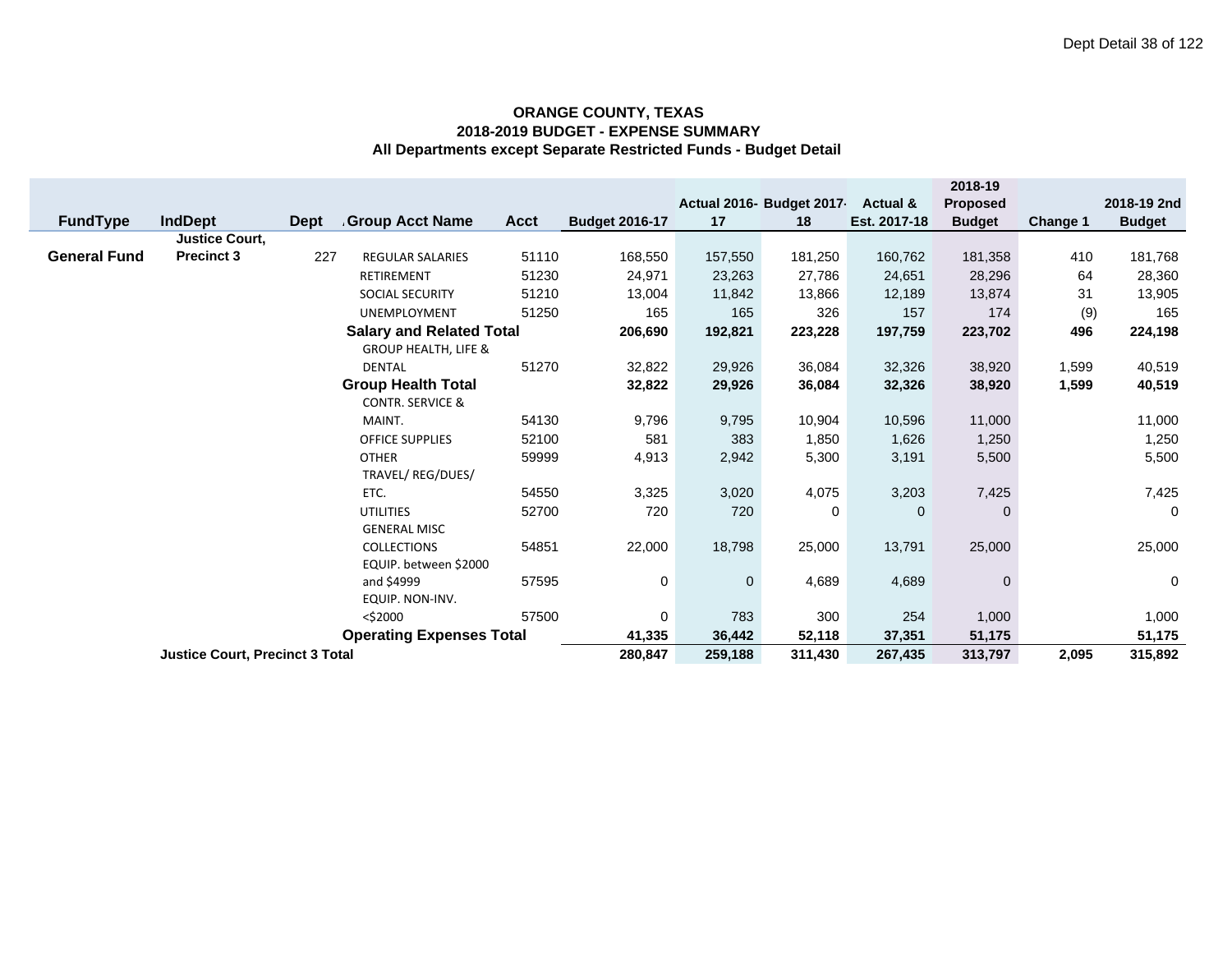|                                                     |                                        |             |                                 |             |                       |              |                          |                     | 2018-19         |                 |               |
|-----------------------------------------------------|----------------------------------------|-------------|---------------------------------|-------------|-----------------------|--------------|--------------------------|---------------------|-----------------|-----------------|---------------|
|                                                     |                                        |             |                                 |             |                       |              | Actual 2016- Budget 2017 | <b>Actual &amp;</b> | <b>Proposed</b> |                 | 2018-19 2nd   |
| <b>FundType</b>                                     | <b>IndDept</b>                         | <b>Dept</b> | <b>Group Acct Name</b>          | <b>Acct</b> | <b>Budget 2016-17</b> | 17           | 18                       | Est. 2017-18        | <b>Budget</b>   | <b>Change 1</b> | <b>Budget</b> |
|                                                     | <b>Justice Court,</b>                  |             |                                 |             |                       |              |                          |                     |                 |                 |               |
| <b>General Fund</b>                                 | <b>Precinct 4</b>                      | 228         | REGULAR SALARIES                | 51110       | 173,531               | 173,531      | 191,925                  | 173,536             | 192,426         | 432             | 192,858       |
|                                                     |                                        |             | RETIREMENT                      | 51230       | 25,695                | 25,617       | 29,422                   | 26,604              | 30,023          | 68              | 30,091        |
|                                                     |                                        |             | SOCIAL SECURITY                 | 51210       | 11,748                | 11,748       | 14,682                   | 11,856              | 14,721          | 33              | 14,754        |
|                                                     |                                        |             | <b>UNEMPLOYMENT</b>             | 51250       | 186                   | 186          | 345                      | 177                 | 190             | (9)             | 181           |
|                                                     |                                        |             | <b>Salary and Related Total</b> |             | 211,160               | 211,083      | 236,374                  | 212,173             | 237,360         | 524             | 237,884       |
|                                                     |                                        |             | <b>GROUP HEALTH, LIFE &amp;</b> |             |                       |              |                          |                     |                 |                 |               |
|                                                     |                                        |             | <b>DENTAL</b>                   | 51270       | 42,241                | 42,241       | 45,246                   | 40,534              | 48,843          | 2,425           | 51,268        |
|                                                     |                                        |             | <b>Group Health Total</b>       |             | 42,241                | 42,241       | 45,246                   | 40,534              | 48,843          | 2,425           | 51,268        |
|                                                     |                                        |             | <b>CONTR. SERVICE &amp;</b>     |             |                       |              |                          |                     |                 |                 |               |
|                                                     |                                        |             | MAINT.                          | 54130       | 9,200                 | 9,174        | 9,798                    | 9,798               | 11,000          |                 | 11,000        |
|                                                     |                                        |             | <b>OFFICE SUPPLIES</b>          | 52100       | 834                   | 686          | 3,088                    | 2,468               | 1,500           |                 | 1,500         |
|                                                     |                                        |             | <b>OTHER</b>                    | 59999       | 6,254                 | 5,277        | 7,555                    | 7,159               | 5,250           |                 | 5,250         |
|                                                     |                                        |             | TRAVEL/ REG/DUES/               |             |                       |              |                          |                     |                 |                 |               |
|                                                     |                                        |             | ETC.                            | 54550       | 1,833                 | 1,170        | 1,663                    | 660                 | 7,425           |                 | 7,425         |
|                                                     |                                        |             | <b>UTILITIES</b>                | 52700       | 720                   | 720          | 0                        | $\mathbf 0$         | $\mathbf{0}$    |                 | 0             |
|                                                     |                                        |             | <b>GENERAL MISC</b>             |             |                       |              |                          |                     |                 |                 |               |
|                                                     |                                        |             | <b>COLLECTIONS</b>              | 54851       | 40,000                | 27,447       | 26,273                   | 25,415              | 40,000          |                 | 40,000        |
|                                                     |                                        |             | EQUIP. NON-INV.                 |             |                       |              |                          |                     |                 |                 |               |
| 57500<br><\$2000<br><b>Operating Expenses Total</b> |                                        |             |                                 |             | 0                     | $\mathbf{0}$ | 1,000                    | 795                 | 1,000           |                 | 1,000         |
|                                                     |                                        | 58,841      | 44,473                          | 49,376      | 46,295                | 66,175       |                          | 66,175              |                 |                 |               |
|                                                     | <b>Justice Court, Precinct 4 Total</b> |             | 312,242                         | 297,797     | 330,996               | 299,002      | 352,378                  | 2,949               | 355,327         |                 |               |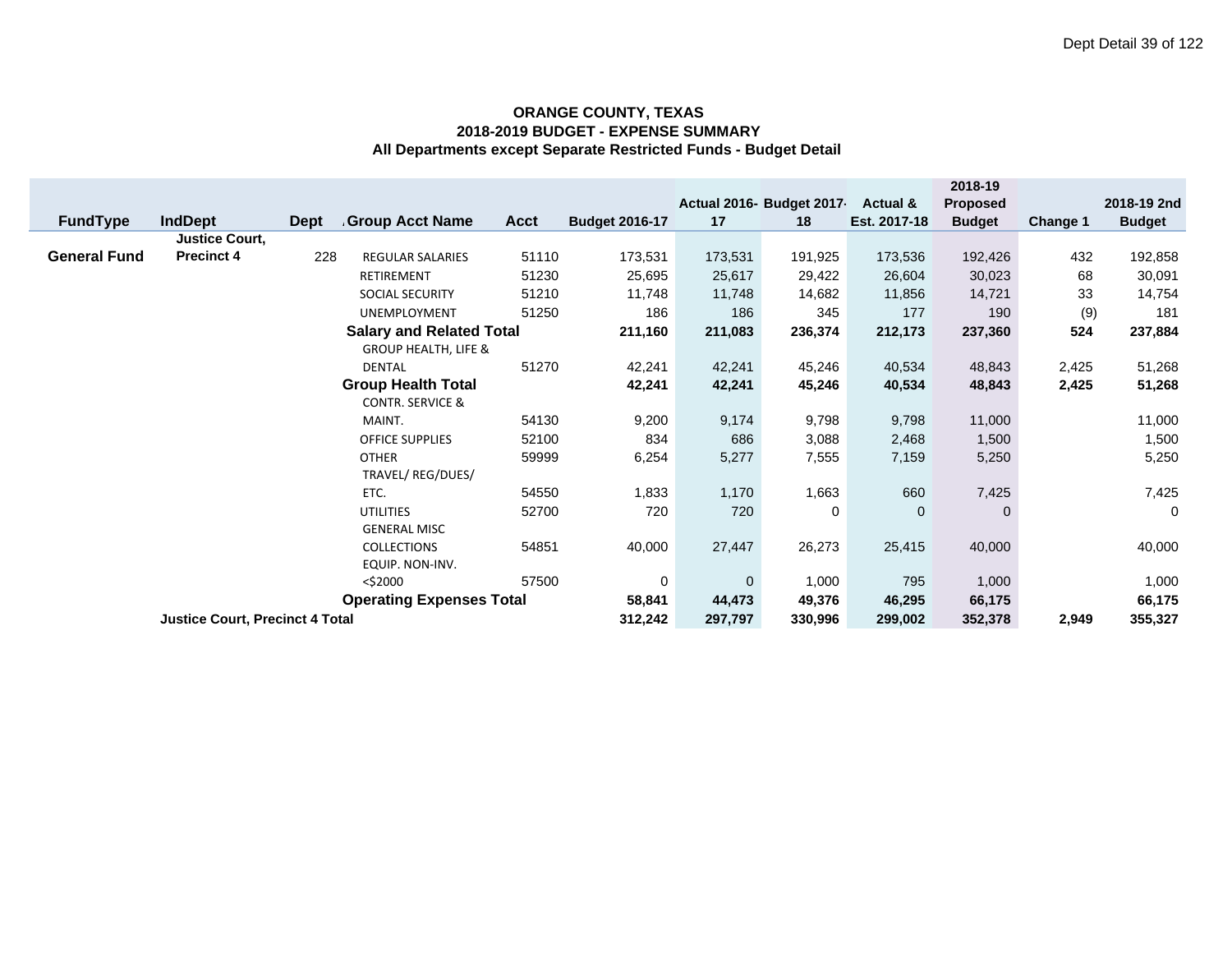|                          |                                 |             |                                 |             |                       |              |                          |                     | 2018-19         |           |               |
|--------------------------|---------------------------------|-------------|---------------------------------|-------------|-----------------------|--------------|--------------------------|---------------------|-----------------|-----------|---------------|
|                          |                                 |             |                                 |             |                       |              | Actual 2016- Budget 2017 | <b>Actual &amp;</b> | <b>Proposed</b> |           | 2018-19 2nd   |
| <b>FundType</b>          | <b>IndDept</b>                  | <b>Dept</b> | <b>Group Acct Name</b>          | <b>Acct</b> | <b>Budget 2016-17</b> | 17           | 18                       | Est. 2017-18        | <b>Budget</b>   | Change 1  | <b>Budget</b> |
|                          | Juvenile                        |             |                                 |             |                       |              |                          |                     |                 |           |               |
| <b>General Fund</b>      | Probation                       | 230         | <b>REGULAR SALARIES</b>         | 51110       | 160,529               | 159,754      | 174,042                  | 144,671             | 167,235         | (9,978)   | 157,257       |
|                          |                                 |             | <b>RETIREMENT</b>               | 51230       | 23,926                | 23,486       | 26,576                   | 22,138              | 26,093          | (1, 557)  | 24,536        |
|                          |                                 |             | <b>SOCIAL SECURITY</b>          | 51210       | 11,886                | 11,585       | 13,314                   | 10,483              | 12,793          | (763)     | 12,030        |
|                          |                                 |             | <b>UNEMPLOYMENT</b>             | 51250       | 280                   | 280          | 313                      | 240                 | 268             | (30)      | 238           |
|                          |                                 |             | <b>Salary and Related Total</b> |             | 196,621               | 195,106      | 214,246                  | 177,532             | 206,389         | (12, 328) | 194,061       |
|                          |                                 |             | <b>GROUP HEALTH, LIFE &amp;</b> |             |                       |              |                          |                     |                 |           |               |
|                          |                                 |             | <b>DENTAL</b>                   | 51270       | 31,694                | 31,694       | 34,713                   | 27,563              | 35,198          | 1,461     | 36,659        |
|                          |                                 |             | <b>Group Health Total</b>       |             | 31,694                | 31,694       | 34,713                   | 27,563              | 35,198          | 1,461     | 36,659        |
|                          |                                 |             |                                 |             |                       |              |                          |                     |                 |           |               |
|                          |                                 |             | FUEL, OIL, GAS & GREASE         | 52300       | 1,036                 | 1,036        | 1,300                    | 1,750               | 1,300           | 1,000     | 2,300         |
|                          |                                 |             | <b>OFFICE SUPPLIES</b>          | 52100       | 800                   | 718          | 800                      | 795                 | 800             |           | 800           |
|                          |                                 |             | <b>OTHER</b>                    | 59999       | 627                   | 433          | 556                      | 3,473               | 606             |           | 606           |
|                          |                                 |             | REPAIRS/ RENTAL/                |             |                       |              |                          |                     |                 |           |               |
|                          |                                 |             | CONSTR/ ETC.                    | 57550       | 0                     | $\mathbf{0}$ | 425                      | 49                  | 425             |           | 425           |
|                          |                                 |             | TRAVEL/REG/DUES/                |             |                       |              |                          |                     |                 |           |               |
|                          |                                 |             | ETC.                            | 54550       | 500                   | 175          | 175                      | $\mathbf 0$         | 175             | 2,000     | 2,175         |
| 54420<br>BOARD/JUVENILES |                                 |             | 141,301                         | 97,965      | 141,301               | 82,850       | 141,301                  | (3,000)             | 138,301         |           |               |
|                          |                                 |             | <b>Operating Expenses Total</b> |             | 144,264               | 100,326      | 144,557                  | 88,916              | 144,607         | 0         | 144,607       |
|                          | <b>Juvenile Probation Total</b> |             |                                 |             | 372,579               | 327,127      | 393,516                  | 294,011             | 386,194         | (10, 867) | 375,327       |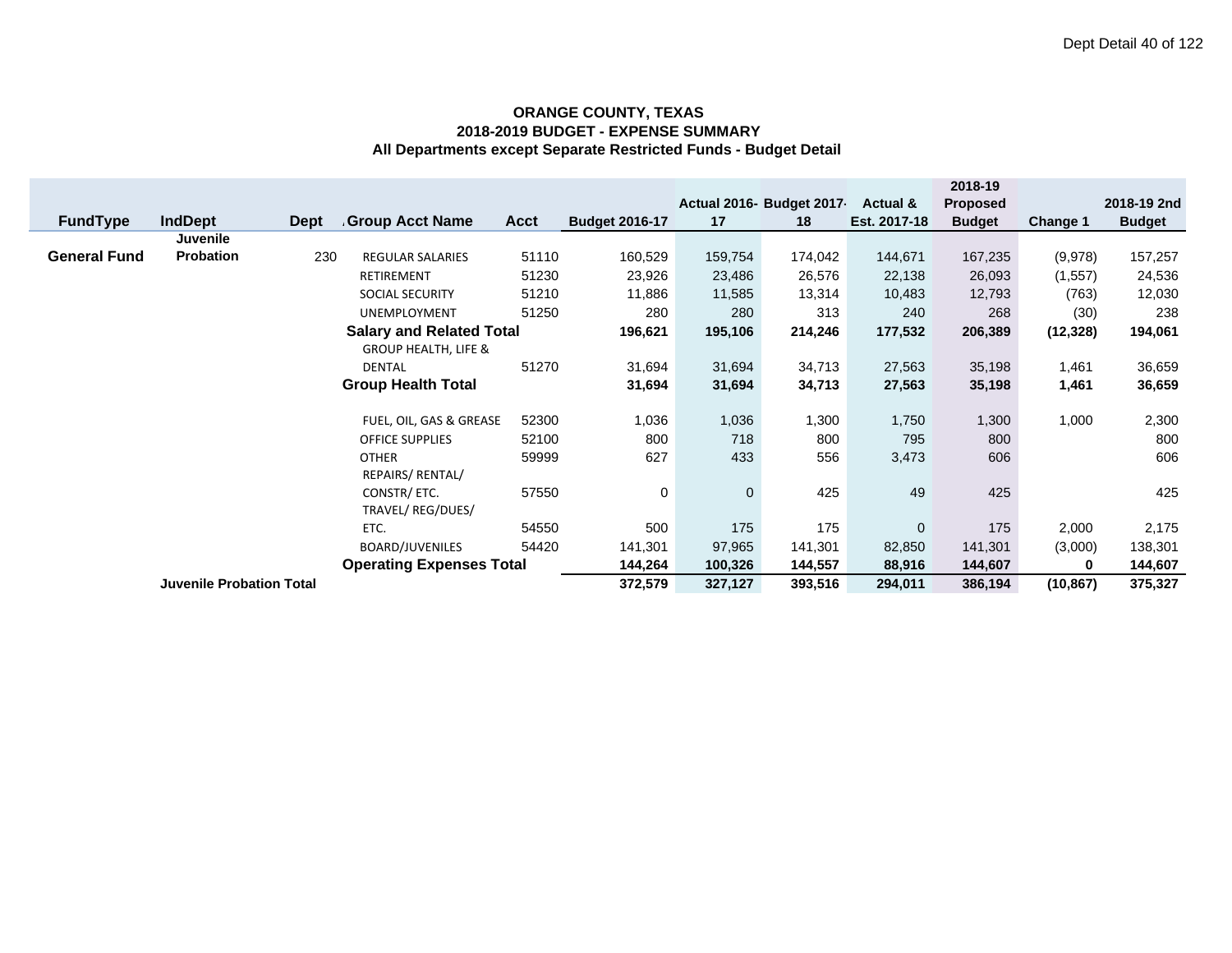|                                 |                 |             |                                 |             |                       |              |                          |              | 2018-19         |          |               |
|---------------------------------|-----------------|-------------|---------------------------------|-------------|-----------------------|--------------|--------------------------|--------------|-----------------|----------|---------------|
|                                 |                 |             |                                 |             |                       |              | Actual 2016- Budget 2017 | Actual &     | <b>Proposed</b> |          | 2018-19 2nd   |
| <b>FundType</b>                 | <b>IndDept</b>  | <b>Dept</b> | Group Acct Name                 | <b>Acct</b> | <b>Budget 2016-17</b> | 17           | 18                       | Est. 2017-18 | <b>Budget</b>   | Change 1 | <b>Budget</b> |
| <b>General Fund</b>             | <b>Mailroom</b> | 113         | <b>EXTRA HELP</b>               | 51140       | $\mathbf 0$           | $\mathbf{0}$ | 2,400                    | $\mathbf{0}$ | 2,400           | (2,400)  | 0             |
|                                 |                 |             | <b>OVERTIME SALARIES</b>        | 51120       | 0                     | $\mathbf 0$  | 0                        | 200          | $\Omega$        |          | $\mathbf 0$   |
|                                 |                 |             | REGULAR SALARIES                | 51110       | 31,339                | 31,339       | 35,889                   | 28,541       | 35,961          | 7,546    | 43,507        |
|                                 |                 |             | <b>RETIREMENT</b>               | 51230       | 4,605                 | 4,605        | 5,870                    | 4,363        | 5,611           | 19       | 5,630         |
|                                 |                 |             | <b>SOCIAL SECURITY</b>          | 51210       | 2,374                 | 2,374        | 2,929                    | 1,965        | 2,935           | (174)    | 2,761         |
|                                 |                 |             | <b>UNEMPLOYMENT</b>             | 51250       | 55                    | 55           | 65                       | 47           | 61              | (6)      | 55            |
|                                 |                 |             | <b>Salary and Related Total</b> |             | 38,374                | 38,374       | 47,153                   | 35,116       | 46,968          | 4,985    | 51,953        |
|                                 |                 |             | <b>GROUP HEALTH, LIFE &amp;</b> |             |                       |              |                          |              |                 |          |               |
|                                 |                 |             | <b>DENTAL</b>                   | 51270       | 8,429                 | 8,429        | 9,021                    | 8,082        | 9,730           | (14)     | 9,716         |
|                                 |                 |             | <b>Group Health Total</b>       |             | 8,429                 | 8,429        | 9,021                    | 8,082        | 9,730           | (14)     | 9,716         |
|                                 |                 |             | <b>CONTR. SERVICE &amp;</b>     |             |                       |              |                          |              |                 |          |               |
|                                 |                 |             | MAINT.                          | 54130       | 3,367                 | 158          | 4,400                    | 2,930        | 4,000           |          | 4,000         |
| 52100<br><b>OFFICE SUPPLIES</b> |                 | 618         | 488                             | 650         | 637                   | 650          |                          | 650          |                 |          |               |
| REPAIRS/ RENTAL/                |                 |             |                                 |             |                       |              |                          |              |                 |          |               |
| 57550<br>CONSTR/ ETC.           |                 |             | 610                             | 610         | 500                   | 473          | 675                      |              | 675             |          |               |
| <b>Operating Expenses Total</b> |                 |             |                                 | 4,595       | 1,255                 | 5,550        | 4,039                    | 5,325        |                 | 5,325    |               |
| <b>Mailroom Total</b>           |                 |             |                                 |             | 51,397                | 48,057       | 61,724                   | 47,236       | 62,023          | 4,971    | 66,994        |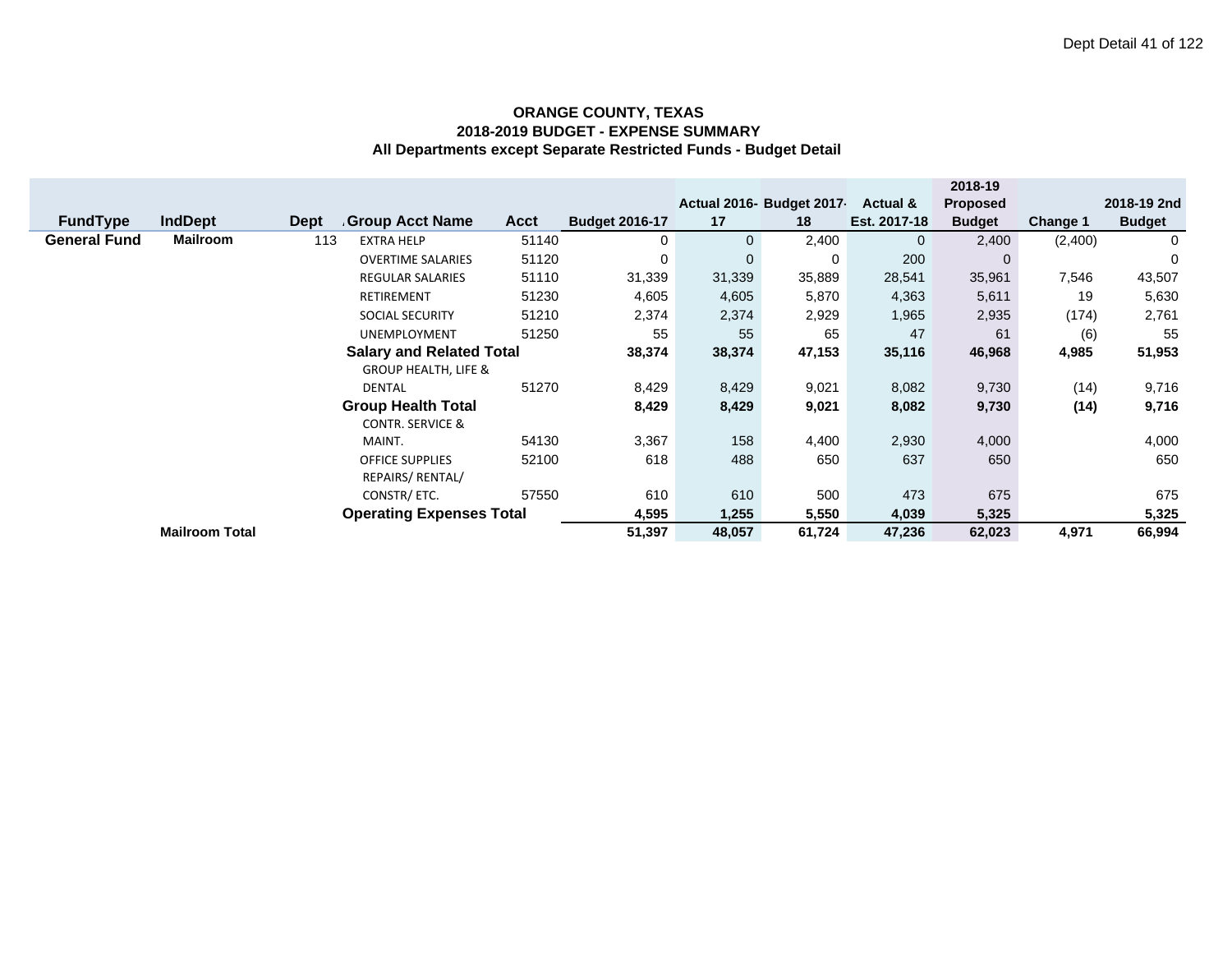|                                     |                                        |             |                        |        |                       |        |                          |                     | 2018-19         |                 |               |
|-------------------------------------|----------------------------------------|-------------|------------------------|--------|-----------------------|--------|--------------------------|---------------------|-----------------|-----------------|---------------|
|                                     |                                        |             |                        |        |                       |        | Actual 2016- Budget 2017 | <b>Actual &amp;</b> | <b>Proposed</b> |                 | 2018-19 2nd   |
| <b>FundType</b>                     | <b>IndDept</b>                         | <b>Dept</b> | <b>Group Acct Name</b> | Acct   | <b>Budget 2016-17</b> | 17     | 18                       | Est. 2017-18        | <b>Budget</b>   | <b>Change 1</b> | <b>Budget</b> |
|                                     | <b>March Severe</b>                    |             |                        |        |                       |        |                          |                     |                 |                 |               |
| <b>General Fund</b>                 | Weather 2016                           | 988         | <b>OTHER</b>           | 59999  | 68,019                | 68.019 | 0                        |                     |                 |                 | 0             |
| 57530<br><b>STREET IMPROVEMENTS</b> |                                        |             |                        | 61,502 | 26,940                | 26,940 |                          |                     |                 | $\mathbf 0$     |               |
|                                     |                                        |             | F.E.M.A. - DEBRIS      |        |                       |        |                          |                     |                 |                 |               |
|                                     |                                        |             | <b>REMOVAL - MARCH</b> | 53591  | 68.084                | 0      | 0                        |                     |                 |                 | 0             |
|                                     | <b>Operating Expenses Total</b>        |             |                        |        |                       |        | 26,940                   | 0                   | $\bf{0}$        |                 | 0             |
|                                     | <b>March Severe Weather 2016 Total</b> |             |                        |        |                       | 94,959 | 26,940                   | 0                   | $\bf{0}$        |                 | 0             |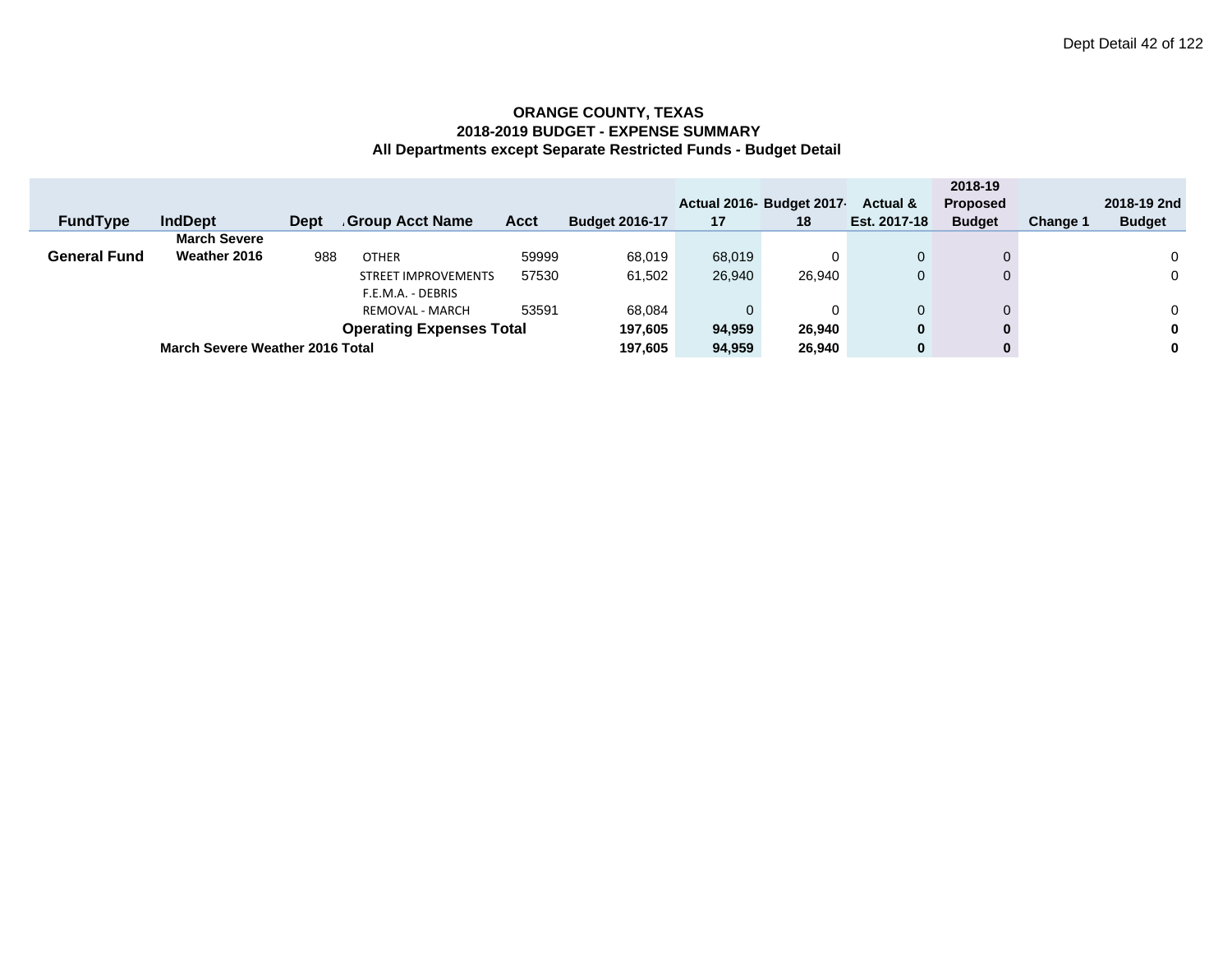|                     |                  |             |                                 |             |                       |             |                           |              | 2018-19       |          |               |
|---------------------|------------------|-------------|---------------------------------|-------------|-----------------------|-------------|---------------------------|--------------|---------------|----------|---------------|
|                     |                  |             |                                 |             |                       |             | Actual 2016- Budget 2017- | Actual &     | Proposed      |          | 2018-19 2nd   |
| FundType            | <b>IndDept</b>   | <b>Dept</b> | <b>Group Acct Name</b>          | <b>Acct</b> | <b>Budget 2016-17</b> | 17          | 18                        | Est. 2017-18 | <b>Budget</b> | Change 1 | <b>Budget</b> |
| <b>General Fund</b> | <b>MIS</b>       | 105         | <b>EXTRA HELP</b>               | 51140       | 3,641                 | 3,631       | 0                         | $\mathbf{0}$ | 4,120         |          | 4,120         |
|                     |                  |             | <b>OVERTIME SALARIES</b>        | 51120       | 1,869                 | 1,869       | 800                       | 2,899        | 3,500         |          | 3,500         |
|                     |                  |             | <b>REGULAR SALARIES</b>         | 51110       | 402,999               | 388,244     | 458,845                   | 388,868      | 447,959       | 1,495    | 449,454       |
|                     |                  |             | RETIREMENT                      | 51230       | 59,511                | 57,356      | 71,095                    | 60,068       | 70,439        | 233      | 70,672        |
|                     |                  |             | SOCIAL SECURITY                 | 51210       | 30,696                | 28,698      | 35,478                    | 28,488       | 34,852        | 114      | 34,966        |
|                     |                  |             | <b>UNEMPLOYMENT</b>             | 51250       | 692                   | 692         | 826                       | 646          | 729           | (38)     | 691           |
|                     |                  |             | <b>Salary and Related Total</b> |             | 499,408               | 480,490     | 567,044                   | 480,969      | 561,599       | 1,804    | 563,403       |
|                     |                  |             | <b>GROUP HEALTH, LIFE &amp;</b> |             |                       |             |                           |              |               |          |               |
|                     |                  |             | <b>DENTAL</b>                   | 51270       | 73,881                | 70,082      | 81,331                    | 70,041       | 90,410        | 3,031    | 93,441        |
|                     |                  |             | <b>Group Health Total</b>       |             | 73,881                | 70,082      | 81,331                    | 70,041       | 90,410        | 3,031    | 93,441        |
|                     |                  |             | <b>CONTR. SERVICE &amp;</b>     |             |                       |             |                           |              |               |          |               |
|                     |                  |             | MAINT.                          | 54130       | 230,062               | 215,870     | 260,445                   | 232,527      | 260,445       |          | 260,445       |
|                     |                  |             | EQUIP. >\$5000                  | 57590       | 15,000                | $\mathbf 0$ | 13,000                    | 12,887       | 130,000       | 34,600   | 164,600       |
|                     |                  |             | EQUIP. LEASE                    | 57630       | 39,840                | 34,714      | 18,000                    | 19,999       | 25,000        |          | 25,000        |
|                     |                  |             | <b>OFFICE SUPPLIES</b>          | 52100       | 1,900                 | 1,152       | 1,300                     | 292          | 1,300         |          | 1,300         |
|                     |                  |             | <b>OTHER</b>                    | 59999       | 50,504                | 52,014      | 56,300                    | 18,612       | 55,000        |          | 55,000        |
|                     |                  |             | TRAVEL/ REG/DUES/               |             |                       |             |                           |              |               |          |               |
|                     |                  |             | ETC.                            | 54550       | 8,250                 | 5,472       | 12,870                    | 11,673       | 13,500        |          | 13,500        |
|                     |                  |             | <b>UTILITIES</b>                | 52700       | 80,000                | 79,922      | 86,240                    | 74,998       | 84,342        |          | 84,342        |
|                     |                  |             | <b>SPECIAL PROJECTS-</b>        |             |                       |             |                           |              |               |          |               |
|                     |                  |             | SOFTWARE SYST                   |             |                       |             |                           |              |               |          |               |
|                     |                  |             | <b>UPGRADE</b>                  | 61113       | 25,000                | $\mathbf 0$ | 0                         | $\mathbf 0$  | $\mathbf{0}$  |          | 0             |
|                     |                  |             | <b>COMPUTER SUPPLIES</b>        | 52115       | 153,935               | 121,345     | 156,789                   | 102,971      | 170,000       |          | 170,000       |
|                     |                  |             | EQUIP. between \$2000           |             |                       |             |                           |              |               |          |               |
|                     |                  |             | and \$4999                      | 57595       | 4,550                 | $\mathbf 0$ | 8,800                     | 4,982        | 10,000        | 28,500   | 38,500        |
|                     |                  |             | EQUIP. NON-INV.                 |             |                       |             |                           |              |               |          |               |
|                     |                  |             | $<$ \$2000                      | 57500       | 15,000                | 7,148       | 13,000                    | 4,221        | 13,223        |          | 13,223        |
|                     |                  |             | <b>Operating Expenses Total</b> |             | 624,041               | 517,637     | 626,744                   | 483,162      | 762,810       | 63,100   | 825,910       |
|                     | <b>MIS Total</b> |             |                                 |             | 1,197,330             | 1,068,209   | 1,275,119                 | 1,034,172    | 1,414,819     | 67,935   | 1,482,754     |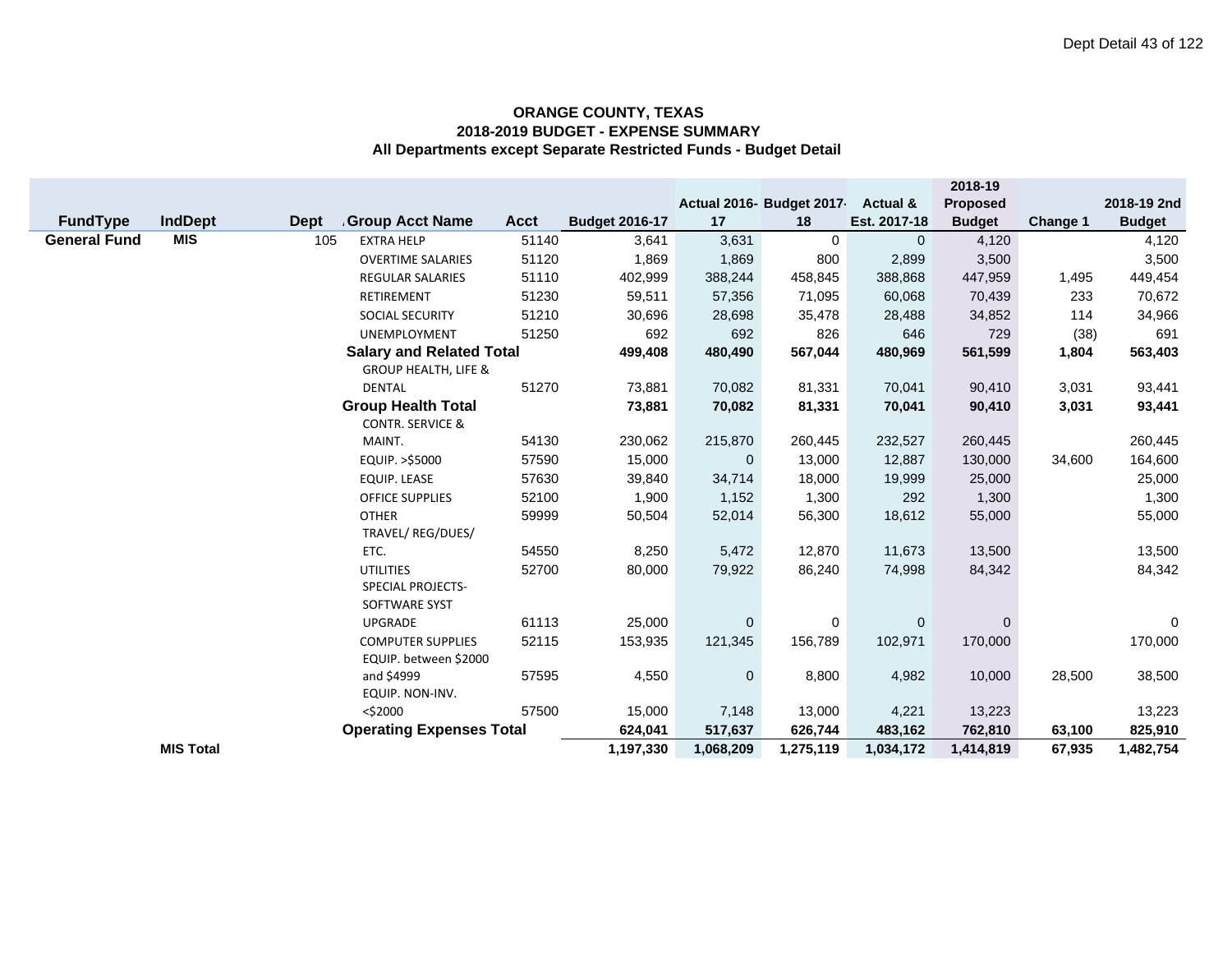|                     |                                      |             |                                                                    |                |                       |               |                          |                     | 2018-19          |            |               |
|---------------------|--------------------------------------|-------------|--------------------------------------------------------------------|----------------|-----------------------|---------------|--------------------------|---------------------|------------------|------------|---------------|
|                     |                                      |             |                                                                    |                |                       |               | Actual 2016- Budget 2017 | <b>Actual &amp;</b> | <b>Proposed</b>  |            | 2018-19 2nd   |
| <b>FundType</b>     | <b>IndDept</b>                       | <b>Dept</b> | Group Acct Name                                                    | <b>Acct</b>    | <b>Budget 2016-17</b> | 17            | 18                       | Est. 2017-18        | <b>Budget</b>    | Change 1   | <b>Budget</b> |
| <b>General Fund</b> | <b>Operations &amp;</b><br>Maint.    | 115         | <b>EXTRA HELP</b>                                                  | 51140          | 2,000                 | 1,796         | 16,260                   | 1,240               | 31,340           |            | 31,340        |
|                     |                                      |             |                                                                    |                | 9,635                 |               | 6,000                    |                     |                  | 1,000      |               |
|                     |                                      |             | <b>OVERTIME SALARIES</b><br><b>REGULAR SALARIES</b>                | 51120<br>51110 | 396,547               | 9,635         | 394,986                  | 3,720               | 5,000<br>528,780 |            | 6,000         |
|                     |                                      |             | RETIREMENT                                                         | 51230          |                       | 356,034       |                          | 362,241             |                  | (1, 156)   | 527,624       |
|                     |                                      |             |                                                                    |                | 59,134                | 53,758        | 63,964                   | 56,375              | 83,283           | (25)       | 83,258        |
|                     |                                      |             | SOCIAL SECURITY                                                    | 51210<br>51250 | 28,599<br>644         | 25,855<br>644 | 31,919<br>711            | 26,310<br>604       | 43,232<br>904    | (12)       | 43,220<br>854 |
|                     |                                      |             | UNEMPLOYMENT                                                       |                |                       |               |                          |                     |                  | (50)       |               |
|                     |                                      |             | <b>Salary and Related Total</b><br><b>GROUP HEALTH, LIFE &amp;</b> |                | 496,559               | 447,721       | 513,840                  | 450,491             | 692,539          | (243)      | 692,296       |
|                     |                                      |             | <b>DENTAL</b>                                                      | 51270          | 102,524               | 89,606        | 97,506                   | 84,260              | 150,004          | 3,250      | 153,254       |
|                     |                                      |             | <b>Group Health Total</b>                                          |                | 102,524               | 89,606        | 97,506                   | 84,260              | 150,004          | 3,250      | 153,254       |
|                     |                                      |             | <b>CONTR. SERVICE &amp;</b>                                        |                |                       |               |                          |                     |                  |            |               |
|                     |                                      |             | MAINT.                                                             | 54130          | 170,000               | 166,012       | 187,000                  | 99,476              | 39,000           |            | 39,000        |
|                     |                                      |             | EQUIP. >\$5000                                                     | 57590          | 9,437                 | 9,337         | 1,738                    | $\mathbf 0$         | $\mathbf 0$      |            | 0             |
|                     |                                      |             |                                                                    |                |                       |               |                          |                     |                  |            |               |
|                     |                                      |             | FUEL, OIL, GAS & GREASE                                            | 52300          | 17,000                | 12,060        | 17,000                   | 9,930               | 31,000           |            | 31,000        |
|                     |                                      |             | <b>OFFICE SUPPLIES</b>                                             | 52100          | 900                   | 529           | 600                      | 510                 | 1,200            |            | 1,200         |
|                     |                                      |             | <b>OTHER</b>                                                       | 59999          | 3,600                 | 3,244         | 3,550                    | 2,798               | 4,800            |            | 4,800         |
|                     |                                      |             | REPAIRS/ RENTAL/                                                   |                |                       |               |                          |                     |                  |            |               |
|                     |                                      |             | CONSTR/ ETC.                                                       | 57550          | 127,770               | 103,738       | 353,662                  | 169,689             | 638,500          | (158, 500) | 480,000       |
|                     |                                      |             | TRAVEL/ REG/DUES/                                                  |                |                       |               |                          |                     |                  |            |               |
|                     |                                      |             | ETC.                                                               | 54550          | 0                     | $\mathbf 0$   | 0                        | $\mathbf 0$         | 800              |            | 800           |
|                     |                                      |             | <b>UTILITIES</b>                                                   | 52700          | 723,087               | 628,292       | 689,000                  | 563,396             | 696,757          | 20,000     | 716,757       |
|                     |                                      |             | JANITORIAL SUPPLIES                                                | 52150          | 3,000                 | 759           | 7,000                    | 3,943               | 30,000           |            | 30,000        |
|                     |                                      |             | EQUIP. between \$2000                                              |                |                       |               |                          |                     |                  |            |               |
|                     |                                      |             | and \$4999                                                         | 57595          | 1,330                 | 1,330         | 1,410                    | 1,410               | $\mathbf 0$      |            | 0             |
|                     |                                      |             | EQUIP. NON-INV.                                                    |                |                       |               |                          |                     |                  |            |               |
|                     |                                      |             | $<$ \$2000                                                         | 57500          | 4,063                 | 2,227         | 3,500                    | 2,516               | 9,000            |            | 9,000         |
|                     |                                      |             | <b>Operating Expenses Total</b>                                    |                | 1,060,187             | 927,528       | 1,264,459                | 853,667             | 1,451,057        | (138,500)  | 1,312,557     |
|                     | <b>Operations &amp; Maint. Total</b> |             |                                                                    |                | 1,659,270             | 1,464,855     | 1,875,805                | 1,388,418           | 2,293,600        | (135, 493) | 2,158,107     |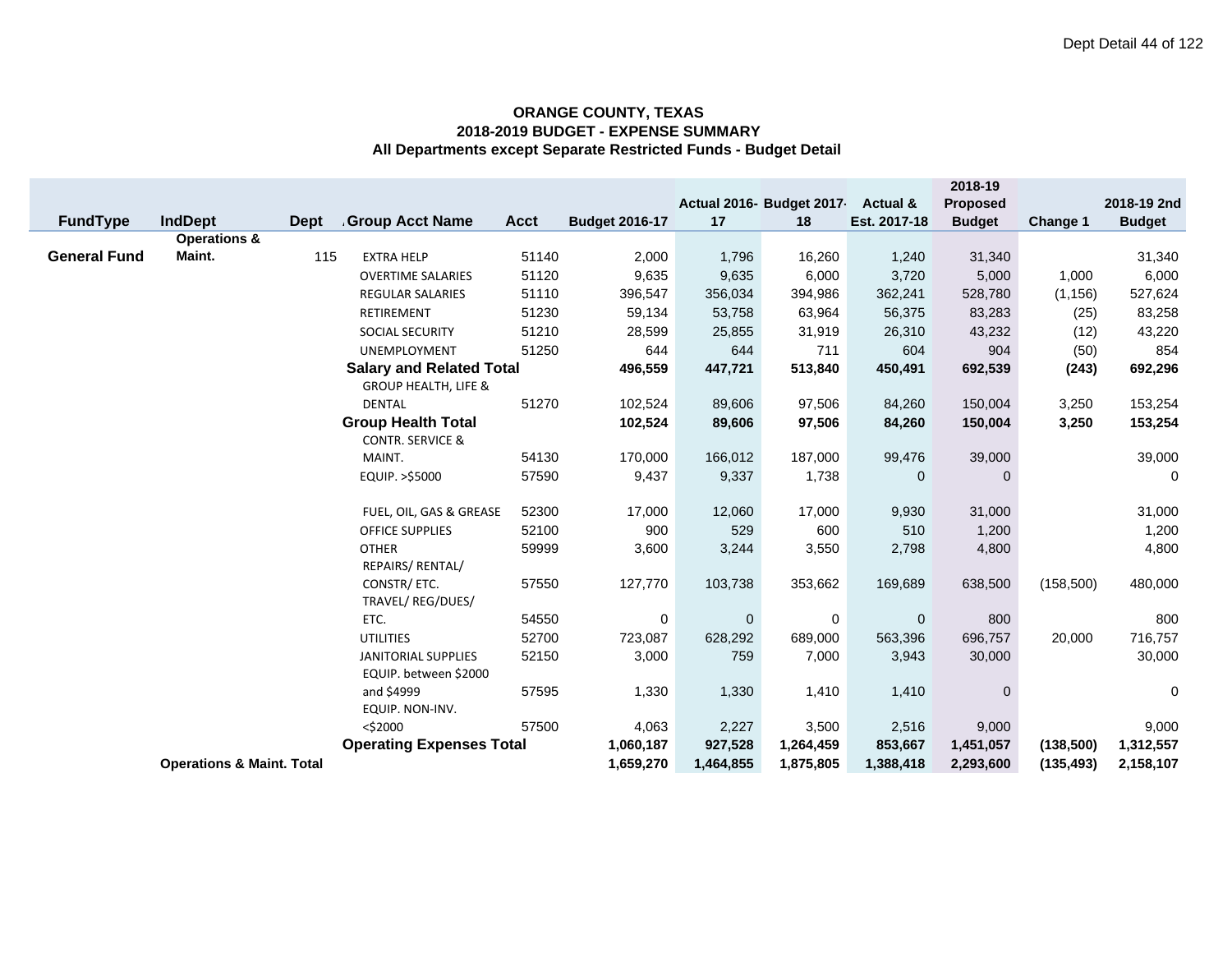|                     |                    |             |                                  |             |                       |             |                          |                     | 2018-19       |          |               |
|---------------------|--------------------|-------------|----------------------------------|-------------|-----------------------|-------------|--------------------------|---------------------|---------------|----------|---------------|
|                     |                    |             |                                  |             |                       |             | Actual 2016- Budget 2017 | <b>Actual &amp;</b> | Proposed      |          | 2018-19 2nd   |
| <b>FundType</b>     | <b>IndDept</b>     | <b>Dept</b> | <b>Group Acct Name</b>           | <b>Acct</b> | <b>Budget 2016-17</b> | 17          | 18                       | Est. 2017-18        | <b>Budget</b> | Change 1 | <b>Budget</b> |
| <b>General Fund</b> | <b>Parks</b>       | 681         | <b>EXTRA HELP</b>                | 51140       | 52,111                | 40,594      | 74,040                   | 24,304              | 74,040        |          | 74,040        |
|                     |                    |             | <b>OVERTIME SALARIES</b>         | 51120       | 500                   | 19          | 500                      | 159                 | 300           |          | 300           |
|                     |                    |             | <b>REGULAR SALARIES</b>          | 51110       | 111,126               | 78,421      | 128,576                  | 84,559              | 96,512        | (2,051)  | 94,461        |
|                     |                    |             | RETIREMENT                       | 51230       | 18,778                | 15,812      | 31,138                   | 16,737              | 15,105        | (320)    | 14,785        |
|                     |                    |             | SOCIAL SECURITY                  | 51210       | 12,526                | 9,138       | 15,538                   | 8,347               | 13,070        | (157)    | 12,913        |
|                     |                    |             | <b>UNEMPLOYMENT</b>              | 51250       | 209                   | 209         | 231                      | 180                 | 273           | (18)     | 255           |
|                     |                    |             | <b>Salary and Related Total</b>  |             | 195,250               | 144,192     | 250,023                  | 134,286             | 199,300       | (2, 546) | 196,754       |
|                     |                    |             | <b>GROUP HEALTH, LIFE &amp;</b>  |             |                       |             |                          |                     |               |          |               |
|                     |                    |             | <b>DENTAL</b>                    | 51270       | 24,616                | 16,202      | 27,063                   | 17,855              | 29,190        | (42)     | 29,148        |
|                     |                    |             | <b>Group Health Total</b>        |             | 24,616                | 16,202      | 27,063                   | 17,855              | 29,190        | (42)     | 29,148        |
|                     |                    |             | <b>CONTR. SERVICE &amp;</b>      |             |                       |             |                          |                     |               |          |               |
|                     |                    |             | MAINT.                           | 54130       | 1,000                 | 775         | 1,000                    | 700                 | 1,200         |          | 1,200         |
|                     |                    |             | EQUIP. >\$5000                   | 57590       | 0                     | $\mathbf 0$ | 27,353                   | 27,015              | $\mathbf{0}$  |          | $\mathbf 0$   |
|                     |                    |             |                                  |             |                       |             |                          |                     |               |          |               |
|                     |                    |             | FUEL, OIL, GAS & GREASE          | 52300       | 9,400                 | 6,127       | 7,500                    | 5,017               | 9,000         |          | 9,000         |
|                     |                    |             | OFFICE SUPPLIES                  | 52100       | 350                   | 189         | 150                      | 138                 | 450           |          | 450           |
|                     |                    |             | <b>OTHER</b><br>REPAIRS/ RENTAL/ | 59999       | 3,260                 | 1,523       | 850                      | 935                 | 3,000         |          | 3,000         |
|                     |                    |             | CONSTR/ ETC.                     | 57550       | 7,720                 | 3,423       | 16,032                   | 14,265              | 18,320        |          | 18,320        |
|                     |                    |             | TRAVEL/ REG/DUES/                |             |                       |             |                          |                     |               |          |               |
|                     |                    |             | ETC.                             | 54550       | 75                    | 50          | 50                       | 25                  | 300           |          | 300           |
|                     |                    |             | <b>UTILITIES</b>                 | 52700       | 18,659                | 18,497      | 21,310                   | 17,155              | 21,980        |          | 21,980        |
|                     |                    |             | <b>CHEMICAL &amp; LAB</b>        |             |                       |             |                          |                     |               |          |               |
|                     |                    |             | <b>SUPPLIES</b>                  | 52170       | 500                   | 350         | (1,200)                  | $\mathbf 0$         | 480           |          | 480           |
|                     |                    |             | <b>JANITORIAL SUPPLIES</b>       | 52150       | 3,101                 | 2,934       | 1,877                    | 1,315               | 4,000         |          | 4,000         |
|                     |                    |             | EQUIP. between \$2000            |             |                       |             |                          |                     |               |          |               |
|                     |                    |             | and \$4999                       | 57595       | 0                     | $\pmb{0}$   | 12,762                   | 10,066              | $\mathbf 0$   |          | $\mathbf 0$   |
|                     |                    |             | EQUIP. NON-INV.                  |             |                       |             |                          |                     |               |          |               |
|                     |                    |             | $<$ \$2000                       | 57500       | 4,790                 | 4,615       | 6,803                    | 6,102               | 7,700         |          | 7,700         |
|                     |                    |             | <b>Operating Expenses Total</b>  |             | 48,855                | 38,483      | 94,487                   | 82,733              | 66,430        |          | 66,430        |
|                     | <b>Parks Total</b> |             |                                  |             | 268,721               | 198,878     | 371,573                  | 234,874             | 294,920       | (2,588)  | 292,332       |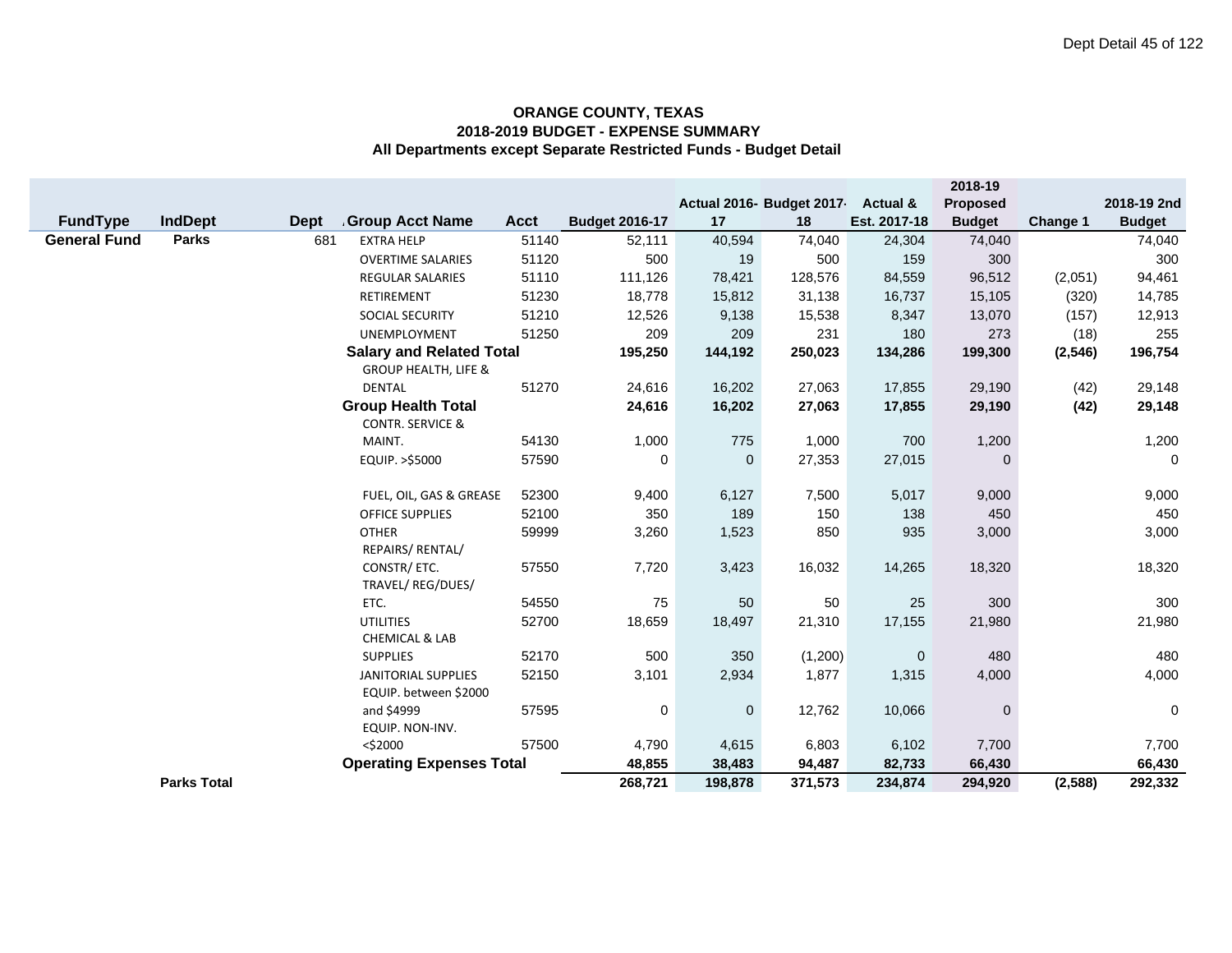|                                 |                                    |             |                        |             |                       |    | Actual 2016- Budget 2017 | Actual &     | 2018-19<br><b>Proposed</b> |          | 2018-19 2nd   |
|---------------------------------|------------------------------------|-------------|------------------------|-------------|-----------------------|----|--------------------------|--------------|----------------------------|----------|---------------|
| <b>FundType</b>                 | <b>IndDept</b>                     | <b>Dept</b> | <b>Group Acct Name</b> | <b>Acct</b> | <b>Budget 2016-17</b> | 17 | 18                       | Est. 2017-18 | <b>Budget</b>              | Change 1 | <b>Budget</b> |
|                                 | <b>Prisoner Work</b>               |             |                        |             |                       |    |                          |              |                            |          |               |
| <b>General Fund</b>             | Program                            | 744         | EQUIP. >\$5000         | 57590       |                       |    | 10,000                   | $\mathbf 0$  | $\Omega$                   |          | 0             |
|                                 |                                    |             | PROGRAM                |             |                       |    |                          |              |                            |          |               |
|                                 |                                    |             | <b>REIMBURSEMENTS</b>  | 53191       |                       |    | (132,000)                | $\mathbf 0$  | $\Omega$                   |          | 0             |
|                                 |                                    |             | PROGRAM OPERATING      |             |                       |    |                          |              |                            |          |               |
|                                 |                                    |             | <b>EXPENDITURES</b>    | 54590       |                       |    | 52,000                   | 322          | $\Omega$                   |          | 0             |
|                                 |                                    |             |                        |             |                       |    |                          |              |                            |          |               |
|                                 |                                    |             | EQUIP. between \$2000  |             |                       |    |                          |              |                            |          |               |
|                                 |                                    |             | and \$4999             | 57595       |                       |    | 70,000                   | 5,274        | $\Omega$                   |          | 0             |
| <b>Operating Expenses Total</b> |                                    |             |                        |             |                       |    | 0                        | 5,596        | 0                          |          | 0             |
|                                 | <b>Prisoner Work Program Total</b> |             |                        |             |                       |    |                          | 5,596        | $\bf{0}$                   |          | 0             |
|                                 |                                    |             |                        |             |                       |    | 0                        |              |                            |          |               |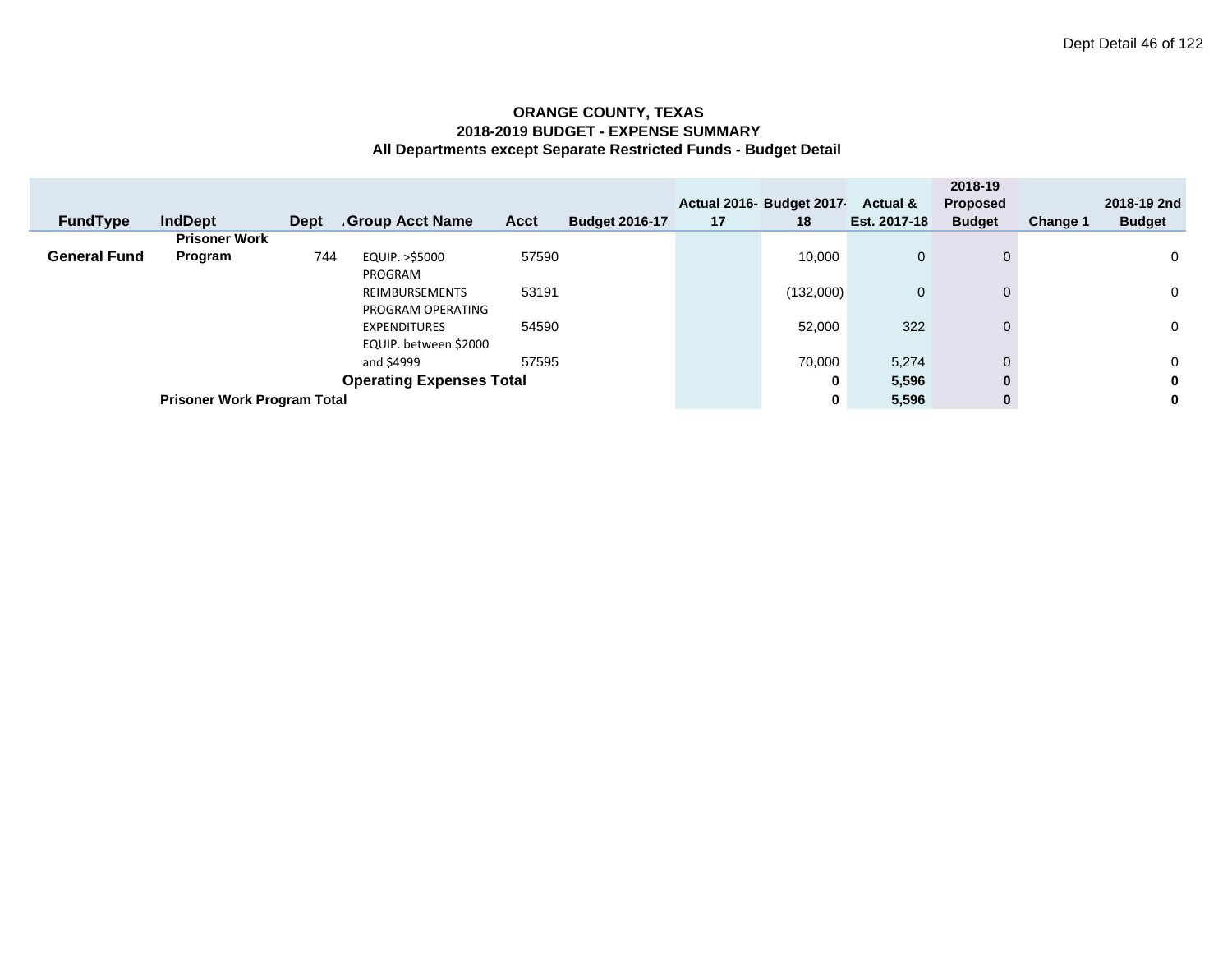|                     |                         |             |                                 |             |                       |              |                          |                     | 2018-19       |                 |               |
|---------------------|-------------------------|-------------|---------------------------------|-------------|-----------------------|--------------|--------------------------|---------------------|---------------|-----------------|---------------|
|                     |                         |             |                                 |             |                       |              | Actual 2016- Budget 2017 | <b>Actual &amp;</b> | Proposed      |                 | 2018-19 2nd   |
| <b>FundType</b>     | <b>IndDept</b>          | <b>Dept</b> | Group Acct Name                 | <b>Acct</b> | <b>Budget 2016-17</b> | 17           | 18                       | Est. 2017-18        | <b>Budget</b> | <b>Change 1</b> | <b>Budget</b> |
| <b>General Fund</b> | Purchasing              | 309         | <b>OVERTIME SALARIES</b>        | 51120       | 0                     | $\mathbf{0}$ | 800                      | $\mathbf{0}$        | 800           |                 | 800           |
|                     |                         |             | REGULAR SALARIES                | 51110       | 189,772               | 189,772      | 207,115                  | 178,621             | 203,351       | 777             | 204,128       |
|                     |                         |             | RETIREMENT                      | 51230       | 27,905                | 27,905       | 31,873                   | 27,382              | 31,853        | 121             | 31,974        |
|                     |                         |             | <b>SOCIAL SECURITY</b>          | 51210       | 13,487                | 13,487       | 15,905                   | 12,888              | 15,618        | 59              | 15,677        |
|                     |                         |             | <b>UNEMPLOYMENT</b>             | 51250       | 334                   | 334          | 373                      | 295                 | 327           | (17)            | 310           |
|                     |                         |             | <b>Salary and Related Total</b> |             | 231,498               | 231,498      | 256,066                  | 219,186             | 251,949       | 940             | 252,889       |
|                     |                         |             | <b>GROUP HEALTH, LIFE &amp;</b> |             |                       |              |                          |                     |               |                 |               |
|                     |                         |             | DENTAL                          | 51270       | 49,107                | 49,107       | 55,083                   | 41,997              | 55,569        | 1,660           | 57,229        |
|                     |                         |             | <b>Group Health Total</b>       |             | 49,107                | 49,107       | 55,083                   | 41,997              | 55,569        | 1,660           | 57,229        |
|                     |                         |             | <b>CONTR. SERVICE &amp;</b>     |             |                       |              |                          |                     |               |                 |               |
|                     |                         |             | MAINT.                          | 54130       | 934                   | 934          | 1,375                    | 1,178               | 1,100         |                 | 1,100         |
|                     |                         |             | <b>OFFICE SUPPLIES</b>          | 52100       | 1,006                 | 1,006        | 1,100                    | 975                 | 1,850         |                 | 1,850         |
|                     |                         |             | <b>OTHER</b>                    | 59999       | 120                   | 120          | 354                      | 327                 | 250           |                 | 250           |
|                     |                         |             | TRAVEL/ REG/DUES/               |             |                       |              |                          |                     |               |                 |               |
|                     |                         |             | ETC.                            | 54550       | 2,734                 | 2,734        | 2,739                    | 1,821               | 5,280         |                 | 5,280         |
|                     |                         |             | <b>UTILITIES</b>                | 52700       | 760                   | 760          | 765                      | 634                 | 765           |                 | 765           |
|                     |                         |             | EQUIP. between \$2000           |             |                       |              |                          |                     |               |                 |               |
|                     |                         |             | and \$4999                      | 57595       | 810                   | 810          | 6,261                    | 6,261               | $\mathbf 0$   |                 | $\mathbf 0$   |
|                     |                         |             | EQUIP. NON-INV.                 |             |                       |              |                          |                     |               |                 |               |
|                     |                         |             | $<$ \$2000                      | 57500       | 173                   | 173          | 330                      | 329                 | 500           |                 | 500           |
|                     |                         |             | <b>Operating Expenses Total</b> |             | 6,537                 | 6,537        | 12,924                   | 11,525              | 9,745         |                 | 9,745         |
|                     | <b>Purchasing Total</b> |             |                                 |             | 287,143               | 287,143      | 324,073                  | 272,708             | 317,263       | 2,600           | 319,863       |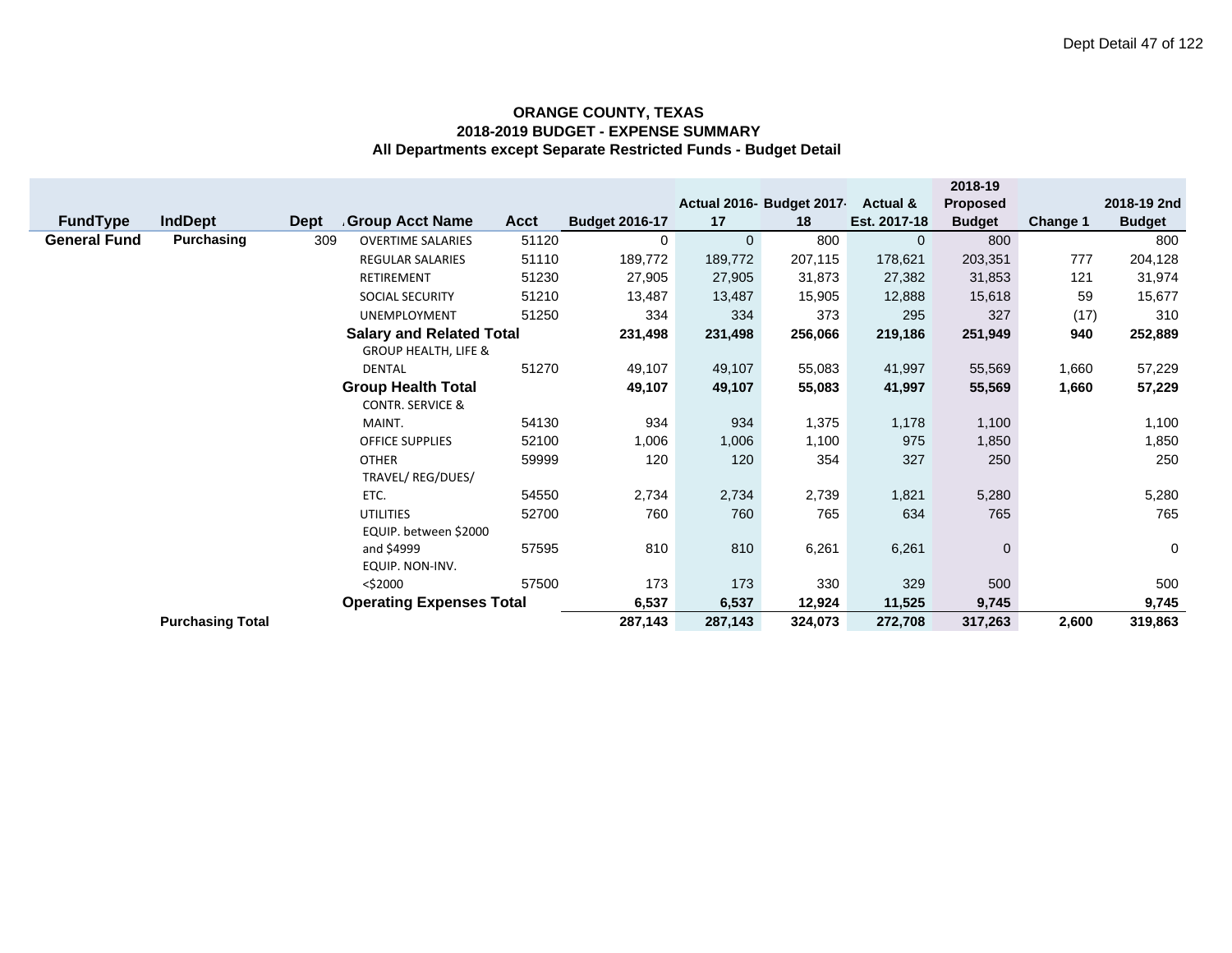|                     |                            |             |                                 |         |                       |         |                           |              | 2018-19         |          |               |
|---------------------|----------------------------|-------------|---------------------------------|---------|-----------------------|---------|---------------------------|--------------|-----------------|----------|---------------|
|                     |                            |             |                                 |         |                       |         | Actual 2016- Budget 2017- | Actual &     | <b>Proposed</b> |          | 2018-19 2nd   |
| <b>FundType</b>     | <b>IndDept</b>             | <b>Dept</b> | <b>Group Acct Name</b>          | Acct    | <b>Budget 2016-17</b> | 17      | 18                        | Est. 2017-18 | <b>Budget</b>   | Change 1 | <b>Budget</b> |
| <b>General Fund</b> | <b>Records Mgmt.</b>       | 117         | <b>EXTRA HELP</b>               | 51140   | 12,061                | 11,335  | 16,410                    | 11,655       | 16,410          |          | 16,410        |
|                     |                            |             | <b>REGULAR SALARIES</b>         | 51110   | 111,151               | 111,151 | 116,804                   | 105,597      | 118,228         | 40,762   | 158,990       |
|                     |                            |             | <b>RETIREMENT</b>               | 51230   | 18,009                | 18,009  | 20,422                    | 17,989       | 18,447          | 6,359    | 24,806        |
|                     |                            |             | SOCIAL SECURITY                 | 51210   | 9,612                 | 9,132   | 10,191                    | 8,738        | 10,300          | 3,118    | 13,418        |
|                     |                            |             | <b>UNEMPLOYMENT</b>             | 51250   | 215                   | 215     | 210                       | 193          | 215             | 50       | 265           |
|                     |                            |             | <b>Salary and Related Total</b> |         | 151,047               | 149,842 | 164,037                   | 144,172      | 163,600         | 50,289   | 213,889       |
|                     |                            |             | <b>GROUP HEALTH, LIFE &amp;</b> |         |                       |         |                           |              |                 |          |               |
|                     |                            |             | DENTAL                          | 51270   | 25,286                | 25,286  | 27,063                    | 24,244       | 29,190          | 9,675    | 38,865        |
|                     |                            |             | <b>Group Health Total</b>       |         | 25,286                | 25,286  | 27,063                    | 24,244       | 29,190          | 9,675    | 38,865        |
|                     |                            |             | <b>CONTR. SERVICE &amp;</b>     |         |                       |         |                           |              |                 |          |               |
|                     |                            |             | MAINT.                          | 54130   | 6,000                 | 395     | 7,320                     | 395          | 700             |          | 700           |
|                     |                            |             | <b>OFFICE SUPPLIES</b>          | 52100   | 410                   | 410     | 450                       | 197          | 730             |          | 730           |
|                     |                            |             | <b>OTHER</b>                    | 59999   | 7,000                 | 5,270   | 6,000                     | 887          | 6,000           |          | 6,000         |
|                     |                            |             | TRAVEL/REG/DUES/                |         |                       |         |                           |              |                 |          |               |
|                     |                            |             | ETC.                            | 54550   | 1,500                 | 548     | 6,975                     | 441          | 2,250           |          | 2,250         |
|                     |                            |             | <b>Operating Expenses Total</b> |         | 14,910                | 6,622   | 20,745                    | 1,920        | 9,680           |          | 9,680         |
|                     | <b>Records Mgmt. Total</b> |             |                                 | 191,243 | 181,750               | 211,845 | 170,336                   | 202,470      | 59,964          | 262,434  |               |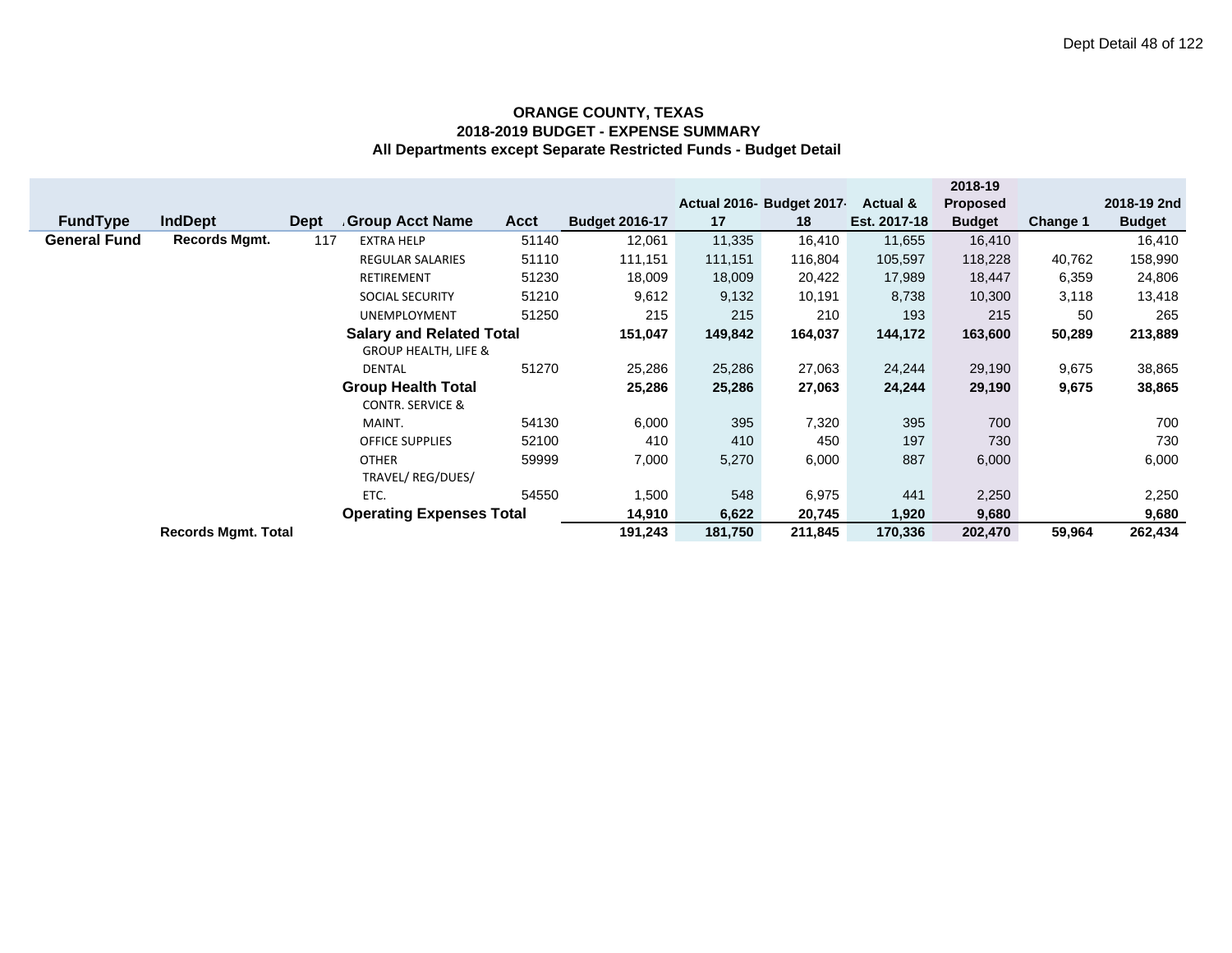|                                 |                         |             |                                 |                  |                       |              |                           |              | 2018-19       |          |                |
|---------------------------------|-------------------------|-------------|---------------------------------|------------------|-----------------------|--------------|---------------------------|--------------|---------------|----------|----------------|
|                                 |                         |             |                                 |                  |                       |              | Actual 2016- Budget 2017- | Actual &     | Proposed      |          | 2018-19 2nd    |
| <b>FundType</b>                 | <b>IndDept</b>          | <b>Dept</b> | <b>Group Acct Name</b>          | <b>Acct</b>      | <b>Budget 2016-17</b> | 17           | 18                        | Est. 2017-18 | <b>Budget</b> | Change 1 | <b>Budget</b>  |
| <b>General Fund</b>             | <b>Risk Mgmt.</b>       | 118         | <b>REGULAR SALARIES</b>         | 51110            | 35,048                | $\mathbf 0$  | 0                         | 40,891       | 0             |          | 0              |
|                                 |                         |             | <b>RETIREMENT</b>               | 51230            | 5,149                 | $\mathbf 0$  | 0                         | 6,302        | 0             |          | 0              |
|                                 |                         |             | <b>SOCIAL SECURITY</b>          | 51210            | 2,681                 | (10)         | 0                         | 2,919        | 0             |          | 0              |
|                                 |                         |             | UNEMPLOYMENT                    | 51250            | 39                    | $\mathbf{0}$ | 0                         | 66           | $\Omega$      |          | $\mathbf 0$    |
|                                 |                         |             | <b>Salary and Related Total</b> |                  | 42,917                | (10)         | 0                         | 50,178       | $\bf{0}$      |          | $\mathbf 0$    |
|                                 |                         |             | <b>GROUP HEALTH, LIFE &amp;</b> |                  |                       |              |                           |              |               |          |                |
|                                 |                         |             | <b>DENTAL</b>                   | 51270            | 8,205                 | 222          | 0                         | 8,110        | 0             |          | $\mathbf 0$    |
|                                 |                         |             | <b>Group Health Total</b>       |                  | 8,205                 | 222          | 0                         | 8,110        | $\bf{0}$      |          | $\bf{0}$       |
|                                 |                         |             | <b>CONTR. SERVICE &amp;</b>     |                  |                       |              |                           |              |               |          |                |
|                                 |                         |             | MAINT.                          | 54130            | 0                     | $\mathbf 0$  | 0                         | $\mathbf 0$  | 6,000         |          | 6,000          |
|                                 |                         |             | EQUIP. >\$5000                  | 57590            | 0                     | $\mathbf 0$  | 0                         | $\mathbf{0}$ | $\Omega$      |          | $\overline{0}$ |
|                                 |                         |             |                                 |                  |                       |              |                           |              |               |          |                |
|                                 |                         |             | FUEL, OIL, GAS & GREASE         | 52300            | 200                   | 39           | 0                         | $\mathbf 0$  | 2,000         |          | 2,000          |
|                                 |                         |             | <b>OFFICE SUPPLIES</b>          | 52100            | 200                   | 44           | 200                       | 99           | 200           |          | 200            |
|                                 |                         |             | <b>OTHER</b>                    | 59999            | 26                    | $\mathbf 0$  | 0                         | $\mathbf{0}$ | $\Omega$      |          | $\overline{0}$ |
|                                 |                         |             | REPAIRS/ RENTAL/                |                  |                       |              |                           |              |               |          |                |
|                                 |                         |             | CONSTR/ ETC.                    | 57550            | 200                   | 71           | 0                         | 0            | 3,500         |          | 3,500          |
|                                 |                         |             | TRAVEL/REG/DUES/                |                  |                       |              |                           |              |               |          |                |
|                                 |                         |             | ETC.                            | 54550            | 2,000                 | 838          | 1,700                     | 740          | 1,700         |          | 1,700          |
|                                 |                         |             | <b>UTILITIES</b>                | 52700            | 0                     | $\mathbf{0}$ | 546                       | 546          | 770           |          | 770            |
|                                 |                         |             | <b>DRUG SCREENS &amp;</b>       |                  |                       |              |                           |              |               |          |                |
|                                 |                         |             | PHYSICALS                       | 54192            | 2,630                 | 2,630        | 2,500                     | 1,674        | 2,750         |          | 2,750          |
|                                 |                         |             | PUBLIC SAFETY SUPPLIES          |                  |                       |              |                           |              |               |          |                |
| 52110<br>& UNIFORMS             |                         |             | 9,761                           | 5,209            | 8,850                 | 6,940        | 10,000                    |              | 10,000        |          |                |
| <b>Operating Expenses Total</b> |                         |             |                                 | 15,017<br>66,139 | 8,830                 | 13,796       | 9,999                     | 26,920       |               | 26,920   |                |
|                                 | <b>Risk Mgmt. Total</b> |             |                                 |                  |                       | 9,043        | 13,796                    | 68,286       | 26,920        |          | 26,920         |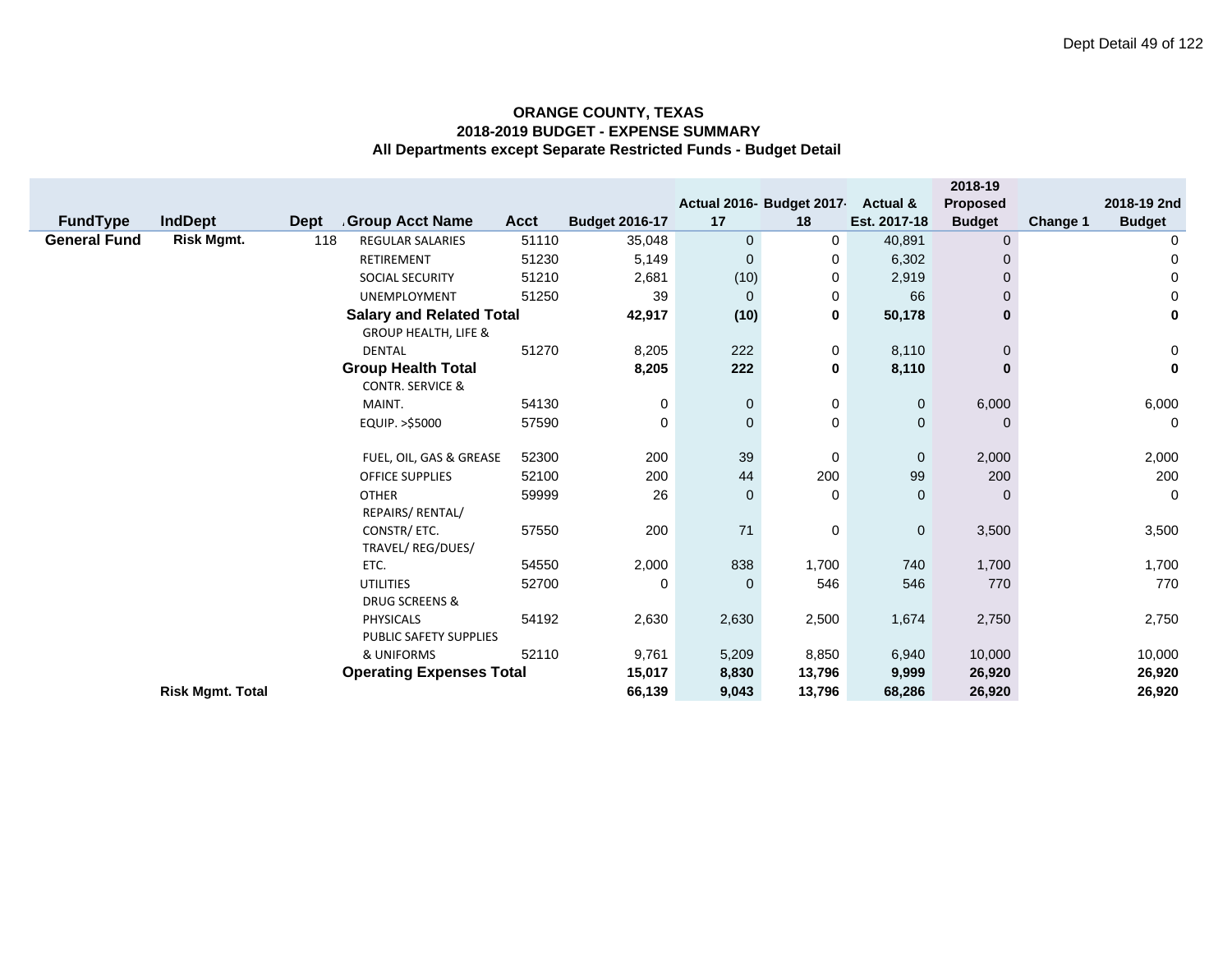|                     |                         |             |                                 |       |                       |        |                           |                     | 2018-19         |          |               |
|---------------------|-------------------------|-------------|---------------------------------|-------|-----------------------|--------|---------------------------|---------------------|-----------------|----------|---------------|
|                     |                         |             |                                 |       |                       |        | Actual 2016- Budget 2017- | <b>Actual &amp;</b> | <b>Proposed</b> |          | 2018-19 2nd   |
| <b>FundType</b>     | <b>IndDept</b>          | <b>Dept</b> | <b>Group Acct Name</b>          | Acct  | <b>Budget 2016-17</b> | 17     | 18                        | Est. 2017-18        | <b>Budget</b>   | Change 1 | <b>Budget</b> |
|                     |                         |             | <b>RLSS GRANT</b>               |       |                       |        |                           |                     |                 |          |               |
| <b>General Fund</b> | <b>RLSS Grant</b>       | 906         | <b>EXPENDITURES</b>             | 53000 | 35,713                | 35.713 | 38.689                    | 26.785              | 35.713          |          | 35,713        |
|                     |                         |             | <b>Operating Expenses Total</b> |       | 35.713                | 35.713 | 38.689                    | 26.785              | 35,713          |          | 35,713        |
|                     | <b>RLSS Grant Total</b> |             |                                 |       | 35,713                | 35.713 | 38.689                    | 26.785              | 35,713          |          | 35,713        |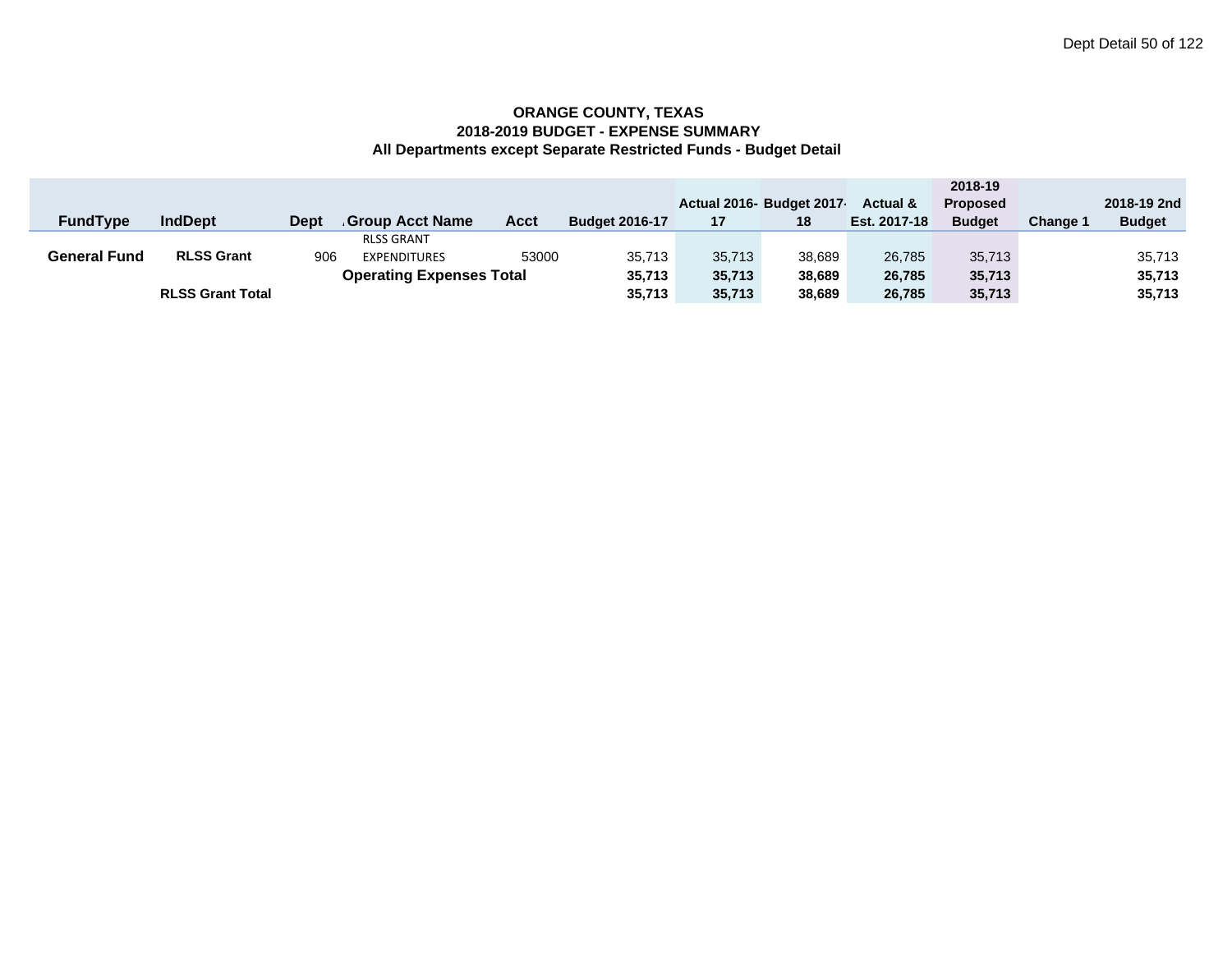|                     |                         |             |                                              |             |                       |             |                           |                     | 2018-19       |          |               |
|---------------------|-------------------------|-------------|----------------------------------------------|-------------|-----------------------|-------------|---------------------------|---------------------|---------------|----------|---------------|
|                     |                         |             |                                              |             |                       |             | Actual 2016- Budget 2017- | <b>Actual &amp;</b> | Proposed      |          | 2018-19 2nd   |
| FundType            | <b>IndDept</b>          | <b>Dept</b> | <b>Group Acct Name</b>                       | <b>Acct</b> | <b>Budget 2016-17</b> | 17          | 18                        | Est. 2017-18        | <b>Budget</b> | Change 1 | <b>Budget</b> |
|                     | <b>Sheriff: General</b> |             |                                              |             |                       |             |                           |                     |               |          |               |
| <b>General Fund</b> | Law                     | 740         | <b>EXTRA HELP</b>                            | 51140       | 11,936                | 11,936      | 11,860                    | 13,334              | 11,310        |          | 11,310        |
|                     |                         |             | <b>OVERTIME SALARIES</b>                     | 51120       | 135,000               | 95,100      | 98,394                    | 150,585             | 100,000       |          | 100,000       |
|                     |                         |             | <b>REGULAR SALARIES</b>                      | 51110       | 4,639,699             | 4,639,699   | 5,016,927                 | 4,458,388           | 4,920,914     | 10,881   | 4,931,795     |
|                     |                         |             | RETIREMENT                                   | 51230       | 777,477               | 710,238     | 788,637                   | 711,934             | 794,774       | 1,697    | 796,471       |
|                     |                         |             | SALARY REIMB.                                | 51290       | $\mathbf 0$           | $\mathbf 0$ | 0                         | 2,267               | $\mathbf{0}$  |          | $\mathbf 0$   |
|                     |                         |             | SOCIAL SECURITY                              | 51210       | 394,452               | 353,718     | 393,547                   | 340,528             | 390,550       | 832      | 391,382       |
|                     |                         |             | UNEMPLOYMENT                                 | 51250       | 8,300                 | 8,300       | 9,031                     | 7,499               | 7,999         | (428)    | 7,571         |
|                     |                         |             | SCHEDULE OVERTIME                            | 51130       | 127,889               | 84,612      | 17,219                    | 77,805              | 73,000        |          | 73,000        |
|                     |                         |             | <b>Salary and Related Total</b>              |             | 6,094,752             | 5,903,602   | 6,335,615                 | 5,762,340           | 6,298,547     | 12,982   | 6,311,529     |
|                     |                         |             | <b>GROUP HEALTH, LIFE &amp;</b>              |             |                       |             |                           |                     |               |          |               |
|                     |                         |             | <b>DENTAL</b>                                | 51270       | 957,800               | 846,444     | 929,862                   | 806,982             | 994,772       | 5,954    | 1,000,726     |
|                     |                         |             | <b>Group Health Total</b>                    |             | 957,800               | 846,444     | 929,862                   | 806,982             | 994,772       | 5,954    | 1,000,726     |
|                     |                         |             | <b>CONTR. SERVICE &amp;</b>                  |             |                       |             |                           |                     |               |          |               |
|                     |                         |             | MAINT.                                       | 54130       | 21,822                | 22,811      | 22,500                    | 21,183              | 26,000        |          | 26,000        |
|                     |                         |             | EQUIP. >\$5000                               | 57590       | (313,609)             | 36,191      | 604,570                   | 298,517             | $\Omega$      | 34,460   | 34,460        |
|                     |                         |             |                                              |             |                       |             |                           |                     |               |          |               |
|                     |                         |             | FUEL, OIL, GAS & GREASE                      | 52300       | 186,500               | 172,550     | 209,430                   | 160,248             | 225,000       |          | 225,000       |
|                     |                         |             | <b>OFFICE SUPPLIES</b>                       | 52100       | 6,274                 | 6,091       | 8,500                     | 8,493               | 8,500         |          | 8,500         |
|                     |                         |             | <b>OTHER</b>                                 | 59999       | 25,770                | 16,040      | 19,070                    | 12,689              | 21,400        |          | 21,400        |
|                     |                         |             | REPAIRS/ RENTAL/                             |             |                       |             |                           |                     |               |          |               |
|                     |                         |             | CONSTR/ ETC.                                 | 57550       | 55,252                | 54,576      | 71,965                    | 65,245              | 65,500        |          | 65,500        |
|                     |                         |             | TRAVEL/ REG/DUES/                            |             |                       |             |                           |                     |               |          |               |
|                     |                         |             | ETC.                                         | 54550       | 18,975                | 14,618      | 18,750                    | 17,737              | 16,900        |          | 16,900        |
|                     |                         |             | <b>UTILITIES</b>                             | 52700       | 55,980                | 53,385      | 45,000                    | 48,561              | 56,000        |          | 56,000        |
|                     |                         |             | <b>ANIMAL CONTROL</b>                        |             |                       |             |                           |                     |               |          |               |
|                     |                         |             | <b>SUPPLIES</b>                              | 52112       | 400                   | $\pmb{0}$   | $\pmb{0}$                 | $\pmb{0}$           | $\mathbf 0$   |          | $\mathbf 0$   |
|                     |                         |             | <b>CHEMICAL &amp; LAB</b><br><b>SUPPLIES</b> | 52170       | 3,200                 | 2,810       | 2,400                     | 2,321               | 2,810         |          | 2,810         |
|                     |                         |             |                                              |             |                       |             |                           |                     |               |          |               |
|                     |                         |             | PUBLIC SAFETY SUPPLIES<br>& UNIFORMS         | 52110       | 18,500                | 17,665      | 20,000                    | 19,611              | 10,000        |          | 10,000        |
|                     |                         |             | SPECIAL INVESTIGATION                        | 54790       | 300                   | 236         | 300                       | 165                 | 300           |          | 300           |
|                     |                         |             | <b>CRIME PREVENTION</b>                      |             |                       |             |                           |                     |               |          |               |
|                     |                         |             | <b>SUPPLIES</b>                              | 52020       | 2,000                 | 1,541       | 2,950                     | 592                 | 2,000         |          | 2,000         |
|                     |                         |             | <b>SANE EXAMINATIONS</b>                     | 54231       | 5,115                 | 5,115       | 5,500                     | 2,763               | 5,500         |          | 5,500         |
|                     |                         |             |                                              |             |                       |             |                           |                     |               |          |               |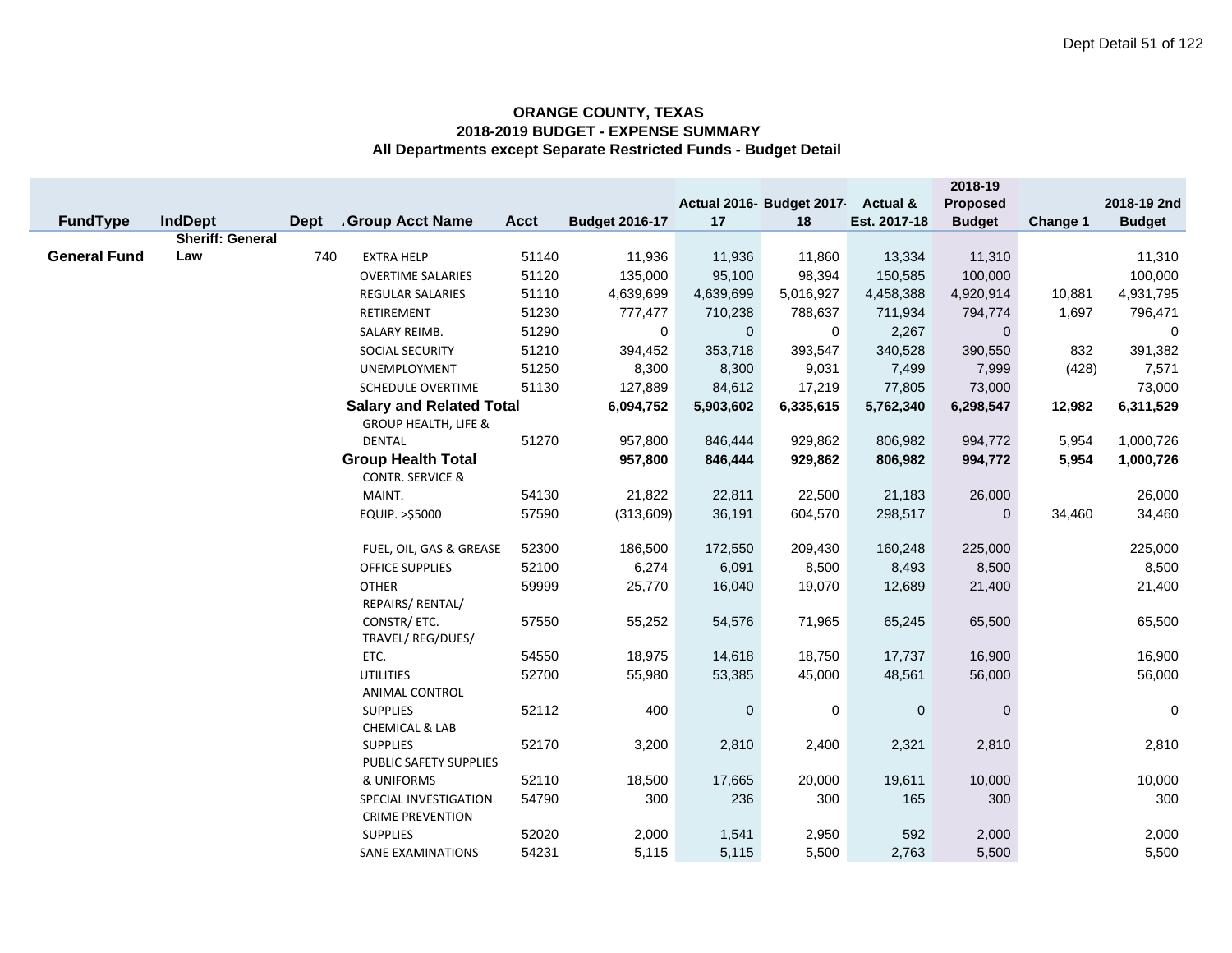|                                 |                                               |             |                               |           |                       |           | Actual 2016- Budget 2017 | <b>Actual &amp;</b> | 2018-19<br><b>Proposed</b> |           | 2018-19 2nd   |
|---------------------------------|-----------------------------------------------|-------------|-------------------------------|-----------|-----------------------|-----------|--------------------------|---------------------|----------------------------|-----------|---------------|
| <b>FundType</b>                 | <b>IndDept</b>                                | <b>Dept</b> | <b>Group Acct Name</b>        | Acct      | <b>Budget 2016-17</b> | 17        | 18                       | Est. 2017-18        | <b>Budget</b>              | Change 1  | <b>Budget</b> |
|                                 | <b>Sheriff: General</b>                       |             | PUBLIC SAFETY SUPPLIES        |           |                       |           |                          |                     |                            |           |               |
| <b>General Fund</b>             | Law                                           | 740         | AMMO                          | 52111     | 10,900                | 10,516    | 10,700                   | 3,420               | 19.725                     |           | 19,725        |
|                                 |                                               |             | <b>BULLET PROOF VESTS</b>     | 52251     | 8,427                 | 8,427     | 6,000                    | 3,752               | 10,000                     |           | 10,000        |
|                                 |                                               |             | <b>TESTING &amp; LAB FEES</b> | 54230     | 4,075                 | 4,075     | 10,000                   | 10,635              | 10,000                     |           | 10,000        |
|                                 |                                               |             | EQUIP. between \$2000         |           |                       |           |                          |                     |                            |           |               |
|                                 |                                               |             | and \$4999                    | 57595     | 1,000                 | 873       | 16.480                   | 16,480              | 0                          |           | $\Omega$      |
|                                 |                                               |             | EQUIP. NON-INV.               |           |                       |           |                          |                     |                            |           |               |
|                                 |                                               |             | $<$ \$2000                    | 57500     | 3,690                 | 3.198     | 3,200                    | 2,607               | 4,750                      |           | 4,750         |
| <b>Operating Expenses Total</b> |                                               |             |                               | 114,572   | 430,718               | 1,077,315 | 695,018                  | 484,385             | 34.460                     | 518,845   |               |
|                                 | <b>Sheriff: General Law Enforcement Total</b> |             |                               | 7,167,124 | 7,180,765             | 8,342,792 | 7,264,340                | 7,777,704           | 53,396                     | 7,831,100 |               |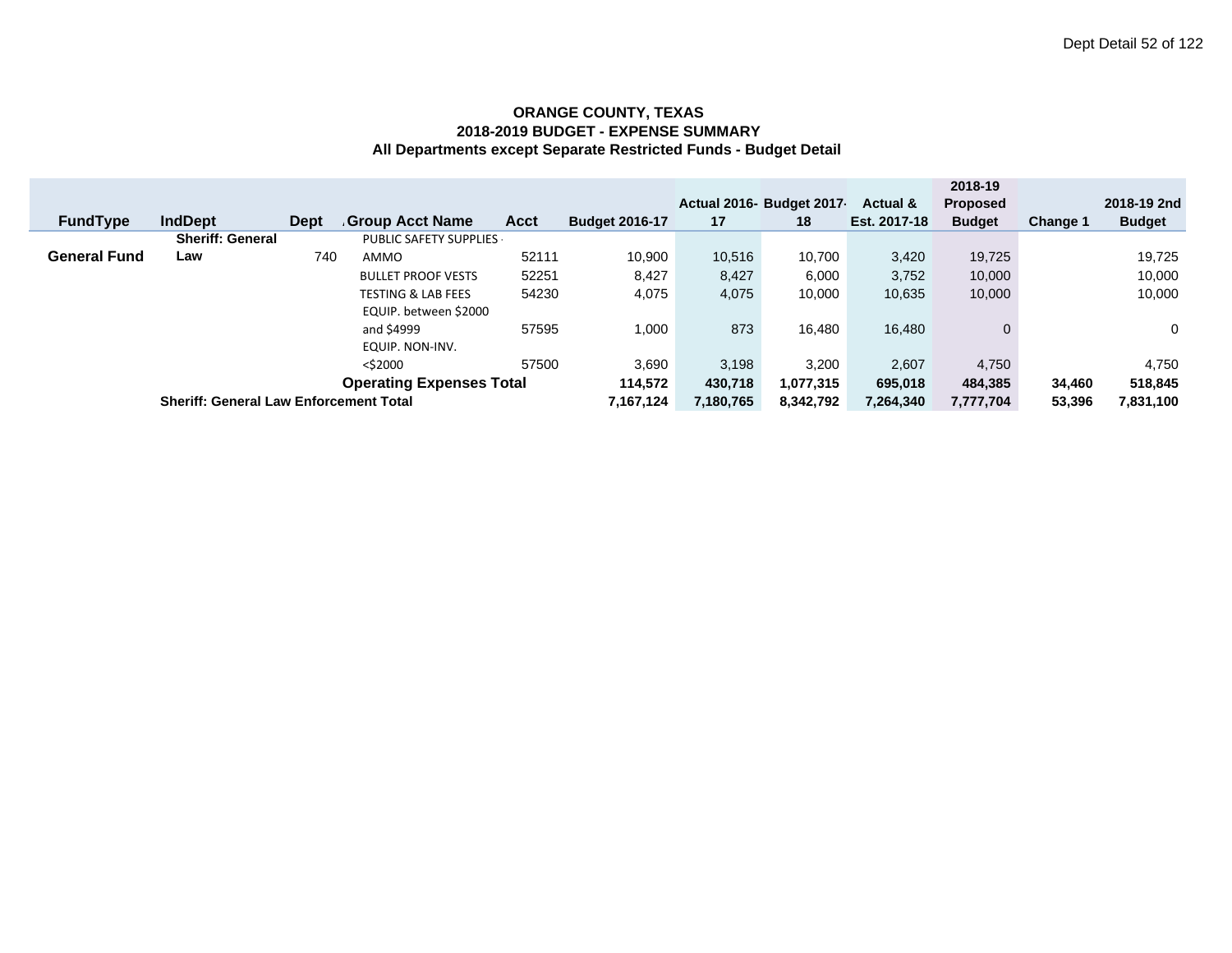|                     |                            |             |                                                          |             |                       |           |                          |                     | 2018-19       |           |               |
|---------------------|----------------------------|-------------|----------------------------------------------------------|-------------|-----------------------|-----------|--------------------------|---------------------|---------------|-----------|---------------|
|                     |                            |             |                                                          |             |                       |           | Actual 2016- Budget 2017 | <b>Actual &amp;</b> | Proposed      |           | 2018-19 2nd   |
| <b>FundType</b>     | <b>IndDept</b>             | <b>Dept</b> | <b>Group Acct Name</b>                                   | <b>Acct</b> | <b>Budget 2016-17</b> | 17        | 18                       | Est. 2017-18        | <b>Budget</b> | Change 1  | <b>Budget</b> |
| <b>General Fund</b> | <b>Sheriff: Jail</b>       | 743         | <b>OVERTIME SALARIES</b>                                 | 51120       | 75,000                | 59,578    | 85,136                   | 139,006             | 125,000       |           | 125,000       |
|                     |                            |             | REGULAR SALARIES                                         | 51110       | 2,779,088             | 2,653,443 | 2,867,366                | 2,375,597           | 2,751,767     | (10, 176) | 2,741,591     |
|                     |                            |             | RETIREMENT                                               | 51230       | 443,037               | 412,409   | 453,822                  | 399,010             | 464,450       | (1,588)   | 462,862       |
|                     |                            |             | SOCIAL SECURITY                                          | 51210       | 216,668               | 204,562   | 226,467                  | 190,204             | 227,723       | (779)     | 226,944       |
|                     |                            |             | UNEMPLOYMENT                                             | 51250       | 4,922                 | 4,922     | 5,161                    | 4,291               | 4,763         | (280)     | 4,483         |
|                     |                            |             | <b>SCHEDULE OVERTIME</b>                                 | 51130       | 110,197               | 92,674    | 107,848                  | 88,283              | 100,000       |           | 100,000       |
|                     |                            |             | <b>Salary and Related Total</b>                          |             | 3,628,912             | 3,427,588 | 3,745,800                | 3,196,392           | 3,673,703     | (12, 823) | 3,660,880     |
|                     |                            |             | <b>GROUP HEALTH, LIFE &amp;</b>                          |             |                       |           |                          |                     |               |           |               |
|                     |                            |             | <b>DENTAL</b>                                            | 51270       | 542,952               | 542,952   | 614,872                  | 480,706             | 653,131       | (13,683)  | 639,448       |
|                     |                            |             | <b>Group Health Total</b><br><b>CONTR. SERVICE &amp;</b> |             | 542,952               | 542,952   | 614,872                  | 480,706             | 653,131       | (13, 683) | 639,448       |
|                     |                            |             | MAINT.                                                   | 54130       | 9,850                 | 3,599     | 4,500                    | 4,455               | 4,974         |           | 4,974         |
|                     |                            |             | EQUIP. >\$5000                                           | 57590       | $\mathbf 0$           | 37,454    | 25,992                   | 25,351              | 0             |           | $\mathbf 0$   |
|                     |                            |             | <b>EQUIP. LEASE</b>                                      | 57630       | 4,100                 | 510       | 3,100                    | 0                   | $\mathbf{0}$  |           | $\Omega$      |
|                     |                            |             | <b>OFFICE SUPPLIES</b>                                   | 52100       | 5,243                 | 5,243     | 2,950                    | 4,111               | 4,000         |           | 4,000         |
|                     |                            |             | <b>OTHER</b>                                             | 59999       | 19,650                | 15,133    | 21,600                   | 19,493              | 21,950        |           | 21,950        |
|                     |                            |             | REPAIRS/ RENTAL/                                         |             |                       |           |                          |                     |               |           |               |
|                     |                            |             | CONSTR/ETC.                                              | 57550       | 2,000                 | 1,435     | 1,500                    | 2,503               | 1,750         |           | 1,750         |
|                     |                            |             | TRAVEL/ REG/DUES/                                        |             |                       |           |                          |                     |               |           |               |
|                     |                            |             | ETC.                                                     | 54550       | 3,000                 | 1,986     | 8,700                    | 6,200               | 5,500         |           | 5,500         |
|                     |                            |             | MEDICAL & DRUG                                           |             |                       |           |                          |                     |               |           |               |
|                     |                            |             | <b>SUPPLIES</b>                                          | 52190       | 153,631               | 153,631   | 227,500                  | 121,903             | 202,115       |           | 202,115       |
|                     |                            |             | <b>CHEMICAL &amp; LAB</b>                                |             |                       |           |                          |                     |               |           |               |
|                     |                            |             | <b>SUPPLIES</b>                                          | 52170       | 500                   | 332       | 500                      | $\mathbf 0$         | 1,000         |           | 1,000         |
|                     |                            |             | PUBLIC SAFETY SUPPLIES                                   |             |                       |           |                          |                     |               |           |               |
|                     |                            |             | & UNIFORMS                                               | 52110       | 12,500                | 11,263    | 12,950                   | 7,599               | 9,500         |           | 9,500         |
|                     |                            |             | <b>JANITORIAL SUPPLIES</b>                               | 52150       | 39,800                | 31,943    | 38,850                   | 29,251              | 38,850        |           | 38,850        |
|                     |                            |             | <b>TRANSPORT OF</b>                                      |             |                       |           |                          |                     |               |           |               |
|                     |                            |             | <b>PRISONERS</b>                                         | 53511       | 17,990                | 12,802    | 24,500                   | 11,396              | 24,500        |           | 24,500        |
|                     |                            |             | <b>BOARD/PRISONERS</b>                                   | 54421       | 231,194               | 220,545   | 220,000                  | 215,785             | 221,000       |           | 221,000       |
|                     |                            |             | EQUIP. between \$2000<br>and \$4999                      | 57595       | 0                     | 0         | 16,828                   | 16,760              | 0             |           | $\mathbf 0$   |
|                     |                            |             | EQUIP. NON-INV.                                          |             |                       |           |                          |                     |               |           |               |
|                     |                            |             | $<$ \$2000                                               | 57500       | 5,974                 | 5,639     | 2,200                    | $\mathbf 0$         | 4,200         |           | 4,200         |
|                     |                            |             | <b>Operating Expenses Total</b>                          |             | 505,432               | 501,516   | 611,670                  | 464,805             | 539,339       |           | 539,339       |
|                     | <b>Sheriff: Jail Total</b> |             |                                                          |             | 4,677,295             | 4,472,055 | 4,972,342                | 4,141,904           | 4,866,173     | (26, 506) | 4,839,667     |
|                     |                            |             |                                                          |             |                       |           |                          |                     |               |           |               |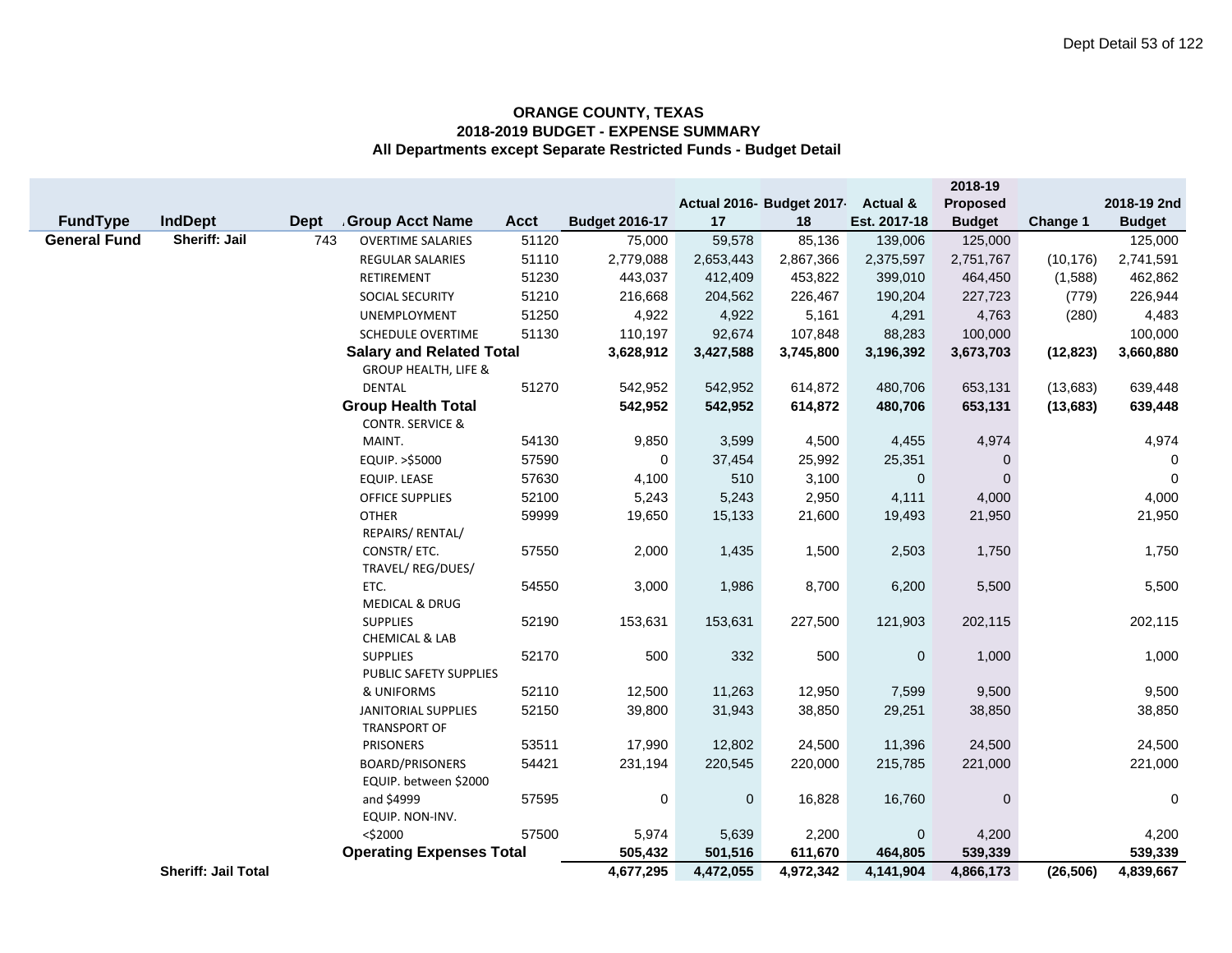|                                   |                               |                                 |             |                       |             |                          |              | 2018-19       |          |               |
|-----------------------------------|-------------------------------|---------------------------------|-------------|-----------------------|-------------|--------------------------|--------------|---------------|----------|---------------|
|                                   |                               |                                 |             |                       |             | Actual 2016- Budget 2017 | Actual &     | Proposed      |          | 2018-19 2nd   |
| <b>FundType</b><br><b>IndDept</b> | <b>Dept</b>                   | <b>Group Acct Name</b>          | <b>Acct</b> | <b>Budget 2016-17</b> | 17          | 18                       | Est. 2017-18 | <b>Budget</b> | Change 1 | <b>Budget</b> |
| <b>General Fund</b>               | <b>Social Services</b><br>450 | <b>REGULAR SALARIES</b>         | 51110       | 83,492                | 83,492      | 95,281                   | 86,054       | 95,353        | 355      | 95,708        |
|                                   |                               | <b>RETIREMENT</b>               | 51230       | 12,276                | 12,276      | 14,607                   | 13,195       | 14,877        | 56       | 14,933        |
|                                   |                               | SOCIAL SECURITY                 | 51210       | 6,375                 | 6,359       | 7,289                    | 6,558        | 7,294         | 28       | 7,322         |
|                                   |                               | <b>UNEMPLOYMENT</b>             | 51250       | 147                   | 147         | 172                      | 142          | 153           | (8)      | 145           |
|                                   |                               | <b>Salary and Related Total</b> |             | 102,289               | 102,273     | 117,349                  | 105,950      | 117,677       | 431      | 118,108       |
|                                   |                               | <b>GROUP HEALTH, LIFE &amp;</b> |             |                       |             |                          |              |               |          |               |
|                                   |                               | <b>DENTAL</b>                   | 51270       | 16,857                | 16,857      | 18,042                   | 16,163       | 19,460        | (28)     | 19,432        |
|                                   |                               | <b>Group Health Total</b>       |             | 16,857                | 16,857      | 18,042                   | 16,163       | 19,460        | (28)     | 19,432        |
|                                   |                               | <b>CONTR. SERVICE &amp;</b>     |             |                       |             |                          |              |               |          |               |
|                                   |                               | MAINT.                          | 54130       | 400                   | 348         | 400                      | 383          | 425           |          | 425           |
|                                   |                               | <b>OFFICE SUPPLIES</b>          | 52100       | 486                   | 312         | 500                      | 93           | 500           |          | 500           |
|                                   |                               | <b>OTHER</b>                    | 59999       | 0                     | $\mathbf 0$ | 300                      | $\mathbf{0}$ | 340           |          | 340           |
|                                   |                               | REPAIRS/ RENTAL/                |             |                       |             |                          |              |               |          |               |
|                                   |                               | CONSTR/ ETC.                    | 57550       | 0                     | $\mathbf 0$ | 0                        | 100          | 100           |          | 100           |
|                                   |                               | TRAVEL/ REG/DUES/               |             |                       |             |                          |              |               |          |               |
|                                   |                               | ETC.                            | 54550       | 125                   | $\mathbf 0$ | 300                      | $\mathbf 0$  | 300           |          | 300           |
|                                   |                               | PPH GRANT                       | 54880       | 72,115                | 50,757      | 0                        | $\mathbf 0$  | $\Omega$      |          | $\mathbf 0$   |
|                                   |                               | MEDICAL (SSI)                   | 53070       | 74,750                | 23,102      | 74,750                   | 20,206       | 125,000       |          | 125,000       |
|                                   |                               | PHARMACY (SSI)                  | 53060       | 90,000                | 15,489      | 85,000                   | 26,814       | 85,000        |          | 85,000        |
|                                   |                               | <b>HOSPITAL CHARGES</b>         | 53130       | 135,545               | 80,535      | 110,545                  | 87,422       | 140,000       |          | 140,000       |
|                                   |                               | <b>INMATE MEDICAL</b>           | 53115       | 259,200               | 258,638     | 284,200                  | 283,919      | 275,000       |          | 275,000       |
|                                   |                               | <b>Operating Expenses Total</b> |             | 632,621               | 429,182     | 555,995                  | 418,936      | 626,665       |          | 626,665       |
|                                   | <b>Social Services Total</b>  |                                 |             | 751,768               | 548,312     | 691,386                  | 541,050      | 763,802       | 403      | 764,205       |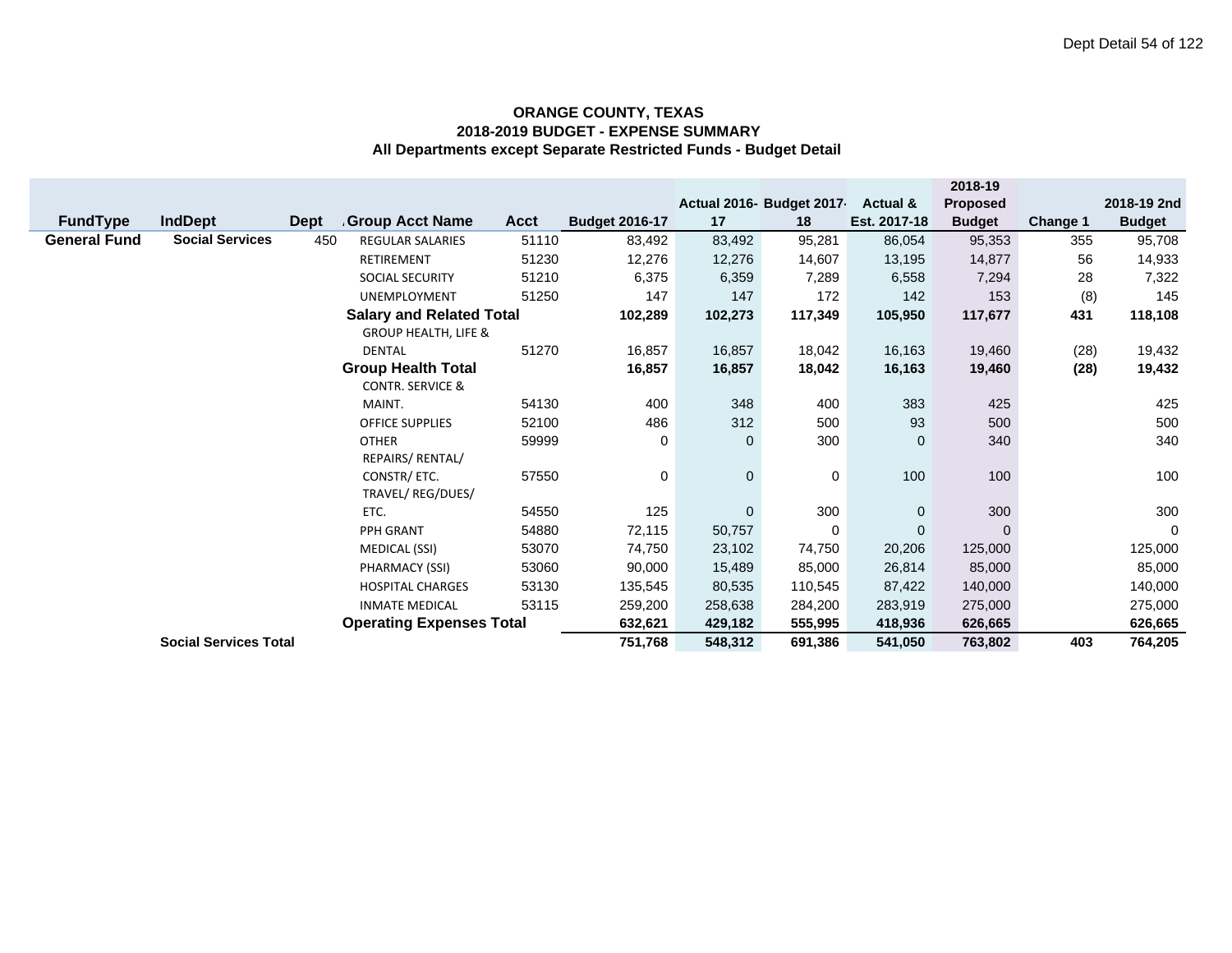|                     |                                     |             |                                 |             |                       |              |                          |                     | 2018-19         |           |               |
|---------------------|-------------------------------------|-------------|---------------------------------|-------------|-----------------------|--------------|--------------------------|---------------------|-----------------|-----------|---------------|
|                     |                                     |             |                                 |             |                       |              | Actual 2016- Budget 2017 | <b>Actual &amp;</b> | <b>Proposed</b> |           | 2018-19 2nd   |
| <b>FundType</b>     | IndDept                             | <b>Dept</b> | <b>Group Acct Name</b>          | <b>Acct</b> | <b>Budget 2016-17</b> | 17           | 18                       | Est. 2017-18        | <b>Budget</b>   | Change 1  | <b>Budget</b> |
|                     | <b>Tax Assessor-</b>                |             |                                 |             |                       |              |                          |                     |                 |           |               |
| <b>General Fund</b> | <b>Collector</b>                    | 301         | <b>EXTRA HELP</b>               | 51140       | 0                     | $\mathbf 0$  | 0                        | $\mathbf 0$         | $\mathbf 0$     | 3,600     | 3,600         |
|                     |                                     |             | <b>OVERTIME SALARIES</b>        | 51120       | 1,770                 | 149          | 1,770                    | $\mathbf 0$         | 1,770           |           | 1,770         |
|                     |                                     |             | <b>REGULAR SALARIES</b>         | 51110       | 689,493               | 659,390      | 733,068                  | 650,397             | 719,508         | (13,789)  | 705,719       |
|                     |                                     |             | RETIREMENT                      | 51230       | 101,546               | 96,933       | 112,651                  | 99,703              | 112,537         | (2, 151)  | 110,386       |
|                     |                                     |             | <b>SALARY REIMB.</b>            | 51290       | (33, 652)             | (33, 653)    | (33, 653)                | (28, 043)           | (22, 435)       |           | (22, 435)     |
|                     |                                     |             | SOCIAL SECURITY                 | 51210       | 52,013                | 48,582       | 56,215                   | 48,275              | 55,178          | (780)     | 54,398        |
|                     |                                     |             | <b>UNEMPLOYMENT</b>             | 51250       | 1,037                 | 1,037        | 1,320                    | 953                 | 1,026           | (97)      | 929           |
|                     |                                     |             | <b>Salary and Related Total</b> |             | 812,207               | 772,439      | 871,371                  | 771,285             | 867,584         | (13, 217) | 854,367       |
|                     |                                     |             | <b>GROUP HEALTH, LIFE &amp;</b> |             |                       |              |                          |                     |                 |           |               |
|                     |                                     |             | <b>DENTAL</b>                   | 51270       | 163,480               | 157,582      | 176,212                  | 154,294             | 186,195         | (3, 172)  | 183,023       |
|                     |                                     |             | <b>Group Health Total</b>       |             | 163,480               | 157,582      | 176,212                  | 154,294             | 186,195         | (3, 172)  | 183,023       |
|                     |                                     |             | <b>CONTR. SERVICE &amp;</b>     |             |                       |              |                          |                     |                 |           |               |
|                     |                                     |             | MAINT.                          | 54130       | 40,000                | 40,022       | 43,512                   | 42,272              | 49,000          |           | 49,000        |
|                     |                                     |             | EQUIP. LEASE                    | 57630       | 6,000                 | 6,000        | 6,600                    | 6,000               | 6,600           |           | 6,600         |
|                     |                                     |             | <b>OFFICE SUPPLIES</b>          | 52100       | 3,356                 | 3,365        | 3,000                    | 2,781               | 3,000           |           | 3,000         |
|                     |                                     |             | <b>OTHER</b>                    | 59999       | 7,410                 | 7,113        | 8,540                    | 7,988               | 9,650           |           | 9,650         |
|                     |                                     |             | REPAIRS/ RENTAL/                |             |                       |              |                          |                     |                 |           |               |
|                     |                                     |             | CONSTR/ ETC.                    | 57550       | 206                   | 198          | 206                      | 206                 | 230             |           | 230           |
|                     |                                     |             | TRAVEL/REG/DUES/                |             |                       |              |                          |                     |                 |           |               |
|                     |                                     |             | ETC.                            | 54550       | 6,490                 | 5,997        | 7,405                    | 4,233               | 8,200           |           | 8,200         |
|                     |                                     |             | EQUIP. between \$2000           |             |                       |              |                          |                     |                 |           |               |
|                     |                                     |             | and \$4999                      | 57595       | 1,400                 | 0            | 0                        | $\mathbf 0$         | $\mathbf 0$     |           | 0             |
|                     |                                     |             | EQUIP. NON-INV.                 |             |                       |              |                          |                     |                 |           |               |
|                     |                                     |             | $<$ \$2000                      | 57500       | 0                     | $\mathbf{0}$ | 0                        | $\mathbf 0$         | 5,900           |           | 5,900         |
|                     |                                     |             | <b>Operating Expenses Total</b> |             | 64,862                | 62,695       | 69,263                   | 63,480              | 82,580          |           | 82,580        |
|                     | <b>Tax Assessor-Collector Total</b> |             |                                 |             | 1,040,549             | 992,716      | 1,116,846                | 989,059             | 1,136,359       | (16, 389) | 1,119,970     |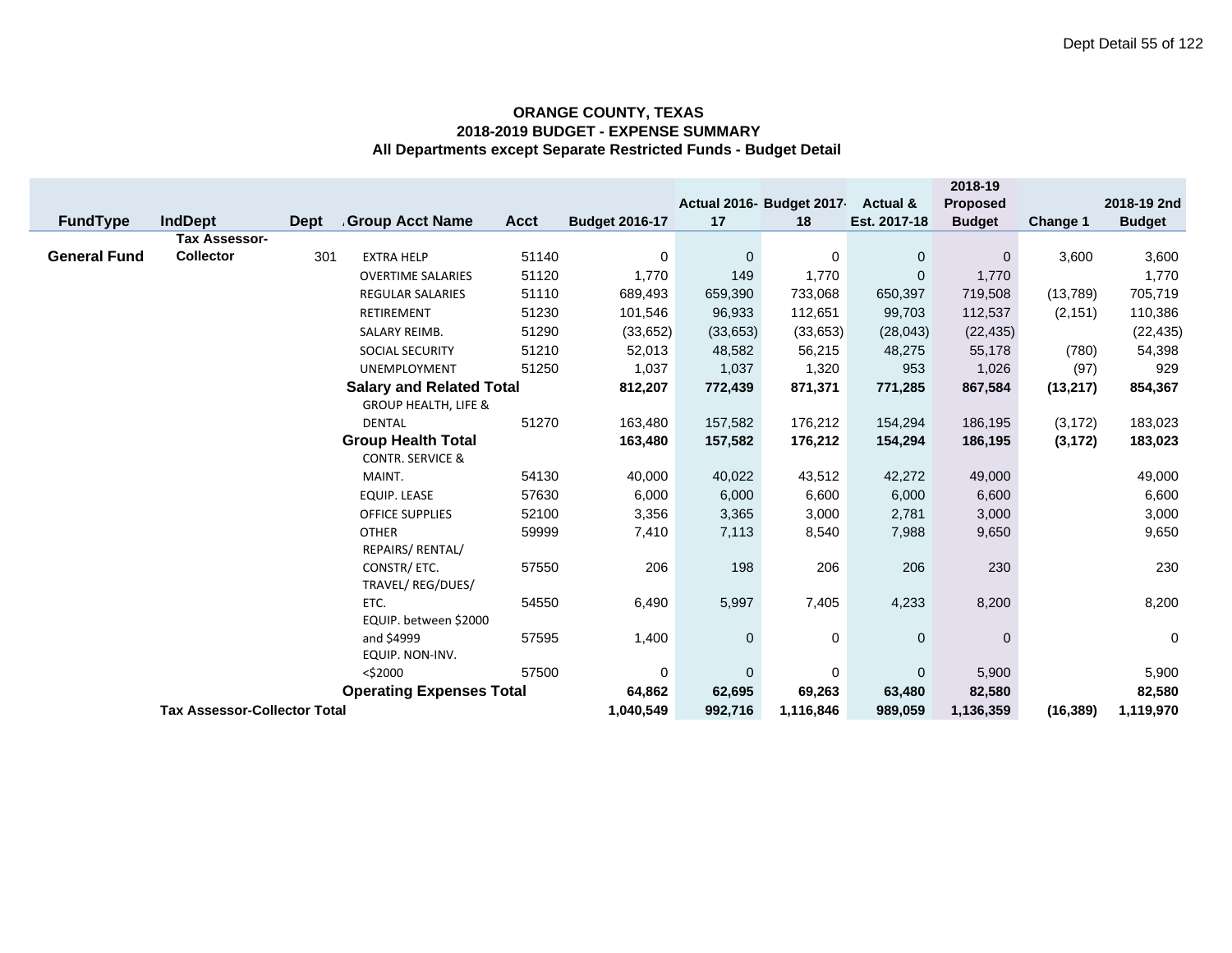|                     |                             |             |                                                          |             |                       |             |                           |                | 2018-19       |            |               |
|---------------------|-----------------------------|-------------|----------------------------------------------------------|-------------|-----------------------|-------------|---------------------------|----------------|---------------|------------|---------------|
|                     |                             |             |                                                          |             |                       |             | Actual 2016- Budget 2017- | Actual &       | Proposed      |            | 2018-19 2nd   |
| <b>FundType</b>     | <b>IndDept</b>              | <b>Dept</b> | <b>Group Acct Name</b>                                   | <b>Acct</b> | <b>Budget 2016-17</b> | 17          | 18                        | Est. 2017-18   | <b>Budget</b> | Change 1   | <b>Budget</b> |
| <b>General Fund</b> | Transportation              | 601         | <b>EXTRA HELP</b>                                        | 51140       | 240,000               | 180,425     | 422,240                   | 171,148        | 292,552       | 36,162     | 328,714       |
|                     |                             |             | <b>OVERTIME SALARIES</b>                                 | 51120       | 149                   | 149         | 0                         | 72             | $\mathbf 0$   |            | 0             |
|                     |                             |             | <b>REGULAR SALARIES</b>                                  | 51110       | 172,251               | 160,452     | 167,095                   | 149,780        | 280,895       | (110,088)  | 170,807       |
|                     |                             |             | <b>RETIREMENT</b>                                        | 51230       | 64,967                | 50,135      | 90,345                    | 49,226         | 89,472        | (11, 534)  | 77,938        |
|                     |                             |             | SOCIAL SECURITY                                          | 51210       | 33,832                | 25,963      | 45,084                    | 24,499         | 43,869        | (5,656)    | 38,213        |
|                     |                             |             | UNEMPLOYMENT                                             | 51250       | 598                   | 598         | 301                       | 529            | 918           | (163)      | 755           |
|                     |                             |             | <b>Salary and Related Total</b>                          |             | 511,797               | 417,722     | 725,065                   | 395,254        | 707,706       | (91, 279)  | 616,427       |
|                     |                             |             | <b>GROUP HEALTH, LIFE &amp;</b>                          |             |                       |             |                           |                |               |            |               |
|                     |                             |             | <b>DENTAL</b>                                            | 51270       | 41,028                | 35,984      | 36,118                    | 31,157         | 77,874        | (38,990)   | 38,884        |
|                     |                             |             | <b>Group Health Total</b><br><b>CONTR. SERVICE &amp;</b> |             | 41,028                | 35,984      | 36,118                    | 31,157         | 77,874        | (38,990)   | 38,884        |
|                     |                             |             | MAINT.                                                   | 54130       | 500                   | $\mathbf 0$ | 7,920                     | 6,000          | 5,500         |            | 5,500         |
|                     |                             |             | EQUIP. >\$5000                                           | 57590       | 0                     | $\Omega$    | 14,000                    | $\mathbf{0}$   | 7,872         |            | 7,872         |
|                     |                             |             |                                                          |             |                       |             |                           |                |               |            |               |
|                     |                             |             | FUEL, OIL, GAS & GREASE                                  | 52300       | 82,550                | 73,619      | 111,000                   | 70,928         | 125,000       |            | 125,000       |
|                     |                             |             | <b>OFFICE SUPPLIES</b>                                   | 52100       | 2,023                 | 1,649       | 2,050                     | 1,595          | 2,000         |            | 2,000         |
|                     |                             |             | <b>OTHER</b><br>REPAIRS/ RENTAL/                         | 59999       | 12,406                | 12,218      | 81,548                    | 559            | 7,250         |            | 7,250         |
|                     |                             |             | CONSTR/ ETC.<br>TRAVEL/ REG/DUES/                        | 57550       | 43,751                | 41,480      | 37,025                    | 22,153         | 45,000        |            | 45,000        |
|                     |                             |             | ETC.<br>DRUG SCREENS &                                   | 54550       | 5,739                 | 2,987       | 6,500                     | 1,061          | 6,500         |            | 6,500         |
|                     |                             |             | <b>PHYSICALS</b><br>EQUIP. between \$2000                | 54192       | 6,000                 | 2,524       | 6,000                     | 2,240          | 3,500         |            | 3,500         |
|                     |                             |             | and \$4999<br>EQUIP. NON-INV.                            | 57595       | 2,249                 | 2,225       | 41,584                    | 1,385          | $\mathbf 0$   |            | $\pmb{0}$     |
|                     |                             |             | $<$ \$2000                                               | 57500       | 300                   | 59          | 300                       | $\overline{0}$ | 800           |            | 800           |
|                     |                             |             | <b>Operating Expenses Total</b>                          |             | 155,517               | 136,760     | 307,926                   | 105,921        | 203,422       |            | 203,422       |
|                     | <b>Transportation Total</b> |             |                                                          |             | 708,342               | 590,466     | 1,069,109                 | 532,332        | 989,002       | (130, 269) | 858,733       |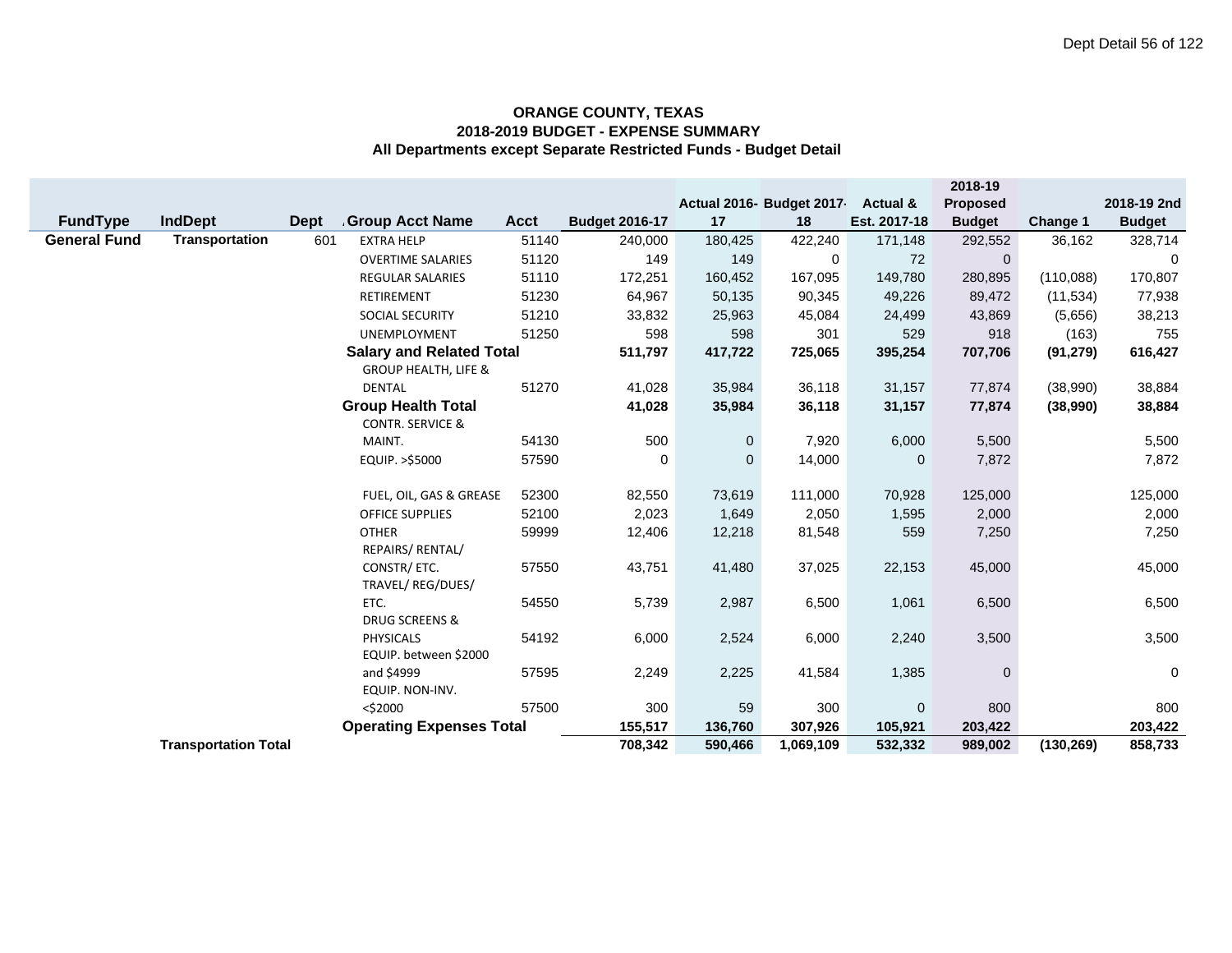|                     |                        |             |                                 |             |                       |             |                          |                | 2018-19         |                 |               |
|---------------------|------------------------|-------------|---------------------------------|-------------|-----------------------|-------------|--------------------------|----------------|-----------------|-----------------|---------------|
|                     |                        |             |                                 |             |                       |             | Actual 2016- Budget 2017 | Actual &       | <b>Proposed</b> |                 | 2018-19 2nd   |
| <b>FundType</b>     | <b>IndDept</b>         | <b>Dept</b> | Group Acct Name                 | <b>Acct</b> | <b>Budget 2016-17</b> | 17          | 18                       | Est. 2017-18   | <b>Budget</b>   | <b>Change 1</b> | <b>Budget</b> |
| <b>General Fund</b> | <b>Treasurer</b>       | 305         | <b>OVERTIME SALARIES</b>        | 51120       | 1,000                 | 73          | 1,000                    | $\overline{0}$ | $\overline{0}$  |                 | $\Omega$      |
|                     |                        |             | <b>REGULAR SALARIES</b>         | 51110       | 177,657               | 169,670     | 197,514                  | 178,358        | 197,682         | 441             | 198,123       |
|                     |                        |             | RETIREMENT                      | 51230       | 26,245                | 24,967      | 30,279                   | 27,353         | 30,843          | 69              | 30,912        |
|                     |                        |             | SOCIAL SECURITY                 | 51210       | 13,541                | 12,287      | 15,110                   | 13,014         | 15,123          | 33              | 15,156        |
|                     |                        |             | UNEMPLOYMENT                    | 51250       | 187                   | 187         | 356                      | 176            | 190             | (10)            | 180           |
|                     |                        |             | <b>Salary and Related Total</b> |             | 218,630               | 207,184     | 244,259                  | 218,900        | 243,838         | 533             | 244,371       |
|                     |                        |             | <b>GROUP HEALTH, LIFE &amp;</b> |             |                       |             |                          |                |                 |                 |               |
|                     |                        |             | DENTAL                          | 51270       | 33,923                | 33,079      | 37,306                   | 33,421         | 40,244          | 5,134           | 45,378        |
|                     |                        |             | <b>Group Health Total</b>       |             | 33,923                | 33,079      | 37,306                   | 33,421         | 40,244          | 5,134           | 45,378        |
|                     |                        |             | <b>CONTR. SERVICE &amp;</b>     |             |                       |             |                          |                |                 |                 |               |
|                     |                        |             | MAINT.                          | 54130       | 2,749                 | 1,615       | 1,896                    | 1,174          | 1,810           |                 | 1,810         |
|                     |                        |             | OFFICE SUPPLIES                 | 52100       | 1,607                 | 1,401       | 1,607                    | 1,170          | 1,500           |                 | 1,500         |
|                     |                        |             | <b>OTHER</b>                    | 59999       | 865                   | 840         | 1,100                    | 793            | 1,100           |                 | 1,100         |
|                     |                        |             | TRAVEL/REG/DUES/                |             |                       |             |                          |                |                 |                 |               |
|                     |                        |             | ETC.                            | 54550       | 3,901                 | 1,695       | 4,445                    | 3,718          | 7,065           |                 | 7,065         |
|                     |                        |             | EQUIP. between \$2000           |             |                       |             |                          |                |                 |                 |               |
|                     |                        |             | and \$4999                      | 57595       | 0                     | $\mathbf 0$ | 4,689                    | 4,689          | $\Omega$        |                 | $\mathbf 0$   |
|                     |                        |             | <b>Operating Expenses Total</b> |             | 9,122                 | 5,552       | 13,737                   | 11,543         | 11,475          |                 | 11,475        |
|                     | <b>Treasurer Total</b> |             |                                 |             | 261,675               | 245,815     | 295,302                  | 263,864        | 295,557         | 5,667           | 301,224       |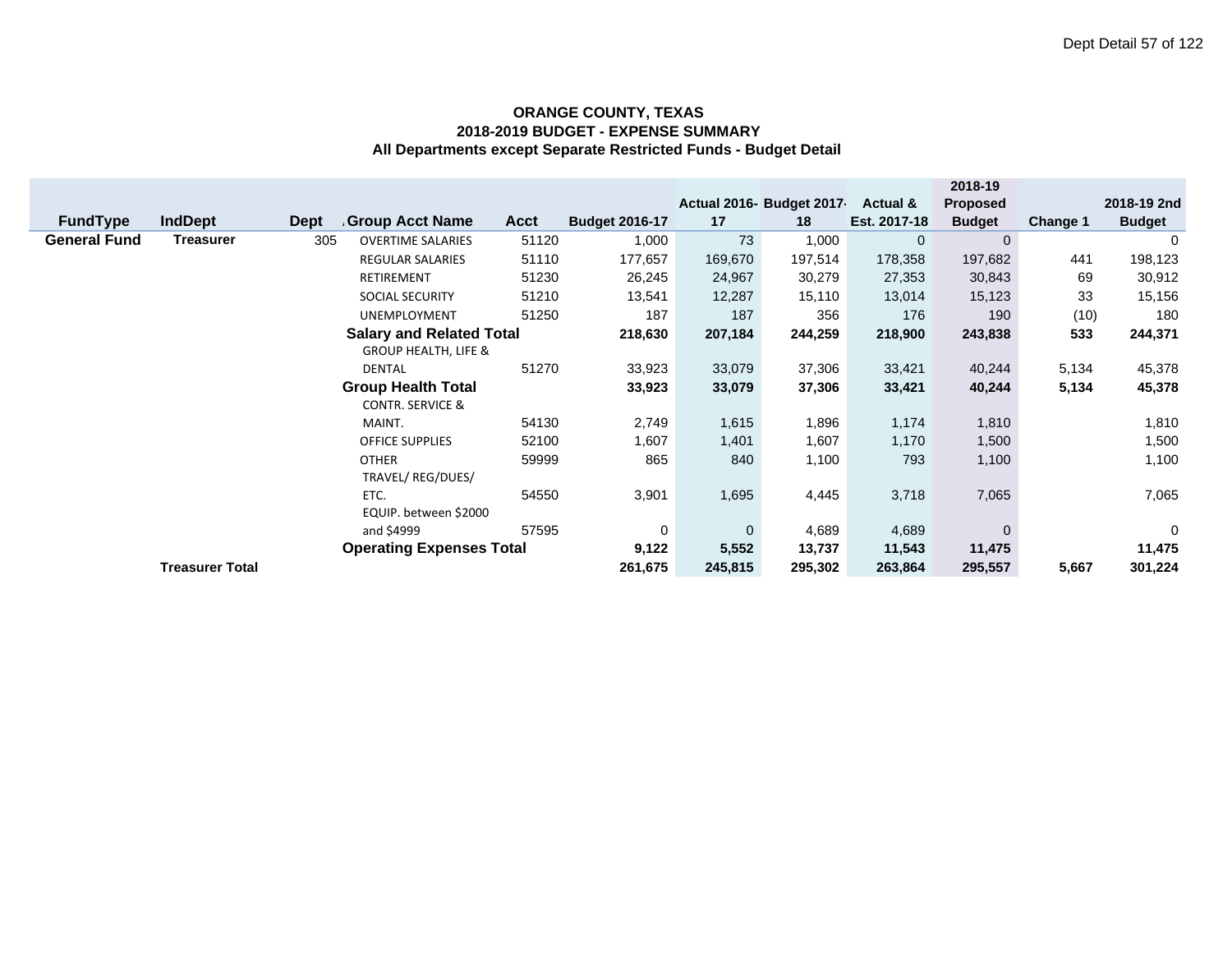|                           |                                 |             |                                 |             |                       |             |                          |                     | 2018-19         |               |               |
|---------------------------|---------------------------------|-------------|---------------------------------|-------------|-----------------------|-------------|--------------------------|---------------------|-----------------|---------------|---------------|
|                           |                                 |             |                                 |             |                       |             | Actual 2016- Budget 2017 | <b>Actual &amp;</b> | <b>Proposed</b> |               | 2018-19 2nd   |
| <b>FundType</b>           | <b>IndDept</b>                  | <b>Dept</b> | <b>Group Acct Name</b>          | <b>Acct</b> | <b>Budget 2016-17</b> | 17          | 18                       | Est. 2017-18        | <b>Budget</b>   | Change 1      | <b>Budget</b> |
|                           | Veterans'                       |             |                                 |             |                       |             |                          |                     |                 |               |               |
| <b>General Fund</b>       | <b>Services</b>                 | 665         | <b>AUTO</b>                     | 51520       | 3,708                 | 3,708       | 3,708                    | 3,399               | 3,708           |               | 3,708         |
|                           |                                 |             | <b>EXTRA HELP</b>               | 51140       | 3,500                 | $\mathbf 0$ | 1,705                    | $\mathbf 0$         | 3,960           |               | 3,960         |
|                           |                                 |             | <b>REGULAR SALARIES</b>         | 51110       | 80,593                | 73,300      | 78,301                   | 69,576              | 78,520          | 4,886         | 83,406        |
|                           |                                 |             | RETIREMENT                      | 51230       | 12,661                | 11,551      | 13,400                   | 11,384              | 13,054          | 763           | 13,817        |
|                           |                                 |             | SOCIAL SECURITY                 | 51210       | 5,327                 | 5,327       | 6,687                    | 5,018               | 6,704           | 373           | 7,077         |
|                           |                                 |             | <b>UNEMPLOYMENT</b>             | 51250       | 138                   | 138         | 141                      | 122                 | 140             | 0             | 140           |
|                           |                                 |             | <b>Salary and Related Total</b> |             | 105,927               | 94,024      | 103,942                  | 89,499              | 106,086         | 6,022         | 112,108       |
|                           |                                 |             | <b>GROUP HEALTH, LIFE &amp;</b> |             |                       |             |                          |                     |                 |               |               |
|                           |                                 |             | <b>DENTAL</b>                   | 51270       | 22,802                | 22,802      | 24,431                   | 21,886              | 26,379          | 1,701         | 28,080        |
|                           |                                 |             | <b>Group Health Total</b>       |             | 22,802                | 22,802      | 24,431                   | 21,886              | 26,379          | 1,701         | 28,080        |
|                           |                                 |             | <b>CONTR. SERVICE &amp;</b>     |             |                       |             |                          |                     |                 |               |               |
|                           |                                 |             | MAINT.                          | 54130       | 50                    | 50          | 1,850                    | 200                 | 250             |               | 250           |
|                           |                                 |             | <b>OFFICE SUPPLIES</b>          | 52100       | 552                   | 271         | 500                      | 267                 | 500             |               | 500           |
|                           |                                 |             | <b>OTHER</b>                    | 59999       | 315                   | 17          | 150                      | $\mathbf{0}$        | 150             |               | 150           |
|                           |                                 |             | TRAVEL/ REG/DUES/               |             |                       |             |                          |                     |                 |               |               |
|                           |                                 |             | ETC.                            | 54550       | 2,420                 | 1,714       | 2,235                    | 1,373               | 2,250           |               | 2,250         |
|                           |                                 |             | <b>UTILITIES</b>                | 52700       | 1,440                 | 1,440       | 1,540                    | 1,320               | 1,440           |               | 1,440         |
|                           |                                 |             | EQUIP. between \$2000           |             |                       |             |                          |                     |                 |               |               |
|                           |                                 |             | and \$4999                      | 57595       | 0                     | $\mathbf 0$ | 2,256                    | $\mathbf 0$         | $\mathbf{0}$    |               | 0             |
|                           |                                 |             | EQUIP. NON-INV.                 |             |                       |             |                          |                     |                 |               |               |
|                           |                                 |             | $<$ \$2000                      | 57500       | 0                     | $\Omega$    | 0                        | $\mathbf{0}$        | 500             |               | 500           |
|                           |                                 |             | <b>Operating Expenses Total</b> |             | 4,777                 | 3,492       | 8,531                    | 3,159               | 5,090           |               | 5,090         |
|                           | <b>Veterans' Services Total</b> |             |                                 |             | 133,506               | 120,318     | 136,903                  | 114,544             | 137,555         | 7,723         | 145,278       |
| <b>General Fund Total</b> |                                 |             |                                 |             | 39,112,988            | 35,798,442  | 57,246,791               | 46, 137, 975        | 39,239,556      | (1, 189, 663) | 38,049,894    |
|                           |                                 |             |                                 |             |                       |             |                          |                     |                 |               |               |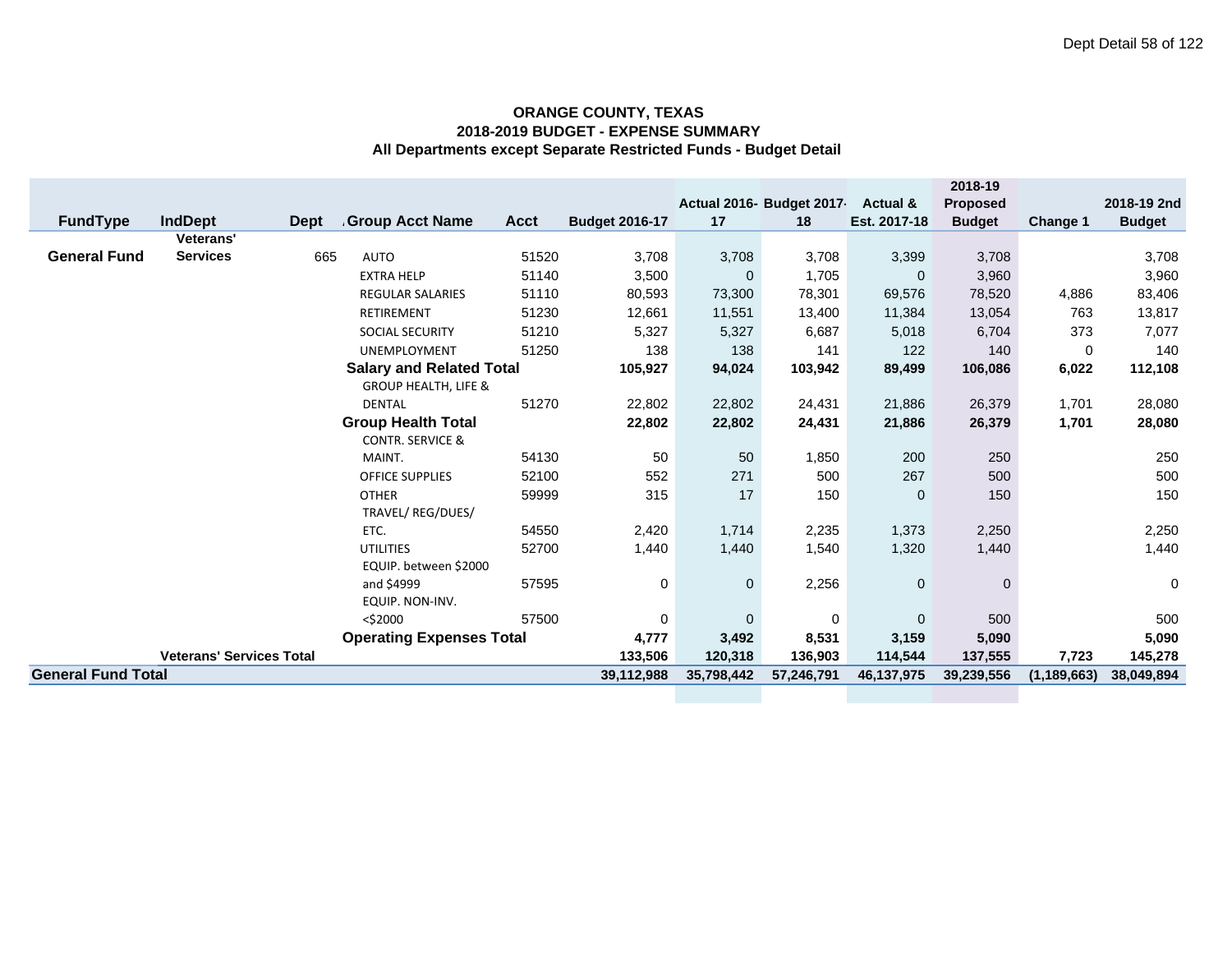|                    |                                         |             |                                 |                |                       |              |                           |              | 2018-19        |          |               |
|--------------------|-----------------------------------------|-------------|---------------------------------|----------------|-----------------------|--------------|---------------------------|--------------|----------------|----------|---------------|
|                    |                                         |             |                                 |                |                       |              | Actual 2016- Budget 2017- | Actual &     | Proposed       |          | 2018-19 2nd   |
| <b>FundType</b>    | <b>IndDept</b>                          | <b>Dept</b> | <b>Group Acct Name</b>          | <b>Acct</b>    | <b>Budget 2016-17</b> | 17           | 18                        | Est. 2017-18 | <b>Budget</b>  | Change 1 | <b>Budget</b> |
| <b>Major Gov't</b> | Road & Bridge:<br>General               |             |                                 |                |                       |              |                           |              |                |          |               |
| <b>Fund</b>        | <b>Operations</b>                       | 573         | <b>EXTRA HELP</b>               | 51140          | 25,500                | 3,438        | 1,850                     | $\mathbf 0$  | 21,471         |          | 21,471        |
|                    |                                         |             | <b>OVERTIME SALARIES</b>        | 51120          | 39,359                | 39,359       | 47,000                    | 62,831       | 47,000         |          | 47,000        |
|                    |                                         |             | <b>REGULAR SALARIES</b>         | 51110          | 1,930,199             | 1,830,221    | 2,031,470                 | 1,751,805    | 2,071,323      | 23,032   | 2,094,355     |
|                    |                                         |             | RETIREMENT                      | 51230          | 286,484               | 274,813      | 318,913                   | 278,188      | 330,510        | 3,594    | 334,104       |
|                    |                                         |             | SOCIAL SECURITY                 | 51210          | 143,791               | 134,691      | 159,145                   | 131,105      | 164,259        | 1,197    | 165,456       |
|                    |                                         |             | UNEMPLOYMENT                    | 51250          | 3,284                 | 3,284        | 3,657                     | 2,994        | 3,435          | (167)    | 3,268         |
|                    |                                         |             | <b>Salary and Related Total</b> |                | 2,428,618             | 2,285,806    | 2,562,035                 | 2,226,923    | 2,637,998      | 27,656   | 2,665,654     |
|                    |                                         |             | <b>GROUP HEALTH, LIFE &amp;</b> |                |                       |              |                           |              |                |          |               |
|                    |                                         |             | DENTAL                          | 51270          | 419,531               | 416,724      | 461,916                   | 392,787      | 529,324        | 27,283   | 556,607       |
|                    |                                         |             | <b>Group Health Total</b>       |                | 419,531               | 416,724      | 461,916                   | 392,787      | 529,324        | 27,283   | 556,607       |
|                    |                                         |             | <b>CONTR. SERVICE &amp;</b>     |                |                       |              |                           |              |                |          |               |
|                    |                                         |             | MAINT.                          | 54130          | 4,825                 | 12,384       | 24,589                    | 7,688        | 27,000         |          | 27,000        |
|                    |                                         |             | EQUIP. >\$5000                  | 57590          | 0                     | 154,657      | 950,387                   | 616,474      |                | 113,000  | 113,000       |
|                    |                                         |             |                                 |                |                       |              |                           |              |                |          |               |
|                    |                                         |             | FUEL, OIL, GAS & GREASE         | 52300          | 148,500               | 146,570      | 240,000                   | 160,179      | 275,000<br>700 |          | 275,000       |
|                    |                                         |             | OFFICE SUPPLIES<br><b>OTHER</b> | 52100<br>59999 | 501<br>2,198          | 501<br>2,198 | 500<br>6,200              | 377<br>4,896 | 6,200          |          | 700<br>6,200  |
|                    |                                         |             | REPAIRS/ RENTAL/                |                |                       |              |                           |              |                |          |               |
|                    |                                         |             | CONSTR/ ETC.                    | 57550          | 256,700               | 212,339      | 317,900                   | 212,268      | 257,500        |          | 257,500       |
|                    |                                         |             | <b>ROAD MATERIALS</b>           | 52500          | 418,196               | 381,566      | 472,289                   | 190,736      | 757,000        |          | 757,000       |
|                    |                                         |             | TRAVEL/ REG/DUES/               |                |                       |              |                           |              |                |          |               |
|                    |                                         |             | ETC.                            | 54550          | 985                   | 985          | 1,460                     | 1,120        | 2,400          |          | 2,400         |
|                    |                                         |             | <b>UTILITIES</b>                | 52700          | 17,000                | 16,178       | 16,400                    | 10,678       | 16,750         |          | 16,750        |
|                    |                                         |             | PUBLIC SAFETY SUPPLIES          |                |                       |              |                           |              |                |          |               |
|                    |                                         |             | & UNIFORMS                      | 52110          | 17,000                | 16,221       | 15,500                    | 12,635       | 17,000         |          | 17,000        |
|                    |                                         |             | JANITORIAL SUPPLIES             | 52150          | 3,700                 | 3,697        | 3,500                     | 4,204        | 3,750          |          | 3,750         |
|                    |                                         |             | <b>FARM TO MARKET</b>           |                |                       |              |                           |              |                |          |               |
|                    |                                         |             | <b>FUNDS</b>                    | 52360          | 0                     | 0            | 135,000                   | 71,225       | 138,713        |          | 138,713       |
|                    |                                         |             | EQUIP. between \$2000           |                |                       |              |                           |              |                | 9,295    |               |
|                    |                                         |             | and \$4999<br>EQUIP. NON-INV.   | 57595          | 0                     | $\pmb{0}$    | 2,857                     | 2,856        |                |          | 9,295         |
|                    | $<$ \$2000                              |             | 57500                           | 5,650          | 5,155                 | 4,000        | 3,053                     | 5,500        |                | 5,500    |               |
|                    |                                         |             | <b>Operating Expenses Total</b> |                | 875,255               | 952,451      | 2,190,582                 | 1,298,391    | 1,507,513      | 122,295  | 1,629,808     |
|                    | Road & Bridge: General Operations Total | 3,723,404   | 3,654,982                       | 5,214,533      | 3,918,100             | 4,674,835    | 177,234                   | 4,852,069    |                |          |               |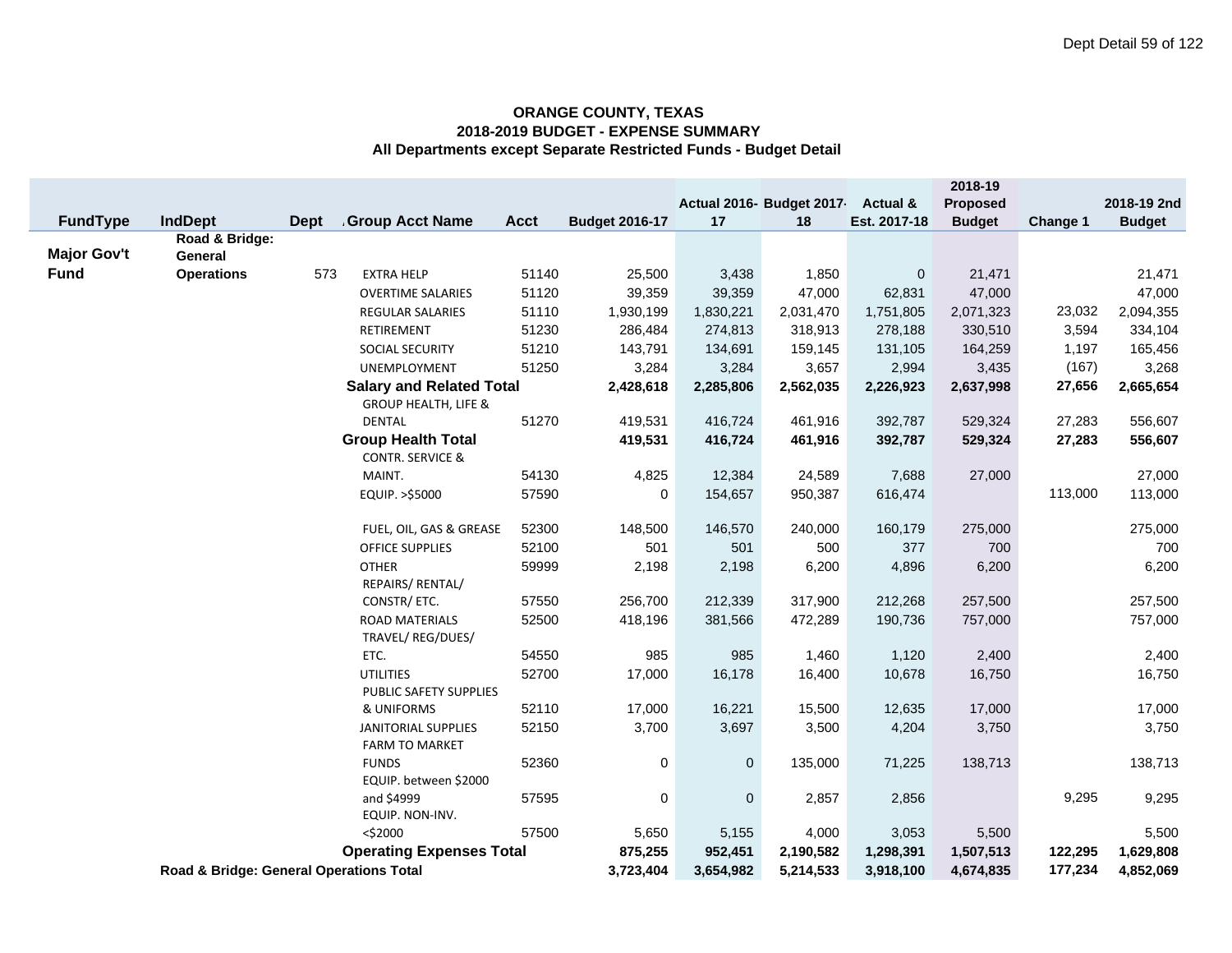|                               |                                                    |             |                                 |             |                       |           |                          |                     | 2018-19         |                 |               |
|-------------------------------|----------------------------------------------------|-------------|---------------------------------|-------------|-----------------------|-----------|--------------------------|---------------------|-----------------|-----------------|---------------|
|                               |                                                    |             |                                 |             |                       |           | Actual 2016- Budget 2017 | <b>Actual &amp;</b> | <b>Proposed</b> |                 | 2018-19 2nd   |
| <b>FundType</b>               | <b>IndDept</b>                                     | <b>Dept</b> | <b>Group Acct Name</b>          | <b>Acct</b> | <b>Budget 2016-17</b> | 17        | 18                       | Est. 2017-18        | <b>Budget</b>   | <b>Change 1</b> | <b>Budget</b> |
|                               | Road & Bridge:                                     |             |                                 |             |                       |           |                          |                     |                 |                 |               |
| <b>Major Gov't</b>            | Maior                                              |             |                                 |             |                       |           |                          |                     |                 |                 |               |
| <b>Fund</b>                   | Construction                                       | 575         | <b>ROAD MATERIALS</b>           | 52500       | 250,000               | 248,559   | 250,000                  | 246.428             | 250,000         |                 | 250,000       |
|                               |                                                    |             | <b>Operating Expenses Total</b> |             | 250,000               | 248.559   | 250,000                  | 246,428             | 250,000         |                 | 250,000       |
|                               | <b>Road &amp; Bridge: Major Construction Total</b> |             |                                 |             | 250.000               | 248.559   | 250,000                  | 246,428             | 250,000         |                 | 250,000       |
| <b>Major Gov't Fund Total</b> |                                                    |             |                                 |             | 3,973,404             | 3,903,541 | 5,464,533                | 4,164,528           | 4,924,835       | 177,234         | 5,102,069     |
|                               |                                                    |             |                                 |             |                       |           |                          |                     |                 |                 |               |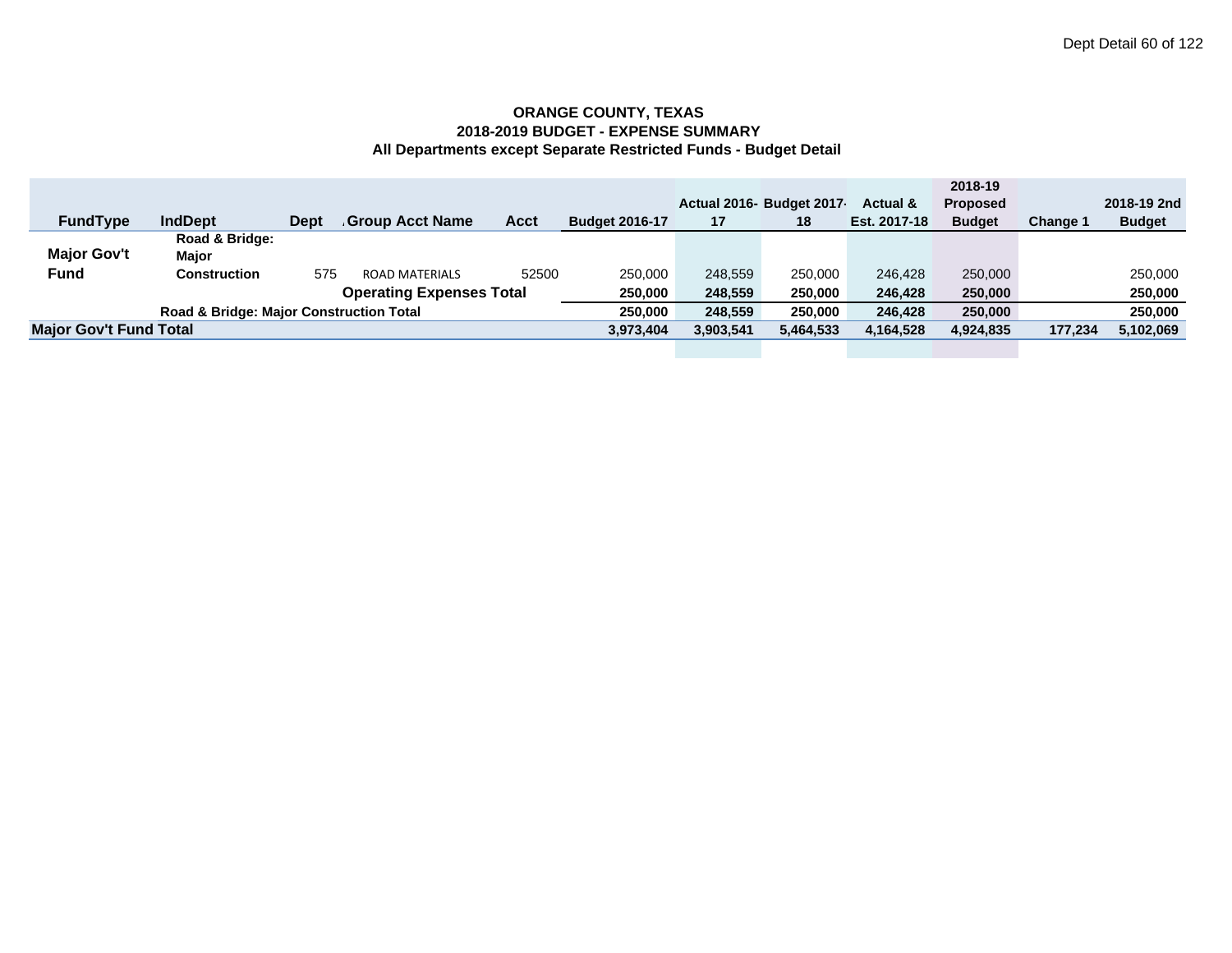|                 |                                           |             |                                                  |       |                       |           | Actual 2016- Budget 2017 | <b>Actual &amp;</b> | 2018-19<br><b>Proposed</b> |                 | 2018-19 2nd   |
|-----------------|-------------------------------------------|-------------|--------------------------------------------------|-------|-----------------------|-----------|--------------------------|---------------------|----------------------------|-----------------|---------------|
| <b>FundType</b> | <b>IndDept</b>                            | <b>Dept</b> | <b>Group Acct Name</b>                           | Acct  | <b>Budget 2016-17</b> | 17        | 18                       | Est. 2017-18        | <b>Budget</b>              | <b>Change 1</b> | <b>Budget</b> |
| Non-Major       | <b>Debt Service -</b><br>2016 Contractual |             |                                                  |       |                       |           |                          |                     |                            |                 |               |
| Gov't Fund      | <b>Obligation</b>                         | 915         | C. O. ISSUANCE EXPENSE<br><b>ENERGY SAVINGS</b>  | 57871 | $\Omega$              | 0         | 0                        | 300                 |                            |                 | 0             |
|                 |                                           |             | PROGRAM<br>DEBT SERV-2016 CONTR.                 | 57300 | 5,563,911             | 4,893,782 | 545.129                  | 452.040             |                            | 142,549         | 142,549       |
|                 |                                           |             | OBL. INT<br>DEBT SERV-2016 CONTR.                | 58072 | 300.431               | 300.431   | 108.413                  | (144, 550)          | 103,363                    |                 | 103,363       |
|                 |                                           |             | <b>OBL. PRINCIPAL</b>                            | 58032 | 45.019                | 45,019    | 245.000                  | 444.981             | 260,000                    |                 | 260,000       |
|                 | <b>Operating Expenses Total</b>           |             |                                                  |       |                       | 5,239,232 | 898,542                  | 752,771             | 363,363                    | 142,549         | 505,912       |
|                 |                                           |             | Debt Service - 2016 Contractual Obligation Total |       | 5,909,361             | 5,239,232 | 898.542                  | 752.771             | 363,363                    | 142.549         | 505.912       |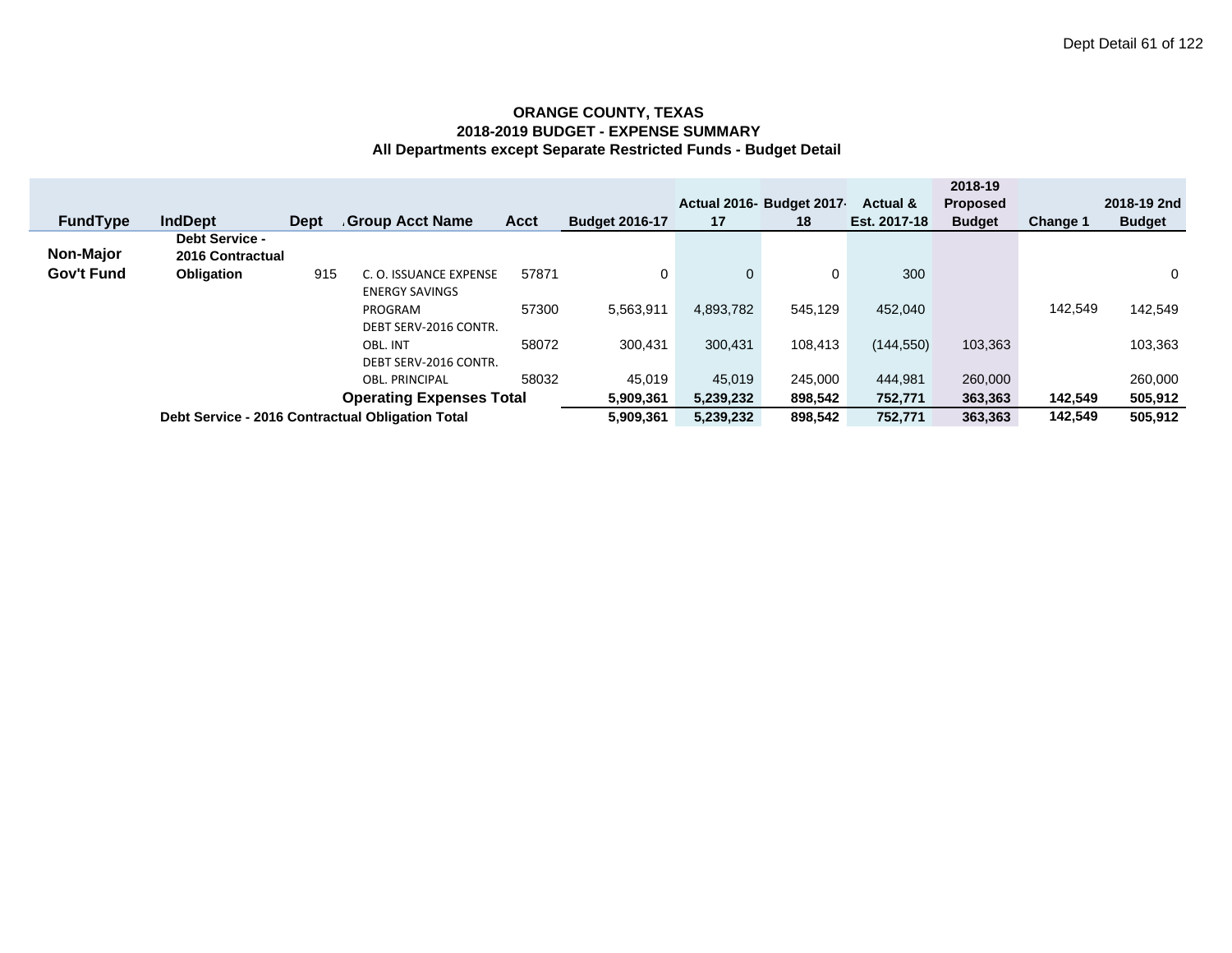|                  |                                   |      |                                 |             |                       |                      |                           |              | 2018-19         |                 |               |
|------------------|-----------------------------------|------|---------------------------------|-------------|-----------------------|----------------------|---------------------------|--------------|-----------------|-----------------|---------------|
|                  |                                   |      |                                 |             |                       |                      | Actual 2016- Budget 2017- | Actual &     | <b>Proposed</b> |                 | 2018-19 2nd   |
| <b>FundType</b>  | <b>IndDept</b>                    | Dept | <b>Group Acct Name</b>          | <b>Acct</b> | <b>Budget 2016-17</b> | 17                   | 18                        | Est. 2017-18 | <b>Budget</b>   | <b>Change 1</b> | <b>Budget</b> |
| <b>Non-Major</b> | <b>Economic</b>                   |      |                                 |             |                       |                      |                           |              |                 |                 |               |
| Gov't Fund       | <b>Development</b>                | 805  | <b>AUTO</b>                     | 51520       | 9,600                 | 9,600                | 9,600                     | 8,800        | 9,600           |                 | 9,600         |
|                  |                                   |      | <b>REGULAR SALARIES</b>         | 51110       | 88,000                | 88,000               | 92,414                    | 80,893       | 92,394          | 355             | 92,749        |
|                  |                                   |      | <b>RETIREMENT</b>               | 51230       | 14,741                | 14,741               | 16,007                    | 14,060       | 16,288          | 55              | 16,343        |
|                  |                                   |      | <b>SALARY REIMB.</b>            | 51290       | (122, 620)            | (126, 681)           | (116, 608)                | (110, 418)   |                 |                 | 0             |
|                  |                                   |      | <b>SOCIAL SECURITY</b>          | 51210       | 7,669                 | 7,669                | 7,988                     | 7,010        | 7,986           | 27              | 8,013         |
|                  |                                   |      | <b>UNEMPLOYMENT</b>             | 51250       | 176                   | 176                  | 166                       | 151          | 167             | (9)             | 158           |
|                  | <b>Salary and Related Total</b>   |      |                                 |             |                       | (2, 434)<br>(6, 495) | 9,567                     | 496          | 126,435         | 428             | 126,863       |
|                  |                                   |      | <b>GROUP HEALTH, LIFE &amp;</b> |             |                       |                      |                           |              |                 |                 |               |
|                  |                                   |      | <b>DENTAL</b>                   | 51270       | 34                    | 34                   | 33                        | 30           | 33              | (33)            | 0             |
|                  |                                   |      | <b>Group Health Total</b>       |             | 34                    | 34                   | 33                        | 30           | 33              | (33)            | 0             |
|                  | 59999<br><b>OTHER</b>             |      |                                 | 0           | $\mathbf{0}$          | 379,000              | $\mathbf{0}$              | $\Omega$     |                 | 0               |               |
|                  |                                   |      | <b>UTILITIES</b>                | 52700       | 2,400                 | 2,400                | 2,400                     | 2,200        | 2,400           |                 | 2,400         |
|                  | <b>Operating Expenses Total</b>   |      |                                 |             |                       | 2,400                | 381,400                   | 2,200        | 2,400           |                 | 2,400         |
|                  | <b>Economic Development Total</b> |      |                                 |             |                       | (4,062)              | 391,000                   | 2,726        | 128,868         | 395             | 129,263       |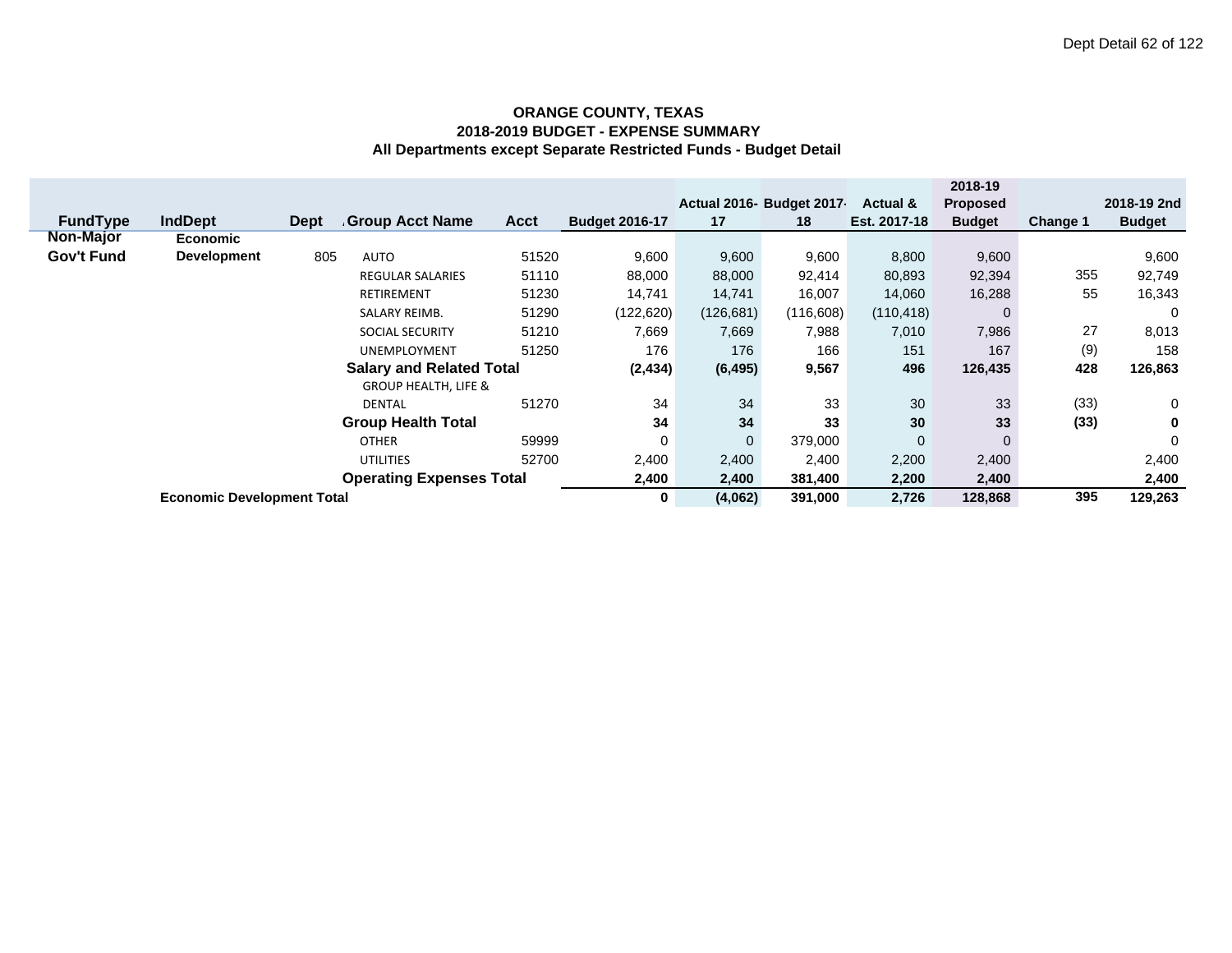|                   |                                       |             |                                            |             |                       |          |                          |              | 2018-19       |          |               |
|-------------------|---------------------------------------|-------------|--------------------------------------------|-------------|-----------------------|----------|--------------------------|--------------|---------------|----------|---------------|
|                   |                                       |             |                                            |             |                       |          | Actual 2016- Budget 2017 | Actual &     | Proposed      |          | 2018-19 2nd   |
| <b>FundType</b>   | <b>IndDept</b>                        | <b>Dept</b> | <b>Group Acct Name</b>                     | <b>Acct</b> | <b>Budget 2016-17</b> | 17       | 18                       | Est. 2017-18 | <b>Budget</b> | Change 1 | <b>Budget</b> |
| <b>Non-Major</b>  | <b>Expo Center -</b>                  |             |                                            |             |                       |          |                          |              |               |          |               |
| <b>Gov't Fund</b> | <b>Convention</b>                     | 791         | <b>EXTRA HELP</b>                          | 51140       | 5,500                 | 2,160    | 6,000                    | 2,380        | 6,000         |          | 6,000         |
|                   |                                       |             | <b>OVERTIME SALARIES</b>                   | 51120       | 0                     | $\Omega$ | 0                        | 80           | $\mathbf{0}$  |          | 0             |
|                   |                                       |             | <b>REGULAR SALARIES</b>                    | 51110       | 70,772                | 64,156   | 67,704                   | 65,625       | 75,005        | 3,608    | 78,613        |
|                   |                                       |             | RETIREMENT                                 | 51230       | 10,396                | 9,435    | 11,299                   | 10,076       | 11,703        | 563      | 12,266        |
|                   |                                       |             | <b>SOCIAL SECURITY</b>                     | 51210       | 5,334                 | 5,073    | 5,638                    | 5,209        | 6,197         | 276      | 6,473         |
|                   |                                       |             | <b>UNEMPLOYMENT</b>                        | 51250       | 117                   | 117      | 122                      | 112          | 130           | (2)      | 128           |
|                   |                                       |             | <b>Salary and Related Total</b>            |             | 92,118                | 80,940   | 90,763                   | 83,482       | 99,035        | 4,445    | 103,480       |
|                   |                                       |             | <b>GROUP HEALTH, LIFE &amp;</b>            |             |                       |          |                          |              |               |          |               |
|                   |                                       |             | <b>DENTAL</b><br><b>Group Health Total</b> | 51270       | 16,857                | 16,857   | 18,042                   | 16,163       | 19,460        | (28)     | 19,432        |
|                   |                                       | 16,857      | 16,857                                     | 18,042      | 16,163                | 19,460   | (28)                     | 19,432       |               |          |               |
|                   |                                       |             | EQUIP. >\$5000                             | 57590       | 0                     | 0        | 6,500                    | 6,500        | $\mathbf{0}$  |          | $\Omega$      |
|                   |                                       |             | <b>OFFICE SUPPLIES</b>                     | 52100       | 400                   | 89       | 100                      | 87           | 200           |          | 200           |
|                   |                                       |             | <b>OTHER</b>                               | 59999       | 2,500                 | 323      | 750                      | 261          | 750           |          | 750           |
|                   |                                       |             | REPAIRS/ RENTAL/                           |             |                       |          |                          |              |               |          |               |
|                   |                                       |             | CONSTR/ ETC.                               | 57550       | 33,671                | 32,559   | 1,050                    | $\mathbf 0$  | 3,000         | 10,000   | 13,000        |
|                   |                                       |             | TRAVEL/REG/DUES/                           |             |                       |          |                          |              |               |          |               |
|                   |                                       |             | ETC.                                       | 54550       | 2,700<br>111,800      | 1,566    | 2,475                    | 1,757        | 3,025         |          | 3,025         |
|                   | 52700<br><b>UTILITIES</b>             |             |                                            |             |                       | 101,452  | 93,760                   | 106,680      | 10,760        | 47,775   | 58,535        |
|                   | EQUIP. between \$2000                 |             |                                            |             |                       |          |                          |              |               |          |               |
|                   | and \$4999<br>57595                   |             |                                            |             |                       | 1,515    | 0                        | $\mathbf 0$  | $\mathbf{0}$  |          | 0             |
|                   |                                       |             | EQUIP. NON-INV.                            |             |                       |          |                          |              |               |          |               |
|                   |                                       | $<$ \$2000  | 8,303<br>160,898                           | 8,009       | 1,477                 | 1,314    | 2,000                    |              | 2,000         |          |               |
|                   | <b>Operating Expenses Total</b>       |             |                                            |             |                       | 145,512  | 106,112                  | 116,599      | 19,735        | 57,775   | 77,510        |
|                   | <b>Expo Center - Convention Total</b> |             |                                            |             |                       | 243,310  | 214,917                  | 216,245      | 138,230       | 62,192   | 200,422       |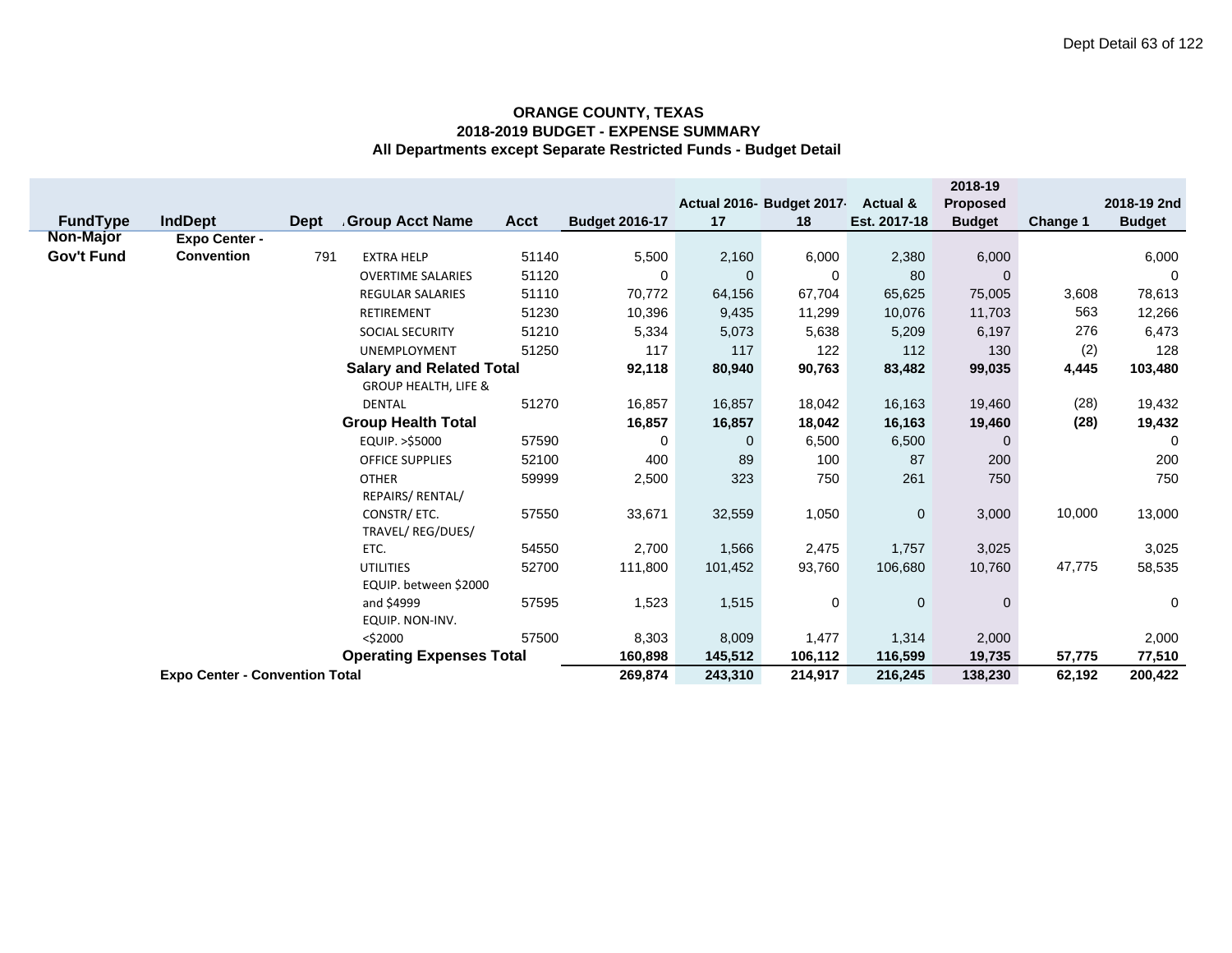|                   |                                   |      |                                 |             |                       |         |                          |                     | 2018-19         |                 |               |
|-------------------|-----------------------------------|------|---------------------------------|-------------|-----------------------|---------|--------------------------|---------------------|-----------------|-----------------|---------------|
|                   |                                   |      |                                 |             |                       |         | Actual 2016- Budget 2017 | <b>Actual &amp;</b> | <b>Proposed</b> |                 | 2018-19 2nd   |
| <b>FundType</b>   | <b>IndDept</b>                    | Dept | <b>Group Acct Name</b>          | <b>Acct</b> | <b>Budget 2016-17</b> | 17      | 18                       | Est. 2017-18        | <b>Budget</b>   | <b>Change 1</b> | <b>Budget</b> |
| <b>Non-Major</b>  | <b>Expo Center -</b>              |      |                                 |             |                       |         |                          |                     |                 |                 |               |
| <b>Gov't Fund</b> | County                            | 790  | <b>UTILITIES</b>                | 52700       | 111.000               | 100,758 | 93.000                   | 105.983             | 85,000          | (27, 775)       | 57,225        |
|                   |                                   |      | EQUIP. NON-INV.                 |             |                       |         |                          |                     |                 |                 |               |
|                   |                                   |      | $<$ \$2000                      | 57500       | 300                   | 6       | 000.                     |                     | 1.000           |                 | 1,000         |
|                   |                                   |      | <b>Operating Expenses Total</b> |             | 111,300               | 100,764 | 94.000                   | 105,983             | 86,000          | (27, 775)       | 58,225        |
|                   | <b>Expo Center - County Total</b> |      |                                 |             | 111.300               | 100.764 | 94.000                   | 105.983             | 86,000          | (27, 775)       | 58,225        |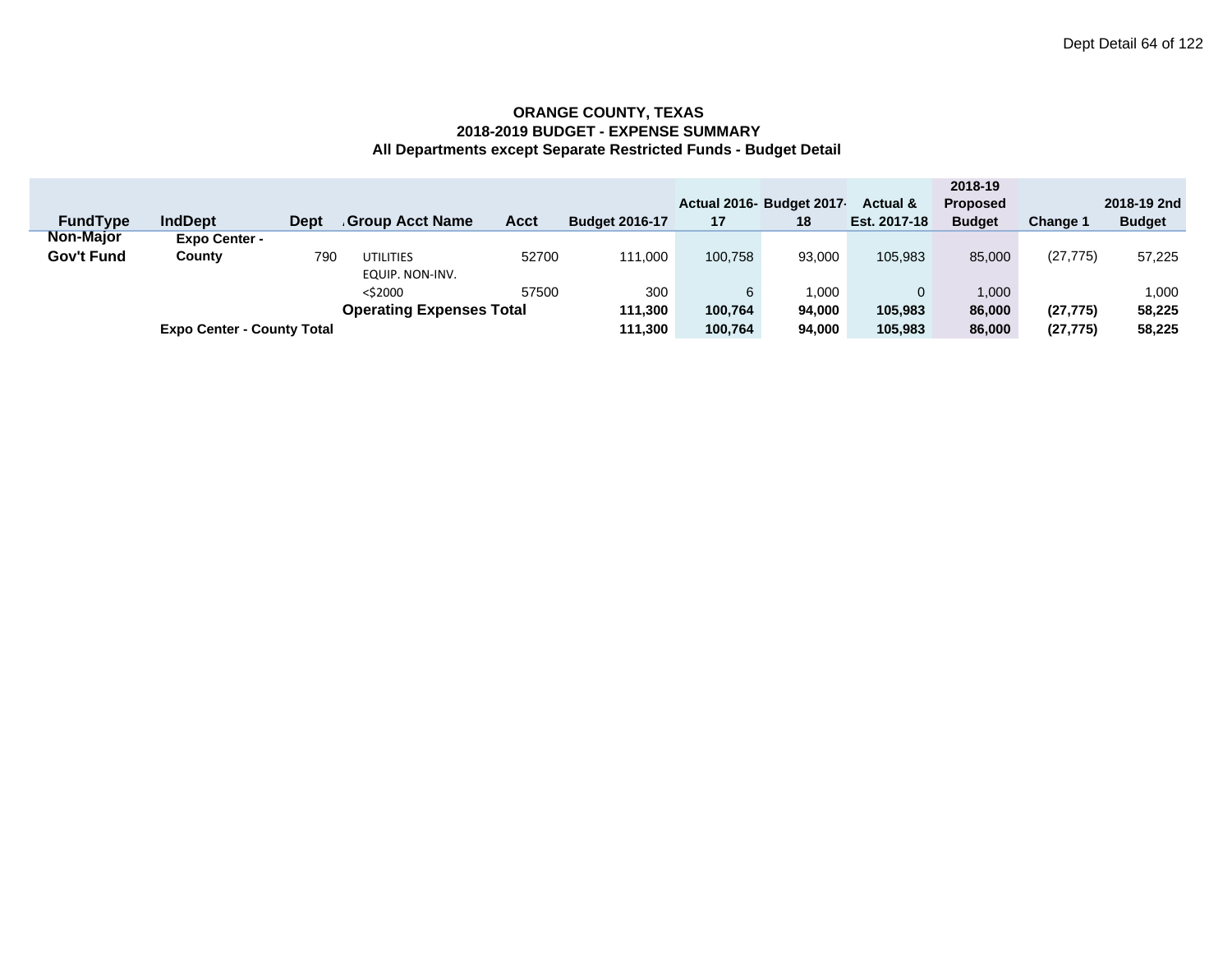|                 |                                                          |             |                         |             |                       |                         | Actual 2016- Budget 2017 | Actual &     | 2018-19<br><b>Proposed</b> |                 | 2018-19 2nd   |
|-----------------|----------------------------------------------------------|-------------|-------------------------|-------------|-----------------------|-------------------------|--------------------------|--------------|----------------------------|-----------------|---------------|
| <b>FundType</b> | <b>IndDept</b>                                           | <b>Dept</b> | <b>Group Acct Name</b>  | <b>Acct</b> | <b>Budget 2016-17</b> | 17                      | 18                       | Est. 2017-18 | <b>Budget</b>              | <b>Change 1</b> | <b>Budget</b> |
|                 |                                                          |             |                         |             |                       |                         |                          |              |                            |                 |               |
| Non-Major       | <b>Indigent Defense</b>                                  |             |                         |             |                       |                         |                          |              |                            |                 |               |
| Gov't Fund      | Program                                                  | 282         | <b>REGULAR SALARIES</b> | 51110       | 13,652                | 13,652                  | 0                        | 18,147       | $\Omega$                   |                 | $\Omega$      |
|                 | 51230<br>RETIREMENT                                      |             |                         | 2,006       | 2,006                 | 0                       | 2,755                    | 0            |                            | $\mathbf{0}$    |               |
|                 |                                                          |             | <b>SOCIAL SECURITY</b>  | 51210       | 1.044                 | 1,044                   | 0                        | 1,388        |                            |                 | $\Omega$      |
|                 |                                                          | 16.702      | 16,702                  | 0           | 22,290                | 0                       |                          | 0            |                            |                 |               |
|                 | <b>Salary and Related Total</b><br>59999<br><b>OTHER</b> |             |                         | 470,852     | 0                     | 557,703                 |                          | 580,000      |                            | 580,000         |               |
|                 | <b>Operating Expenses Total</b>                          |             |                         |             |                       | 470,852<br>$\mathbf{0}$ | 557,703                  | 0            | 580,000                    |                 | 580,000       |
|                 | Indigent Defense Program Total                           | 487,554     | 16,702                  | 557,703     | 22,290                | 580,000                 |                          | 580,000      |                            |                 |               |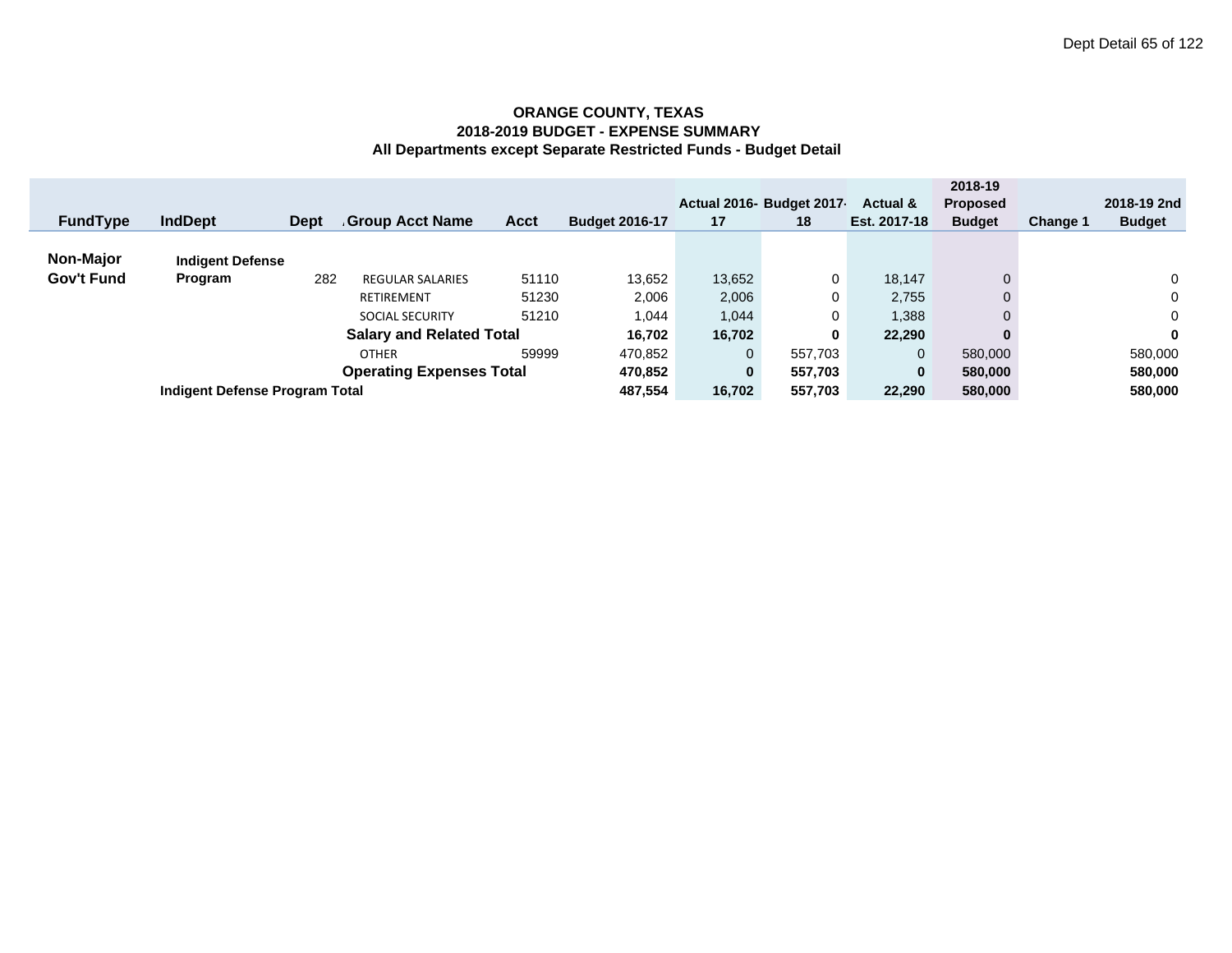|                   |                               |             |                                                          |             |                       |              |                          |                     | 2018-19       |          |               |
|-------------------|-------------------------------|-------------|----------------------------------------------------------|-------------|-----------------------|--------------|--------------------------|---------------------|---------------|----------|---------------|
|                   |                               |             |                                                          |             |                       |              | Actual 2016- Budget 2017 | <b>Actual &amp;</b> | Proposed      |          | 2018-19 2nd   |
| FundType          | <b>IndDept</b>                | <b>Dept</b> | <b>Group Acct Name</b>                                   | <b>Acct</b> | <b>Budget 2016-17</b> | 17           | 18                       | Est. 2017-18        | <b>Budget</b> | Change 1 | <b>Budget</b> |
| Non-Major         | <b>Mosquito</b>               |             |                                                          |             |                       |              |                          |                     |               |          |               |
| <b>Gov't Fund</b> | <b>Control</b>                | 490         | <b>EXTRA HELP</b>                                        | 51140       | 65,000                | 45,633       | 97,680                   | 50,444              | 97,680        |          | 97,680        |
|                   |                               |             | <b>OVERTIME SALARIES</b>                                 | 51120       | 12,000                | 5,828        | 12,000                   | 7,850               | 10,000        |          | 10,000        |
|                   |                               |             | <b>REGULAR SALARIES</b>                                  | 51110       | 361,645               | 361,645      | 391,445                  | 362,838             | 392,069       | 3,876    | 395,945       |
|                   |                               |             | RETIREMENT                                               | 51230       | 54,777                | 54,072       | 76,822                   | 56,835              | 62,733        | 604      | 63,337        |
|                   |                               |             | <b>SOCIAL SECURITY</b>                                   | 51210       | 31,518                | 29,640       | 38,336                   | 30,294              | 38,231        | 296      | 38,527        |
|                   |                               |             | UNEMPLOYMENT                                             | 51250       | 724                   | 724          | 705                      | 694                 | 800           | (39)     | 761           |
|                   |                               |             | <b>Salary and Related Total</b>                          |             | 525,665               | 497,543      | 616,988                  | 508,955             | 601,513       | 4,737    | 606,250       |
|                   |                               |             | <b>GROUP HEALTH, LIFE &amp;</b>                          |             |                       |              |                          |                     |               |          |               |
|                   |                               |             | <b>DENTAL</b>                                            | 51270       | 80,312                | 78,867       | 88,180                   | 78,485              | 93,857        | 3,893    | 97,750        |
|                   |                               |             | <b>Group Health Total</b><br><b>CONTR. SERVICE &amp;</b> |             | 80,312                | 78,867       | 88,180                   | 78,485              | 93,857        | 3,893    | 97,750        |
|                   |                               |             | MAINT.                                                   | 54130       | 1,400                 | 878          | 1,800                    | 1,729               | 2,750         |          | 2,750         |
|                   |                               |             | EQUIP. >\$5000                                           | 57590       | 2,700                 | 2,692        | 0                        | 0                   | $\mathbf{0}$  | 47,400   | 47,400        |
|                   |                               |             | FUEL, OIL, GAS & GREASE                                  | 52300       | 33,800                | 15,330       | 33,800                   | 14,048              | 35,000        |          | 35,000        |
|                   |                               |             | OFFICE SUPPLIES                                          | 52100       | 1,800                 | 1,530        | 1,800                    | 1,165               | 1,800         |          | 1,800         |
|                   |                               |             | <b>OTHER</b>                                             | 59999       | 13,985                | 13,611       | 13,050                   | 5,314               | 15,000        |          | 15,000        |
|                   |                               |             | REPAIRS/ RENTAL/                                         |             |                       |              |                          |                     |               |          |               |
|                   |                               |             | CONSTR/ ETC.<br>TRAVEL/REG/DUES/                         | 57550       | 26,850                | 21,868       | 26,850                   | 18,458              | 26,850        |          | 26,850        |
|                   |                               |             | ETC.                                                     | 54550       | 1,900                 | 517          | 1,350                    | 1,180               | 1,750         |          | 1,750         |
|                   |                               |             | CHEMICAL & LAB                                           |             |                       |              |                          |                     |               |          |               |
|                   |                               |             | <b>SUPPLIES</b>                                          | 52170       | 166,314               | 89,596       | 157,000                  | 133,303             | 157,000       |          | 157,000       |
|                   |                               |             | <b>TESTING &amp; LAB FEES</b><br><b>AERIAL SPRAYING-</b> | 54230       | 1,500                 | $\mathbf{0}$ | 1,500                    | $\mathbf{0}$        | 1,500         |          | 1,500         |
|                   |                               |             | AIRCRAFT MAINT.<br>AIRCRAFT INSURANCE-                   | 53451       | 23,340                | 6,091        | 23,340                   | 3,465               | 23,340        |          | 23,340        |
|                   |                               |             | <b>AERIAL SPRAYING</b><br><b>AERIAL SPRAYING-</b>        | 53450       | 11,000                | 9,808        | 11,000                   | 9,808               | 11,000        |          | 11,000        |
|                   |                               |             | <b>CHEMICALS</b><br>EQUIP. NON-INV.                      | 53452       | 145,272               | 133,276      | 160,000                  | 70,060              | 165,000       |          | 165,000       |
|                   |                               |             | $<$ \$2000                                               | 57500       | 7,696                 | 6,096        | 7,250                    | 5,033               | 8,250         |          | 8,250         |
|                   |                               |             | <b>Operating Expenses Total</b>                          |             | 437,557               | 301,292      | 438,740                  | 263,563             | 449,240       | 47,400   | 496,640       |
|                   | <b>Mosquito Control Total</b> |             |                                                          |             | 1,043,534             | 877,702      | 1,143,908                | 851,003             | 1,144,610     | 56,030   | 1,200,640     |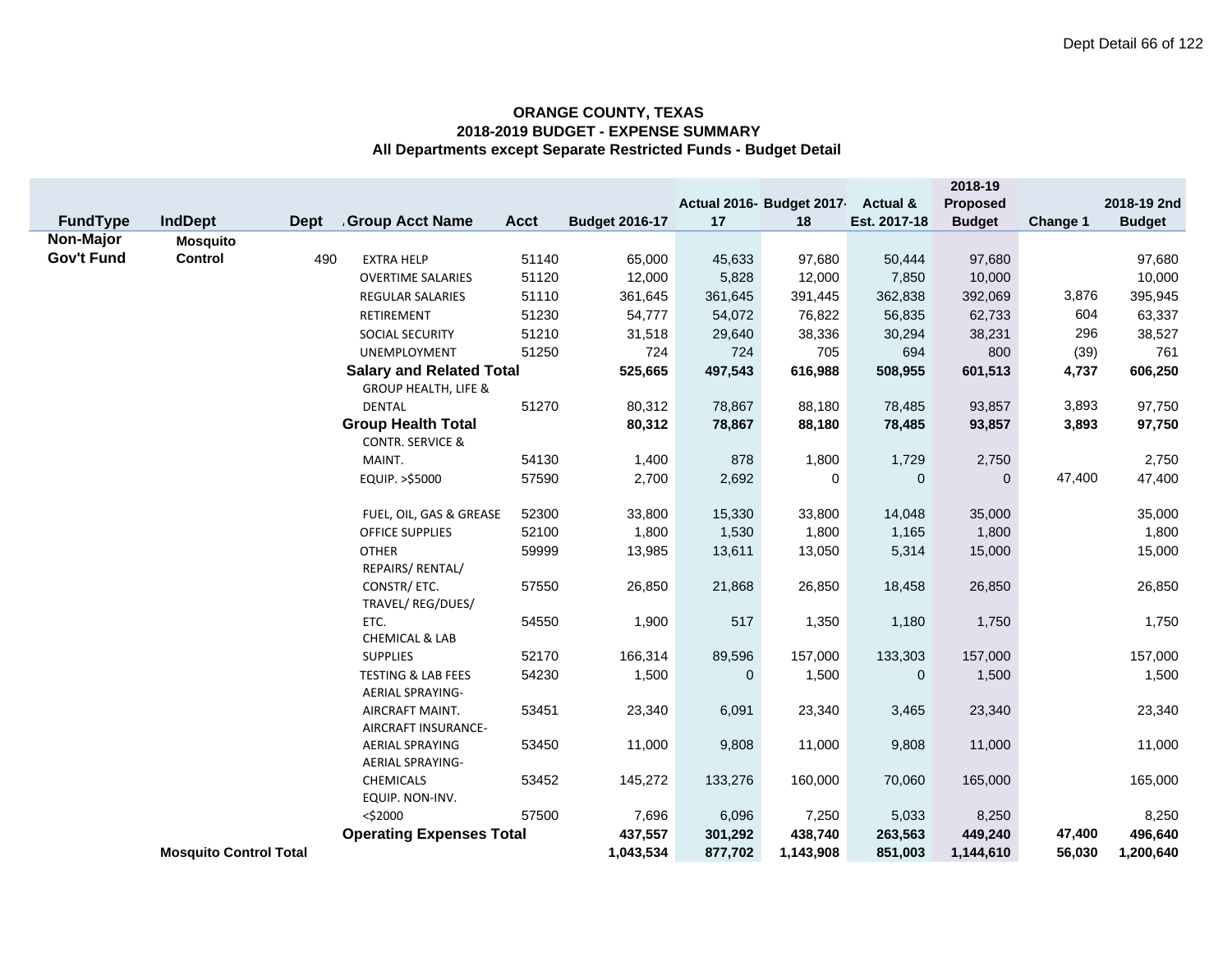|                 |                                    |      |                                 |             |                       |       |                          |                     | 2018-19         |          |               |
|-----------------|------------------------------------|------|---------------------------------|-------------|-----------------------|-------|--------------------------|---------------------|-----------------|----------|---------------|
|                 |                                    |      |                                 |             |                       |       | Actual 2016- Budget 2017 | <b>Actual &amp;</b> | <b>Proposed</b> |          | 2018-19 2nd   |
| <b>FundType</b> | <b>IndDept</b>                     | Dept | <b>Group Acct Name</b>          | <b>Acct</b> | <b>Budget 2016-17</b> | 17    | 18                       | Est. 2017-18        | <b>Budget</b>   | Change ' | <b>Budget</b> |
| Non-Major       | Parks -                            |      |                                 |             |                       |       |                          |                     |                 |          |               |
| Gov't Fund      | Contributions                      | 799  | <b>OTHER</b>                    | 59999       | 13,869                | 7,188 | 20.918                   | 1.400               | 14,000          |          | 14,000        |
|                 |                                    |      | <b>Operating Expenses Total</b> |             | 13,869                | 7,188 | 20,918                   | 1.400               | 14,000          |          | 14,000        |
|                 | <b>Parks - Contributions Total</b> |      |                                 |             |                       | 7,188 | 20,918                   | ,400                | 14,000          |          | 14,000        |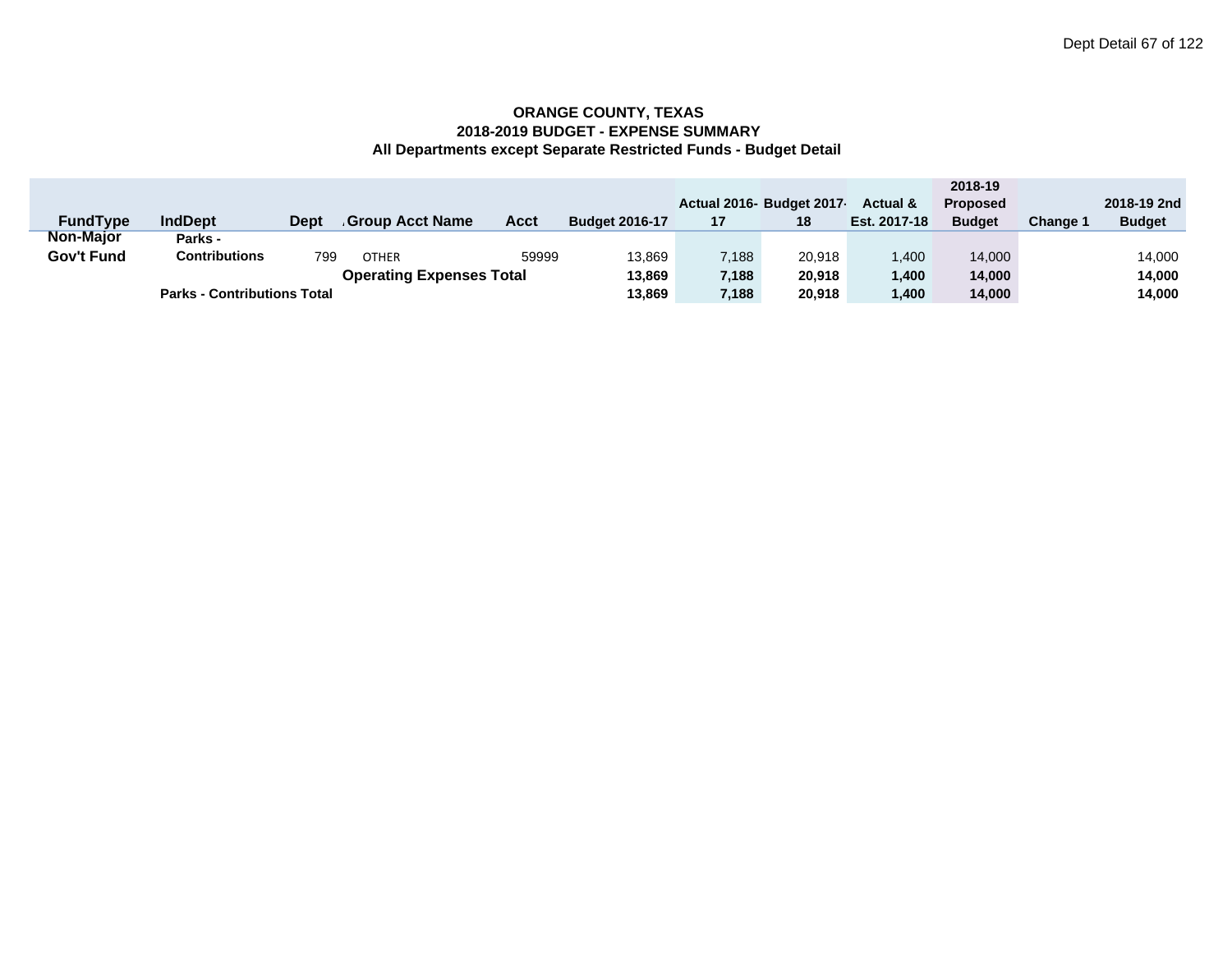|                                   |                                  |      |                                 |       |                       |           |                          |              | 2018-19         |                 |               |
|-----------------------------------|----------------------------------|------|---------------------------------|-------|-----------------------|-----------|--------------------------|--------------|-----------------|-----------------|---------------|
|                                   |                                  |      |                                 |       |                       |           | Actual 2016- Budget 2017 | Actual &     | <b>Proposed</b> |                 | 2018-19 2nd   |
| <b>FundType</b>                   | <b>IndDept</b>                   | Dept | Group Acct Name                 | Acct  | <b>Budget 2016-17</b> | 17        | 18                       | Est. 2017-18 | <b>Budget</b>   | <b>Change 1</b> | <b>Budget</b> |
| <b>Non-Major</b>                  | <b>Veterans'</b>                 |      |                                 |       |                       |           |                          |              |                 |                 |               |
| Gov't Fund                        | <b>Donations</b>                 | 804  | <b>OTHER</b>                    | 59999 |                       |           | 864                      |              | 864             |                 | 864           |
|                                   |                                  |      | <b>Operating Expenses Total</b> |       | 0                     |           | 864                      | 0            | 864             |                 | 864           |
|                                   | <b>Veterans' Donations Total</b> |      |                                 |       | 0                     | 0         | 864                      | 0            | 864             |                 | 864           |
| <b>Non-Major Gov't Fund Total</b> |                                  |      |                                 |       | 7,835,492             | 6,480,837 | 3,321,852                | 1,952,417    | 2,455,935       | 233,391         | 2,689,326     |
|                                   |                                  |      |                                 |       |                       |           |                          |              |                 |                 |               |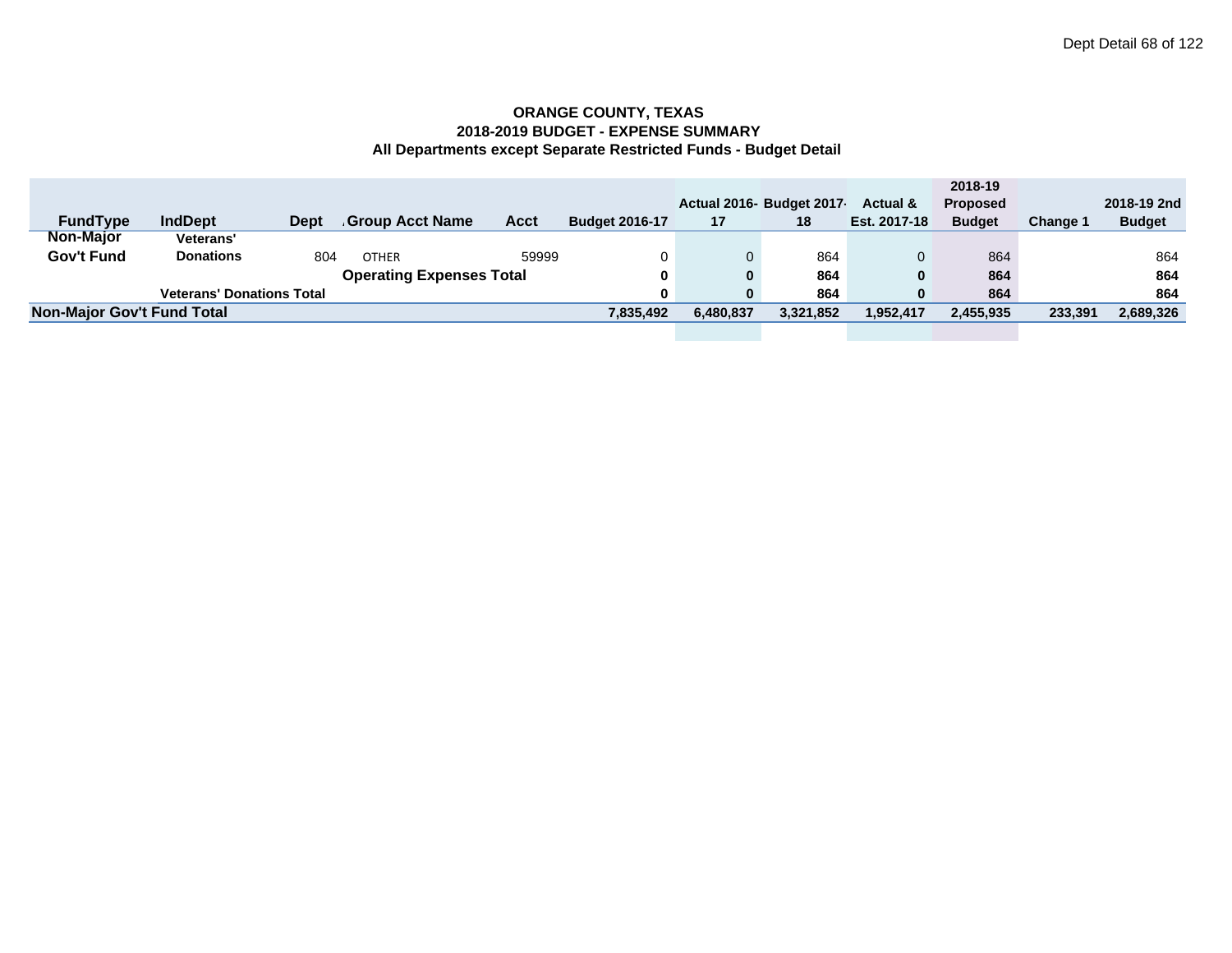|                                 |                               |             |                           |             |                       |         |                           |                     | 2018-19         |          |               |
|---------------------------------|-------------------------------|-------------|---------------------------|-------------|-----------------------|---------|---------------------------|---------------------|-----------------|----------|---------------|
|                                 |                               |             |                           |             |                       |         | Actual 2016- Budget 2017- | <b>Actual &amp;</b> | <b>Proposed</b> |          | 2018-19 2nd   |
| <b>FundType</b>                 | <b>IndDept</b>                | <b>Dept</b> | Group Acct Name           | <b>Acct</b> | <b>Budget 2016-17</b> | 17      | 18                        | Est. 2017-18        | <b>Budget</b>   | Change 1 | <b>Budget</b> |
| <b>Restricted -</b>             | 2016 Onsite                   |             | PROJECT COSTS - 2016      |             |                       |         |                           |                     |                 |          |               |
| <b>General Fund</b>             | <b>Sewer Grant</b>            | 989         | <b>ONSITE SEWER GRANT</b> | 70024       |                       | 147.096 | 482.647                   | 87.447              | 0               | 2,275    | 2,275         |
| <b>Operating Expenses Total</b> |                               |             |                           |             |                       | 147.096 | 482.647                   | 87,447              | 0               | 2,275    | 2,275         |
|                                 | 2016 Onsite Sewer Grant Total |             |                           |             |                       | 147.096 | 482.647                   | 87,447              | 0               | 2,275    | 2,275         |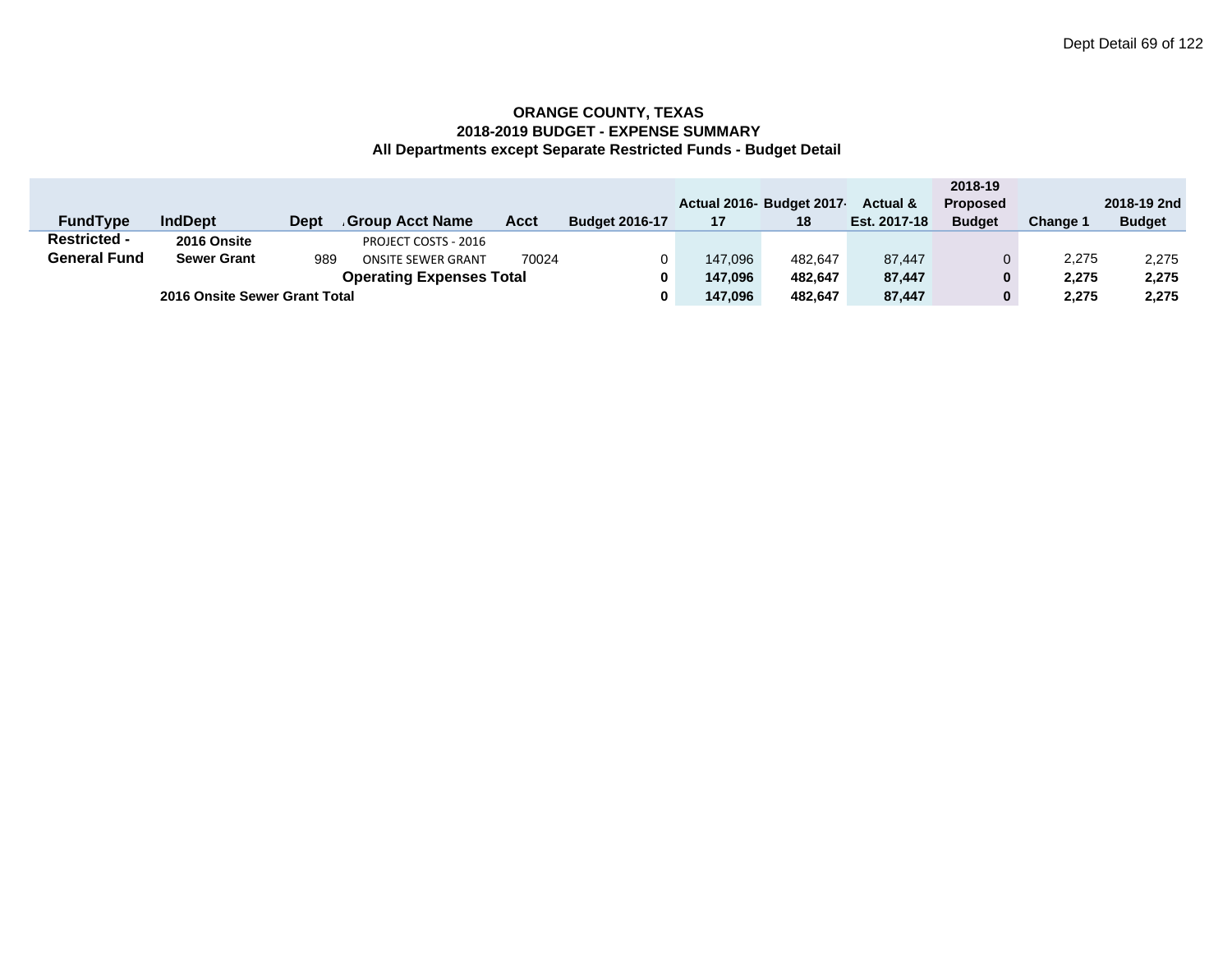|                     |                        |             |                                 |       |                       |          |                          |                     | 2018-19         |                 |               |
|---------------------|------------------------|-------------|---------------------------------|-------|-----------------------|----------|--------------------------|---------------------|-----------------|-----------------|---------------|
|                     |                        |             |                                 |       |                       |          | Actual 2016- Budget 2017 | <b>Actual &amp;</b> | <b>Proposed</b> |                 | 2018-19 2nd   |
| <b>FundType</b>     | <b>IndDept</b>         | <b>Dept</b> | <b>Group Acct Name</b>          | Acct  | <b>Budget 2016-17</b> | 17       | 18                       | Est. 2017-18        | <b>Budget</b>   | <b>Change 1</b> | <b>Budget</b> |
| <b>Restricted -</b> | <b>Bail Bond</b>       | 916         | <b>OTHER</b>                    | 59999 | 0                     |          | 0                        |                     | 67,000          | (62,000)        | 5,000         |
|                     |                        |             | TRAVEL/REG/DUES/                |       |                       |          |                          |                     |                 |                 |               |
|                     |                        |             | ETC.                            | 54550 | 69.304                |          | 72.101                   |                     | 5,000           |                 | 5,000         |
|                     |                        |             | <b>Operating Expenses Total</b> |       | 69,304                | $\bf{0}$ | 72,101                   |                     | 72.000          | (62,000)        | 10,000        |
|                     | <b>Bail Bond Total</b> |             |                                 |       | 69,304                | 0        | 72,101                   | 0                   | 72,000          | (62,000)        | 10,000        |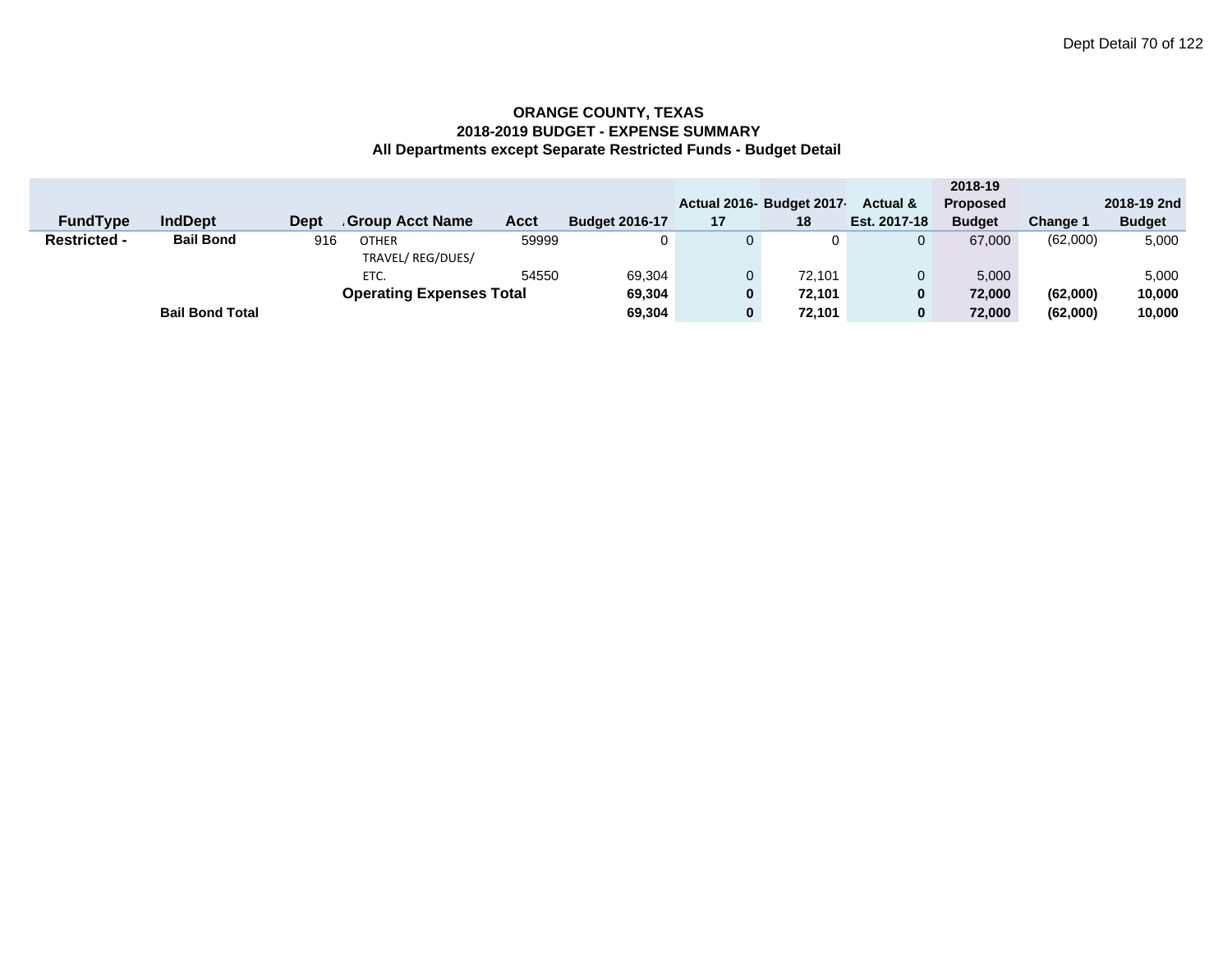|                                 |                   |      |                       |       |                       |         |                          |                     | 2018-19         |          |               |
|---------------------------------|-------------------|------|-----------------------|-------|-----------------------|---------|--------------------------|---------------------|-----------------|----------|---------------|
|                                 |                   |      |                       |       |                       |         | Actual 2016- Budget 2017 | <b>Actual &amp;</b> | <b>Proposed</b> |          | 2018-19 2nd   |
| <b>FundType</b>                 | <b>IndDept</b>    | Dept | Group Acct Name       | Acct  | <b>Budget 2016-17</b> | 17      | 18                       | Est. 2017-18        | <b>Budget</b>   | Change ' | <b>Budget</b> |
| <b>Restricted -</b>             | <b>C.E.R.T.Z.</b> | 577  | <b>ROAD MATERIALS</b> | 52500 | 137,814               | 136.105 |                          |                     | 0               |          |               |
| <b>Operating Expenses Total</b> |                   |      |                       |       | 137.814               | 136.105 | 0                        |                     | 0               |          | 0             |
|                                 | C.E.R.T.Z. Total  |      |                       |       | 137,814               | 136,105 | 0                        |                     | 0               |          | 0             |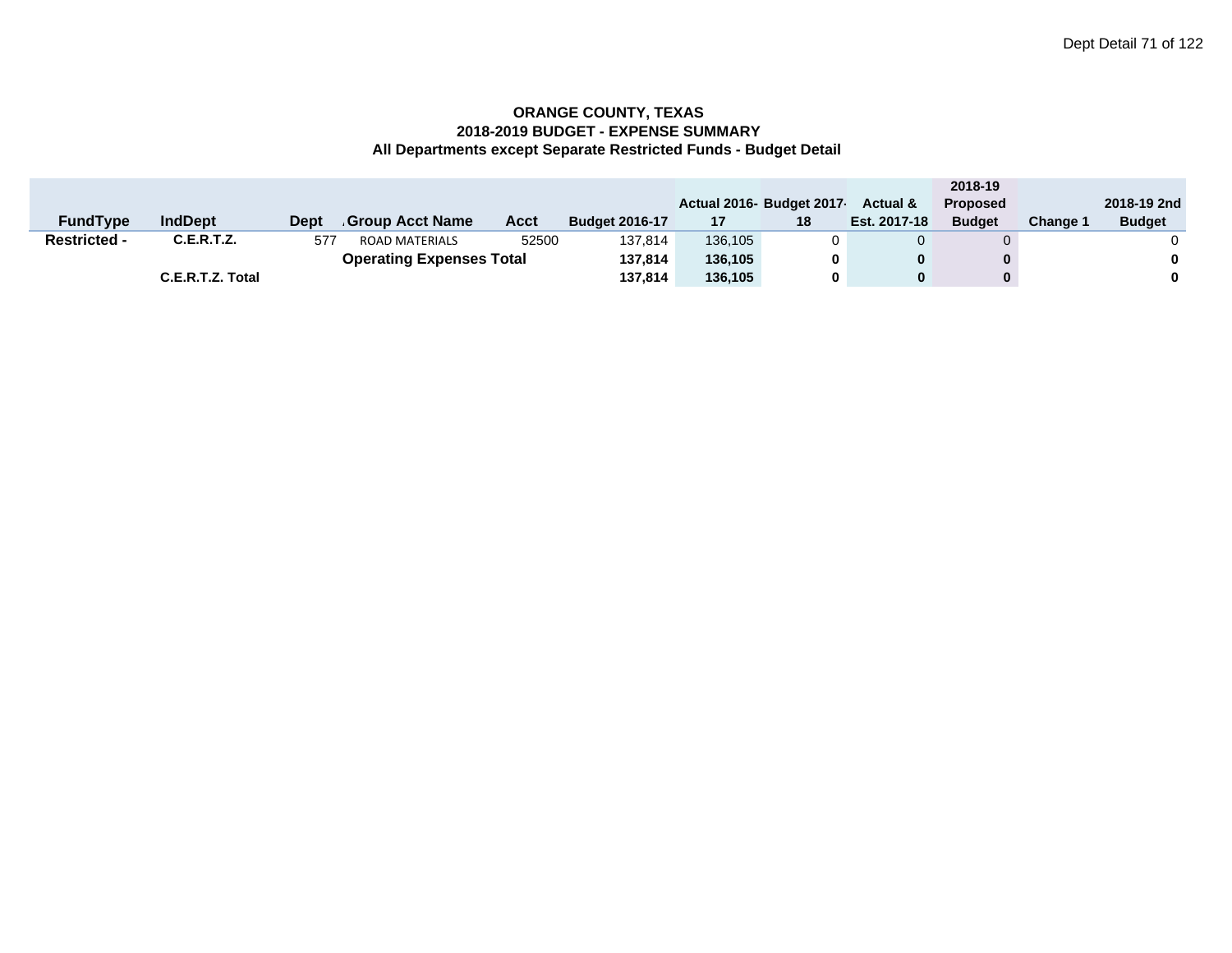|                     |                                         |      |                 |       |                       |    |                         |                     | 2018-19         |          |               |
|---------------------|-----------------------------------------|------|-----------------|-------|-----------------------|----|-------------------------|---------------------|-----------------|----------|---------------|
|                     |                                         |      |                 |       |                       |    | Actual 2016 Budget 2017 | <b>Actual &amp;</b> | <b>Proposed</b> |          | 2018-19 2nd   |
| <b>FundType</b>     | <b>IndDept</b>                          | Dept | Group Acct Name | Acct  | <b>Budget 2016-17</b> | 17 | 18                      | Est. 2017-18        | <b>Budget</b>   | Change 1 | <b>Budget</b> |
| <b>Restricted -</b> | <b>CH Security-</b>                     |      |                 |       |                       |    |                         |                     |                 |          |               |
| General Fund        | <b>Justice Courts</b>                   | 946  | <b>OTHER</b>    | 59999 | 205,990               | 0  | 47.027                  | 419                 | 44.000          |          | 44,000        |
|                     | 205,990                                 | 0    | 47.027          | 419   | 44.000                |    | 44,000                  |                     |                 |          |               |
|                     | <b>CH Security-Justice Courts Total</b> |      |                 |       |                       | 0  | 47,027                  | 419                 | 44.000          |          | 44,000        |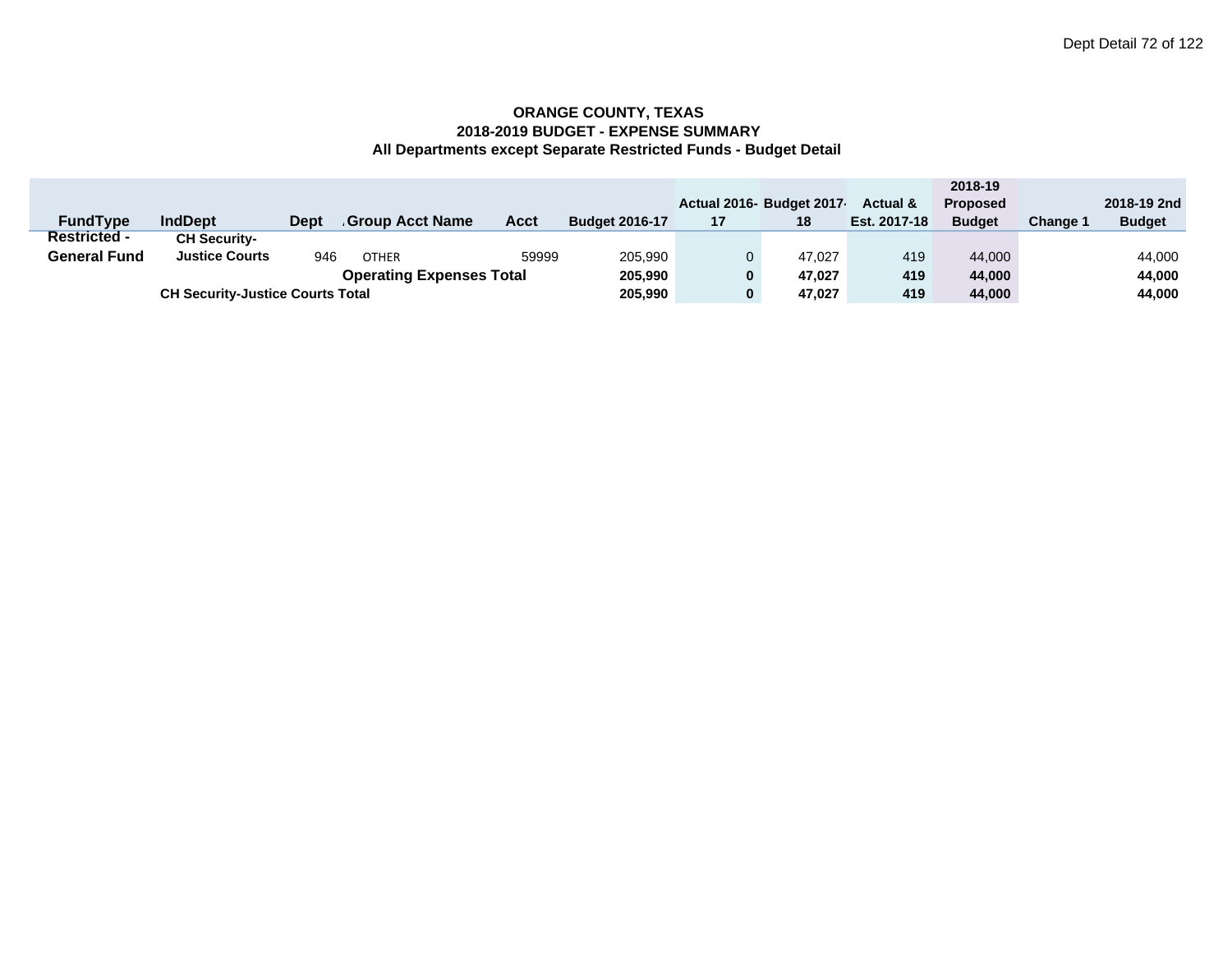|                                  |                                      |             |                     |             |                       |              |                          |                     | 2018-19         |                 |               |
|----------------------------------|--------------------------------------|-------------|---------------------|-------------|-----------------------|--------------|--------------------------|---------------------|-----------------|-----------------|---------------|
|                                  |                                      |             |                     |             |                       |              | Actual 2016- Budget 2017 | <b>Actual &amp;</b> | <b>Proposed</b> |                 | 2018-19 2nd   |
| <b>FundType</b>                  | <b>IndDept</b>                       | <b>Dept</b> | Group Acct Name     | <b>Acct</b> | <b>Budget 2016-17</b> | 17           | 18                       | Est. 2017-18        | <b>Budget</b>   | <b>Change 1</b> | <b>Budget</b> |
| <b>Restricted -</b>              | <b>Child Welfare</b>                 |             |                     |             |                       |              |                          |                     |                 |                 |               |
| <b>General Fund</b>              | <b>Jury Fees</b>                     | 801         | <b>OTHER</b>        | 59999       | 11.725                | 3,868        | 1.725                    | 1.196               | 1,725           |                 | 1,725         |
| 53811<br><b>CHILDREN'S GIFTS</b> |                                      |             |                     | 20,275      | 15,675                | 22,321       | 17,825                   | 22,500              |                 | 22,500          |               |
|                                  |                                      |             | REIMBURSEMENT-CHILD |             |                       |              |                          |                     |                 |                 |               |
|                                  |                                      |             | <b>SERVICES</b>     | 53820       | 1,000                 | $\mathbf{0}$ | 0                        | $\Omega$            | $\Omega$        |                 | 0             |
| <b>Operating Expenses Total</b>  |                                      |             |                     |             | 33,000                | 19,543       | 24,046                   | 19,021              | 24.225          |                 | 24,225        |
|                                  | <b>Child Welfare Jury Fees Total</b> |             |                     |             |                       | 19,543       | 24,046                   | 19,021              | 24,225          |                 | 24,225        |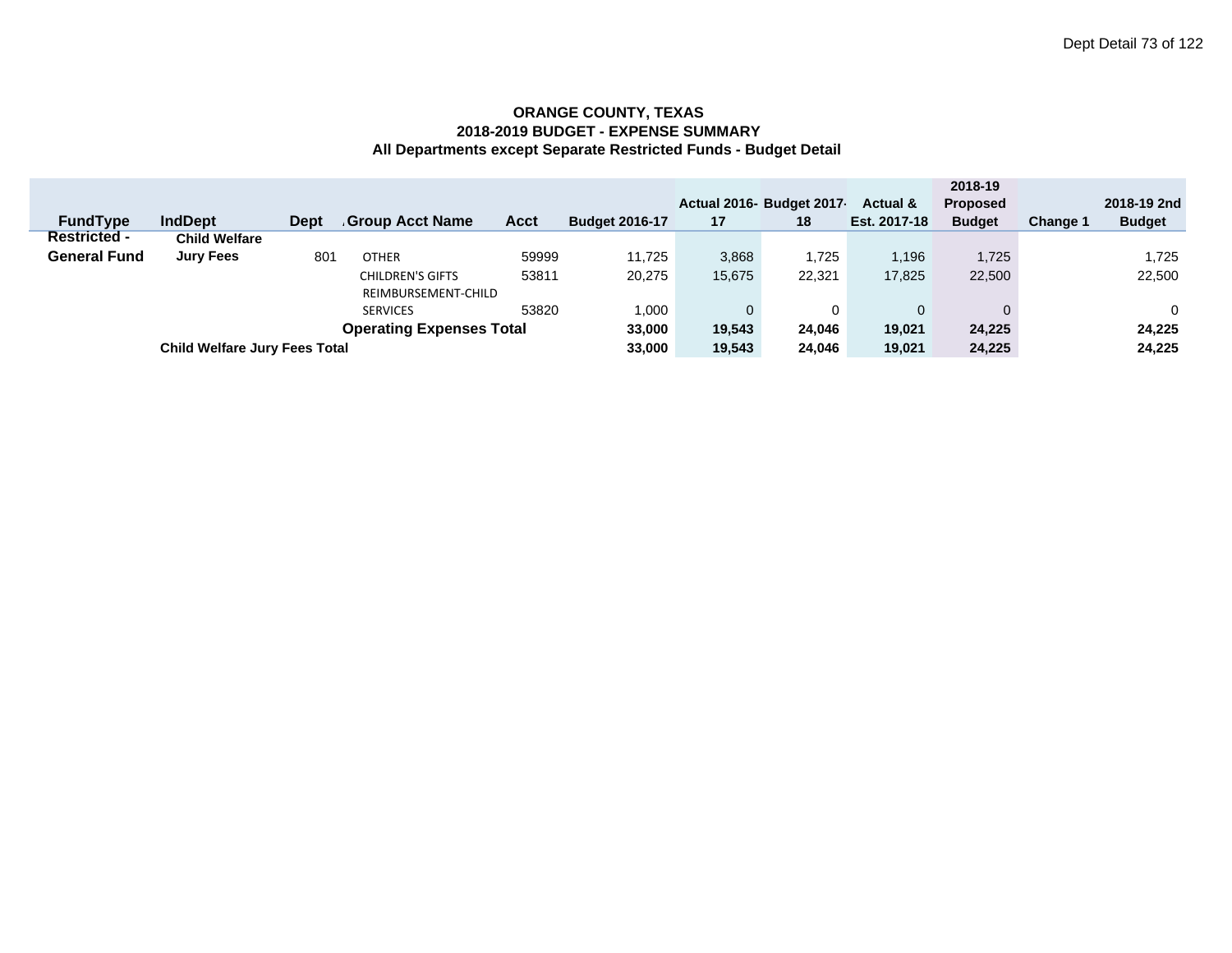|                     |                                              |        |                             |       |                       |        |                          |                     | 2018-19         |               |               |
|---------------------|----------------------------------------------|--------|-----------------------------|-------|-----------------------|--------|--------------------------|---------------------|-----------------|---------------|---------------|
|                     |                                              |        |                             |       |                       |        | Actual 2016- Budget 2017 | <b>Actual &amp;</b> | <b>Proposed</b> |               | 2018-19 2nd   |
| <b>FundType</b>     | <b>IndDept</b>                               | Dept   | Group Acct Name.            | Acct  | <b>Budget 2016-17</b> | 17     | 18                       | Est. 2017-18        | <b>Budget</b>   | <b>Change</b> | <b>Budget</b> |
| <b>Restricted -</b> | Commissarv                                   |        |                             |       |                       |        |                          |                     |                 |               |               |
| <b>General Fund</b> | <b>Operations</b>                            | 924    | <b>INMATE BENEFITS FUND</b> | 57010 | 73,936                | 73,936 | 74.000                   |                     | 74.000          | 6,000         | 80,000        |
|                     | 73.936                                       | 73,936 | 74.000                      | 0     | 74.000                | 6.000  | 80,000                   |                     |                 |               |               |
|                     | 73,936<br><b>Commissary Operations Total</b> |        |                             |       |                       |        | 74.000                   | 0                   | 74.000          | 6,000         | 80,000        |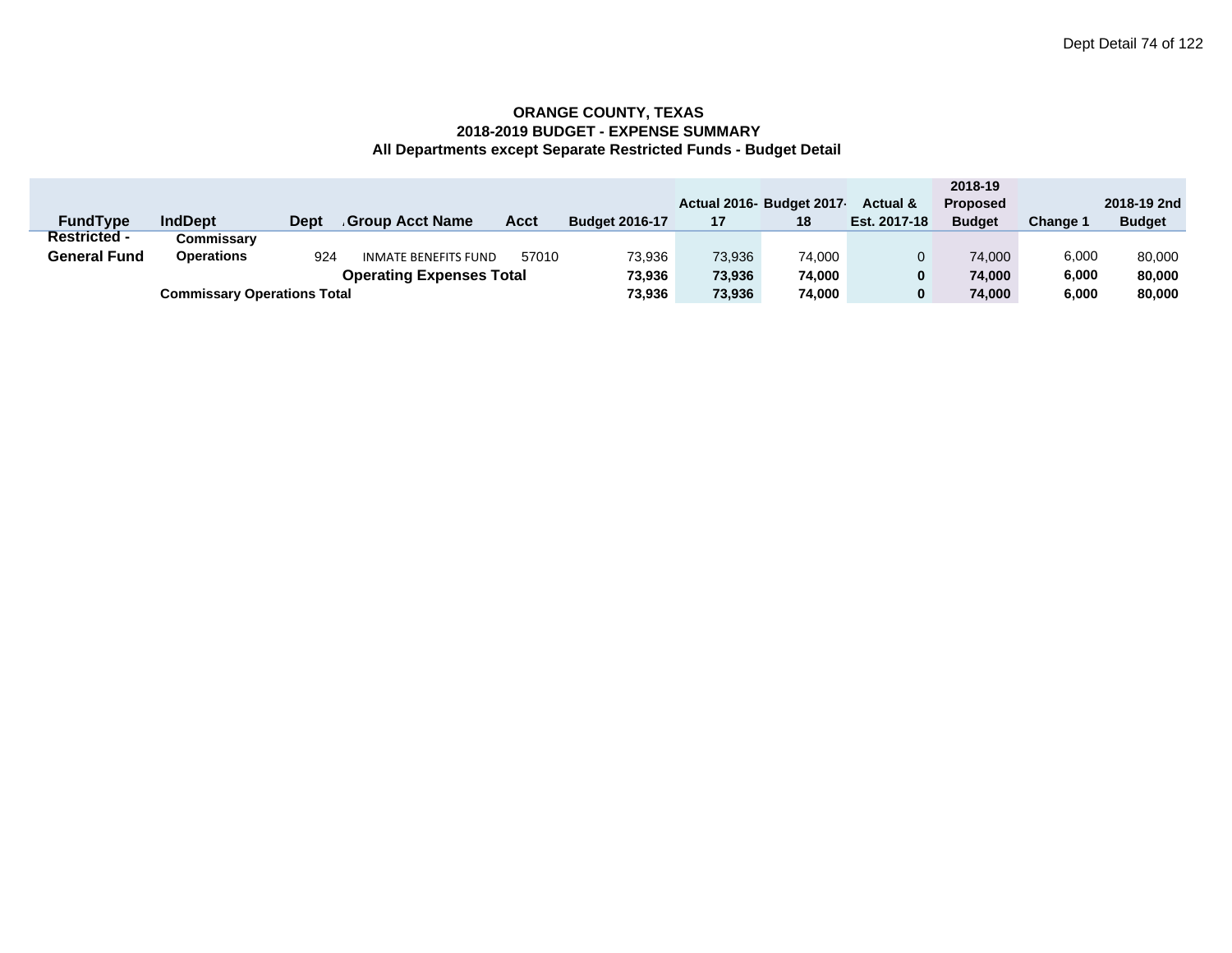|                                 |                                   |             |                           |        |                       |        |                          |                     | 2018-19         |          |               |
|---------------------------------|-----------------------------------|-------------|---------------------------|--------|-----------------------|--------|--------------------------|---------------------|-----------------|----------|---------------|
|                                 |                                   |             |                           |        |                       |        | Actual 2016- Budget 2017 | <b>Actual &amp;</b> | <b>Proposed</b> |          | 2018-19 2nd   |
| <b>FundType</b>                 | <b>IndDept</b>                    | <b>Dept</b> | <b>Group Acct Name</b>    | Acct   | <b>Budget 2016-17</b> | 17     | 18                       | Est. 2017-18        | <b>Budget</b>   | Change 1 | <b>Budget</b> |
| <b>Restricted -</b>             | Commitment                        |             | RESIDENTIAL               |        |                       |        |                          |                     |                 |          |               |
| <b>General Fund</b>             | <b>Diversion</b>                  | 944         | <b>PLACEMENT SERVICE</b>  | 54760  | 24.893                | 24,893 | 45.437                   | 34.112              | 72.279          | (2,000)  | 70,279        |
| 59600<br><b>EXCESS OF FUNDS</b> |                                   |             |                           | 21.683 | 21,683                | 0      | $\mathbf{0}$             |                     |                 |          |               |
|                                 |                                   |             | <b>SECURE RESIDENTIAL</b> |        |                       |        |                          |                     |                 |          |               |
|                                 |                                   |             | <b>PLACEMENT SERVICE</b>  | 54761  | 40.920                | 40,920 | 36,074                   | 36,074              | 38.251          |          | 38.251        |
| <b>Operating Expenses Total</b> |                                   |             |                           |        |                       | 87,496 | 81,511                   | 70,186              | 110.530         | (2,000)  | 108,530       |
|                                 | <b>Commitment Diversion Total</b> |             |                           |        |                       | 87,496 | 81.511                   | 70,186              | 110,530         | (2,000)  | 108,530       |
|                                 |                                   |             |                           |        |                       |        |                          |                     |                 |          |               |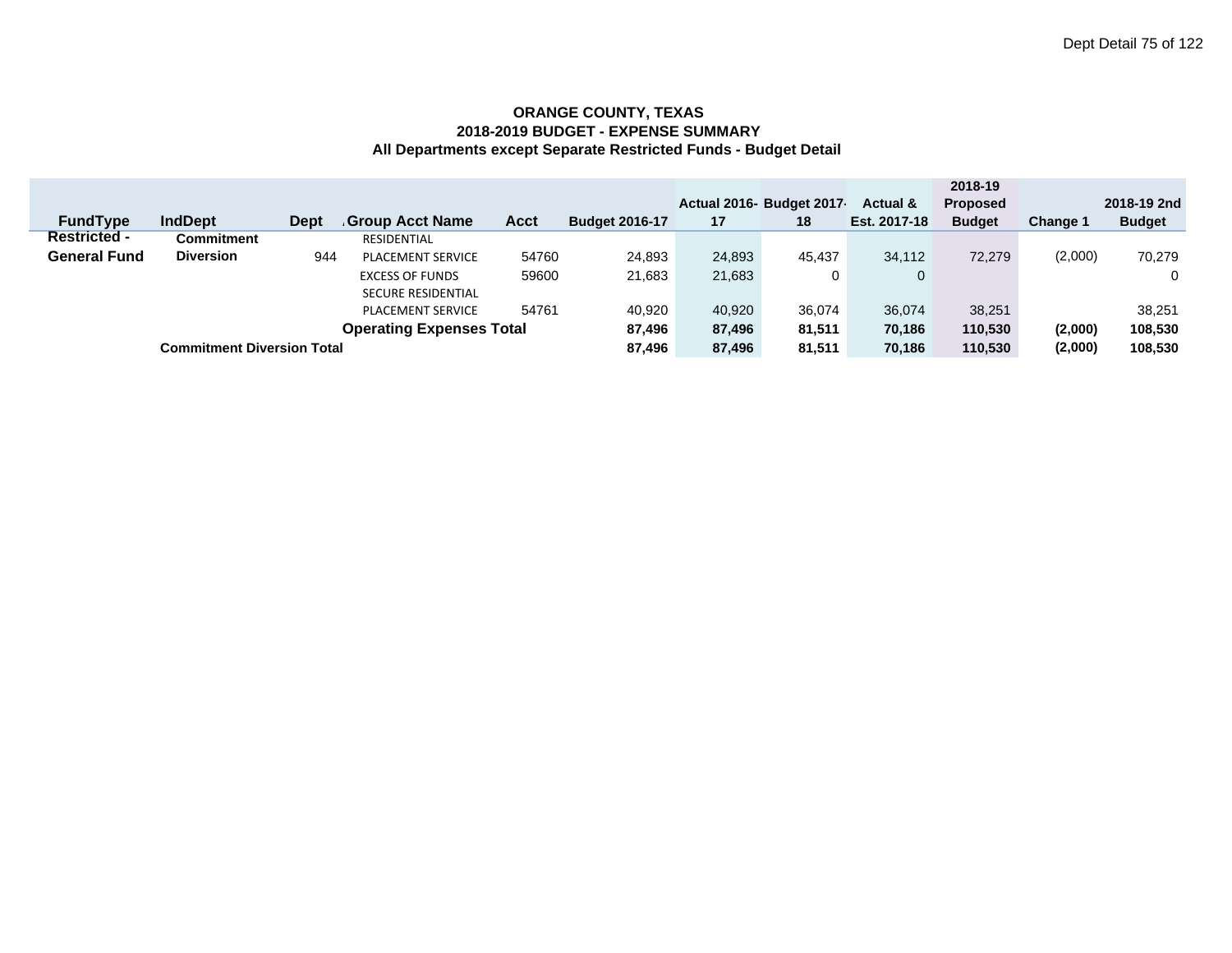|                     |                                                  |             |                                 |       |                       |              |                           |              | 2018-19         |          |               |
|---------------------|--------------------------------------------------|-------------|---------------------------------|-------|-----------------------|--------------|---------------------------|--------------|-----------------|----------|---------------|
|                     |                                                  |             |                                 |       |                       |              | Actual 2016- Budget 2017- | Actual &     | <b>Proposed</b> |          | 2018-19 2nd   |
| <b>FundType</b>     | <b>IndDept</b>                                   | <b>Dept</b> | Group Acct Name.                | Acct  | <b>Budget 2016-17</b> | 17           | 18                        | Est. 2017-18 | <b>Budget</b>   | Change 1 | <b>Budget</b> |
|                     | Const. Pct. 4 -                                  |             |                                 |       |                       |              |                           |              |                 |          |               |
| <b>Restricted -</b> | <b>Forfeiture</b>                                |             |                                 |       |                       |              |                           |              |                 |          |               |
| <b>General Fund</b> | <b>Proceeds</b>                                  | 941         | <b>OTHER</b>                    | 59999 |                       | 0            | 16,236                    | 1,957        | 10,000          |          | 10,000        |
|                     |                                                  |             | EQUIP. between \$2000           |       |                       |              |                           |              |                 |          |               |
|                     |                                                  |             | and \$4999                      | 57595 | 0                     | $\mathbf{0}$ | 1,264                     | 1,264        | $\Omega$        |          | $\mathbf 0$   |
|                     |                                                  |             | EQUIP. NON-INV.                 |       |                       |              |                           |              |                 |          |               |
|                     |                                                  |             | $<$ \$2000                      | 57500 | 0                     | 0            | 840                       | $\Omega$     | 12,500          |          | 12,500        |
|                     |                                                  |             | <b>Operating Expenses Total</b> | 0     | $\mathbf{0}$          | 18,340       | 3,222                     | 22,500       |                 | 22,500   |               |
|                     | <b>Const. Pct. 4 - Forfeiture Proceeds Total</b> |             |                                 | 0     | 0                     | 18.340       | 3,222                     | 22.500       |                 | 22.500   |               |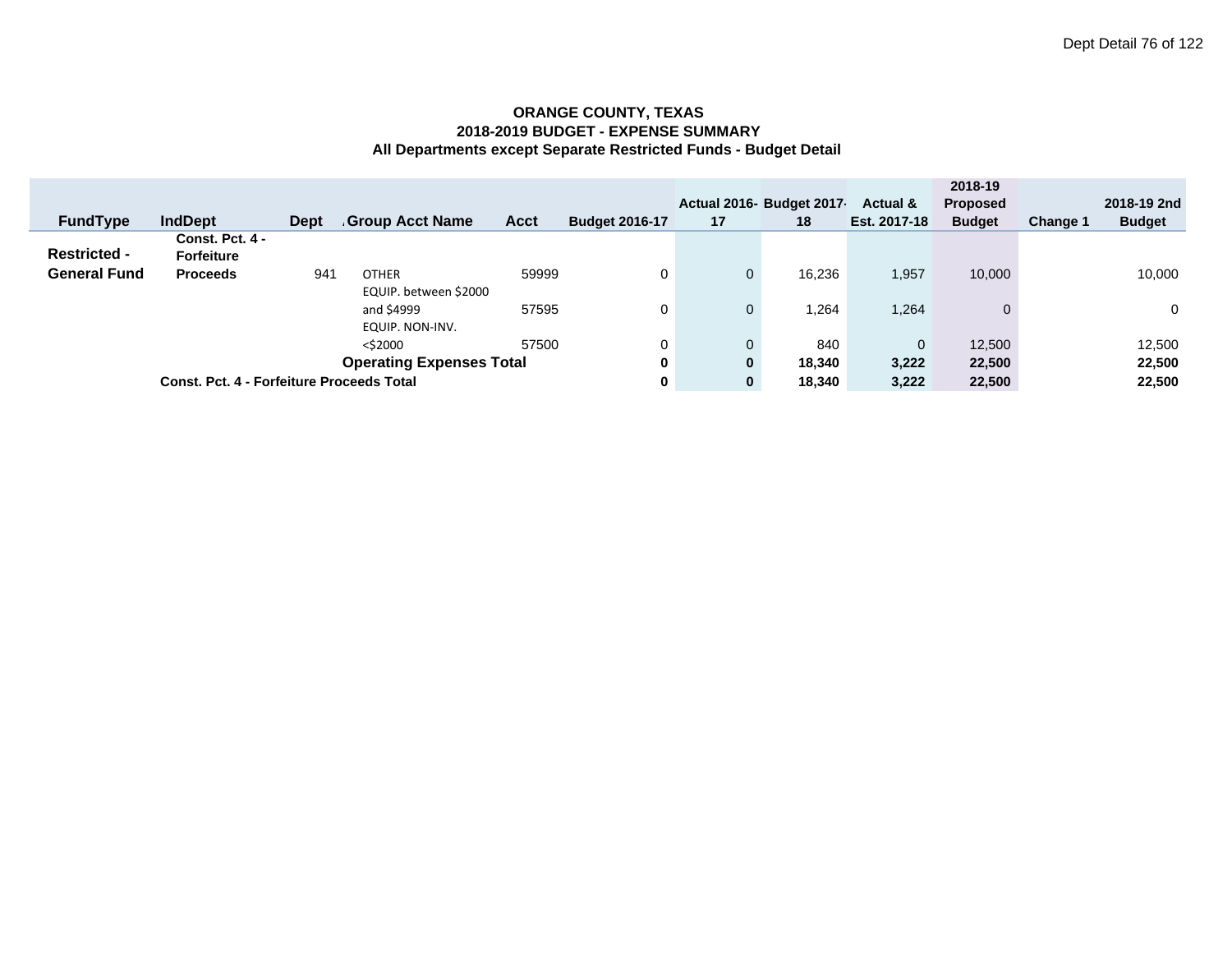|                                 |                                     |             |                  |             |                       |    |                           |                     | 2018-19         |                 |               |
|---------------------------------|-------------------------------------|-------------|------------------|-------------|-----------------------|----|---------------------------|---------------------|-----------------|-----------------|---------------|
|                                 |                                     |             |                  |             |                       |    | Actual 2016- Budget 2017- | <b>Actual &amp;</b> | <b>Proposed</b> |                 | 2018-19 2nd   |
| <b>FundType</b>                 | <b>IndDept</b>                      | <b>Dept</b> | Group Acct Name. | <b>Acct</b> | <b>Budget 2016-17</b> | 17 | 18                        | Est. 2017-18        | <b>Budget</b>   | <b>Change 1</b> | <b>Budget</b> |
| <b>Restricted -</b>             | <b>County Clerk</b>                 |             |                  |             |                       |    |                           |                     |                 |                 |               |
| <b>General Fund</b>             | <b>Digitized</b>                    | 932         | <b>OTHER</b>     | 59999       | 42.112                |    | 47.582                    |                     | 1.300.000       | (104, 524)      | 1.195.476     |
| <b>Operating Expenses Total</b> |                                     |             |                  |             |                       |    | 47.582                    | 0                   | 1.300.000       | (104.524)       | 1.195.476     |
|                                 | <b>County Clerk Digitized Total</b> |             |                  |             |                       |    | 47.582                    |                     | 1.300.000       | (104, 524)      | 1,195,476     |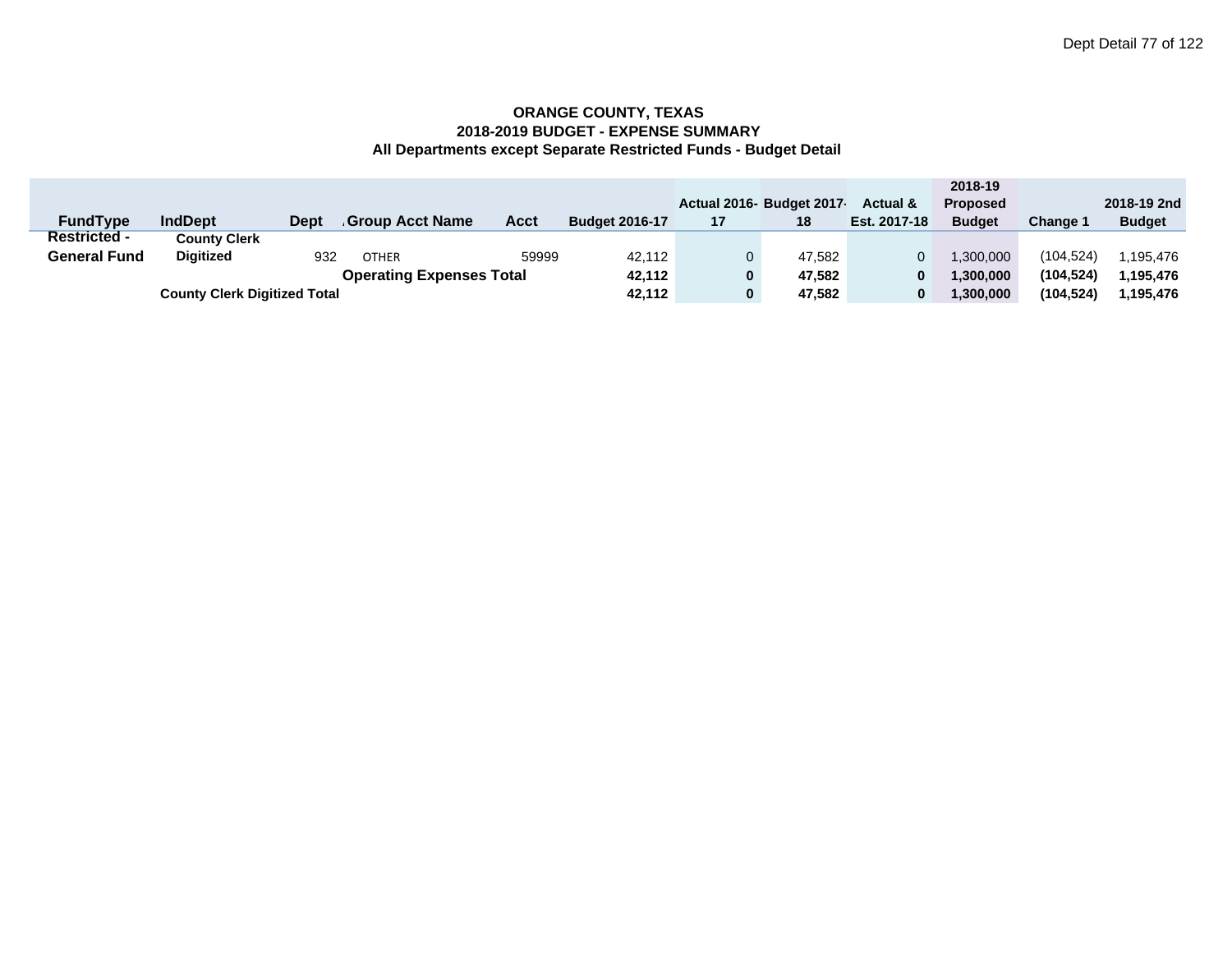|                     |                                              |             |                                 |        |                       |              |                           |                     | 2018-19         |          |               |
|---------------------|----------------------------------------------|-------------|---------------------------------|--------|-----------------------|--------------|---------------------------|---------------------|-----------------|----------|---------------|
|                     |                                              |             |                                 |        |                       |              | Actual 2016- Budget 2017- | <b>Actual &amp;</b> | <b>Proposed</b> |          | 2018-19 2nd   |
| <b>FundType</b>     | <b>IndDept</b>                               | <b>Dept</b> | <b>Group Acct Name</b>          | Acct   | <b>Budget 2016-17</b> | 17           | 18                        | Est. 2017-18        | <b>Budget</b>   | Change 1 | <b>Budget</b> |
|                     | <b>County Clerk</b>                          |             |                                 |        |                       |              |                           |                     |                 |          |               |
| <b>Restricted -</b> | Records                                      |             |                                 |        |                       |              |                           |                     |                 |          |               |
| <b>General Fund</b> | <b>Management</b>                            | 926         | <b>EXTRA HELP</b>               | 51140  | $\Omega$              | $\mathbf{0}$ | 0                         | $\mathbf 0$         | $\Omega$        | 15,080   | 15,080        |
|                     |                                              |             | <b>REGULAR SALARIES</b>         | 51110  | 52,365                | 52,365       | 58,537                    | 52,936              | 58,609          | 213      | 58,822        |
|                     |                                              |             | RETIREMENT                      | 51230  | 7,697                 | 7,697        | 8,891                     | 8,113               | 9,145           | 33       | 9,178         |
|                     |                                              |             | <b>SOCIAL SECURITY</b>          | 51210  | 4,006                 | 4,006        | 4,437                     | 4,049               | 4,484           | 1,170    | 5,654         |
|                     |                                              |             | <b>UNEMPLOYMENT</b>             | 51250  | 92                    | 92           | 104                       | 87                  | 94              | 18       | 112           |
|                     |                                              | 64,160      | 64,160                          | 71,969 | 65,185                | 72,332       | 16,514                    | 88,846              |                 |          |               |
|                     |                                              |             | <b>GROUP HEALTH, LIFE &amp;</b> |        |                       |              |                           |                     |                 |          |               |
|                     |                                              |             | <b>DENTAL</b>                   | 51270  | 8,429                 | 8,429        | 9,021                     | 8,082               | 9,730           | (14)     | 9,716         |
|                     |                                              |             | <b>Group Health Total</b>       |        | 8,429                 | 8,429        | 9,021                     | 8,082               | 9,730           | (14)     | 9,716         |
|                     |                                              |             | EQUIP. >\$5000                  | 57590  | 0                     | 0            | 5,290                     | 5,290               | O               |          | 0             |
|                     |                                              |             | <b>OFFICE SUPPLIES</b>          | 52100  |                       |              | 2,000                     | 850                 |                 |          | 0             |
|                     |                                              |             | EQUIP. between \$2000           |        |                       |              |                           |                     |                 |          |               |
|                     | 57595<br>and \$4999                          |             |                                 |        | 4,118                 | 4,085        | 0                         | $\mathbf 0$         | $\Omega$        |          | 0             |
|                     | 61112<br><b>SPECIAL PROJECT</b>              |             |                                 |        |                       | 88,464       | 22,831                    | $\overline{0}$      | 2,000           |          | 2,000         |
|                     | 322,489                                      | 92,549      | 30,121                          | 6,140  | 2,000                 |              | 2,000                     |                     |                 |          |               |
|                     | <b>County Clerk Records Management Total</b> |             |                                 |        | 395,078               | 165,137      | 111,111                   | 79,407              | 84,062          | 16,500   | 100,562       |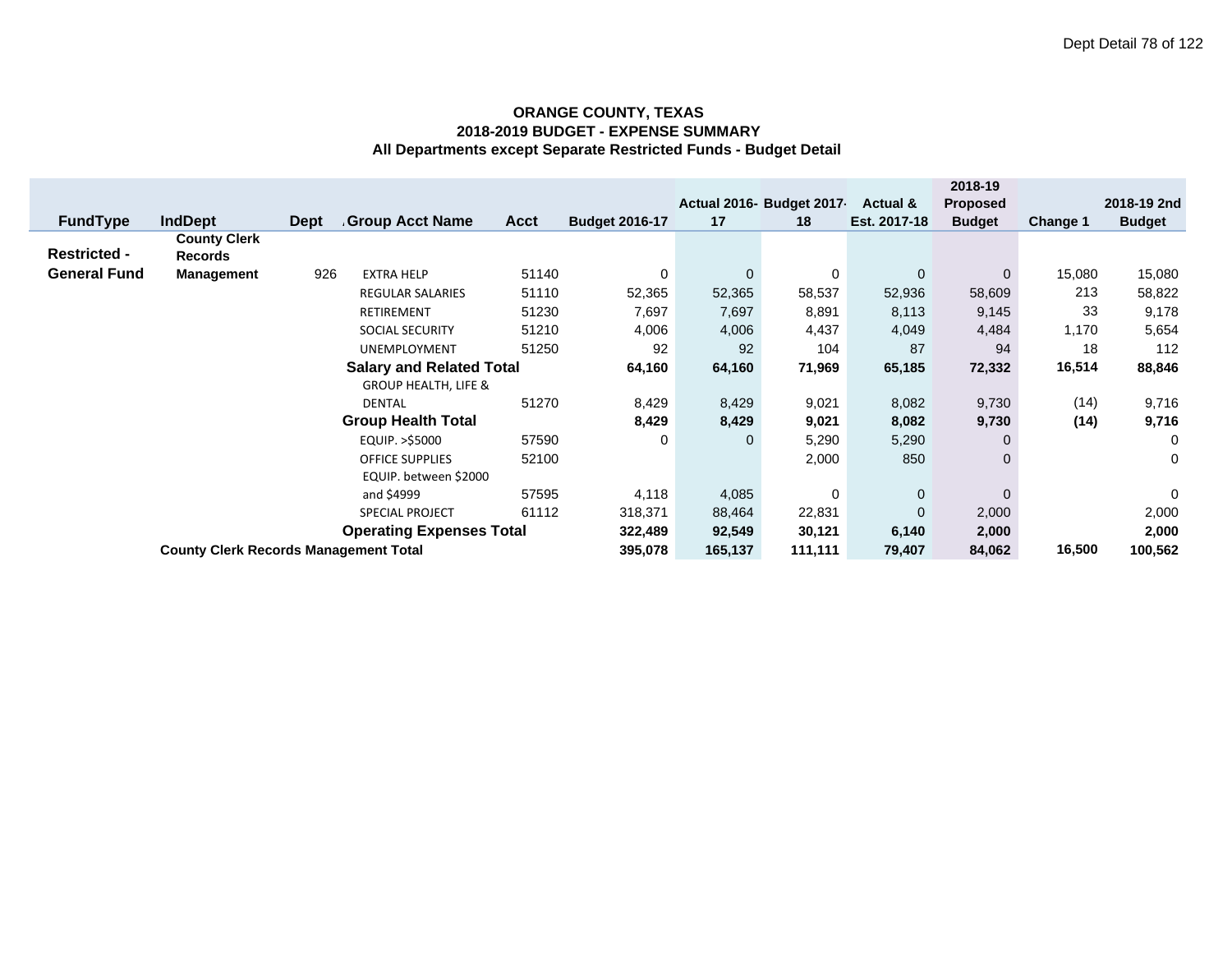|                             |                                            |                                           |                                 |                                 |             |                       |              |                           |                     | 2018-19         |          |               |
|-----------------------------|--------------------------------------------|-------------------------------------------|---------------------------------|---------------------------------|-------------|-----------------------|--------------|---------------------------|---------------------|-----------------|----------|---------------|
|                             |                                            |                                           |                                 |                                 |             |                       |              | Actual 2016- Budget 2017- | <b>Actual &amp;</b> | <b>Proposed</b> |          | 2018-19 2nd   |
|                             | <b>FundType</b>                            | <b>IndDept</b>                            | <b>Dept</b>                     | <b>Group Acct Name</b>          | <b>Acct</b> | <b>Budget 2016-17</b> | 17           | 18                        | Est. 2017-18        | <b>Budget</b>   | Change 1 | <b>Budget</b> |
|                             | <b>Restricted -</b>                        | <b>County Clerk</b>                       |                                 |                                 |             |                       |              |                           |                     |                 |          |               |
|                             | <b>General Fund</b>                        | <b>Special Imaging</b>                    | 922                             | <b>REGULAR SALARIES</b>         | 51110       | 0                     | $\mathbf{0}$ | 0                         | $\mathbf{0}$        | $\mathbf{0}$    | 27,791   | 27,791        |
|                             |                                            |                                           |                                 | <b>RETIREMENT</b>               | 51230       | 0                     | $\mathbf{0}$ | 0                         | $\mathbf{0}$        | $\mathbf{0}$    | 4,336    | 4,336         |
|                             |                                            |                                           |                                 | <b>SOCIAL SECURITY</b>          | 51210       | 0                     | $\mathbf{0}$ | 0                         | $\mathbf{0}$        | 0               | 2,126    | 2,126         |
|                             |                                            |                                           |                                 | <b>UNEMPLOYMENT</b>             | 51250       | 0                     | $\mathbf{0}$ | 0                         | $\mathbf{0}$        | 0               | 42       | 42            |
|                             |                                            |                                           | <b>Salary and Related Total</b> | 0                               | $\bf{0}$    | 0                     | $\bf{0}$     | 0                         | 34,295              | 34,295          |          |               |
|                             |                                            |                                           |                                 | <b>GROUP HEALTH, LIFE &amp;</b> |             |                       |              |                           |                     |                 |          |               |
|                             |                                            |                                           |                                 | <b>DENTAL</b>                   | 51270       | 0                     | $\mathbf{0}$ | 0                         | $\mathbf{0}$        | $\mathbf{0}$    | 9,716    | 9,716         |
|                             |                                            |                                           |                                 | <b>Group Health Total</b>       |             | 0                     | $\mathbf{0}$ | 0                         | $\mathbf{0}$        | 0               | 9,716    | 9,716         |
|                             |                                            |                                           |                                 | <b>CC SPECIAL PROJECTS</b>      |             |                       |              |                           |                     |                 |          |               |
| 61110<br><b>IMAGING FEE</b> |                                            |                                           |                                 |                                 |             | 500,965               | 1,520        | 564,647                   | $\overline{0}$      | 15,000          |          | 15,000        |
|                             | <b>Operating Expenses Total</b><br>500,965 |                                           |                                 |                                 |             |                       | 1,520        | 564,647                   | $\mathbf{0}$        | 15,000          |          | 15,000        |
|                             |                                            | <b>County Clerk Special Imaging Total</b> |                                 |                                 |             | 500,965               | 1,520        | 564,647                   | $\bf{0}$            | 15,000          | 44,011   | 59,011        |
|                             |                                            |                                           |                                 |                                 |             |                       |              |                           |                     |                 |          |               |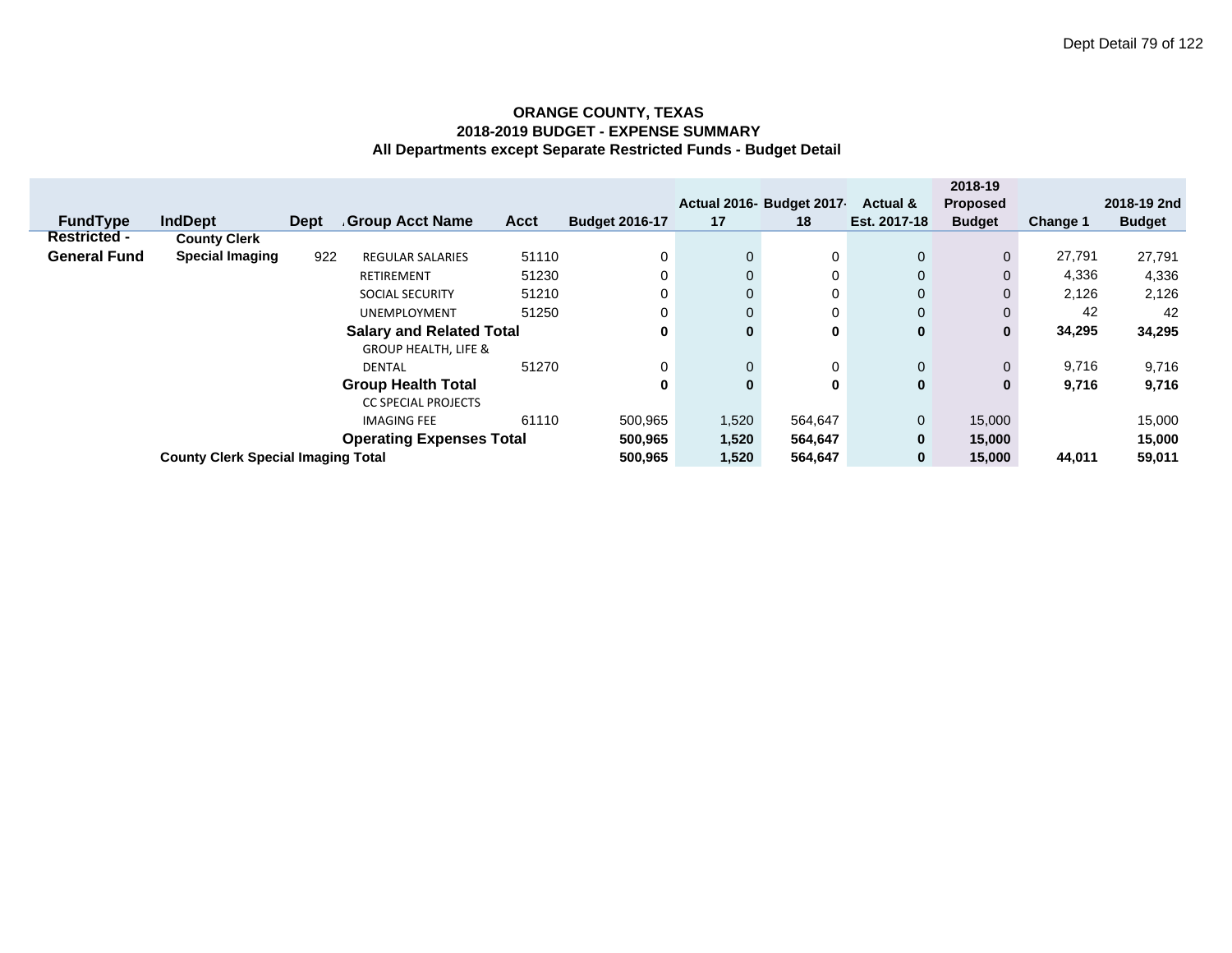|                     |                                       |             |                                 |             |                       |             |                          |                     | 2018-19         |                 |               |
|---------------------|---------------------------------------|-------------|---------------------------------|-------------|-----------------------|-------------|--------------------------|---------------------|-----------------|-----------------|---------------|
|                     |                                       |             |                                 |             |                       |             | Actual 2016- Budget 2017 | <b>Actual &amp;</b> | <b>Proposed</b> |                 | 2018-19 2nd   |
| <b>FundType</b>     | <b>IndDept</b>                        | <b>Dept</b> | <b>Group Acct Name</b>          | <b>Acct</b> | <b>Budget 2016-17</b> | 17          | 18                       | Est. 2017-18        | <b>Budget</b>   | <b>Change 1</b> | <b>Budget</b> |
| <b>Restricted -</b> | <b>Courthouse</b>                     |             |                                 |             |                       |             |                          |                     |                 |                 |               |
| <b>General Fund</b> | <b>Security Fund</b>                  | 945         | EQUIP. >\$5000                  | 57590       | 0                     | 5,138       | 38,110                   | 26,278              | $\Omega$        |                 | 0             |
|                     |                                       |             | <b>OTHER</b>                    | 59999       | 420                   | 420         | 175,477                  | $\mathbf 0$         | 200,000         |                 | 200,000       |
|                     |                                       |             | REPAIRS/ RENTAL/                |             |                       |             |                          |                     |                 |                 |               |
|                     |                                       |             | CONSTR/ETC.                     | 57550       | 45,575                | 5,191       | 10,000                   | 12,069              | $\mathbf 0$     |                 | $\mathbf 0$   |
|                     |                                       |             | TRAVEL/REG/DUES/                |             |                       |             |                          |                     |                 |                 |               |
|                     |                                       |             | ETC.                            | 54550       | 0                     | $\mathbf 0$ | 2,013                    | 2,013               | $\mathbf{0}$    |                 | 0             |
|                     |                                       |             | EQUIP. between \$2000           |             |                       |             |                          |                     |                 |                 |               |
|                     |                                       |             | and \$4999                      | 57595       | 2,729                 | $\mathbf 0$ | 5,000                    | 1,460               | $\mathbf 0$     |                 | 0             |
|                     |                                       |             | EQUIP. NON-INV.                 |             |                       |             |                          |                     |                 |                 |               |
|                     |                                       |             | $<$ \$2000                      | 57500       | 1,276                 | 1,276       | 0                        | $\mathbf{0}$        | $\Omega$        |                 | 0             |
|                     |                                       |             | <b>Operating Expenses Total</b> | 50,000      | 12,025                | 230,600     | 41,819                   | 200,000             |                 | 200,000         |               |
|                     | <b>Courthouse Security Fund Total</b> |             |                                 | 50,000      | 12,025                | 230,600     | 41,819                   | 200,000             |                 | 200,000         |               |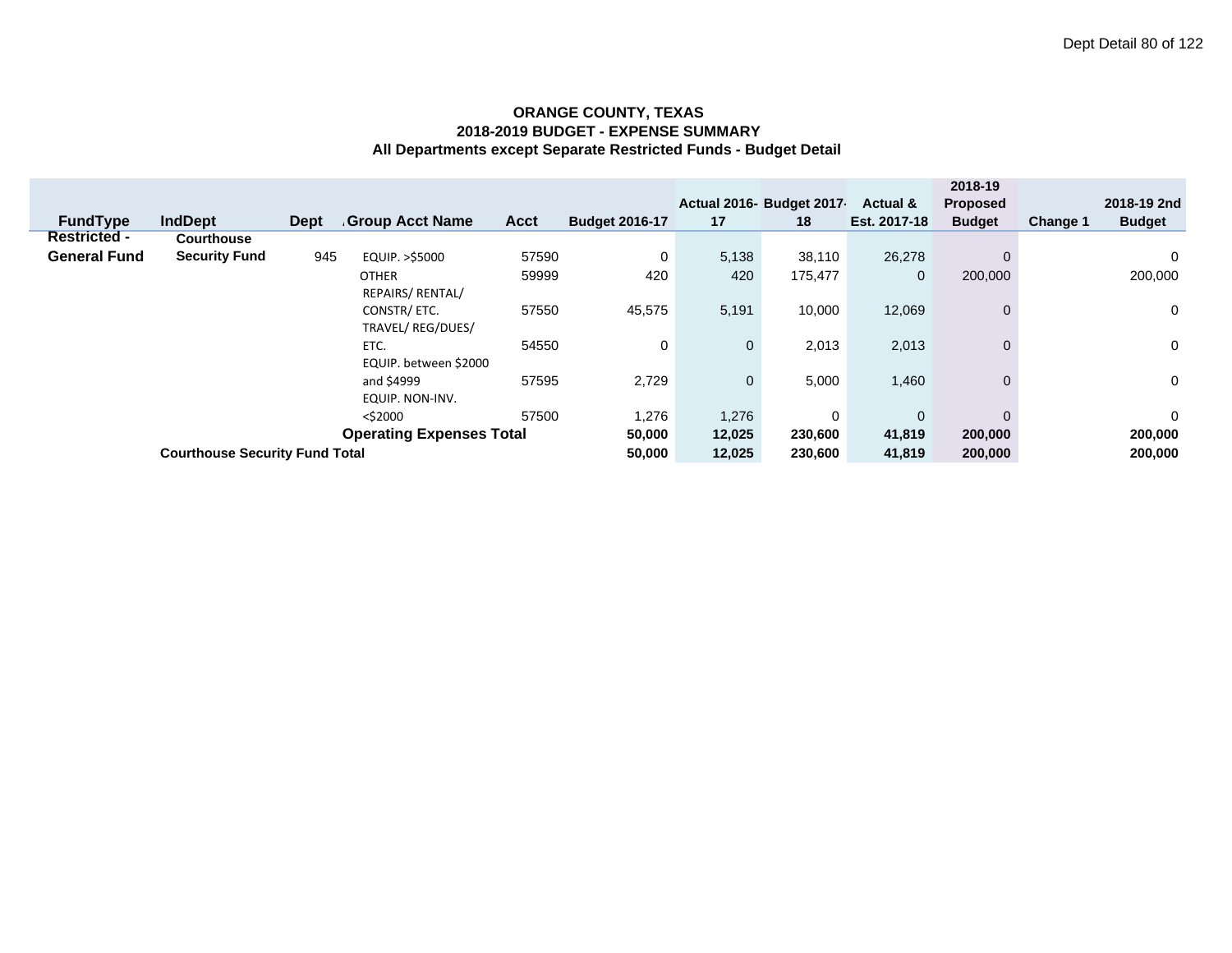|                       |                                            |                               |                     |                                 |         |                       |              |                           |                     | 2018-19         |                 |               |
|-----------------------|--------------------------------------------|-------------------------------|---------------------|---------------------------------|---------|-----------------------|--------------|---------------------------|---------------------|-----------------|-----------------|---------------|
|                       |                                            |                               |                     |                                 |         |                       |              | Actual 2016- Budget 2017- | <b>Actual &amp;</b> | <b>Proposed</b> |                 | 2018-19 2nd   |
|                       | <b>FundType</b>                            | <b>IndDept</b>                | <b>Dept</b>         | <b>Group Acct Name</b>          | Acct    | <b>Budget 2016-17</b> | 17           | 18                        | Est. 2017-18        | <b>Budget</b>   | <b>Change 1</b> | <b>Budget</b> |
|                       | <b>Restricted -</b>                        | D.C. Records                  |                     |                                 |         |                       |              |                           |                     |                 |                 |               |
|                       | <b>General Fund</b>                        | <b>Management</b>             | 817                 | <b>EXTRA HELP</b>               | 51140   |                       |              |                           | $\mathbf 0$         |                 | 15,080          | 15,080        |
|                       |                                            |                               |                     | RETIREMENT                      | 51230   |                       |              |                           | $\mathbf{0}$        |                 | 2,353           | 2,353         |
|                       |                                            |                               |                     | <b>SOCIAL SECURITY</b>          | 51210   |                       |              |                           | $\mathbf{0}$        |                 | 1,154           | 1,154         |
|                       |                                            |                               | <b>UNEMPLOYMENT</b> |                                 |         |                       | $\mathbf{0}$ |                           | 23                  | 23              |                 |               |
|                       |                                            |                               |                     | <b>Salary and Related Total</b> |         |                       |              |                           | $\bf{0}$            |                 | 18,610          | 18,610        |
|                       |                                            |                               |                     | <b>GROUP HEALTH, LIFE &amp;</b> |         |                       |              |                           |                     |                 |                 |               |
|                       |                                            |                               |                     | <b>DENTAL</b>                   | 51270   | 32,853                | 30,487       | 32,611                    | 26,205              | 37,405          | (37, 405)       | $\mathbf{0}$  |
|                       |                                            |                               |                     | <b>Group Health Total</b>       |         | 32,853                | 30,487       | 32,611                    | 26,205              | 37,405          | (37, 405)       | 0             |
| 59999<br><b>OTHER</b> |                                            |                               |                     |                                 |         |                       | $\mathbf{0}$ | 478,305                   | $\mathbf{0}$        | 320,000         | (18,610)        | 301,390       |
|                       | <b>Operating Expenses Total</b><br>388,958 |                               |                     |                                 |         |                       |              | $\mathbf{0}$<br>478,305   | $\mathbf{0}$        | 320,000         | (18,610)        | 301,390       |
|                       |                                            | D.C. Records Management Total | 421,811             | 30,487                          | 510.916 | 26,205                | 357,405      | (37, 405)                 | 320,000             |                 |                 |               |
|                       |                                            |                               |                     |                                 |         |                       |              |                           |                     |                 |                 |               |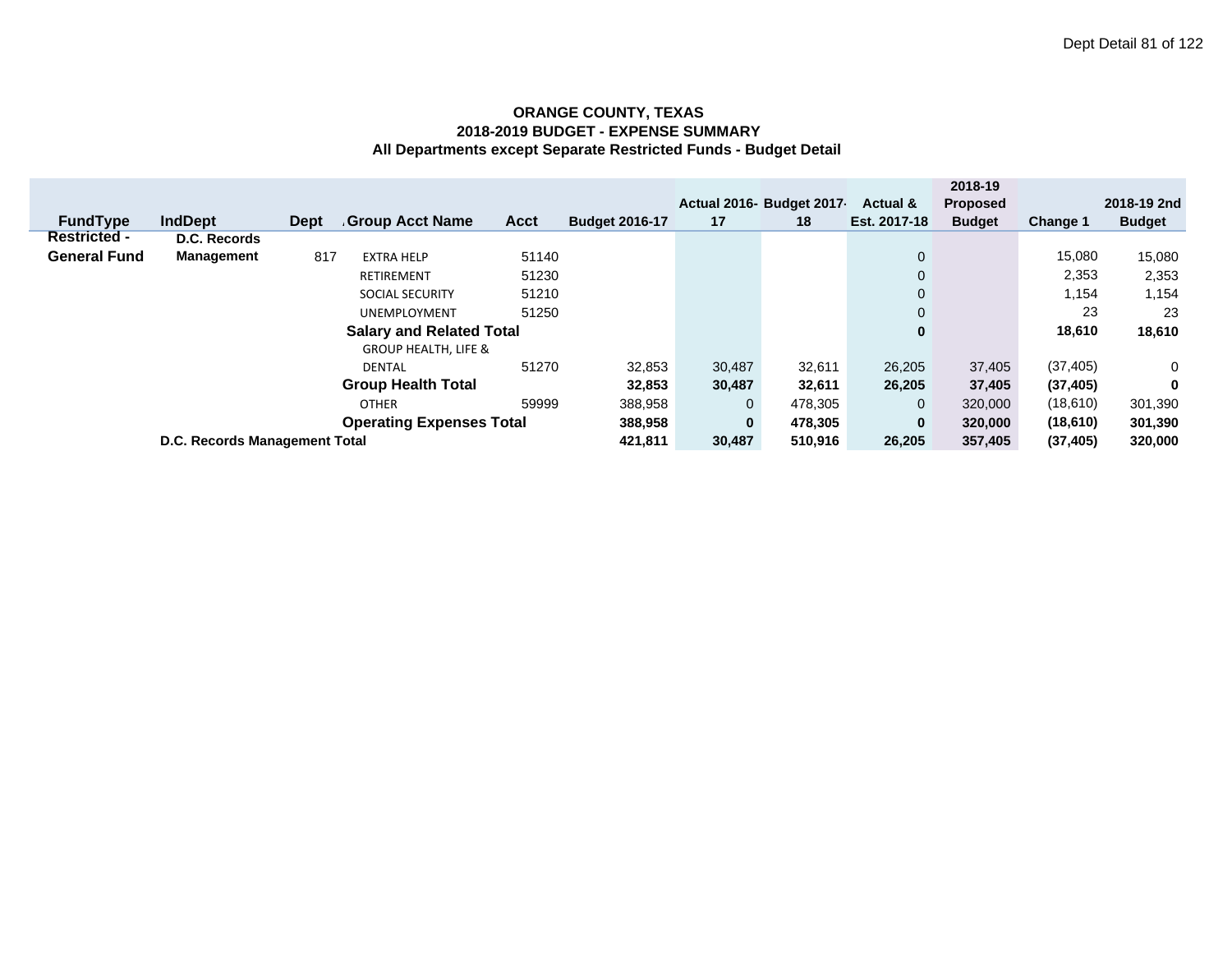|                     |                                         |                                 |                 |       |                       |    |                          |                     | 2018-19         |          |               |
|---------------------|-----------------------------------------|---------------------------------|-----------------|-------|-----------------------|----|--------------------------|---------------------|-----------------|----------|---------------|
|                     |                                         |                                 |                 |       |                       |    | Actual 2016- Budget 2017 | <b>Actual &amp;</b> | <b>Proposed</b> |          | 2018-19 2nd   |
| <b>FundType</b>     | <b>IndDept</b>                          | <b>Dept</b>                     | Group Acct Name | Acct  | <b>Budget 2016-17</b> | 17 | 18                       | Est. 2017-18        | <b>Budget</b>   | Change ' | <b>Budget</b> |
| <b>Restricted -</b> | <b>DA</b> - Pretrial                    |                                 |                 |       |                       |    |                          |                     |                 |          |               |
| <b>General Fund</b> | <b>Intervention</b>                     | 991                             | <b>OTHER</b>    | 59999 |                       |    |                          |                     |                 | 500, ا   | .500          |
|                     |                                         | <b>Operating Expenses Total</b> |                 |       | 0                     | 0  | 1.500                    | 1,500               |                 |          |               |
|                     | <b>DA - Pretrial Intervention Total</b> |                                 |                 |       |                       |    |                          | $\bf{0}$            | 0               | 500, ا   | 1,500         |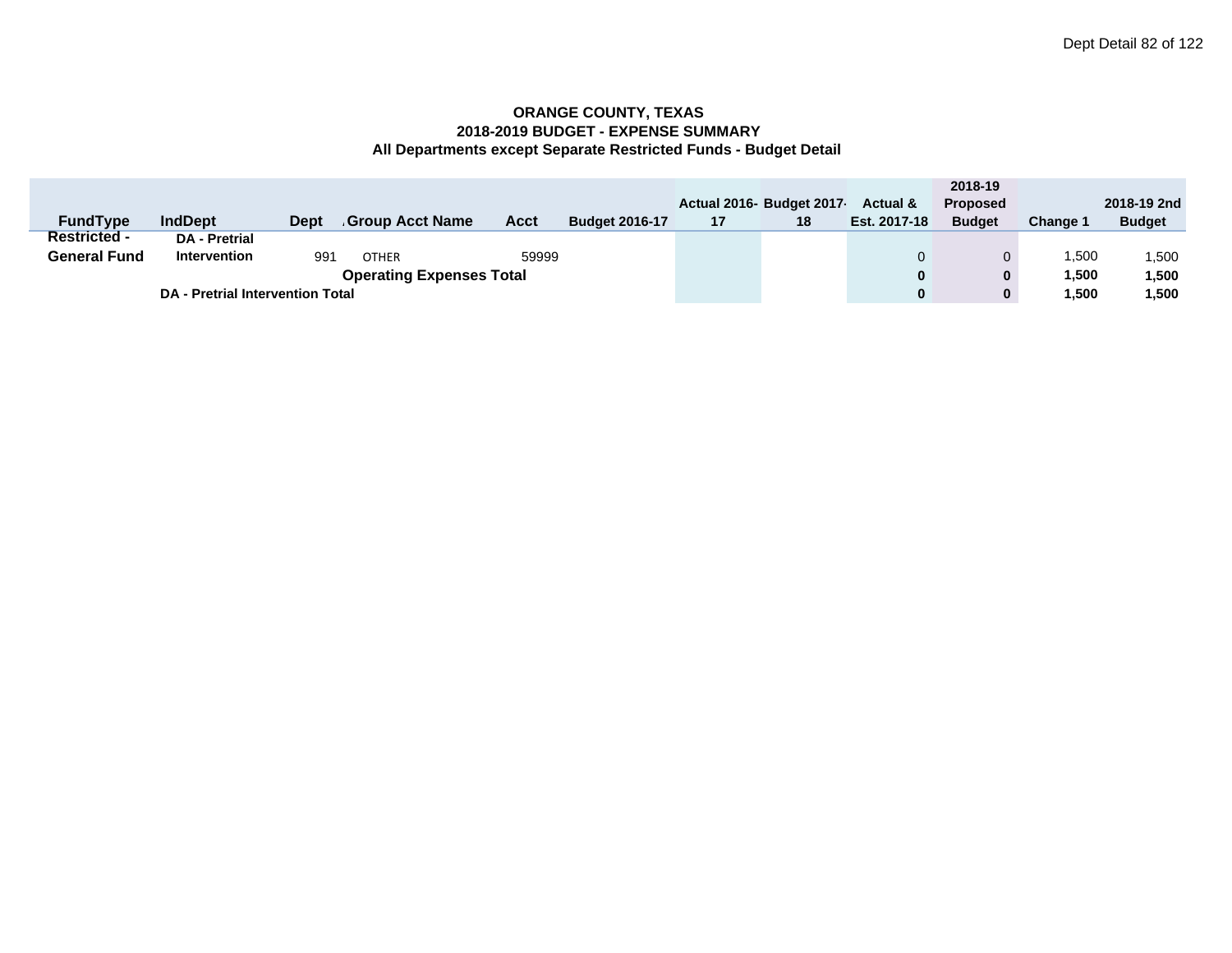|                     |                             |      |                                 |       |                       |    |                          |                     | 2018-19         |          |               |
|---------------------|-----------------------------|------|---------------------------------|-------|-----------------------|----|--------------------------|---------------------|-----------------|----------|---------------|
|                     |                             |      |                                 |       |                       |    | Actual 2016- Budget 2017 | <b>Actual &amp;</b> | <b>Proposed</b> |          | 2018-19 2nd   |
| <b>FundType</b>     | <b>IndDept</b>              | Dept | Group Acct Name                 | Acct  | <b>Budget 2016-17</b> | 17 | 18                       | Est. 2017-18        | <b>Budget</b>   | Change 1 | <b>Budget</b> |
| <b>Restricted -</b> | <b>District Clerk</b>       | 818  | <b>OTHER</b>                    | 59999 | 0                     |    |                          |                     | 60,000          | 145.600  | 205,600       |
|                     |                             |      | <b>Operating Expenses Total</b> |       | 0                     |    | 0                        |                     | 60.000          | 145.600  | 205,600       |
|                     | <b>District Clerk Total</b> |      |                                 |       | 0                     |    | 0                        |                     | 60.000          | 145.600  | 205,600       |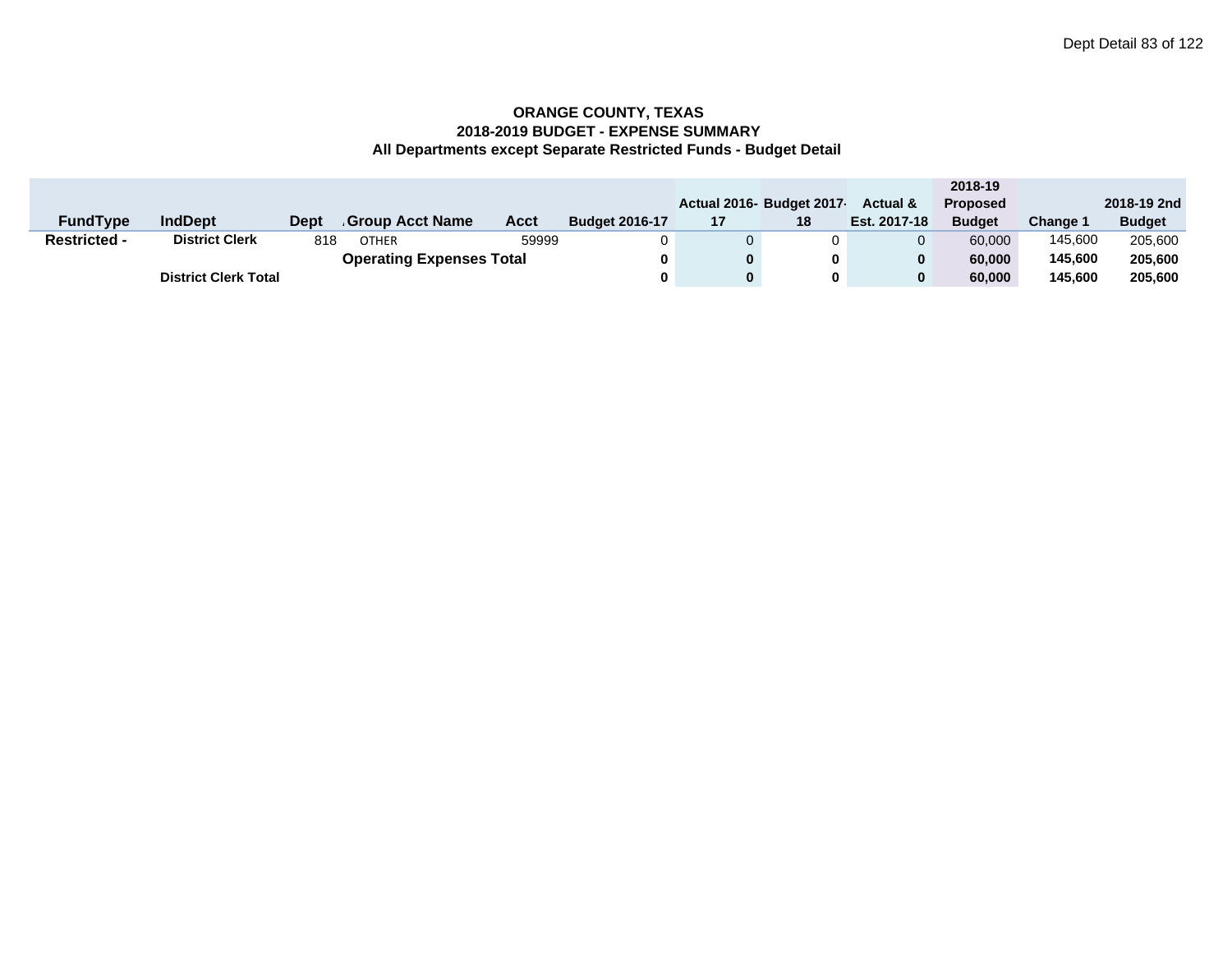|                     |                                         |             |                                 |       |                       |    |                          |                     | 2018-19         |          |               |
|---------------------|-----------------------------------------|-------------|---------------------------------|-------|-----------------------|----|--------------------------|---------------------|-----------------|----------|---------------|
|                     |                                         |             |                                 |       |                       |    | Actual 2016- Budget 2017 | <b>Actual &amp;</b> | <b>Proposed</b> |          | 2018-19 2nd   |
| <b>FundType</b>     | <b>IndDept</b>                          | <b>Dept</b> | <b>Group Acct Name</b>          | Acct  | <b>Budget 2016-17</b> | 17 | 18                       | Est. 2017-18        | <b>Budget</b>   | Change 1 | <b>Budget</b> |
| <b>Restricted -</b> | Family                                  |             |                                 |       |                       |    |                          |                     |                 |          |               |
| <b>General Fund</b> | <b>Protection</b>                       | 809         | <b>OTHER</b>                    | 59999 |                       |    | 0                        |                     | 0               | 41.800   | 41,800        |
|                     |                                         |             | <b>Operating Expenses Total</b> |       | 0                     |    | 0                        | 0                   |                 | 41.800   | 41,800        |
|                     | <b>Family Protection Services Total</b> |             |                                 |       |                       |    | 0                        | 0                   | 0               | 41.800   | 41,800        |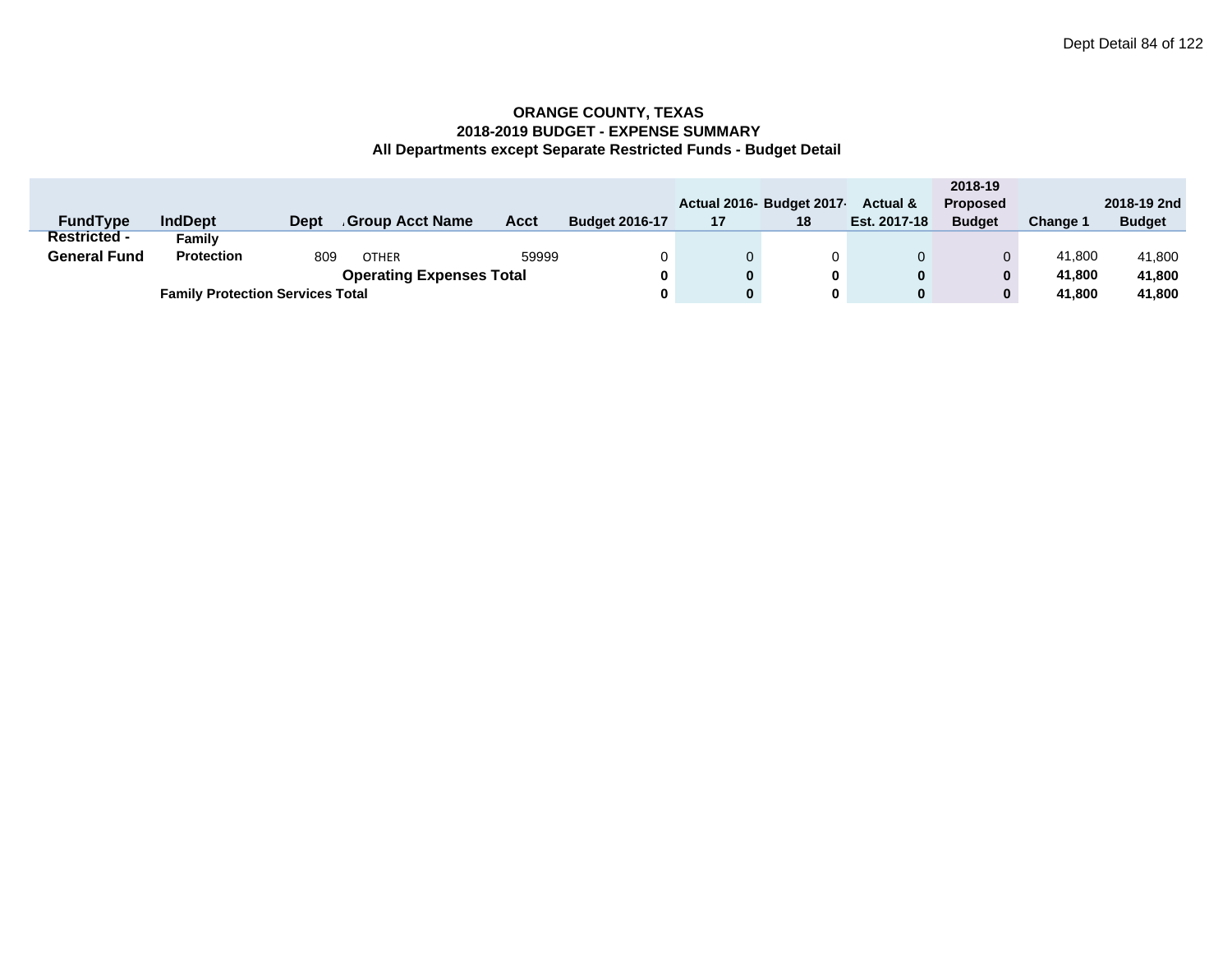|                     |                                   |      |                                 |             |                       |       |                         |                     | 2018-19         |                 |               |
|---------------------|-----------------------------------|------|---------------------------------|-------------|-----------------------|-------|-------------------------|---------------------|-----------------|-----------------|---------------|
|                     |                                   |      |                                 |             |                       |       | Actual 2016 Budget 2017 | <b>Actual &amp;</b> | <b>Proposed</b> |                 | 2018-19 2nd   |
| <b>FundType</b>     | <b>IndDept</b>                    | Dept | Group Acct Name                 | <b>Acct</b> | <b>Budget 2016-17</b> | 17    | 18                      | Est. 2017-18        | <b>Budget</b>   | <b>Change 1</b> | <b>Budget</b> |
| <b>Restricted -</b> | <b>Helping Heroes</b>             |      |                                 |             |                       |       |                         |                     |                 |                 |               |
| <b>General Fund</b> | Grant                             | 822  | <b>HELPING HEROES GRANT</b>     | 54857       | ,200                  | 1,200 | 2,588                   |                     |                 |                 |               |
|                     |                                   |      | <b>Operating Expenses Total</b> |             | .200. ا               | 1,200 | 2,588                   |                     |                 |                 |               |
|                     | <b>Helping Heroes Grant Total</b> |      |                                 |             | .200                  | 1,200 | 2,588                   |                     |                 |                 |               |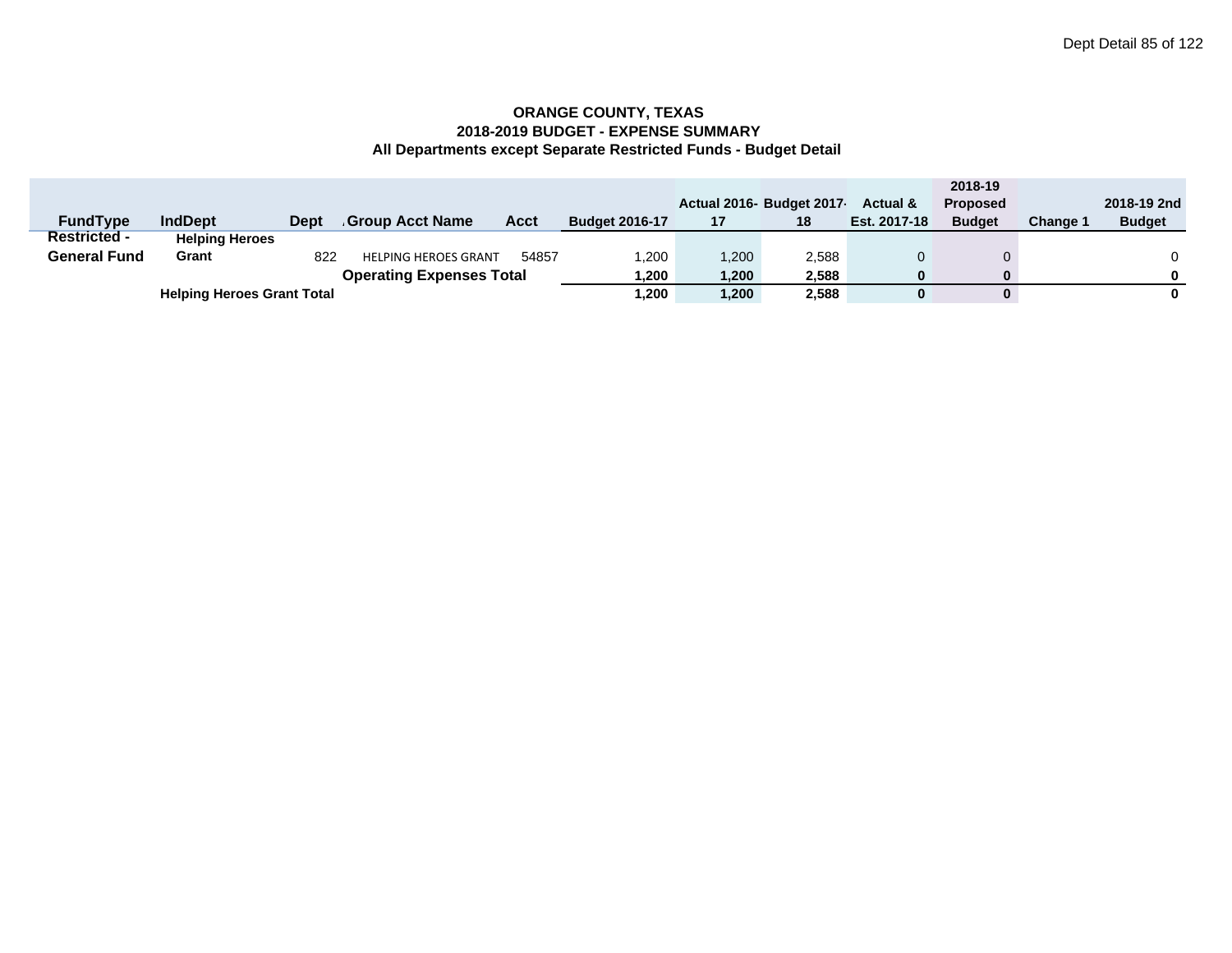|                     |                                |             |                                 |       |                       |              |                          |                     | 2018-19         |          |               |
|---------------------|--------------------------------|-------------|---------------------------------|-------|-----------------------|--------------|--------------------------|---------------------|-----------------|----------|---------------|
|                     |                                |             |                                 |       |                       |              | Actual 2016- Budget 2017 | <b>Actual &amp;</b> | <b>Proposed</b> |          | 2018-19 2nd   |
| <b>FundType</b>     | <b>IndDept</b>                 | <b>Dept</b> | <b>Group Acct Name</b>          | Acct  | <b>Budget 2016-17</b> | 17           | 18                       | Est. 2017-18        | <b>Budget</b>   | Change 1 | <b>Budget</b> |
| <b>Restricted -</b> | <b>Homeland</b>                |             |                                 |       |                       |              |                          |                     |                 |          |               |
| <b>General Fund</b> | <b>Security</b>                | 823         | <b>SALARY REIMB.</b>            | 51290 | 0                     | $\mathbf 0$  | (100,000)                | $\mathbf{0}$        | $\mathbf{0}$    |          | 0             |
|                     |                                |             | <b>Salary and Related Total</b> |       | 0                     | $\mathbf{0}$ | (100,000)                | $\bf{0}$            |                 |          | 0             |
|                     |                                |             | EQUIP. >\$5000                  | 57590 |                       | $\mathbf{0}$ | 0                        | 68,032              |                 |          | 0             |
|                     |                                |             | <b>OTHER</b>                    | 59999 |                       | $\Omega$     | 26,940                   | $\Omega$            |                 |          | 0             |
|                     |                                |             | <b>UTILITIES</b>                | 52700 | 779                   | 779          | 0                        | 760                 | 0               |          | 0             |
|                     |                                |             | PUBLIC SAFETY SUPPLIES          |       |                       |              |                          |                     |                 |          |               |
|                     |                                |             | & UNIFORMS                      | 52110 | 2,477                 | 2,477        | 0                        | 1,717               | $\Omega$        |          | 0             |
|                     |                                |             | <b>GRANT EXPENDITURES</b>       | 53000 | 0                     | $\mathbf{0}$ | 6,639                    | 3,069               | $\mathbf{0}$    |          | 0             |
|                     |                                |             |                                 |       |                       |              |                          |                     |                 |          |               |
|                     |                                |             | <b>OTHER GRANT EXPENSES</b>     | 53001 | 0                     | $\mathbf{0}$ | 4,404                    | $\mathbf{0}$        | $\mathbf{0}$    |          | 0             |
|                     |                                |             | EQUIP. between \$2000           |       |                       |              |                          |                     |                 |          |               |
|                     |                                |             | and \$4999                      | 57595 | 29,572                | 29,572       | 0                        | $\Omega$            | 0               |          | 0             |
|                     |                                |             | <b>Operating Expenses Total</b> |       | 32,828                | 32,828       | 37,983                   | 73,579              | 0               |          | 0             |
|                     | <b>Homeland Security Total</b> |             |                                 |       | 32,828                | 32,828       | (62,017)                 | 73,579              | $\bf{0}$        |          | 0             |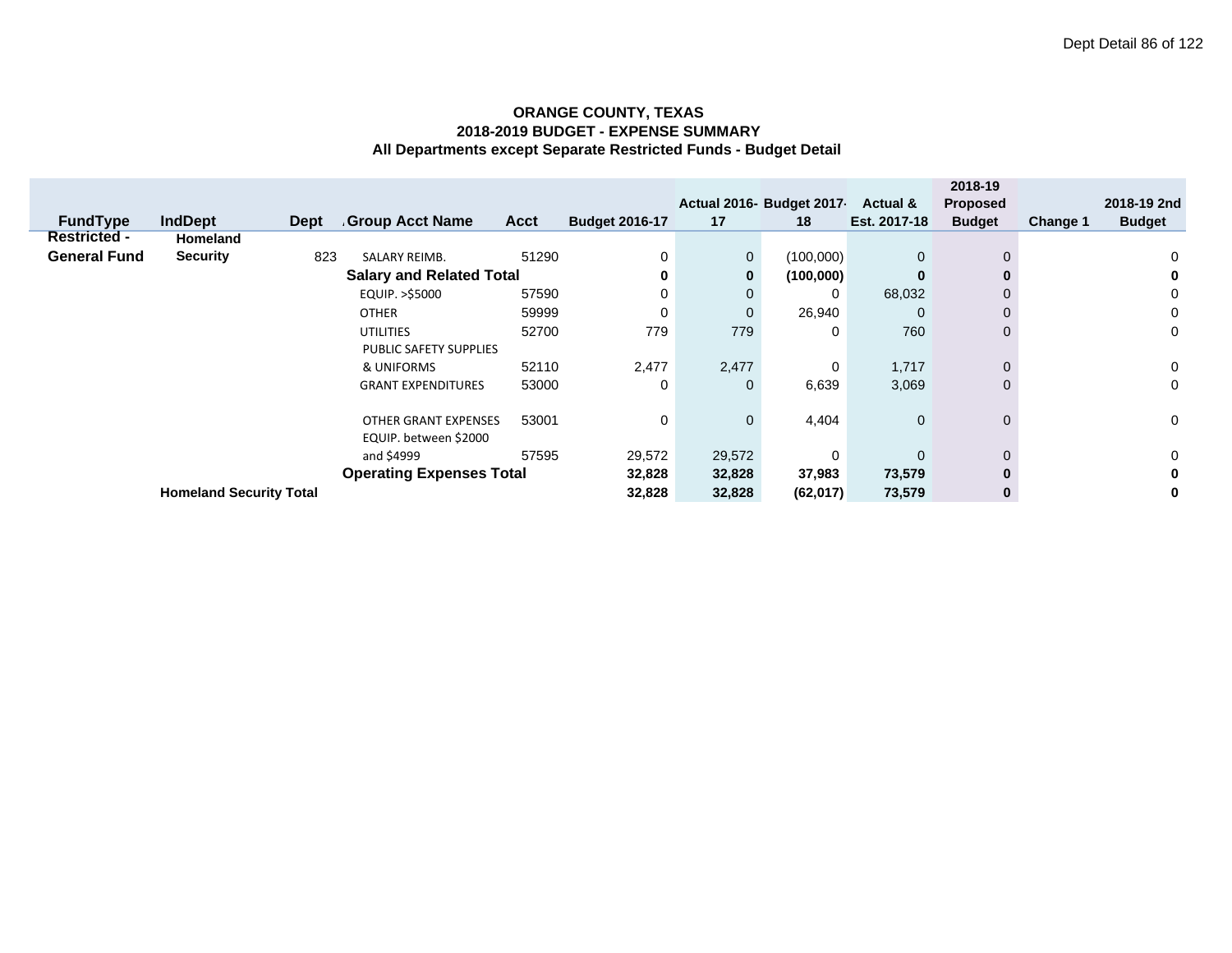|                     |                               |             |                            |        |                       |              |                          |                     | 2018-19         |                 |               |
|---------------------|-------------------------------|-------------|----------------------------|--------|-----------------------|--------------|--------------------------|---------------------|-----------------|-----------------|---------------|
|                     |                               |             |                            |        |                       |              | Actual 2016- Budget 2017 | <b>Actual &amp;</b> | <b>Proposed</b> |                 | 2018-19 2nd   |
| <b>FundType</b>     | <b>IndDept</b>                | <b>Dept</b> | Group Acct Name            | Acct   | <b>Budget 2016-17</b> | 17           | 18                       | Est. 2017-18        | <b>Budget</b>   | <b>Change 1</b> | <b>Budget</b> |
| <b>Restricted -</b> | <b>Hurricane Ike -</b>        |             | REPAIRS/ RENTAL/           |        |                       |              |                          |                     |                 |                 |               |
| <b>General Fund</b> | Round 2                       | 574         | CONSTR/ETC.                | 57550  |                       | $\mathbf{0}$ | 77,635                   | 77,635              |                 |                 | $\mathbf{0}$  |
|                     |                               |             | <b>ROAD MATERIALS</b>      | 52500  | 441,926               | 447,647      |                          | 0                   |                 |                 | $\Omega$      |
|                     |                               |             | <b>FORCE ACCOUNT LABOR</b> | 60070  |                       | $\mathbf{0}$ | 45.266                   |                     |                 |                 | 0             |
|                     | 441,926                       | 447,647     | 122.900                    | 77,635 | 0                     |              | 0                        |                     |                 |                 |               |
|                     | Hurricane Ike - Round 2 Total |             |                            |        |                       | 447.647      | 122.900                  | 77.635              | 0               |                 | 0             |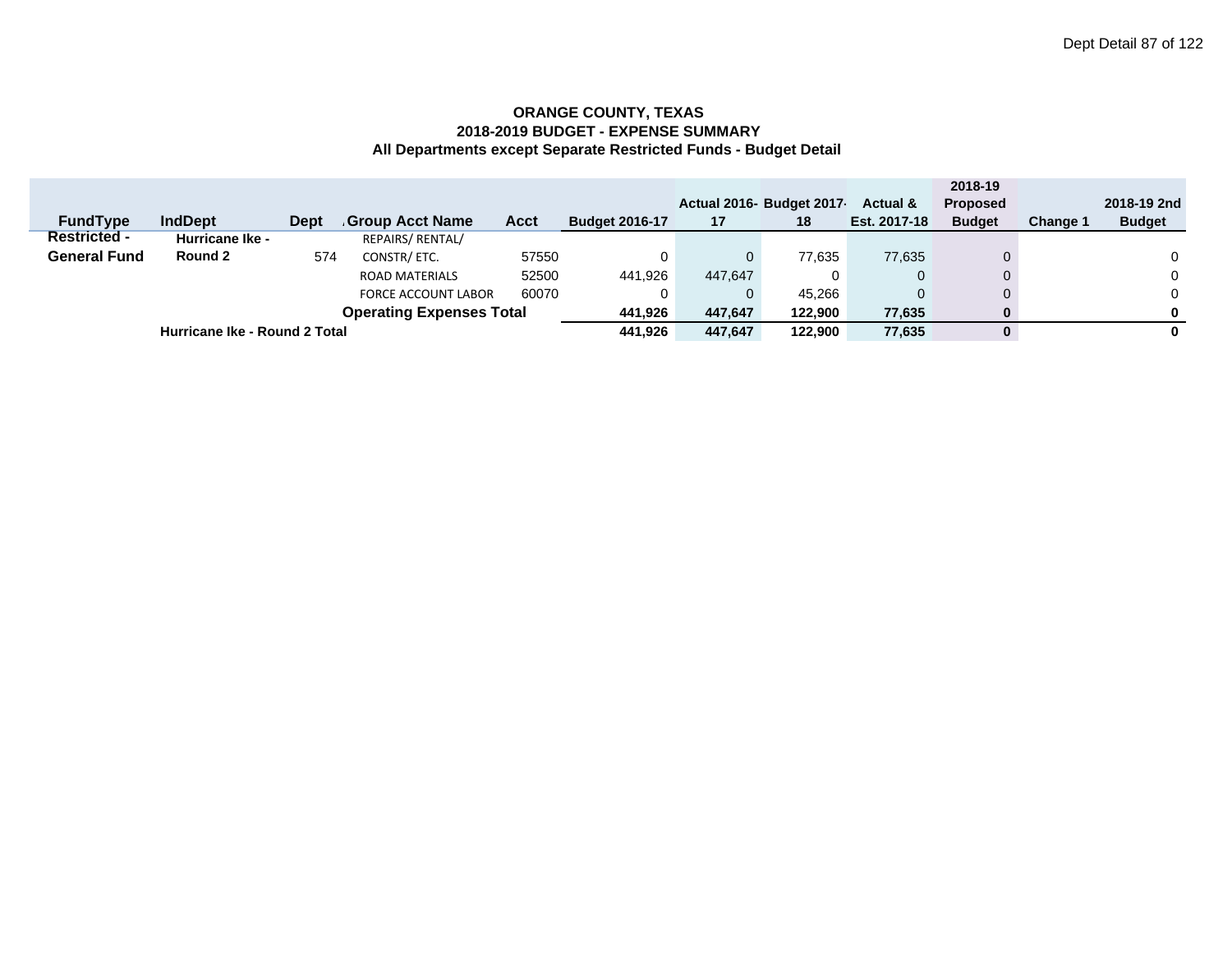|                                      |                                  |         |                                           |             |                       |              |                          |                     | 2018-19         |          |               |
|--------------------------------------|----------------------------------|---------|-------------------------------------------|-------------|-----------------------|--------------|--------------------------|---------------------|-----------------|----------|---------------|
|                                      |                                  |         |                                           |             |                       |              | Actual 2016- Budget 2017 | <b>Actual &amp;</b> | <b>Proposed</b> |          | 2018-19 2nd   |
| <b>FundType</b>                      | <b>IndDept</b>                   | Dept    | <b>Group Acct Name</b>                    | <b>Acct</b> | <b>Budget 2016-17</b> | 17           | 18                       | Est. 2017-18        | <b>Budget</b>   | Change 1 | <b>Budget</b> |
| <b>Restricted -</b>                  | Juv. Prob -                      |         |                                           |             |                       |              |                          |                     |                 |          |               |
| <b>General Fund</b>                  | Comm.                            | 914     | <b>EXTRA HELP</b>                         | 51140       |                       |              |                          | $\mathbf 0$         | $\mathbf 0$     | 29,827   | 29,827        |
|                                      |                                  |         | <b>REGULAR SALARIES</b>                   | 51110       | 83,112                | 82,003       | 98,974                   | 58,836              | $\mathbf{0}$    | 56,773   | 56,773        |
|                                      |                                  |         | RETIREMENT                                | 51230       | 12,203                | 12,054       | 15,113                   | 9,003               | 0               | 13,536   | 13,536        |
|                                      |                                  |         | <b>SOCIAL SECURITY</b>                    | 51210       | 6,254                 | 6,166        | 7,572                    | 4,436               | $\mathbf{0}$    | 6,625    | 6,625         |
|                                      |                                  |         | <b>UNEMPLOYMENT</b>                       | 51250       | 144                   | 143          | 178                      | 98                  | $\mathbf 0$     | 156      | 156           |
|                                      |                                  |         | <b>Salary and Related Total</b>           |             | 101,714               | 100,366      | 121,837                  | 72,372              | $\bf{0}$        | 106,917  | 106,917       |
|                                      |                                  |         | <b>GROUP HEALTH, LIFE &amp;</b>           |             |                       |              |                          |                     |                 |          |               |
|                                      |                                  |         | <b>DENTAL</b>                             | 51270       | 14,933                | 15,497       | 19,361                   | 11,411              | $\mathbf 0$     | 12,283   | 12,283        |
|                                      |                                  |         | <b>Group Health Total</b>                 |             | 14,933                | 15,497       | 19,361                   | 11,411              | $\bf{0}$        | 12,283   | 12,283        |
|                                      |                                  |         | <b>CONTR. SERVICE &amp;</b>               |             |                       |              |                          |                     |                 |          |               |
|                                      |                                  |         | MAINT.                                    | 54130       | 15,018                | 14,819       | 22,438                   | 604                 | 22,438          |          | 22,438        |
|                                      |                                  |         | <b>OFFICE SUPPLIES</b>                    | 52100       | 0                     | $\mathbf{0}$ | 850                      | $\mathbf 0$         | 850             |          | 850           |
|                                      |                                  |         | REPAIRS/ RENTAL/                          |             |                       |              |                          |                     |                 |          |               |
|                                      |                                  |         | CONSTR/ ETC.                              | 57550       | 0                     | $\mathbf 0$  | 1,000                    | $\mathbf 0$         | 1,000           |          | 1,000         |
|                                      |                                  |         | TRAVEL/ REG/DUES/                         |             |                       |              |                          |                     |                 |          |               |
|                                      |                                  |         | ETC.                                      | 54550       | 1,053                 | 878          | 13,250                   | $\mathbf 0$         | 13,250          | (1,752)  | 11,498        |
|                                      |                                  |         | <b>UTILITIES</b>                          | 52700       | $\mathbf 0$           | $\Omega$     | 2,000                    | 184                 | 2,000           |          | 2,000         |
|                                      |                                  |         | <b>AUDIT FEES</b>                         | 54105       | 2,200                 | 2,200        | 0                        | $\mathbf 0$         |                 |          | 0             |
|                                      |                                  |         | <b>EXCESS OF FUNDS</b><br><b>JUVENILE</b> | 59600       | 26,311                | 26,311       | $\boldsymbol{0}$         | $\mathbf 0$         |                 |          | $\mathbf 0$   |
|                                      |                                  |         | <b>CLOTHING/HYGIENE</b>                   | 52131       | 0                     | 0            | 500                      | $\mathbf{0}$        | 500             |          | 500           |
|                                      |                                  |         | MISC. FEES & SERVICES                     | 54950       | 0                     | $\mathbf{0}$ | 658                      | $\mathbf 0$         | 658             |          | 658           |
| 52347<br><b>MEDICAL &amp; DENTAL</b> |                                  |         |                                           | 2,989       | 2,989                 | 3,000        | 1,823                    | 4,500               |                 | 4,500    |               |
|                                      |                                  |         | <b>Operating Expenses Total</b>           |             | 47,572                | 47,197       | 43,696                   | 2,611               | 45,196          | (1,752)  | 43,444        |
|                                      | Juv. Prob - Comm. Programs Total | 164,219 | 163,060                                   | 184,894     | 86,394                | 45,196       | 117,448                  | 162,644             |                 |          |               |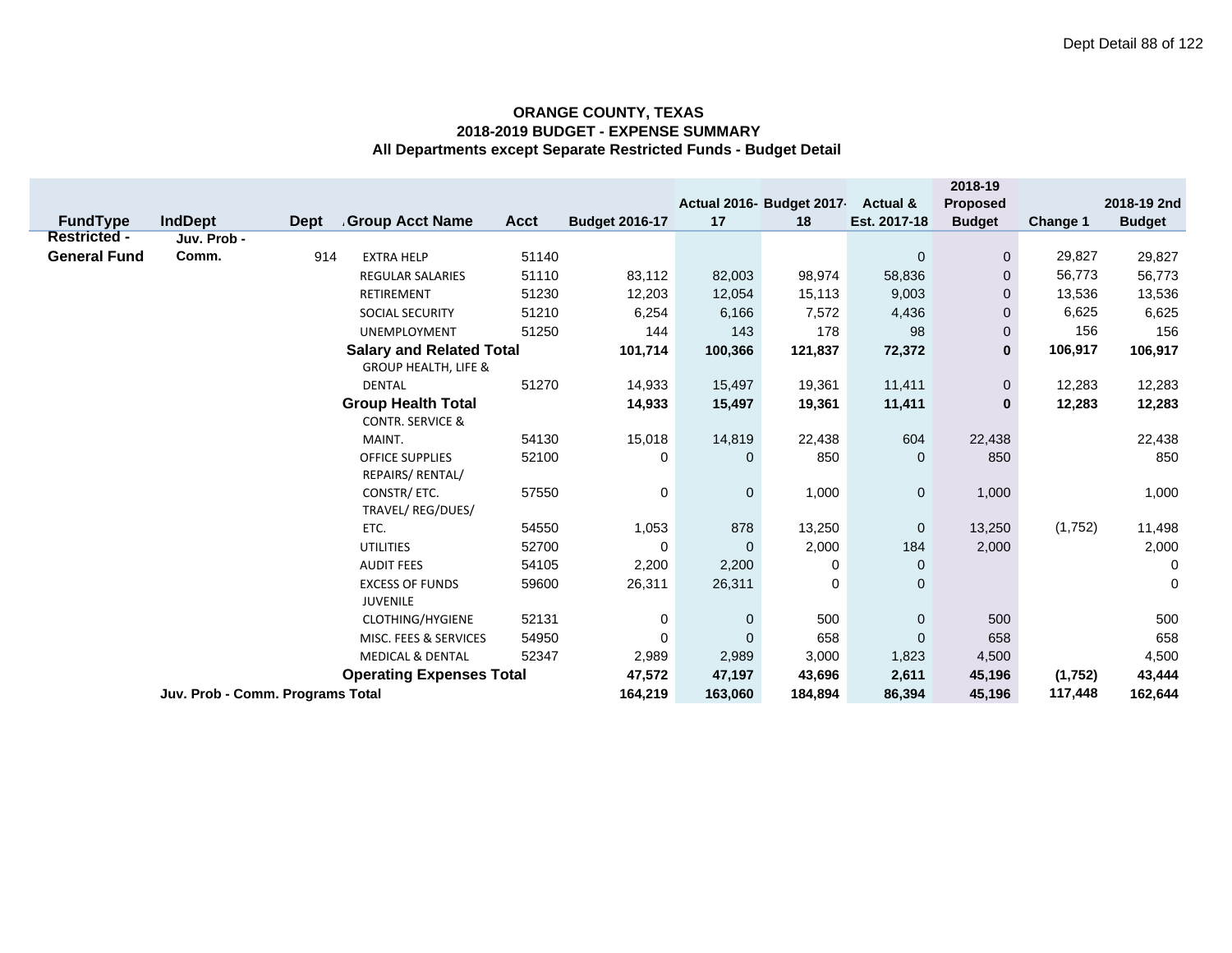|                     |                                          |             |                                 |             |                       |        |                          |                     | 2018-19         |          |               |
|---------------------|------------------------------------------|-------------|---------------------------------|-------------|-----------------------|--------|--------------------------|---------------------|-----------------|----------|---------------|
|                     |                                          |             |                                 |             |                       |        | Actual 2016- Budget 2017 | <b>Actual &amp;</b> | <b>Proposed</b> |          | 2018-19 2nd   |
| <b>FundType</b>     | <b>IndDept</b>                           | <b>Dept</b> | Group Acct Name                 | <b>Acct</b> | <b>Budget 2016-17</b> | 17     | 18                       | Est. 2017-18        | <b>Budget</b>   | Change 1 | <b>Budget</b> |
| <b>Restricted -</b> | Juv. Prob -                              |             |                                 |             |                       |        |                          |                     |                 |          |               |
| <b>General Fund</b> | <b>Mental Health</b>                     | 954         | PSYCHOLOGICAL EXAMS             | 54126       | 3.100                 | 2,300  | 4,400                    | 1.375               | 4,400           |          | 4,400         |
|                     |                                          |             | RESIDENTIAL                     |             |                       |        |                          |                     |                 |          |               |
|                     |                                          |             | <b>PLACEMENT SERVICE</b>        | 54760       | 25.893                | 25,893 | 21.478                   | 11.307              | 24.373          |          | 24,373        |
|                     |                                          |             | <b>EXCESS OF FUNDS</b>          | 59600       | 2,567                 | 2,567  | 0                        | $\mathbf{0}$        |                 |          |               |
|                     |                                          |             | <b>Operating Expenses Total</b> |             | 31.560                | 30.760 | 25,878                   | 12,682              | 28,773          |          | 28,773        |
|                     | Juv. Prob - Mental Health Services Total |             |                                 |             | 31.560                | 30,760 | 25,878                   | 12,682              | 28,773          |          | 28,773        |
|                     |                                          |             |                                 |             |                       |        |                          |                     |                 |          |               |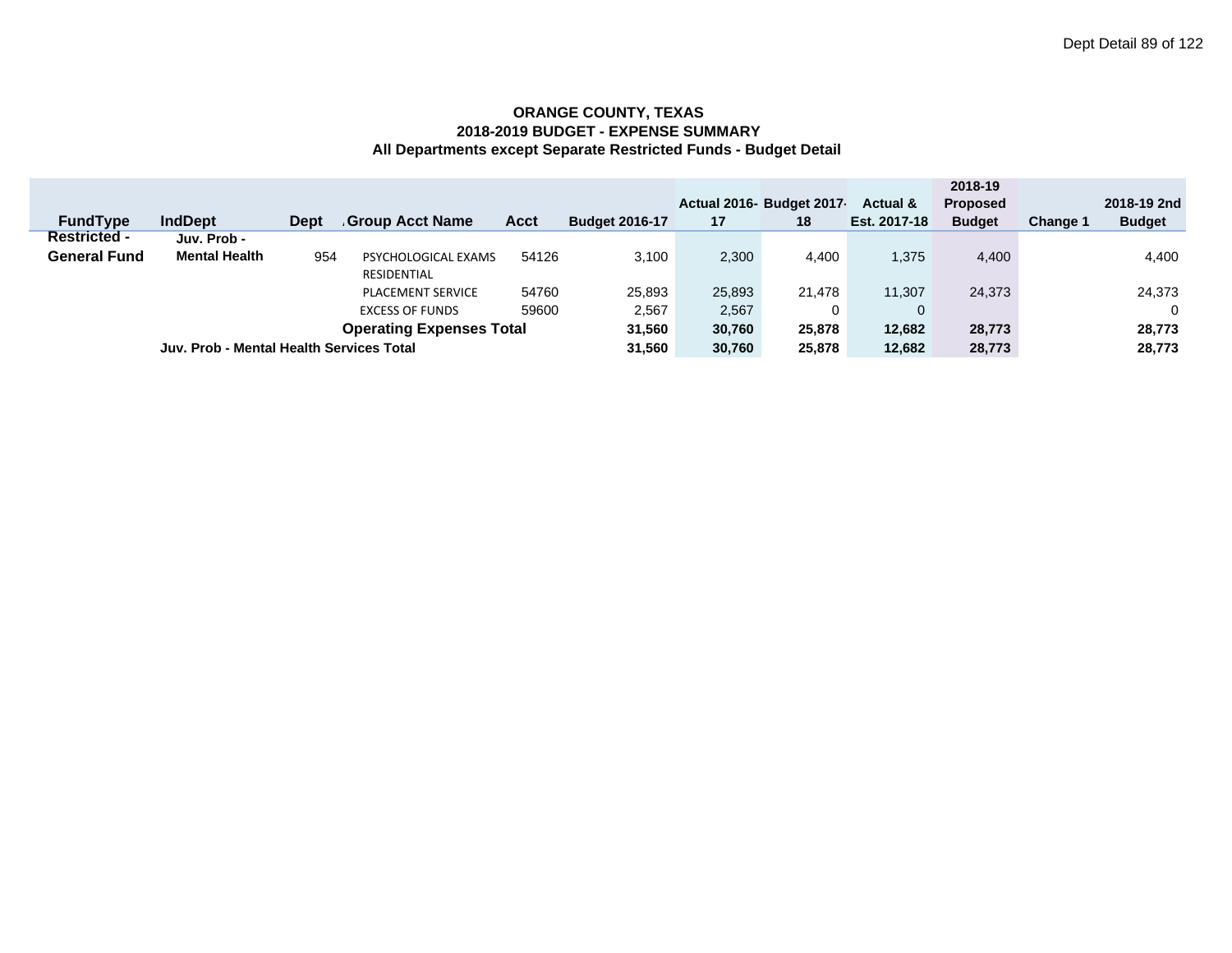|                     |                              |             |                                 |       |                       |    |                         |                     | 2018-19         |                 |               |
|---------------------|------------------------------|-------------|---------------------------------|-------|-----------------------|----|-------------------------|---------------------|-----------------|-----------------|---------------|
|                     |                              |             |                                 |       |                       |    | Actual 2016 Budget 2017 | <b>Actual &amp;</b> | <b>Proposed</b> |                 | 2018-19 2nd   |
| <b>FundType</b>     | <b>IndDept</b>               | <b>Dept</b> | Group Acct Name                 | Acct  | <b>Budget 2016-17</b> | 17 | 18                      | Est. 2017-18        | <b>Budget</b>   | <b>Change 1</b> | <b>Budget</b> |
| <b>Restricted -</b> | Juv. Prob -                  |             |                                 |       |                       |    |                         |                     |                 |                 |               |
| <b>General Fund</b> | Suppl. Aid                   | 909         | <b>EXCESS OF FUNDS</b>          | 59600 | 4,333                 |    |                         |                     |                 |                 |               |
|                     |                              |             | <b>Operating Expenses Total</b> |       | 4,333                 | 0  | 0                       |                     |                 |                 |               |
|                     | Juv. Prob - Suppl. Aid Total |             |                                 |       |                       | 0  | 0                       |                     |                 |                 |               |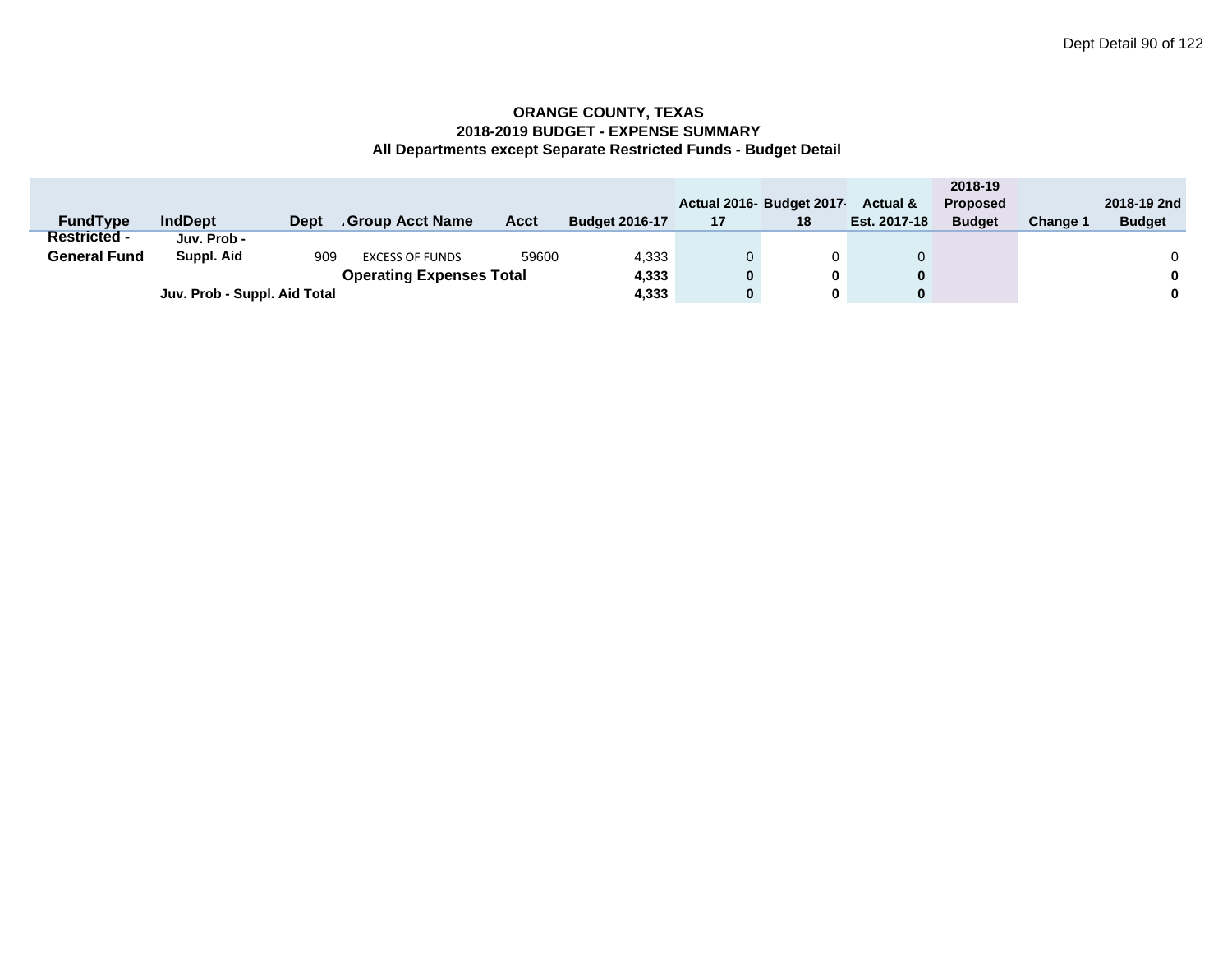|                                        |                                       |      |                                 |             |                       |              |                          |                 | 2018-19          |           |               |
|----------------------------------------|---------------------------------------|------|---------------------------------|-------------|-----------------------|--------------|--------------------------|-----------------|------------------|-----------|---------------|
|                                        |                                       |      |                                 |             |                       |              | Actual 2016- Budget 2017 | Actual &        | <b>Proposed</b>  |           | 2018-19 2nd   |
| <b>FundType</b><br><b>Restricted -</b> | <b>IndDept</b>                        | Dept | <b>Group Acct Name</b>          | <b>Acct</b> | <b>Budget 2016-17</b> | 17           | 18                       | Est. 2017-18    | <b>Budget</b>    | Change 1  | <b>Budget</b> |
| <b>General Fund</b>                    | Juvenile<br><b>Probation Grant</b>    | 904  | <b>EXTRA HELP</b>               | 51140       |                       |              |                          |                 | $\pmb{0}$        |           |               |
|                                        |                                       |      |                                 | 51110       |                       | 76,169       | 0                        | 6,883<br>48,612 |                  | (36,996)  | 0             |
|                                        |                                       |      | REGULAR SALARIES                | 51230       | 79,844<br>11,724      | 11,200       | 75,582                   |                 | 84,448<br>13,176 | (5,759)   | 47,452        |
|                                        |                                       |      | RETIREMENT                      | 51210       | 6,008                 | 5,724        | 11,541<br>5,782          | 8,866           | 6,460            |           | 7,417         |
|                                        |                                       |      | SOCIAL SECURITY                 |             |                       |              |                          | 4,358           |                  | (2,830)   | 3,630         |
|                                        |                                       |      | UNEMPLOYMENT                    | 51250       | 139                   | 134          | 136                      | 96              | 135              | (50)      | 85            |
|                                        |                                       |      | <b>Salary and Related Total</b> |             | 97,715                | 93,228       | 93,042                   | 68,816          | 104,219          | (45, 635) | 58,584        |
|                                        |                                       |      | <b>GROUP HEALTH, LIFE &amp;</b> |             |                       |              |                          |                 |                  |           |               |
|                                        |                                       |      | <b>DENTAL</b>                   | 51270       | 14,348                | 14,790       | 14,621                   | 9,178           | 19,460           | (9, 377)  | 10,083        |
|                                        |                                       |      | <b>Group Health Total</b>       |             | 14,348                | 14,790       | 14,621                   | 9,178           | 19,460           | (9, 377)  | 10,083        |
|                                        |                                       |      | <b>CONTR. SERVICE &amp;</b>     |             |                       |              |                          |                 |                  |           |               |
|                                        |                                       |      | MAINT.                          | 54130       | 12,438                | 12,638       | 12,438                   | 12,138          | 12,438           |           | 12,438        |
|                                        |                                       |      | <b>EQUIP. LEASE</b>             | 57630       | 0                     | $\mathbf 0$  | 0                        | $\mathbf 0$     |                  |           | $\mathbf 0$   |
|                                        |                                       |      | <b>OFFICE SUPPLIES</b>          | 52100       | 152                   | 152          | 850                      | 64              | 850              |           | 850           |
|                                        |                                       |      | REPAIRS/ RENTAL/                |             |                       |              |                          |                 |                  |           |               |
|                                        |                                       |      | CONSTR/ ETC.                    | 57550       | 191                   | 191          | 1,000                    | $\mathbf 0$     | 1,000            |           | 1,000         |
|                                        |                                       |      | TRAVEL/ REG/DUES/               |             |                       |              |                          |                 |                  |           |               |
|                                        |                                       |      | ETC.                            | 54550       | 13,882                | 12,673       | 11,498                   | 8,937           | 11,498           |           | 11,498        |
|                                        |                                       |      | <b>UTILITIES</b>                | 52700       | 3,472                 | 3,183        | 2,000                    | 1,952           | 2,000            |           | 2,000         |
|                                        |                                       |      | <b>AUDIT FEES</b>               | 54105       | 2,000                 | 2,000        | 4,200                    | 4,300           | 4,300            |           | 4,300         |
|                                        |                                       |      | PSYCHOLOGICAL EXAMS             | 54126       | 0                     | 0            | 0                        | $\mathbf 0$     |                  |           | 0             |
|                                        |                                       |      | <b>DETENTION COSTS</b>          | 54651       | 0                     | 0            | 0                        | $\mathbf 0$     |                  |           | $\mathbf 0$   |
|                                        |                                       |      | RESIDENTIAL                     |             |                       |              |                          |                 |                  |           |               |
|                                        |                                       |      | PLACEMENT SERVICE               | 54760       | 0                     | $\mathbf{0}$ | 0                        | $\pmb{0}$       |                  |           | $\mathsf 0$   |
|                                        |                                       |      | <b>EXCESS OF FUNDS</b>          | 59600       | $\mathbf 0$           | 4,333        | 0                        | $\mathbf{0}$    |                  |           | $\mathbf 0$   |
|                                        |                                       |      | JUVENILE                        |             |                       |              |                          |                 |                  |           |               |
|                                        |                                       |      | CLOTHING/HYGIENE                | 52131       | 129                   | 129          | 500                      | 45              | 500              |           | 500           |
|                                        |                                       |      | MISC. FEES & SERVICES           | 54950       | 41                    | 41           | 658                      | 200             | 658              |           | 658           |
|                                        |                                       |      |                                 |             |                       |              |                          |                 |                  |           |               |
|                                        |                                       |      | <b>MEDICAL &amp; DENTAL</b>     | 52347       | 1,500                 | 1,500        | 3,000                    | 3,000           | 4,300            | 200       | 4,500         |
|                                        |                                       |      | <b>Operating Expenses Total</b> |             | 33,806                | 36,840       | 36,144                   | 30,636          | 37,544           | 200       | 37,744        |
|                                        | <b>Juvenile Probation Grant Total</b> |      |                                 |             | 145,870               | 144,857      | 143,807                  | 108,630         | 161,223          | (54, 811) | 106,412       |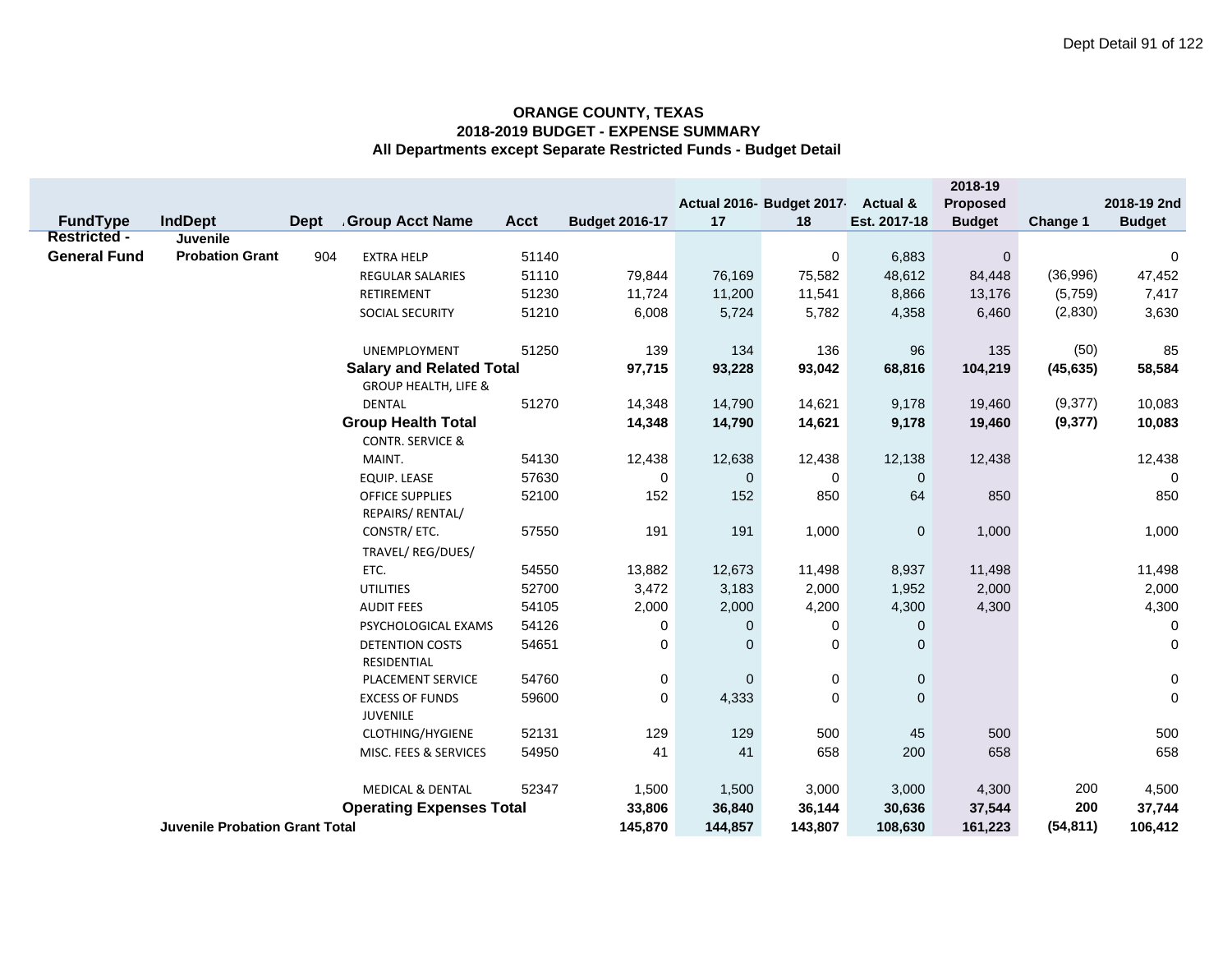|                     |                          |             |                                 |       |                       |    |                           |                     | 2018-19         |                 |               |
|---------------------|--------------------------|-------------|---------------------------------|-------|-----------------------|----|---------------------------|---------------------|-----------------|-----------------|---------------|
|                     |                          |             |                                 |       |                       |    | Actual 2016- Budget 2017- | <b>Actual &amp;</b> | <b>Proposed</b> |                 | 2018-19 2nd   |
| <b>FundType</b>     | <b>IndDept</b>           | <b>Dept</b> | <b>Group Acct Name</b>          | Acct  | <b>Budget 2016-17</b> | 17 | 18                        | Est. 2017-18        | <b>Budget</b>   | <b>Change 1</b> | <b>Budget</b> |
| <b>Restricted -</b> | L.E.T.-Constable         |             | TRAVEL/REG/DUES/                |       |                       |    |                           |                     |                 |                 |               |
| <b>General Fund</b> |                          | 972         | ETC.                            | 54550 | .456                  |    | 2.078                     | 1,231               | 1,500           |                 | ,500          |
|                     |                          |             |                                 |       |                       |    |                           |                     |                 |                 |               |
|                     |                          |             | <b>Operating Expenses Total</b> |       | 1,456                 | 0  | 2.078                     | 1,231               | 1,500           |                 | 1,500         |
|                     | L.E.T.-Constable 1 Total |             |                                 |       |                       |    | 2,078                     | 1,231               | 1,500           |                 | 500، ا        |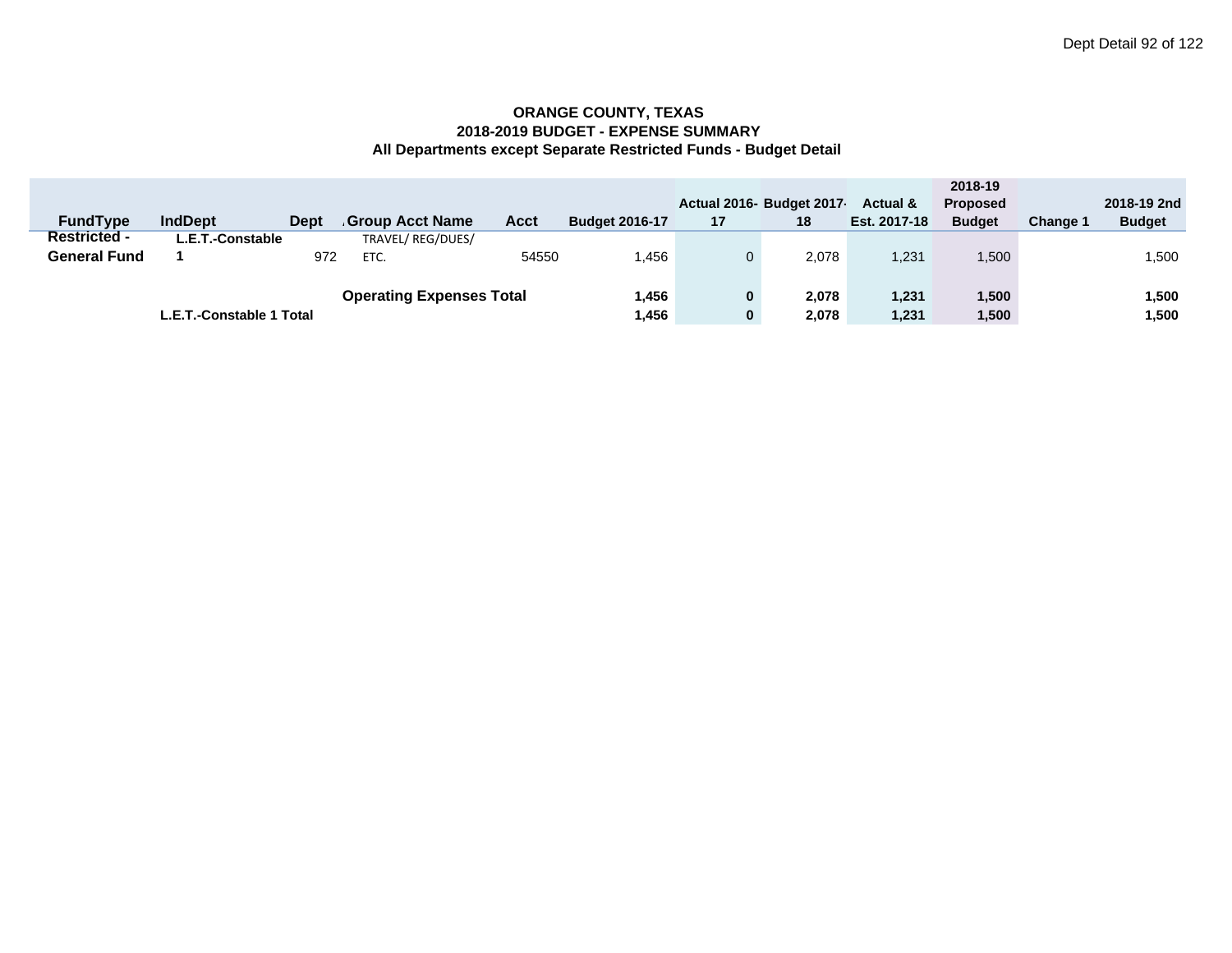|                     |                          |             |                                  |             |                       |     |                          |                | 2018-19         |                 |               |
|---------------------|--------------------------|-------------|----------------------------------|-------------|-----------------------|-----|--------------------------|----------------|-----------------|-----------------|---------------|
|                     |                          |             |                                  |             |                       |     | Actual 2016- Budget 2017 | Actual &       | <b>Proposed</b> |                 | 2018-19 2nd   |
| <b>FundType</b>     | <b>IndDept</b>           | <b>Dept</b> | <b>Group Acct Name</b>           | <b>Acct</b> | <b>Budget 2016-17</b> | 17  | 18                       | Est. 2017-18   | <b>Budget</b>   | <b>Change 1</b> | <b>Budget</b> |
| <b>Restricted -</b> |                          | 913         | <b>OTHER</b><br>TRAVEL/REG/DUES/ | 59999       | 2,605                 | 685 | 2,603                    | $\overline{0}$ | 3,200           |                 | 3,200         |
|                     |                          |             | ETC.                             | 54550       |                       |     | 1.000                    | $\Omega$       | 0               |                 | $\mathbf 0$   |
|                     |                          |             | <b>Operating Expenses Total</b>  |             | 2,605                 | 685 | 3,603                    | $\bf{0}$       | 3,200           |                 | 3,200         |
|                     | L.E.T.-Constable 2 Total |             |                                  |             | 2,605                 | 685 | 3,603                    | $\bf{0}$       | 3,200           |                 | 3,200         |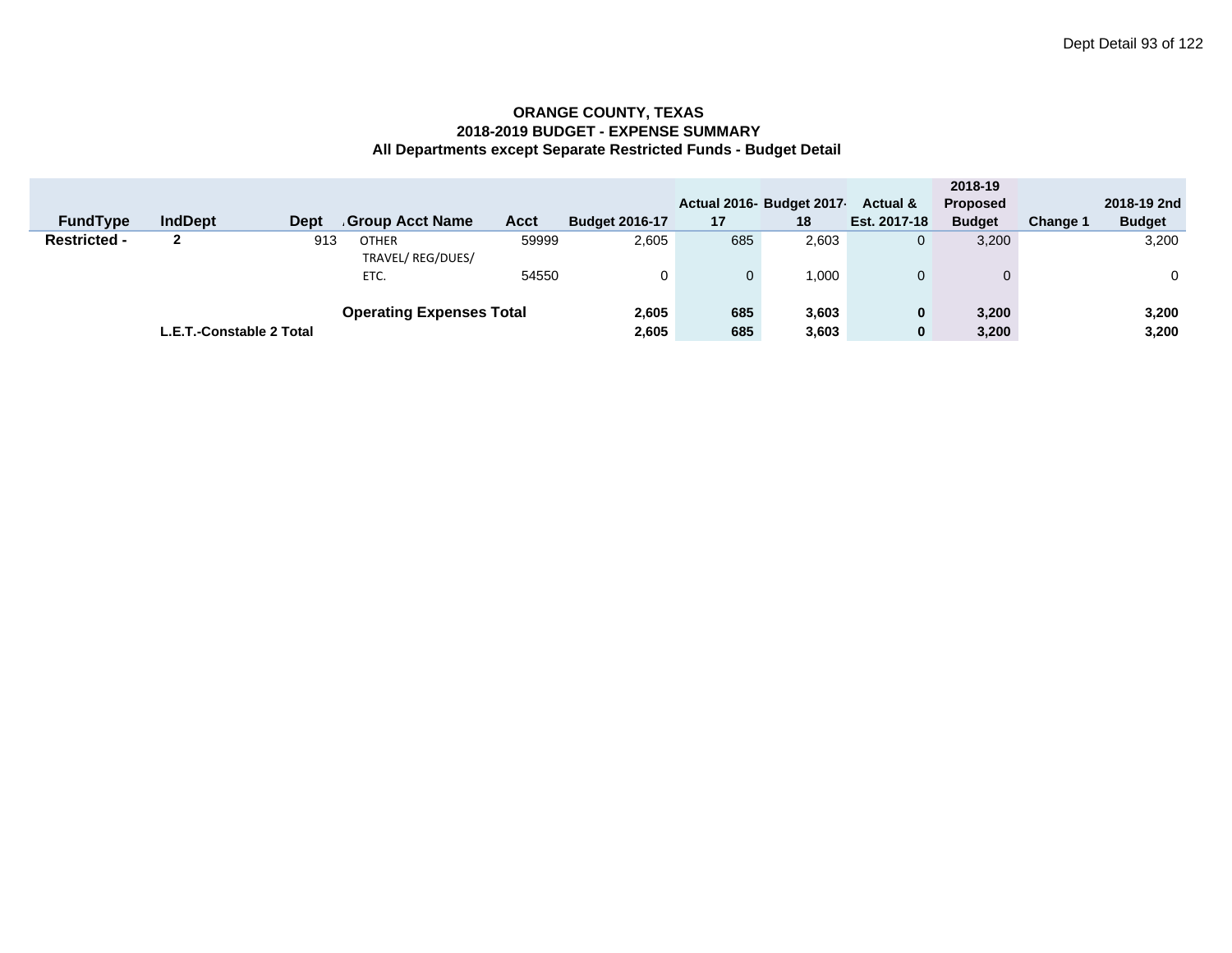|                     |                |                          |                                 |       |                       |          |                          |                     | 2018-19         |                 |               |
|---------------------|----------------|--------------------------|---------------------------------|-------|-----------------------|----------|--------------------------|---------------------|-----------------|-----------------|---------------|
|                     |                |                          |                                 |       |                       |          | Actual 2016- Budget 2017 | <b>Actual &amp;</b> | <b>Proposed</b> |                 | 2018-19 2nd   |
| <b>FundType</b>     | <b>IndDept</b> | <b>Dept</b>              | <b>Group Acct Name</b>          | Acct  | <b>Budget 2016-17</b> | 17       | 18                       | Est. 2017-18        | <b>Budget</b>   | <b>Change 1</b> | <b>Budget</b> |
| <b>Restricted -</b> |                | 964                      | <b>OTHER</b>                    | 59999 | 2,000                 |          | 0                        |                     | 0               |                 |               |
|                     |                |                          | TRAVEL/REG/DUES/                |       |                       |          |                          |                     |                 |                 |               |
|                     |                |                          | ETC.                            | 54550 | 4,033                 |          | 6.716                    | 909                 | 6,400           |                 | 6,400         |
|                     |                |                          | <b>Operating Expenses Total</b> |       | 6,033                 | $\bf{0}$ | 6,716                    | 909                 | 6,400           |                 | 6,400         |
|                     |                | L.E.T.-Constable 3 Total |                                 |       | 6,033                 | 0        | 6,716                    | 909                 | 6,400           |                 | 6,400         |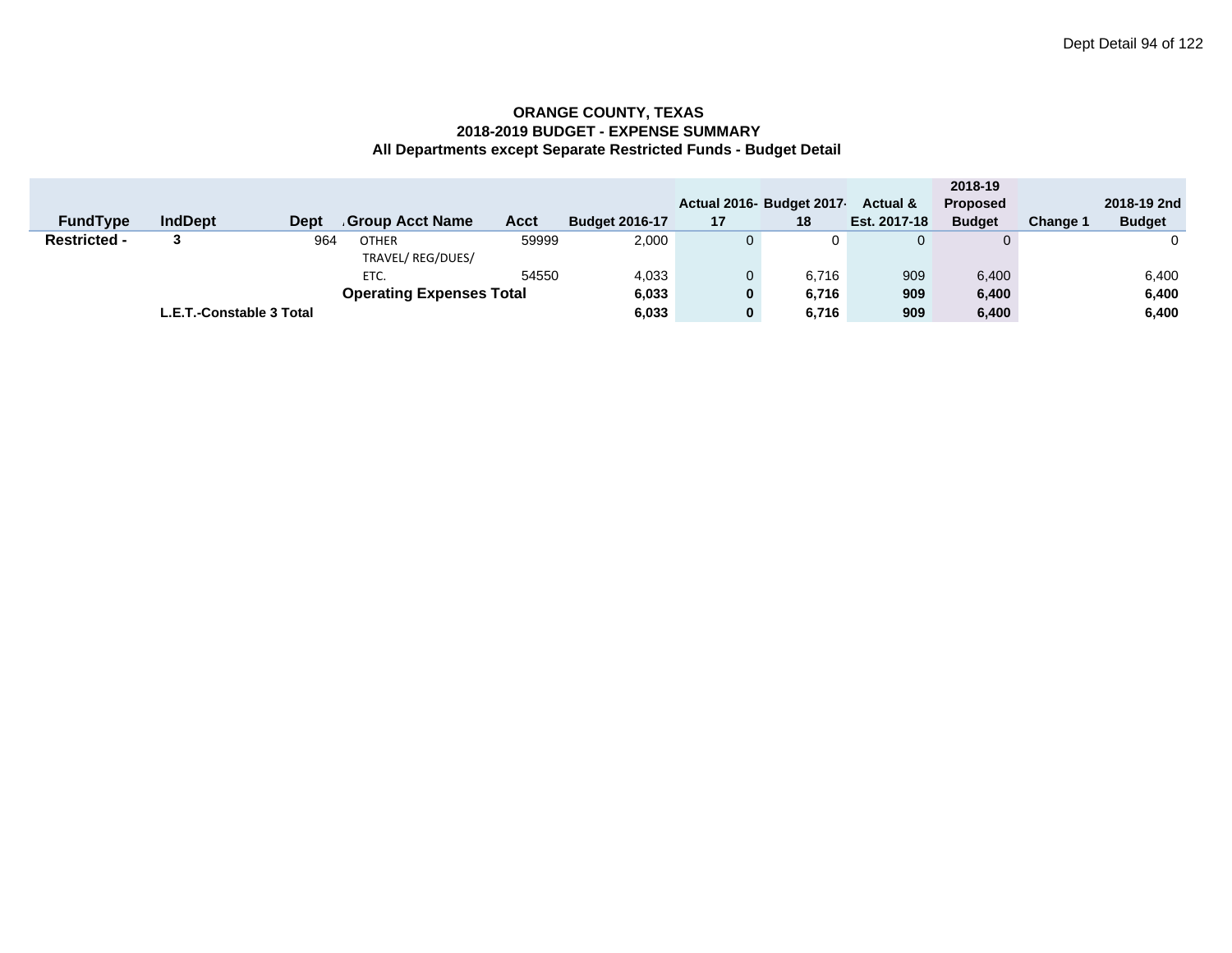|                     |                |             |                                 |       |                       |     |                          |                     | 2018-19         |          |               |
|---------------------|----------------|-------------|---------------------------------|-------|-----------------------|-----|--------------------------|---------------------|-----------------|----------|---------------|
|                     |                |             |                                 |       |                       |     | Actual 2016- Budget 2017 | <b>Actual &amp;</b> | <b>Proposed</b> |          | 2018-19 2nd   |
| <b>FundType</b>     | <b>IndDept</b> | <b>Dept</b> | <b>Group Acct Name</b>          | Acct  | <b>Budget 2016-17</b> | 17  | 18                       | Est. 2017-18        | <b>Budget</b>   | Change 1 | <b>Budget</b> |
| <b>Restricted -</b> |                | 912         | <b>OTHER</b>                    | 59999 | 239. ا                | 899 |                          |                     | $\Omega$        |          |               |
|                     |                |             | TRAVEL/REG/DUES/                |       |                       |     |                          |                     |                 |          |               |
|                     |                |             | ETC.                            | 54550 | 1,000                 |     | .215                     | 1.110               | 750             |          | 750           |
|                     |                |             | <b>Operating Expenses Total</b> |       | 2,239                 | 899 | 1,215                    | 1,110               | 750             |          | 750           |
|                     | 2,239          | 899         | 215. ا                          | 1,110 | 750                   |     | 750                      |                     |                 |          |               |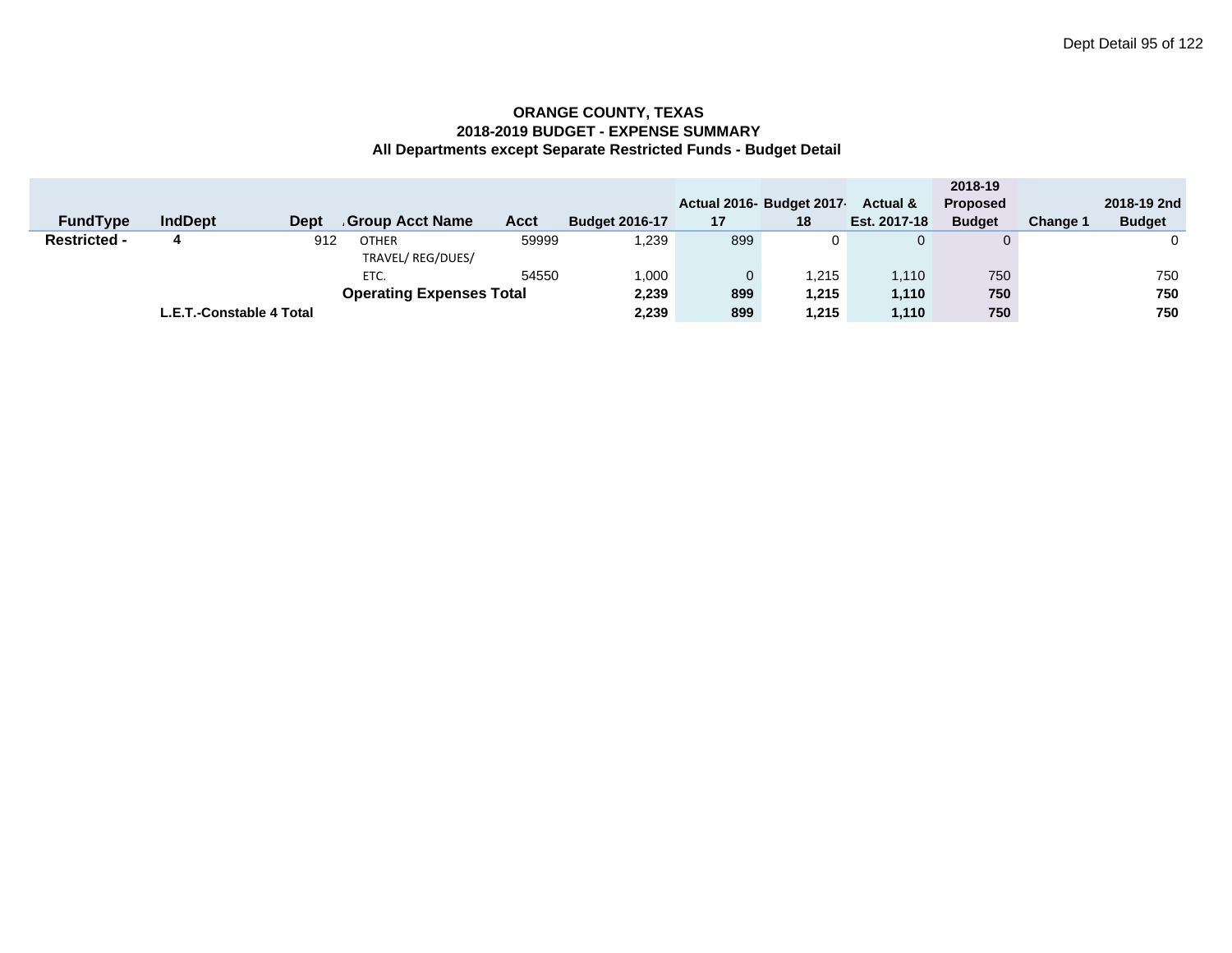|                     |                              |             |                                 |       |                       |    |                          |                     | 2018-19         |          |               |
|---------------------|------------------------------|-------------|---------------------------------|-------|-----------------------|----|--------------------------|---------------------|-----------------|----------|---------------|
|                     |                              |             |                                 |       |                       |    | Actual 2016- Budget 2017 | <b>Actual &amp;</b> | <b>Proposed</b> |          | 2018-19 2nd   |
| <b>FundType</b>     | <b>IndDept</b>               | <b>Dept</b> | <b>Group Acct Name</b>          | Acct  | <b>Budget 2016-17</b> | 17 | 18                       | Est. 2017-18        | <b>Budget</b>   | Change 1 | <b>Budget</b> |
| <b>Restricted -</b> | L.E.T.-County                |             | TRAVEL/REG/DUES/                |       |                       |    |                          |                     |                 |          |               |
| <b>General Fund</b> | <b>Attorney</b>              | 996         | ETC.                            | 54550 | 2,202                 |    | 2,884                    |                     | 3,500           |          | 3,500         |
|                     |                              |             | <b>Operating Expenses Total</b> |       | 2,202                 |    | 2,884                    | $\bf{0}$            | 3,500           |          | 3,500         |
|                     | L.E.T.-County Attorney Total |             |                                 |       |                       |    | 2,884                    | $\bf{0}$            | 3,500           |          | 3,500         |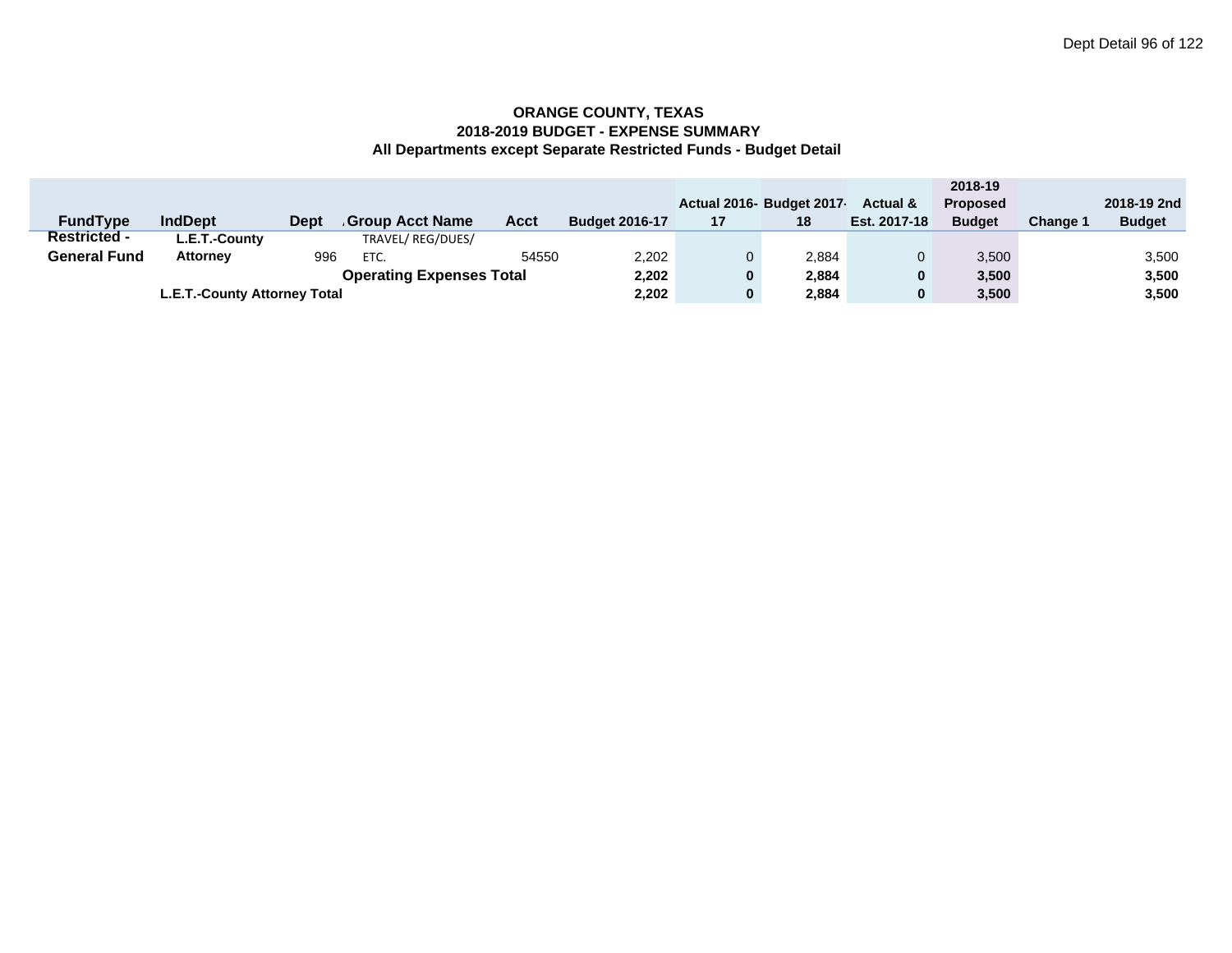|                     |                      |             |                                 |       |                       |       |                           |                     | 2018-19         |          |               |
|---------------------|----------------------|-------------|---------------------------------|-------|-----------------------|-------|---------------------------|---------------------|-----------------|----------|---------------|
|                     |                      |             |                                 |       |                       |       | Actual 2016- Budget 2017- | <b>Actual &amp;</b> | <b>Proposed</b> |          | 2018-19 2nd   |
| <b>FundType</b>     | <b>IndDept</b>       | <b>Dept</b> | <b>Group Acct Name</b>          | Acct  | <b>Budget 2016-17</b> | 17    | 18                        | Est. 2017-18        | <b>Budget</b>   | Change 1 | <b>Budget</b> |
| <b>Restricted -</b> |                      |             | TRAVEL/REG/DUES/                |       |                       |       |                           |                     |                 |          |               |
| <b>General Fund</b> | L.E.T.-Sheriff       | 910         | ETC.                            | 54550 | 9,692                 | 4,359 | 7,846                     | 2.426               | 10.000          |          | 10,000        |
|                     |                      |             | <b>Operating Expenses Total</b> |       | 9,692                 | 4,359 | 7.846                     | 2.426               | 10.000          |          | 10,000        |
|                     | L.E.T.-Sheriff Total |             |                                 |       | 9,692                 | 4,359 | 7,846                     | 2.426               | 10.000          |          | 10,000        |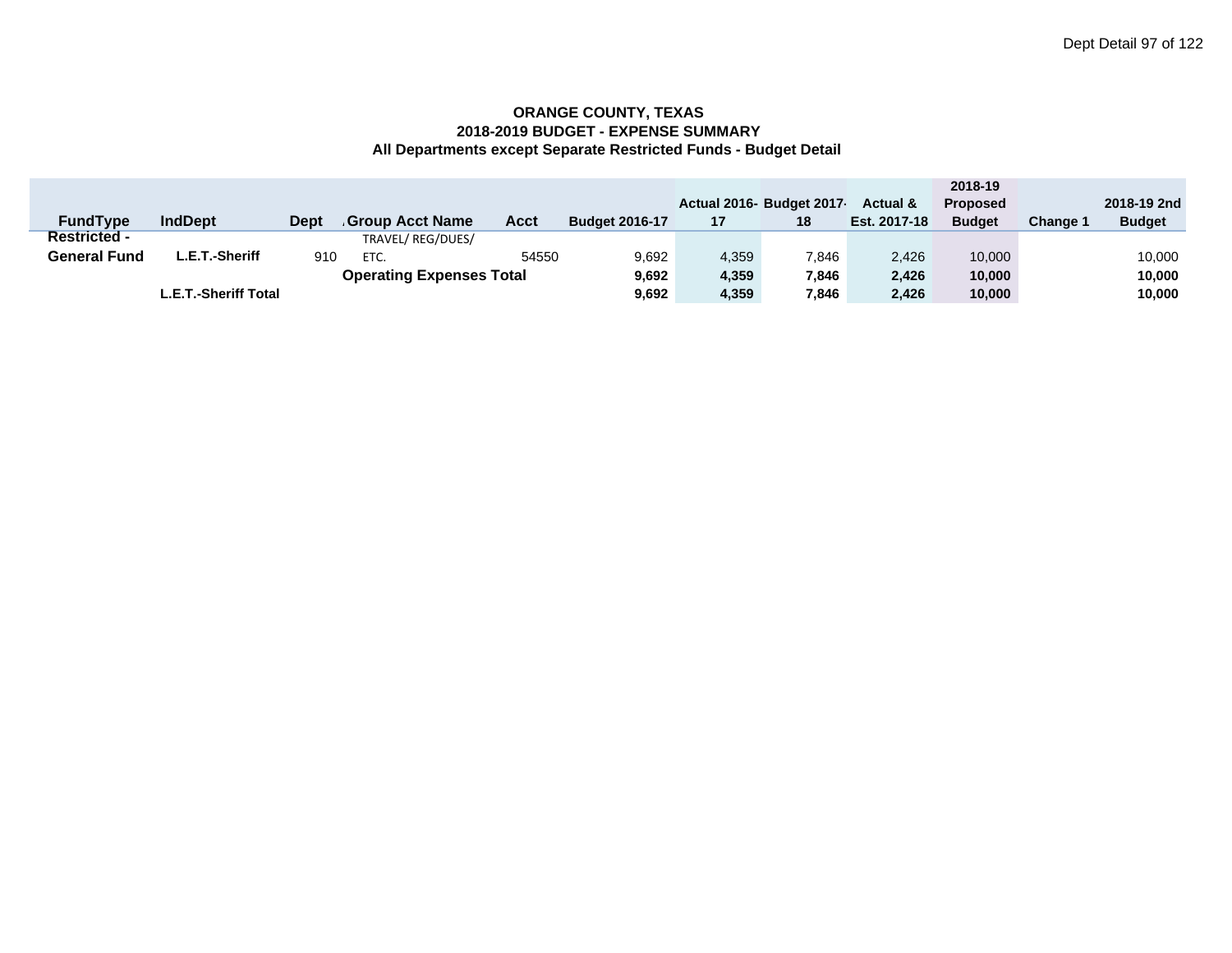|                     |                          |             |                                 |             |                       |       |                           |                     | 2018-19         |          |               |
|---------------------|--------------------------|-------------|---------------------------------|-------------|-----------------------|-------|---------------------------|---------------------|-----------------|----------|---------------|
|                     |                          |             |                                 |             |                       |       | Actual 2016- Budget 2017- | <b>Actual &amp;</b> | <b>Proposed</b> |          | 2018-19 2nd   |
| <b>FundType</b>     | <b>IndDept</b>           | <b>Dept</b> | <b>Group Acct Name</b>          | <b>Acct</b> | <b>Budget 2016-17</b> | 17    | 18                        | Est. 2017-18        | <b>Budget</b>   | Change 1 | <b>Budget</b> |
| <b>Restricted -</b> |                          |             | <b>CONTR. SERVICE &amp;</b>     |             |                       |       |                           |                     |                 |          |               |
| <b>General Fund</b> | <b>Law Library</b>       | 795         | MAINT.                          | 54130       | 2.624                 | 1,781 | 85.306                    | 31.583              | 50,000          |          | 50,000        |
|                     |                          |             | <b>OTHER</b>                    | 59999       | 284.115               | 592   | 6,500                     | 6.223               | 8,000           |          | 8,000         |
|                     |                          |             | <b>Operating Expenses Total</b> |             | 286,739               | 2,373 | 91.806                    | 37,806              | 58,000          |          | 58,000        |
|                     | <b>Law Library Total</b> |             |                                 |             | 286,739               | 2,373 | 91.806                    | 37,806              | 58,000          |          | 58,000        |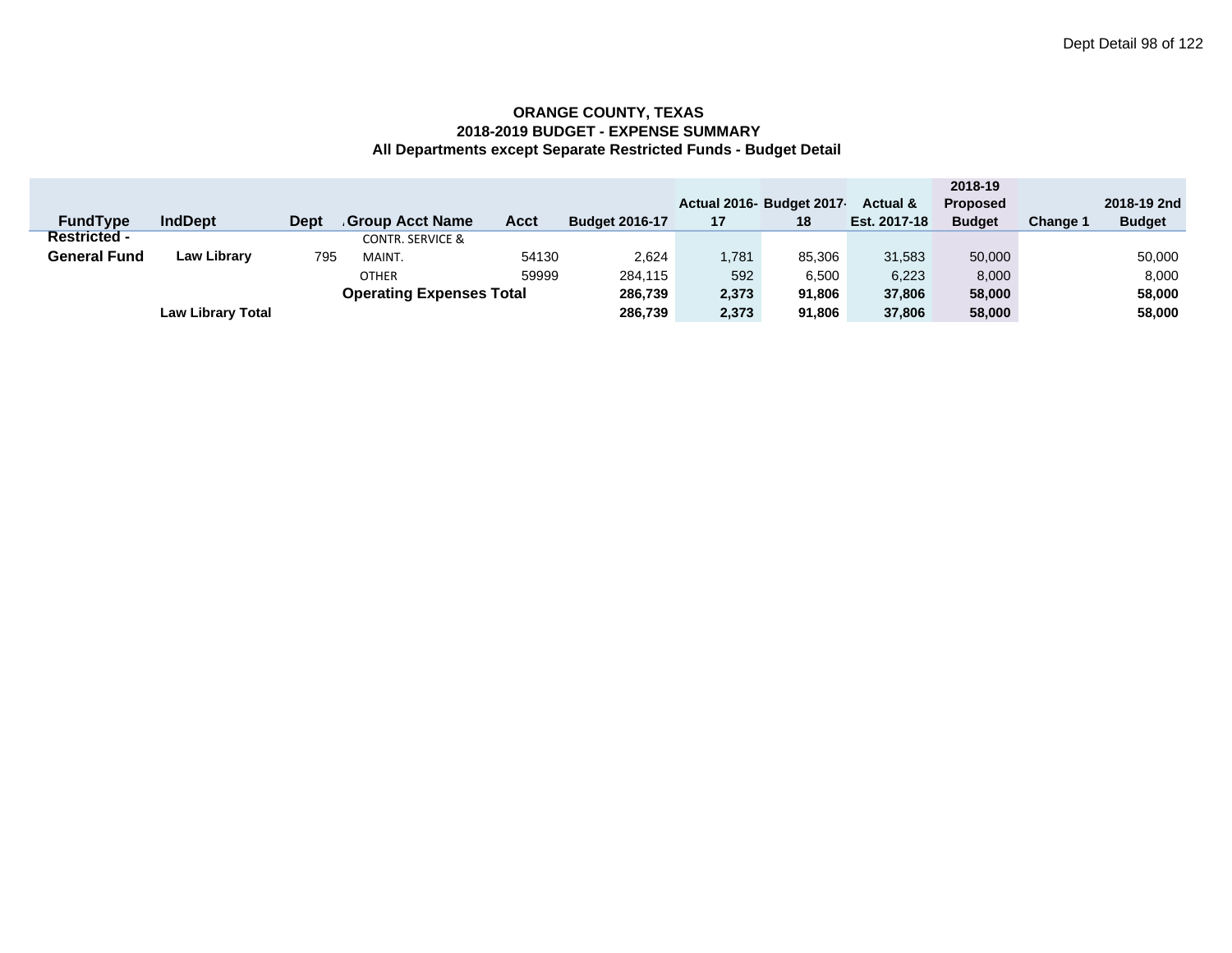|                     |                                  |             |                                 |             |                       |       |                           |                     | 2018-19         |          |               |
|---------------------|----------------------------------|-------------|---------------------------------|-------------|-----------------------|-------|---------------------------|---------------------|-----------------|----------|---------------|
|                     |                                  |             |                                 |             |                       |       | Actual 2016- Budget 2017- | <b>Actual &amp;</b> | <b>Proposed</b> |          | 2018-19 2nd   |
| <b>FundType</b>     | <b>IndDept</b>                   | <b>Dept</b> | <b>Group Acct Name</b>          | <b>Acct</b> | <b>Budget 2016-17</b> | 17    | 18                        | Est. 2017-18        | <b>Budget</b>   | Change 1 | <b>Budget</b> |
| <b>Restricted -</b> | <b>Mental Health</b>             |             |                                 |             |                       |       |                           |                     |                 |          |               |
| <b>General Fund</b> | Serv.                            | 994         | <b>EXCESS OF FUNDS</b>          | 59600       | 0                     | 1,621 | 0                         | $\mathbf 0$         |                 |          | 0             |
|                     |                                  |             | EQUIP. between \$2000           |             |                       |       |                           |                     |                 |          |               |
|                     |                                  |             | and \$4999                      | 57595       | 3,840                 | 2,933 | 0                         | $\mathbf 0$         |                 |          | 0             |
|                     |                                  |             | EQUIP. NON-INV.                 |             |                       |       |                           |                     |                 |          |               |
|                     |                                  |             | $<$ \$2000                      | 57500       | 1.000                 | 286   | 0                         |                     |                 |          | 0             |
|                     |                                  |             | <b>Operating Expenses Total</b> |             | 4,840                 | 4,840 | 0                         | $\bf{0}$            |                 |          | 0             |
|                     | <b>Mental Health Serv. Total</b> |             |                                 |             | 4,840                 | 4,840 | 0                         | $\bf{0}$            |                 |          | 0             |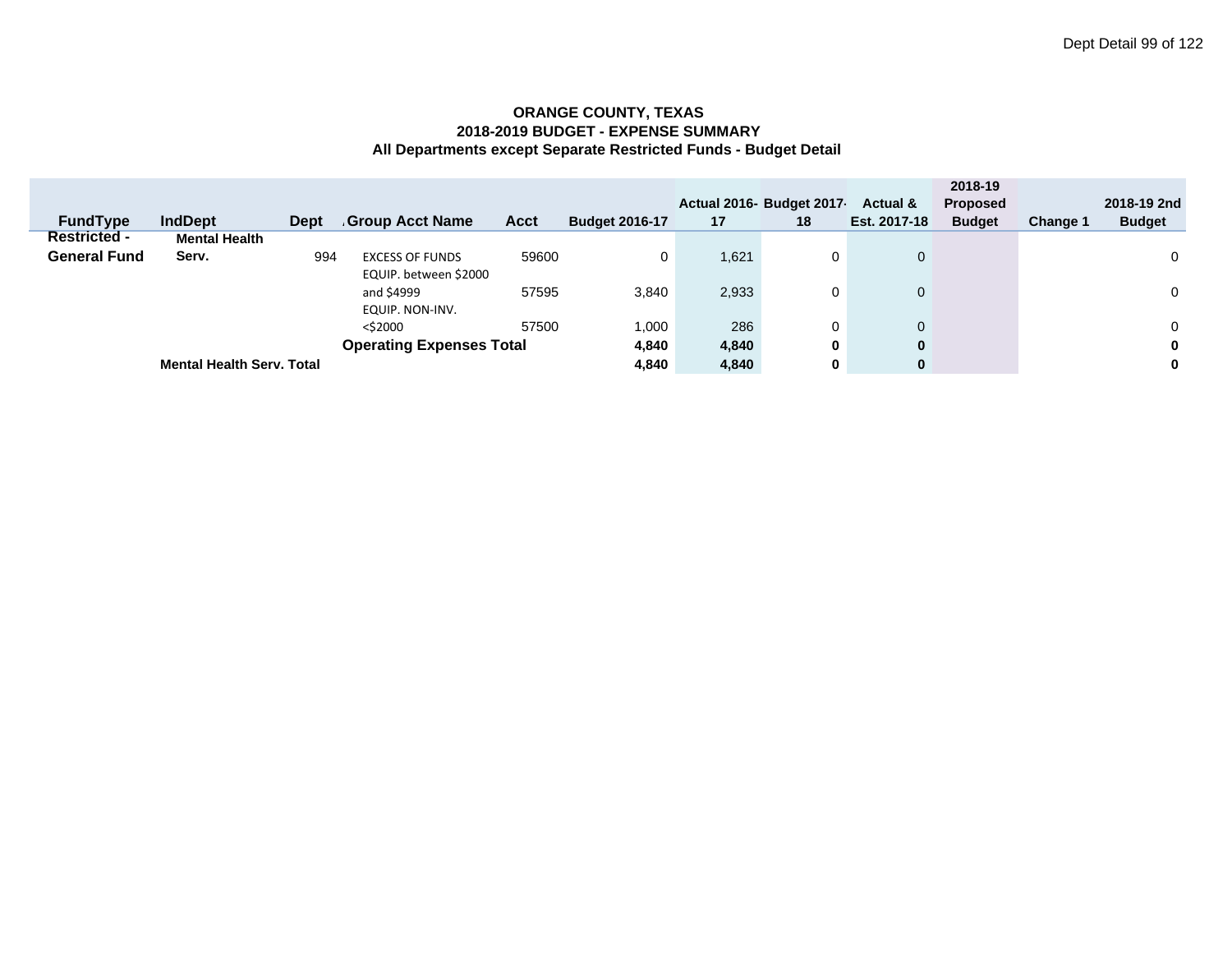|                     |                                            |      |                                 |       |                       |              |                          |              | 2018-19         |          |               |
|---------------------|--------------------------------------------|------|---------------------------------|-------|-----------------------|--------------|--------------------------|--------------|-----------------|----------|---------------|
|                     |                                            |      |                                 |       |                       |              | Actual 2016- Budget 2017 | Actual &     | <b>Proposed</b> |          | 2018-19 2nd   |
| <b>FundType</b>     | <b>IndDept</b>                             | Dept | <b>Group Acct Name</b>          | Acct  | <b>Budget 2016-17</b> | 17           | 18                       | Est. 2017-18 | <b>Budget</b>   | Change 1 | <b>Budget</b> |
| <b>Restricted -</b> | <b>Mental Health</b>                       |      |                                 |       |                       |              |                          |              |                 |          |               |
| <b>General Fund</b> | Serv. - Grant N                            | 957  | PSYCHOLOGICAL EXAMS             | 54126 | 0                     | $\mathbf{0}$ | 0                        | $\mathbf{0}$ |                 |          | 0             |
|                     |                                            |      | RESIDENTIAL                     |       |                       |              |                          |              |                 |          |               |
|                     |                                            |      | <b>PLACEMENT SERVICE</b>        | 54760 | 0                     | $\mathbf{0}$ | 0                        | $\mathbf{0}$ |                 |          | $\Omega$      |
|                     |                                            |      | <b>EXCESS OF FUNDS</b>          | 59600 | 0                     | $\mathbf{0}$ | 0                        | 0            |                 |          | 0             |
|                     |                                            |      | <b>Operating Expenses Total</b> |       | 0                     | $\mathbf{0}$ | 0                        | $\bf{0}$     |                 |          | 0             |
|                     | <b>Mental Health Serv. - Grant N Total</b> |      |                                 |       | 0                     | $\bf{0}$     | $\mathbf 0$              | $\bf{0}$     |                 |          | 0             |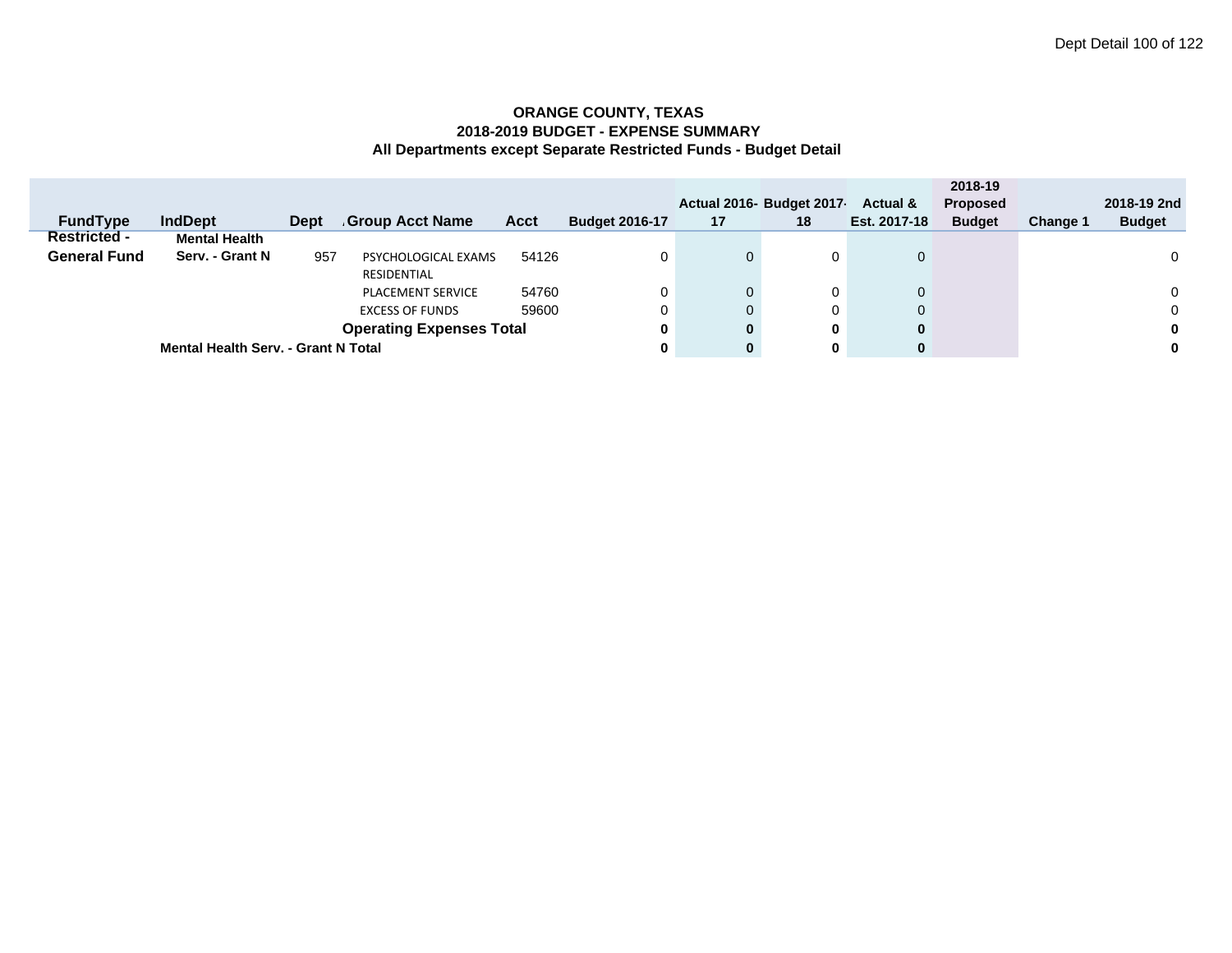|                     |                               |             |                                 |       |                       |          |                          |                     | 2018-19         |                 |               |
|---------------------|-------------------------------|-------------|---------------------------------|-------|-----------------------|----------|--------------------------|---------------------|-----------------|-----------------|---------------|
|                     |                               |             |                                 |       |                       |          | Actual 2016- Budget 2017 | <b>Actual &amp;</b> | <b>Proposed</b> |                 | 2018-19 2nd   |
| <b>FundType</b>     | <b>IndDept</b>                | <b>Dept</b> | Group Acct Name                 | Acct  | <b>Budget 2016-17</b> | 17       | 18                       | Est. 2017-18        | <b>Budget</b>   | <b>Change 1</b> | <b>Budget</b> |
| <b>Restricted -</b> | Non-                          |             | <b>CDBG - ON SITE SEWER</b>     |       |                       |          |                          |                     |                 |                 |               |
| <b>General Fund</b> | Departmental                  |             | <b>GRANT 2015</b>               | 70024 |                       | (6, 832) |                          |                     |                 |                 |               |
|                     |                               |             | <b>Operating Expenses Total</b> |       |                       | (6, 832) | 0                        | 0                   | $\mathbf{0}$    |                 | 0             |
|                     | <b>Non-Departmental Total</b> |             |                                 |       |                       | (6, 832) | 0                        | 0                   |                 |                 | 0             |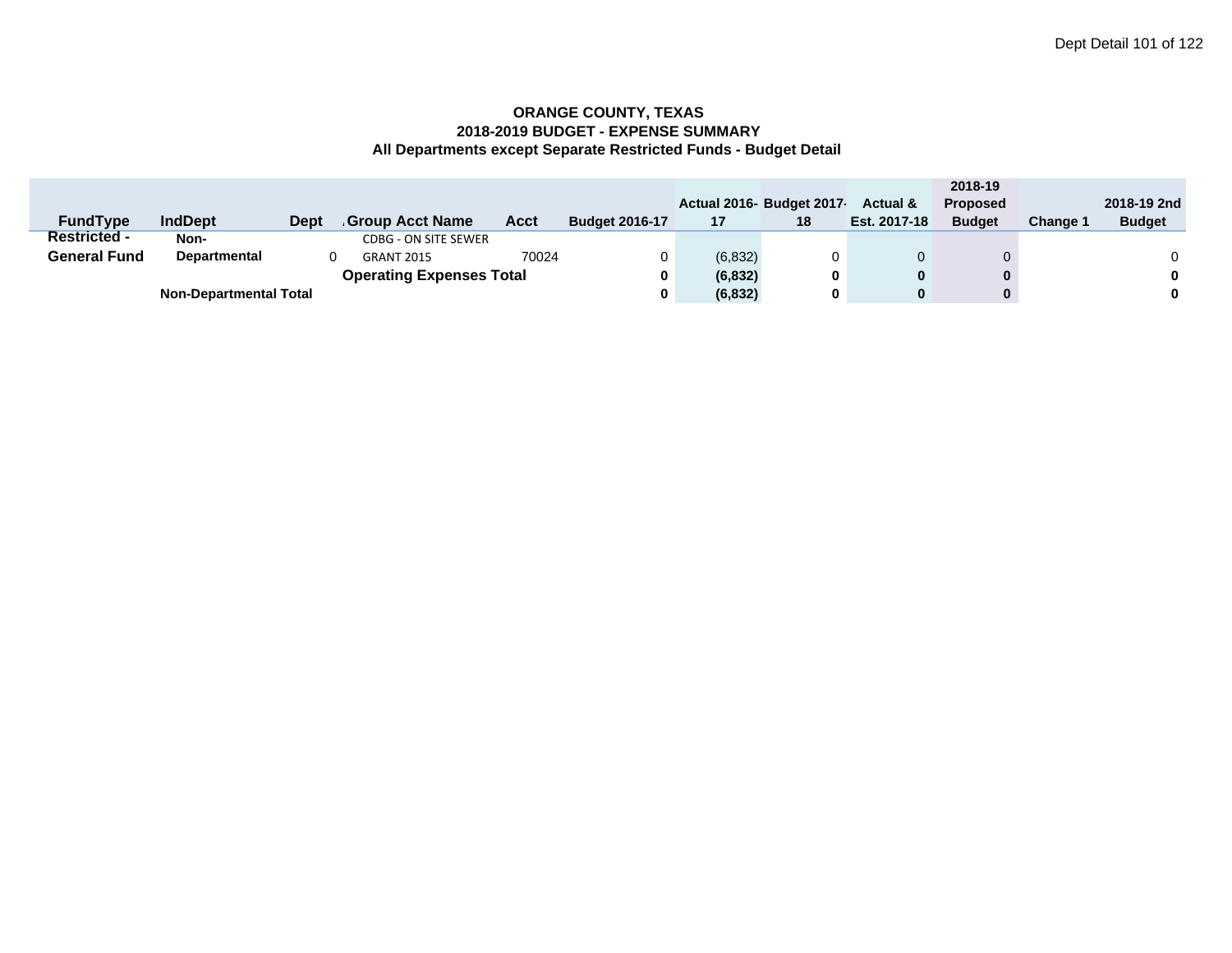|                     |                  |             |                                 |       |                       |    |                          |                     | 2018-19         |                 |               |
|---------------------|------------------|-------------|---------------------------------|-------|-----------------------|----|--------------------------|---------------------|-----------------|-----------------|---------------|
|                     |                  |             |                                 |       |                       |    | Actual 2016- Budget 2017 | <b>Actual &amp;</b> | <b>Proposed</b> |                 | 2018-19 2nd   |
| <b>FundType</b>     | <b>IndDept</b>   | <b>Dept</b> | <b>Group Acct Name</b>          | Acct  | <b>Budget 2016-17</b> | 17 | 18                       | Est. 2017-18        | <b>Budget</b>   | <b>Change 1</b> | <b>Budget</b> |
| <b>Restricted -</b> |                  |             | OLD HWY 90 GRANT                |       |                       |    |                          |                     |                 |                 |               |
| <b>General Fund</b> | OLD HWY 90       | 578         | <b>EXPENDITURES</b>             | 70025 |                       |    |                          | 283,681             |                 |                 |               |
|                     |                  |             | <b>Operating Expenses Total</b> |       |                       |    |                          | 283,681             |                 |                 | $\bf{0}$      |
|                     | OLD HWY 90 Total |             |                                 |       |                       |    |                          | 283,681             |                 |                 | $\bf{0}$      |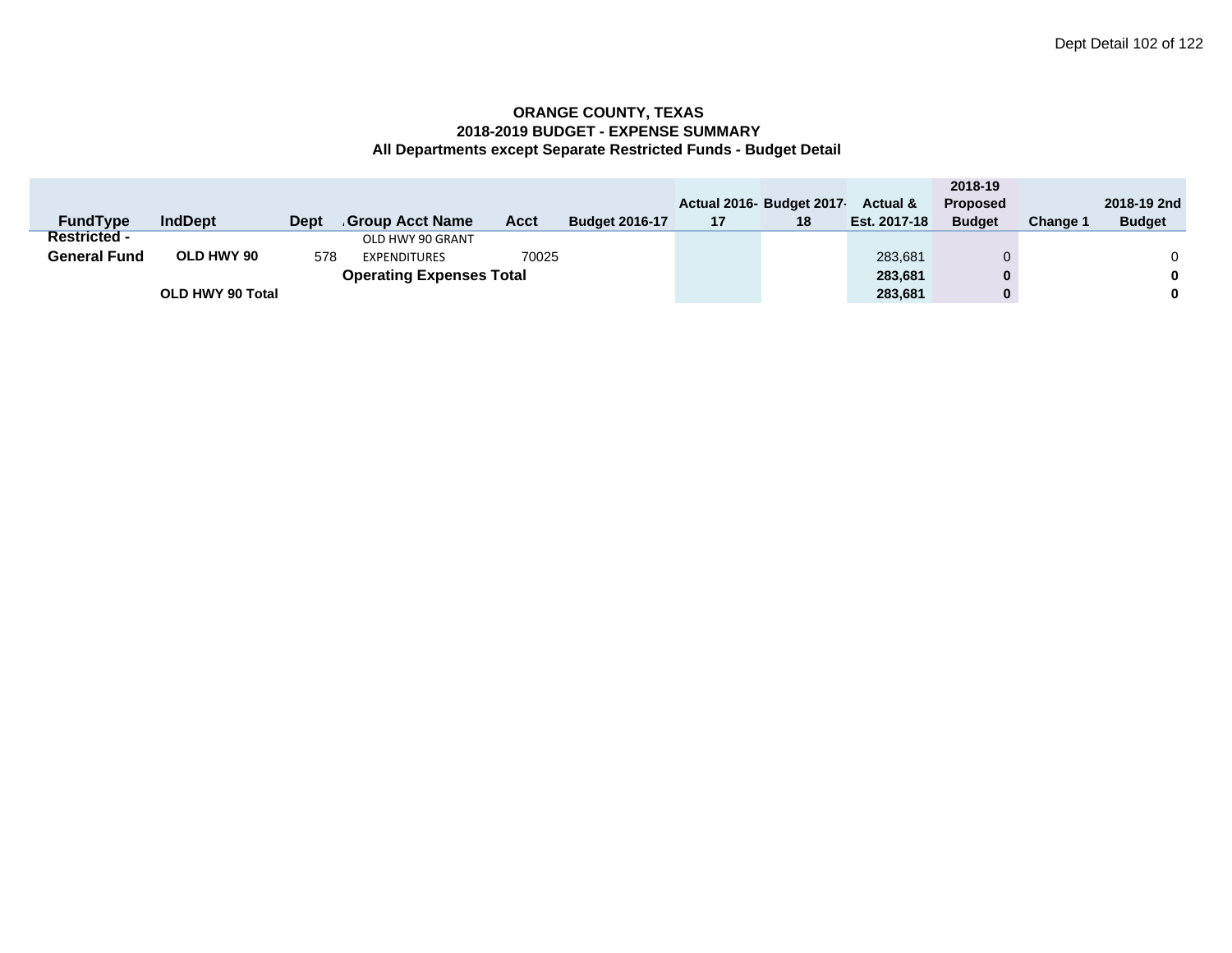|                     |                                       |             |                                 |       |                       |         |                          |                     | 2018-19         |                 |               |
|---------------------|---------------------------------------|-------------|---------------------------------|-------|-----------------------|---------|--------------------------|---------------------|-----------------|-----------------|---------------|
|                     |                                       |             |                                 |       |                       |         | Actual 2016- Budget 2017 | <b>Actual &amp;</b> | <b>Proposed</b> |                 | 2018-19 2nd   |
| <b>FundType</b>     | <b>IndDept</b>                        | <b>Dept</b> | <b>Group Acct Name</b>          | Acct  | <b>Budget 2016-17</b> | 17      | 18                       | Est. 2017-18        | <b>Budget</b>   | <b>Change 1</b> | <b>Budget</b> |
| <b>Restricted -</b> | <b>Port Security</b>                  |             |                                 |       |                       |         |                          |                     |                 |                 |               |
| <b>General Fund</b> | <b>Grant 2015</b>                     | 832         | EQUIP. > \$5000                 | 57590 | 853.426               | 853.426 |                          |                     |                 |                 | 0             |
|                     |                                       |             | REPAIRS/ RENTAL/                |       |                       |         |                          |                     |                 |                 |               |
|                     |                                       |             | CONSTR/ETC.                     | 57550 | (613)                 | (613)   |                          |                     |                 |                 | 0             |
|                     |                                       |             | <b>Operating Expenses Total</b> |       | 852,813               | 852,813 | 0                        | 0                   | 0               |                 | 0             |
|                     | <b>Port Security Grant 2015 Total</b> |             |                                 |       | 852.813               | 852.813 | 0                        |                     | 0               |                 | 0             |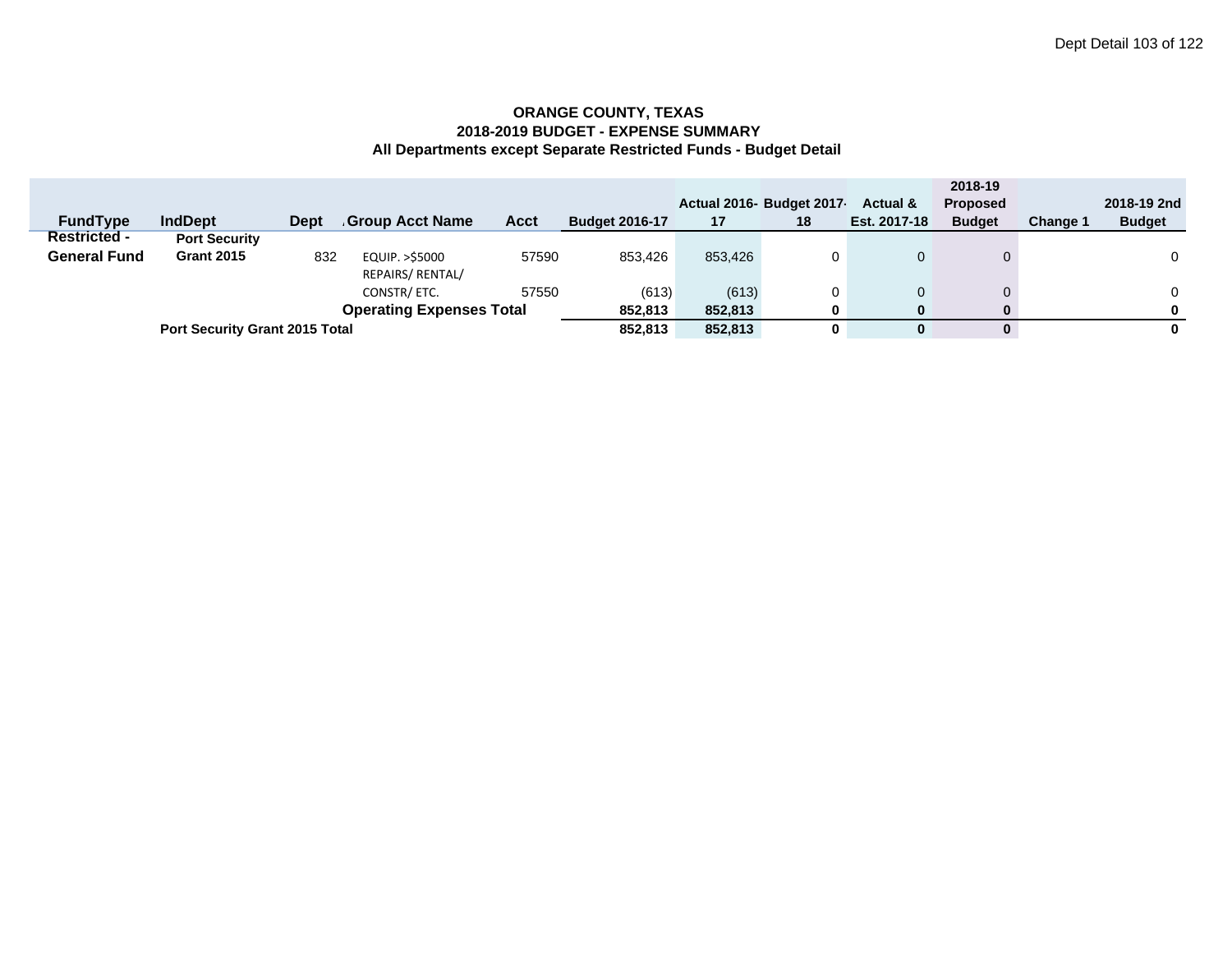|                     |                                          |             |                                 |             |                       |         | Actual 2016- Budget 2017 | Actual &     | 2018-19<br><b>Proposed</b> |                 | 2018-19 2nd   |
|---------------------|------------------------------------------|-------------|---------------------------------|-------------|-----------------------|---------|--------------------------|--------------|----------------------------|-----------------|---------------|
| <b>FundType</b>     | <b>IndDept</b>                           | <b>Dept</b> | <b>Group Acct Name</b>          | <b>Acct</b> | <b>Budget 2016-17</b> | 17      | 18                       | Est. 2017-18 | <b>Budget</b>              | <b>Change 1</b> | <b>Budget</b> |
| <b>Restricted -</b> | Pre & Post                               |             |                                 |             |                       |         |                          |              |                            |                 |               |
| <b>General Fund</b> | <b>Adjudication</b>                      | 934         | <b>DETENTION COSTS</b>          | 54651       | 9,500                 | 9,500   | 4,500                    | $\mathbf{0}$ | 4.500                      | (1,500)         | 3,000         |
|                     |                                          |             | <b>RESIDENTIAL</b>              |             |                       |         |                          |              |                            |                 |               |
|                     |                                          |             | <b>PLACEMENT SERVICE</b>        | 54760       | 46.959                | 46,959  | 66.754                   | 63.798       | 91,815                     | (3, 149)        | 88,666        |
|                     |                                          |             | <b>EXCESS OF FUNDS</b>          | 59600       | 15.287                | 15,287  | 0                        | $\mathbf{0}$ |                            |                 | 0             |
|                     |                                          |             | <b>SECURE RESIDENTIAL</b>       |             |                       |         |                          |              |                            |                 |               |
|                     |                                          |             | <b>PLACEMENT SERVICE</b>        | 54761       | 55.935                | 55,935  | 42,927                   | 40.750       | 51,116                     |                 | 51,116        |
|                     |                                          |             | <b>Operating Expenses Total</b> |             | 127,681               | 127,681 | 114,181                  | 104,549      | 147,431                    | (4,649)         | 142,782       |
|                     | <b>Pre &amp; Post Adjudication Total</b> |             |                                 |             |                       | 127,681 | 114.181                  | 104.549      | 147,431                    | (4,649)         | 142,782       |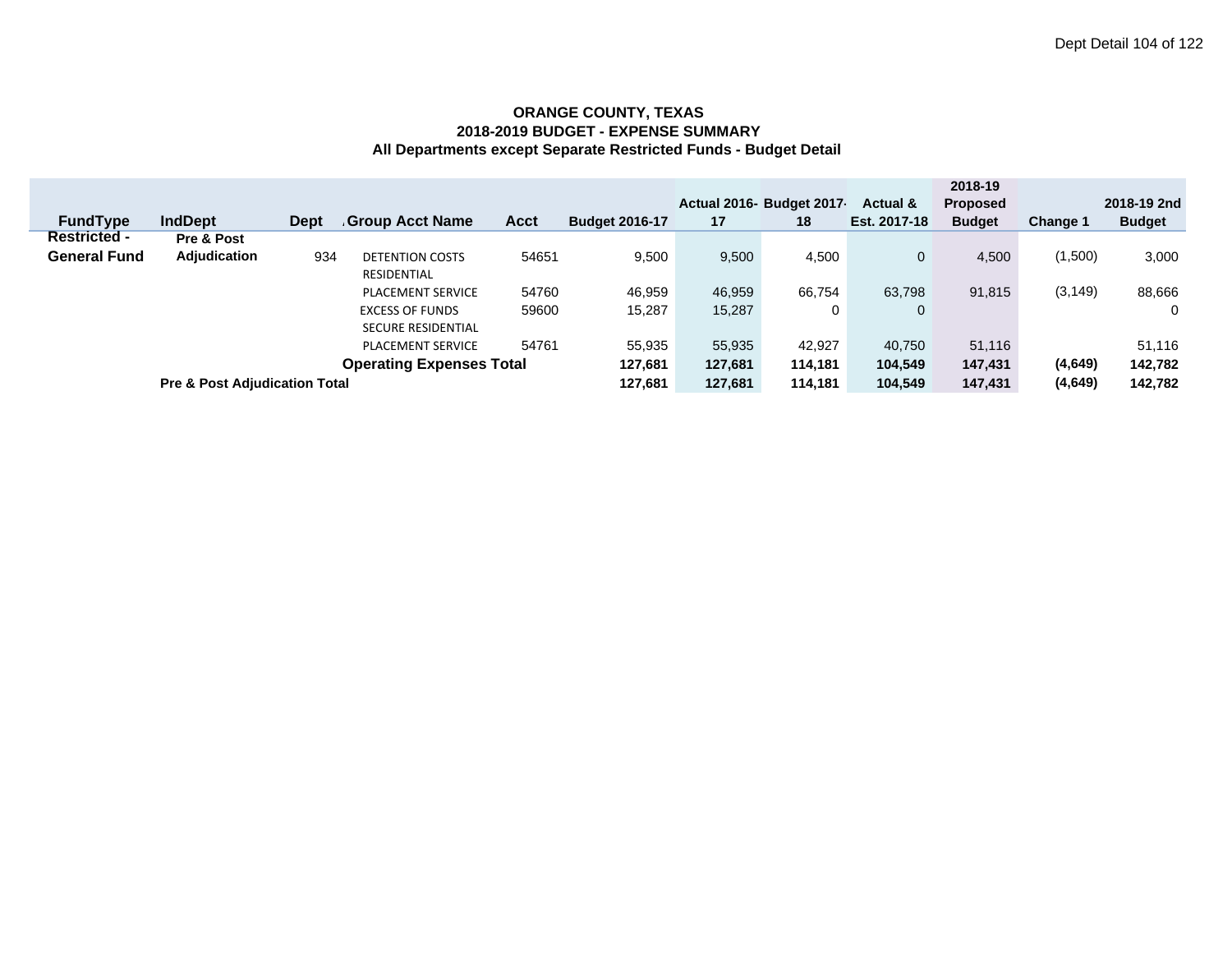|                     |                                |             |                                 |       |                       |       |                           |                     | 2018-19         |          |               |
|---------------------|--------------------------------|-------------|---------------------------------|-------|-----------------------|-------|---------------------------|---------------------|-----------------|----------|---------------|
|                     |                                |             |                                 |       |                       |       | Actual 2016- Budget 2017- | <b>Actual &amp;</b> | <b>Proposed</b> |          | 2018-19 2nd   |
| <b>FundType</b>     | <b>IndDept</b>                 | <b>Dept</b> | <b>Group Acct Name</b>          | Acct  | <b>Budget 2016-17</b> | 17    | 18                        | Est. 2017-18        | <b>Budget</b>   | Change 1 | <b>Budget</b> |
| <b>Restricted -</b> | <b>Probate</b>                 |             | TRAVEL/REG/DUES/                |       |                       |       |                           |                     |                 |          |               |
| <b>General Fund</b> | <b>Education</b>               | 958         | ETC.                            | 54550 | 13.886                | 3,765 | 11.972                    | 1.851               | 12,000          |          | 12,000        |
|                     |                                |             | <b>Operating Expenses Total</b> |       | 13,886                | 3.765 | 11.972                    | 1.851               | 12.000          |          | 12,000        |
|                     | <b>Probate Education Total</b> |             |                                 |       |                       | 3,765 | 11.972                    | 1.851               | 12.000          |          | 12,000        |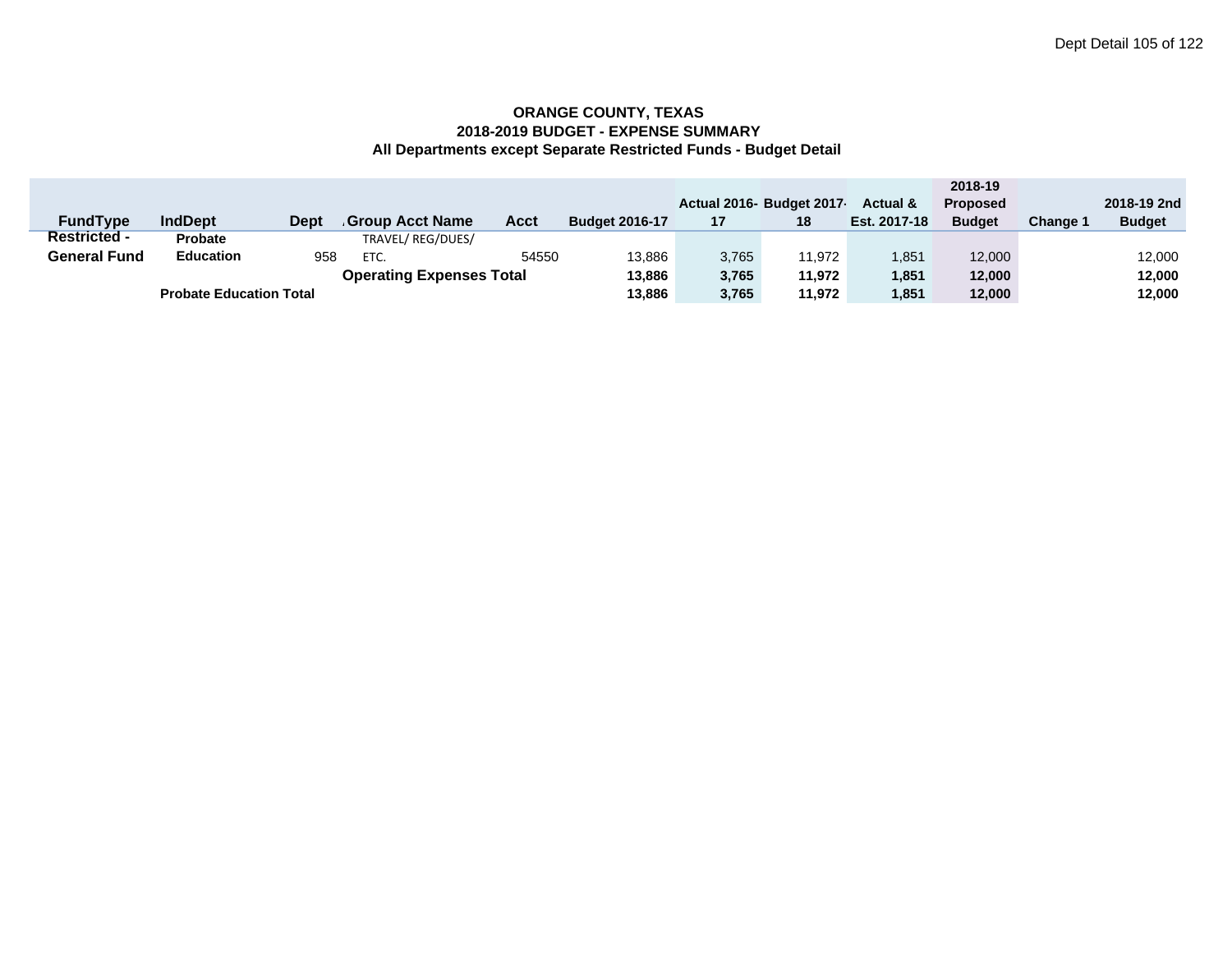|                     |                                      |             |                                 |       |                       |          |                         |                     | 2018-19         |                 |               |
|---------------------|--------------------------------------|-------------|---------------------------------|-------|-----------------------|----------|-------------------------|---------------------|-----------------|-----------------|---------------|
|                     |                                      |             |                                 |       |                       |          | Actual 2016 Budget 2017 | <b>Actual &amp;</b> | <b>Proposed</b> |                 | 2018-19 2nd   |
| <b>FundType</b>     | <b>IndDept</b>                       | <b>Dept</b> | Group Acct Name.                | Acct  | <b>Budget 2016-17</b> | 17       | 18                      | Est. 2017-18        | <b>Budget</b>   | <b>Change 1</b> | <b>Budget</b> |
| <b>Restricted -</b> | <b>Progressive</b>                   |             | RESIDENTIAL                     |       |                       |          |                         |                     |                 |                 |               |
| <b>General Fund</b> | <b>Sanctions C</b>                   | 981         | PLACEMENT SERVICE               | 54760 |                       | 0        |                         |                     |                 |                 |               |
|                     |                                      |             | <b>Operating Expenses Total</b> |       |                       | $\bf{0}$ | 0                       |                     |                 |                 | $\bf{0}$      |
|                     | <b>Progressive Sanctions C Total</b> |             | 0                               | 0     |                       |          |                         | $\bf{0}$            |                 |                 |               |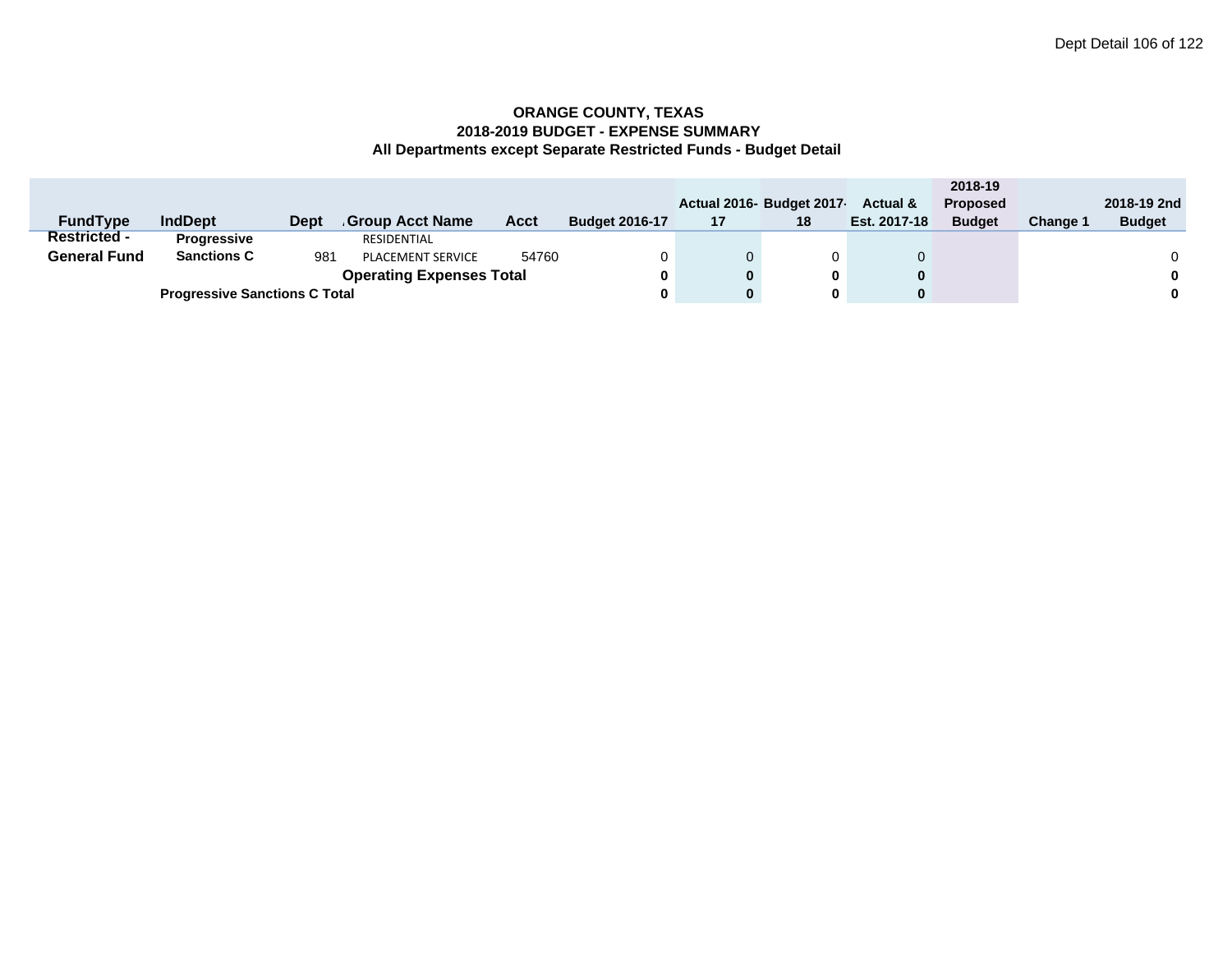|                                 |                                                |      |                 |       |                       |     |                           |              | 2018-19         |                 |               |
|---------------------------------|------------------------------------------------|------|-----------------|-------|-----------------------|-----|---------------------------|--------------|-----------------|-----------------|---------------|
|                                 |                                                |      |                 |       |                       |     | Actual 2016- Budget 2017- | Actual &     | <b>Proposed</b> |                 | 2018-19 2nd   |
| <b>FundType</b>                 | <b>IndDept</b>                                 | Dept | Group Acct Name | Acct  | <b>Budget 2016-17</b> | 17  | 18                        | Est. 2017-18 | <b>Budget</b>   | <b>Change 1</b> | <b>Budget</b> |
|                                 | <b>Records</b>                                 |      |                 |       |                       |     |                           |              |                 |                 |               |
| <b>Restricted -</b>             | <b>Preservation</b>                            |      |                 |       |                       |     |                           |              |                 |                 |               |
| <b>General Fund</b>             | <b>Records Mgmt</b>                            | 923  | EQUIP. >\$5000  | 57590 |                       | 0   |                           |              | 8,000           | 39.754          | 47,754        |
|                                 | 59999<br><b>OTHER</b>                          |      |                 |       |                       | 300 | 173.318                   | 400          | 5,843           |                 | 5,843         |
| <b>Operating Expenses Total</b> |                                                |      |                 |       |                       | 300 | 173,318                   | 400          | 13,843          | 39.754          | 53,597        |
|                                 | <b>Records Preservation Records Mgmt Total</b> |      |                 |       |                       | 300 | 173.318                   | 400          | 13,843          | 39.754          | 53,597        |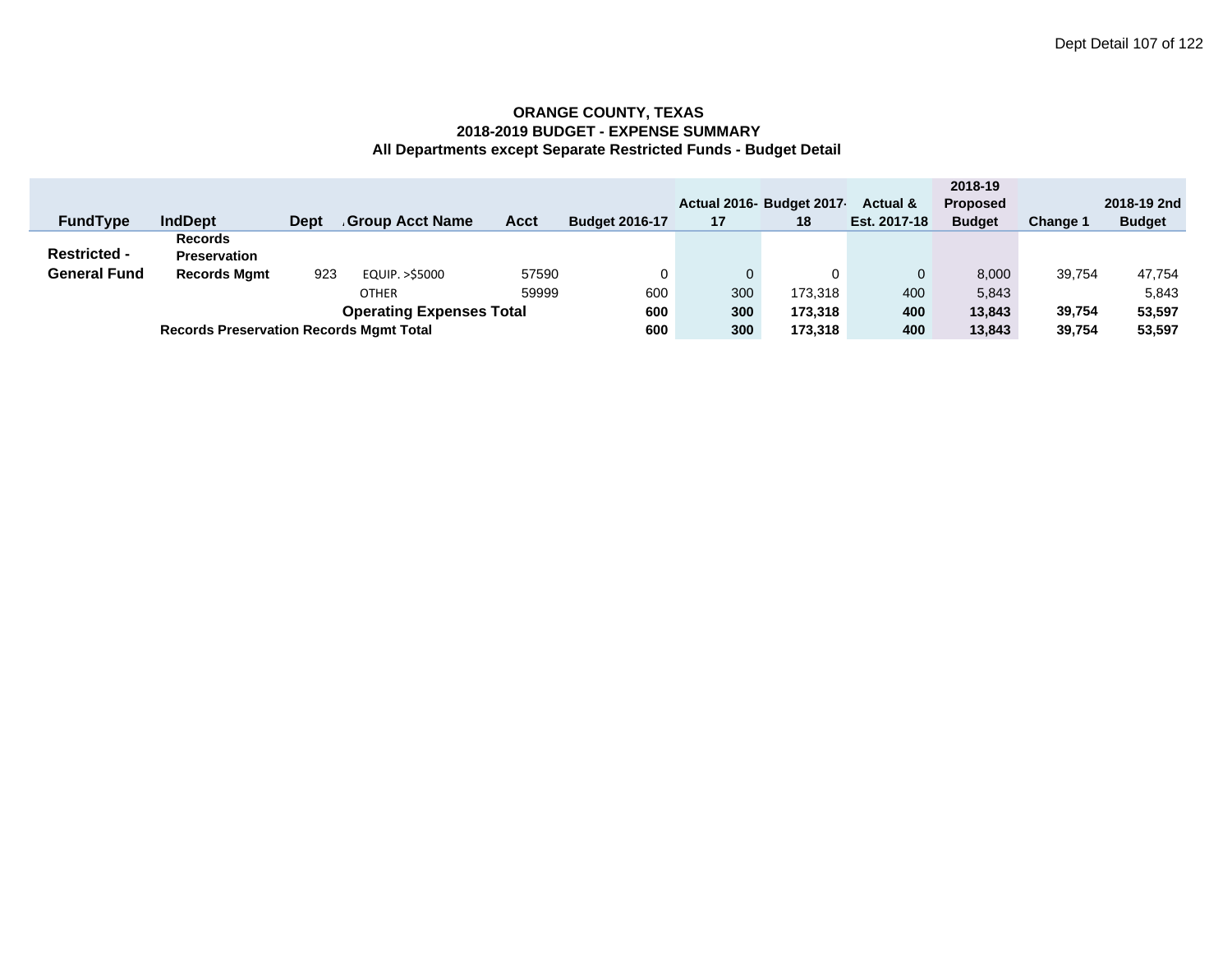|                     |                         |             |                                 |             |                       |    |                         |                     | 2018-19         |                 |               |
|---------------------|-------------------------|-------------|---------------------------------|-------------|-----------------------|----|-------------------------|---------------------|-----------------|-----------------|---------------|
|                     |                         |             |                                 |             |                       |    | Actual 2016 Budget 2017 | <b>Actual &amp;</b> | <b>Proposed</b> |                 | 2018-19 2nd   |
| <b>FundType</b>     | <b>IndDept</b>          | <b>Dept</b> | Group Acct Name.                | <b>Acct</b> | <b>Budget 2016-17</b> | 17 | 18                      | Est. 2017-18        | <b>Budget</b>   | <b>Change 1</b> | <b>Budget</b> |
| <b>Restricted -</b> |                         |             | W.I.C. GRANT - PASS             |             |                       |    |                         |                     |                 |                 |               |
| <b>General Fund</b> | <b>RLSS Grant</b>       | 906         | <b>THRU</b>                     | 53000       | 29,645                |    |                         |                     |                 |                 |               |
|                     |                         |             | <b>Operating Expenses Total</b> |             | 29,645                | 0  | 0                       |                     |                 |                 | $\bf{0}$      |
|                     | <b>RLSS Grant Total</b> |             |                                 |             | 29,645                | 0  | 0                       |                     |                 |                 | $\mathbf 0$   |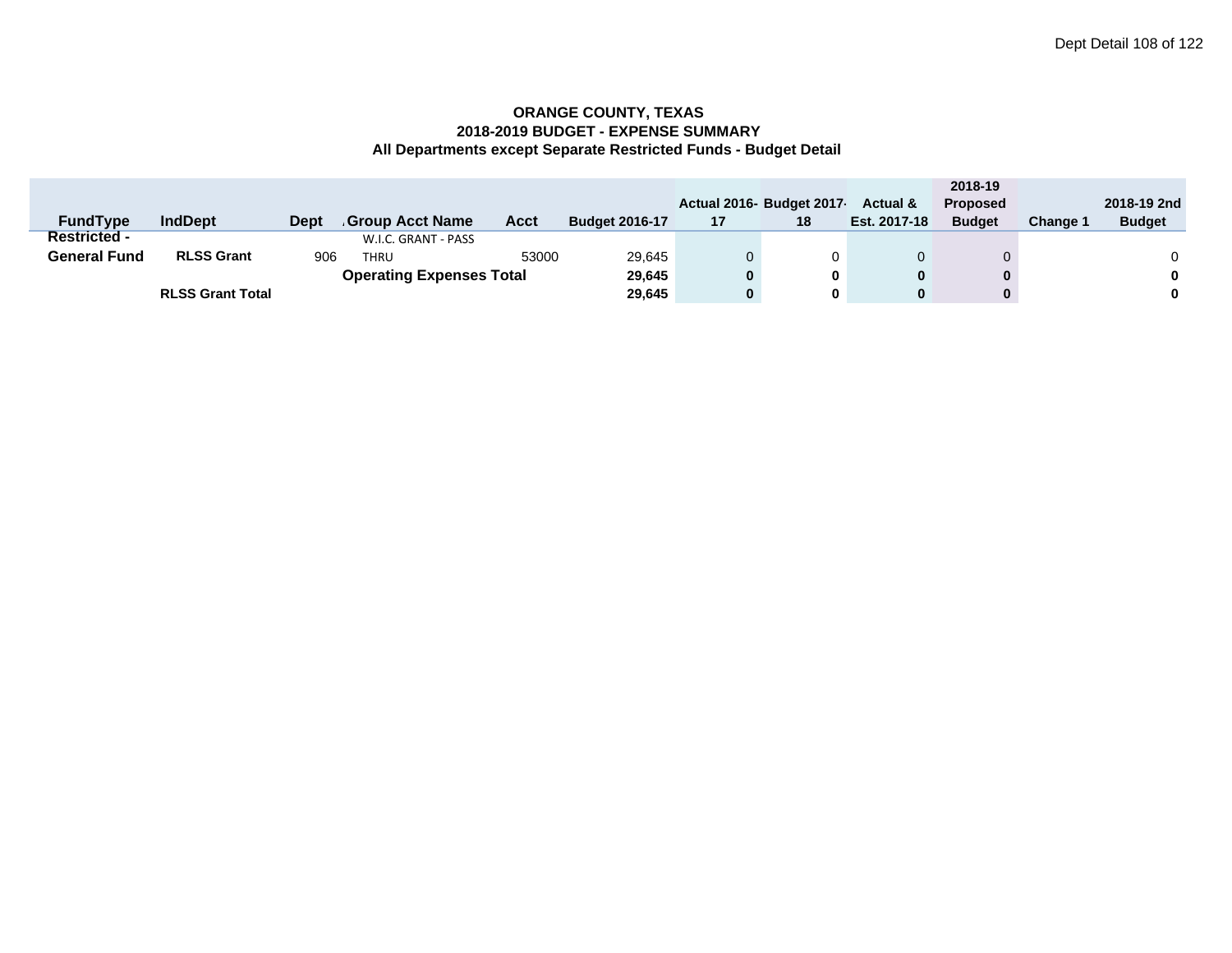|                     |                         |             |                                 |       |                       |              |                           |              | 2018-19         |          |               |
|---------------------|-------------------------|-------------|---------------------------------|-------|-----------------------|--------------|---------------------------|--------------|-----------------|----------|---------------|
|                     |                         |             |                                 |       |                       |              | Actual 2016- Budget 2017- | Actual &     | <b>Proposed</b> |          | 2018-19 2nd   |
| <b>FundType</b>     | <b>IndDept</b>          | <b>Dept</b> | Group Acct Name                 | Acct  | <b>Budget 2016-17</b> | 17           | 18                        | Est. 2017-18 | <b>Budget</b>   | Change 1 | <b>Budget</b> |
| <b>Restricted -</b> | <b>SHSP-LETPA</b>       | 824         | <b>GRANT EXPENDITURES</b>       | 53000 | 0                     | $\mathbf{0}$ | 67.249                    | 0            | 14.705          |          | 14,705        |
|                     |                         |             |                                 |       |                       |              |                           |              |                 |          |               |
|                     |                         |             | <b>OTHER GRANT EXPENSES</b>     | 53001 | 0                     | $\mathbf{0}$ | 25,313                    | $\mathbf{0}$ | 24.300          |          | 24,300        |
|                     |                         |             | MISC. GRANT EXPENSES            | 53002 | 0                     | $\Omega$     | 95.345                    | $\mathbf{0}$ | 55.414          |          | 55.414        |
|                     |                         |             | <b>Operating Expenses Total</b> |       | 0                     | 0            | 187,907                   | 0            | 94,419          |          | 94,419        |
|                     | <b>SHSP-LETPA Total</b> |             |                                 |       | 0                     | 0            | 187.907                   | 0            | 94,419          |          | 94,419        |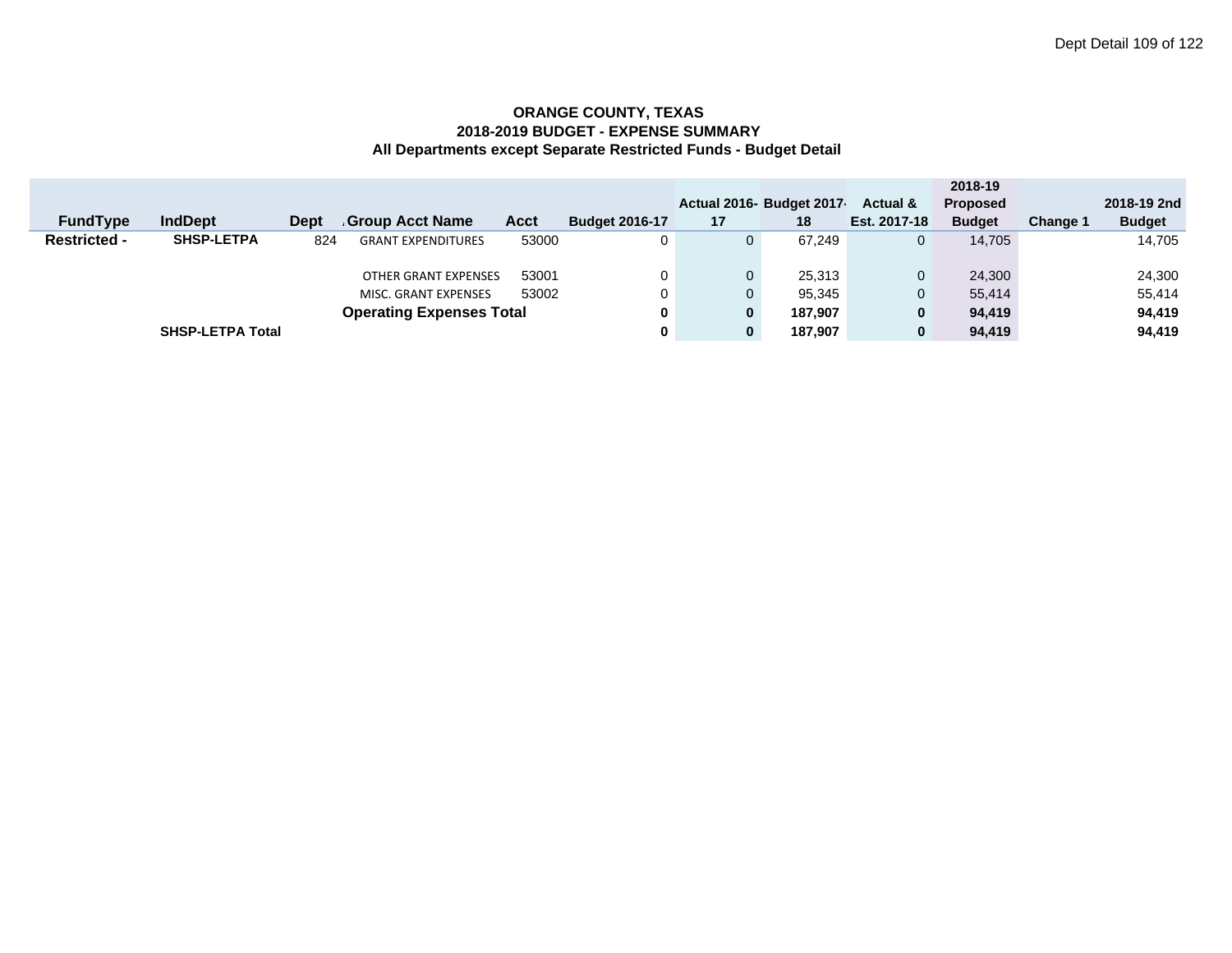|                     |                             |      |                                 |       |                       |    |                          |                     | 2018-19         |                 |               |
|---------------------|-----------------------------|------|---------------------------------|-------|-----------------------|----|--------------------------|---------------------|-----------------|-----------------|---------------|
|                     |                             |      |                                 |       |                       |    | Actual 2016- Budget 2017 | <b>Actual &amp;</b> | <b>Proposed</b> |                 | 2018-19 2nd   |
| <b>FundType</b>     | <b>IndDept</b>              | Dept | Group Acct Name                 | Acct  | <b>Budget 2016-17</b> | 17 | 18                       | Est. 2017-18        | <b>Budget</b>   | <b>Change 1</b> | <b>Budget</b> |
| <b>Restricted -</b> | Street Improv.              | 985  | <b>STREET IMPROVEMENTS</b>      | 57530 |                       |    | 0                        |                     |                 | 45.266          | 45.266        |
|                     |                             |      | <b>Operating Expenses Total</b> |       | 0                     |    | 0                        | 0                   | $\mathbf{0}$    | 45.266          | 45,266        |
|                     | <b>Street Improv. Total</b> |      |                                 |       | 0                     |    | 0                        | 0                   | $\mathbf{0}$    | 45.266          | 45,266        |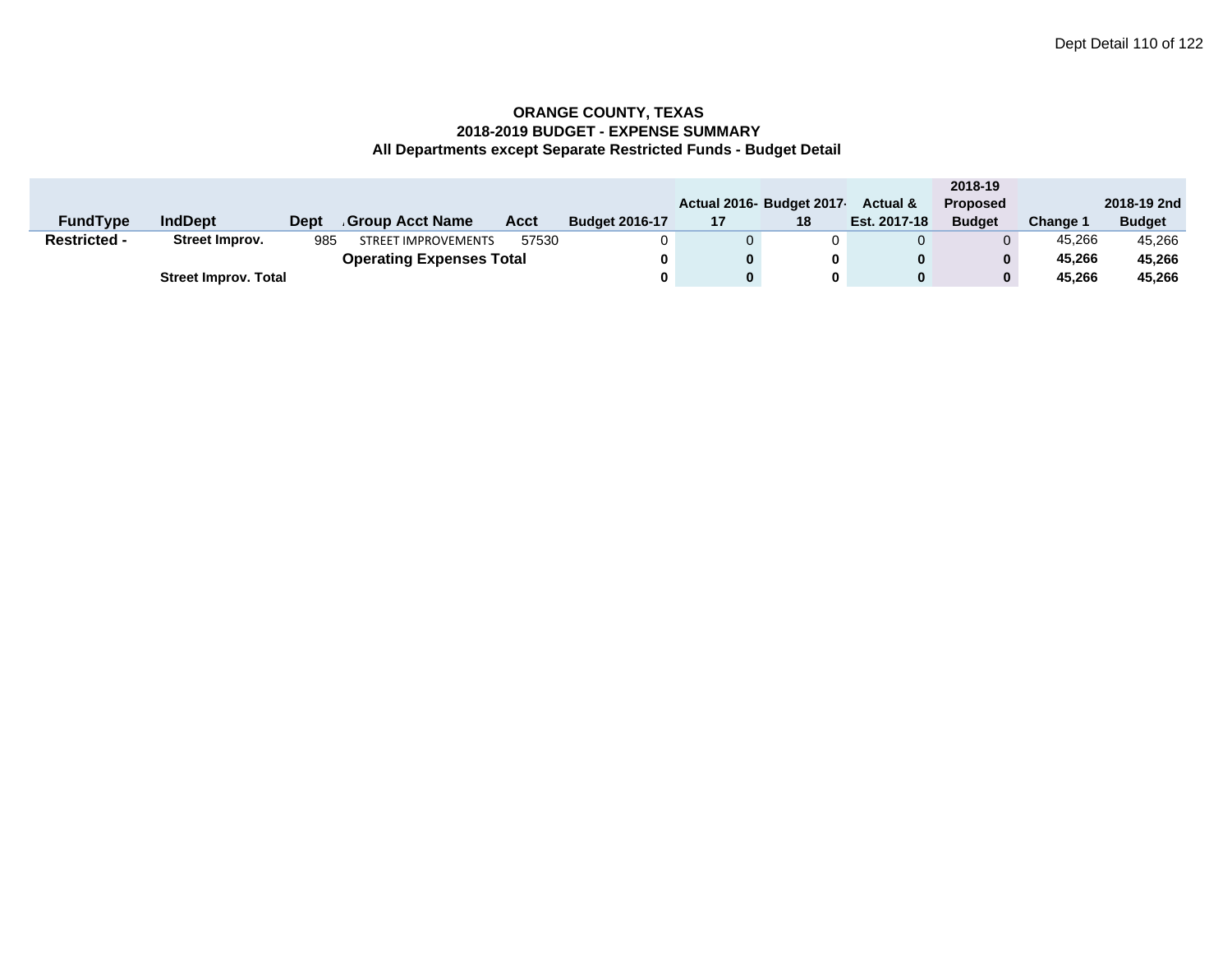|                     |                                       |             |                                 |             |                       |             | Actual 2016- Budget 2017- | Actual &       | 2018-19<br><b>Proposed</b> |                 | 2018-19 2nd   |
|---------------------|---------------------------------------|-------------|---------------------------------|-------------|-----------------------|-------------|---------------------------|----------------|----------------------------|-----------------|---------------|
| <b>FundType</b>     | <b>IndDept</b>                        | <b>Dept</b> | <b>Group Acct Name</b>          | <b>Acct</b> | <b>Budget 2016-17</b> | 17          | 18                        | Est. 2017-18   | <b>Budget</b>              |                 | <b>Budget</b> |
| <b>Restricted -</b> | <b>Tax Account VIT</b>                |             |                                 |             |                       |             |                           |                |                            | <b>Change 1</b> |               |
| <b>General Fund</b> | <b>Interest</b>                       | 299         | <b>REGULAR SALARIES</b>         | 51110       |                       |             |                           | $\mathbf{0}$   |                            | 16,158          |               |
|                     |                                       |             |                                 |             |                       |             |                           |                |                            |                 | 16,158        |
|                     |                                       |             | RETIREMENT                      | 51230       |                       |             |                           | $\mathbf{0}$   |                            | 2,521           | 2,521         |
|                     |                                       |             | SOCIAL SECURITY                 | 51210       |                       |             |                           | $\mathbf 0$    |                            | 1,236           | 1,236         |
|                     |                                       |             | UNEMPLOYMENT                    | 51250       |                       |             |                           | $\mathbf 0$    |                            | 49              | 49            |
|                     |                                       |             | <b>Salary and Related Total</b> |             |                       |             |                           | $\bf{0}$       |                            | 19,964          | 19,964        |
|                     |                                       |             | <b>GROUP HEALTH, LIFE &amp;</b> |             |                       |             |                           |                |                            |                 |               |
|                     |                                       |             | <b>DENTAL</b>                   | 51270       |                       |             | 0                         |                | 3,239                      | 3,239           |               |
|                     |                                       |             |                                 |             | $\bf{0}$              |             | 3,239                     | 3,239          |                            |                 |               |
|                     |                                       |             | <b>CONTR. SERVICE &amp;</b>     |             |                       |             |                           |                |                            |                 |               |
|                     |                                       |             | MAINT.                          | 54130       | 740                   | $\mathbf 0$ | 0                         | $\mathbf 0$    |                            |                 | 0             |
|                     |                                       |             | <b>OFFICE SUPPLIES</b>          | 52100       | 500                   | $\mathbf 0$ | 0                         | $\mathbf{0}$   |                            |                 | $\mathbf 0$   |
|                     |                                       |             | <b>OTHER</b>                    | 59999       | 610                   | $\mathbf 0$ | 0                         | $\overline{0}$ | 24,300                     | (23, 203)       | 1,097         |
|                     |                                       |             | TRAVEL/REG/DUES/                |             |                       |             |                           |                |                            |                 |               |
|                     |                                       |             | ETC.                            | 54550       | 21,123                | 0           | 22,064                    | $\mathbf 0$    | $\Omega$                   |                 | 0             |
|                     | EQUIP. between \$2000                 |             |                                 |             |                       |             |                           |                |                            |                 |               |
|                     | 57595<br>and \$4999                   |             |                                 |             |                       |             | 2,168                     | 2,168          | $\mathbf{0}$               |                 | $\mathbf 0$   |
|                     |                                       |             | <b>Operating Expenses Total</b> |             | 27,973                | $\bf{0}$    | 24,232                    | 2,168          | 24,300                     | (23, 203)       | 1,097         |
|                     | <b>Tax Account VIT Interest Total</b> |             |                                 |             |                       |             | 24,232                    | 2,168          | 24,300                     | 0               | 24,300        |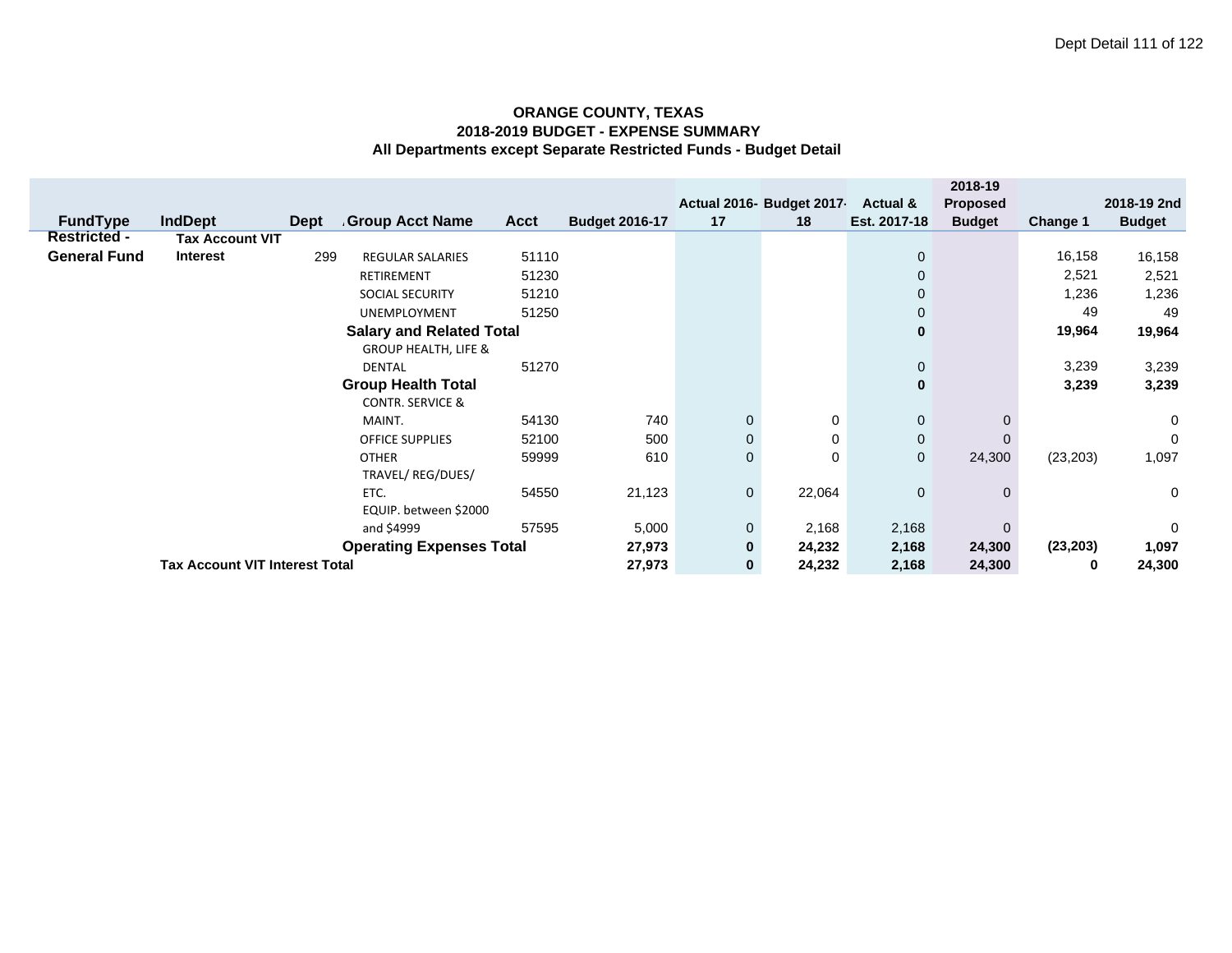|                                 |                                        |             |                  |       |                       |    |                          |                     | 2018-19         |          |               |
|---------------------------------|----------------------------------------|-------------|------------------|-------|-----------------------|----|--------------------------|---------------------|-----------------|----------|---------------|
|                                 |                                        |             |                  |       |                       |    | Actual 2016- Budget 2017 | <b>Actual &amp;</b> | <b>Proposed</b> |          | 2018-19 2nd   |
| <b>FundType</b>                 | <b>IndDept</b>                         | <b>Dept</b> | Group Acct Name. | Acct  | <b>Budget 2016-17</b> | 17 | 18                       | Est. 2017-18        | <b>Budget</b>   | Change 1 | <b>Budget</b> |
| <b>Restricted -</b>             | Tech. Fund -                           |             |                  |       |                       |    |                          |                     |                 |          |               |
| <b>General Fund</b>             | <b>County Clerk</b>                    | 246         | <b>OTHER</b>     | 59999 | 8.473                 |    | 10.089                   |                     | 4,200           |          | 4,200         |
| <b>Operating Expenses Total</b> |                                        |             |                  |       | 8,473                 |    | 10.089                   | $\bf{0}$            | 4,200           |          | 4,200         |
|                                 | <b>Tech. Fund - County Clerk Total</b> |             |                  |       |                       |    | 10,089                   | $\bf{0}$            | 4,200           |          | 4,200         |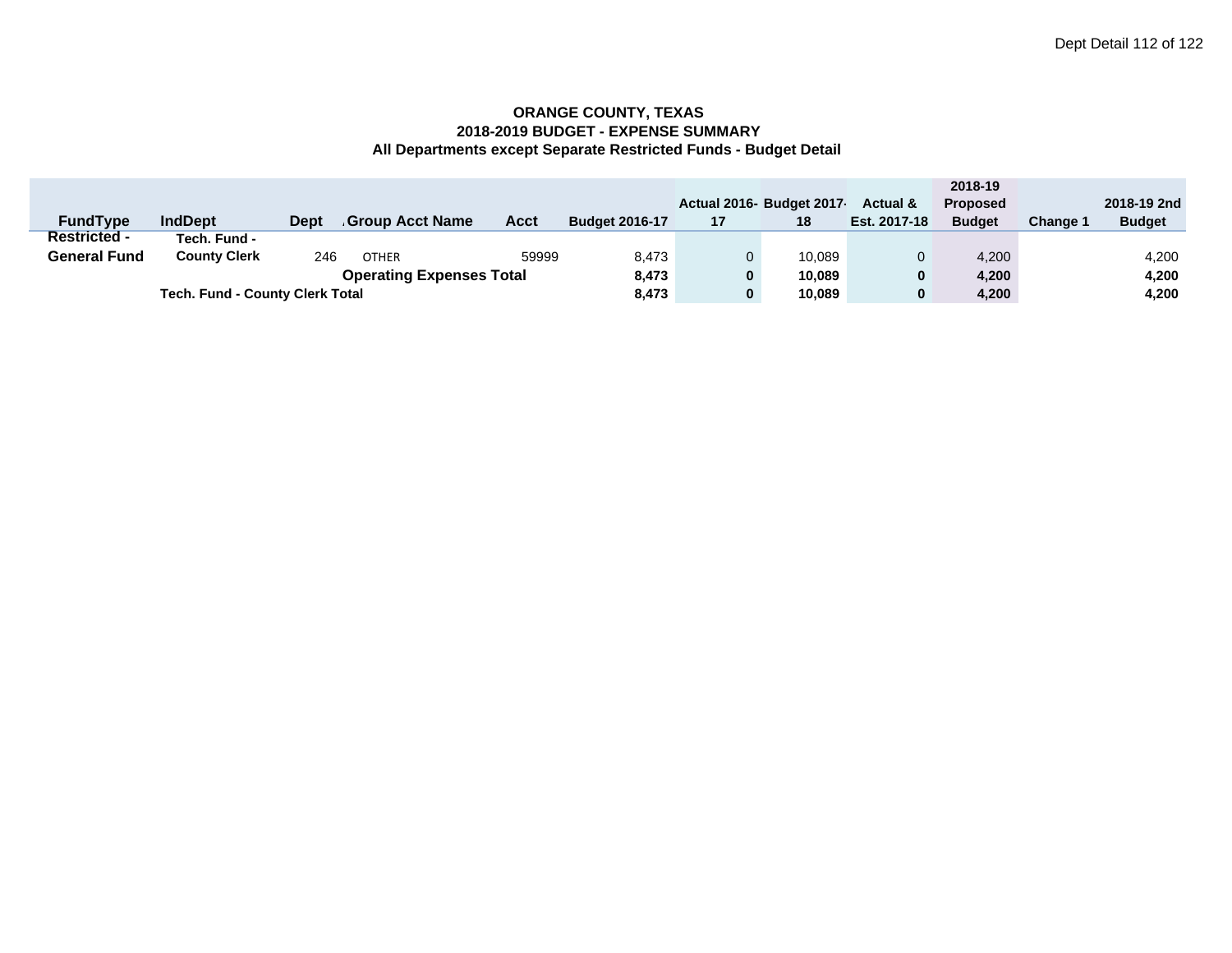|                     |                                          |             |                        |             |                       |     |                           |                     | 2018-19         |          |               |
|---------------------|------------------------------------------|-------------|------------------------|-------------|-----------------------|-----|---------------------------|---------------------|-----------------|----------|---------------|
|                     |                                          |             |                        |             |                       |     | Actual 2016- Budget 2017- | <b>Actual &amp;</b> | <b>Proposed</b> |          | 2018-19 2nd   |
| <b>FundType</b>     | <b>IndDept</b>                           | <b>Dept</b> | <b>Group Acct Name</b> | <b>Acct</b> | <b>Budget 2016-17</b> | 17  | 18                        | Est. 2017-18        | <b>Budget</b>   | Change 1 | <b>Budget</b> |
| <b>Restricted -</b> | Tech. Fund -                             |             |                        |             |                       |     |                           |                     |                 |          |               |
| <b>General Fund</b> | <b>District Clerk</b>                    | 245         | <b>OTHER</b>           | 59999       | 3,334                 |     | 3.930                     |                     | 4.200           | 269      | 4.469         |
|                     | 3,334                                    |             | 3,930                  | 0           | 4,200                 | 269 | 4,469                     |                     |                 |          |               |
|                     | <b>Tech. Fund - District Clerk Total</b> |             |                        |             |                       |     | 3,930                     | 0                   | 4,200           | 269      | 4,469         |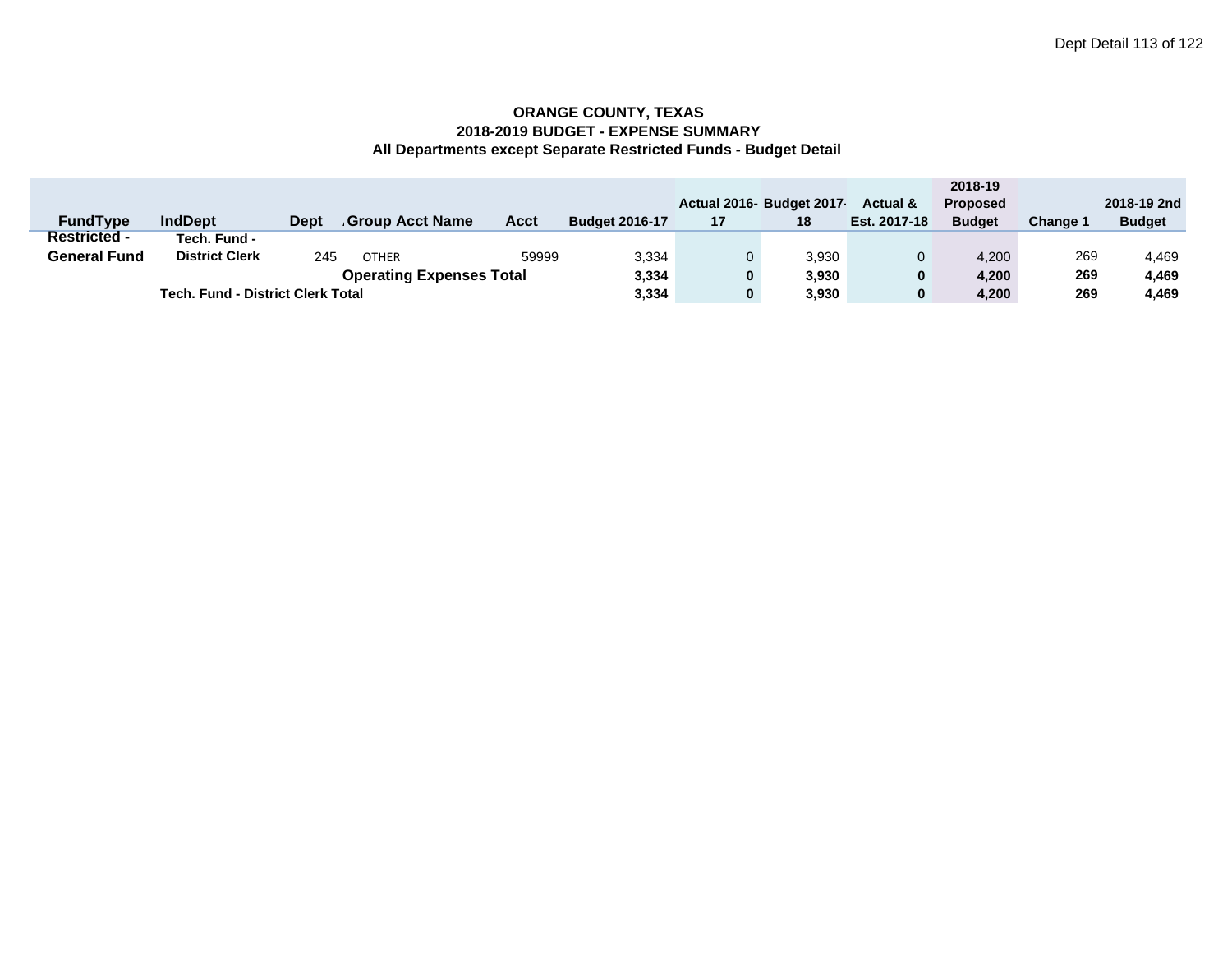|                     |                           |             |                                  |             |                       |              | Actual 2016- Budget 2017 | Actual &       | 2018-19<br><b>Proposed</b> |                 | 2018-19 2nd   |
|---------------------|---------------------------|-------------|----------------------------------|-------------|-----------------------|--------------|--------------------------|----------------|----------------------------|-----------------|---------------|
| <b>FundType</b>     | <b>IndDept</b>            | <b>Dept</b> | <b>Group Acct Name</b>           | <b>Acct</b> | <b>Budget 2016-17</b> | 17           | 18                       | Est. 2017-18   | <b>Budget</b>              | <b>Change 1</b> | <b>Budget</b> |
| <b>Restricted -</b> | Tech. Fund - J.P.         |             | <b>CONTR. SERVICE &amp;</b>      |             |                       |              |                          |                |                            |                 |               |
| <b>General Fund</b> |                           | 241         | MAINT.                           | 54130       | 8,924                 | 8,924        | 0                        | $\mathbf{0}$   | 0                          |                 | 0             |
|                     |                           |             | <b>OTHER</b><br>TRAVEL/REG/DUES/ | 59999       |                       |              | 0                        | $\mathbf 0$    | 250                        |                 | 250           |
|                     |                           |             | ETC.                             | 54550       | 0                     | $\mathbf{0}$ | 721                      | $\overline{0}$ | $\Omega$                   |                 | $\mathbf 0$   |
|                     |                           |             | <b>UTILITIES</b>                 | 52700       | 0                     | (38)         | 456                      | 341            | 500                        |                 | 500           |
|                     |                           |             | <b>Operating Expenses Total</b>  |             | 8,924                 | 8,886        | 1,177                    | 341            | 750                        |                 | 750           |
|                     | Tech. Fund - J.P. 1 Total |             |                                  |             | 8,924                 | 8,886        | 1,177                    | 341            | 750                        |                 | 750           |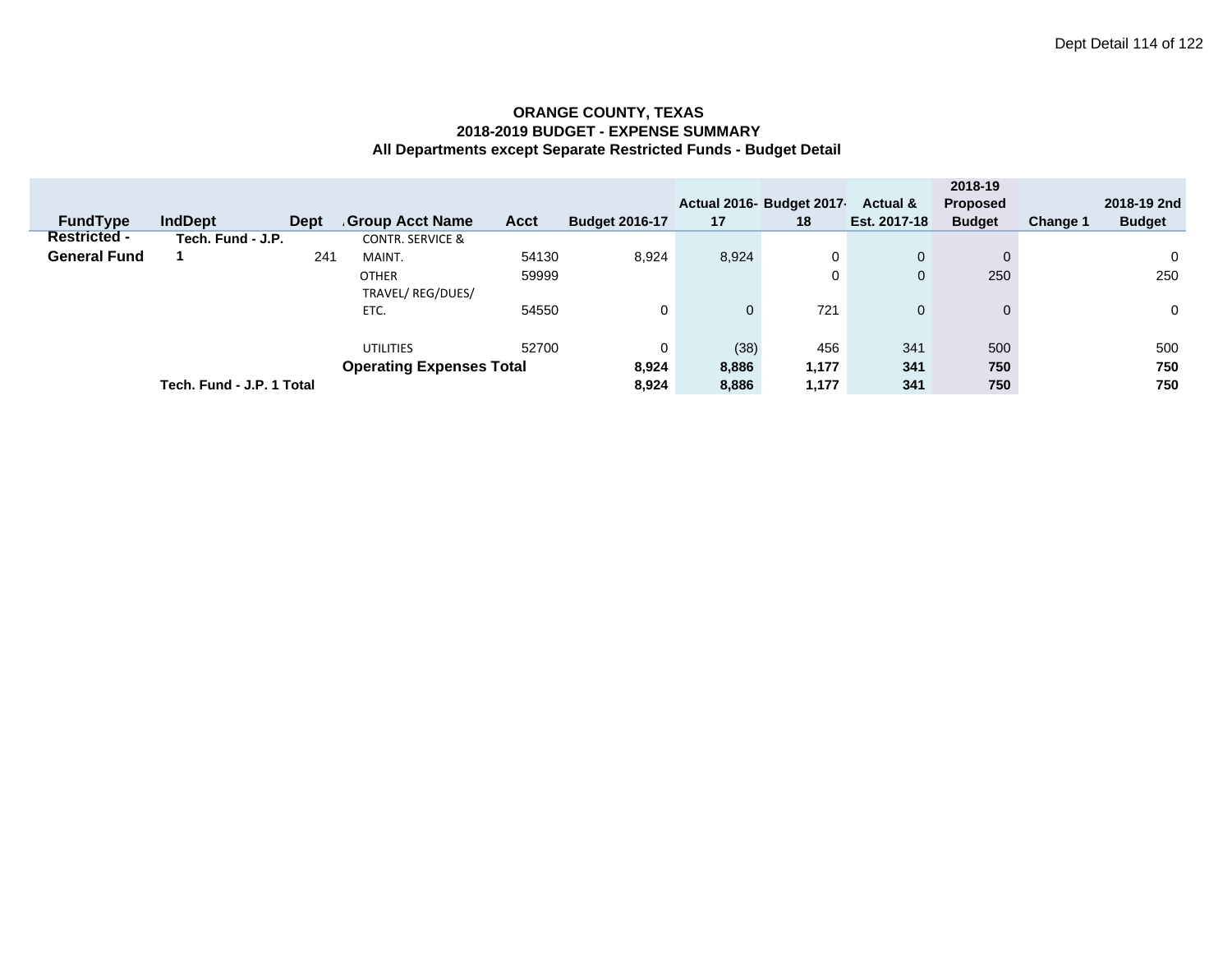|                                 |                           |             |                        |             |                       |       |                          |              | 2018-19         |                 |               |
|---------------------------------|---------------------------|-------------|------------------------|-------------|-----------------------|-------|--------------------------|--------------|-----------------|-----------------|---------------|
|                                 |                           |             |                        |             |                       |       | Actual 2016- Budget 2017 | Actual &     | <b>Proposed</b> |                 | 2018-19 2nd   |
| <b>FundType</b>                 | <b>IndDept</b>            | <b>Dept</b> | <b>Group Acct Name</b> | <b>Acct</b> | <b>Budget 2016-17</b> | 17    | 18                       | Est. 2017-18 | <b>Budget</b>   | <b>Change 1</b> | <b>Budget</b> |
| <b>Restricted -</b>             | $\mathbf{2}$              | 242         | <b>OTHER</b>           | 59999       | 1,400                 | 79    | 500                      | 0            | $\Omega$        |                 | 0             |
|                                 |                           |             | TRAVEL/REG/DUES/       |             |                       |       |                          |              |                 |                 |               |
|                                 |                           |             | ETC.                   | 54550       | 9,362                 | 3,633 | 9,828                    | 2,243        | 9,000           |                 | 9,000         |
|                                 |                           |             | <b>UTILITIES</b>       | 52700       | 500                   | 0     | 500                      | $\mathbf 0$  | 500             |                 | 500           |
|                                 |                           |             | EQUIP. between \$2000  |             |                       |       |                          |              |                 |                 |               |
|                                 |                           |             | and \$4999             | 57595       | 3,600                 | 3,303 | 0                        | 5.739        | 0               |                 | $\Omega$      |
| <b>Operating Expenses Total</b> |                           |             |                        |             | 14,862                | 7,015 | 10,828                   | 7,982        | 9,500           |                 | 9,500         |
|                                 | Tech. Fund - J.P. 2 Total |             |                        |             |                       | 7,015 | 10,828                   | 7,982        | 9,500           |                 | 9,500         |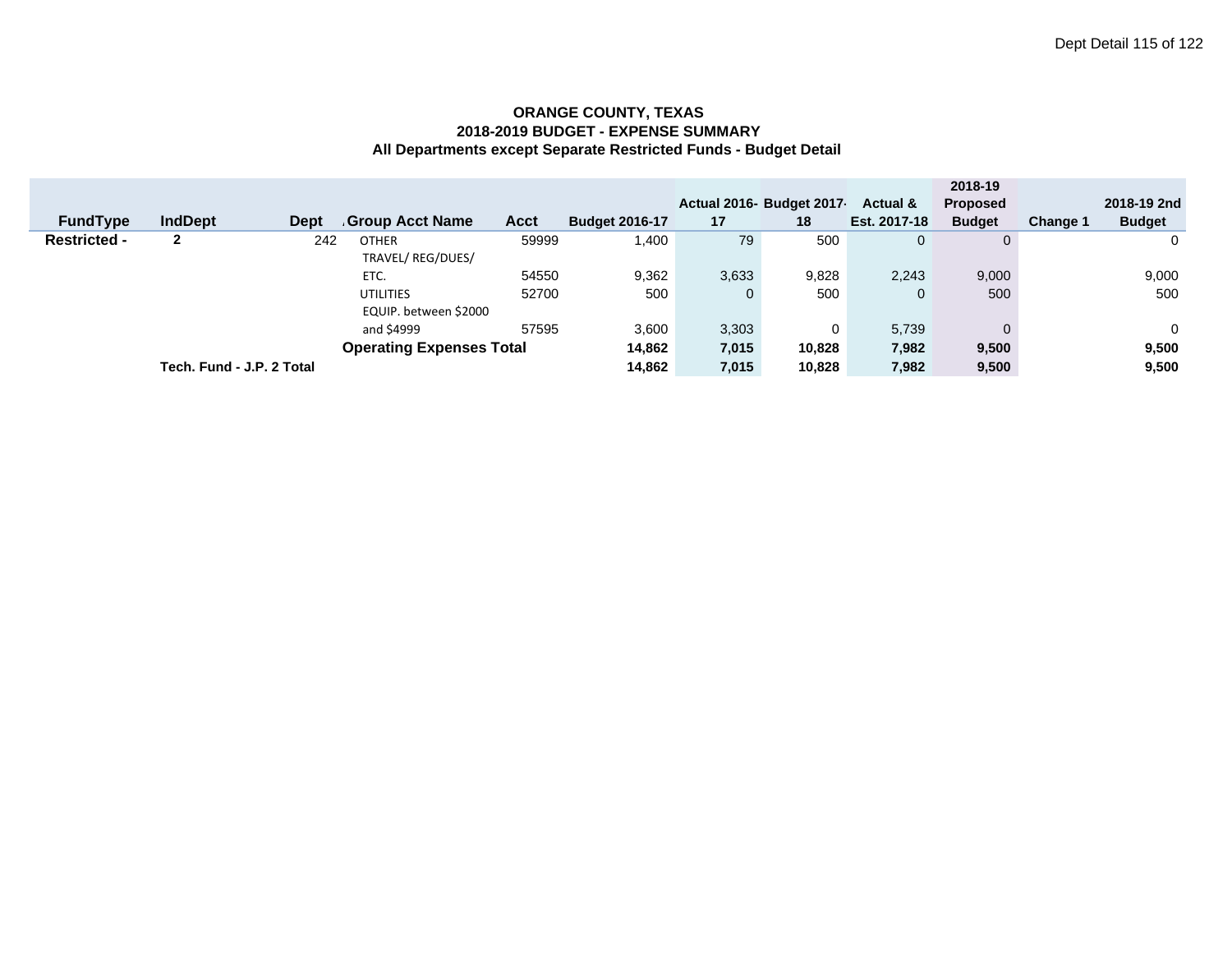|                     |                                 |             |                             |             |                       |              |                           |              | 2018-19         |          |               |
|---------------------|---------------------------------|-------------|-----------------------------|-------------|-----------------------|--------------|---------------------------|--------------|-----------------|----------|---------------|
|                     |                                 |             |                             |             |                       |              | Actual 2016- Budget 2017- | Actual &     | <b>Proposed</b> |          | 2018-19 2nd   |
| <b>FundType</b>     | <b>IndDept</b>                  | <b>Dept</b> | <b>Group Acct Name</b>      | <b>Acct</b> | <b>Budget 2016-17</b> | 17           | 18                        | Est. 2017-18 | <b>Budget</b>   | Change 1 | <b>Budget</b> |
| <b>Restricted -</b> | Tech. Fund - J.P.               |             | <b>CONTR. SERVICE &amp;</b> |             |                       |              |                           |              |                 |          |               |
| <b>General Fund</b> | 3                               | 243         | MAINT.                      | 54130       | 2,000                 | 0            | 0                         | $\mathbf{0}$ | $\Omega$        |          | 0             |
|                     |                                 |             | EQUIP. >\$5000              | 57590       | 0                     | $\mathbf{0}$ | 150                       | $\mathbf 0$  |                 |          | 0             |
|                     |                                 |             | <b>OFFICE SUPPLIES</b>      | 52100       | 0                     | $\mathbf{0}$ | 316                       | $\mathbf 0$  | 0               |          | 0             |
|                     |                                 |             | <b>OTHER</b>                | 59999       | 0                     | $\mathbf{0}$ | 0                         | $\mathbf 0$  | 22,000          |          | 22,000        |
|                     |                                 |             | TRAVEL/REG/DUES/            |             |                       |              |                           |              |                 |          |               |
|                     |                                 |             | ETC.                        | 54550       | 19,729                | 3,736        | 23,191                    | 2,226        | $\mathbf 0$     |          | 0             |
|                     |                                 |             | <b>UTILITIES</b>            | 52700       | 500                   | 495          | 500                       | 380          | 500             |          | 500           |
|                     |                                 |             | EQUIP. between \$2000       |             |                       |              |                           |              |                 |          |               |
|                     |                                 |             | and \$4999                  | 57595       | 0                     | $\mathbf{0}$ | 281                       | $\mathbf 0$  | $\Omega$        |          | $\mathbf{0}$  |
|                     |                                 |             | EQUIP. NON-INV.             |             |                       |              |                           |              |                 |          |               |
|                     |                                 |             | <\$2000                     | 57500       | $\Omega$              | $\mathbf{0}$ | 253                       | $\mathbf 0$  | $\Omega$        |          | $\mathbf{0}$  |
|                     | <b>Operating Expenses Total</b> |             |                             |             |                       |              | 24,691                    | 2,606        | 22,500          |          | 22,500        |
|                     | Tech. Fund - J.P. 3 Total       |             |                             |             |                       |              | 24,691                    | 2,606        | 22,500          |          | 22,500        |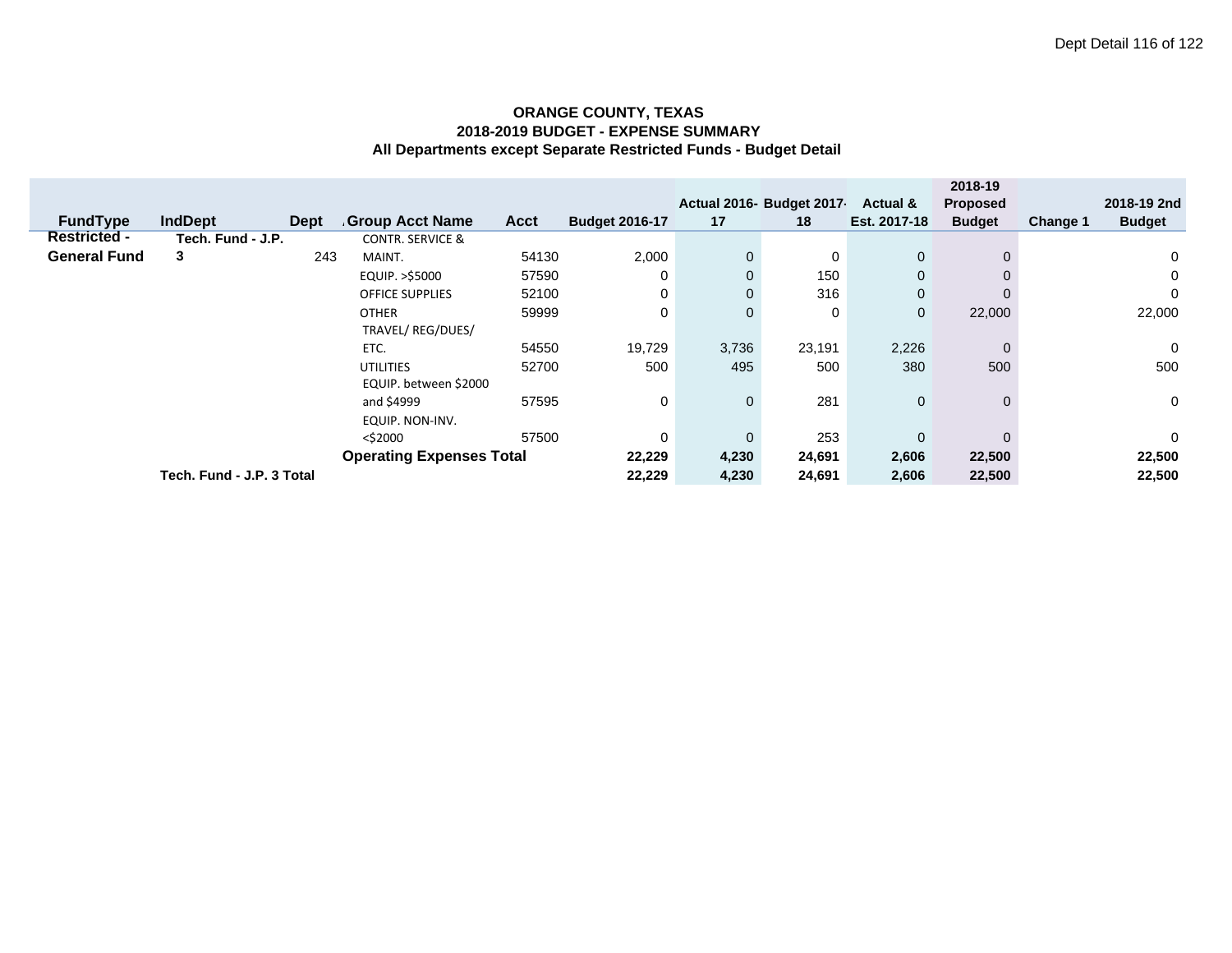|                                 |                           |             |                        |             |                       |        |                          |                     | 2018-19         |          |               |
|---------------------------------|---------------------------|-------------|------------------------|-------------|-----------------------|--------|--------------------------|---------------------|-----------------|----------|---------------|
|                                 |                           |             |                        |             |                       |        | Actual 2016- Budget 2017 | <b>Actual &amp;</b> | <b>Proposed</b> |          | 2018-19 2nd   |
| <b>FundType</b>                 | <b>IndDept</b>            | <b>Dept</b> | Group Acct Name        | <b>Acct</b> | <b>Budget 2016-17</b> | 17     | 18                       | Est. 2017-18        | <b>Budget</b>   | Change 1 | <b>Budget</b> |
| <b>Restricted -</b>             | 4                         | 244         | <b>OFFICE SUPPLIES</b> | 52100       | 1,000                 | 48     | 0                        | $\mathbf{0}$        | 4,833           |          | 4,833         |
|                                 |                           |             | <b>OTHER</b>           | 59999       | 5,853                 | 1,773  | 7,021                    | 350                 | 5,334           |          | 5,334         |
|                                 |                           |             | TRAVEL/REG/DUES/       |             |                       |        |                          |                     |                 |          |               |
|                                 |                           |             | ETC.                   | 54550       | 6,783                 | 1,039  | 4,050                    | 878                 | $\mathbf{0}$    |          | $\Omega$      |
|                                 |                           |             | <b>UTILITIES</b>       | 52700       | 38                    | 38     | 500                      | $\mathbf{0}$        | 1,000           |          | 1,000         |
|                                 |                           |             | EQUIP. between \$2000  |             |                       |        |                          |                     |                 |          |               |
|                                 |                           |             | and \$4999             | 57595       | 5,000                 | 1,913  | 0                        | 727                 | 5,333           |          | 5,333         |
|                                 |                           |             | EQUIP. NON-INV.        |             |                       |        |                          |                     |                 |          |               |
|                                 |                           |             | $<$ \$2000             | 57500       | 1,762                 | 771    | 7,060                    | 2,568               | $\mathbf{0}$    |          | $\Omega$      |
| <b>Operating Expenses Total</b> |                           |             |                        |             |                       | 5,581  | 18,631                   | 4,522               | 16,500          |          | 16,500        |
|                                 | Tech. Fund - J.P. 4 Total | 20,436      | 5,581                  | 18,631      | 4,522                 | 16,500 |                          | 16,500              |                 |          |               |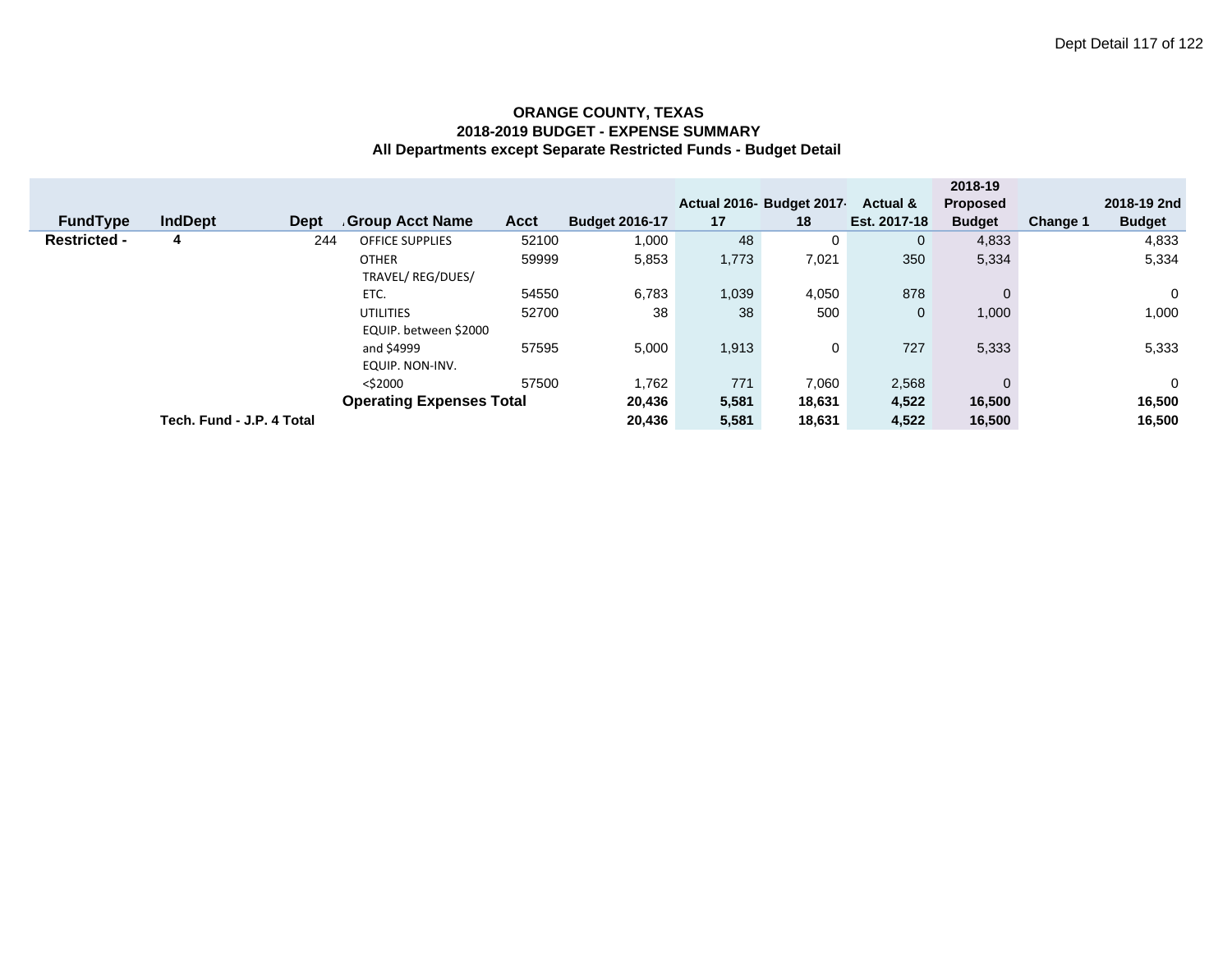|                                 |                                 |             |                           |       |                       |    |                          |                     | 2018-19         |          |               |
|---------------------------------|---------------------------------|-------------|---------------------------|-------|-----------------------|----|--------------------------|---------------------|-----------------|----------|---------------|
|                                 |                                 |             |                           |       |                       |    | Actual 2016- Budget 2017 | <b>Actual &amp;</b> | <b>Proposed</b> |          | 2018-19 2nd   |
| <b>FundType</b>                 | <b>IndDept</b>                  | <b>Dept</b> | Group Acct Name.          | Acct  | <b>Budget 2016-17</b> | 17 | 18                       | Est. 2017-18        | <b>Budget</b>   | Change 1 | <b>Budget</b> |
| <b>Restricted -</b>             | <b>Texas Relief</b>             |             |                           |       |                       |    |                          |                     |                 |          |               |
| <b>General Fund</b>             | Grant                           | 833         | <b>TEXAS RELIEF GRANT</b> | 53000 |                       |    | 82.140                   |                     | 82.140          |          | 82,140        |
| <b>Operating Expenses Total</b> |                                 |             |                           |       |                       |    | 82.140                   | $\bf{0}$            | 82.140          |          | 82.140        |
|                                 | <b>Texas Relief Grant Total</b> |             |                           |       |                       |    | 82.140                   | $\bf{0}$            | 82.140          |          | 82,140        |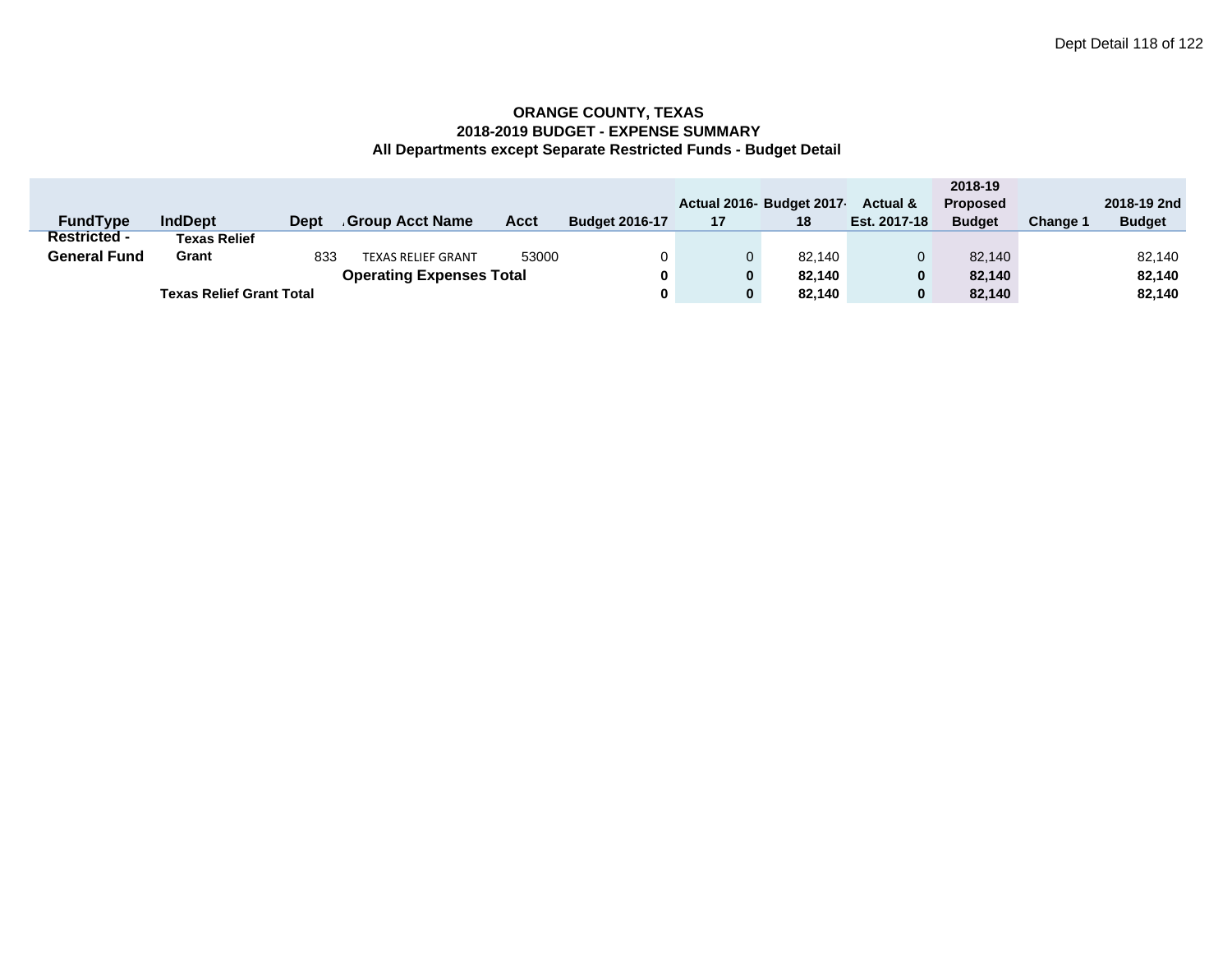|                                     |                          |             |                 |             |                       |    |                           |                     | 2018-19         |                 |               |
|-------------------------------------|--------------------------|-------------|-----------------|-------------|-----------------------|----|---------------------------|---------------------|-----------------|-----------------|---------------|
|                                     |                          |             |                 |             |                       |    | Actual 2016- Budget 2017- | <b>Actual &amp;</b> | <b>Proposed</b> |                 | 2018-19 2nd   |
| <b>FundType</b>                     | <b>IndDept</b>           | <b>Dept</b> | Group Acct Name | <b>Acct</b> | <b>Budget 2016-17</b> | 17 | 18                        | Est. 2017-18        | <b>Budget</b>   | <b>Change 1</b> | <b>Budget</b> |
| <b>Restricted -</b>                 | <b>Title IV-E Foster</b> |             |                 |             |                       |    |                           |                     |                 |                 |               |
| <b>General Fund</b>                 | Care                     | 970         | EQUIP. > \$5000 | 57590       | 0                     |    |                           |                     |                 |                 | 0             |
|                                     |                          |             | <b>OTHER</b>    | 59999       | 167,794               | 0  | 167.794                   |                     | 167.794         |                 | 167.794       |
|                                     | 167,794                  | 0           | 167.794         | 0           | 167.794               |    | 167,794                   |                     |                 |                 |               |
| <b>Title IV-E Foster Care Total</b> |                          |             |                 |             | 167,794               | 0  | 167.794                   | 0                   | 167.794         |                 | 167,794       |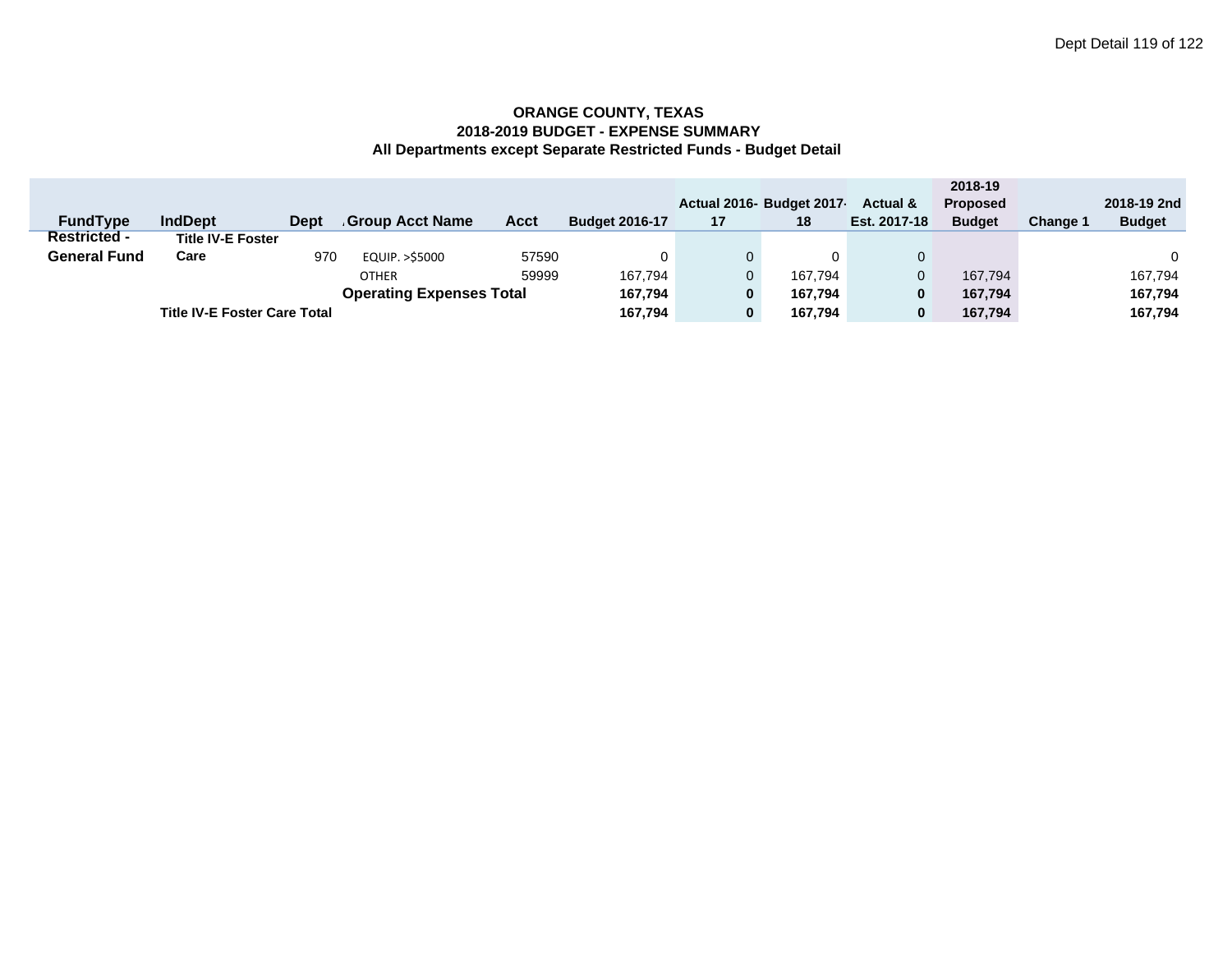|                                         |                     |             |                           |       |                       |        |                         |                     | 2018-19         |                 |               |
|-----------------------------------------|---------------------|-------------|---------------------------|-------|-----------------------|--------|-------------------------|---------------------|-----------------|-----------------|---------------|
|                                         |                     |             |                           |       |                       |        | Actual 2016 Budget 2017 | <b>Actual &amp;</b> | <b>Proposed</b> |                 | 2018-19 2nd   |
| <b>FundType</b>                         | <b>IndDept</b>      | <b>Dept</b> | Group Acct Name           | Acct  | <b>Budget 2016-17</b> | 17     | 18                      | Est. 2017-18        | <b>Budget</b>   | <b>Change 1</b> | <b>Budget</b> |
| <b>Restricted -</b>                     | TX CDBG -           |             | PROJECT COSTS - 2015      |       |                       |        |                         |                     |                 |                 |               |
| <b>General Fund</b>                     | <b>Onsite Sewer</b> | 986         | <b>ONSITE SEWER GRANT</b> | 70024 |                       | 45.342 | 0                       |                     |                 |                 |               |
| <b>Operating Expenses Total</b>         |                     |             |                           |       |                       |        | 0                       | $\bf{0}$            | 0               |                 | 0             |
| TX CDBG - Onsite Sewer Grant 2015 Total |                     |             |                           |       |                       | 45,342 | 0                       | 0                   |                 |                 | 0             |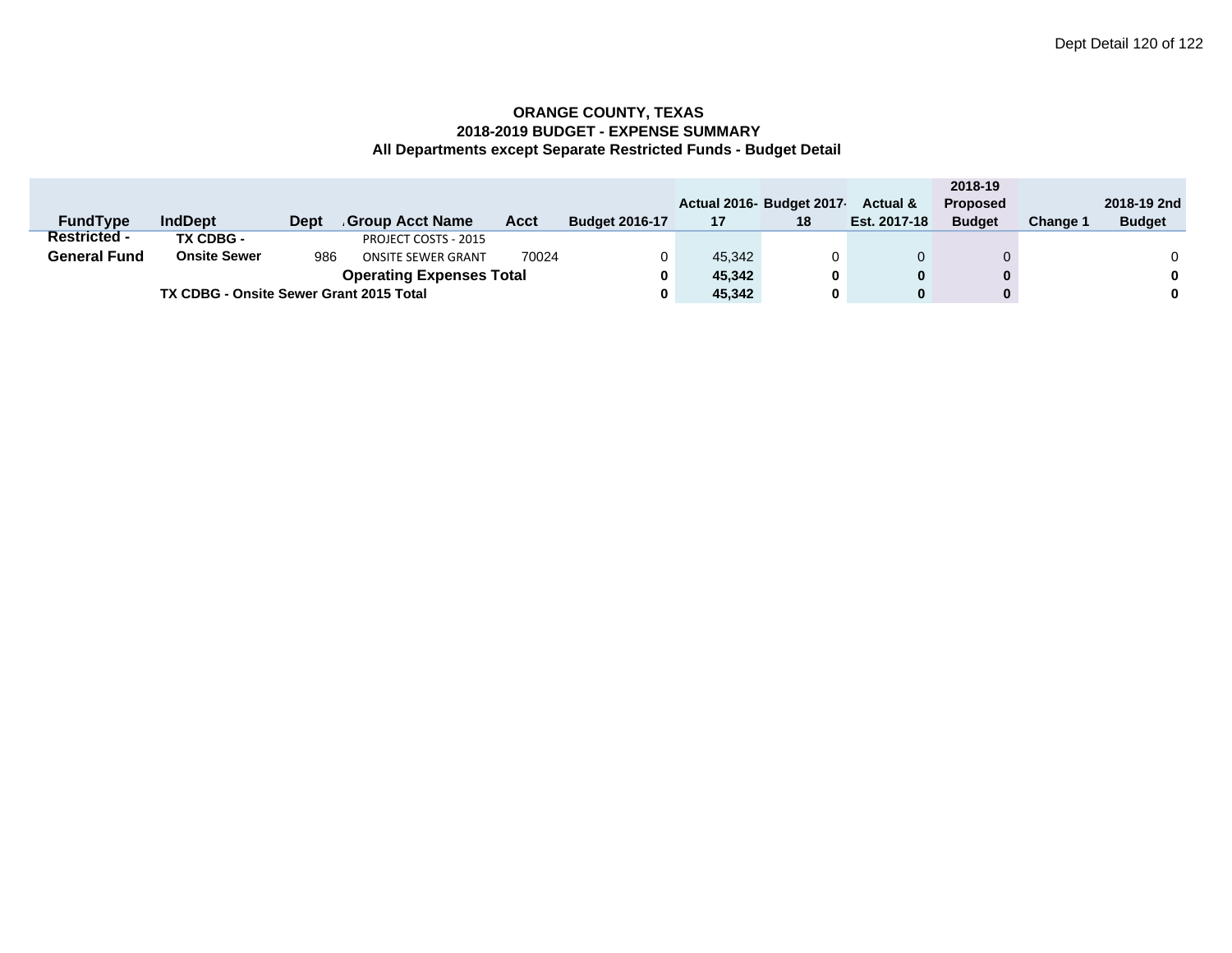|                                             |                        |             |                           |       |                       |    |                          |                     | 2018-19         |                 |               |
|---------------------------------------------|------------------------|-------------|---------------------------|-------|-----------------------|----|--------------------------|---------------------|-----------------|-----------------|---------------|
|                                             |                        |             |                           |       |                       |    | Actual 2016- Budget 2017 | <b>Actual &amp;</b> | <b>Proposed</b> |                 | 2018-19 2nd   |
| <b>FundType</b>                             | <b>IndDept</b>         | <b>Dept</b> | <b>Group Acct Name</b>    | Acct  | <b>Budget 2016-17</b> | 17 | 18                       | Est. 2017-18        | <b>Budget</b>   | <b>Change 1</b> | <b>Budget</b> |
| <b>Restricted -</b>                         | VINE Program -         |             |                           |       |                       |    |                          |                     |                 |                 |               |
| <b>General Fund</b>                         | <b>Contr. Services</b> | 821         | <b>GRANT EXPENDITURES</b> | 53000 |                       | 0  | 23.627                   |                     |                 |                 |               |
| <b>Operating Expenses Total</b>             |                        |             |                           |       |                       | 0  | 23.627                   |                     |                 |                 | $\bf{0}$      |
| <b>VINE Program - Contr. Services Total</b> |                        |             |                           |       |                       | 0  | 23.627                   |                     |                 |                 | $\bf{0}$      |